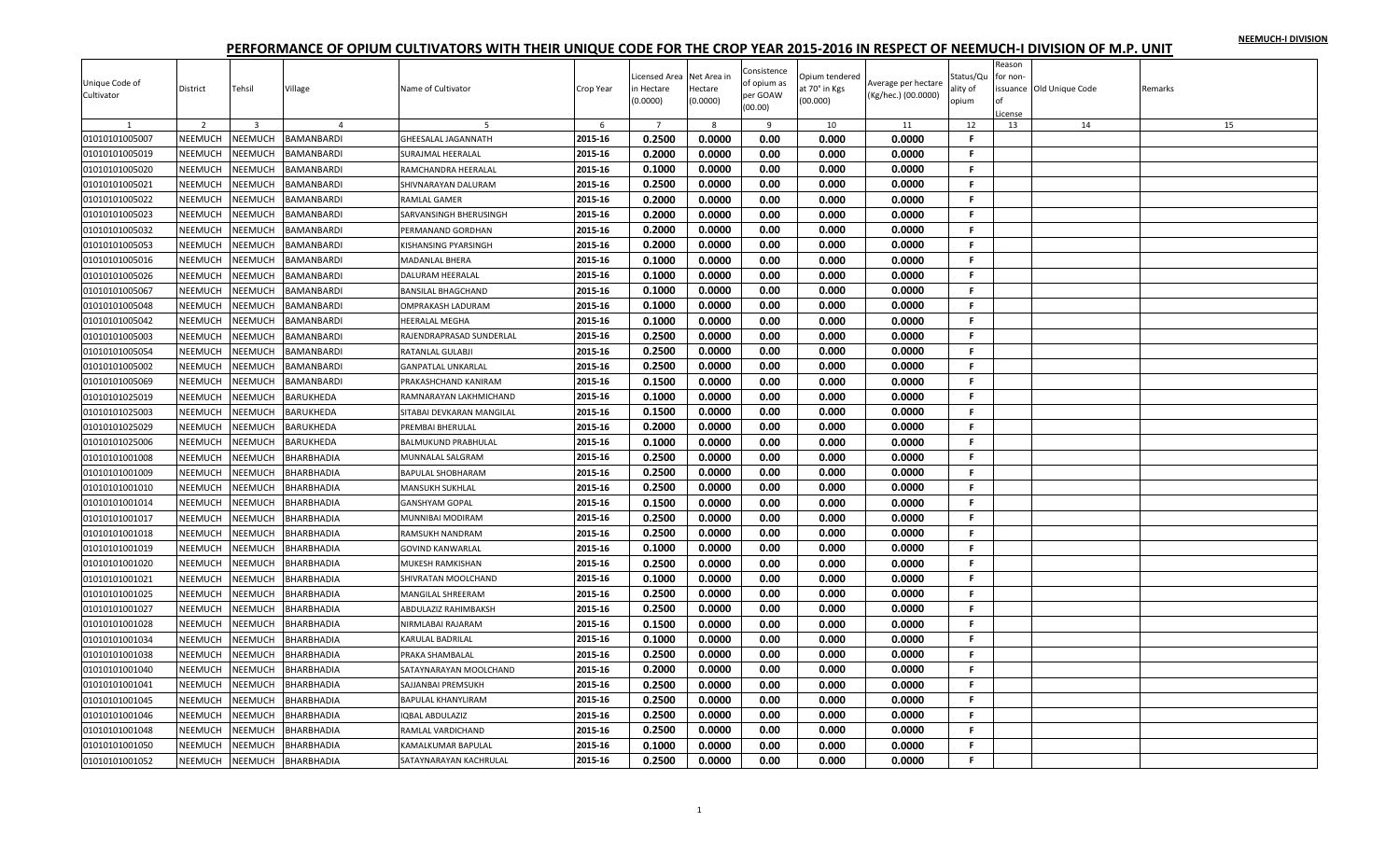|                |                |                |                   |                              |           |                |             | Consistence |                |                     |              | Reason   |                         |                    |
|----------------|----------------|----------------|-------------------|------------------------------|-----------|----------------|-------------|-------------|----------------|---------------------|--------------|----------|-------------------------|--------------------|
| Unique Code of |                |                |                   |                              |           | icensed Area   | Net Area in | of opium as | Opium tendered | Average per hectare | Status/Qu    | for non- |                         |                    |
| Cultivator     | District       | Tehsil         | Village           | Name of Cultivator           | Crop Year | n Hectare      | Hectare     | per GOAW    | at 70° in Kgs  | (Kg/hec.) (00.0000) | ality of     |          | ssuance Old Unique Code | Remarks            |
|                |                |                |                   |                              |           | (0.0000)       | (0.0000)    | (00.00)     | (00.000)       |                     | opium        |          |                         |                    |
|                |                |                |                   |                              |           |                |             |             |                |                     |              | License  |                         |                    |
|                | 2              | $\overline{3}$ |                   | -5                           | 6         | $\overline{7}$ | 8           | 9           | 10             | 11                  | 12<br>F.     | 13       | 14                      | 15                 |
| 01010101001054 | NEEMUCH        | NEEMUCH        | BHARBHADIA        | <b>GOPAL AMBALAL</b>         | 2015-16   | 0.2500         | 0.0000      | 0.00        | 0.000          | 0.0000              |              |          |                         |                    |
| 01010101001061 | NEEMUCH        | NEEMUCH        | BHARBHADIA        | <b>MODIRAM MANGILAL</b>      | 2015-16   | 0.2500         | 0.0000      | 0.00        | 0.000          | 0.0000              | F.           |          |                         |                    |
| 01010101001062 | NEEMUCH        | NEEMUCH        | BHARBHADIA        | AYODHYA BAI AMBALAL          | 2015-16   | 0.1000         | 0.0000      | 0.00        | 0.000          | 0.0000              | F.           |          |                         |                    |
| 01010101001063 | NEEMUCH        | NEEMUCH        | BHARBHADIA        | RAJKUNWARBAI PANNALAL        | 2015-16   | 0.2500         | 0.0000      | 0.00        | 0.000          | 0.0000              | F.           |          |                         |                    |
| 01010101001065 | NEEMUCH        | NEEMUCH        | BHARBHADIA        | JASKUNWAR CHATARBHUJ         | 2015-16   | 0.2500         | 0.0000      | 0.00        | 0.000          | 0.0000              | F.           |          |                         |                    |
| 01010101001067 | NEEMUCH        | NEEMUCH        | BHARBHADIA        | <b>MANGILAL PANNALAL</b>     | 2015-16   | 0.2500         | 0.0000      | 0.00        | 0.000          | 0.0000              | F.           |          |                         |                    |
| 01010101001068 | NEEMUCH        | NEEMUCH        | BHARBHADIA        | <b>MEGRAJ PANNALAL</b>       | 2015-16   | 0.1500         | 0.0000      | 0.00        | 0.000          | 0.0000              | F            |          |                         |                    |
| 01010101001072 | NEEMUCH        | NEEMUCH        | BHARBHADIA        | RAMPAYRIBAI MANGILAL         | 2015-16   | 0.2000         | 0.0000      | 0.00        | 0.000          | 0.0000              | F.           |          |                         |                    |
| 01010101001081 | NEEMUCH        | NEEMUCH        | BHARBHADIA        | SATAYANARAYAN SALAGRAM       | 2015-16   | 0.2000         | 0.0000      | 0.00        | 0.000          | 0.0000              | F.           |          |                         |                    |
| 01010101001082 | NEEMUCH        | NEEMUCH        | BHARBHADIA        | <b>VISHULAL MANGILAL</b>     | 2015-16   | 0.2000         | 0.0000      | 0.00        | 0.000          | 0.0000              | F.           |          |                         |                    |
| 01010101001083 | NEEMUCH        | NEEMUCH        | BHARBHADIA        | KHUSALAYBAI GHEESHU          | 2015-16   | 0.2000         | 0.0000      | 0.00        | 0.000          | 0.0000              | F.           |          |                         |                    |
| 01010101001085 | <b>NEEMUCH</b> | NEEMUCH        | BHARBHADIA        | SUNDERBAI BHANWARLAL         | 2015-16   | 0.1000         | 0.0000      | 0.00        | 0.000          | 0.0000              | F            |          |                         |                    |
| 01010101001086 | NEEMUCH        | NEEMUCH        | BHARBHADIA        | <b>BAGDIRAM GHEESHULAL</b>   | 2015-16   | 0.2500         | 0.0000      | 0.00        | 0.000          | 0.0000              | F.           |          |                         |                    |
|                | NEEMUCH        |                |                   |                              |           | 0.1000         | 0.0000      | 0.00        | 0.000          |                     | F.           |          |                         |                    |
| 01010101001089 |                | NEEMUCH        | BHARBHADIA        | CHAGANLAL DHANRAJ            | 2015-16   |                |             |             |                | 0.0000              |              |          |                         |                    |
| 01010101001091 | NEEMUCH        | NEEMUCH        | BHARBHADIA        | HAZARILAL MOHANLAL           | 2015-16   | 0.2500         | 0.0000      | 0.00        | 0.000          | 0.0000              | F.           |          |                         |                    |
| 01010101001093 | NEEMUCH        | NEEMUCH        | BHARBHADIA        | BHANWARLAL BHAWANIRAM        | 2015-16   | 0.2500         | 0.0000      | 0.00        | 0.000          | 0.0000              | F.           |          |                         |                    |
| 01010101001094 | <b>NEEMUCH</b> | <b>NEEMUCH</b> | BHARBHADIA        | <b>SUNIL JAGDISH</b>         | 2015-16   | 0.2500         | 0.0000      | 0.00        | 0.000          | 0.0000              | F.           |          |                         |                    |
| 01010101001096 | <b>NEEMUCH</b> | NEEMUCH        | BHARBHADIA        | <b>MANGILAL KACHRU</b>       | 2015-16   | 0.2500         | 0.0000      | 0.00        | 0.000          | 0.0000              | F.           |          |                         |                    |
| 01010101001102 | NEEMUCH        | NEEMUCH        | BHARBHADIA        | RADHESHYAM BHEEMA            | 2015-16   | 0.2000         | 0.0000      | 0.00        | 0.000          | 0.0000              | F.           |          |                         |                    |
| 01010101001104 | NEEMUCH        | NEEMUCH        | BHARBHADIA        | RADHESHYAM KHANYALI          | 2015-16   | 0.2000         | 0.0000      | 0.00        | 0.000          | 0.0000              | F.           |          |                         |                    |
| 01010101001105 | NEEMUCH        | <b>NEEMUCH</b> | <b>BHARBHADIA</b> | <b>BAPULAL KANWARLAL</b>     | 2015-16   | 0.2500         | 0.0000      | 0.00        | 0.000          | 0.0000              | $\mathbf{F}$ |          |                         |                    |
| 01010101001108 | NEEMUCH        | NEEMUCH        | BHARBHADIA        | <b>BANSI LALGHASHI</b>       | 2015-16   | 0.1000         | 0.0000      | 0.00        | 0.000          | 0.0000              | F.           |          |                         |                    |
| 01010101001111 | <b>NEEMUCH</b> | NEEMUCH        | BHARBHADIA        | <b>BASANTIBAI VARDICHAND</b> | 2015-16   | 0.2000         | 0.0000      | 0.00        | 0.000          | 0.0000              | F.           |          |                         |                    |
| 01010101001112 | NEEMUCH        | NEEMUCH        | <b>BHARBHADIA</b> | <b>CHENRAM BADRILAL</b>      | 2015-16   | 0.1500         | 0.0000      | 0.00        | 0.000          | 0.0000              | F.           |          |                         |                    |
| 01010101001114 | NEEMUCH        | NEEMUCH        | BHARBHADIA        | NIRBHYRAM SITARAM            | 2015-16   | 0.2500         | 0.0000      | 0.00        | 0.000          | 0.0000              | F.           |          |                         |                    |
| 01010101001116 | NEEMUCH        | <b>NEEMUCH</b> | BHARBHADIA        | MANGILAL KESHURAM            | 2015-16   | 0.2500         | 0.0000      | 0.00        | 0.000          | 0.0000              | F.           |          |                         |                    |
| 01010101001117 | NEEMUCH        | NEEMUCH        | BHARBHADIA        | <b>JAGDISH MOTILAL</b>       | 2015-16   | 0.1000         | 0.0000      | 0.00        | 0.000          | 0.0000              | -F.          |          |                         |                    |
| 01010101001118 | NEEMUCH        | NEEMUCH        | BHARBHADIA        | <b>ISHWARLAL PRABHULAL</b>   | 2015-16   | 0.2500         | 0.0000      | 0.00        | 0.000          | 0.0000              | F.           |          |                         |                    |
| 01010101001123 | NEEMUCH        | NEEMUCH        | BHARBHADIA        | <b>MANGILAL CHOKHILAL</b>    | 2015-16   | 0.2500         | 0.0000      | 0.00        | 0.000          | 0.0000              | -F           |          |                         |                    |
| 01010101001125 | NEEMUCH        | NEEMUCH        | BHARBHADIA        | NANDLAL CHAGANLAL            | 2015-16   | 0.1000         | 0.0000      | 0.00        | 0.000          | 0.0000              | F.           |          |                         | <b>NAME CHANGE</b> |
| 01010101001126 | NEEMUCH        | NEEMUCH        | BHARBHADIA        | RAMESHWAR DHANRAJ            | 2015-16   | 0.2500         | 0.0000      | 0.00        | 0.000          | 0.0000              | F.           |          |                         |                    |
|                |                |                |                   |                              |           |                |             |             |                |                     | F.           |          |                         |                    |
| 01010101001128 | NEEMUCH        | NEEMUCH        | BHARBHADIA        | SAMPATBAI GANPAT             | 2015-16   | 0.2000         | 0.0000      | 0.00        | 0.000          | 0.0000              |              |          |                         |                    |
| 01010101001129 | NEEMUCH        | NEEMUCH        | BHARBHADIA        | <b>BHAGCHAND RAMPRATHAP</b>  | 2015-16   | 0.2500         | 0.0000      | 0.00        | 0.000          | 0.0000              | F.           |          |                         |                    |
| 01010101001132 | <b>NEEMUCH</b> | NEEMUCH        | BHARBHADIA        | <b>BADAMBAI HAZARILAI</b>    | 2015-16   | 0.2500         | 0.0000      | 0.00        | 0.000          | 0.0000              | F.           |          |                         |                    |
| 01010101001133 | NEEMUCH        | NEEMUCH        | BHARBHADIA        | JAMNALAL JITMAL              | 2015-16   | 0.2000         | 0.0000      | 0.00        | 0.000          | 0.0000              | F.           |          |                         |                    |
| 01010101001134 | NEEMUCH        | NEEMUCH        | BHARBHADIA        | SHAMBHULAL RADHU             | 2015-16   | 0.2500         | 0.0000      | 0.00        | 0.000          | 0.0000              | F.           |          |                         |                    |
| 01010101001138 | NEEMUCH        | NEEMUCH        | BHARBHADIA        | <b>BHAPULAL CHATARBHUJ</b>   | 2015-16   | 0.2500         | 0.0000      | 0.00        | 0.000          | 0.0000              | F.           |          |                         |                    |
| 01010101001139 | NEEMUCH        | NEEMUCH        | BHARBHADIA        | SHALIGRAM GANESH             | 2015-16   | 0.2500         | 0.0000      | 0.00        | 0.000          | 0.0000              | F.           |          |                         |                    |
| 01010101001140 | <b>NEEMUCH</b> | NEEMUCH        | BHARBHADIA        | <b>GOPAL MANGILAL</b>        | 2015-16   | 0.1000         | 0.0000      | 0.00        | 0.000          | 0.0000              | F.           |          |                         |                    |
| 01010101001141 | NEEMUCH        | <b>NEEMUCH</b> | BHARBHADIA        | KACHRULAL SHOBHARAM          | 2015-16   | 0.2500         | 0.0000      | 0.00        | 0.000          | 0.0000              | F            |          |                         |                    |
| 01010101001144 | NEEMUCH        | NEEMUCH        | BHARBHADIA        | NATHULAL MANGILAL            | 2015-16   | 0.2500         | 0.0000      | 0.00        | 0.000          | 0.0000              | F.           |          |                         |                    |
| 01010101001146 | NEEMUCH        | <b>NEEMUCH</b> | <b>BHARBHADIA</b> | <b>MANGILAL SITARAM</b>      | 2015-16   | 0.2500         | 0.0000      | 0.00        | 0.000          | 0.0000              | F.           |          |                         |                    |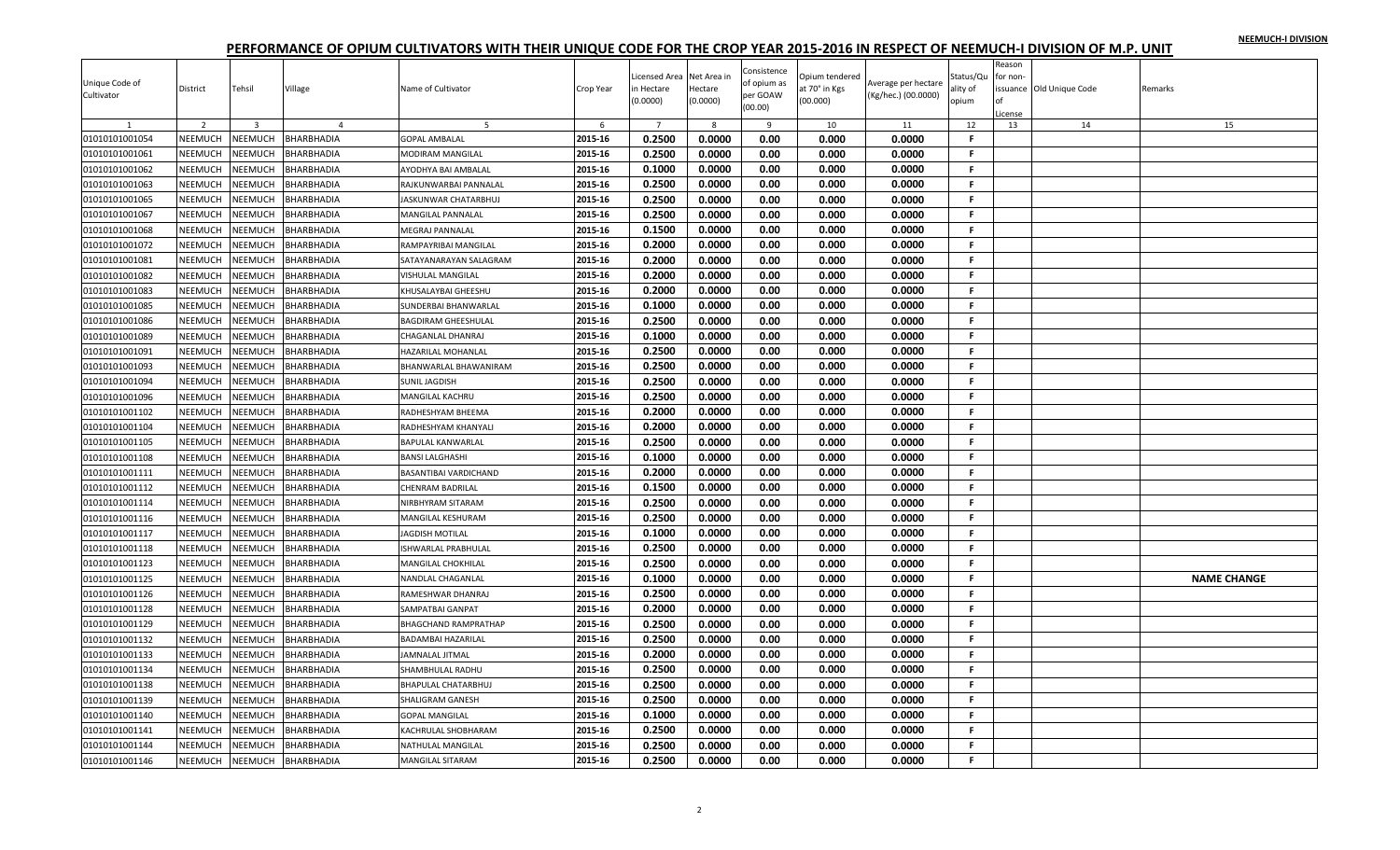| Unique Code of<br>Cultivator | District       | Tehsil         | Village           | Name of Cultivator          | Crop Year | icensed Area<br>n Hectare<br>(0.0000) | Net Area in<br>Hectare<br>(0.0000) | Consistence<br>of opium as<br>per GOAW | Opium tendered<br>at 70° in Kgs<br>(00.000) | Average per hectare<br>(Kg/hec.) (00.0000) | Status/Qu<br>ality of<br>opium | Reason<br>or non- | issuance Old Unique Code | Remarks |
|------------------------------|----------------|----------------|-------------------|-----------------------------|-----------|---------------------------------------|------------------------------------|----------------------------------------|---------------------------------------------|--------------------------------------------|--------------------------------|-------------------|--------------------------|---------|
|                              |                |                |                   |                             |           |                                       |                                    | (00.00)                                |                                             |                                            |                                | License           |                          |         |
|                              | $\overline{2}$ | $\overline{3}$ | $\overline{4}$    |                             | 6         | $\overline{7}$                        | 8                                  | 9                                      | 10                                          | 11                                         | 12                             | 13                | 14                       | 15      |
| 01010101001147               | NEEMUCH        | NEEMUCH        | <b>BHARBHADIA</b> | <b>BHULIBAI KANHEIALAL</b>  | 2015-16   | 0.2500                                | 0.0000                             | 0.00                                   | 0.000                                       | 0.0000                                     | F                              |                   |                          |         |
| 01010101001148               | NEEMUCH        | NEEMUCH        | BHARBHADIA        | <b>BHERULAL BHAWARLAL</b>   | 2015-16   | 0.1000                                | 0.0000                             | 0.00                                   | 0.000                                       | 0.0000                                     | F.                             |                   |                          |         |
| 01010101001149               | NEEMUCH        | NEEMUCH        | BHARBHADIA        | KACHRULAL BHANWARLAL        | 2015-16   | 0.1000                                | 0.0000                             | 0.00                                   | 0.000                                       | 0.0000                                     | F.                             |                   |                          |         |
| 01010101001150               | <b>NEEMUCH</b> | <b>NEEMUCH</b> | <b>BHARBHADIA</b> | <b>BANSILAL JAYKISHAN</b>   | 2015-16   | 0.2000                                | 0.0000                             | 0.00                                   | 0.000                                       | 0.0000                                     | F.                             |                   |                          |         |
| 01010101001151               | NEEMUCH        | NEEMUCH        | BHARBHADIA        | SITABAI KISHANLAL           | 2015-16   | 0.1000                                | 0.0000                             | 0.00                                   | 0.000                                       | 0.0000                                     | F.                             |                   |                          |         |
| 01010101001152               | NEEMUCH        | NEEMUCH        | BHARBHADIA        | MADANLAL MOHANLAL           | 2015-16   | 0.1500                                | 0.0000                             | 0.00                                   | 0.000                                       | 0.0000                                     | F.                             |                   |                          |         |
| 01010101001154               | NEEMUCH        | NEEMUCH        | BHARBHADIA        | NANDLAL KANWARLAL           | 2015-16   | 0.1000                                | 0.0000                             | 0.00                                   | 0.000                                       | 0.0000                                     | F.                             |                   |                          |         |
| 01010101001158               | NEEMUCH        | NEEMUCH        | BHARBHADIA        | SANTHOSBAI BHANWARLAL       | 2015-16   | 0.2000                                | 0.0000                             | 0.00                                   | 0.000                                       | 0.0000                                     | F.                             |                   |                          |         |
| 01010101001160               | NEEMUCH        | NEEMUCH        | BHARBHADIA        | <b>GULABBAI BALU</b>        | 2015-16   | 0.2500                                | 0.0000                             | 0.00                                   | 0.000                                       | 0.0000                                     | F.                             |                   |                          |         |
| 01010101001161               | NEEMUCH        | NEEMUCH        | <b>BHARBHADIA</b> | NANDKISHOR JAGDISHCHANDRA   | 2015-16   | 0.1000                                | 0.0000                             | 0.00                                   | 0.000                                       | 0.0000                                     | .F                             |                   |                          |         |
| 01010101001162               | NEEMUCH        | NEEMUCH        | BHARBHADIA        | <b>BHONIBAI BANSILAL</b>    | 2015-16   | 0.2500                                | 0.0000                             | 0.00                                   | 0.000                                       | 0.0000                                     | F.                             |                   |                          |         |
| 01010101001163               | NEEMUCH        | NEEMUCH        | BHARBHADIA        | RAMNIVASH MANGILAL          | 2015-16   | 0.2500                                | 0.0000                             | 0.00                                   | 0.000                                       | 0.0000                                     | F.                             |                   |                          |         |
| 01010101001165               | NEEMUCH        | <b>NEEMUCH</b> | <b>BHARBHADIA</b> | RAMNIVAS KISHANLAL          | 2015-16   | 0.2500                                | 0.0000                             | 0.00                                   | 0.000                                       | 0.0000                                     | F.                             |                   |                          |         |
| 01010101001166               | NEEMUCH        | NEEMUCH        | BHARBHADIA        | BHANWARIBAI ONKARLAL        | 2015-16   | 0.2500                                | 0.0000                             | 0.00                                   | 0.000                                       | 0.0000                                     | F.                             |                   |                          |         |
| 01010101001167               | NEEMUCH        | NEEMUCH        | BHARBHADIA        | <b>GOPAL MOHANLAL</b>       | 2015-16   | 0.2000                                | 0.0000                             | 0.00                                   | 0.000                                       | 0.0000                                     | F.                             |                   |                          |         |
| 01010101001168               | NEEMUCH        | NEEMUCH        | BHARBHADIA        | PARVTIBAI BHAGATRAM         | 2015-16   | 0.2000                                | 0.0000                             | 0.00                                   | 0.000                                       | 0.0000                                     | F.                             |                   |                          |         |
| 01010101001169               | <b>NEEMUCH</b> | NEEMUCH        | BHARBHADIA        | KANWARLAL PRABHULAI         | 2015-16   | 0.2500                                | 0.0000                             | 0.00                                   | 0.000                                       | 0.0000                                     | F.                             |                   |                          |         |
| 01010101001172               | NEEMUCH        | <b>NEEMUCH</b> | BHARBHADIA        | <b>SURATRAM NANALAL</b>     | 2015-16   | 0.2500                                | 0.0000                             | 0.00                                   | 0.000                                       | 0.0000                                     | F                              |                   |                          |         |
| 01010101001173               | NEEMUCH        | NEEMUCH        | BHARBHADIA        | SHAMBHRAM NANALAL           | 2015-16   | 0.2500                                | 0.0000                             | 0.00                                   | 0.000                                       | 0.0000                                     | F.                             |                   |                          |         |
| 01010101001175               | NEEMUCH        | NEEMUCH        | BHARBHADIA        | <b>SUNDERLAL SHANKARLAL</b> | 2015-16   | 0.1000                                | 0.0000                             | 0.00                                   | 0.000                                       | 0.0000                                     | F.                             |                   |                          |         |
| 01010101001176               | NEEMUCH        | NEEMUCH        | BHARBHADIA        | SHOKINGIR SHIVNARAYAN       | 2015-16   | 0.2500                                | 0.0000                             | 0.00                                   | 0.000                                       | 0.0000                                     | F.                             |                   |                          |         |
| 01010101001177               | NEEMUCH        | NEEMUCH        | BHARBHADIA        | <b>GOPAL SHRIRAM</b>        | 2015-16   | 0.2500                                | 0.0000                             | 0.00                                   | 0.000                                       | 0.0000                                     | F.                             |                   |                          |         |
| 01010101001180               | <b>NEEMUCH</b> | NEEMUCH        | BHARBHADIA        | SHAMBHUBAI BANSIDAS         | 2015-16   | 0.2000                                | 0.0000                             | 0.00                                   | 0.000                                       | 0.0000                                     | F.                             |                   |                          |         |
| 01010101001185               | NEEMUCH        | NEEMUCH        | BHARBHADIA        | <b>BADRILAL NARULAL</b>     | 2015-16   | 0.2000                                | 0.0000                             | 0.00                                   | 0.000                                       | 0.0000                                     | F.                             |                   |                          |         |
| 01010101001186               | NEEMUCH        | NEEMUCH        | BHARBHADIA        | RAMNIVAS CHOKILAL           | 2015-16   | 0.2500                                | 0.0000                             | 0.00                                   | 0.000                                       | 0.0000                                     | F.                             |                   |                          |         |
| 01010101001188               | <b>NEEMUCH</b> | <b>NEEMUCH</b> | <b>BHARBHADIA</b> | SUNDARLAL HAZARILAL         | 2015-16   | 0.2500                                | 0.2503                             | 65.20                                  | 15.480                                      | 61.8458                                    | G                              |                   |                          |         |
| 01010101001190               | NEEMUCH        | NEEMUCH        | BHARBHADIA        | KARULAL VARDICHAND          | 2015-16   | 0.1000                                | 0.0000                             | 0.00                                   | 0.000                                       | 0.0000                                     | F.                             |                   |                          |         |
| 01010101001196               | NEEMUCH        | NEEMUCH        | BHARBHADIA        | RAMESHWAR CHOKILAL          | 2015-16   | 0.2000                                | 0.0000                             | 0.00                                   | 0.000                                       | 0.0000                                     | F.                             |                   |                          |         |
| 01010101001198               | NEEMUCH        | NEEMUCH        | BHARBHADIA        | <b>MANGILAL NATHULAL</b>    | 2015-16   | 0.2500                                | 0.0000                             | 0.00                                   | 0.000                                       | 0.0000                                     | F.                             |                   |                          |         |
| 01010101001199               | NEEMUCH        | NEEMUCH        | BHARBHADIA        | SHANTIBAI RAMKAILASH        | 2015-16   | 0.2500                                | 0.0000                             | 0.00                                   | 0.000                                       | 0.0000                                     | F.                             |                   |                          |         |
| 01010101001202               | NEEMUCH        | NEEMUCH        | BHARBHADIA        | MANGILAL BALMUKUND          | 2015-16   | 0.2000                                | 0.0000                             | 0.00                                   | 0.000                                       | 0.0000                                     | F.                             |                   |                          |         |
| 01010101001204               | NEEMUCH        | NEEMUCH        | BHARBHADIA        | DAHRATH KANHEYALAL          | 2015-16   | 0.1000                                | 0.0000                             | 0.00                                   | 0.000                                       | 0.0000                                     | F.                             |                   |                          |         |
| 01010101001210               | NEEMUCH        | NEEMUCH        | BHARBHADIA        | RAMSUKH MOOLCHAND           | 2015-16   | 0.2500                                | 0.0000                             | 0.00                                   | 0.000                                       | 0.0000                                     | F.                             |                   |                          |         |
| 01010101001211               | NEEMUCH        | NEEMUCH        | BHARBHADIA        | RAMESHCHAND ONKARLAI        | 2015-16   | 0.2000                                | 0.0000                             | 0.00                                   | 0.000                                       | 0.0000                                     | F.                             |                   |                          |         |
| 01010101001219               | NEEMUCH        | NEEMUCH        | BHARBHADIA        | <b>BALURAM CHAMPALAL</b>    | 2015-16   | 0.1000                                | 0.0000                             | 0.00                                   | 0.000                                       | 0.0000                                     | F.                             |                   |                          |         |
| 01010101001155               | NEEMUCH        | NEEMUCH        | BHARBHADIA        | SAMANDBAI MANGILAL          | 2015-16   | 0.2500                                | 0.0000                             | 0.00                                   | 0.000                                       | 0.0000                                     | F.                             |                   |                          |         |
| 01010101001201               | NEEMUCH        | NEEMUCH        | BHARBHADIA        | RAMNARAYAN KHYALIRAM        | 2015-16   | 0.2000                                | 0.0000                             | 0.00                                   | 0.000                                       | 0.0000                                     | F.                             |                   |                          |         |
| 01010101001036               | NEEMUCH        | NEEMUCH        | BHARBHADIA        | <b>BHAWARLAL MOTILAL</b>    | 2015-16   | 0.1000                                | 0.0000                             | 0.00                                   | 0.000                                       | 0.0000                                     | F.                             |                   |                          |         |
| 01010101001122               | <b>NEEMUCH</b> | NEEMUCH        | BHARBHADIA        | AZIMUDHIN KHANZU            | 2015-16   | 0.2000                                | 0.0000                             | 0.00                                   | 0.000                                       | 0.0000                                     | F.                             |                   |                          |         |
| 01010101001088               | NEEMUCH        | <b>NEEMUCH</b> | BHARBHADIA        | <b>GHISIBAI BADRILAL</b>    | 2015-16   | 0.2500                                | 0.0000                             | 0.00                                   | 0.000                                       | 0.0000                                     | F                              |                   |                          |         |
| 01010101001110               | NEEMUCH        | NEEMUCH        | BHARBHADIA        | <b>IBRAHIM FAKHIRA</b>      | 2015-16   | 0.2500                                | 0.0000                             | 0.00                                   | 0.000                                       | 0.0000                                     | F.                             |                   |                          |         |
| 01010101001058               | NEEMUCH        | <b>NEEMUCH</b> | <b>BHARBHADIA</b> | <b>MANGILAL RATANLAL</b>    | 2015-16   | 0.2000                                | 0.0000                             | 0.00                                   | 0.000                                       | 0.0000                                     | F.                             |                   |                          |         |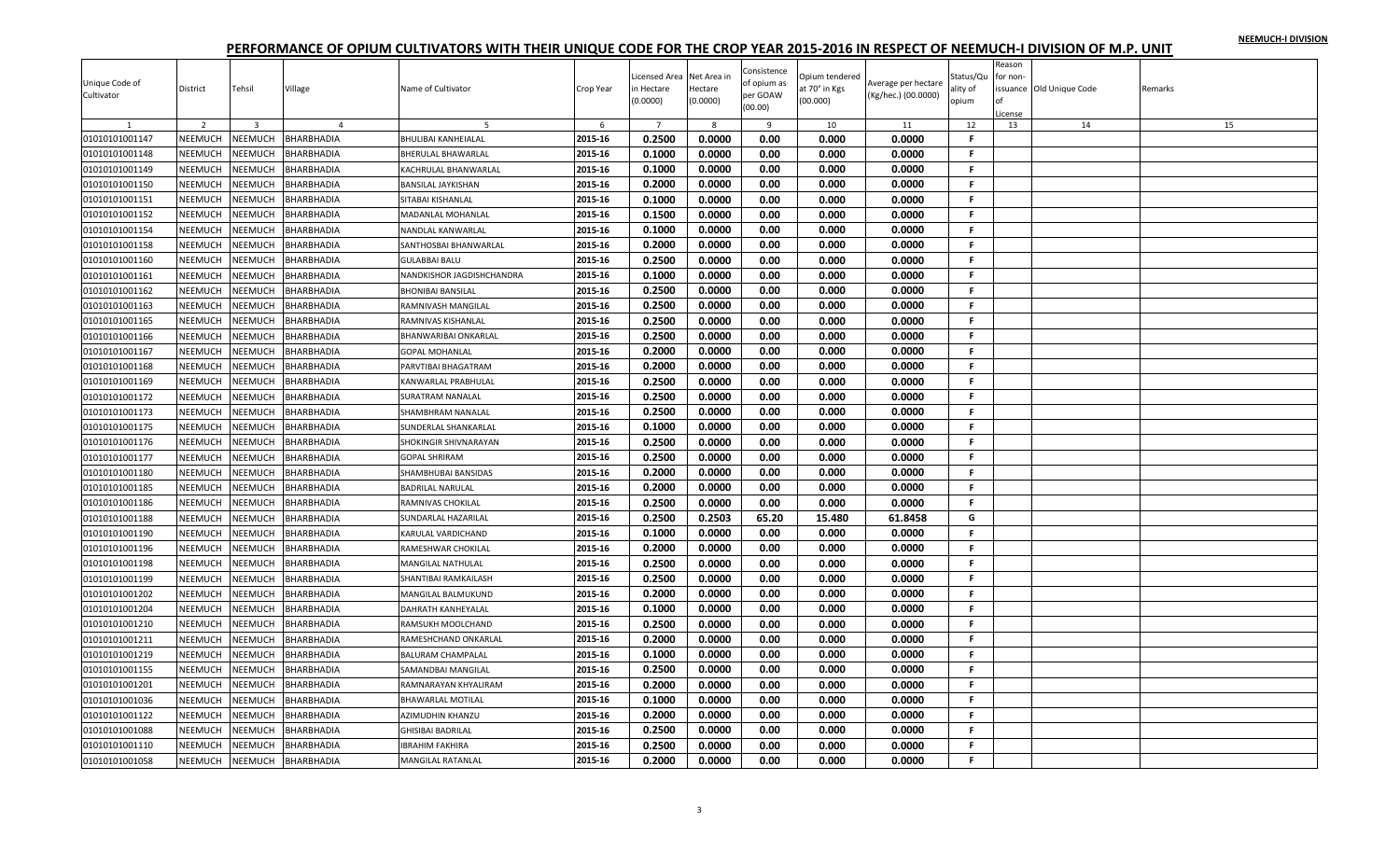| Unique Code of<br>Cultivator | District       | Tehsil         | Village           | Name of Cultivator         | Crop Year | Licensed Area<br>n Hectare<br>(0.0000) | Net Area in<br>Hectare<br>(0.0000) | Consistence<br>of opium as<br>per GOAW | Opium tendered<br>at 70° in Kgs<br>(00.000) | Average per hectare<br>(Kg/hec.) (00.0000) | Status/Qu<br>ality of<br>opium | Reason<br>or non- | issuance Old Unique Code | Remarks |
|------------------------------|----------------|----------------|-------------------|----------------------------|-----------|----------------------------------------|------------------------------------|----------------------------------------|---------------------------------------------|--------------------------------------------|--------------------------------|-------------------|--------------------------|---------|
|                              |                |                |                   |                            |           |                                        |                                    | (00.00)                                |                                             |                                            |                                | License           |                          |         |
|                              | $\overline{2}$ | $\overline{3}$ | $\overline{4}$    |                            | 6         | $\overline{7}$                         | 8                                  | 9                                      | 10                                          | 11                                         | 12                             | 13                | 14                       | 15      |
| 01010101001071               | NEEMUCH        | NEEMUCH        | <b>BHARBHADIA</b> | <b>JAGDISH BHANWARLAL</b>  | 2015-16   | 0.2500                                 | 0.0000                             | 0.00                                   | 0.000                                       | 0.0000                                     | F                              |                   |                          |         |
| 01010101001234               | NEEMUCH        | NEEMUCH        | BHARBHADIA        | SAMANDBAI RATANLAL         | 2015-16   | 0.2500                                 | 0.0000                             | 0.00                                   | 0.000                                       | 0.0000                                     | F.                             |                   |                          |         |
| 01010101001235               | NEEMUCH        | NEEMUCH        | BHARBHADIA        | MOTILAL MOLCHAND           | 2015-16   | 0.2500                                 | 0.0000                             | 0.00                                   | 0.000                                       | 0.0000                                     | F.                             |                   |                          |         |
| 01010101001119               | <b>NEEMUCH</b> | <b>NEEMUCH</b> | <b>BHARBHADIA</b> | <b>INDRABAI RAMNARAYAN</b> | 2015-16   | 0.2000                                 | 0.0000                             | 0.00                                   | 0.000                                       | 0.0000                                     | F.                             |                   |                          |         |
| 01010101001207               | NEEMUCH        | NEEMUCH        | BHARBHADIA        | <b>KAMLABAI RATANLAL</b>   | 2015-16   | 0.2000                                 | 0.0000                             | 0.00                                   | 0.000                                       | 0.0000                                     | F.                             |                   |                          |         |
| 01010101001178               | <b>NEEMUCH</b> | NEEMUCH        | BHARBHADIA        | DINESHCHANDRA BHERULAL     | 2015-16   | 0.2500                                 | 0.0000                             | 0.00                                   | 0.000                                       | 0.0000                                     | F.                             |                   |                          |         |
| 01010101001037               | NEEMUCH        | NEEMUCH        | BHARBHADIA        | SHOBHARAM HAZARILAL        | 2015-16   | 0.2000                                 | 0.0000                             | 0.00                                   | 0.000                                       | 0.0000                                     | F.                             |                   |                          |         |
| 01010101001013               | NEEMUCH        | NEEMUCH        | BHARBHADIA        | RAGUVEER BANSILAL          | 2015-16   | 0.2000                                 | 0.0000                             | 0.00                                   | 0.000                                       | 0.0000                                     | F.                             |                   |                          |         |
| 01010101001084               | NEEMUCH        | NEEMUCH        | BHARBHADIA        | MANGIBAI RAMNARAYAN        | 2015-16   | 0.2500                                 | 0.0000                             | 0.00                                   | 0.000                                       | 0.0000                                     | F.                             |                   |                          |         |
| 01010101001087               | NEEMUCH        | NEEMUCH        | <b>BHARBHADIA</b> | <b>RATANLAL BHEEMA</b>     | 2015-16   | 0.1000                                 | 0.0000                             | 0.00                                   | 0.000                                       | 0.0000                                     | .F                             |                   |                          |         |
| 01010101001103               | NEEMUCH        | NEEMUCH        | BHARBHADIA        | YASHODABAI MATHURALAL      | 2015-16   | 0.2000                                 | 0.0000                             | 0.00                                   | 0.000                                       | 0.0000                                     | F.                             |                   |                          |         |
| 01010101001124               | NEEMUCH        | NEEMUCH        | BHARBHADIA        | RATANLAL GHEESALAL         | 2015-16   | 0.2000                                 | 0.0000                             | 0.00                                   | 0.000                                       | 0.0000                                     | F.                             |                   |                          |         |
| 01010101001208               | NEEMUCH        | NEEMUCH        | <b>BHARBHADIA</b> | SURAJIBAIKA CHRULAL        | 2015-16   | 0.2000                                 | 0.0000                             | 0.00                                   | 0.000                                       | 0.0000                                     | F.                             |                   |                          |         |
| 01010101001221               | NEEMUCH        | NEEMUCH        | BHARBHADIA        | <b>BALARAM RAMPRATAP</b>   | 2015-16   | 0.2500                                 | 0.0000                             | 0.00                                   | 0.000                                       | 0.0000                                     | F.                             |                   |                          |         |
| 01010101001145               | <b>NEEMUCH</b> | NEEMUCH        | BHARBHADIA        | RADHESHYAM NANURAM         | 2015-16   | 0.2500                                 | 0.0000                             | 0.00                                   | 0.000                                       | 0.0000                                     | F.                             |                   |                          |         |
| 01010101001157               | NEEMUCH        | NEEMUCH        | BHARBHADIA        | KANWARLAL PANNALAL         | 2015-16   | 0.2000                                 | 0.0000                             | 0.00                                   | 0.000                                       | 0.0000                                     | F.                             |                   |                          |         |
| 01010101001031               | <b>NEEMUCH</b> | NEEMUCH        | BHARBHADIA        | <b>BANSILAL PRABHULAL</b>  | 2015-16   | 0.2500                                 | 0.0000                             | 0.00                                   | 0.000                                       | 0.0000                                     | F.                             |                   |                          |         |
| 01010101001174               | NEEMUCH        | <b>NEEMUCH</b> | BHARBHADIA        | NARAYAN NATHU              | 2015-16   | 0.2000                                 | 0.0000                             | 0.00                                   | 0.000                                       | 0.0000                                     | F                              |                   |                          |         |
| 01010101001187               | NEEMUCH        | NEEMUCH        | BHARBHADIA        | <b>BABULAL RATANLAL</b>    | 2015-16   | 0.2500                                 | 0.0000                             | 0.00                                   | 0.000                                       | 0.0000                                     | F.                             |                   |                          |         |
| 01010101001237               | NEEMUCH        | NEEMUCH        | BHARBHADIA        | <b>GOPAL NARHULAL</b>      | 2015-16   | 0.2500                                 | 0.0000                             | 0.00                                   | 0.000                                       | 0.0000                                     | F.                             |                   |                          |         |
| 01010101008015               | NEEMUCH        | NEEMUCH        | <b>BHOLIYAWAS</b> | <b>BABRIBAI PRABHULAL</b>  | 2015-16   | 0.2500                                 | 0.0000                             | 0.00                                   | 0.000                                       | 0.0000                                     | F.                             |                   |                          |         |
| 01010101008017               | <b>NEEMUCH</b> | NEEMUCH        | BHOLIYAWAS        | DHAPUBAI MOHANLAL          | 2015-16   | 0.1500                                 | 0.0000                             | 0.00                                   | 0.000                                       | 0.0000                                     | F.                             |                   |                          |         |
| 01010101008018               | <b>NEEMUCH</b> | NEEMUCH        | <b>BHOLIYAWAS</b> | <b>GOPAL NANLAL</b>        | 2015-16   | 0.2000                                 | 0.0000                             | 0.00                                   | 0.000                                       | 0.0000                                     | F                              |                   |                          |         |
| 01010101008019               | NEEMUCH        | NEEMUCH        | BHOLIYAWAS        | <b>MATHRIBAI DEVILAL</b>   | 2015-16   | 0.2000                                 | 0.0000                             | 0.00                                   | 0.000                                       | 0.0000                                     | F.                             |                   |                          |         |
| 01010101008030               | NEEMUCH        | NEEMUCH        | BHOLIYAWAS        | <b>DHAPUBAI HEERALAL</b>   | 2015-16   | 0.2500                                 | 0.0000                             | 0.00                                   | 0.000                                       | 0.0000                                     | F.                             |                   |                          |         |
| 01010101008005               | <b>NEEMUCH</b> | <b>NEEMUCH</b> | <b>BHOLIYAWAS</b> | <b>GANGARAM KANIRAM</b>    | 2015-16   | 0.2000                                 | 0.0000                             | 0.00                                   | 0.000                                       | 0.0000                                     | F.                             |                   |                          |         |
| 01010101008020               | NEEMUCH        | NEEMUCH        | <b>BHOLIYAWAS</b> | HUKMICHAND NANURAM         | 2015-16   | 0.2000                                 | 0.0000                             | 0.00                                   | 0.000                                       | 0.0000                                     | F.                             |                   |                          |         |
| 01010101008027               | NEEMUCH        | NEEMUCH        | <b>BHOLIYAWAS</b> | <b>NANURAM MANGILAL</b>    | 2015-16   | 0.2000                                 | 0.0000                             | 0.00                                   | 0.000                                       | 0.0000                                     | F.                             |                   |                          |         |
| 01010101024002               | NEEMUCH        | NEEMUCH        | BISALWASKALAN     | HARISHKUMAR JANKILAL       | 2015-16   | 0.2500                                 | 0.0000                             | 0.00                                   | 0.000                                       | 0.0000                                     | F.                             |                   |                          |         |
| 01010101024004               | NEEMUCH        | NEEMUCH        | BISALWASKALAN     | <b>GEETABAI PHOOLCHAND</b> | 2015-16   | 0.1000                                 | 0.0000                             | 0.00                                   | 0.000                                       | 0.0000                                     | F.                             |                   |                          |         |
| 01010101024005               | NEEMUCH        | NEEMUCH        | BISALWASKALAN     | VISHNUPRASHAD AMRATLAL     | 2015-16   | 0.1000                                 | 0.0000                             | 0.00                                   | 0.000                                       | 0.0000                                     | F.                             |                   |                          |         |
| 01010101024007               | <b>NEEMUCH</b> | NEEMUCH        | BISALWASKALAN     | <b>BHPULAL UDAIRAM</b>     | 2015-16   | 0.2500                                 | 0.0000                             | 0.00                                   | 0.000                                       | 0.0000                                     | F.                             |                   |                          |         |
| 01010101024011               | NEEMUCH        | NEEMUCH        | BISALWASKALAN     | BHUWANIRAM HAZARILAL       | 2015-16   | 0.2500                                 | 0.0000                             | 0.00                                   | 0.000                                       | 0.0000                                     | F.                             |                   |                          |         |
| 01010101024014               | NEEMUCH        | NEEMUCH        | BISALWASKALAN     | <b>KAMLABAI NATHULAL</b>   | 2015-16   | 0.2500                                 | 0.0000                             | 0.00                                   | 0.000                                       | 0.0000                                     | F.                             |                   |                          |         |
| 01010101024015               | NEEMUCH        | NEEMUCH        | BISALWASKALAN     | RAMLAL TORIRAM             | 2015-16   | 0.2500                                 | 0.0000                             | 0.00                                   | 0.000                                       | 0.0000                                     | F.                             |                   |                          |         |
| 01010101024019               | NEEMUCH        | NEEMUCH        | BISALWASKALAN     | DINESHKUMAR HEERALAL       | 2015-16   | 0.2500                                 | 0.0000                             | 0.00                                   | 0.000                                       | 0.0000                                     | F.                             |                   |                          |         |
| 01010101024025               | NEEMUCH        | NEEMUCH        | BISALWASKALAN     | RAMNIVASH RAMESHWAR        | 2015-16   | 0.2000                                 | 0.0000                             | 0.00                                   | 0.000                                       | 0.0000                                     | F.                             |                   |                          |         |
| 01010101024033               | NEEMUCH        | NEEMUCH        | BISALWASKALAN     | <b>BADRILAL MODA</b>       | 2015-16   | 0.2000                                 | 0.0000                             | 0.00                                   | 0.000                                       | 0.0000                                     | F.                             |                   |                          |         |
| 01010101024036               | NEEMUCH        | NEEMUCH        | BISALWASKALAN     | SAVITRIBAI MOTILAL         | 2015-16   | 0.2000                                 | 0.0000                             | 0.00                                   | 0.000                                       | 0.0000                                     | F.                             |                   |                          |         |
| 01010101024040               | NEEMUCH        | <b>NEEMUCH</b> | BISALWASKALAN     | <b>GANPATLAL TULSIRAM</b>  | 2015-16   | 0.1000                                 | 0.0000                             | 0.00                                   | 0.000                                       | 0.0000                                     | F                              |                   |                          |         |
| 01010101024045               | NEEMUCH        | NEEMUCH        | BISALWASKALAN     | KANWARLALSHAN KARLAL       | 2015-16   | 0.1000                                 | 0.0000                             | 0.00                                   | 0.000                                       | 0.0000                                     | F.                             |                   |                          |         |
| 01010101024042               | NEEMUCH        | <b>NEEMUCH</b> | BISALWASKALAN     | <b>BHERULAL SHOBHARAM</b>  | 2015-16   | 0.2000                                 | 0.0000                             | 0.00                                   | 0.000                                       | 0.0000                                     | F.                             |                   |                          |         |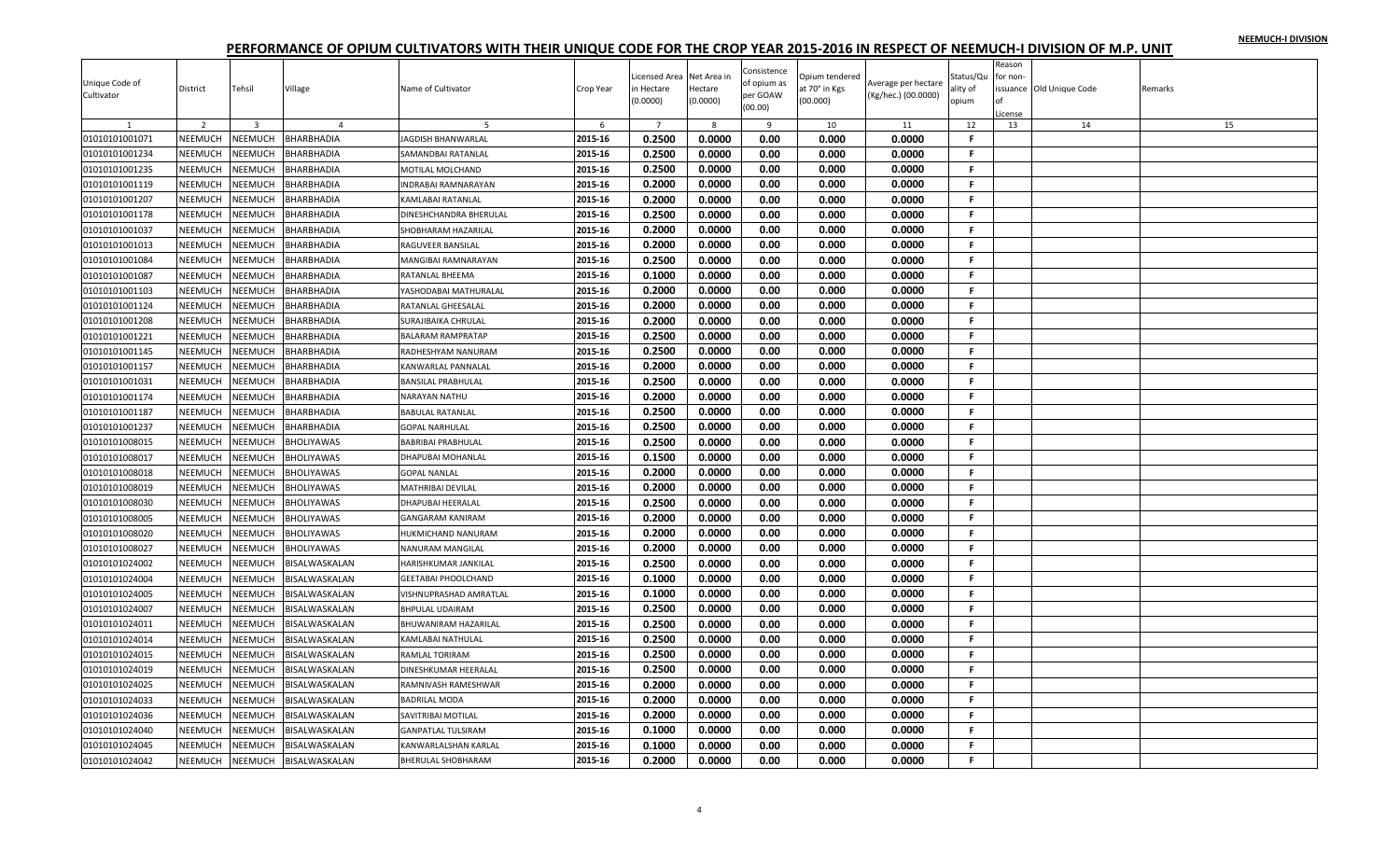|                |                |                |                      |                              |           | icensed Area   | Net Area in | Consistence | Opium tendered |                     | Status/Qu | Reason<br>for non- |                         |         |
|----------------|----------------|----------------|----------------------|------------------------------|-----------|----------------|-------------|-------------|----------------|---------------------|-----------|--------------------|-------------------------|---------|
| Unique Code of | District       | Tehsil         | Village              | Name of Cultivator           | Crop Year | n Hectare      | Hectare     | of opium as | at 70° in Kgs  | Average per hectare | ality of  |                    | ssuance Old Unique Code | Remarks |
| Cultivator     |                |                |                      |                              |           | (0.0000)       | (0.0000)    | per GOAW    | (00.000)       | (Kg/hec.) (00.0000) | opium     |                    |                         |         |
|                |                |                |                      |                              |           |                |             | (00.00)     |                |                     |           | License            |                         |         |
|                | 2              | $\overline{3}$ |                      |                              | 6         | $\overline{7}$ | 8           | 9           | 10             | 11                  | 12        | 13                 | 14                      | 15      |
| 01010101024051 | NEEMUCH        | NEEMUCH        | BISALWASKALAN        | <b>SURAJMAL ONKARLAL</b>     | 2015-16   | 0.2000         | 0.0000      | 0.00        | 0.000          | 0.0000              | F.        |                    |                         |         |
| 01010101024055 | NEEMUCH        | NEEMUCH        | BISALWASKALAN        | <b>MANGILAL MODIRAM</b>      | 2015-16   | 0.1000         | 0.0000      | 0.00        | 0.000          | 0.0000              | F.        |                    |                         |         |
| 01010101024059 | NEEMUCH        | NEEMUCH        | BISALWASKALAN        | BHANWARLAL BHAGATRAM         | 2015-16   | 0.1000         | 0.0000      | 0.00        | 0.000          | 0.0000              | F.        |                    |                         |         |
| 01010101024060 | NEEMUCH        | NEEMUCH        | BISALWASKALAN        | <b>GHEESALAL NANURAM</b>     | 2015-16   | 0.2500         | 0.0000      | 0.00        | 0.000          | 0.0000              | F.        |                    |                         |         |
| 01010101024063 | NEEMUCH        | NEEMUCH        | BISALWASKALAN        | <b>JANKILAL SALGRAM</b>      | 2015-16   | 0.2500         | 0.0000      | 0.00        | 0.000          | 0.0000              | F.        |                    |                         |         |
| 01010101024064 | NEEMUCH        | NEEMUCH        | BISALWASKALAN        | LAXMINARAYAN UDAIRAM         | 2015-16   | 0.1000         | 0.0000      | 0.00        | 0.000          | 0.0000              | F.        |                    |                         |         |
| 01010101024076 | NEEMUCH        | NEEMUCH        | BISALWASKALAN        | NEHRULAL BHANWARLAL          | 2015-16   | 0.1000         | 0.0000      | 0.00        | 0.000          | 0.0000              | F         |                    |                         |         |
| 01010101024077 | NEEMUCH        | NEEMUCH        | <b>BISALWASKALAN</b> | <b>BHERULAL SHAVRAM</b>      | 2015-16   | 0.2000         | 0.0000      | 0.00        | 0.000          | 0.0000              | F.        |                    |                         |         |
| 01010101024079 | NEEMUCH        | NEEMUCH        | BISALWASKALAN        | <b>GANGARAM SALIGRAM</b>     | 2015-16   | 0.1500         | 0.0000      | 0.00        | 0.000          | 0.0000              | F.        |                    |                         |         |
| 01010101024083 | NEEMUCH        | <b>NEEMUCH</b> | BISALWASKALAN        | <b>MANGILAL BAGDIRAM</b>     | 2015-16   | 0.2500         | 0.0000      | 0.00        | 0.000          | 0.0000              | F.        |                    |                         |         |
| 01010101024084 | NEEMUCH        | NEEMUCH        | BISALWASKALAN        | TULSIRAM ONKARLAL            | 2015-16   | 0.2000         | 0.0000      | 0.00        | 0.000          | 0.0000              | F.        |                    |                         |         |
| 01010101024087 | <b>NEEMUCH</b> | NEEMUCH        | BISALWASKALAN        | <b>SOHANBAI RAMLAL</b>       | 2015-16   | 0.1000         | 0.0000      | 0.00        | 0.000          | 0.0000              | F.        |                    |                         |         |
| 01010101024088 | NEEMUCH        | NEEMUCH        | BISALWASKALAN        | SOBHARAM ONKAR               | 2015-16   | 0.2000         | 0.0000      | 0.00        | 0.000          | 0.0000              | F.        |                    |                         |         |
| 01010101024081 | NEEMUCH        | NEEMUCH        | BISALWASKALAN        | <b>MODIRAM DEVRAM</b>        | 2015-16   | 0.2000         | 0.0000      | 0.00        | 0.000          | 0.0000              | F.        |                    |                         |         |
| 01010101024089 | NEEMUCH        | <b>NEEMUCH</b> | BISALWASKALAN        | KANHAIYALAL BHERULAL         | 2015-16   | 0.2000         | 0.0000      | 0.00        | 0.000          | 0.0000              | F.        |                    |                         |         |
| 01010101024090 | NEEMUCH        | NEEMUCH        | BISALWASKALAN        | <b>BANSILAL PRITHIVIRAJ</b>  | 2015-16   | 0.2000         | 0.0000      | 0.00        | 0.000          | 0.0000              | F.        |                    |                         |         |
| 01010101024047 | <b>NEEMUCH</b> | <b>NEEMUCH</b> | BISALWASKALAN        | JAGDISHCHANDRA SHOBHARAM     | 2015-16   | 0.2000         | 0.0000      | 0.00        | 0.000          | 0.0000              | F.        |                    |                         |         |
| 01010101024041 | <b>NEEMUCH</b> | NEEMUCH        | BISALWASKALAN        | SOBHA RAMRAMLAL              | 2015-16   | 0.2000         | 0.0000      | 0.00        | 0.000          | 0.0000              | F.        |                    |                         |         |
| 01010101024049 | NEEMUCH        | NEEMUCH        | BISALWASKALAN        | <b>BANSILAL DHANRAJ</b>      | 2015-16   | 0.1000         | 0.0000      | 0.00        | 0.000          | 0.0000              | F.        |                    |                         |         |
| 01010101024057 | NEEMUCH        | NEEMUCH        | BISALWASKALAN        | BHANWARLAL MULCHAND          | 2015-16   | 0.2000         | 0.0000      | 0.00        | 0.000          | 0.0000              | F.        |                    |                         |         |
| 01010101024092 | <b>NEEMUCH</b> | <b>NEEMUCH</b> | BISALWASKALAN        | <b>KISHANLAL BHERULAL</b>    | 2015-16   | 0.2000         | 0.0000      | 0.00        | 0.000          | 0.0000              | F.        |                    |                         |         |
| 01010101024093 | NEEMUCH        | NEEMUCH        | BISALWASKALAN        | RAMKUNWARBAI RAMNARAYAN      | 2015-16   | 0.1500         | 0.0000      | 0.00        | 0.000          | 0.0000              | F.        |                    |                         |         |
| 01010101022004 | <b>NEEMUCH</b> | NEEMUCH        | BISALWASKHURD        | <b>BHIMSHANKAR GANPATLAL</b> | 2015-16   | 0.2500         | 0.0000      | 0.00        | 0.000          | 0.0000              | F.        |                    |                         |         |
| 01010101022009 | NEEMUCH        | NEEMUCH        | BISALWASKHURD        | <b>UMASHANKAR PARTHVIRAJ</b> | 2015-16   | 0.2500         | 0.0000      | 0.00        | 0.000          | 0.0000              | F.        |                    |                         |         |
| 01010101022013 | NEEMUCH        | NEEMUCH        | BISALWASKHURD        | <b>BANSILAL MANGILAL</b>     | 2015-16   | 0.2000         | 0.0000      | 0.00        | 0.000          | 0.0000              | F.        |                    |                         |         |
| 01010101022026 | NEEMUCH        | <b>NEEMUCH</b> | BISALWASKHURD        | KANHAIYLAL BHANWARLAL        | 2015-16   | 0.2000         | 0.0000      | 0.00        | 0.000          | 0.0000              | F.        |                    |                         |         |
| 01010101022028 | NEEMUCH        | NEEMUCH        | BISALWASKHURD        | BHANWARLAL BHUWANIRAM        | 2015-16   | 0.2000         | 0.0000      | 0.00        | 0.000          | 0.0000              | -F.       |                    |                         |         |
| 01010101022030 | NEEMUCH        | NEEMUCH        | BISALWASKHURD        | <b>INDERMAL GOPILAL</b>      | 2015-16   | 0.2000         | 0.0000      | 0.00        | 0.000          | 0.0000              | F.        |                    |                         |         |
| 01010101022034 | NEEMUCH        | NEEMUCH        | BISALWASKHURD        | NARAYANPRASHAD LALITSHANKAR  | 2015-16   | 0.1500         | 0.0000      | 0.00        | 0.000          | 0.0000              | F.        |                    |                         |         |
| 01010101022035 | NEEMUCH        | NEEMUCH        | BISALWASKHURD        | KAMLASHANKAR GOPILAL         | 2015-16   | 0.2000         | 0.0000      | 0.00        | 0.000          | 0.0000              | F.        |                    |                         |         |
| 01010101022037 | NEEMUCH        | NEEMUCH        | BISALWASKHURD        | SUNDERLAL INDERMAL           | 2015-16   | 0.2500         | 0.0000      | 0.00        | 0.000          | 0.0000              | F.        |                    |                         |         |
| 01010101022039 | NEEMUCH        | NEEMUCH        | BISALWASKHURD        | SHANTILAL NANDRAM            | 2015-16   | 0.2000         | 0.0000      | 0.00        | 0.000          | 0.0000              | F.        |                    |                         |         |
| 01010101022040 | NEEMUCH        | NEEMUCH        | BISALWASKHURD        | KANHAIYLAL NANDRAM           | 2015-16   | 0.2500         | 0.0000      | 0.00        | 0.000          | 0.0000              | F.        |                    |                         |         |
| 01010101022044 | <b>NEEMUCH</b> | NEEMUCH        | BISALWASKHURD        | YASHWANT DHANRAJ             | 2015-16   | 0.2500         | 0.0000      | 0.00        | 0.000          | 0.0000              | F.        |                    |                         |         |
| 01010101022045 | NEEMUCH        | NEEMUCH        | BISALWASKHURD        | SHANTILAL TULSIRAM           | 2015-16   | 0.2500         | 0.0000      | 0.00        | 0.000          | 0.0000              | F.        |                    |                         |         |
| 01010101022060 | NEEMUCH        | NEEMUCH        | BISALWASKHURD        | <b>DURGABAI DASRATH</b>      | 2015-16   | 0.2500         | 0.0000      | 0.00        | 0.000          | 0.0000              | F.        |                    |                         |         |
| 01010101022062 | NEEMUCH        | NEEMUCH        | BISALWASKHURD        | <b>BHAGWANIBAI NANDRAM</b>   | 2015-16   | 0.2000         | 0.0000      | 0.00        | 0.000          | 0.0000              | F.        |                    |                         |         |
| 01010101022065 | NEEMUCH        | NEEMUCH        | BISALWASKHURD        | PARMANAND DHANRAJ            | 2015-16   | 0.1000         | 0.0000      | 0.00        | 0.000          | 0.0000              | F.        |                    |                         |         |
| 01010101022067 | <b>NEEMUCH</b> | NEEMUCH        | BISALWASKHURD        | RANGLAL PARTHVIRAJ           | 2015-16   | 0.2500         | 0.0000      | 0.00        | 0.000          | 0.0000              | F.        |                    |                         |         |
| 01010101022056 | NEEMUCH        | NEEMUCH        | BISALWASKHURD        | KAMLABAI JAMNALAL            | 2015-16   | 0.2500         | 0.0000      | 0.00        | 0.000          | 0.0000              | F         |                    |                         |         |
| 01010101022027 | NEEMUCH        | NEEMUCH        | BISALWASKHURD        | HEERALAL BHUWANIRAM          | 2015-16   | 0.1000         | 0.0000      | 0.00        | 0.000          | 0.0000              | F.        |                    |                         |         |
| 01010101022069 | NEEMUCH        | <b>NEEMUCH</b> | BISALWASKHURD        | DHYASHANKAR CHANDMAL         | 2015-16   | 0.2000         | 0.0000      | 0.00        | 0.000          | 0.0000              | F.        |                    |                         |         |
|                |                |                |                      |                              |           |                |             |             |                |                     |           |                    |                         |         |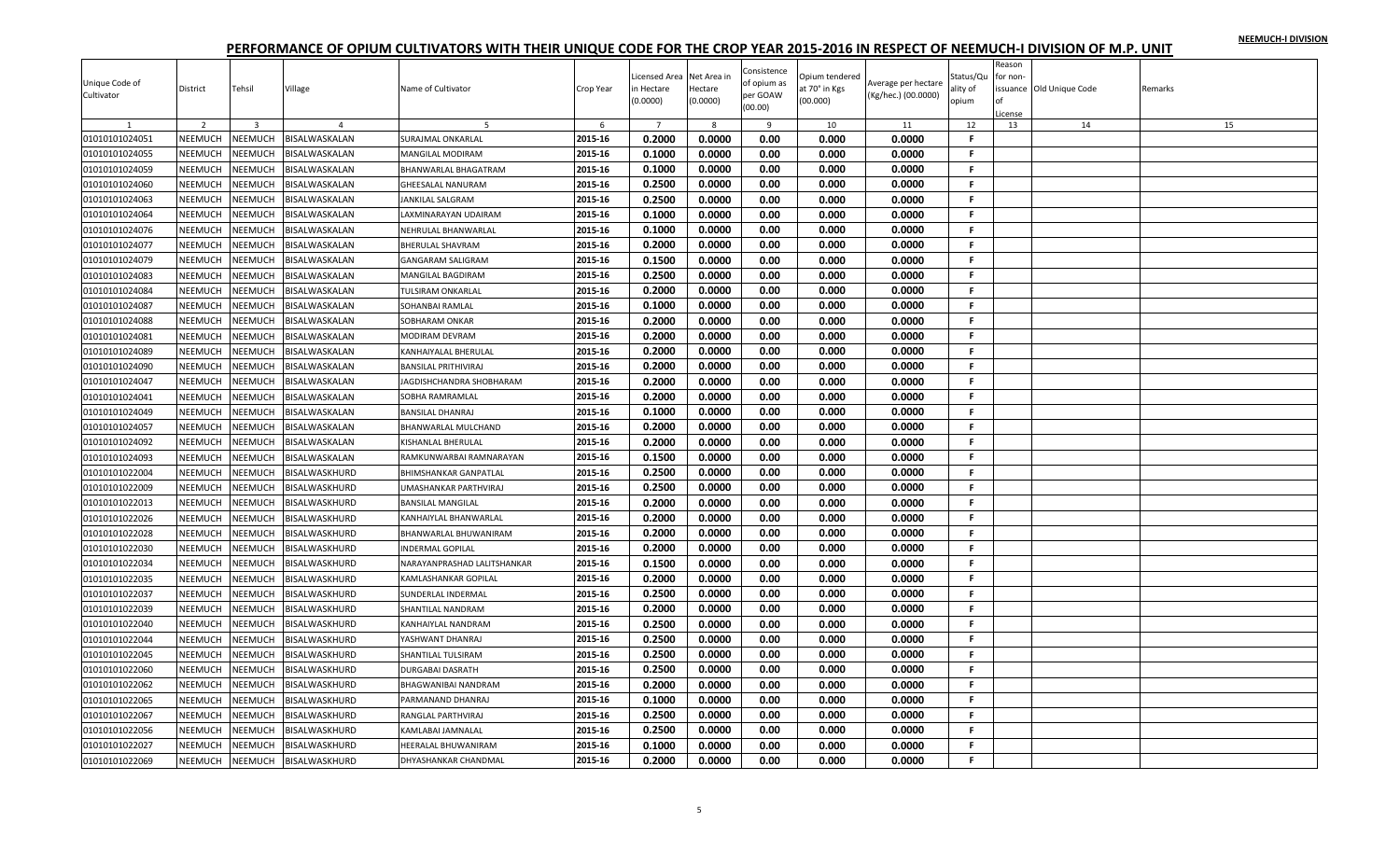|                |                |                |                      |                               |           |                |              | Consistence  |                |                     |           | Reason   |                          |         |
|----------------|----------------|----------------|----------------------|-------------------------------|-----------|----------------|--------------|--------------|----------------|---------------------|-----------|----------|--------------------------|---------|
| Unique Code of |                |                |                      |                               |           | icensed Area   | Net Area in  | of opium as  | Opium tendered | Average per hectare | Status/Qu | for non- |                          |         |
| Cultivator     | District       | Tehsil         | Village              | Name of Cultivator            | Crop Year | n Hectare      | Hectare      | per GOAW     | it 70° in Kgs  | (Kg/hec.) (00.0000) | ılity of  |          | issuance Old Unique Code | Remarks |
|                |                |                |                      |                               |           | 0.0000         | (0.0000)     | (00.00)      | 00.000)        |                     | opium     | License  |                          |         |
|                | 2              | $\overline{3}$ |                      |                               | 6         | $\overline{7}$ | $\mathbf{g}$ | $\mathbf{q}$ | 10             | 11                  | 12        | 13       | 14                       | 15      |
| 01010101017005 | NEEMUCH        | <b>NEEMUCH</b> | <b>BORKHEDIKALAN</b> | BHANWARLAL MOOLCHAND          | 2015-16   | 0.2500         | 0.0000       | 0.00         | 0.000          | 0.0000              | F.        |          |                          |         |
| 01010101017010 | NEEMUCH        | NEEMUCH        | BORKHEDIKALAN        | RAMNARAYAN GABRULAL           | 2015-16   | 0.1500         | 0.0000       | 0.00         | 0.000          | 0.0000              | F.        |          |                          |         |
| 01010101017020 | NEEMUCH        | NEEMUCH        | BORKHEDIKALAN        | RUGNATH MODIRAM               | 2015-16   | 0.2000         | 0.0000       | 0.00         | 0.000          | 0.0000              | F.        |          |                          |         |
| 01010101017040 | NEEMUCH        | <b>NEEMUCH</b> | BORKHEDIKALAN        | KAMLIBAI BHAGWAN              | 2015-16   | 0.2000         | 0.0000       | 0.00         | 0.000          | 0.0000              | F.        |          |                          |         |
| 01010101017003 | NEEMUCH        | NEEMUCH        | BORKHEDIKALAN        | PRABHULAL MOOLCHAND           | 2015-16   | 0.2500         | 0.0000       | 0.00         | 0.000          | 0.0000              | F.        |          |                          |         |
| 01010101017054 | <b>NEEMUCH</b> | NEEMUCH        | BORKHEDIKALAN        | RAMBILASH MOOLCHAND           | 2015-16   | 0.2500         | 0.0000       | 0.00         | 0.000          | 0.0000              | F.        |          |                          |         |
| 01010101017013 | NEEMUCH        | NEEMUCH        | BORKHEDIKALAN        | RADHESHYAM MOOLCHAND          | 2015-16   | 0.2500         | 0.0000       | 0.00         | 0.000          | 0.0000              | F         |          |                          |         |
| 01010101017048 | NEEMUCH        | NEEMUCH        | BORKHEDIKALAN        | <b>GODAVARIBAI BHERULAL</b>   | 2015-16   | 0.2500         | 0.0000       | 0.00         | 0.000          | 0.0000              | Е         |          |                          |         |
| 01010101017026 | NEEMUCH        | NEEMUCH        | BORKHEDIKALAN        | MUNNALAL MOHANLAL             | 2015-16   | 0.2000         | 0.0000       | 0.00         | 0.000          | 0.0000              | F.        |          |                          |         |
| 01010101017028 | NEEMUCH        | NEEMUCH        | BORKHEDIKALAN        | PRABHULAL RAMA                | 2015-16   | 0.2000         | 0.0000       | 0.00         | 0.000          | 0.0000              | F.        |          |                          |         |
| 01010101017049 | NEEMUCH        | NEEMUCH        | BORKHEDIKALAN        | KANCHANBAI RAMESHWER          | 2015-16   | 0.2500         | 0.0000       | 0.00         | 0.000          | 0.0000              | F.        |          |                          |         |
| 01010101017059 | <b>NEEMUCH</b> | NEEMUCH        | BORKHEDIKALAN        | <b>NONDRAM ONKAR</b>          | 2015-16   | 0.2500         | 0.0000       | 0.00         | 0.000          | 0.0000              | F.        |          |                          |         |
| 01010101017016 | NEEMUCH        | NEEMUCH        | BORKHEDIKALAN        | TULSIRAM ONKARLAL             | 2015-16   | 0.2500         | 0.0000       | 0.00         | 0.000          | 0.0000              | F.        |          |                          |         |
| 01010101017023 | NEEMUCH        | <b>NEEMUCH</b> | BORKHEDIKALAN        | KARULAL RAMA                  | 2015-16   | 0.1000         | 0.0000       | 0.00         | 0.000          | 0.0000              | F.        |          |                          |         |
| 01010101017063 | NEEMUCH        | NEEMUCH        | BORKHEDIKALAN        | <b>RAJARAM ONKAR</b>          | 2015-16   | 0.2500         | 0.0000       | 0.00         | 0.000          | 0.0000              | F.        |          |                          |         |
|                |                | NEEMUCH        |                      | JAGDISH MULCHAND              | 2015-16   | 0.2500         | 0.0000       | 0.00         | 0.000          | 0.0000              | F.        |          |                          |         |
| 01010101017064 | NEEMUCH        |                | BORKHEDIKALAN        |                               |           |                |              |              |                |                     |           |          |                          |         |
| 01010101031004 | NEEMUCH        | NEEMUCH        | CHANGERA             | RAMKUNWARBAI PRABHULAL        | 2015-16   | 0.2000         | 0.1944       | 54.06        | 4.139          | 21.2912             | G<br>F.   |          |                          |         |
| 01010101031006 | NEEMUCH        | NEEMUCH        | CHANGERA             | <b>TULSIRAM RAMLAL</b>        | 2015-16   | 0.1000         | 0.0000       | 0.00         | 0.000          | 0.0000              |           |          |                          |         |
| 01010101031007 | NEEMUCH        | NEEMUCH        | CHANGERA             | VISHNUDAS RAJARAM             | 2015-16   | 0.1500         | 0.0000       | 0.00         | 0.000          | 0.0000              | F.        |          |                          |         |
| 01010101031017 | NEEMUCH        | NEEMUCH        | CHANGERA             | BHANWARSINGH CHATARSINGH      | 2015-16   | 0.2000         | 0.0000       | 0.00         | 0.000          | 0.0000              | F.        |          |                          |         |
| 01010101031018 | NEEMUCH        | <b>NEEMUCH</b> | CHANGERA             | <b>DHAPUBAI MOHANLAL</b>      | 2015-16   | 0.1000         | 0.0000       | 0.00         | 0.000          | 0.0000              | F.        |          |                          |         |
| 01010101031002 | NEEMUCH        | NEEMUCH        | CHANGERA             | ISHWERSINGH CHATARSINGH       | 2015-16   | 0.2000         | 0.0000       | 0.00         | 0.000          | 0.0000              | F.        |          |                          |         |
| 01010101031021 | <b>NEEMUCH</b> | NEEMUCH        | CHANGERA             | MOHANKUNWAR KISHORESINGH      | 2015-16   | 0.1500         | 0.0000       | 0.00         | 0.000          | 0.0000              | F.        |          |                          |         |
| 01010101031023 | NEEMUCH        | NEEMUCH        | CHANGERA             | SHYAMLAL TAKECHANDRA          | 2015-16   | 0.2500         | 0.0000       | 0.00         | 0.000          | 0.0000              | F.        |          |                          |         |
| 01010101044005 | NEEMUCH        | <b>NEEMUCH</b> | CHENPURA             | GHEESALAL RAMCHANDRA          | 2015-16   | 0.1000         | 0.0000       | 0.00         | 0.000          | 0.0000              | F         |          | 01010101014129           |         |
| 01010101044029 | NEEMUCH        | <b>NEEMUCH</b> | CHENPURA             | SURESHCHANDRA KANWARLAL       | 2015-16   | 0.2500         | 0.0000       | 0.00         | 0.000          | 0.0000              | F.        |          |                          |         |
| 01010101044051 | NEEMUCH        | NEEMUCH        | CHENPURA             | <b>LAXMILAL KANWARLAL</b>     | 2015-16   | 0.2000         | 0.0000       | 0.00         | 0.000          | 0.0000              | F.        |          |                          |         |
| 01010101023002 | NEEMUCH        | NEEMUCH        | СНОИТНКНЕДА          | CHOTULAL ASHARAM              | 2015-16   | 0.2000         | 0.0000       | 0.00         | 0.000          | 0.0000              | F.        |          |                          |         |
| 01010101023008 | NEEMUCH        | NEEMUCH        | CHOUTHKHEDA          | MANGILAL JIVAN                | 2015-16   | 0.2500         | 0.0000       | 0.00         | 0.000          | 0.0000              | F.        |          |                          |         |
| 01010101023013 | NEEMUCH        | NEEMUCH        | CHOUTHKHEDA          | HARISINGH HARDEV              | 2015-16   | 0.2500         | 0.0000       | 0.00         | 0.000          | 0.0000              | Е         |          |                          |         |
| 01010101023015 | NEEMUCH        | NEEMUCH        | CHOUTHKHEDA          | HARISINGH BHAGCHAND           | 2015-16   | 0.2000         | 0.0000       | 0.00         | 0.000          | 0.0000              | F.        |          |                          |         |
| 01010101023020 | NEEMUCH        | NEEMUCH        | CHOUTHKHEDA          | RAJARAM CHOTU                 | 2015-16   | 0.1000         | 0.0000       | 0.00         | 0.000          | 0.0000              | F.        |          |                          |         |
| 01010101023006 | NEEMUCH        | NEEMUCH        | CHOUTHKHEDA          | <b>BANSILAL SURAJMAL</b>      | 2015-16   | 0.1000         | 0.0000       | 0.00         | 0.000          | 0.0000              | F.        |          |                          |         |
| 01010101023017 | <b>NEEMUCH</b> | NEEMUCH        | CHOUTHKHEDA          | <b>BHIMSINGH KISHANSINGH</b>  | 2015-16   | 0.2000         | 0.0000       | 0.00         | 0.000          | 0.0000              | F.        |          |                          |         |
| 01010101023033 | NEEMUCH        | NEEMUCH        | CHOUTHKHEDA          | MADANSINGH KHUMANSINGH        | 2015-16   | 0.1000         | 0.0000       | 0.00         | 0.000          | 0.0000              | Е         |          |                          |         |
| 01010101023060 | NEEMUCH        | <b>NEEMUCH</b> | CHOUTHKHEDA          | KANWARIBAI RAMNIWAS           | 2015-16   | 0.1000         | 0.0000       | 0.00         | 0.000          | 0.0000              | F.        |          |                          |         |
| 01010101023054 | NEEMUCH        | NEEMUCH        | CHOUTHKHEDA          | <b>TEJKUNWAR BHAWANISINGH</b> | 2015-16   | 0.2000         | 0.0000       | 0.00         | 0.000          | 0.0000              | F.        |          |                          |         |
| 01010101023047 | NEEMUCH        | NEEMUCH        | CHOUTHKHEDA          | <b>CHOTU PANNA</b>            | 2015-16   | 0.2500         | 0.0000       | 0.00         | 0.000          | 0.0000              | F.        |          |                          |         |
| 01010101023045 | NEEMUCH        | NEEMUCH        | CHOUTHKHEDA          | RADHAKISHAN GIRDHARI          | 2015-16   | 0.2000         | 0.0000       | 0.00         | 0.000          | 0.0000              | F.        |          |                          |         |
| 01010101023046 | NEEMUCH        | NEEMUCH        | CHOUTHKHEDA          | DEVRAM UMRAVSINGH             | 2015-16   | 0.2500         | 0.0000       | 0.00         | 0.000          | 0.0000              | F         |          |                          |         |
| 01010101023011 | NEEMUCH        | NEEMUCH        | CHOUTHKHEDA          | MOHANLAL BHANWARLAL           | 2015-16   | 0.2000         | 0.0000       | 0.00         | 0.000          | 0.0000              | F.        |          |                          |         |
| 01010101023043 | NEEMUCH        | <b>NEEMUCH</b> |                      | RAMSINGH RAMCHANDRA           | 2015-16   | 0.1000         | 0.0000       | 0.00         | 0.000          | 0.0000              | F.        |          |                          |         |
|                |                |                | СНОИТНКНЕДА          |                               |           |                |              |              |                |                     |           |          |                          |         |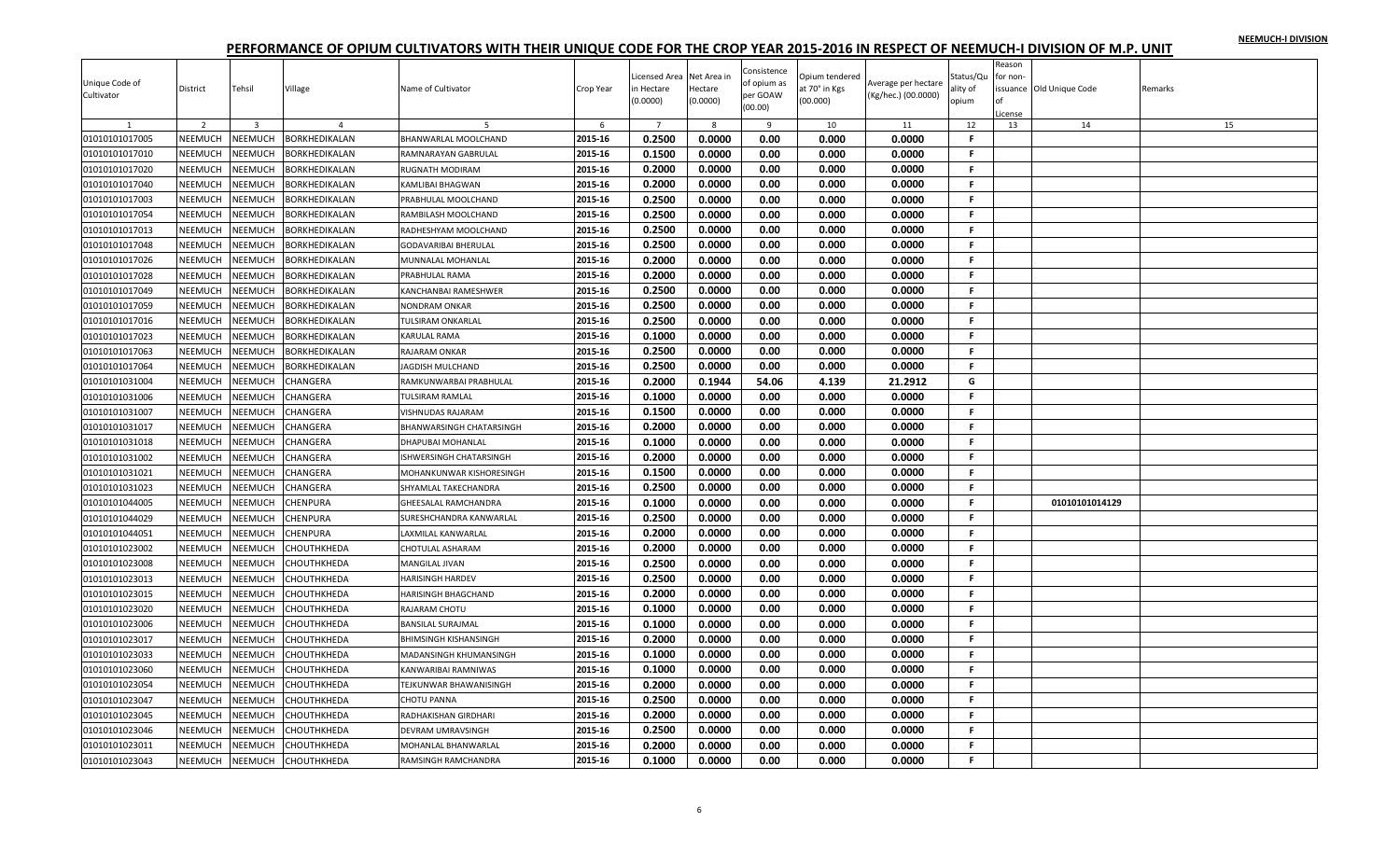|                |                    |                |                       |                              |           |                |             | Consistence |                |                     |              | Reason        |                         |                    |
|----------------|--------------------|----------------|-----------------------|------------------------------|-----------|----------------|-------------|-------------|----------------|---------------------|--------------|---------------|-------------------------|--------------------|
| Unique Code of |                    |                |                       |                              |           | icensed Area   | Net Area in | of opium as | Opium tendered | Average per hectare | Status/Qu    | for non-      |                         |                    |
| Cultivator     | District           | Tehsil         | Village               | Name of Cultivator           | Crop Year | n Hectare      | Hectare     | per GOAW    | it 70° in Kgs  | (Kg/hec.) (00.0000) | ality of     |               | ssuance Old Unique Code | Remarks            |
|                |                    |                |                       |                              |           | (0.0000)       | (0.0000)    | (00.00)     | (00.000)       |                     | opium        |               |                         |                    |
|                | 2                  | $\overline{3}$ | $\overline{4}$        | -5                           | 6         | $\overline{7}$ | 8           | 9           | 10             | 11                  | 12           | License<br>13 | 14                      | 15                 |
| 01010101014001 | NEEMUCH            | NEEMUCH        | <b>DARU</b>           | HAJARILAL MODIRAM            | 2015-16   | 0.2500         | 0.0000      | 0.00        | 0.000          | 0.0000              | F.           |               |                         |                    |
| 01010101014004 |                    | NEEMUCH        | DARU                  | <b>VIJESHKUMAR GISALAL</b>   | 2015-16   | 0.2500         | 0.0000      | 0.00        | 0.000          | 0.0000              | F.           |               |                         |                    |
| 01010101014007 | NEEMUCH<br>NEEMUCH | NEEMUCH        | DARU                  |                              | 2015-16   | 0.2500         |             | 0.00        | 0.000          | 0.0000              | F.           |               |                         |                    |
|                |                    |                |                       | <b>KANWARLAL DHULA</b>       |           |                | 0.0000      |             |                |                     |              |               |                         |                    |
| 01010101014010 | NEEMUCH            | NEEMUCH        | DARU                  | AMBALAL MOTILAL              | 2015-16   | 0.1000         | 0.0000      | 0.00        | 0.000          | 0.0000              | F.           |               |                         |                    |
| 01010101014012 | NEEMUCH            | NEEMUCH        | DARU                  | DOULATRAM CHOTELAL           | 2015-16   | 0.2500         | 0.0000      | 0.00        | 0.000          | 0.0000              | F.           |               |                         |                    |
| 01010101014014 | <b>NEEMUCH</b>     | <b>NEEMUCH</b> | DARU                  | <b>MODIRAM BHERULAL</b>      | 2015-16   | 0.2500         | 0.0000      | 0.00        | 0.000          | 0.0000              | F.           |               |                         |                    |
| 01010101014017 | NEEMUCH            | NEEMUCH        | DARU                  | SOHANBAI RAMCHAND            | 2015-16   | 0.2500         | 0.0000      | 0.00        | 0.000          | 0.0000              | F            |               |                         |                    |
| 01010101014020 | NEEMUCH            | <b>NEEMUCH</b> | DARU                  | MANGILAL KISHANLAL           | 2015-16   | 0.2500         | 0.1788      | 65.82       | 8.857          | 49.5358             | G            |               |                         |                    |
| 01010101014023 | <b>NEEMUCH</b>     | NEEMUCH        | DARU                  | <b>GANGABAI KISHANLAL</b>    | 2015-16   | 0.2500         | 0.0000      | 0.00        | 0.000          | 0.0000              | F.           |               |                         |                    |
| 01010101014055 | NEEMUCH            | NEEMUCH        | DARU                  | SHAMBHUSINGH CHATARBHUJSINGH | 2015-16   | 0.2500         | 0.0000      | 0.00        | 0.000          | 0.0000              | F.           |               |                         |                    |
| 01010101014016 | NEEMUCH            | NEEMUCH        | DARU                  | <b>MANGIBAI MOHANLAL</b>     | 2015-16   | 0.1000         | 0.0000      | 0.00        | 0.000          | 0.0000              | F.           |               |                         |                    |
| 01010101014058 | <b>NEEMUCH</b>     | NEEMUCH        | DARU                  | <b>SUKKHIBAI JAGGU</b>       | 2015-16   | 0.2500         | 0.2245      | 67.97       | 9.118          | 40.6147             | G            |               |                         |                    |
| 01010101014062 | NEEMUCH            | NEEMUCH        | DARU                  | <b>GANPATLAL HUKMICHAND</b>  | 2015-16   | 0.2000         | 0.0000      | 0.00        | 0.000          | 0.0000              | F.           |               |                         |                    |
| 01010101014064 | NEEMUCH            | NEEMUCH        | DARU                  | VISHNULAL RAMCHANDRA         | 2015-16   | 0.2500         | 0.0000      | 0.00        | 0.000          | 0.0000              | F.           |               |                         |                    |
| 01010101014079 | NEEMUCH            | NEEMUCH        | DARU                  | <b>BABULAL JAGANNATH</b>     | 2015-16   | 0.2500         | 0.0000      | 0.00        | 0.000          | 0.0000              | F.           |               |                         |                    |
| 01010101014085 | NEEMUCH            | NEEMUCH        | DARU                  | <b>OMPRAKASH BANSILAL</b>    | 2015-16   | 0.2500         | 0.0000      | 0.00        | 0.000          | 0.0000              | F.           |               |                         |                    |
| 01010101014107 | <b>NEEMUCH</b>     | NEEMUCH        | DARU                  | <b>BHAGCHAND KANWARLAL</b>   | 2015-16   | 0.2500         | 0.0000      | 0.00        | 0.000          | 0.0000              | F.           |               |                         |                    |
| 01010101014015 | <b>NEEMUCH</b>     | NEEMUCH        | DARU                  | <b>GANPATLAL CHOTELAL</b>    | 2015-16   | 0.2500         | 0.0000      | 0.00        | 0.000          | 0.0000              | F.           |               |                         |                    |
| 01010101014116 | NEEMUCH            | NEEMUCH        | DARU                  | AYODHYABAI BRIJLAL           | 2015-16   | 0.1000         | 0.0000      | 0.00        | 0.000          | 0.0000              | F.           |               |                         |                    |
| 01010101014057 | NEEMUCH            | NEEMUCH        | DARU                  |                              | 2015-16   | 0.1000         | 0.0000      | 0.00        | 0.000          | 0.0000              | F.           |               |                         |                    |
|                | <b>NEEMUCH</b>     | <b>NEEMUCH</b> | DARU                  | <b>GORDHANBAI ASHARAM</b>    | 2015-16   | 0.1000         | 0.0000      |             |                |                     | $\mathbf{F}$ |               |                         | <b>NAME CHANGE</b> |
| 01010101014125 |                    |                |                       | <b>BHULIBAI VARDICHAND</b>   |           |                |             | 0.00        | 0.000          | 0.0000              |              |               |                         |                    |
| 01010101014126 | NEEMUCH            | NEEMUCH        | DARU                  | MOHANLAL JAGANNATH           | 2015-16   | 0.2000         | 0.0000      | 0.00        | 0.000          | 0.0000              | F.           |               |                         |                    |
| 01010101014065 | NEEMUCH            | NEEMUCH        | DARU                  | MANGIBAI RAMCHANDRA          | 2015-16   | 0.2500         | 0.0000      | 0.00        | 0.000          | 0.0000              | F.           |               |                         |                    |
| 01010101014067 | NEEMUCH            | <b>NEEMUCH</b> | DARU                  | ANTARKUNWAR KALUSINGH        | 2015-16   | 0.2500         | 0.0000      | 0.00        | 0.000          | 0.0000              | F.           |               |                         |                    |
| 01010101014098 | NEEMUCH            | NEEMUCH        | DARU                  | <b>GISALAL VARDICHAND</b>    | 2015-16   | 0.2000         | 0.0000      | 0.00        | 0.000          | 0.0000              | F.           |               |                         |                    |
| 01010101014075 | NEEMUCH            | NEEMUCH        | DARU                  | PYARIBAI BHAGATRAM           | 2015-16   | 0.2500         | 0.0000      | 0.00        | 0.000          | 0.0000              | F.           |               |                         |                    |
| 01010101014006 | NEEMUCH            | NEEMUCH        | DARU                  | SHAMBHULAL HIRALAL           | 2015-16   | 0.2500         | 0.0000      | 0.00        | 0.000          | 0.0000              | F.           |               |                         |                    |
| 01010101014008 | NEEMUCH            | <b>NEEMUCH</b> | DARU                  | <b>BASANTILAL JAGANNATH</b>  | 2015-16   | 0.2500         | 0.0000      | 0.00        | 0.000          | 0.0000              | F.           |               |                         |                    |
| 01010101014009 | NEEMUCH            | NEEMUCH        | DARU                  | MANGUSINGH MODSINGH          | 2015-16   | 0.1000         | 0.0000      | 0.00        | 0.000          | 0.0000              | F            |               |                         |                    |
| 01010101014022 | NEEMUCH            | <b>NEEMUCH</b> | <b>DARU</b>           | NANALAL RATANLAL             | 2015-16   | 0.1000         | 0.0000      | 0.00        | 0.000          | 0.0000              | F.           |               |                         |                    |
| 01010101014032 | NEEMUCH            | NEEMUCH        | DARU                  | PURANBAI RAMNARAYAN          | 2015-16   | 0.1000         | 0.0000      | 0.00        | 0.000          | 0.0000              | F.           |               |                         |                    |
| 01010101014042 | NEEMUCH            | NEEMUCH        | DARU                  | <b>BABULAL RATANLAL</b>      | 2015-16   | 0.2500         | 0.0000      | 0.00        | 0.000          | 0.0000              | F.           |               |                         |                    |
| 01010101014091 | NEEMUCH            | NEEMUCH        | DARU                  | <b>GOPAL SATYANARAYAN</b>    | 2015-16   | 0.2000         | 0.0000      | 0.00        | 0.000          | 0.0000              | F.           |               |                         |                    |
| 01010101014108 | <b>NEEMUCH</b>     | NEEMUCH        | DARU                  | SHIVENARAYAN RATANLAL        | 2015-16   | 0.2500         | 0.0000      | 0.00        | 0.000          | 0.0000              | F.           |               |                         |                    |
| 01010101014113 | NEEMUCH            | NEEMUCH        | DARU                  | VISHNULAL TULASIRAM          | 2015-16   | 0.1000         | 0.0000      | 0.00        | 0.000          | 0.0000              | F.           |               |                         |                    |
| 01010101014114 | NEEMUCH            | NEEMUCH        | DARU                  | <b>FULIBAI GASI</b>          | 2015-16   | 0.2500         | 0.0000      | 0.00        | 0.000          | 0.0000              | F.           |               |                         |                    |
| 01010101014128 | NEEMUCH            | NEEMUCH        | DARU                  | PRABHULAL HIRALAL            | 2015-16   | 0.2500         | 0.2405      | 62.16       | 10.452         | 43.4595             | G            |               |                         |                    |
| 01010101014019 | NEEMUCH            | NEEMUCH        | DARU                  | PUSHPABAI CHAGANLAL          | 2015-16   | 0.2500         | 0.0000      | 0.00        | 0.000          | 0.0000              | F.           |               |                         |                    |
|                |                    |                |                       |                              |           |                |             |             |                |                     | F.           |               |                         |                    |
| 01010101014046 | NEEMUCH            | NEEMUCH        | DARU                  | RAMJI MOHAMMAD               | 2015-16   | 0.1000         | 0.0000      | 0.00        | 0.000          | 0.0000              | F            |               |                         | <b>NAME CHANGE</b> |
| 01010101027001 | NEEMUCH            | <b>NEEMUCH</b> | <b>DHANERIYAKALAN</b> | RAMCHANDRIBAI RATANLAL       | 2015-16   | 0.1000         | 0.0000      | 0.00        | 0.000          | 0.0000              |              |               |                         |                    |
| 01010101027002 | NEEMUCH            | NEEMUCH        | DHANERIYAKALAN        | DILIPKUMAR RATANLAL          | 2015-16   | 0.2000         | 0.0000      | 0.00        | 0.000          | 0.0000              | F.           |               |                         |                    |
| 01010101027006 | NEEMUCH            | <b>NEEMUCH</b> | DHANERIYAKALAN        | <b>SIVENARAYAN RATANLAL</b>  | 2015-16   | 0.1500         | 0.0000      | 0.00        | 0.000          | 0.0000              | F.           |               |                         |                    |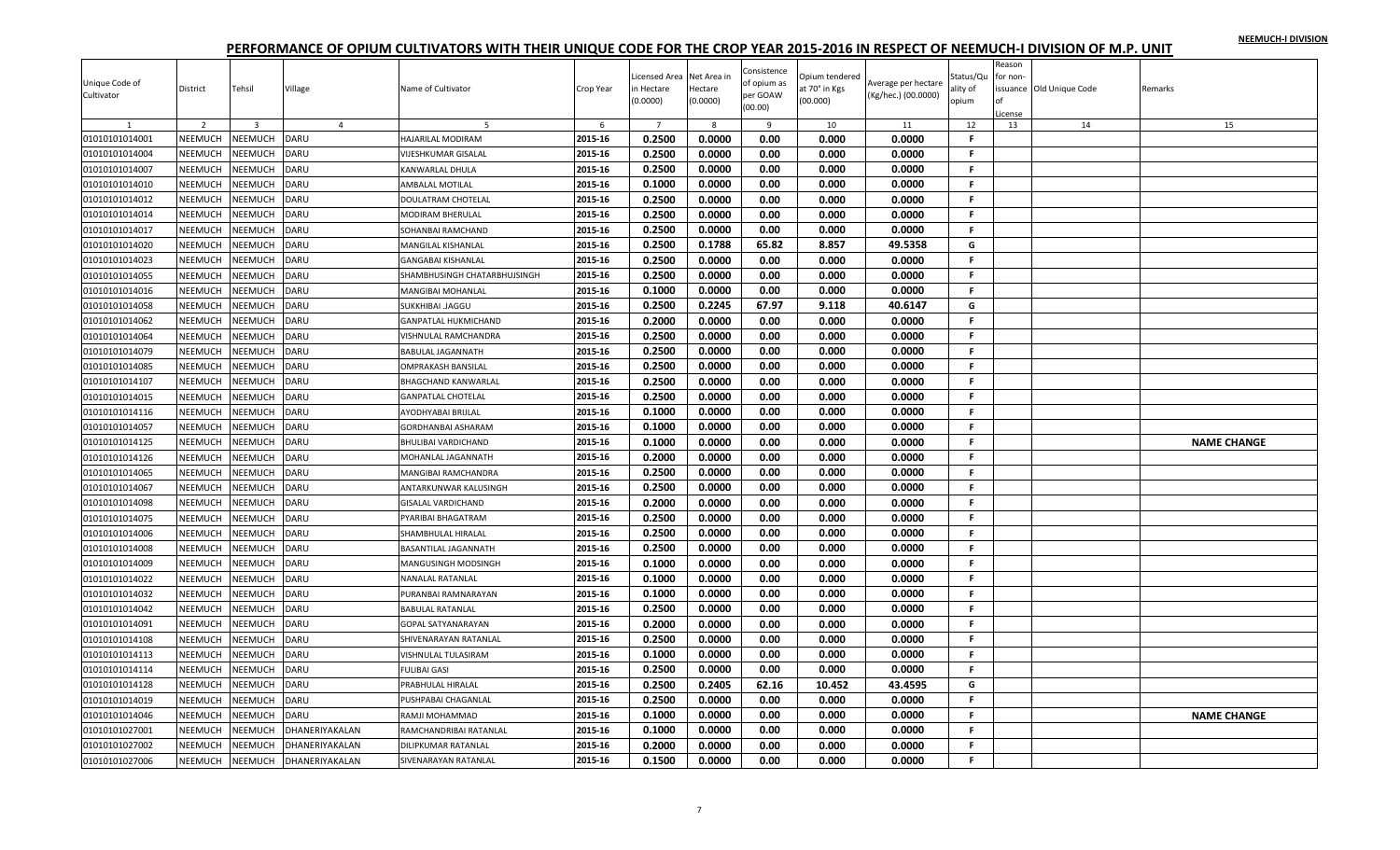| Unique Code of<br>Cultivator | District       | Tehsil         | Village           | Name of Cultivator          | Crop Year | Licensed Area<br>n Hectare<br>(0.0000) | Net Area in<br>Hectare<br>(0.0000) | Consistence<br>of opium as<br>per GOAW | Opium tendered<br>at 70° in Kgs<br>(00.000) | Average per hectare<br>(Kg/hec.) (00.0000) | Status/Qu<br>ality of<br>opium | Reason<br>or non- | issuance Old Unique Code | Remarks |
|------------------------------|----------------|----------------|-------------------|-----------------------------|-----------|----------------------------------------|------------------------------------|----------------------------------------|---------------------------------------------|--------------------------------------------|--------------------------------|-------------------|--------------------------|---------|
|                              |                |                |                   |                             |           |                                        |                                    | (00.00)                                |                                             |                                            |                                | License           |                          |         |
|                              | $\overline{2}$ | $\overline{3}$ | $\overline{4}$    |                             | 6         | $\overline{7}$                         | 8                                  | 9                                      | 10                                          | 11                                         | 12                             | 13                | 14                       | 15      |
| 01010101027014               | NEEMUCH        | NEEMUCH        | DHANERIYAKALAN    | RAMCHANDRA PRABHULAL        | 2015-16   | 0.1000                                 | 0.0000                             | 0.00                                   | 0.000                                       | 0.0000                                     | F                              |                   |                          |         |
| 01010101027015               | NEEMUCH        | NEEMUCH        | DHANERIYAKALAN    | <b>VARDIBAI KASHIRAM</b>    | 2015-16   | 0.1000                                 | 0.0000                             | 0.00                                   | 0.000                                       | 0.0000                                     | F.                             |                   |                          |         |
| 01010101027021               | NEEMUCH        | NEEMUCH        | DHANERIYAKALAN    | NANDUBAI BHANWARLAL         | 2015-16   | 0.1000                                 | 0.0000                             | 0.00                                   | 0.000                                       | 0.0000                                     | F.                             |                   |                          |         |
| 01010101027031               | <b>NEEMUCH</b> | <b>NEEMUCH</b> | DHANERIYAKALAN    | <b>LABHCHAND RATANLAL</b>   | 2015-16   | 0.2000                                 | 0.0000                             | 0.00                                   | 0.000                                       | 0.0000                                     | F.                             |                   |                          |         |
| 01010101027037               | NEEMUCH        | NEEMUCH        | DHANERIYAKALAN    | CHANDMAL BHUWANIRAM         | 2015-16   | 0.1000                                 | 0.0000                             | 0.00                                   | 0.000                                       | 0.0000                                     | F.                             |                   |                          |         |
| 01010101027042               | <b>NEEMUCH</b> | NEEMUCH        | DHANERIYAKALAN    | KAILASHCHANDRA PRABHULAL    | 2015-16   | 0.1500                                 | 0.0000                             | 0.00                                   | 0.000                                       | 0.0000                                     | F.                             |                   |                          |         |
| 01010101027052               | NEEMUCH        | NEEMUCH        | DHANERIYAKALAN    | <b>BANSHILAL RAMLAL</b>     | 2015-16   | 0.2000                                 | 0.0000                             | 0.00                                   | 0.000                                       | 0.0000                                     | F.                             |                   |                          |         |
| 01010101027053               | NEEMUCH        | NEEMUCH        | DHANERIYAKALAN    | <b>OMPRAKASH PRABHULAL</b>  | 2015-16   | 0.2000                                 | 0.0000                             | 0.00                                   | 0.000                                       | 0.0000                                     | F.                             |                   |                          |         |
| 01010101027054               | NEEMUCH        | NEEMUCH        | DHANERIYAKALAN    | KANWARLAL RAMLAL            | 2015-16   | 0.1500                                 | 0.0000                             | 0.00                                   | 0.000                                       | 0.0000                                     | F.                             |                   |                          |         |
| 01010101027041               | NEEMUCH        | NEEMUCH        | DHANERIYAKALAN    | <b>RANGLAL BABRU</b>        | 2015-16   | 0.1000                                 | 0.0000                             | 0.00                                   | 0.000                                       | 0.0000                                     | .F                             |                   |                          |         |
| 01010101027028               | NEEMUCH        | NEEMUCH        | DHANERIYAKALAN    | <b>MULCHAND BABRU</b>       | 2015-16   | 0.1000                                 | 0.0000                             | 0.00                                   | 0.000                                       | 0.0000                                     | F.                             |                   |                          |         |
| 01010101026012               | NEEMUCH        | NEEMUCH        | DHOLPURA          | <b>MANGILAL KISHANLAL</b>   | 2015-16   | 0.1000                                 | 0.0000                             | 0.00                                   | 0.000                                       | 0.0000                                     | F.                             |                   |                          |         |
| 01010101026004               | NEEMUCH        | NEEMUCH        | DHOLPURA          | SHANKARLAL SITARAM          | 2015-16   | 0.2000                                 | 0.0000                             | 0.00                                   | 0.000                                       | 0.0000                                     | F.                             |                   |                          |         |
| 01010101026001               | NEEMUCH        | NEEMUCH        | <b>DHOLPURA</b>   | HAYAMIBAI HIRALAL           | 2015-16   | 0.2500                                 | 0.0000                             | 0.00                                   | 0.000                                       | 0.0000                                     | F.                             |                   |                          |         |
| 01010101026007               | NEEMUCH        | <b>NEEMUCH</b> | DHOLPURA          | <b>BHAGATRAM KANHEYALAL</b> | 2015-16   | 0.2000                                 | 0.0000                             | 0.00                                   | 0.000                                       | 0.0000                                     | F.                             |                   |                          |         |
| 01010101026003               | NEEMUCH        | NEEMUCH        | DHOLPURA          | <b>KAILASH HIRALAL</b>      | 2015-16   | 0.1000                                 | 0.0000                             | 0.00                                   | 0.000                                       | 0.0000                                     | F.                             |                   |                          |         |
| 01010101026005               | <b>NEEMUCH</b> | NEEMUCH        | <b>DHOLPURA</b>   | JAMNALAL RATANLAL           | 2015-16   | 0.1000                                 | 0.0000                             | 0.00                                   | 0.000                                       | 0.0000                                     | F.                             |                   |                          |         |
| 01010101026024               | NEEMUCH        | NEEMUCH        | DHOLPURA          | RATANLAL MADHULAL           | 2015-16   | 0.1000                                 | 0.0000                             | 0.00                                   | 0.000                                       | 0.0000                                     | F                              |                   |                          |         |
| 01010101020001               | NEEMUCH        | NEEMUCH        | DOORDARSHI        | ASHOK KUMAR HAJARILAL       | 2015-16   | 0.2500                                 | 0.0000                             | 0.00                                   | 0.000                                       | 0.0000                                     | F.                             |                   |                          |         |
| 01010101020002               | NEEMUCH        | NEEMUCH        | <b>DOORDARSHI</b> | <b>KARULAL CHUNNILAL</b>    | 2015-16   | 0.2000                                 | 0.0000                             | 0.00                                   | 0.000                                       | 0.0000                                     | F.                             |                   |                          |         |
| 01010101020003               | NEEMUCH        | NEEMUCH        | DOORDARSHI        | <b>BHAGATRAM GISALAL</b>    | 2015-16   | 0.2000                                 | 0.0000                             | 0.00                                   | 0.000                                       | 0.0000                                     | F.                             |                   |                          |         |
| 01010101020004               | NEEMUCH        | NEEMUCH        | DOORDARSHI        | CHAGANBAI MULCHAND          | 2015-16   | 0.2000                                 | 0.0000                             | 0.00                                   | 0.000                                       | 0.0000                                     | F.                             |                   |                          |         |
| 01010101020012               | <b>NEEMUCH</b> | NEEMUCH        | <b>DOORDARSHI</b> | <b>BHUWANIRAM BABRU</b>     | 2015-16   | 0.2000                                 | 0.0000                             | 0.00                                   | 0.000                                       | 0.0000                                     | F.                             |                   |                          |         |
| 01010101020014               | NEEMUCH        | NEEMUCH        | <b>DOORDARSHI</b> | <b>GULABCHAND RARAMLAL</b>  | 2015-16   | 0.1000                                 | 0.0000                             | 0.00                                   | 0.000                                       | 0.0000                                     | F.                             |                   |                          |         |
| 01010101020018               | NEEMUCH        | NEEMUCH        | DOORDARSHI        | <b>HUDIBAI SHRILAL</b>      | 2015-16   | 0.1000                                 | 0.0000                             | 0.00                                   | 0.000                                       | 0.0000                                     | F.                             |                   |                          |         |
| 01010101020019               | <b>NEEMUCH</b> | <b>NEEMUCH</b> | <b>DOORDARSHI</b> | DHAPUBAI NANURAM            | 2015-16   | 0.2000                                 | 0.0000                             | 0.00                                   | 0.000                                       | 0.0000                                     | F.                             |                   |                          |         |
| 01010101020020               | NEEMUCH        | NEEMUCH        | DOORDARSHI        | PHOOLCHAND HAJARILAL        | 2015-16   | 0.2500                                 | 0.0000                             | 0.00                                   | 0.000                                       | 0.0000                                     | F.                             |                   |                          |         |
| 01010101020021               | NEEMUCH        | NEEMUCH        | <b>DOORDARSHI</b> | NANDLAL MULCHAND            | 2015-16   | 0.2000                                 | 0.0000                             | 0.00                                   | 0.000                                       | 0.0000                                     | F.                             |                   |                          |         |
| 01010101020022               | NEEMUCH        | NEEMUCH        | <b>DOORDARSHI</b> | <b>KANWARLAL BHAGIRATH</b>  | 2015-16   | 0.2000                                 | 0.0000                             | 0.00                                   | 0.000                                       | 0.0000                                     | F.                             |                   |                          |         |
| 01010101020028               | NEEMUCH        | NEEMUCH        | DOORDARSHI        | <b>DEVILAL HIRALAL</b>      | 2015-16   | 0.2500                                 | 0.0000                             | 0.00                                   | 0.000                                       | 0.0000                                     | F.                             |                   |                          |         |
| 01010101020033               | NEEMUCH        | NEEMUCH        | <b>DOORDARSHI</b> | RAMNARAYAN BHANWARLAL       | 2015-16   | 0.2500                                 | 0.0000                             | 0.00                                   | 0.000                                       | 0.0000                                     | F.                             |                   |                          |         |
| 01010101020034               | <b>NEEMUCH</b> | NEEMUCH        | DOORDARSHI        | LAXMINARAYAN GANESHRAM      | 2015-16   | 0.2000                                 | 0.0000                             | 0.00                                   | 0.000                                       | 0.0000                                     | F.                             |                   |                          |         |
| 01010101020039               | NEEMUCH        | NEEMUCH        | <b>DOORDARSHI</b> | KANWARLAL TARACHAND         | 2015-16   | 0.2000                                 | 0.0000                             | 0.00                                   | 0.000                                       | 0.0000                                     | F.                             |                   |                          |         |
| 01010101020046               | NEEMUCH        | NEEMUCH        | DOORDARSHI        | <b>GULABCHAND VARDA</b>     | 2015-16   | 0.2000                                 | 0.0000                             | 0.00                                   | 0.000                                       | 0.0000                                     | F.                             |                   |                          |         |
| 01010101020052               | NEEMUCH        | NEEMUCH        | DOORDARSHI        | SOHANLAL LAXMINARAYAN       | 2015-16   | 0.2000                                 | 0.0000                             | 0.00                                   | 0.000                                       | 0.0000                                     | F.                             |                   |                          |         |
| 01010101020063               | NEEMUCH        | NEEMUCH        | <b>DOORDARSHI</b> | <b>BHONIRAM RAMPRASAD</b>   | 2015-16   | 0.2000                                 | 0.0000                             | 0.00                                   | 0.000                                       | 0.0000                                     | F.                             |                   |                          |         |
| 01010101020066               | NEEMUCH        | NEEMUCH        | DOORDARSHI        | SATYANARAYAN HAJARILAL      | 2015-16   | 0.2500                                 | 0.0000                             | 0.00                                   | 0.000                                       | 0.0000                                     | F.                             |                   |                          |         |
| 01010101020056               | NEEMUCH        | NEEMUCH        | DOORDARSHI        | <b>ONKARLAL NANDRAM</b>     | 2015-16   | 0.1500                                 | 0.0000                             | 0.00                                   | 0.000                                       | 0.0000                                     | F.                             |                   |                          |         |
| 01010101020051               | <b>NEEMUCH</b> | NEEMUCH        | <b>DOORDARSHI</b> | PRABHULAL VAJERAM           | 2015-16   | 0.1000                                 | 0.0000                             | 0.00                                   | 0.000                                       | 0.0000                                     | F.                             |                   |                          |         |
| 01010101020029               | NEEMUCH        | <b>NEEMUCH</b> | DOORDARSHI        | LABHCHAND PRABHULAL         | 2015-16   | 0.2500                                 | 0.0000                             | 0.00                                   | 0.000                                       | 0.0000                                     | F                              |                   |                          |         |
| 01010101020059               | NEEMUCH        | NEEMUCH        | DOORDARSHI        | <b>GOPAL AMBALAL</b>        | 2015-16   | 0.2500                                 | 0.0000                             | 0.00                                   | 0.000                                       | 0.0000                                     | F.                             |                   |                          |         |
| 01010101020009               | NEEMUCH        | <b>NEEMUCH</b> | <b>DOORDARSHI</b> | SHANKARLAL HUKMAJI          | 2015-16   | 0.2000                                 | 0.0000                             | 0.00                                   | 0.000                                       | 0.0000                                     | F.                             |                   |                          |         |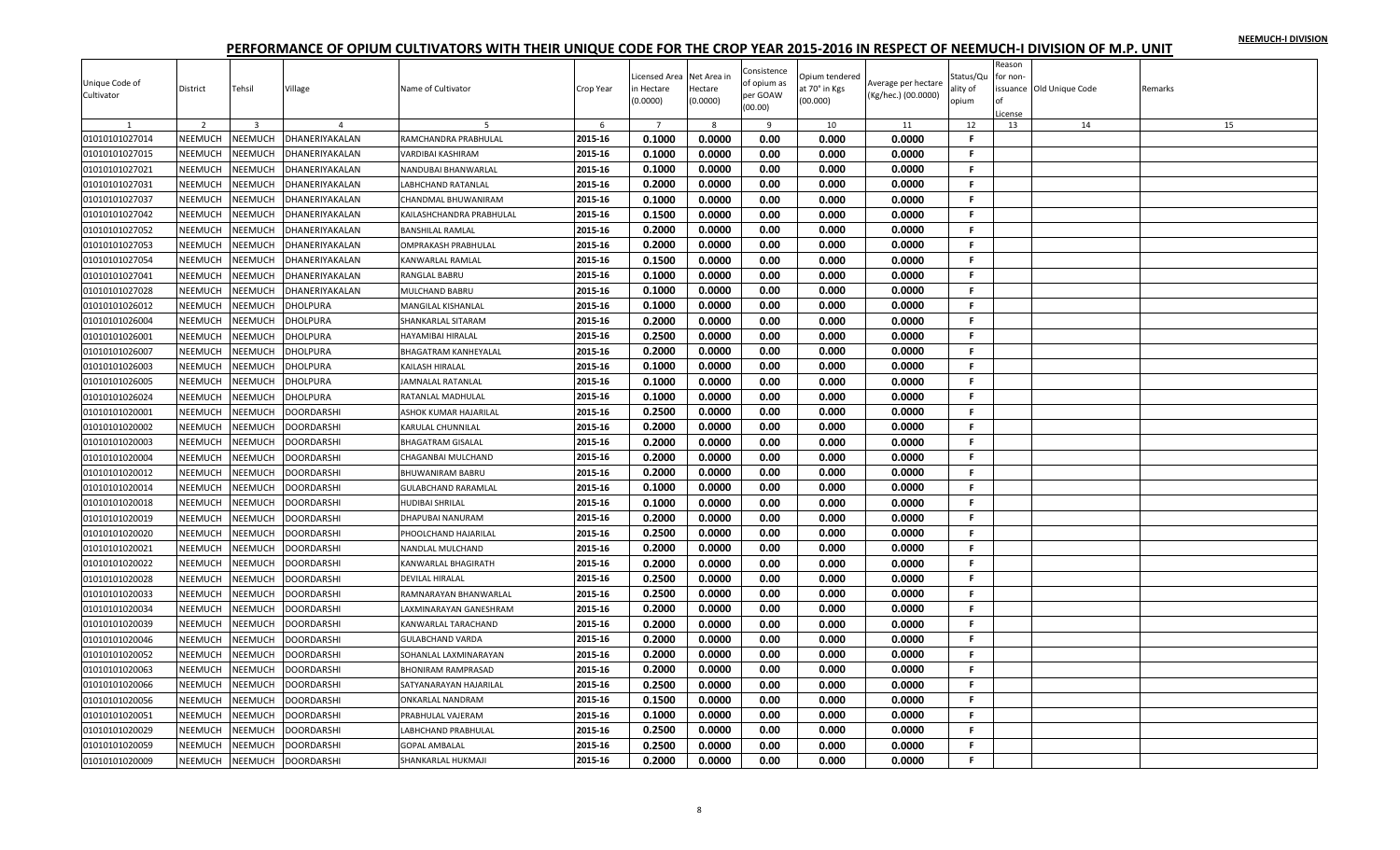|                |                |                |                       |                             |           |                |             | Consistence |                |                     |              | Reason   |                         |         |
|----------------|----------------|----------------|-----------------------|-----------------------------|-----------|----------------|-------------|-------------|----------------|---------------------|--------------|----------|-------------------------|---------|
| Unique Code of |                |                |                       |                             |           | icensed Area   | Net Area in | of opium as | Opium tendered | Average per hectare | Status/Qu    | for non- |                         |         |
| Cultivator     | District       | Tehsil         | Village               | Name of Cultivator          | Crop Year | n Hectare      | Hectare     | per GOAW    | at 70° in Kgs  | (Kg/hec.) (00.0000) | ality of     |          | ssuance Old Unique Code | Remarks |
|                |                |                |                       |                             |           | (0.0000)       | (0.0000)    | (00.00)     | (00.000)       |                     | opium        |          |                         |         |
|                |                |                |                       |                             |           |                |             |             |                |                     |              | License  |                         |         |
|                | 2              | $\overline{3}$ | $\overline{a}$        |                             | 6         | $\overline{7}$ | 8           | 9           | 10             | 11                  | 12           | 13       | 14                      | 15      |
| 01010101020050 | NEEMUCH        | NEEMUCH        | <b>DOORDARSHI</b>     | PUSHPABAI KANHEYALAI        | 2015-16   | 0.1000         | 0.0000      | 0.00        | 0.000          | 0.0000              | F.           |          |                         |         |
| 01010101020057 | NEEMUCH        | NEEMUCH        | DOORDARSHI            | PHOOLKUNWAR PRATAPSINGH     | 2015-16   | 0.2500         | 0.0000      | 0.00        | 0.000          | 0.0000              | F.           |          |                         |         |
| 01010101043006 | NEEMUCH        | NEEMUCH        | DULAKHEDA             | SALAGRAM MANGILAL           | 2015-16   | 0.1000         | 0.0000      | 0.00        | 0.000          | 0.0000              | F.           |          |                         |         |
| 01010101043009 | NEEMUCH        | NEEMUCH        | DULAKHEDA             | <b>DEUBAI GIRDHARI</b>      | 2015-16   | 0.2000         | 0.0000      | 0.00        | 0.000          | 0.0000              | F.           |          |                         |         |
| 01010101043018 | NEEMUCH        | NEEMUCH        | DULAKHEDA             | RAMESHCHANDRA SHANKARLAL    | 2015-16   | 0.2000         | 0.0000      | 0.00        | 0.000          | 0.0000              | F.           |          |                         |         |
| 01010101043028 | NEEMUCH        | NEEMUCH        | DULAKHEDA             | JAGDISHCHANDRA LAXMINARAYAN | 2015-16   | 0.2500         | 0.0000      | 0.00        | 0.000          | 0.0000              | F.           |          |                         |         |
| 01010101043033 | NEEMUCH        | NEEMUCH        | DULAKHEDA             | <b>KALABAI UDARAM</b>       | 2015-16   | 0.1000         | 0.0000      | 0.00        | 0.000          | 0.0000              | F            |          |                         |         |
| 01010101043034 | NEEMUCH        | NEEMUCH        | DULAKHEDA             | NANDUBAI RAMA               | 2015-16   | 0.2000         | 0.0000      | 0.00        | 0.000          | 0.0000              | F.           |          |                         |         |
| 01010101019001 | <b>NEEMUCH</b> | NEEMUCH        | GHASUNDI BAMNI        | <b>BAGADIRAM TORIRAM</b>    | 2015-16   | 0.2500         | 0.0000      | 0.00        | 0.000          | 0.0000              | F.           |          |                         |         |
| 01010101019002 | NEEMUCH        | NEEMUCH        | <b>GHASUNDI BAMNI</b> | CHAMPALAL BHANWARLAL        | 2015-16   | 0.2500         | 0.0000      | 0.00        | 0.000          | 0.0000              | F.           |          |                         |         |
| 01010101019003 | NEEMUCH        | NEEMUCH        | <b>GHASUNDI BAMNI</b> | <b>BHAGATRAM RAMCHAND</b>   | 2015-16   | 0.1000         | 0.0000      | 0.00        | 0.000          | 0.0000              | F.           |          |                         |         |
| 01010101019004 | <b>NEEMUCH</b> | NEEMUCH        | GHASUNDI BAMNI        | DINESHCHANDRA NANDLAL       | 2015-16   | 0.2500         | 0.0000      | 0.00        | 0.000          | 0.0000              | F.           |          |                         |         |
| 01010101019005 | NEEMUCH        | NEEMUCH        | <b>GHASUNDI BAMNI</b> | NANDLAL RAMCHANDRA          | 2015-16   | 0.2000         | 0.0000      | 0.00        | 0.000          | 0.0000              | F.           |          |                         |         |
| 01010101019006 | NEEMUCH        | NEEMUCH        | GHASUNDI BAMNI        | RAMESHCHANDRA BHANWARLAL    | 2015-16   | 0.2500         | 0.0000      | 0.00        | 0.000          | 0.0000              | F.           |          |                         |         |
|                |                |                |                       |                             |           |                |             |             |                |                     |              |          |                         |         |
| 01010101019007 | NEEMUCH        | NEEMUCH        | GHASUNDI BAMNI        | <b>MADHULAL NANURAM</b>     | 2015-16   | 0.2500         | 0.0000      | 0.00        | 0.000          | 0.0000              | F.           |          |                         |         |
| 01010101019009 | NEEMUCH        | NEEMUCH        | <b>GHASUNDI BAMNI</b> | <b>JAGDISH BHANWARLAL</b>   | 2015-16   | 0.2500         | 0.0000      | 0.00        | 0.000          | 0.0000              | F.           |          |                         |         |
| 01010101019010 | <b>NEEMUCH</b> | <b>NEEMUCH</b> | GHASUNDI BAMNI        | <b>LAXMAN BOTALLAL</b>      | 2015-16   | 0.2500         | 0.0000      | 0.00        | 0.000          | 0.0000              | F.           |          |                         |         |
| 01010101019012 | <b>NEEMUCH</b> | NEEMUCH        | GHASUNDI BAMNI        | KANHEYALAL KHYALIRAM        | 2015-16   | 0.1000         | 0.0000      | 0.00        | 0.000          | 0.0000              | F.           |          |                         |         |
| 01010101019013 | NEEMUCH        | NEEMUCH        | GHASUNDI BAMNI        | <b>BABULAL SITARAM</b>      | 2015-16   | 0.1000         | 0.0000      | 0.00        | 0.000          | 0.0000              | F.           |          |                         |         |
| 01010101019014 | NEEMUCH        | NEEMUCH        | GHASUNDI BAMNI        | <b>BABULAL UDAYRAM</b>      | 2015-16   | 0.2500         | 0.0000      | 0.00        | 0.000          | 0.0000              | F.           |          |                         |         |
| 01010101019015 | NEEMUCH        | <b>NEEMUCH</b> | GHASUNDI BAMNI        | MADANLAL UDAYRAM            | 2015-16   | 0.2500         | 0.0000      | 0.00        | 0.000          | 0.0000              | $\mathbf{F}$ |          |                         |         |
| 01010101019016 | NEEMUCH        | NEEMUCH        | <b>GHASUNDI BAMNI</b> | RAJMAL JANKILAL             | 2015-16   | 0.2500         | 0.0000      | 0.00        | 0.000          | 0.0000              | F.           |          |                         |         |
| 01010101019017 | <b>NEEMUCH</b> | NEEMUCH        | GHASUNDI BAMNI        | SHIVENARAYAN MANGILAL       | 2015-16   | 0.2500         | 0.0000      | 0.00        | 0.000          | 0.0000              | F.           |          |                         |         |
| 01010101019018 | NEEMUCH        | NEEMUCH        | <b>GHASUNDI BAMNI</b> | <b>NARAYAN JAMNALAL</b>     | 2015-16   | 0.2500         | 0.0000      | 0.00        | 0.000          | 0.0000              | F.           |          |                         |         |
| 01010101019019 | NEEMUCH        | NEEMUCH        | GHASUNDI BAMNI        | <b>GYARSILAL NARAYAN</b>    | 2015-16   | 0.2500         | 0.0000      | 0.00        | 0.000          | 0.0000              | F.           |          |                         |         |
| 01010101019020 | NEEMUCH        | <b>NEEMUCH</b> | GHASUNDI BAMNI        | <b>BANSHILAL DHANNALAL</b>  | 2015-16   | 0.2500         | 0.0000      | 0.00        | 0.000          | 0.0000              | F.           |          |                         |         |
| 01010101019022 | NEEMUCH        | NEEMUCH        | <b>GHASUNDI BAMNI</b> | CHANDRALA LDAMARLAL         | 2015-16   | 0.2500         | 0.0000      | 0.00        | 0.000          | 0.0000              | -F.          |          |                         |         |
| 01010101019023 | NEEMUCH        | NEEMUCH        | <b>GHASUNDI BAMNI</b> | SHAMBHULAL SURAJMAL         | 2015-16   | 0.2500         | 0.0000      | 0.00        | 0.000          | 0.0000              | F.           |          |                         |         |
| 01010101019027 | NEEMUCH        | NEEMUCH        | GHASUNDI BAMNI        | <b>MOTILAL MANGILAL</b>     | 2015-16   | 0.1000         | 0.0000      | 0.00        | 0.000          | 0.0000              | F.           |          |                         |         |
| 01010101019028 | NEEMUCH        | NEEMUCH        | GHASUNDI BAMNI        | KAILASHCHANDRA MANGILAL     | 2015-16   | 0.2500         | 0.0000      | 0.00        | 0.000          | 0.0000              | F.           |          |                         |         |
| 01010101019031 | NEEMUCH        | NEEMUCH        | GHASUNDI BAMNI        | PRAVIN SHYAMLAL             | 2015-16   | 0.2000         | 0.0000      | 0.00        | 0.000          | 0.0000              | F.           |          |                         |         |
|                |                |                |                       |                             |           |                |             |             |                |                     | F.           |          |                         |         |
| 01010101019033 | NEEMUCH        | NEEMUCH        | GHASUNDI BAMNI        | VINODKUMAR FATEHLAL         | 2015-16   | 0.2500         | 0.0000      | 0.00        | 0.000          | 0.0000              |              |          |                         |         |
| 01010101019038 | NEEMUCH        | NEEMUCH        | <b>GHASUNDI BAMNI</b> | SHAMBHULAL SESHMAL          | 2015-16   | 0.2000         | 0.0000      | 0.00        | 0.000          | 0.0000              | F.           |          |                         |         |
| 01010101019043 | <b>NEEMUCH</b> | NEEMUCH        | GHASUNDI BAMNI        | VISHNUPRASAD RAMCHANDRA     | 2015-16   | 0.2000         | 0.0000      | 0.00        | 0.000          | 0.0000              | F.           |          |                         |         |
| 01010101019046 | NEEMUCH        | NEEMUCH        | <b>GHASUNDI BAMNI</b> | PRAKASH BHABHUTIYA          | 2015-16   | 0.2000         | 0.0000      | 0.00        | 0.000          | 0.0000              | F.           |          |                         |         |
| 01010101019047 | NEEMUCH        | NEEMUCH        | <b>GHASUNDI BAMNI</b> | SATYANARAYAN RAMLAL         | 2015-16   | 0.2500         | 0.0000      | 0.00        | 0.000          | 0.0000              | F.           |          |                         |         |
| 01010101019048 | NEEMUCH        | NEEMUCH        | GHASUNDI BAMNI        | MANGILAL VARDICHAND         | 2015-16   | 0.2500         | 0.0000      | 0.00        | 0.000          | 0.0000              | F.           |          |                         |         |
| 01010101019049 | NEEMUCH        | NEEMUCH        | <b>GHASUNDI BAMNI</b> | CHANDRAKAILASH KESHURAM     | 2015-16   | 0.2000         | 0.0000      | 0.00        | 0.000          | 0.0000              | F.           |          |                         |         |
| 01010101019052 | <b>NEEMUCH</b> | NEEMUCH        | <b>GHASUNDI BAMNI</b> | <b>DEVILAL GANGARAM</b>     | 2015-16   | 0.2500         | 0.0000      | 0.00        | 0.000          | 0.0000              | F.           |          |                         |         |
| 01010101019037 | NEEMUCH        | NEEMUCH        | <b>GHASUNDI BAMNI</b> | <b>GANSHYAM SESHMAL</b>     | 2015-16   | 0.2500         | 0.0000      | 0.00        | 0.000          | 0.0000              | F            |          |                         |         |
| 01010101019054 | NEEMUCH        | NEEMUCH        | <b>GHASUNDI BAMNI</b> | <b>BABULAL PARASRAM</b>     | 2015-16   | 0.1000         | 0.0000      | 0.00        | 0.000          | 0.0000              | F.           |          |                         |         |
| 01010101019055 | NEEMUCH        | <b>NEEMUCH</b> | <b>GHASUNDI BAMNI</b> | NARMDASHANKAR PURCHAND      | 2015-16   | 0.2500         | 0.0000      | 0.00        | 0.000          | 0.0000              | F.           |          |                         |         |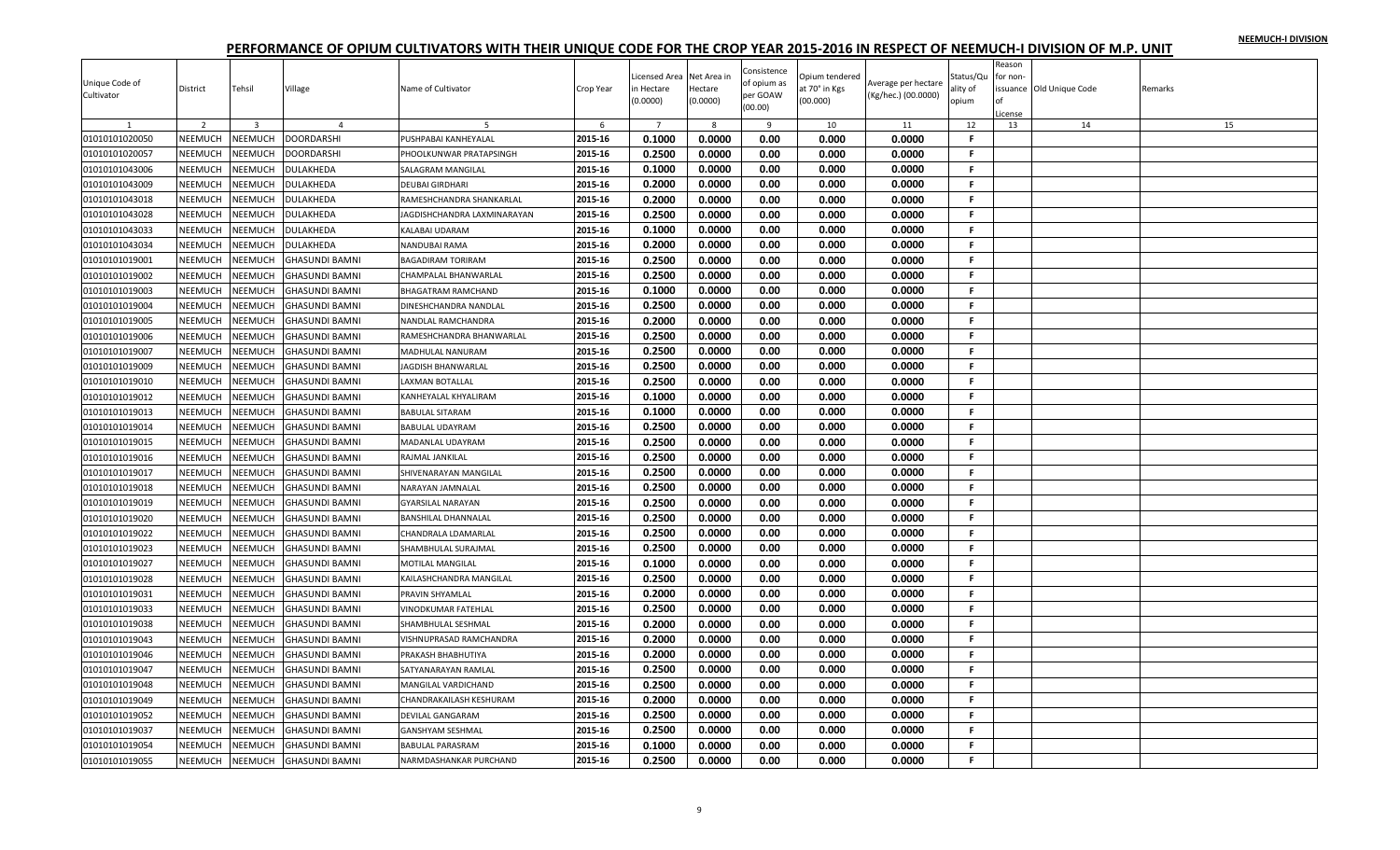|                |                |                         |                       |                             |           |                |              | Consistence |                |                     |           | Reason   |                          |                    |
|----------------|----------------|-------------------------|-----------------------|-----------------------------|-----------|----------------|--------------|-------------|----------------|---------------------|-----------|----------|--------------------------|--------------------|
| Unique Code of |                |                         |                       |                             |           | icensed Area   | Net Area in  | of opium as | Dpium tendered | Average per hectare | Status/Qu | for non- |                          |                    |
| Cultivator     | District       | Tehsil                  | Village               | Name of Cultivator          | Crop Year | n Hectare      | Hectare      | per GOAW    | it 70° in Kgs  | (Kg/hec.) (00.0000) | ality of  |          | issuance Old Unique Code | Remarks            |
|                |                |                         |                       |                             |           | (0.0000)       | (0.0000)     | (00.00)     | (00.000)       |                     | opium     | License  |                          |                    |
|                | 2              | $\overline{\mathbf{3}}$ | $\overline{a}$        | -5                          | 6         | $\overline{7}$ | $\mathbf{R}$ | 9           | 10             | 11                  | 12        | 13       | 14                       | 15                 |
| 01010101019056 | NEEMUCH        | <b>NEEMUCH</b>          | <b>GHASUNDI BAMNI</b> | RATANLAL MANGILAL           | 2015-16   | 0.2500         | 0.0000       | 0.00        | 0.000          | 0.0000              | F.        |          |                          |                    |
| 01010101019057 | NEEMUCH        | <b>NEEMUCH</b>          | <b>GHASUNDI BAMNI</b> | KAILASHCHANDRA MANGILAL     | 2015-16   | 0.2500         | 0.0000       | 0.00        | 0.000          | 0.0000              | F.        |          |                          |                    |
| 01010101019060 | NEEMUCH        | <b>NEEMUCH</b>          | <b>GHASUNDI BAMNI</b> | <b>DINESH CHETRAM</b>       | 2015-16   | 0.2500         | 0.0000       | 0.00        | 0.000          | 0.0000              | F.        |          |                          |                    |
| 01010101019061 | <b>NEEMUCH</b> | <b>NEEMUCH</b>          | <b>GHASUNDI BAMNI</b> | <b>GHANSHYAM MOHANLAL</b>   | 2015-16   | 0.1000         | 0.0000       | 0.00        | 0.000          | 0.0000              | F.        |          |                          |                    |
| 01010101019062 | NEEMUCH        | <b>NEEMUCH</b>          | <b>GHASUNDI BAMNI</b> | <b>GANGARAM PANNALAL</b>    | 2015-16   | 0.2500         | 0.0000       | 0.00        | 0.000          | 0.0000              | F.        |          |                          |                    |
| 01010101019067 | NEEMUCH        | <b>NEEMUCH</b>          | <b>GHASUNDI BAMNI</b> | <b>JAGDISH KHYALI</b>       | 2015-16   | 0.2500         | 0.0000       | 0.00        | 0.000          | 0.0000              | F.        |          |                          |                    |
| 01010101019069 | NEEMUCH        | <b>NEEMUCH</b>          | <b>GHASUNDI BAMNI</b> | MOTILAL GANESHRAM           | 2015-16   | 0.2000         | 0.0000       | 0.00        | 0.000          | 0.0000              | F.        |          |                          |                    |
| 01010101019074 | NEEMUCH        | <b>NEEMUCH</b>          | <b>GHASUNDI BAMNI</b> | CHANDMAL GANESHRAM          | 2015-16   | 0.2500         | 0.0000       | 0.00        | 0.000          | 0.0000              | F.        |          |                          |                    |
| 01010101019075 | NEEMUCH        | NEEMUCH                 | <b>GHASUNDI BAMNI</b> | KACHRIBAI MANGILAL          | 2015-16   | 0.1000         | 0.0000       | 0.00        | 0.000          | 0.0000              | F.        |          |                          |                    |
| 01010101019076 | NEEMUCH        | <b>NEEMUCH</b>          | GHASUNDI BAMNI        | SURAJMAL MATHURALAL         | 2015-16   | 0.2500         | 0.0000       | 0.00        | 0.000          | 0.0000              | F.        |          |                          |                    |
| 01010101019077 | NEEMUCH        | <b>NEEMUCH</b>          | <b>GHASUNDI BAMNI</b> | <b>BADRILAL MTHURALAL</b>   | 2015-16   | 0.2500         | 0.0000       | 0.00        | 0.000          | 0.0000              | F.        |          |                          |                    |
| 01010101019078 | NEEMUCH        | <b>NEEMUCH</b>          | <b>GHASUNDI BAMNI</b> | FATEHLAL BHAWANISHANKAR     | 2015-16   | 0.2500         | 0.0000       | 0.00        | 0.000          | 0.0000              | F.        |          |                          |                    |
| 01010101019080 | NEEMUCH        | <b>NEEMUCH</b>          | GHASUNDI BAMNI        | SOHANLAL NANURAM            | 2015-16   | 0.2500         | 0.0000       | 0.00        | 0.000          | 0.0000              | F         |          |                          |                    |
| 01010101019081 | NEEMUCH        | <b>NEEMUCH</b>          | GHASUNDI BAMNI        | BHANWARLAL CHATURBHUJ       | 2015-16   | 0.2500         | 0.0000       | 0.00        | 0.000          | 0.0000              | F.        |          |                          |                    |
| 01010101019083 | NEEMUCH        | <b>NEEMUCH</b>          | <b>GHASUNDI BAMNI</b> | BHANWARLAL BOTHLAL          | 2015-16   | 0.2500         | 0.0000       | 0.00        | 0.000          | 0.0000              | F.        |          |                          |                    |
| 01010101019084 | NEEMUCH        | <b>NEEMUCH</b>          | <b>GHASUNDI BAMNI</b> | NANURAM GANESHRAM           | 2015-16   | 0.2500         | 0.0000       | 0.00        | 0.000          | 0.0000              | F.        |          |                          |                    |
| 01010101019085 | NEEMUCH        | <b>NEEMUCH</b>          | GHASUNDI BAMNI        | UMASHANKAR CHATURBHUJ       | 2015-16   | 0.2500         | 0.0000       | 0.00        | 0.000          | 0.0000              | F.        |          |                          |                    |
| 01010101019086 | NEEMUCH        | <b>NEEMUCH</b>          | <b>GHASUNDI BAMNI</b> | SURESHCHAND RARUPLAL        | 2015-16   | 0.2500         | 0.0000       | 0.00        | 0.000          | 0.0000              | F.        |          |                          |                    |
| 01010101019089 | NEEMUCH        | <b>NEEMUCH</b>          | GHASUNDI BAMNI        | RUPLAL CHAMPALAL            | 2015-16   | 0.2500         | 0.0000       | 0.00        | 0.000          | 0.0000              | F.        |          |                          |                    |
| 01010101019092 | NEEMUCH        | <b>NEEMUCH</b>          | <b>GHASUNDI BAMNI</b> | <b>GENDIBAI GOVINDRAM</b>   | 2015-16   | 0.2500         | 0.0000       | 0.00        | 0.000          | 0.0000              | F.        |          |                          |                    |
| 01010101019093 | NEEMUCH        | <b>NEEMUCH</b>          | GHASUNDI BAMNI        | NAROTTAM LADURAM            | 2015-16   | 0.2000         | 0.0000       | 0.00        | 0.000          | 0.0000              | F.        |          |                          |                    |
| 01010101019094 | NEEMUCH        | <b>NEEMUCH</b>          | <b>GHASUNDI BAMNI</b> | <b>CHETRAM PURCHAND</b>     | 2015-16   | 0.2500         | 0.0000       | 0.00        | 0.000          | 0.0000              | F.        |          |                          |                    |
| 01010101019097 | NEEMUCH        | <b>NEEMUCH</b>          | <b>GHASUNDI BAMNI</b> | DAMARLAL BHUWANISHANKAR     | 2015-16   | 0.2500         | 0.0000       | 0.00        | 0.000          | 0.0000              | F.        |          |                          |                    |
| 01010101019099 | NEEMUCH        | <b>NEEMUCH</b>          | <b>GHASUNDI BAMNI</b> | CHATARBHUJ NANDLAL          | 2015-16   | 0.1000         | 0.0000       | 0.00        | 0.000          | 0.0000              | F         |          |                          |                    |
| 01010101019101 | NEEMUCH        | <b>NEEMUCH</b>          | <b>GHASUNDI BAMNI</b> | GANSHYAM KESHRIMAL          | 2015-16   | 0.2000         | 0.0000       | 0.00        | 0.000          | 0.0000              | F.        |          |                          |                    |
| 01010101019102 | NEEMUCH        | <b>NEEMUCH</b>          | GHASUNDI BAMNI        | <b>BASANTILAL NANDLAL</b>   | 2015-16   | 0.2500         | 0.0000       | 0.00        | 0.000          | 0.0000              | F.        |          |                          |                    |
| 01010101019105 | NEEMUCH        | <b>NEEMUCH</b>          | <b>GHASUNDI BAMNI</b> | PRAHALAD NAROTTAM           | 2015-16   | 0.2000         | 0.0000       | 0.00        | 0.000          | 0.0000              | F.        |          |                          |                    |
| 01010101019106 | NEEMUCH        | <b>NEEMUCH</b>          | <b>GHASUNDI BAMNI</b> | RAMESHCHANDRA NANURAM       | 2015-16   | 0.2500         | 0.0000       | 0.00        | 0.000          | 0.0000              | F.        |          |                          |                    |
| 01010101019107 | NEEMUCH        | <b>NEEMUCH</b>          | <b>GHASUNDI BAMNI</b> | VISHNUPRASAD MADANLAL       | 2015-16   | 0.2500         | 0.0000       | 0.00        | 0.000          | 0.0000              | F         |          |                          |                    |
| 01010101019109 | NEEMUCH        | <b>NEEMUCH</b>          | GHASUNDI BAMNI        | <b>GOPAL KESHRIMALNAGDA</b> | 2015-16   | 0.2000         | 0.0000       | 0.00        | 0.000          | 0.0000              | F.        |          |                          |                    |
| 01010101019110 | NEEMUCH        | <b>NEEMUCH</b>          | <b>GHASUNDI BAMNI</b> | KANHEYALAL GANPATLAL        | 2015-16   | 0.2500         | 0.0000       | 0.00        | 0.000          | 0.0000              | F.        |          |                          |                    |
| 01010101019065 | NEEMUCH        | <b>NEEMUCH</b>          | GHASUNDI BAMNI        | VISHNUPRASAD AMBALAL        | 2015-16   | 0.2500         | 0.0000       | 0.00        | 0.000          | 0.0000              | F.        |          |                          |                    |
| 01010101019042 | NEEMUCH        | <b>NEEMUCH</b>          | <b>GHASUNDI BAMNI</b> | <b>BAPULAL GANPATLAL</b>    | 2015-16   | 0.1000         | 0.0000       | 0.00        | 0.000          | 0.0000              | F.        |          |                          |                    |
| 01010101019066 | NEEMUCH        | <b>NEEMUCH</b>          | <b>GHASUNDI BAMNI</b> | RADHABAI BANSHILAL          | 2015-16   | 0.1000         | 0.0000       | 0.00        | 0.000          | 0.0000              | F.        |          |                          |                    |
| 01010101019090 | NEEMUCH        | <b>NEEMUCH</b>          | GHASUNDI BAMNI        | KESHRIMAL LADURAM           | 2015-16   | 0.2000         | 0.0000       | 0.00        | 0.000          | 0.0000              | F.        |          |                          |                    |
| 01010101019051 | NEEMUCH        | <b>NEEMUCH</b>          | <b>GHASUNDI BAMNI</b> | PARASMAL GANGARAM           | 2015-16   | 0.2000         | 0.0000       | 0.00        | 0.000          | 0.0000              | F.        |          |                          |                    |
| 01010101019124 | NEEMUCH        | <b>NEEMUCH</b>          | GHASUNDI BAMNI        | LALITABAI JAGDISH           | 2015-16   | 0.2500         | 0.0000       | 0.00        | 0.000          | 0.0000              | F.        |          |                          |                    |
| 01010101019103 | NEEMUCH        | <b>NEEMUCH</b>          | GHASUNDI BAMNI        | <b>SURAJBAI RATANLAL</b>    | 2015-16   | 0.1000         | 0.0000       | 0.00        | 0.000          | 0.0000              | F.        |          |                          | <b>NAME CHANGE</b> |
| 01010101019132 | NEEMUCH        | <b>NEEMUCH</b>          | <b>GHASUNDI BAMNI</b> | <b>BIHARILAL NATHULAL</b>   | 2015-16   | 0.2500         | 0.0000       | 0.00        | 0.000          | 0.0000              | F.        |          |                          |                    |
| 01010101019133 | NEEMUCH        | <b>NEEMUCH</b>          | <b>GHASUNDI BAMNI</b> | KESHARBAI RANVIR            | 2015-16   | 0.2500         | 0.0000       | 0.00        | 0.000          | 0.0000              | F.        |          |                          |                    |
| 01010101019134 | <b>NEEMUCH</b> | <b>JEEMUCH</b>          | <b>GHASUNDI BAMNI</b> | LAXMINARAYAN NANURAM        | 2015-16   | 0.2500         | 0.0000       | 0.00        | 0.000          | 0.0000              | F         |          |                          |                    |
| 01010101042001 | NEEMUCH        | NEEMUCH                 | <b>GIRDODA</b>        | RAJENDRA JAYNARAYAN         | 2015-16   | 0.2500         | 0.0000       | 0.00        | 0.000          | 0.0000              | F         |          |                          |                    |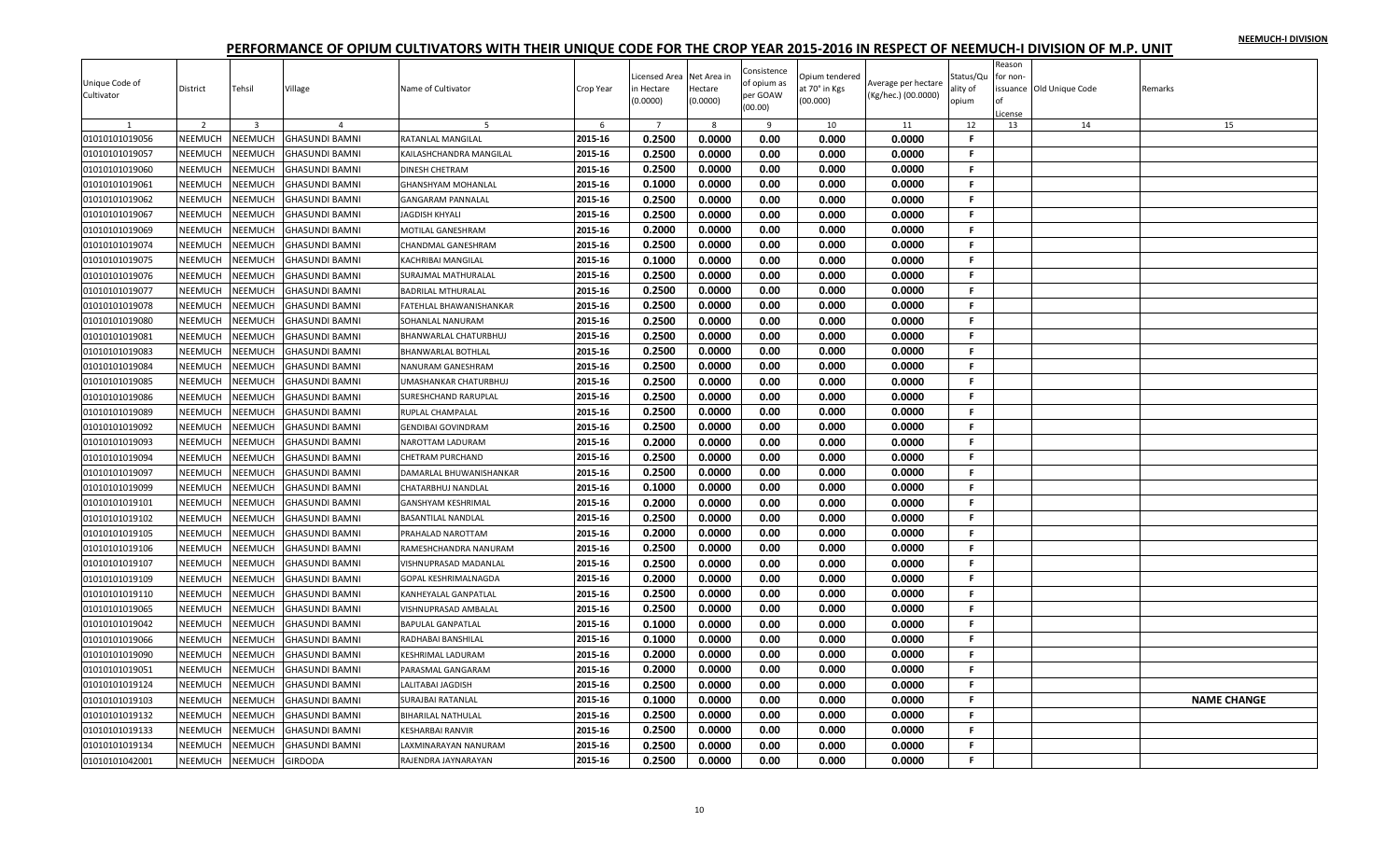|                |                |                |                  |                              |           | icensed Area   | Net Area in  | Consistence | Opium tendered |                     | Status/Qu    | Reason<br>for non- |                         |         |
|----------------|----------------|----------------|------------------|------------------------------|-----------|----------------|--------------|-------------|----------------|---------------------|--------------|--------------------|-------------------------|---------|
| Unique Code of | District       | Tehsil         | Village          | Name of Cultivator           | Crop Year | n Hectare      | Hectare      | of opium as | it 70° in Kgs  | Average per hectare | ality of     |                    | ssuance Old Unique Code | Remarks |
| Cultivator     |                |                |                  |                              |           | (0.0000)       | (0.0000)     | per GOAW    | (00.000)       | (Kg/hec.) (00.0000) | opium        |                    |                         |         |
|                |                |                |                  |                              |           |                |              | (00.00)     |                |                     |              | License            |                         |         |
|                | 2              | $\overline{3}$ | $\overline{4}$   |                              | 6         | $\overline{7}$ | $\mathbf{R}$ | 9           | 10             | 11                  | 12           | 13                 | 14                      | 15      |
| 01010101042010 | NEEMUCH        | NEEMUCH        | <b>GIRDODA</b>   | SHYAMLAL GISALAL             | 2015-16   | 0.1000         | 0.0000       | 0.00        | 0.000          | 0.0000              | F.           |                    |                         |         |
| 01010101042044 | NEEMUCH        | NEEMUCH        | GIRDODA          | RAMLAL GORILAL               | 2015-16   | 0.1000         | 0.0000       | 0.00        | 0.000          | 0.0000              | F.           |                    |                         |         |
| 01010101042048 | NEEMUCH        | NEEMUCH        | GIRDODA          | SHANTIBAI JAYNARAYAN         | 2015-16   | 0.2000         | 0.0000       | 0.00        | 0.000          | 0.0000              | F.           |                    |                         |         |
| 01010101042063 | <b>NEEMUCH</b> | NEEMUCH        | GIRDODA          | ANANDIBAI FAKIRCHAND         | 2015-16   | 0.1000         | 0.0000       | 0.00        | 0.000          | 0.0000              | F.           |                    |                         |         |
| 01010101042007 | NEEMUCH        | NEEMUCH        | GIRDODA          | NARAPATSINGH GORDHANSINGH    | 2015-16   | 0.1000         | 0.0000       | 0.00        | 0.000          | 0.0000              | F.           |                    |                         |         |
| 01010101042064 | NEEMUCH        | NEEMUCH        | GIRDODA          | KANHEYALAL SHANKARLAL        | 2015-16   | 0.2000         | 0.0000       | 0.00        | 0.000          | 0.0000              | F.           |                    |                         |         |
| 01010101042026 | NEEMUCH        | NEEMUCH        | GIRDODA          | SHAMBHULAL KANWARLAL         | 2015-16   | 0.1000         | 0.0000       | 0.00        | 0.000          | 0.0000              | F            |                    |                         |         |
| 01010101007001 | NEEMUCH        | NEEMUCH        | HINGORIYA        | RAMRATAN ONKARLAL            | 2015-16   | 0.1000         | 0.0000       | 0.00        | 0.000          | 0.0000              | F.           |                    |                         |         |
| 01010101007021 | NEEMUCH        | <b>NEEMUCH</b> | HINGORIYA        | KAMERIBAI BHANWARLAL         | 2015-16   | 0.1000         | 0.0000       | 0.00        | 0.000          | 0.0000              | F.           |                    |                         |         |
| 01010101007012 | NEEMUCH        | NEEMUCH        | HINGORIYA        | <b>DINESH NATHULAL</b>       | 2015-16   | 0.2000         | 0.0000       | 0.00        | 0.000          | 0.0000              | F.           |                    |                         |         |
| 01010101007038 | NEEMUCH        | NEEMUCH        | HINGORIYA        | RAMBABU SHIVNARAYAN          | 2015-16   | 0.1000         | 0.0000       | 0.00        | 0.000          | 0.0000              | F.           |                    |                         |         |
| 01010101007007 | <b>NEEMUCH</b> | NEEMUCH        | HINGORIYA        | <b>GOPAL MANGILAL</b>        | 2015-16   | 0.1500         | 0.0000       | 0.00        | 0.000          | 0.0000              | F.           |                    |                         |         |
| 01010101007023 | <b>NEEMUCH</b> | NEEMUCH        | <b>HINGORIYA</b> | <b>BADRIBAI SHIVENARAYAN</b> | 2015-16   | 0.1000         | 0.0000       | 0.00        | 0.000          | 0.0000              | F.           |                    |                         |         |
| 01010101007018 | NEEMUCH        | NEEMUCH        | HINGORIYA        | KAILASH NARULAL              | 2015-16   | 0.2500         | 0.0000       | 0.00        | 0.000          | 0.0000              | F.           |                    |                         |         |
| 01010101007030 | NEEMUCH        | NEEMUCH        | HINGORIYA        | SUMATILAL GOUTAMLAL          | 2015-16   | 0.1500         | 0.0000       | 0.00        | 0.000          | 0.0000              | F.           |                    |                         |         |
| 01010101028024 | <b>NEEMUCH</b> | NEEMUCH        | JAMUNIYA KHURD   | <b>DABBUBAI GANPATLAL</b>    | 2015-16   | 0.2000         | 0.0000       | 0.00        | 0.000          | 0.0000              | $\mathbf{F}$ |                    |                         |         |
| 01010101028038 | <b>NEEMUCH</b> | NEEMUCH        | JAMUNIYA KHURD   | MENABAI BHERULAL BHERA JI    | 2015-16   | 0.2500         | 0.0000       | 0.00        | 0.000          | 0.0000              | F.           |                    |                         |         |
| 01010101028049 | NEEMUCH        | NEEMUCH        | JAMUNIYA KHURD   | KISHORELAL SHANKARLAI        | 2015-16   | 0.2000         | 0.0000       | 0.00        | 0.000          | 0.0000              | F.           |                    |                         |         |
| 01010101028050 | NEEMUCH        | NEEMUCH        | JAMUNIYA KHURD   | <b>ONKARLAL DEVA</b>         | 2015-16   | 0.1000         | 0.0000       | 0.00        | 0.000          | 0.0000              | F.           |                    |                         |         |
| 01010101028052 | NEEMUCH        | NEEMUCH        | JAMUNIYA KHURD   | <b>BASANTILAL MATHURALAL</b> | 2015-16   | 0.2500         | 0.0000       | 0.00        | 0.000          | 0.0000              | F.           |                    |                         |         |
| 01010101028028 | NEEMUCH        | <b>NEEMUCH</b> | JAMUNIYA KHURD   | SHAMBHULAL NARSINGH          | 2015-16   | 0.2500         | 0.0000       | 0.00        | 0.000          | 0.0000              | F.           |                    |                         |         |
| 01010101028027 | NEEMUCH        | NEEMUCH        | JAMUNIYA KHURD   | MANNALAL NARSINGH            | 2015-16   | 0.2500         | 0.0000       | 0.00        | 0.000          | 0.0000              | F.           |                    |                         |         |
| 01010101028025 | NEEMUCH        | NEEMUCH        | JAMUNIYA KHURD   | <b>HARIKISHAN GASIRAM</b>    | 2015-16   | 0.2500         | 0.1886       | 60.66       | 11.248         | 59.6394             | G            |                    |                         |         |
| 01010101028008 | NEEMUCH        | <b>NEEMUCH</b> | IAMUNIYA KHURD   | <b>SUNDERLAL GOPAL</b>       | 2015-16   | 0.2500         | 0.0000       | 0.00        | 0.000          | 0.0000              | F            |                    |                         |         |
| 01010101028042 | NEEMUCH        | NEEMUCH        | JAMUNIYA KHURD   | JAGDISH KISHANLAL            | 2015-16   | 0.2000         | 0.0000       | 0.00        | 0.000          | 0.0000              | F.           |                    |                         |         |
| 01010101028039 | NEEMUCH        | NEEMUCH        | JAMUNIYA KHURD   | <b>HARLAL MODA</b>           | 2015-16   | 0.1500         | 0.0000       | 0.00        | 0.000          | 0.0000              | F.           |                    |                         |         |
| 01010101028032 | NEEMUCH        | NEEMUCH        | JAMUNIYA KHURD   | <b>GORDHANSINGH TEJSINGH</b> | 2015-16   | 0.1000         | 0.0000       | 0.00        | 0.000          | 0.0000              | F.           |                    |                         |         |
| 01010101028069 | NEEMUCH        | NEEMUCH        | JAMUNIYA KHURD   | NATHULAL GOUTAM              | 2015-16   | 0.1500         | 0.0000       | 0.00        | 0.000          | 0.0000              | F.           |                    |                         |         |
| 01010101004002 | <b>NEEMUCH</b> | NEEMUCH        | KANAKHEDA        | PRABHULAL BHUWANIRAM         | 2015-16   | 0.2500         | 0.0000       | 0.00        | 0.000          | 0.0000              | F            |                    |                         |         |
| 01010101004005 | NEEMUCH        | NEEMUCH        | KANAKHEDA        | RADHESHYAM BHUWANIRAM        | 2015-16   | 0.2500         | 0.0000       | 0.00        | 0.000          | 0.0000              | F.           |                    |                         |         |
| 01010101004007 | NEEMUCH        | NEEMUCH        | KANAKHEDA        | <b>ASHOK RAMNARAYAN</b>      | 2015-16   | 0.2500         | 0.0000       | 0.00        | 0.000          | 0.0000              | F.           |                    |                         |         |
| 01010101004010 | NEEMUCH        | NEEMUCH        | KANAKHEDA        | RAMESHCHANDRA GISALAL        | 2015-16   | 0.2500         | 0.0000       | 0.00        | 0.000          | 0.0000              | F.           |                    |                         |         |
| 01010101004012 | NEEMUCH        | NEEMUCH        | KANAKHEDA        | DURGASHANKAR TULSIRAM        | 2015-16   | 0.2500         | 0.0000       | 0.00        | 0.000          | 0.0000              | F.           |                    |                         |         |
| 01010101004015 | <b>NEEMUCH</b> | <b>NEEMUCH</b> | KANAKHEDA        | <b>BADRILAL DHANRAJ</b>      | 2015-16   | 0.2500         | 0.0000       | 0.00        | 0.000          | 0.0000              | F.           |                    |                         |         |
| 01010101004016 | NEEMUCH        | NEEMUCH        | KANAKHEDA        | <b>GOPAL DALCHAND</b>        | 2015-16   | 0.2500         | 0.0000       | 0.00        | 0.000          | 0.0000              | F.           |                    |                         |         |
| 01010101004017 | NEEMUCH        | NEEMUCH        | KANAKHEDA        | SHANTILAL RAMNARAYAN         | 2015-16   | 0.2500         | 0.0000       | 0.00        | 0.000          | 0.0000              | F.           |                    |                         |         |
| 01010101004018 | NEEMUCH        | NEEMUCH        | KANAKHEDA        | VIRENDRAKUMAR NANDLAL        | 2015-16   | 0.2500         | 0.0000       | 0.00        | 0.000          | 0.0000              | F.           |                    |                         |         |
| 01010101004020 | NEEMUCH        | <b>NEEMUCH</b> | KANAKHEDA        | TULSIRAMB HANWARLAL          | 2015-16   | 0.2000         | 0.0000       | 0.00        | 0.000          | 0.0000              | F.           |                    |                         |         |
| 01010101004023 | NEEMUCH        | NEEMUCH        | KANAKHEDA        | <b>BHARATLAL DALCHAND</b>    | 2015-16   | 0.2500         | 0.0000       | 0.00        | 0.000          | 0.0000              | F.           |                    |                         |         |
| 01010101004024 | NEEMUCH        | NEEMUCH        | KANAKHEDA        | <b>BALMUKAND TULSIRAM</b>    | 2015-16   | 0.2500         | 0.0000       | 0.00        | 0.000          | 0.0000              | F.           |                    |                         |         |
| 01010101004025 | NEEMUCH        | <b>NEEMUCH</b> | KANAKHEDA        | <b>GANESHRAM CHAMPALAL</b>   | 2015-16   | 0.2500         | 0.0000       | 0.00        | 0.000          | 0.0000              | F.           |                    |                         |         |
| 01010101004032 | NEEMUCH        | <b>NEEMUCH</b> | KANAKHEDA        | <b>JAGDISH KISHORELAL</b>    | 2015-16   | 0.2500         | 0.0000       | 0.00        | 0.000          | 0.0000              | F.           |                    |                         |         |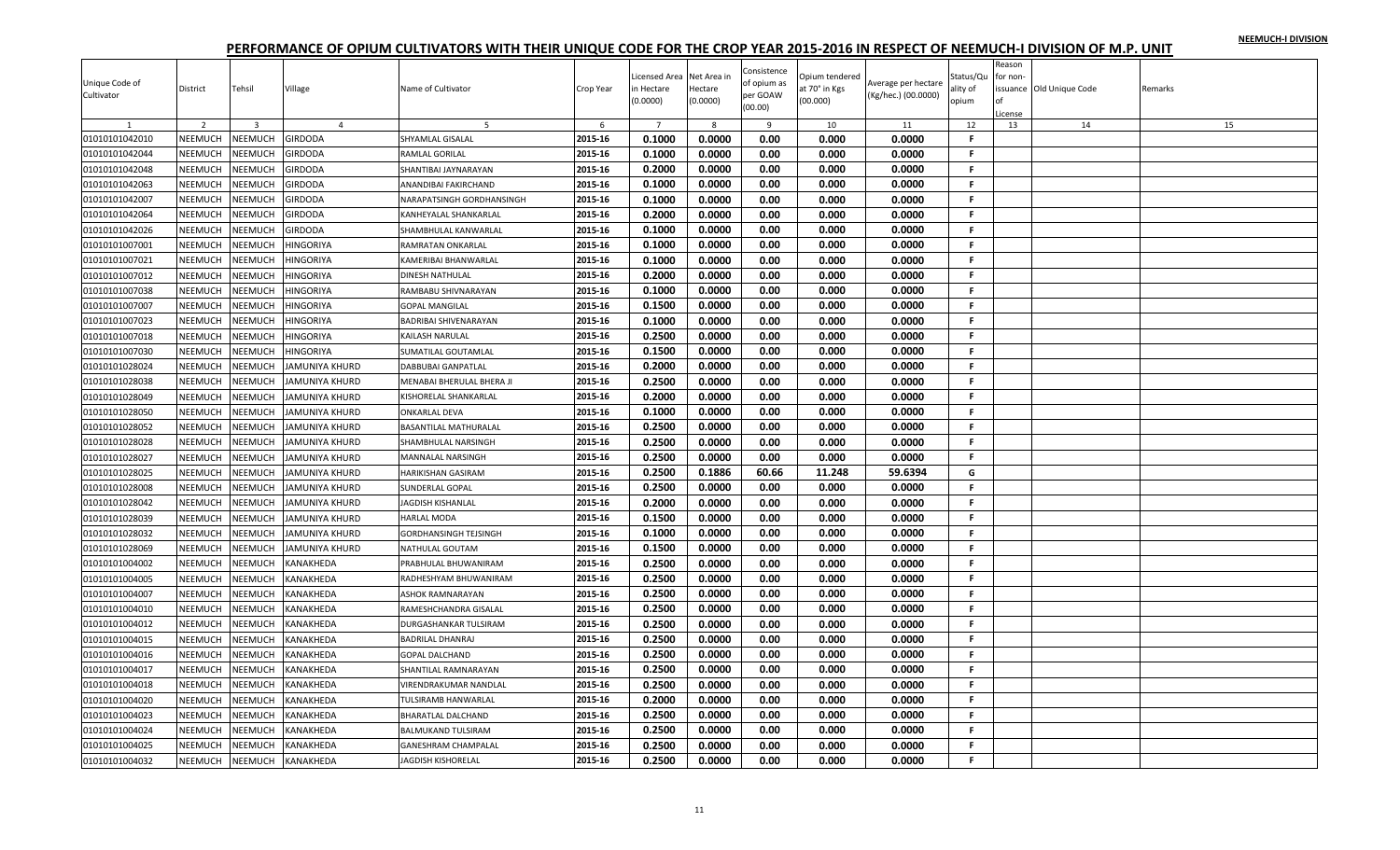| Unique Code of | District       | Tehsil         | Village          | Name of Cultivator           | Crop Year | icensed Area<br>n Hectare | Net Area in<br>Hectare | Consistence<br>of opium as | Opium tendered<br>it 70° in Kgs | Average per hectare | Status/Qu<br>ality of | Reason<br>for non- | ssuance Old Unique Code | Remarks |
|----------------|----------------|----------------|------------------|------------------------------|-----------|---------------------------|------------------------|----------------------------|---------------------------------|---------------------|-----------------------|--------------------|-------------------------|---------|
| Cultivator     |                |                |                  |                              |           | (0.0000)                  | (0.0000)               | per GOAW<br>(00.00)        | (00.000)                        | (Kg/hec.) (00.0000) | opium                 | License            |                         |         |
|                | 2              | $\overline{3}$ | $\overline{a}$   |                              | 6         | $\overline{7}$            | 8                      | 9                          | 10                              | 11                  | 12                    | 13                 | 14                      | 15      |
| 01010101004033 | NEEMUCH        | NEEMUCH        | KANAKHEDA        | JANAKILAL BHAWARLAL          | 2015-16   | 0.1000                    | 0.0000                 | 0.00                       | 0.000                           | 0.0000              | F.                    |                    |                         |         |
| 01010101004038 | NEEMUCH        | NEEMUCH        | KANAKHEDA        | TILEEBAI CHANDMAL            | 2015-16   | 0.2500                    | 0.0000                 | 0.00                       | 0.000                           | 0.0000              | F.                    |                    |                         |         |
| 01010101004039 | NEEMUCH        | NEEMUCH        | KANAKHEDA        | <b>KESARBAI PYARCHAND</b>    | 2015-16   | 0.1000                    | 0.0000                 | 0.00                       | 0.000                           | 0.0000              | F.                    |                    |                         |         |
| 01010101004040 | NEEMUCH        | NEEMUCH        | KANAKHEDA        | RAMESHCHANDRA KARULAL        | 2015-16   | 0.2500                    | 0.0000                 | 0.00                       | 0.000                           | 0.0000              | F.                    |                    |                         |         |
| 01010101004042 | NEEMUCH        | NEEMUCH        | KANAKHEDA        | MUKESHKUMAR KARULAL          | 2015-16   | 0.2500                    | 0.0000                 | 0.00                       | 0.000                           | 0.0000              | F.                    |                    |                         |         |
| 01010101004043 | NEEMUCH        | NEEMUCH        | KANAKHEDA        | <b>BHAGAVATIBAI SALAGRAM</b> | 2015-16   | 0.2500                    | 0.0000                 | 0.00                       | 0.000                           | 0.0000              | F.                    |                    |                         |         |
| 01010101004050 | NEEMUCH        | NEEMUCH        | KANAKHEDA        | NANURAM JAGANNATH            | 2015-16   | 0.2500                    | 0.2182                 | 65.70                      | 14.604                          | 66.9294             | G                     |                    |                         |         |
| 01010101004052 | NEEMUCH        | NEEMUCH        | KANAKHEDA        | HARIVALLABH ONKARLAL         | 2015-16   | 0.2500                    | 0.0000                 | 0.00                       | 0.000                           | 0.0000              | F.                    |                    |                         |         |
| 01010101004053 | NEEMUCH        | NEEMUCH        | KANAKHEDA        | <b>KAMLABAI KARULAL</b>      | 2015-16   | 0.2500                    | 0.0000                 | 0.00                       | 0.000                           | 0.0000              | F.                    |                    |                         |         |
| 01010101004054 | NEEMUCH        | NEEMUCH        | KANAKHEDA        | <b>BASANTILAL GORILAL</b>    | 2015-16   | 0.2500                    | 0.0000                 | 0.00                       | 0.000                           | 0.0000              | F.                    |                    |                         |         |
| 01010101004058 | NEEMUCH        | NEEMUCH        | KANAKHEDA        | KARULAL BHUWANIRAM           | 2015-16   | 0.2500                    | 0.0000                 | 0.00                       | 0.000                           | 0.0000              | F.                    |                    |                         |         |
| 01010101004062 | <b>NEEMUCH</b> | NEEMUCH        | KANAKHEDA        | <b>SALAGRAM KISHANLAL</b>    | 2015-16   | 0.2500                    | 0.0000                 | 0.00                       | 0.000                           | 0.0000              | F                     |                    |                         |         |
| 01010101004064 | NEEMUCH        | NEEMUCH        | KANAKHEDA        | <b>KANHEYALAL GISALAL</b>    | 2015-16   | 0.2000                    | 0.0000                 | 0.00                       | 0.000                           | 0.0000              | F.                    |                    |                         |         |
| 01010101004070 | NEEMUCH        | NEEMUCH        | KANAKHEDA        | CHUNNILAL RATANLAL           | 2015-16   | 0.2500                    | 0.0000                 | 0.00                       | 0.000                           | 0.0000              | F.                    |                    |                         |         |
| 01010101004074 | NEEMUCH        | NEEMUCH        | KANAKHEDA        | PUNAMCHAND RATANLAL          | 2015-16   | 0.1000                    | 0.0000                 | 0.00                       | 0.000                           | 0.0000              | F.                    |                    |                         |         |
| 01010101004075 | NEEMUCH        | NEEMUCH        | KANAKHEDA        | KANHEYALAL MATHURALAL        | 2015-16   | 0.2000                    | 0.0000                 | 0.00                       | 0.000                           | 0.0000              | F.                    |                    |                         |         |
| 01010101004079 | <b>NEEMUCH</b> | <b>NEEMUCH</b> | KANAKHEDA        | NANDLAL KARULAL              | 2015-16   | 0.2500                    | 0.0000                 | 0.00                       | 0.000                           | 0.0000              | F.                    |                    |                         |         |
| 01010101004083 | <b>NEEMUCH</b> | NEEMUCH        | KANAKHEDA        | HARISHANKAR RATANLAL         | 2015-16   | 0.2000                    | 0.0000                 | 0.00                       | 0.000                           | 0.0000              | F.                    |                    |                         |         |
| 01010101004084 | NEEMUCH        | NEEMUCH        | KANAKHEDA        | <b>BHAGAVATIBAI HIRALAL</b>  | 2015-16   | 0.2500                    | 0.0000                 | 0.00                       | 0.000                           | 0.0000              | F.                    |                    |                         |         |
| 01010101004088 | NEEMUCH        | NEEMUCH        | KANAKHEDA        | RAMDHYAL SHANKARLAL          | 2015-16   | 0.2000                    | 0.0000                 | 0.00                       | 0.000                           | 0.0000              | F.                    |                    |                         |         |
| 01010101004090 | NEEMUCH        | <b>NEEMUCH</b> | KANAKHEDA        | <b>BHERULAL ONKARLAL</b>     | 2015-16   | 0.2000                    | 0.0000                 | 0.00                       | 0.000                           | 0.0000              | $\mathbf{F}$          |                    |                         |         |
| 01010101004105 | NEEMUCH        | NEEMUCH        | KANAKHEDA        | NANDALAL NANALAL             | 2015-16   | 0.2500                    | 0.0000                 | 0.00                       | 0.000                           | 0.0000              | F.                    |                    |                         |         |
| 01010101004116 | <b>NEEMUCH</b> | NEEMUCH        | KANAKHEDA        | <b>BABULAL RAMNARAYAN</b>    | 2015-16   | 0.2500                    | 0.0000                 | 0.00                       | 0.000                           | 0.0000              | F.                    |                    |                         |         |
| 01010101004102 | NEEMUCH        | NEEMUCH        | KANAKHEDA        | <b>MOHANLAL RATANLAL</b>     | 2015-16   | 0.2500                    | 0.0000                 | 0.00                       | 0.000                           | 0.0000              | F.                    |                    |                         |         |
| 01010101004029 | NEEMUCH        | NEEMUCH        | KANAKHEDA        | KAILASHCHANDRA KARULAL       | 2015-16   | 0.2500                    | 0.0000                 | 0.00                       | 0.000                           | 0.0000              | F.                    |                    |                         |         |
| 01010101004057 | NEEMUCH        | <b>NEEMUCH</b> | KANAKHEDA        | <b>BANSHILAL KARULAL</b>     | 2015-16   | 0.2500                    | 0.0000                 | 0.00                       | 0.000                           | 0.0000              | F.                    |                    |                         |         |
| 01010101004044 | NEEMUCH        | NEEMUCH        | KANAKHEDA        | RADHESHYAM LAXMINARAYAN      | 2015-16   | 0.2500                    | 0.0000                 | 0.00                       | 0.000                           | 0.0000              | -F.                   |                    |                         |         |
| 01010101004008 | NEEMUCH        | NEEMUCH        | KANAKHEDA        | OMPRAKASH RAMESHCHANDRA      | 2015-16   | 0.2500                    | 0.0000                 | 0.00                       | 0.000                           | 0.0000              | F.                    |                    |                         |         |
| 01010101004034 | NEEMUCH        | NEEMUCH        | KANAKHEDA        | RAMPRASAD NANDLAL            | 2015-16   | 0.2500                    | 0.0000                 | 0.00                       | 0.000                           | 0.0000              | F.                    |                    |                         |         |
| 01010101004104 | NEEMUCH        | NEEMUCH        | KANAKHEDA        | BHANWARLAL ONKARLAL          | 2015-16   | 0.2000                    | 0.0000                 | 0.00                       | 0.000                           | 0.0000              | F.                    |                    |                         |         |
| 01010101004047 | NEEMUCH        | NEEMUCH        | KANAKHEDA        | <b>GOPAL DHULJI</b>          | 2015-16   | 0.2500                    | 0.0000                 | 0.00                       | 0.000                           | 0.0000              | F.                    |                    |                         |         |
| 01010101004115 | NEEMUCH        | NEEMUCH        | KANAKHEDA        | PARASMAL KARULAL             | 2015-16   | 0.2500                    | 0.0000                 | 0.00                       | 0.000                           | 0.0000              | F.                    |                    |                         |         |
| 01010101004123 | NEEMUCH        | NEEMUCH        | KANAKHEDA        | RAMESHWER BHANWARLAL         | 2015-16   | 0.2500                    | 0.0000                 | 0.00                       | 0.000                           | 0.0000              | F.                    |                    |                         |         |
| 01010101004068 | <b>NEEMUCH</b> | NEEMUCH        | KANAKHEDA        | KACHARULAL UNKARLAL          | 2015-16   | 0.2500                    | 0.0000                 | 0.00                       | 0.000                           | 0.0000              | F.                    |                    |                         |         |
| 01010101004056 | NEEMUCH        | NEEMUCH        | KANAKHEDA        | RAMESHCHANDRA PYARCHAND      | 2015-16   | 0.2500                    | 0.0000                 | 0.00                       | 0.000                           | 0.0000              | F.                    |                    |                         |         |
| 01010101004021 | NEEMUCH        | NEEMUCH        | KANAKHEDA        | AMBALAL SHRILAL              | 2015-16   | 0.2000                    | 0.0000                 | 0.00                       | 0.000                           | 0.0000              | F.                    |                    |                         |         |
| 01010101004082 | NEEMUCH        | NEEMUCH        | KANAKHEDA        | <b>MANGILAL RAMLAL</b>       | 2015-16   | 0.2500                    | 0.0000                 | 0.00                       | 0.000                           | 0.0000              | F.                    |                    |                         |         |
| 01010101004124 | NEEMUCH        | NEEMUCH        | KANAKHEDA        | SITABAI RATANLAL             | 2015-16   | 0.2500                    | 0.0000                 | 0.00                       | 0.000                           | 0.0000              | F.                    |                    |                         |         |
| 01010101004063 | NEEMUCH        | NEEMUCH        | KANAKHEDA        | KISHANLAL GOBARLAL           | 2015-16   | 0.2500                    | 0.0000                 | 0.00                       | 0.000                           | 0.0000              | F.                    |                    |                         |         |
| 01010101004125 | NEEMUCH        | <b>NEEMUCH</b> | KANAKHEDA        | KANCHANBAI PUSHKARLAL        | 2015-16   | 0.2500                    | 0.0000                 | 0.00                       | 0.000                           | 0.0000              | F                     |                    |                         |         |
| 01010101004126 | NEEMUCH        | NEEMUCH        | KANAKHEDA        | MADANLAL BHANWARLAL          | 2015-16   | 0.2500                    | 0.0000                 | 0.00                       | 0.000                           | 0.0000              | F.                    |                    |                         |         |
| 01010101004127 | NEEMUCH        | <b>NEEMUCH</b> | <b>KANAKHEDA</b> | SHYAMABAI CHAMPALAL          | 2015-16   | 0.2500                    | 0.0000                 | 0.00                       | 0.000                           | 0.0000              | F.                    |                    |                         |         |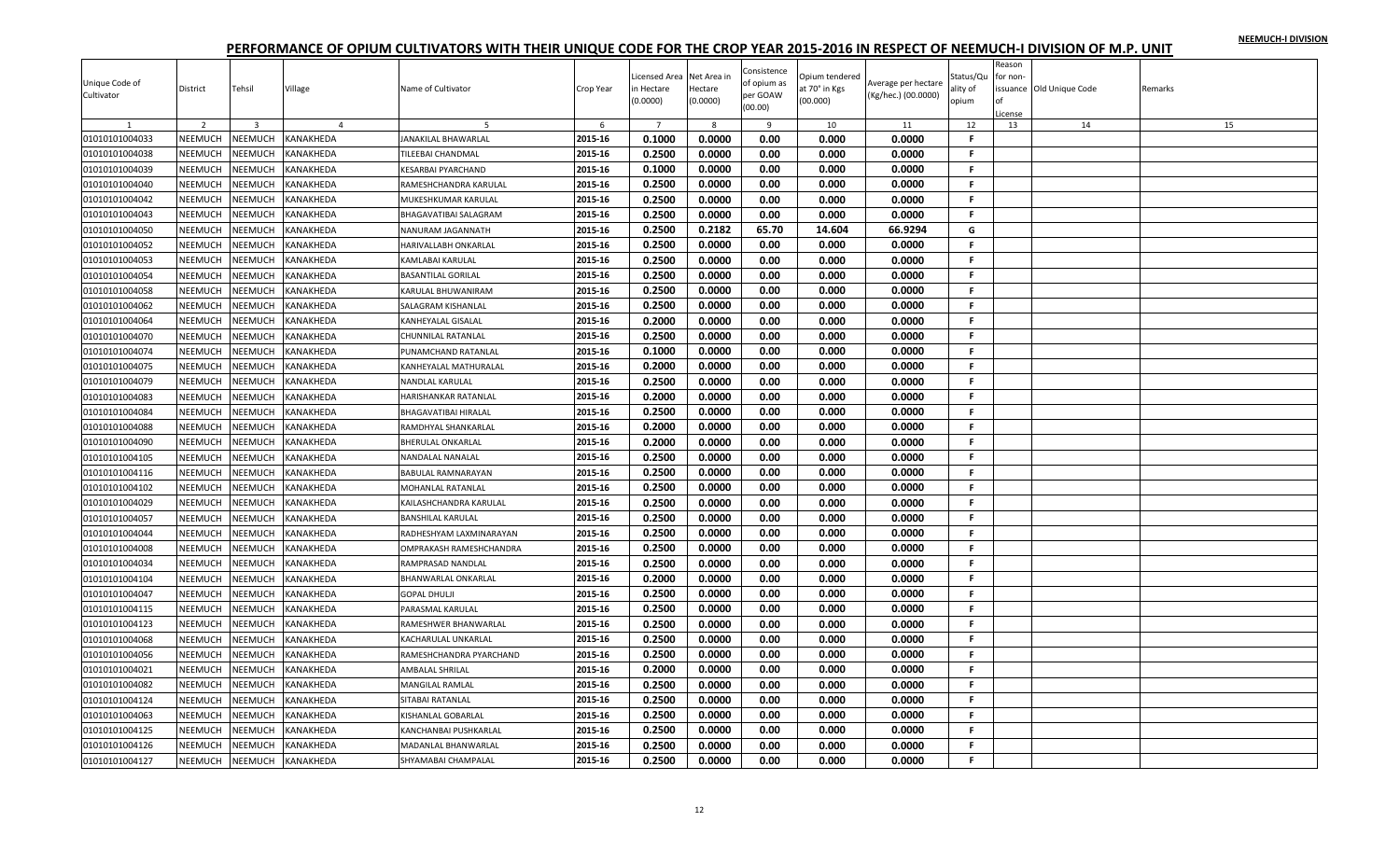|                |                |                |                  |                                |           | icensed Area     | Net Area in  | Consistence  | Opium tendered |                     | Status/Qu    | Reason<br>for non- |                          |                           |
|----------------|----------------|----------------|------------------|--------------------------------|-----------|------------------|--------------|--------------|----------------|---------------------|--------------|--------------------|--------------------------|---------------------------|
| Unique Code of | District       | Tehsil         | Village          | Name of Cultivator             | Crop Year | ነ Hectare        | Hectare      | of opium as  | it 70° in Kgs  | Average per hectare | ılity of     |                    | issuance Old Unique Code | Remarks                   |
| Cultivator     |                |                |                  |                                |           | 0.0000)          | (0.0000)     | per GOAW     | 00.000)        | (Kg/hec.) (00.0000) | opium        |                    |                          |                           |
|                |                |                |                  |                                |           |                  |              | (00.00)      |                |                     |              | License            |                          |                           |
|                | $\overline{2}$ | $\overline{3}$ |                  |                                | 6         | $\overline{7}$   | $\mathbf{R}$ | $\mathbf{q}$ | 10             | 11                  | 12           | 13                 | 14                       | 15                        |
| 01010101004055 | NEEMUCH        | NEEMUCH        | KANAKHEDA        | RAMNARAYAN NANURAM             | 2015-16   | 0.2500           | 0.0000       | 0.00         | 0.000          | 0.0000              | F.           |                    |                          |                           |
| 01010101004081 | NEEMUCH        | NEEMUCH        | KANAKHEDA        | BHANWARLALNA NURAM             | 2015-16   | 0.2500           | 0.0000       | 0.00         | 0.000          | 0.0000              | F.           |                    |                          |                           |
| 01010101004014 | NEEMUCH        | NEEMUCH        | KANAKHEDA        | JAGDISHCHANDRA MOHANLAL        | 2015-16   | 0.2500           | 0.0000       | 0.00         | 0.000          | 0.0000              | F.           |                    |                          |                           |
| 01010101004073 | NEEMUCH        | NEEMUCH        | KANAKHEDA        | NANIBAI DALCHAND               | 2015-16   | 0.1000           | 0.0000       | 0.00         | 0.000          | 0.0000              | F.           |                    |                          |                           |
| 01010101004069 | NEEMUCH        | NEEMUCH        | KANAKHEDA        | MOHANLAL HIRALAL               | 2015-16   | 0.2000           | 0.0000       | 0.00         | 0.000          | 0.0000              | F.           |                    |                          |                           |
| 01010101004051 | <b>NEEMUCH</b> | NEEMUCH        | KANAKHEDA        | <b>BHAGIRATH BHANWARLAL</b>    | 2015-16   | 0.2500           | 0.0000       | 0.00         | 0.000          | 0.0000              | F.           |                    |                          |                           |
| 01010101004122 | NEEMUCH        | NEEMUCH        | KANAKHEDA        | <b>MOHANLAL KARULAL</b>        | 2015-16   | 0.2500           | 0.0000       | 0.00         | 0.000          | 0.0000              | F            |                    |                          |                           |
| 01010101004114 | NEEMUCH        | NEEMUCH        | KANAKHEDA        | PREMCHANDRA GASIRAM            | 2015-16   | 0.2000           | 0.0000       | 0.00         | 0.000          | 0.0000              | Е            |                    |                          |                           |
| 01010101004089 | NEEMUCH        | NEEMUCH        | KANAKHEDA        | NANAKRAM SHANKARLAL            | 2015-16   | 0.2500           | 0.0000       | 0.00         | 0.000          | 0.0000              | F.           |                    |                          |                           |
| 01010101004097 | NEEMUCH        | NEEMUCH        | KANAKHEDA        | KAMLASHANKAR NANDLAL           | 2015-16   | 0.2000           | 0.0000       | 0.00         | 0.000          | 0.0000              | F.           |                    |                          |                           |
| 01010101004065 | NEEMUCH        | NEEMUCH        | KANAKHEDA        | <b>BADRILAL BHUWANA</b>        | 2015-16   | 0.2500           | 0.0000       | 0.00         | 0.000          | 0.0000              | F.           |                    |                          |                           |
| 01010101004077 | <b>NEEMUCH</b> | NEEMUCH        | KANAKHEDA        | <b>BHERULAL BHANWARLAL</b>     | 2015-16   | 0.2000           | 0.0000       | 0.00         | 0.000          | 0.0000              | F.           |                    |                          |                           |
| 01010101004071 | NEEMUCH        | NEEMUCH        | KANAKHEDA        | KARULAL MULCHAND               | 2015-16   | 0.2500           | 0.0000       | 0.00         | 0.000          | 0.0000              | F            |                    |                          |                           |
| 01010101004035 | NEEMUCH        | NEEMUCH        | KANAKHEDA        | RAMBABU NANDLAL                | 2015-16   | 0.2000           | 0.0000       | 0.00         | 0.000          | 0.0000              | F.           |                    |                          |                           |
| 01010101004117 | NEEMUCH        | NEEMUCH        | KANAKHEDA        | <b>GOVINDPRASAD KACHARULAL</b> | 2015-16   | 0.2000           | 0.0000       | 0.00         | 0.000          | 0.0000              | F.           |                    |                          |                           |
| 01010101004060 | NEEMUCH        | NEEMUCH        | KANAKHEDA        | RAMCHANDRA MANGILAL            | 2015-16   | 0.2500           | 0.0000       | 0.00         | 0.000          | 0.0000              | F.           |                    |                          |                           |
| 01010101004099 | NEEMUCH        | NEEMUCH        | KANAKHEDA        | PARVATIBAI TUSIRAM             | 2015-16   | 0.2500           | 0.0000       | 0.00         | 0.000          | 0.0000              | F.           |                    |                          |                           |
| 01010101004131 | NEEMUCH        | NEEMUCH        | <b>KANAKHEDA</b> | <b>BHANWARLAL SHANKARLAL</b>   | 2015-16   | 0.1500           | 0.0000       | 0.00         | 0.000          | 0.0000              | F.           |                    |                          |                           |
| 01010101004132 | NEEMUCH        | NEEMUCH        | KANAKHEDA        | RAMKUNWARBAI CHAMPALAL         | 2015-16   | 0.2500           | 0.0000       | 0.00         | 0.000          | 0.0000              | F            |                    |                          |                           |
| 01010101004133 | NEEMUCH        | NEEMUCH        | KANAKHEDA        | BHARATLAL JAGANNATH            | 2015-16   | 0.2500           | 0.0000       | 0.00         | 0.000          | 0.0000              | F.           |                    |                          |                           |
| 01010101004134 | NEEMUCH        | <b>NEEMUCH</b> | KANAKHEDA        | <b>BABULAL MANGILAL</b>        | 2015-16   | 0.1000           | 0.0000       | 0.00         | 0.000          | 0.0000              | F.           |                    |                          |                           |
| 01010101004135 | NEEMUCH        | NEEMUCH        | KANAKHEDA        | <b>DRAUPATIBAI SURAJMAI</b>    | 2015-16   | 0.1000           | 0.0000       | 0.00         | 0.000          | 0.0000              | F.           |                    |                          |                           |
| 01010101004136 | <b>NEEMUCH</b> | NEEMUCH        | KANAKHEDA        | <b>DEVIDAS NATHUDAS</b>        | 2015-16   | 0.1500           | 0.0000       | 0.00         | 0.000          | 0.0000              | F.           |                    | 01010101028026           |                           |
| 01010101004137 | NEEMUCH        | <b>NEEMUCH</b> | KANAKHEDA        | <b>BHAGWATIDAS NATHUDAS</b>    | 2015-16   | 0.1000           | 0.0000       | 0.00         | 0.000          | 0.0000              | F.           |                    | 01040209059345           |                           |
| 01010101029001 | NEEMUCH        | NEEMUCH        | KANAWATI         | KHEMRAJ PRABHULAL              | 2015-16   | 0.2500           | 0.0000       | 0.00         | 0.000          | 0.0000              | F            |                    |                          |                           |
| 01010101029003 | NEEMUCH        | <b>NEEMUCH</b> | KANAWATI         | JAYCHAND DALURAM               | 2015-16   | 0.2500           | 0.1806       | 61.22        | 9.489          | 52.5415             | G            |                    |                          |                           |
| 01010101029006 | NEEMUCH        | NEEMUCH        | KANAWATI         | <b>BADRILAL BHUWANIRAM</b>     | 2015-16   | 0.2500           | 0.0000       | 0.00         | 0.000          | 0.0000              | F.           |                    |                          |                           |
| 01010101029011 | NEEMUCH        | NEEMUCH        | KANAWATI         | RAMESHCHANDRA DEVILAL          | 2015-16   | 0.2500           | 0.0000       | 0.00         | 0.000          | 0.0000              | F.           |                    |                          |                           |
| 01010101029012 | NEEMUCH        | NEEMUCH        | KANAWATI         |                                | 2015-16   | 0.2500           | 0.0000       | 0.00         | 0.000          | 0.0000              | F            |                    |                          |                           |
|                |                |                |                  | SITABAI BAPULAL                |           |                  |              |              |                |                     | Е            |                    |                          |                           |
| 01010101029014 | NEEMUCH        | NEEMUCH        | KANAWATI         | <b>GISALAL DHURILAL</b>        | 2015-16   | 0.2500<br>0.2500 | 0.0000       | 0.00         | 0.000          | 0.0000              | F            |                    |                          |                           |
| 01010101029015 | NEEMUCH        | NEEMUCH        | KANAWATI         | <b>KANIRAM KHYALIRAM</b>       | 2015-16   |                  | 0.0000       | 0.00         | 0.000          | 0.0000              |              |                    |                          |                           |
| 01010101029018 | NEEMUCH        | NEEMUCH        | KANAWATI         | PREMBAI PRAKASHCHAND           | 2015-16   | 0.2000           | 0.0000       | 0.00         | 0.000          | 0.0000              | F.           |                    |                          |                           |
| 01010101029021 | NEEMUCH        | NEEMUCH        | KANAWATI         | SHANTIBAI BALMUKUND            | 2015-16   | 0.2000           | 0.0000       | 0.00         | 0.000          | 0.0000              | F.           |                    |                          |                           |
| 01010101029024 | <b>NEEMUCH</b> | NEEMUCH        | KANAWATI         | <b>MANGIBAI HARIKISHAN</b>     | 2015-16   | 0.2000           | 0.0000       | 0.00         | 0.000          | 0.0000              | F.           |                    |                          |                           |
| 01010101029030 | NEEMUCH        | NEEMUCH        | KANAWATI         | HIRALAL BHANWARLAL             | 2015-16   | 0.1000           | 0.0000       | 0.00         | 0.000          | 0.0000              | Е            |                    |                          |                           |
| 01010101029033 | NEEMUCH        | NEEMUCH        | KANAWATI         | RAMPRATAP JAYCHAND             | 2015-16   | 0.2500           | 0.2331       | 61.72        | 12.503         | 53.6379             | G            |                    |                          |                           |
| 01010101029036 | NEEMUCH        | NEEMUCH        | KANAWATI         | PARASRAM KANIRAM               | 2015-16   | 0.2500           | 0.0000       | 0.00         | 0.000          | 0.0000              | $\mathbf{o}$ |                    |                          | THEFT CASE-POPPY CAPSULES |
| 01010101029039 | NEEMUCH        | NEEMUCH        | KANAWATI         | RAMNARAYAN CHUNNILAL           | 2015-16   | 0.2500           | 0.0000       | 0.00         | 0.000          | 0.0000              | F.           |                    |                          |                           |
| 01010101029040 | NEEMUCH        | NEEMUCH        | KANAWATI         | VILASCHAND PRABHULAL           | 2015-16   | 0.2500           | 0.0000       | 0.00         | 0.000          | 0.0000              | F.           |                    |                          |                           |
| 01010101029044 | NEEMUCH        | <b>NEEMUCH</b> | KANAWATI         | RAMDYAL NANURAM                | 2015-16   | 0.2500           | 0.0000       | 0.00         | 0.000          | 0.0000              | F            |                    |                          |                           |
| 01010101029045 | NEEMUCH        | NEEMUCH        | KANAWATI         | RAMPRASAD BADRILAL             | 2015-16   | 0.2500           | 0.0000       | 0.00         | 0.000          | 0.0000              | Е            |                    |                          |                           |
| 01010101029046 | NEEMUCH        | <b>NEEMUCH</b> | <b>KANAWATI</b>  | PRAKASHCHANDRA KALURAM         | 2015-16   | 0.2500           | 0.0955       | 67.66        | 5.973          | 62.5445             | G            |                    |                          |                           |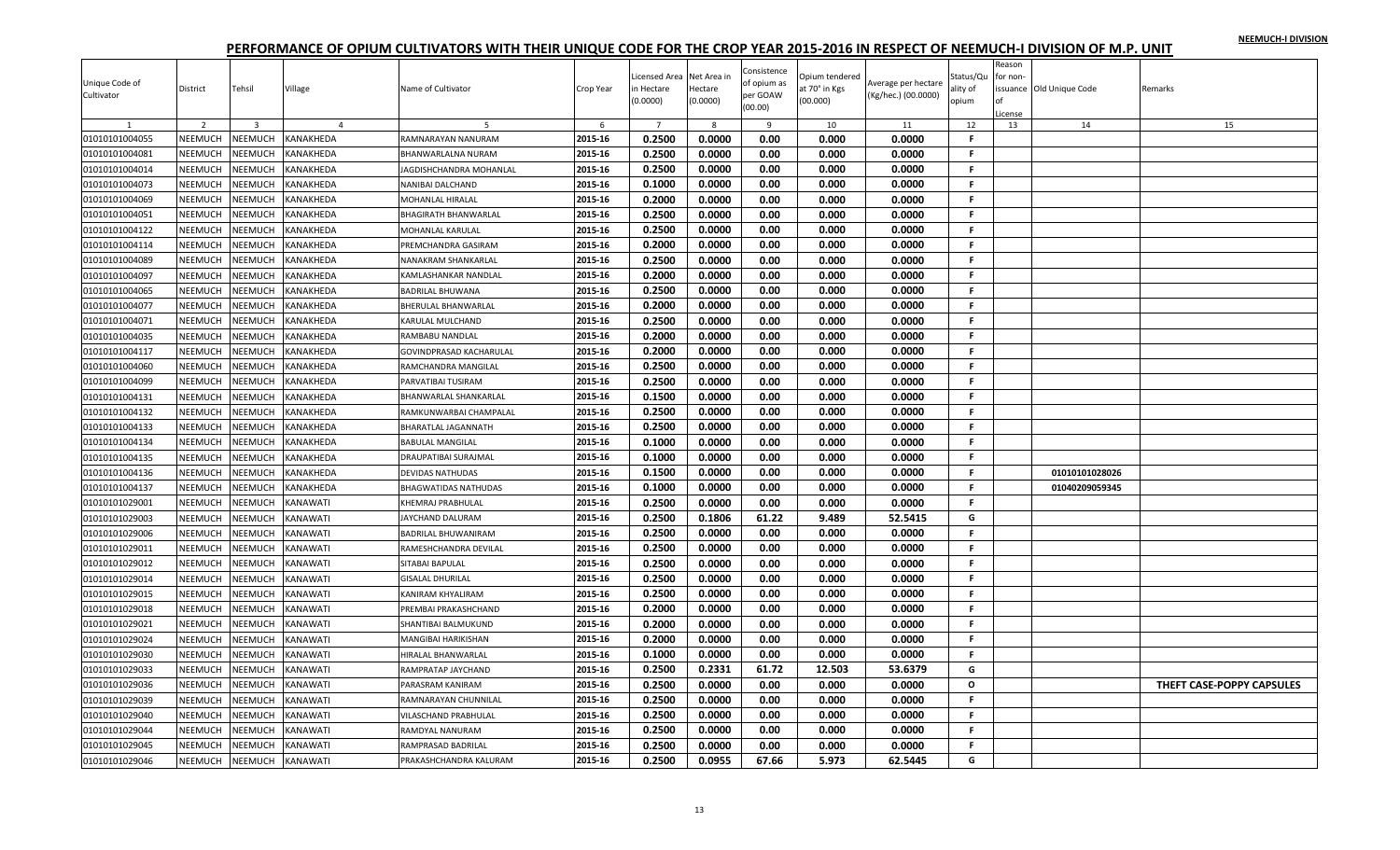|                |                |                |                 |                                |           |                           |                        | Consistence |                                 |                     |                       | Reason   |                          |         |                    |
|----------------|----------------|----------------|-----------------|--------------------------------|-----------|---------------------------|------------------------|-------------|---------------------------------|---------------------|-----------------------|----------|--------------------------|---------|--------------------|
| Unique Code of | District       | Tehsil         | Village         | Name of Cultivator             | Crop Year | icensed Area<br>n Hectare | Net Area ir<br>Hectare | of opium as | Opium tendered<br>at 70° in Kgs | Average per hectare | Status/Qu<br>ılity of | for non- | issuance Old Unique Code | Remarks |                    |
| Cultivator     |                |                |                 |                                |           | (0.0000)                  | (0.0000)               | per GOAW    | (00.000)                        | (Kg/hec.) (00.0000) | opium                 |          |                          |         |                    |
|                |                |                |                 |                                |           |                           |                        | (00.00)     |                                 |                     |                       | License  |                          |         |                    |
|                | 2              | $\overline{3}$ | $\overline{4}$  | -5                             | 6         | $\overline{7}$            | 8                      | 9           | 10                              | 11                  | 12<br>F               | 13       | 14                       |         | 15                 |
| 01010101029008 | NEEMUCH        | <b>NEEMUCH</b> | KANAWATI        | <b>OMPRAKASH MANGILAL</b>      | 2015-16   | 0.2500                    | 0.0000                 | 0.00        | 0.000                           | 0.0000              |                       |          |                          |         |                    |
| 01010101029010 | NEEMUCH        | <b>NEEMUCH</b> | KANAWATI        | SALAGRAM NANURAM               | 2015-16   | 0.2500                    | 0.0000                 | 0.00        | 0.000                           | 0.0000              | F                     |          |                          |         |                    |
| 01010101029049 | NEEMUCH        | <b>NEEMUCH</b> | KANAWATI        | PRAKSHCHANDRA KACHARULAL       | 2015-16   | 0.1000                    | 0.0000                 | 0.00        | 0.000                           | 0.0000              | .F                    |          |                          |         |                    |
| 01010101029004 | NEEMUCH        | <b>NEEMUCH</b> | KANAWATI        | SHIVENARAYAN KALURAM           | 2015-16   | 0.2000                    | 0.0000                 | 0.00        | 0.000                           | 0.0000              | F.                    |          |                          |         |                    |
| 01010101029053 | NEEMUCH        | <b>NEEMUCH</b> | KANAWATI        | <b>BABRIBAI JAMNALAL</b>       | 2015-16   | 0.2500                    | 0.0000                 | 0.00        | 0.000                           | 0.0000              | F.                    |          |                          |         |                    |
| 01010101035016 | NEEMUCH        | <b>NEEMUCH</b> | KHADAWADA       | <b>GOPALSINGH BHANWARSINGH</b> | 2015-16   | 0.2000                    | 0.0000                 | 0.00        | 0.000                           | 0.0000              | F                     |          |                          |         |                    |
| 01010101035017 | NEEMUCH        | <b>NEEMUCH</b> | KHADAWADA       | MANOHARSINGH SHAMBHUSINGH      | 2015-16   | 0.2500                    | 0.0000                 | 0.00        | 0.000                           | 0.0000              | F.                    |          |                          |         |                    |
| 01010101035001 | NEEMUCH        | <b>NEEMUCH</b> | KHADAWADA       | RASALKUNWAR SHAMBHUSINGH       | 2015-16   | 0.1000                    | 0.0000                 | 0.00        | 0.000                           | 0.0000              | -F                    |          |                          |         |                    |
| 01010101035018 | NEEMUCH        | <b>NEEMUCH</b> | KHADAWADA       | PRAHALADSINGH SHAMBHUSINGH     | 2015-16   | 0.2500                    | 0.0000                 | 0.00        | 0.000                           | 0.0000              | F.                    |          |                          |         |                    |
| 01010101010018 | NEEMUCH        | <b>NEEMUCH</b> | KHEDADARU       | JAGDISHCHANDRA PYARCHANDRA     | 2015-16   | 0.2500                    | 0.0000                 | 0.00        | 0.000                           | 0.0000              | F.                    |          |                          |         |                    |
| 01010101010019 | NEEMUCH        | <b>NEEMUCH</b> | KHEDADARU       | JAGDISH JAYRAJ                 | 2015-16   | 0.2500                    | 0.0000                 | 0.00        | 0.000                           | 0.0000              | F.                    |          |                          |         |                    |
| 01010101010020 | NEEMUCH        | <b>NEEMUCH</b> | KHEDADARU       | LAXMINARAYAN MANGILAL          | 2015-16   | 0.2500                    | 0.1011                 | 58.24       | 6.140                           | 60.7319             | G                     |          |                          |         |                    |
| 01010101010002 | NEEMUCH        | <b>JEEMUCH</b> | KHEDADARU       | SURESHCHANDRA SUKHLAL          | 2015-16   | 0.1000                    | 0.0000                 | 0.00        | 0.000                           | 0.0000              | F.                    |          |                          |         | <b>NAME CHANGE</b> |
| 01010101010003 | NEEMUCH        | <b>NEEMUCH</b> | KHEDADARU       | JAYRAJ KHUBCHAND               | 2015-16   | 0.1000                    | 0.0000                 | 0.00        | 0.000                           | 0.0000              | F.                    |          |                          |         |                    |
| 01010101010006 | NEEMUCH        | <b>NEEMUCH</b> | KHEDADARU       | <b>MOHANLAL NARAYAN</b>        | 2015-16   | 0.2500                    | 0.0000                 | 0.00        | 0.000                           | 0.0000              | F.                    |          |                          |         |                    |
| 01010101010008 | NEEMUCH        | <b>NEEMUCH</b> | <b>HEDADARU</b> | RADHESHYAM RATANLAI            | 2015-16   | 0.2000                    | 0.0000                 | 0.00        | 0.000                           | 0.0000              | F.                    |          |                          |         |                    |
| 01010101010009 | NEEMUCH        | <b>NEEMUCH</b> | KHEDADARU       | BHERULAL PYARCHAND             | 2015-16   | 0.2500                    | 0.0000                 | 0.00        | 0.000                           | 0.0000              | F.                    |          |                          |         |                    |
| 01010101010010 | NEEMUCH        | <b>NEEMUCH</b> | <b>HEDADARU</b> | <b>JDAYRAM MOTILAL</b>         | 2015-16   | 0.2500                    | 0.0000                 | 0.00        | 0.000                           | 0.0000              | F                     |          |                          |         |                    |
| 01010101010017 | NEEMUCH        | <b>NEEMUCH</b> | KHEDADARU       | HIRALAL PYARCHAND              | 2015-16   | 0.2500                    | 0.0000                 | 0.00        | 0.000                           | 0.0000              | F.                    |          |                          |         |                    |
| 01010101003004 | NEEMUCH        | <b>NEEMUCH</b> | MALKHEDA        | <b>CHAGANLAL RAMLAL</b>        | 2015-16   | 0.2000                    | 0.0000                 | 0.00        | 0.000                           | 0.0000              | F.                    |          |                          |         |                    |
| 01010101003006 | NEEMUCH        | <b>NEEMUCH</b> | MALKHEDA        | <b>BANSHIGIR RATANGIR</b>      | 2015-16   | 0.2000                    | 0.0000                 | 0.00        | 0.000                           | 0.0000              | F.                    |          |                          |         |                    |
| 01010101003034 | NEEMUCH        | <b>NEEMUCH</b> | MALKHEDA        | SATYANARAYAN GORISHNKAR        | 2015-16   | 0.2000                    | 0.0000                 | 0.00        | 0.000                           | 0.0000              | F.                    |          |                          |         |                    |
| 01010101003039 | NEEMUCH        | <b>JEEMUCH</b> | MALKHEDA        | <b>KESHARBAI KANHEYALAL</b>    | 2015-16   | 0.2000                    | 0.0000                 | 0.00        | 0.000                           | 0.0000              | F                     |          |                          |         |                    |
| 01010101003056 | NEEMUCH        | <b>JEEMUCH</b> | MALKHEDA        | JANIBAI PYARAJI                | 2015-16   | 0.2000                    | 0.0000                 | 0.00        | 0.000                           | 0.0000              | F                     |          |                          |         |                    |
| 01010101003081 | NEEMUCH        | <b>NEEMUCH</b> | MALKHEDA        | <b>KAMLESH BABULAL</b>         | 2015-16   | 0.2000                    | 0.0000                 | 0.00        | 0.000                           | 0.0000              | F.                    |          |                          |         |                    |
| 01010101003097 | NEEMUCH        | <b>NEEMUCH</b> | MALKHEDA        | PREMSUKH ASHARAM               | 2015-16   | 0.1000                    | 0.0000                 | 0.00        | 0.000                           | 0.0000              | F.                    |          |                          |         |                    |
| 01010101003104 | NEEMUCH        | <b>NEEMUCH</b> | MALKHEDA        | RADHESHYAM RAMNARAYAN          | 2015-16   | 0.1500                    | 0.0000                 | 0.00        | 0.000                           | 0.0000              | F.                    |          |                          |         |                    |
| 01010101003106 | NEEMUCH        | <b>NEEMUCH</b> | MALKHEDA        | NIRBHAYRAM MOHANLAL            | 2015-16   | 0.2000                    | 0.0000                 | 0.00        | 0.000                           | 0.0000              | F                     |          |                          |         |                    |
| 01010101003067 | NEEMUCH        | <b>JEEMUCH</b> | MALKHEDA        | <b>MATHARIBAI BADRILAL</b>     | 2015-16   | 0.1000                    | 0.0000                 | 0.00        | 0.000                           | 0.0000              | F.                    |          |                          |         |                    |
| 01010101003023 | NEEMUCH        | <b>JEEMUCH</b> | MALKHEDA        | RADHESHYAM BHUWANA             | 2015-16   | 0.1000                    | 0.0000                 | 0.00        | 0.000                           | 0.0000              | F.                    |          |                          |         |                    |
| 01010101003078 | NEEMUCH        | <b>NEEMUCH</b> | MALKHEDA        | CHAINRAM NARAYAN               | 2015-16   | 0.2000                    | 0.0000                 | 0.00        | 0.000                           | 0.0000              | F.                    |          |                          |         |                    |
| 01010101003043 | NEEMUCH        | <b>NEEMUCH</b> | MALKHEDA        | <b>BADAMBAI MOHANLAL</b>       | 2015-16   | 0.1000                    | 0.0000                 | 0.00        | 0.000                           | 0.0000              | F.                    |          |                          |         |                    |
| 01010101003070 | NEEMUCH        | <b>NEEMUCH</b> | MALKHEDA        | MATHARIBAI BHERULAL            | 2015-16   | 0.1000                    | 0.0000                 | 0.00        | 0.000                           | 0.0000              | F.                    |          |                          |         |                    |
| 01010101003112 | NEEMUCH        | <b>NEEMUCH</b> | MALKHEDA        | MOTYABAI JAYRAM                | 2015-16   | 0.1000                    | 0.0000                 | 0.00        | 0.000                           | 0.0000              | F                     |          |                          |         |                    |
| 01010101003044 | NEEMUCH        | <b>JEEMUCH</b> | MALKHEDA        | RADHESHYAM KHEMRAJ             | 2015-16   | 0.1000                    | 0.0000                 | 0.00        | 0.000                           | 0.0000              | F                     |          |                          |         |                    |
| 01010101003052 | NEEMUCH        | <b>NEEMUCH</b> | MALKHEDA        |                                | 2015-16   | 0.2500                    | 0.0000                 | 0.00        | 0.000                           | 0.0000              | F.                    |          |                          |         |                    |
|                | NEEMUCH        | <b>NEEMUCH</b> | MALKHEDA        | PRABHULAL RUPAJI               | 2015-16   | 0.2500                    | 0.0000                 | 0.00        | 0.000                           | 0.0000              | F.                    |          |                          |         |                    |
| 01010101003102 |                |                |                 | <b>RAMGIR ONKARGIR</b>         |           |                           |                        |             |                                 |                     |                       |          |                          |         |                    |
| 01010101003048 | NEEMUCH        | <b>NEEMUCH</b> | MALKHEDA        | RAMKANYABAI UDAIRAM            | 2015-16   | 0.1000                    | 0.0000                 | 0.00        | 0.000                           | 0.0000              | F.<br>F.              |          |                          |         | <b>NAME CHANGE</b> |
| 01010101003027 | NEEMUCH        | <b>NEEMUCH</b> | MALKHEDA        | <b>BABULAL AMARCHAND</b>       | 2015-16   | 0.2500                    | 0.0000                 | 0.00        | 0.000                           | 0.0000              |                       |          |                          |         |                    |
| 01010101003114 | <b>NEEMUCH</b> | <b>JEEMUCH</b> | MALKHEDA        | ONKARLAL RAMCHANDRA            | 2015-16   | 0.2500                    | 0.0000                 | 0.00        | 0.000                           | 0.0000              | F                     |          |                          |         |                    |
| 01010101003080 | NEEMUCH        | <b>JEEMUCH</b> | MALKHEDA        | BHUWANIRAM RAMCHANDRA          | 2015-16   | 0.2000                    | 0.0000                 | 0.00        | 0.000                           | 0.0000              | Е                     |          |                          |         |                    |
| 01010101003058 | NEEMUCH        | <b>NEEMUCH</b> | MALKHEDA        | SHIVEGIR MANGUGIR              | 2015-16   | 0.2000                    | 0.0000                 | 0.00        | 0.000                           | 0.0000              | F.                    |          |                          |         |                    |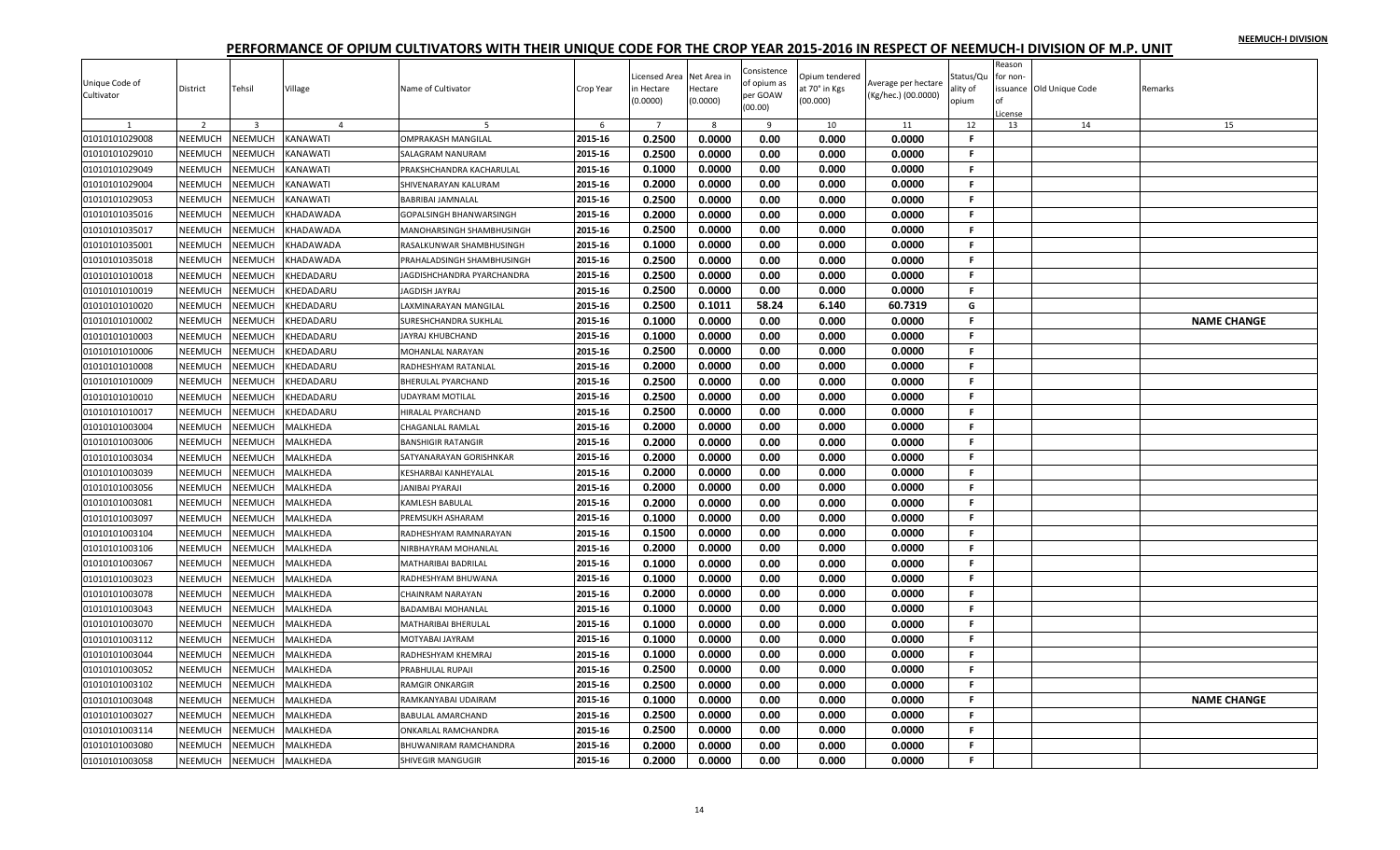|                |                |                |                |                               |           |                |             | Consistence |                |                     |              | Reason<br>for non- |                         |         |
|----------------|----------------|----------------|----------------|-------------------------------|-----------|----------------|-------------|-------------|----------------|---------------------|--------------|--------------------|-------------------------|---------|
| Unique Code of |                |                |                |                               |           | icensed Area   | Net Area in | of opium as | Opium tendered | Average per hectare | Status/Qu    |                    |                         |         |
| Cultivator     | District       | Tehsil         | Village        | Name of Cultivator            | Crop Year | n Hectare      | Hectare     | per GOAW    | at 70° in Kgs  | (Kg/hec.) (00.0000) | ality of     |                    | ssuance Old Unique Code | Remarks |
|                |                |                |                |                               |           | (0.0000)       | (0.0000)    | (00.00)     | (00.000)       |                     | opium        |                    |                         |         |
|                |                |                | $\overline{a}$ |                               |           |                |             |             |                |                     |              | License            |                         |         |
|                | 2              | $\overline{3}$ |                |                               | 6         | $\overline{7}$ | 8           | 9           | 10             | 11                  | 12<br>F.     | 13                 | 14                      | 15      |
| 01010101003053 | NEEMUCH        | NEEMUCH        | MALKHEDA       | RAMIBAI HARIRAM               | 2015-16   | 0.1000         | 0.0000      | 0.00        | 0.000          | 0.0000              |              |                    |                         |         |
| 01010101003057 | NEEMUCH        | NEEMUCH        | MALKHEDA       | MULCHAND VARDICHAND           | 2015-16   | 0.2000         | 0.0000      | 0.00        | 0.000          | 0.0000              | F.           |                    |                         |         |
| 01010101003001 | NEEMUCH        | NEEMUCH        | MALKHEDA       | SHANTIBAI LAXMINARAYAN        | 2015-16   | 0.2000         | 0.0000      | 0.00        | 0.000          | 0.0000              | F.           |                    |                         |         |
| 01010101003026 | NEEMUCH        | NEEMUCH        | MALKHEDA       | <b>KARULAL UDAYRAM</b>        | 2015-16   | 0.1000         | 0.0000      | 0.00        | 0.000          | 0.0000              | F.           |                    |                         |         |
| 01010101013013 | NEEMUCH        | NEEMUCH        | NAVALPURA      | <b>GOPILAL KARU</b>           | 2015-16   | 0.1000         | 0.0000      | 0.00        | 0.000          | 0.0000              | F.           |                    |                         |         |
| 01010101013031 | NEEMUCH        | NEEMUCH        | NAVALPURA      | <b>GHEESADAS BHAGIRATH</b>    | 2015-16   | 0.1000         | 0.0000      | 0.00        | 0.000          | 0.0000              | ${\sf N}$    |                    |                         |         |
| 01010101013017 | NEEMUCH        | NEEMUCH        | NAVALPURA      | SHANTILAL MOHANLAL            | 2015-16   | 0.1000         | 0.0000      | 0.00        | 0.000          | 0.0000              | F            |                    |                         |         |
| 01010101013018 | NEEMUCH        | NEEMUCH        | NAVALPURA      | <b>BADRILAL CHETRAM</b>       | 2015-16   | 0.1000         | 0.0000      | 0.00        | 0.000          | 0.0000              | F.           |                    |                         |         |
| 01010101013033 | NEEMUCH        | NEEMUCH        | NAVALPURA      | SUNDARLAL RAMCHANDRA          | 2015-16   | 0.1000         | 0.0000      | 0.00        | 0.000          | 0.0000              | F.           |                    |                         |         |
| 01010101013027 | NEEMUCH        | NEEMUCH        | NAVALPURA      | RAJKUMAR MANGILAL             | 2015-16   | 0.1000         | 0.0000      | 0.00        | 0.000          | 0.0000              | F.           |                    |                         |         |
| 01010101013063 | NEEMUCH        | NEEMUCH        | NAVALPURA      | RAMVILAS CHANDMAL             | 2015-16   | 0.1500         | 0.0000      | 0.00        | 0.000          | 0.0000              | F.           |                    |                         |         |
| 01010101015001 | <b>NEEMUCH</b> | NEEMUCH        | NEEMUCH CITY   | HIMMATSINGH KISHANSINGH       | 2015-16   | 0.2500         | 0.0000      | 0.00        | 0.000          | 0.0000              | F.           |                    |                         |         |
| 01010101015008 | NEEMUCH        | NEEMUCH        | NEEMUCH CITY   | JAFARKHAN ISMALKHAN           | 2015-16   | 0.2000         | 0.0000      | 0.00        | 0.000          | 0.0000              | F.           |                    |                         |         |
| 01010101015023 | NEEMUCH        | NEEMUCH        | NEEMUCH CITY   | <b>GENDKUNWAR KISHANSINGH</b> | 2015-16   | 0.1000         | 0.0000      | 0.00        | 0.000          | 0.0000              | N            |                    |                         |         |
| 01010101015037 | NEEMUCH        | NEEMUCH        | NEEMUCH CITY   | RUKMANIBAI GANGARAM           | 2015-16   | 0.2500         | 0.0000      | 0.00        | 0.000          | 0.0000              | F.           |                    |                         |         |
| 01010101015042 | NEEMUCH        | NEEMUCH        | NEEMUCH CITY   | RADHESHYAM MOTILAL            | 2015-16   | 0.1000         | 0.0000      | 0.00        | 0.000          | 0.0000              | F.           |                    |                         |         |
| 01010101015066 | <b>NEEMUCH</b> |                |                | <b>BAVARIBAI SHOBHARAM</b>    | 2015-16   | 0.2500         | 0.0000      | 0.00        | 0.000          | 0.0000              | F.           |                    |                         |         |
|                |                | NEEMUCH        | NEEMUCH CITY   |                               | 2015-16   | 0.1000         | 0.0000      | 0.00        | 0.000          | 0.0000              | F.           |                    |                         |         |
| 01010101015020 | <b>NEEMUCH</b> | NEEMUCH        | NEEMUCH CITY   | LAXMICHANDRA MANGILAL         |           |                |             |             |                |                     |              |                    |                         |         |
| 01010101015012 | NEEMUCH        | NEEMUCH        | NEEMUCH CITY   | OMPRAKASH PYARCHAND           | 2015-16   | 0.1000         | 0.0000      | 0.00        | 0.000          | 0.0000              | F.           |                    |                         |         |
| 01010101015009 | NEEMUCH        | NEEMUCH        | NEEMUCH CITY   | <b>GANSHYAM JAGANNATH</b>     | 2015-16   | 0.1000         | 0.0000      | 0.00        | 0.000          | 0.0000              | F.           |                    |                         |         |
| 01010101011019 | NEEMUCH        | <b>NEEMUCH</b> | <b>NEWAD</b>   | HIRALAL NARAYAN               | 2015-16   | 0.1000         | 0.0000      | 0.00        | 0.000          | 0.0000              | $\mathbf{F}$ |                    |                         |         |
| 01010101011060 | NEEMUCH        | NEEMUCH        | NEWAD          | RATANLAL VAJERAM              | 2015-16   | 0.1000         | 0.0000      | 0.00        | 0.000          | 0.0000              | F.           |                    |                         |         |
| 01010101011066 | <b>NEEMUCH</b> | NEEMUCH        | NEWAD          | SHANTILAL BHAWARLAL           | 2015-16   | 0.1000         | 0.0000      | 0.00        | 0.000          | 0.0000              | F.           |                    |                         |         |
| 01010101011106 | <b>NEEMUCH</b> | NEEMUCH        | NEWAD          | NANDUBAI GORDHANLAL           | 2015-16   | 0.2000         | 0.0000      | 0.00        | 0.000          | 0.0000              | F.           |                    |                         |         |
| 01010101002005 | NEEMUCH        | NEEMUCH        | PIPLAUN        | PURSHOTTAM RAMGOPAL           | 2015-16   | 0.2500         | 0.0000      | 0.00        | 0.000          | 0.0000              | F.           |                    |                         |         |
| 01010101002008 | NEEMUCH        | NEEMUCH        | PIPLAUN        | VISHNUPRASAD SHANKARLAL       | 2015-16   | 0.2500         | 0.0000      | 0.00        | 0.000          | 0.0000              | F.           |                    |                         |         |
| 01010101002012 | <b>NEEMUCH</b> | NEEMUCH        | PIPLAUN        | <b>FATEHLAL GORILAL</b>       | 2015-16   | 0.2500         | 0.0000      | 0.00        | 0.000          | 0.0000              | F.           |                    |                         |         |
| 01010101002013 | NEEMUCH        | NEEMUCH        | PIPLAUN        | <b>BABULAL NARAYAN</b>        | 2015-16   | 0.2500         | 0.0000      | 0.00        | 0.000          | 0.0000              | F.           |                    |                         |         |
| 01010101002015 | NEEMUCH        | NEEMUCH        | PIPLAUN        | RADHESHYAM SHRILAL            | 2015-16   | 0.2500         | 0.0000      | 0.00        | 0.000          | 0.0000              | F.           |                    |                         |         |
| 01010101002016 | NEEMUCH        | <b>NEEMUCH</b> | PIPLAUN        | CHAMPALAL NARAYAN             | 2015-16   | 0.2500         | 0.0000      | 0.00        | 0.000          | 0.0000              | F.           |                    |                         |         |
| 01010101002019 | NEEMUCH        | NEEMUCH        | PIPLAUN        | NANDKISHORE CHAGANLAL         | 2015-16   | 0.2500         | 0.0000      | 0.00        | 0.000          | 0.0000              | F.           |                    |                         |         |
| 01010101002025 | NEEMUCH        | NEEMUCH        | PIPLAUN        | <b>CHENRAM SHOBHARAM</b>      | 2015-16   | 0.2000         | 0.0000      | 0.00        | 0.000          | 0.0000              | F.           |                    |                         |         |
| 01010101002026 | <b>NEEMUCH</b> | NEEMUCH        | PIPLAUN        | RAJENDRAPRASAD BHAGIRATH      | 2015-16   | 0.2500         | 0.0000      | 0.00        | 0.000          | 0.0000              | F.           |                    |                         |         |
| 01010101002029 | <b>NEEMUCH</b> | NEEMUCH        | PIPLAUN        | <b>BALARAM BHAGWAN</b>        | 2015-16   | 0.1500         | 0.0000      | 0.00        | 0.000          | 0.0000              | F.           |                    |                         |         |
| 01010101002030 | NEEMUCH        | NEEMUCH        | PIPLAUN        | <b>GISALAL RAMCHANDRA</b>     | 2015-16   | 0.2000         | 0.0000      | 0.00        | 0.000          | 0.0000              | F.           |                    |                         |         |
|                |                |                |                |                               |           | 0.2500         |             |             | 0.000          |                     | F.           |                    |                         |         |
| 01010101002031 | <b>NEEMUCH</b> | NEEMUCH        | PIPLAUN        | NANDUBAI SURATRAM             | 2015-16   | 0.2500         | 0.0000      | 0.00        |                | 0.0000              | F.           |                    |                         |         |
| 01010101002039 | NEEMUCH        | NEEMUCH        | PIPLAUN        | <b>BABULAL ONKARLAL</b>       | 2015-16   |                | 0.0000      | 0.00        | 0.000          | 0.0000              |              |                    |                         |         |
| 01010101002041 | NEEMUCH        | NEEMUCH        | PIPLAUN        | CHANDMAL UTTAMCHAND           | 2015-16   | 0.2500         | 0.0000      | 0.00        | 0.000          | 0.0000              | F.           |                    |                         |         |
| 01010101002055 | <b>NEEMUCH</b> | NEEMUCH        | PIPLAUN        | RAMDYAL SHANKARLAI            | 2015-16   | 0.2500         | 0.0000      | 0.00        | 0.000          | 0.0000              | F.           |                    |                         |         |
| 01010101002058 | NEEMUCH        | <b>NEEMUCH</b> | PIPLAUN        | VISHNUPRASAD ONKARLAL         | 2015-16   | 0.2500         | 0.0000      | 0.00        | 0.000          | 0.0000              | F            |                    |                         |         |
| 01010101002059 | NEEMUCH        | NEEMUCH        | PIPLAUN        | <b>GOPALGIR KALUGIR</b>       | 2015-16   | 0.2500         | 0.0000      | 0.00        | 0.000          | 0.0000              | F.           |                    |                         |         |
| 01010101002061 | NEEMUCH        | NEEMUCH        | PIPLAUN        | <b>SUKHDEV RAMCHANDRA</b>     | 2015-16   | 0.2500         | 0.0000      | 0.00        | 0.000          | 0.0000              | F.           |                    |                         |         |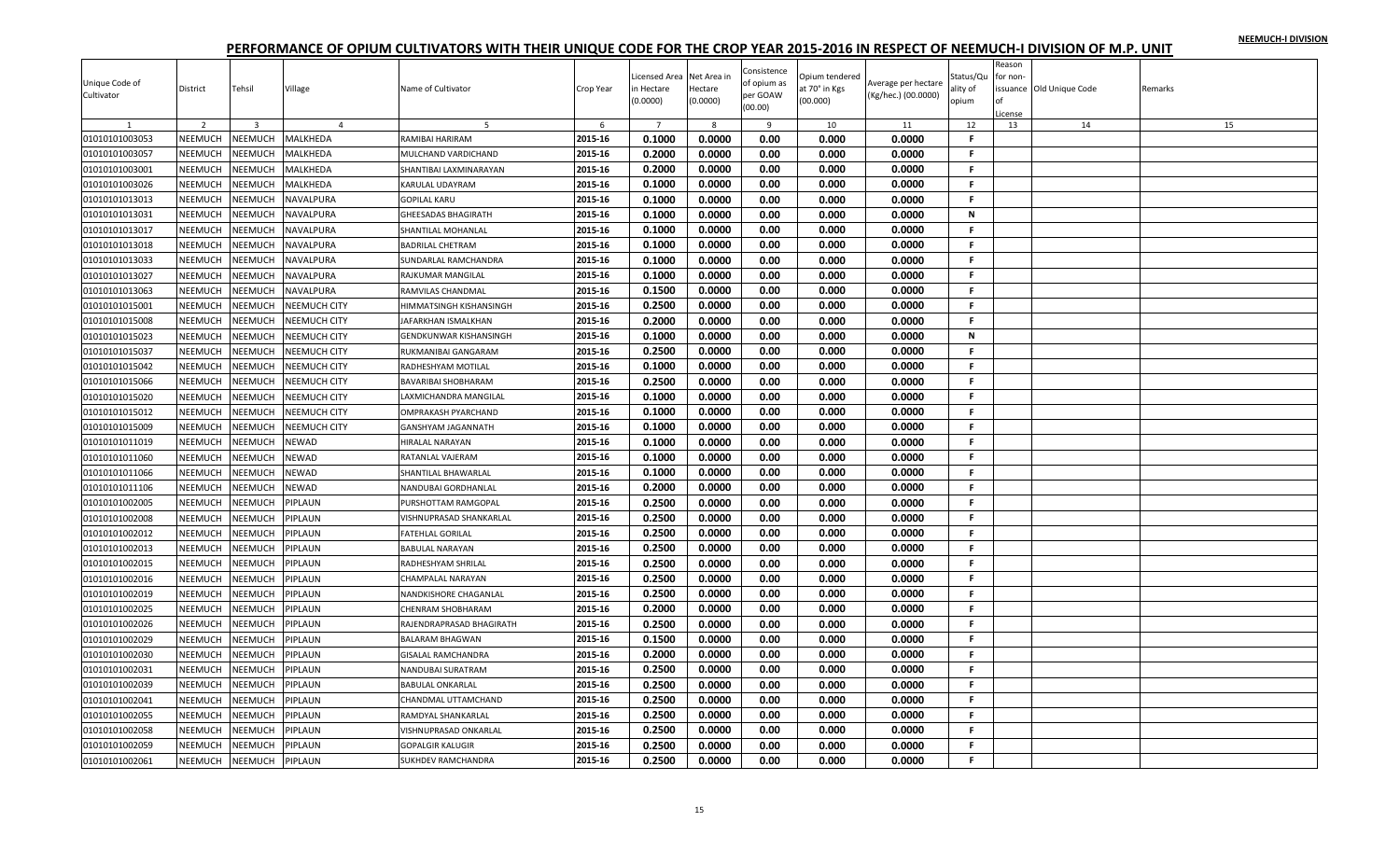|                |                |                         |                |                                   |           |                |             |                     |                |                     |           | Reason   |                          |         |
|----------------|----------------|-------------------------|----------------|-----------------------------------|-----------|----------------|-------------|---------------------|----------------|---------------------|-----------|----------|--------------------------|---------|
|                |                |                         |                |                                   |           | icensed Area   | Net Area ir | Consistence         | Opium tendered |                     | Status/Qu | for non- |                          |         |
| Unique Code of | District       | Tehsil                  | Village        | Name of Cultivator                | Crop Year | ነ Hectare      | Hectare     | of opium as         | it 70° in Kgs  | Average per hectare | ality of  |          | issuance Old Unique Code | Remarks |
| Cultivator     |                |                         |                |                                   |           | 0.0000         | (0.0000)    | per GOAW<br>(00.00) | (00.000)       | (Kg/hec.) (00.0000) | opium     | Ωf       |                          |         |
|                |                |                         |                |                                   |           |                |             |                     |                |                     |           | License  |                          |         |
|                | $\overline{2}$ | $\overline{\mathbf{3}}$ | $\overline{4}$ |                                   | 6         | $\overline{7}$ | 8           | 9                   | 10             | 11                  | 12        | 13       | 14                       | 15      |
| 01010101002071 | NEEMUCH        | NEEMUCH                 | PIPLAUN        | SAREKUWAR RAMESHWER               | 2015-16   | 0.2500         | 0.0000      | 0.00                | 0.000          | 0.0000              | F.        |          |                          |         |
| 01010101002072 | NEEMUCH        | NEEMUCH                 | PIPLAUN        | AMBALAL MOHANLAL                  | 2015-16   | 0.2500         | 0.0000      | 0.00                | 0.000          | 0.0000              | F         |          |                          |         |
| 01010101002087 | NEEMUCH        | NEEMUCH                 | PIPLAUN        | SHERABAI GOVINDRAM                | 2015-16   | 0.2500         | 0.0000      | 0.00                | 0.000          | 0.0000              | F.        |          |                          |         |
| 01010101002099 | NEEMUCH        | NEEMUCH                 | PIPLAUN        | MOHANLAL CHATURBHUJ               | 2015-16   | 0.1000         | 0.0000      | 0.00                | 0.000          | 0.0000              | F.        |          |                          |         |
| 01010101002100 | NEEMUCH        | NEEMUCH                 | PIPLAUN        | <b>GANGABAI SHYAMLAL</b>          | 2015-16   | 0.2500         | 0.0000      | 0.00                | 0.000          | 0.0000              | F.        |          |                          |         |
| 01010101002102 | NEEMUCH        | NEEMUCH                 | PIPLAUN        | NANALAL RAMNARAYAN                | 2015-16   | 0.2500         | 0.0000      | 0.00                | 0.000          | 0.0000              | F.        |          |                          |         |
| 01010101002105 | <b>NEEMUCH</b> | NEEMUCH                 | PIPLAUN        | SHIVENARAYAN BHANWARLAL           | 2015-16   | 0.2000         | 0.0000      | 0.00                | 0.000          | 0.0000              | F.        |          |                          |         |
| 01010101002047 | NEEMUCH        | NEEMUCH                 | PIPLAUN        | MUKESHKUMAR RAMPRASAD             | 2015-16   | 0.2500         | 0.0000      | 0.00                | 0.000          | 0.0000              | F.        |          |                          |         |
| 01010101002054 | NEEMUCH        | NEEMUCH                 | PIPLAUN        | JASKUNWAR BAI BANSHILAL           | 2015-16   | 0.1000         | 0.0000      | 0.00                | 0.000          | 0.0000              | F.        |          |                          |         |
| 01010101002089 | NEEMUCH        | NEEMUCH                 | PIPLAUN        | MANOHARLAL JAGANNATH              | 2015-16   | 0.2500         | 0.0000      | 0.00                | 0.000          | 0.0000              | F.        |          |                          |         |
| 01010101002037 | NEEMUCH        | NEEMUCH                 | PIPLAUN        | SHIVELAL CHOGALAL                 | 2015-16   | 0.2500         | 0.0000      | 0.00                | 0.000          | 0.0000              | F.        |          |                          |         |
| 01010101002040 | NEEMUCH        | NEEMUCH                 | PIPLAUN        | <b>SUKHDEV CHOGALAL</b>           | 2015-16   | 0.2500         | 0.0000      | 0.00                | 0.000          | 0.0000              | F.        |          |                          |         |
| 01010101002062 | NEEMUCH        | NEEMUCH                 | PIPLAUN        | PRAHALAD CHOGALAL                 | 2015-16   | 0.2500         | 0.0000      | 0.00                | 0.000          | 0.0000              | F.        |          |                          |         |
| 01010101002050 | NEEMUCH        | NEEMUCH                 | PIPLAUN        | NARAYANIBAI BHAWAN                | 2015-16   | 0.1000         | 0.0000      | 0.00                | 0.000          | 0.0000              | F         |          |                          |         |
| 01010101002044 | NEEMUCH        | NEEMUCH                 | PIPLAUN        | MADANLAL MATHURALAL               | 2015-16   | 0.2500         | 0.0000      | 0.00                | 0.000          | 0.0000              | F.        |          |                          |         |
| 01010101002020 | NEEMUCH        | NEEMUCH                 | PIPLAUN        | HANSRAJ CHAGANLAL                 | 2015-16   | 0.2500         | 0.0000      | 0.00                | 0.000          | 0.0000              | F.        |          |                          |         |
| 01010101002111 | NEEMUCH        | NEEMUCH                 | PIPLAUN        | AMBALAL RAMNARAYAN                | 2015-16   | 0.2500         | 0.0000      | 0.00                | 0.000          | 0.0000              | F.        |          |                          |         |
| 01010101002113 | NEEMUCH        | NEEMUCH                 | PIPLAUN        | KAMLABAI PRABHU                   | 2015-16   | 0.2500         | 0.0000      | 0.00                | 0.000          | 0.0000              | F         |          |                          |         |
| 01010101002114 | NEEMUCH        | NEEMUCH                 | PIPLAUN        |                                   | 2015-16   | 0.2500         | 0.0000      | 0.00                | 0.000          | 0.0000              | F.        |          |                          |         |
|                |                |                         |                | DAKHIBAI RAMKISHAN                |           |                |             |                     |                |                     |           |          |                          |         |
| 01010101002028 | NEEMUCH        | NEEMUCH                 | PIPLAUN        | PREMDAS MATHURADAS                | 2015-16   | 0.2500         | 0.0000      | 0.00                | 0.000          | 0.0000              | F.        |          |                          |         |
| 01010101002023 | <b>NEEMUCH</b> | NEEMUCH                 | PIPLAUN        | MOHANBAI NATHULAL                 | 2015-16   | 0.2500         | 0.0000      | 0.00                | 0.000          | 0.0000              | F.        |          |                          |         |
| 01010101002038 | NEEMUCH        | NEEMUCH                 | PIPLAUN        | <b>GOPAL MATHURALAL</b>           | 2015-16   | 0.2500         | 0.0000      | 0.00                | 0.000          | 0.0000              | F.        |          |                          |         |
| 01010101002045 | NEEMUCH        | NEEMUCH                 | PIPLAUN        | JAMNALAL NATHULAL                 | 2015-16   | 0.2500         | 0.0000      | 0.00                | 0.000          | 0.0000              | F.        |          |                          |         |
| 01010101002021 | NEEMUCH        | NEEMUCH                 | PIPLAUN        | PYARCHAND RAMLAL                  | 2015-16   | 0.2500         | 0.0000      | 0.00                | 0.000          | 0.0000              | F.        |          |                          |         |
| 01010101002017 | NEEMUCH        | NEEMUCH                 | PIPLAUN        | DHANRAJ SHOBHARAM                 | 2015-16   | 0.2500         | 0.0000      | 0.00                | 0.000          | 0.0000              | F.        |          |                          |         |
| 01010101002002 | NEEMUCH        | NEEMUCH                 | PIPLAUN        | SUNDARBAI NARAYAN                 | 2015-16   | 0.1000         | 0.1024      | 59.72               | 5.196          | 50.7422             | G         |          |                          |         |
| 01010101002036 | NEEMUCH        | NEEMUCH                 | PIPLAUN        | <b>CHANDMAL SHRILAL</b>           | 2015-16   | 0.2500         | 0.0000      | 0.00                | 0.000          | 0.0000              | F.        |          |                          |         |
| 01010101002063 | NEEMUCH        | NEEMUCH                 | PIPLAUN        | JAMNALAL RAMKISHAN                | 2015-16   | 0.2500         | 0.0000      | 0.00                | 0.000          | 0.0000              | F.        |          |                          |         |
| 01010101002115 | NEEMUCH        | NEEMUCH                 | PIPLAUN        | <b>JAGDISH KISHORE</b>            | 2015-16   | 0.2500         | 0.0000      | 0.00                | 0.000          | 0.0000              | F.        |          |                          |         |
| 01010101002119 | NEEMUCH        | NEEMUCH                 | PIPLAUN        | <b>GORDHANSINGH KISHANSINGH</b>   | 2015-16   | 0.2500         | 0.0000      | 0.00                | 0.000          | 0.0000              | F.        |          |                          |         |
| 01010101002094 | NEEMUCH        | NEEMUCH                 | PIPLAUN        | KRISHNAGOPAL RAMPRATAP            | 2015-16   | 0.1500         | 0.0000      | 0.00                | 0.000          | 0.0000              | F.        |          |                          |         |
| 01010101002109 | NEEMUCH        | NEEMUCH                 | PIPLAUN        | <b>FULABAI NIRBHAYSINGH</b>       | 2015-16   | 0.2500         | 0.0000      | 0.00                | 0.000          | 0.0000              | F.        |          |                          |         |
| 01010101002014 | NEEMUCH        | NEEMUCH                 | PIPLAUN        | <b>BHAGAVATSINGH BHANWARSINGH</b> | 2015-16   | 0.2500         | 0.0000      | 0.00                | 0.000          | 0.0000              | F.        |          |                          |         |
| 01010101002117 | NEEMUCH        | NEEMUCH                 | PIPLAUN        | PADMASINGH BHURSINGH              | 2015-16   | 0.2500         | 0.0000      | 0.00                | 0.000          | 0.0000              | Е         |          |                          |         |
| 01010101002120 | NEEMUCH        | NEEMUCH                 | PIPLAUN        | JUJJARSINGH KISHORE SINGH         | 2015-16   | 0.2000         | 0.0000      | 0.00                | 0.000          | 0.0000              | F.        |          |                          |         |
| 01010101040013 | NEEMUCH        | NEEMUCH                 | RAJPURIYA      | <b>INDRESH VISHNUPRASAD</b>       | 2015-16   | 0.1500         | 0.0000      | 0.00                | 0.000          | 0.0000              | F.        |          |                          |         |
| 01010101040018 | <b>NEEMUCH</b> | NEEMUCH                 | RAJPURIYA      | <b>GANAPATLAL MANGILAL</b>        | 2015-16   | 0.2500         | 0.0000      | 0.00                | 0.000          | 0.0000              | F.        |          |                          |         |
| 01010101040026 | NEEMUCH        | NEEMUCH                 | RAJPURIYA      | <b>BANSHILAL FATEHLAL</b>         | 2015-16   | 0.1500         | 0.0000      | 0.00                | 0.000          | 0.0000              | F.        |          |                          |         |
| 01010101040025 | <b>NEEMUCH</b> | NEEMUCH                 | RAJPURIYA      | MANOHARLAL GORDHANLAL             | 2015-16   | 0.2500         | 0.0000      | 0.00                | 0.000          | 0.0000              | F.        |          |                          |         |
| 01010101040021 | NEEMUCH        | NEEMUCH                 | RAJPURIYA      | <b>GITABAI OMPRAKASH</b>          | 2015-16   | 0.2500         | 0.0000      | 0.00                | 0.000          | 0.0000              | F         |          |                          |         |
| 01010101040019 | NEEMUCH        | NEEMUCH                 | RAJPURIYA      | MANGILAL GANGARAM                 | 2015-16   | 0.1000         | 0.0000      | 0.00                | 0.000          | 0.0000              | F.        |          |                          |         |
|                |                |                         |                |                                   |           |                |             |                     |                |                     | F.        |          |                          |         |
| 01010101009009 | NEEMUCH        | <b>NEEMUCH</b>          | SAGARANA       | <b>GOVINDSINGH BHAWANISINGH</b>   | 2015-16   | 0.2500         | 0.0000      | 0.00                | 0.000          | 0.0000              |           |          |                          |         |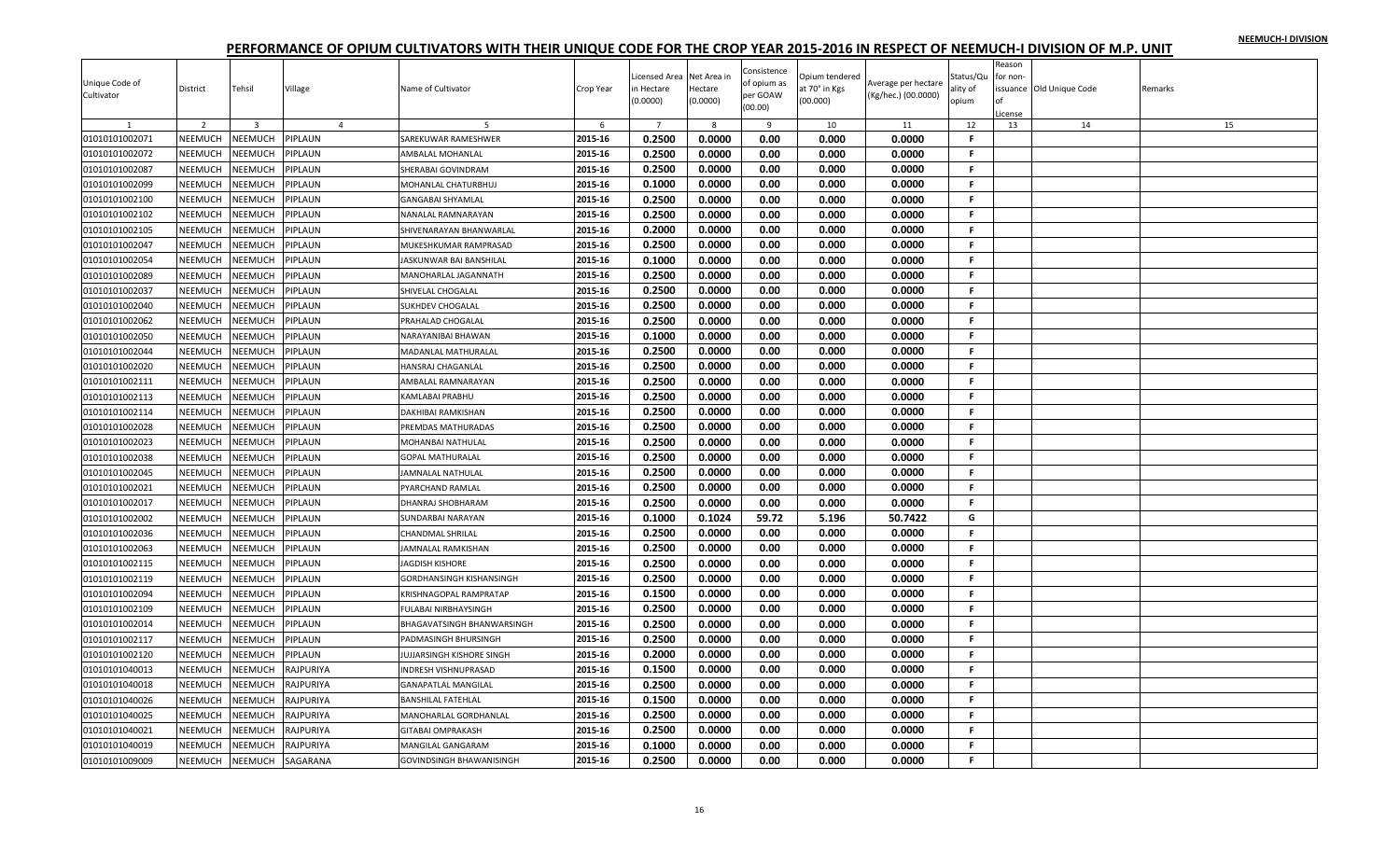|                |                |                         |                 |                                  |           |                |             |                            |                |                     |           | Reason        |                          |                           |
|----------------|----------------|-------------------------|-----------------|----------------------------------|-----------|----------------|-------------|----------------------------|----------------|---------------------|-----------|---------------|--------------------------|---------------------------|
| Unique Code of |                |                         |                 |                                  |           | icensed Area.  | Net Area in | Consistence<br>of opium as | Opium tendered | Average per hectare | Status/Qu | for non       |                          |                           |
| Cultivator     | District       | Tehsil                  | Village         | Name of Cultivator               | Crop Year | n Hectare      | Hectare     | per GOAW                   | at 70° in Kgs  | (Kg/hec.) (00.0000) | ality of  |               | issuance Old Unique Code | Remarks                   |
|                |                |                         |                 |                                  |           | (0.0000)       | (0.0000)    | (00.00)                    | (00.000)       |                     | opium     |               |                          |                           |
| $\mathbf{1}$   | 2              | $\overline{\mathbf{3}}$ | $\overline{4}$  |                                  | 6         | $\overline{7}$ | 8           | 9                          | 10             | 11                  | 12        | License<br>13 | 14                       | 15                        |
| 01010101009011 | NEEMUCH        | NEEMUCH                 | SAGARANA        | MANOHARSINGH BHAWANISINGH        | 2015-16   | 0.1500         | 0.0000      | 0.00                       | 0.000          | 0.0000              | -F        |               |                          |                           |
| 01010101009013 | NEEMUCH        | NEEMUCH                 | SAGARANA        | UNKARLAL LADURAM                 | 2015-16   | 0.2500         | 0.0000      | 0.00                       | 0.000          | 0.0000              | F.        |               |                          |                           |
| 01010101009028 | <b>NEEMUCH</b> | NEEMUCH                 | SAGARANA        | <b>BALLUSINGH BHERUSINGH</b>     | 2015-16   | 0.1000         | 0.0000      | 0.00                       | 0.000          | 0.0000              | F.        |               |                          |                           |
| 01010101009072 | NEEMUCH        | NEEMUCH                 | SAGARANA        | <b>GITABAI BAHADURSINGH</b>      | 2015-16   | 0.2500         | 0.0000      | 0.00                       | 0.000          | 0.0000              | F.        |               |                          |                           |
| 01010101009074 | NEEMUCH        | <b>NEEMUCH</b>          | SAGARANA        | <b>HARISINGH BHANWARSINGH</b>    | 2015-16   | 0.2000         | 0.0000      | 0.00                       | 0.000          | 0.0000              | F.        |               |                          |                           |
| 01010101009089 | NEEMUCH        | NEEMUCH                 | SAGARANA        | <b>DEVISINGH SHIVESINGH</b>      | 2015-16   | 0.2500         | 0.0000      | 0.00                       | 0.000          | 0.0000              | F         |               |                          |                           |
| 01010101009094 | NEEMUCH        | NEEMUCH                 | SAGARANA        | LONGIBAI JAVANISINGH             | 2015-16   | 0.1500         | 0.0000      | 0.00                       | 0.000          | 0.0000              | $\circ$   |               |                          | THEFT CASE-POPPY CAPSULES |
| 01010101009096 | NEEMUCH        | NEEMUCH                 | SAGARANA        |                                  | 2015-16   | 0.2000         | 0.0000      | 0.00                       | 0.000          | 0.0000              | F.        |               |                          |                           |
|                |                |                         |                 | SARDARBAI NAHARSINGH             | 2015-16   | 0.2500         | 0.0000      | 0.00                       | 0.000          | 0.0000              | F.        |               |                          |                           |
| 01010101009085 | NEEMUCH        | NEEMUCH                 | SAGARANA        | MOTYABAI NATHUSINGH              |           | 0.2500         | 0.0000      | 0.00                       | 0.000          |                     | F.        |               |                          |                           |
| 01010101009052 | <b>NEEMUCH</b> | NEEMUCH                 | SAGARANA        | KUSHALBAI NIRBHAYSINGH           | 2015-16   |                |             |                            |                | 0.0000              |           |               |                          |                           |
| 01010101009068 | NEEMUCH        | NEEMUCH                 | SAGARANA        | GORDHANSINGH JAYSINGH            | 2015-16   | 0.2500         | 0.0000      | 0.00                       | 0.000          | 0.0000              | F.        |               |                          |                           |
| 01010101009091 | NEEMUCH        | <b>NEEMUCH</b>          | SAGARANA        | MEHATABBAI CHITARSINGH           | 2015-16   | 0.2000         | 0.0000      | 0.00                       | 0.000          | 0.0000              | F.        |               |                          |                           |
| 01010101009061 | NEEMUCH        | NEEMUCH                 | SAGARANA        | <b>HARIOM RATANLAL</b>           | 2015-16   | 0.2500         | 0.0000      | 0.00                       | 0.000          | 0.0000              | F.        |               |                          |                           |
| 01010101009119 | NEEMUCH        | NEEMUCH                 | SAGARANA        | <b>SURAJBAI MANSINGH</b>         | 2015-16   | 0.2000         | 0.0000      | 0.00                       | 0.000          | 0.0000              | F.        |               |                          |                           |
| 01010101018008 | NEEMUCH        | NEEMUCH                 | SARJANA         | SHANTILAL PANNALAL               | 2015-16   | 0.1500         | 0.0000      | 0.00                       | 0.000          | 0.0000              | -F        |               |                          |                           |
| 01010101018029 | NEEMUCH        | <b>NEEMUCH</b>          | SARJANA         | <b>BHAGATRAM KALYAN</b>          | 2015-16   | 0.1000         | 0.0000      | 0.00                       | 0.000          | 0.0000              | F.        |               |                          |                           |
| 01010101018032 | NEEMUCH        | NEEMUCH                 | SARJANA         | SHYAMSHUNDER DALURAM             | 2015-16   | 0.1000         | 0.0000      | 0.00                       | 0.000          | 0.0000              | F.        |               |                          |                           |
| 01010101018009 | NEEMUCH        | NEEMUCH                 | SARJANA         | <b>GODAVARIBAI JAYSINGH</b>      | 2015-16   | 0.2000         | 0.0000      | 0.00                       | 0.000          | 0.0000              | F.        |               |                          |                           |
| 01010101018028 | NEEMUCH        | <b>NEEMUCH</b>          | SARJANA         | <b>BHARATSINGH JAYSINGH</b>      | 2015-16   | 0.2000         | 0.0000      | 0.00                       | 0.000          | 0.0000              | F.        |               |                          |                           |
| 01010101021035 | NEEMUCH        | NEEMUCH                 | SARWANIYA BOR   | SHANTIBAI BHUWANIRAM             | 2015-16   | 0.1000         | 0.0000      | 0.00                       | 0.000          | 0.0000              | F         |               |                          |                           |
| 01010101021041 | NEEMUCH        | NEEMUCH                 | SARWANIYA BOR   | SHANKARIBAI GANGARAM             | 2015-16   | 0.1000         | 0.0000      | 0.00                       | 0.000          | 0.0000              | F.        |               |                          |                           |
| 01010101034007 | NEEMUCH        | NEEMUCH                 | AMAWALI MAHAL   | <b>UMRAVSINGH MADHOSINGH</b>     | 2015-16   | 0.2500         | 0.0000      | 0.00                       | 0.000          | 0.0000              | F.        |               |                          |                           |
| 01010101039014 | NEEMUCH        | NEEMUCH                 | PIPLIYA HADA    | <b>GISALAL RATANLAL</b>          | 2015-16   | 0.2500         | 0.0000      | 0.00                       | 0.000          | 0.0000              | F.        |               | 01010101017056           |                           |
| 01010101039007 | <b>NEEMUCH</b> | NEEMUCH                 | PIPLIYA HADA    | KANKUBAI CHAGANLAL               | 2015-16   | 0.2000         | 0.0000      | 0.00                       | 0.000          | 0.0000              | F.        |               | 01010101017057           |                           |
| 01010101012029 | NEEMUCH        | <b>NEEMUCH</b>          | PIPLIYA CHARAN  | NARAYANSINGH KACHRULAL           | 2015-16   | 0.1000         | 0.0000      | 0.00                       | 0.000          | 0.0000              | F         |               | 01010101106207           |                           |
| 01010101080007 | NEEMUCH        | NEEMUCH                 | ADMALIYA        | SHRAWANSINGH RAMSINGH            | 2015-16   | 0.1000         | 0.0000      | 0.00                       | 0.000          | 0.0000              | F.        |               |                          |                           |
| 01010101080009 | NEEMUCH        | <b>NEEMUCH</b>          | ADMALIYA        | SURESHKUMAR RAMPRASAD            | 2015-16   | 0.2500         | 0.0000      | 0.00                       | 0.000          | 0.0000              | F.        |               |                          |                           |
| 01010101080015 | NEEMUCH        | NEEMUCH                 | ADMALIYA        | <b>GANSHYAMDAS RAMCHANDRADAS</b> | 2015-16   | 0.2000         | 0.0000      | 0.00                       | 0.000          | 0.0000              | F.        |               |                          |                           |
| 01010101080016 | NEEMUCH        | NEEMUCH                 | ADMALIYA        | DOULATSINGH NAHARSINGH           | 2015-16   | 0.2500         | 0.0000      | 0.00                       | 0.000          | 0.0000              | F         |               |                          |                           |
| 01010101080018 | NEEMUCH        | NEEMUCH                 | ADMALIYA        | GANSHYAM VISHWANATH SIVENATH     | 2015-16   | 0.2500         | 0.0000      | 0.00                       | 0.000          | 0.0000              | F.        |               |                          |                           |
| 01010101080019 | NEEMUCH        | NEEMUCH                 | ADMALIYA        | VISHNUKUMAR AMRATRAM             | 2015-16   | 0.2500         | 0.0000      | 0.00                       | 0.000          | 0.0000              | F.        |               |                          |                           |
| 01010101080024 | NEEMUCH        | NEEMUCH                 | ADMALIYA        | <b>RAMKUNWAR NEKSINGH</b>        | 2015-16   | 0.2000         | 0.0000      | 0.00                       | 0.000          | 0.0000              | F.        |               |                          |                           |
| 01010101080032 | <b>NEEMUCH</b> | NEEMUCH                 | ADMALIYA        | RADHESHYAM SHIVENARAYAN          | 2015-16   | 0.2000         | 0.0000      | 0.00                       | 0.000          | 0.0000              | F.        |               |                          |                           |
| 01010101080035 | NEEMUCH        | NEEMUCH                 | ADMALIYA        | RAMESHCHANDRA SHIVENARAYAN       | 2015-16   | 0.1000         | 0.0000      | 0.00                       | 0.000          | 0.0000              | F.        |               |                          |                           |
| 01010101080036 | NEEMUCH        | NEEMUCH                 | ADMALIYA        | SHIVENATH SHANKARLAL             | 2015-16   | 0.2000         | 0.0000      | 0.00                       | 0.000          | 0.0000              | F         |               |                          |                           |
| 01010101080054 | NEEMUCH        | NEEMUCH                 | ADMALIYA        | KISHANLAL MULCHAND               | 2015-16   | 0.2000         | 0.0000      | 0.00                       | 0.000          | 0.0000              | F.        |               |                          |                           |
| 01010101080044 | NEEMUCH        | NEEMUCH                 | ADMALIYA        | PURANSINGH GOPALSINGH            | 2015-16   | 0.2000         | 0.0000      | 0.00                       | 0.000          | 0.0000              | F.        |               |                          |                           |
| 01010101080052 | NEEMUCH        | NEEMUCH                 | ADMALIYA        | PANNABAI UMASHANKAR              | 2015-16   | 0.1000         | 0.0000      | 0.00                       | 0.000          | 0.0000              | F.        |               |                          |                           |
| 01010101080003 | NEEMUCH        | NEEMUCH                 | ADMALIYA        | PRAKASHCHANDRA BHERULAL          | 2015-16   | 0.2500         | 0.0000      | 0.00                       | 0.000          | 0.0000              | F         |               |                          |                           |
|                |                |                         |                 |                                  |           |                |             |                            |                |                     |           |               |                          |                           |
| 01010101080073 | NEEMUCH        | <b>JEEMUCH</b>          | ADMALIYA        | KALAWATIBAI SHANKARLAL RAMPRASAD | 2015-16   | 0.2500         | 0.0000      | 0.00                       | 0.000          | 0.0000              |           |               |                          |                           |
| 01010101080013 | NEEMUCH        | <b>NEEMUCH</b>          | <b>ADMALIYA</b> | <b>BHOPALSINGH GORDHANSINGH</b>  | 2015-16   | 0.1000         | 0.0000      | 0.00                       | 0.000          | 0.0000              | F.        |               |                          |                           |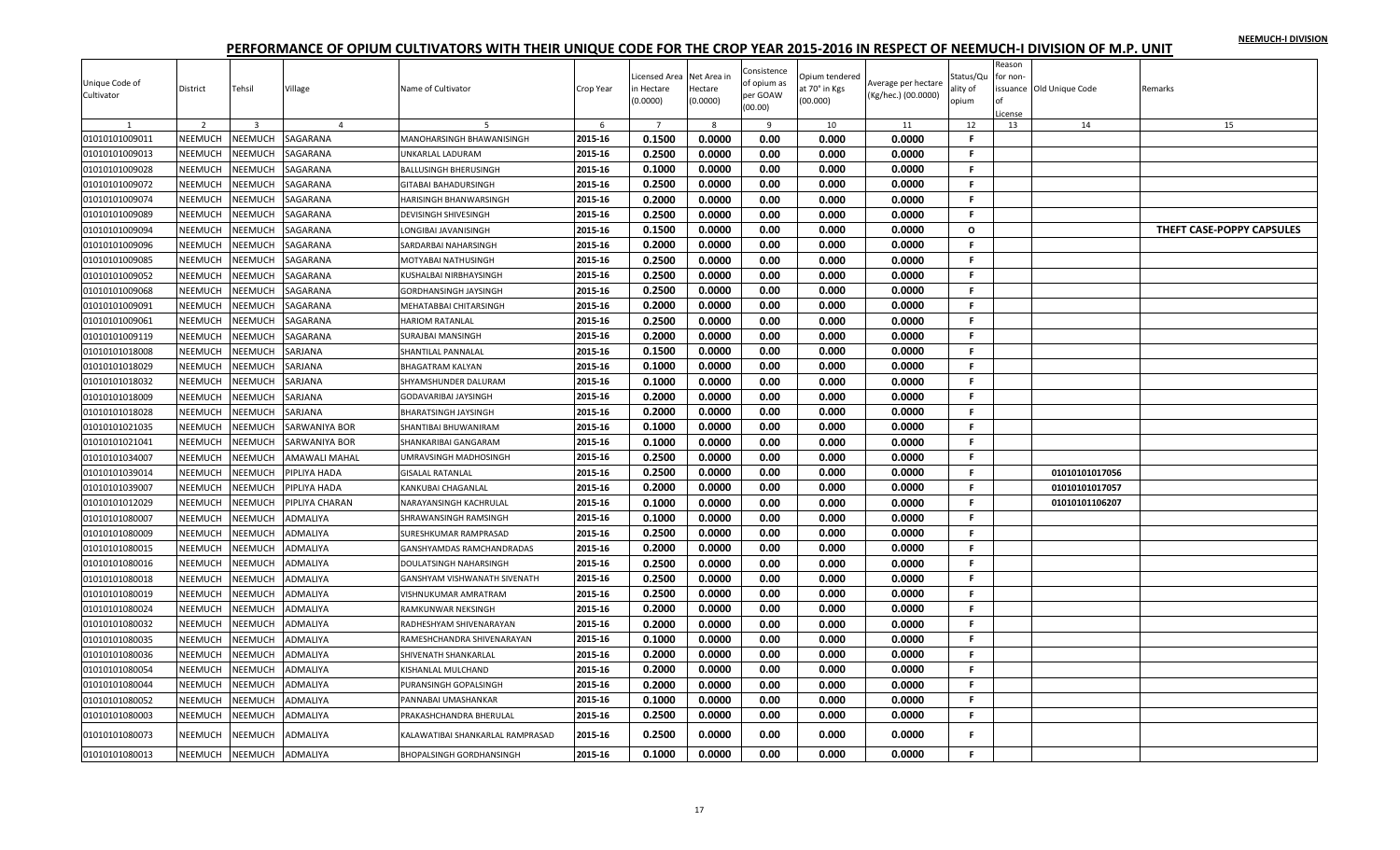| Unique Code of<br>Cultivator     | District           | Tehsil                         | Village                          | Name of Cultivator                          | Crop Year          | Licensed Area<br>n Hectare<br>(0.0000) | Net Area in<br>Hectare<br>(0.0000) | Consistence<br>of opium as<br>per GOAW<br>(00.00) | Opium tendered<br>at 70° in Kgs<br>(00.000) | Werage per hectare<br>(Kg/hec.) (00.0000) | Status/Qu<br>ality of<br>opium | Reason<br>for non-<br>icense | issuance Old Unique Code | Remarks                   |
|----------------------------------|--------------------|--------------------------------|----------------------------------|---------------------------------------------|--------------------|----------------------------------------|------------------------------------|---------------------------------------------------|---------------------------------------------|-------------------------------------------|--------------------------------|------------------------------|--------------------------|---------------------------|
|                                  | $\overline{2}$     | $\overline{3}$                 | $\overline{4}$                   | 5                                           | 6                  | $\overline{7}$<br>0.1000               | $\mathbf{g}$                       | 9                                                 | 10                                          | 11                                        | 12<br>F.                       | 13                           | 14                       | 15                        |
| 01010101080058                   | NEEMUCH            | NEEMUCH                        | ADMALIYA                         | SHAMBHUSINGH BHAWANISINGH                   | 2015-16<br>2015-16 | 0.1000                                 | 0.0000<br>0.0000                   | 0.00<br>0.00                                      | 0.000<br>0.000                              | 0.0000<br>0.0000                          | F.                             |                              |                          |                           |
| 01010101080008                   | NEEMUCH            | <b>NEEMUCH</b>                 | ADMALIYA                         | TAMMALAL MODA                               |                    |                                        |                                    |                                                   |                                             |                                           | F.                             |                              |                          |                           |
| 01010101080038                   | NEEMUCH<br>NEEMUCH | NEEMUCH                        | ADMALIYA                         | MEHATAB KUNWAR SAJJAN SINGH                 | 2015-16<br>2015-16 | 0.2000<br>0.2500                       | 0.0000<br>0.0000                   | 0.00                                              | 0.000                                       | 0.0000                                    | F.                             |                              |                          |                           |
| 01010101095015                   |                    | NEEMUCH                        | AMLIKHEDA                        | SITABAI MOHANLAL                            |                    |                                        |                                    | 0.00<br>0.00                                      | 0.000                                       | 0.0000<br>0.0000                          |                                |                              |                          |                           |
| 01010101095016                   | NEEMUCH            | <b>NEEMUCH</b>                 | AMLIKHEDA                        | KANWARLAL RATANLAL                          | 2015-16            | 0.2500                                 | 0.0000                             |                                                   | 0.000                                       |                                           | F.                             |                              |                          |                           |
| 01010101095020<br>01010101095018 | NEEMUCH<br>NEEMUCH | NEEMUCH<br>NEEMUCH             | AMLIKHEDA<br>AMLIKHEDA           | MUNNIBAI HIRALAL                            | 2015-16<br>2015-16 | 0.2000<br>0.2500                       | 0.0935                             | 62.58                                             | 5.623                                       | 60.1390                                   | G<br>G                         |                              |                          |                           |
|                                  | NEEMUCH            | <b>NEEMUCH</b>                 | AMLIKHEDA                        | BHANWARLAL SITARAM                          | 2015-16            | 0.2000                                 | 0.1176<br>0.1881                   | 67.69<br>65.79                                    | 7.465<br>11.259                             | 63.4779<br>59.8565                        | G                              |                              |                          |                           |
| 01010101095003                   |                    |                                |                                  | SOHANBAI BHERULAL                           |                    |                                        |                                    |                                                   |                                             |                                           | F.                             |                              |                          |                           |
| 01010103070001                   | NEEMUCH            | <b>IEERAN</b>                  | BAMNIYA                          | BHARATLAL SHANTILAL                         | 2015-16<br>2015-16 | 0.2000<br>0.1500                       | 0.0000<br>0.0000                   | 0.00<br>0.00                                      | 0.000<br>0.000                              | 0.0000<br>0.0000                          | F.                             |                              |                          |                           |
| 01010103070002                   | NEEMUCH<br>NEEMUCH | <b>IEERAN</b>                  | <b>BAMNIYA</b>                   | MUNNALAL VAJERAM                            |                    |                                        |                                    |                                                   |                                             |                                           |                                |                              |                          |                           |
| 01010103070005                   |                    | <b>EERAN</b>                   | BAMNIYA                          | NARSINGH RODA                               | 2015-16            | 0.2000                                 | 0.0000                             | 0.00                                              | 0.000                                       | 0.0000                                    | $\mathbf{o}$                   |                              |                          | THEFT CASE-POPPY CAPSULES |
| 01010103070007                   | NEEMUCH            | <b>IEERAN</b>                  | <b>BAMNIYA</b>                   | KANKUBAI HAMERCHAND                         | 2015-16            | 0.2000                                 | 0.0000                             | 0.00                                              | 0.000                                       | 0.0000                                    | F.<br>F                        |                              |                          |                           |
| 01010103070010                   | NEEMUCH            | <b>IEERAN</b>                  | <b>BAMNIYA</b>                   | VIJAYRAM MEGHRAJ                            | 2015-16            | 0.2000                                 | 0.0000                             | 0.00                                              | 0.000                                       | 0.0000                                    | $\Omega$                       |                              |                          |                           |
| 01010103070013<br>01010103070014 | NEEMUCH<br>NEEMUCH | <b>IEERAN</b><br>JEERAN        | <b>BAMNIYA</b><br><b>BAMNIYA</b> | RAMLAL KANIRAM                              | 2015-16<br>2015-16 | 0.1000<br>0.2000                       | 0.0000<br>0.0000                   | 0.00<br>0.00                                      | 0.000<br>0.000                              | 0.0000<br>0.0000                          | F.                             |                              |                          | THEFT CASE-POPPY CAPSULES |
|                                  |                    |                                |                                  | AIRAM FAKIRCHANDRA                          | 2015-16            | 0.2500                                 | 0.0000                             | 0.00                                              | 0.000                                       | 0.0000                                    | F.                             |                              |                          |                           |
| 01010103070017                   | NEEMUCH            | <b>EERAN</b>                   | <b>BAMNIYA</b>                   | SHANTILAL MEGHRAJ                           | 2015-16            | 0.2000                                 |                                    | 0.00                                              | 0.000                                       |                                           | F.                             |                              |                          |                           |
| 01010103070019                   | NEEMUCH<br>NEEMUCH | <b>IEERAN</b><br><b>IEERAN</b> | <b>BAMNIYA</b><br><b>BAMNIYA</b> | MOHANLAL MOTILAL<br>RAMNARAYAN GABURCHAND   | 2015-16            | 0.2000                                 | 0.0000<br>0.0000                   | 0.00                                              | 0.000                                       | 0.0000<br>0.0000                          | F.                             |                              |                          |                           |
| 01010103070024                   | <b>NEEMUCH</b>     | <b>IEERAN</b>                  |                                  |                                             | 2015-16            |                                        |                                    |                                                   |                                             |                                           | F.                             |                              |                          |                           |
| 01010103070027                   |                    |                                | <b>BAMNIYA</b>                   | SARJUBAI ONKAR                              |                    | 0.2000                                 | 0.0000                             | 0.00                                              | 0.000                                       | 0.0000                                    | F.                             |                              |                          |                           |
| 01010103070035<br>01010103070036 | NEEMUCH<br>NEEMUCH | <b>IEERAN</b><br><b>IEERAN</b> | BAMNIYA<br><b>BAMNIYA</b>        | BHARATLAL JAGANNATH                         | 2015-16<br>2015-16 | 0.2000<br>0.2500                       | 0.0000<br>0.0000                   | 0.00<br>0.00                                      | 0.000<br>0.000                              | 0.0000<br>0.0000                          | F.                             |                              |                          |                           |
| 01010103070044                   | NEEMUCH            | <b>EERAN</b>                   | <b>BAMNIYA</b>                   | NATHULAL NARAYAN<br>KAMLABAI KHYALIRAM      | 2015-16            | 0.2000                                 | 0.0000                             | 0.00                                              | 0.000                                       | 0.0000                                    | F.                             |                              |                          |                           |
|                                  | NEEMUCH            | <b>IEERAN</b>                  | <b>BAMNIYA</b>                   | RAMPRASAD JAGANNATH                         | 2015-16            | 0.1500                                 | 0.0000                             | 0.00                                              | 0.000                                       | 0.0000                                    | F.                             |                              |                          |                           |
| 01010103070045                   | <b>NEEMUCH</b>     | EERAN                          | <b>BAMNIYA</b>                   | <b>JAGDISH RAMLAL</b>                       | 2015-16            | 0.2000                                 | 0.0000                             | 0.00                                              | 0.000                                       | 0.0000                                    | F                              |                              |                          |                           |
| 01010103070049                   |                    |                                |                                  |                                             | 2015-16            | 0.2000                                 | 0.0000                             | 0.00                                              | 0.000                                       | 0.0000                                    | F.                             |                              |                          |                           |
| 01010103070006                   | NEEMUCH<br>NEEMUCH | <b>IEERAN</b><br><b>IEERAN</b> | <b>BAMNIYA</b>                   | MANGILAL KACHRU<br>MANGILAL BADRILAL        | 2015-16            | 0.2000                                 | 0.0000                             | 0.00                                              | 0.000                                       | 0.0000                                    | F.                             |                              |                          |                           |
| 01010103070050<br>01010103070052 | NEEMUCH            | <b>EERAN</b>                   | <b>BAMNIYA</b><br><b>BAMNIYA</b> | KANWARLAL RODAJI                            | 2015-16            | 0.2000                                 | 0.0000                             | 0.00                                              | 0.000                                       | 0.0000                                    | F.                             |                              |                          |                           |
|                                  | NEEMUCH            |                                | <b>BAMNIYA</b>                   |                                             | 2015-16            | 0.2000                                 | 0.0000                             |                                                   |                                             | 0.0000                                    | F.                             |                              |                          |                           |
| 01010103070062<br>01010103070030 | <b>NEEMUCH</b>     | <b>IEERAN</b><br><b>EERAN</b>  | BAMNIYA                          | DEVILAL KANHAIYALAL<br>BADRILAL RAMLAL      | 2015-16            | 0.2000                                 | 0.0000                             | 0.00<br>0.00                                      | 0.000<br>0.000                              | 0.0000                                    | F.                             |                              |                          |                           |
| 01010103070028                   | NEEMUCH            | <b>EERAN</b>                   | <b>BAMNIYA</b>                   | KARU NATHU                                  | 2015-16            | 0.2500                                 | 0.0000                             | 0.00                                              | 0.000                                       | 0.0000                                    | F.                             |                              |                          |                           |
| 01010103070031                   | NEEMUCH            | JEERAN                         | <b>BAMNIYA</b>                   |                                             | 2015-16            | 0.2000                                 | 0.0000                             | 0.00                                              | 0.000                                       | 0.0000                                    | F.                             |                              |                          |                           |
| 01010103070058                   | NEEMUCH            | <b>EERAN</b>                   | <b>BAMNIYA</b>                   | KALABAI MANGILAL<br>SALAGRAM FAKIRCHAND     | 2015-16            | 0.2000                                 | 0.0000                             | 0.00                                              | 0.000                                       | 0.0000                                    | F.                             |                              |                          |                           |
| 01010103070059                   | NEEMUCH            | <b>IEERAN</b>                  | <b>BAMNIYA</b>                   | RAMESHWAR GIRDHARI                          | 2015-16            | 0.2500                                 | 0.0000                             | 0.00                                              | 0.000                                       | 0.0000                                    | F.                             |                              |                          |                           |
| 01010103070061                   | NEEMUCH            | <b>IEERAN</b>                  | <b>BAMNIYA</b>                   | JAGDISH BHUWANIRAM                          | 2015-16            | 0.2500                                 | 0.0000                             | 0.00                                              | 0.000                                       | 0.0000                                    | F.                             |                              |                          |                           |
| 01010103070048                   | NEEMUCH            | <b>IEERAN</b>                  | <b>BAMNIYA</b>                   |                                             | 2015-16            | 0.1000                                 |                                    | 0.00                                              | 0.000                                       | 0.0000                                    | F                              |                              |                          |                           |
| 01010103070065                   | NEEMUCH            | <b>IEERAN</b>                  | <b>BAMNIYA</b>                   | ONKARLAL FAKIRCHAND<br>SATYANARAYAN MEGHRAJ | 2015-16            | 0.2000                                 | 0.0000<br>0.0000                   | 0.00                                              | 0.000                                       | 0.0000                                    | F.                             |                              |                          |                           |
|                                  | NEEMUCH            | <b>IEERAN</b>                  | <b>BAMNIYA</b>                   |                                             | 2015-16            | 0.2000                                 | 0.0000                             | 0.00                                              | 0.000                                       | 0.0000                                    | F.                             |                              |                          |                           |
| 01010103070034<br>01010103070037 | NEEMUCH            | <b>EERAN</b>                   | <b>BAMNIYA</b>                   | BALMUKUND GABURCHAND<br>RUKMANBAI RANCHOD   | 2015-16            | 0.1500                                 | 0.0000                             | 0.00                                              | 0.000                                       | 0.0000                                    | F.                             |                              |                          |                           |
|                                  |                    |                                |                                  |                                             |                    |                                        |                                    |                                                   |                                             |                                           | F.                             |                              |                          |                           |
| 01010103070046                   | NEEMUCH<br>NEEMUCH | <b>IEERAN</b><br>EERAN         | <b>BAMNIYA</b><br><b>BAMNIYA</b> | RANGLAL KACHRULAL                           | 2015-16<br>2015-16 | 0.1000<br>0.2500                       | 0.0000<br>0.0000                   | 0.00<br>0.00                                      | 0.000<br>0.000                              | 0.0000<br>0.0000                          | F                              |                              |                          |                           |
| 01010103070069                   |                    |                                |                                  | RAMKANYABAI RAJMAL                          | 2015-16            | 0.2500                                 |                                    |                                                   | 0.000                                       |                                           | F.                             |                              |                          |                           |
| 01010101053004                   | NEEMUCH            | NEEMUCH                        | <b>BELARI</b>                    | KALUSINGH DEVISINGH                         |                    | 0.2500                                 | 0.0000<br>0.0000                   | 0.00<br>0.00                                      | 0.000                                       | 0.0000                                    | F.                             |                              |                          |                           |
| 01010101053007                   | NEEMUCH            | NEEMUCH                        | <b>BELARI</b>                    | BHOPALSINGH KALUSINGH                       | 2015-16            |                                        |                                    |                                                   |                                             | 0.0000                                    |                                |                              |                          |                           |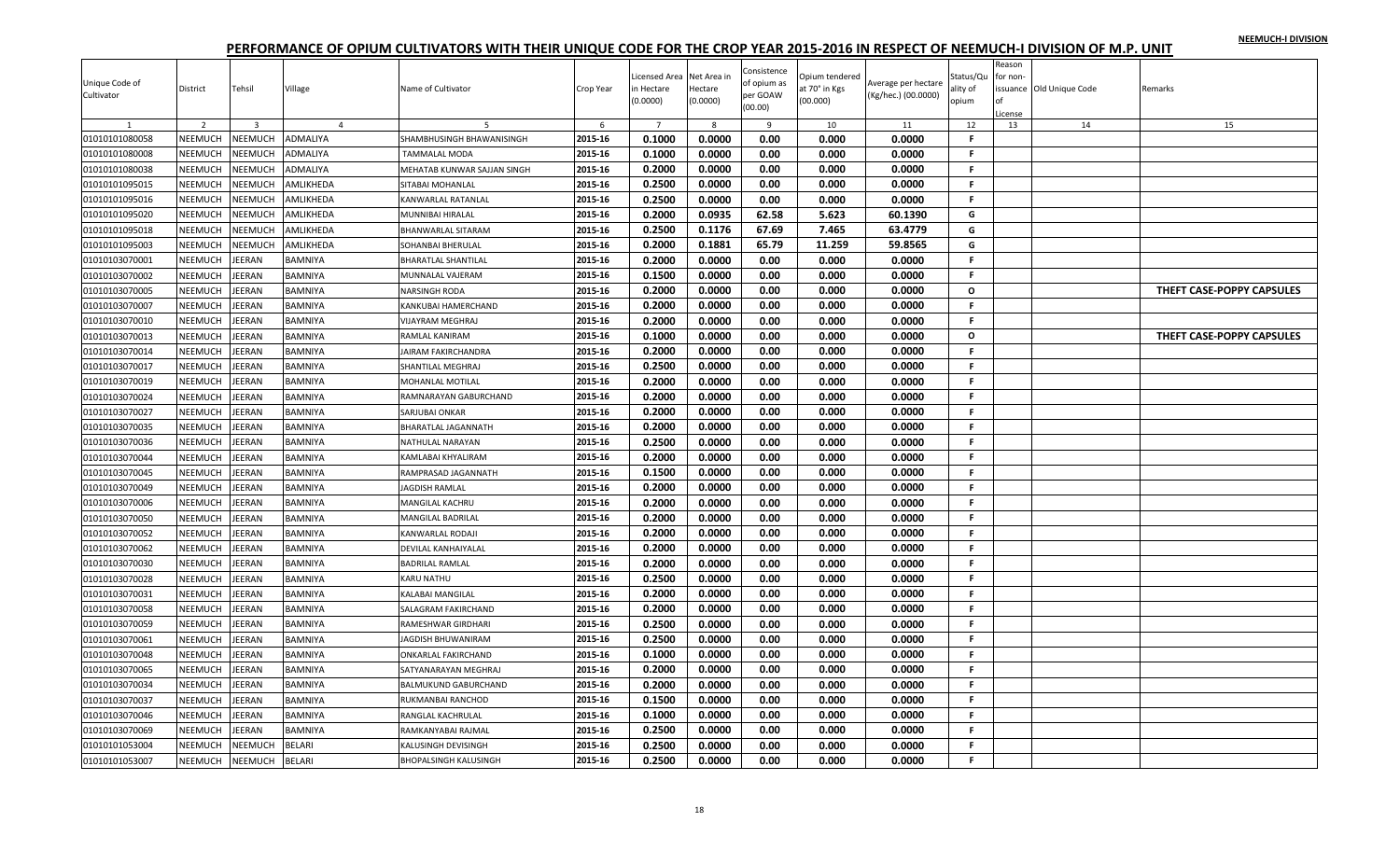| Unique Code of | District       | Tehsil         | Village          | Name of Cultivator             | Crop Year | icensed Area<br>n Hectare | Net Area in<br>Hectare | Consistence<br>of opium as | Opium tendered<br>it 70° in Kgs | Average per hectare | Status/Qu<br>ality of | Reason<br>for non- | ssuance Old Unique Code | Remarks |
|----------------|----------------|----------------|------------------|--------------------------------|-----------|---------------------------|------------------------|----------------------------|---------------------------------|---------------------|-----------------------|--------------------|-------------------------|---------|
| Cultivator     |                |                |                  |                                |           | (0.0000)                  | (0.0000)               | per GOAW<br>(00.00)        | (00.000)                        | (Kg/hec.) (00.0000) | opium                 | License            |                         |         |
|                | 2              | $\overline{3}$ | $\overline{4}$   |                                | 6         | $\overline{7}$            | 8                      | 9                          | 10                              | 11                  | 12                    | 13                 | 14                      | 15      |
| 01010101053011 | NEEMUCH        | NEEMUCH        | <b>BELARI</b>    | NAGGIBAI BHERUSINGH            | 2015-16   | 0.2500                    | 0.0000                 | 0.00                       | 0.000                           | 0.0000              | F.                    |                    |                         |         |
| 01010101053012 | NEEMUCH        | NEEMUCH        | BELARI           | KHUMANSINGH NATHUSINGH         | 2015-16   | 0.2500                    | 0.0000                 | 0.00                       | 0.000                           | 0.0000              | F.                    |                    |                         |         |
| 01010101053015 | NEEMUCH        | NEEMUCH        | BELARI           | SAJJANBAI KACHARU              | 2015-16   | 0.2000                    | 0.0000                 | 0.00                       | 0.000                           | 0.0000              | F.                    |                    |                         |         |
| 01010101053016 | NEEMUCH        | <b>NEEMUCH</b> | BELARI           | PRAHALADSINGH GOBARSINGH       | 2015-16   | 0.2000                    | 0.0000                 | 0.00                       | 0.000                           | 0.0000              | F.                    |                    |                         |         |
| 01010101053019 | NEEMUCH        | NEEMUCH        | BELARI           | <b>GORDHANSINGH JAWANSIGH</b>  | 2015-16   | 0.2000                    | 0.0000                 | 0.00                       | 0.000                           | 0.0000              | F.                    |                    |                         |         |
| 01010101053020 | NEEMUCH        | <b>NEEMUCH</b> | BELARI           | <b>RANSINGH BHERUSINGH</b>     | 2015-16   | 0.1000                    | 0.0000                 | 0.00                       | 0.000                           | 0.0000              | F.                    |                    |                         |         |
| 01010101053025 | NEEMUCH        | NEEMUCH        | BELARI           | RAJIBAI KALUSINGH              | 2015-16   | 0.2500                    | 0.0000                 | 0.00                       | 0.000                           | 0.0000              | F                     |                    |                         |         |
| 01010101053027 | NEEMUCH        | NEEMUCH        | BELARI           | <b>GOVINDSINGH ISHWARSINGH</b> | 2015-16   | 0.2500                    | 0.0000                 | 0.00                       | 0.000                           | 0.0000              | F.                    |                    |                         |         |
| 01010101053029 | <b>NEEMUCH</b> | NEEMUCH        | BELARI           | LAXMANSINGH MOTISINGH          | 2015-16   | 0.2000                    | 0.0000                 | 0.00                       | 0.000                           | 0.0000              | F.                    |                    |                         |         |
| 01010101053030 | NEEMUCH        | NEEMUCH        | BELARI           | MADANSINGH BHANWARSINGH        | 2015-16   | 0.2000                    | 0.0000                 | 0.00                       | 0.000                           | 0.0000              | F.                    |                    |                         |         |
| 01010101053031 | NEEMUCH        | NEEMUCH        | BELARI           | <b>BHULIBAI SAJJANSINGH</b>    | 2015-16   | 0.2000                    | 0.0000                 | 0.00                       | 0.000                           | 0.0000              | F.                    |                    |                         |         |
| 01010101053034 | <b>NEEMUCH</b> | NEEMUCH        | BELARI           | <b>KESHARSINGH KISHANSINGH</b> | 2015-16   | 0.1000                    | 0.0000                 | 0.00                       | 0.000                           | 0.0000              | F                     |                    |                         |         |
| 01010101053036 | NEEMUCH        | NEEMUCH        | BELARI           | <b>MANGIBAI MOTISINGH</b>      | 2015-16   | 0.1000                    | 0.0000                 | 0.00                       | 0.000                           | 0.0000              | F.                    |                    |                         |         |
| 01010101053038 | NEEMUCH        | NEEMUCH        | BELARI           | HEETARSINGH MADHAVSINGH        | 2015-16   | 0.1000                    | 0.0000                 | 0.00                       | 0.000                           | 0.0000              | F.                    |                    |                         |         |
| 01010101053040 | NEEMUCH        | NEEMUCH        | BELARI           | <b>ANOKHDAS LALDAS</b>         | 2015-16   | 0.2500                    | 0.0000                 | 0.00                       | 0.000                           | 0.0000              | F.                    |                    |                         |         |
| 01010101053055 | NEEMUCH        | NEEMUCH        | BELARI           | <b>BHERUSINGH RATANSINGH</b>   | 2015-16   | 0.2500                    | 0.0000                 | 0.00                       | 0.000                           | 0.0000              | F.                    |                    |                         |         |
| 01010101053009 | <b>NEEMUCH</b> | <b>NEEMUCH</b> | BELARI           | LAXMANSINGH RAYSINGH           | 2015-16   | 0.2500                    | 0.0000                 | 0.00                       | 0.000                           | 0.0000              | F.                    |                    |                         |         |
| 01010103068001 | <b>NEEMUCH</b> | EERAN          | BHANWRASA        | KANHEYALAL GORDHANLAL          | 2015-16   | 0.2000                    | 0.0000                 | 0.00                       | 0.000                           | 0.0000              | F.                    |                    |                         |         |
| 01010103068009 | NEEMUCH        | <b>JEERAN</b>  | BHANWRASA        | LAXMANSINGH SWRUPSINGH         | 2015-16   | 0.1500                    | 0.0000                 | 0.00                       | 0.000                           | 0.0000              | F.                    |                    |                         |         |
| 01010103068010 | NEEMUCH        | <b>JEERAN</b>  | BHANWRASA        | <b>BHARATSINGH BAPUSINGH</b>   | 2015-16   | 0.1500                    | 0.0000                 | 0.00                       | 0.000                           | 0.0000              | F.                    |                    |                         |         |
| 01010103068011 | <b>NEEMUCH</b> | <b>JEERAN</b>  | BHANWRASA        | <b>SEETALSINGH NAHARSINGH</b>  | 2015-16   | 0.2000                    | 0.0000                 | 0.00                       | 0.000                           | 0.0000              | $\mathbf{F}$          |                    |                         |         |
| 01010103068013 | NEEMUCH        | <b>JEERAN</b>  | BHANWRASA        | <b>BHOPALSINH GAMERSINH</b>    | 2015-16   | 0.2000                    | 0.0000                 | 0.00                       | 0.000                           | 0.0000              | F.                    |                    |                         |         |
| 01010103068014 | NEEMUCH        | JEERAN         | BHANWRASA        | PAWANKUMAR KISHANLAL           | 2015-16   | 0.2000                    | 0.0000                 | 0.00                       | 0.000                           | 0.0000              | F.                    |                    |                         |         |
| 01010103068015 | NEEMUCH        | <b>JEERAN</b>  | BHANWRASA        | <b>GULABCHAND RAMKISHAN</b>    | 2015-16   | 0.2000                    | 0.0000                 | 0.00                       | 0.000                           | 0.0000              | F.                    |                    |                         |         |
| 01010103068019 | NEEMUCH        | <b>JEERAN</b>  | BHANWRASA        | <b>VINODSINGH BHUWANISINGH</b> | 2015-16   | 0.2500                    | 0.0000                 | 0.00                       | 0.000                           | 0.0000              | F.                    |                    |                         |         |
| 01010103068020 | NEEMUCH        | JEERAN         | BHANWRASA        | <b>BHERUSINGH NATHUSINGH</b>   | 2015-16   | 0.2500                    | 0.0000                 | 0.00                       | 0.000                           | 0.0000              | F.                    |                    |                         |         |
| 01010103068021 | <b>NEEMUCH</b> | <b>JEERAN</b>  | BHANWRASA        | <b>GOPAL BAPULAL</b>           | 2015-16   | 0.2500                    | 0.0000                 | 0.00                       | 0.000                           | 0.0000              | -F.                   |                    |                         |         |
| 01010103068023 | NEEMUCH        | <b>JEERAN</b>  | <b>BHANWRASA</b> | MANKUNWAR MANGILAL             | 2015-16   | 0.2500                    | 0.0000                 | 0.00                       | 0.000                           | 0.0000              | F.                    |                    |                         |         |
| 01010103068025 | NEEMUCH        | <b>JEERAN</b>  | BHANWRASA        | ISHWARSINGH MEHATABSINGH       | 2015-16   | 0.1500                    | 0.0000                 | 0.00                       | 0.000                           | 0.0000              | F.                    |                    |                         |         |
| 01010103068030 | NEEMUCH        | EERAN          | BHANWRASA        | UMRAV JAWANSINGH               | 2015-16   | 0.2500                    | 0.0000                 | 0.00                       | 0.000                           | 0.0000              | F.                    |                    |                         |         |
| 01010103068037 | NEEMUCH        | <b>JEERAN</b>  | <b>BHANWRASA</b> | <b>DHAPUBAI HARISINGH</b>      | 2015-16   | 0.2500                    | 0.0000                 | 0.00                       | 0.000                           | 0.0000              | F.                    |                    |                         |         |
| 01010103068038 | NEEMUCH        | <b>JEERAN</b>  | BHANWRASA        | RANJITSINGH GAMERSINGH         | 2015-16   | 0.2500                    | 0.0000                 | 0.00                       | 0.000                           | 0.0000              | F.                    |                    |                         |         |
| 01010103068047 | <b>NEEMUCH</b> | <b>JEERAN</b>  | BHANWRASA        | RAMSINGH JAYSINGH              | 2015-16   | 0.2000                    | 0.0000                 | 0.00                       | 0.000                           | 0.0000              | F.                    |                    |                         |         |
| 01010103068048 | <b>NEEMUCH</b> | <b>JEERAN</b>  | BHANWRASA        | RADHESHYAM BHAGIRATH           | 2015-16   | 0.2500                    | 0.0000                 | 0.00                       | 0.000                           | 0.0000              | F.                    |                    |                         |         |
| 01010103068054 | NEEMUCH        | EERAN          | BHANWRASA        | KISHANLAL ONKARLAL             | 2015-16   | 0.2000                    | 0.0000                 | 0.00                       | 0.000                           | 0.0000              | F.                    |                    |                         |         |
| 01010103068056 | <b>NEEMUCH</b> | JEERAN         | BHANWRASA        | <b>ISHWARSINGH RAYSINGH</b>    | 2015-16   | 0.2500                    | 0.0000                 | 0.00                       | 0.000                           | 0.0000              | F.                    |                    |                         |         |
| 01010103068057 | NEEMUCH        | <b>JEERAN</b>  | BHANWRASA        | BHANWARSINGH JAWANSINGH        | 2015-16   | 0.2500                    | 0.0000                 | 0.00                       | 0.000                           | 0.0000              | F.                    |                    |                         |         |
| 01010103068058 | NEEMUCH        | <b>JEERAN</b>  | BHANWRASA        | MANNALAL BHANWARLAL            | 2015-16   | 0.2500                    | 0.2400                 | 68.37                      | 15.901                          | 66.2542             | G                     |                    |                         |         |
| 01010103068059 | <b>NEEMUCH</b> | <b>JEERAN</b>  | BHANWRASA        | <b>BAPUSINGH JAWANSINGH</b>    | 2015-16   | 0.2000                    | 0.0000                 | 0.00                       | 0.000                           | 0.0000              | F.                    |                    |                         |         |
| 01010103068062 | NEEMUCH        | EERAN          | BHANWRASA        | <b>BAPUSINGH PYARSINGH</b>     | 2015-16   | 0.2500                    | 0.0000                 | 0.00                       | 0.000                           | 0.0000              | F                     |                    |                         |         |
| 01010103068064 | NEEMUCH        | EERAN          | BHANWRASA        | NAJARBAI BHOPALSINGH           | 2015-16   | 0.1000                    | 0.0000                 | 0.00                       | 0.000                           | 0.0000              | F.                    |                    |                         |         |
| 01010103068065 | NEEMUCH        | <b>JEERAN</b>  | BHANWRASA        | PYARSINGH RATANSINGH           | 2015-16   | 0.2000                    | 0.0000                 | 0.00                       | 0.000                           | 0.0000              | F.                    |                    |                         |         |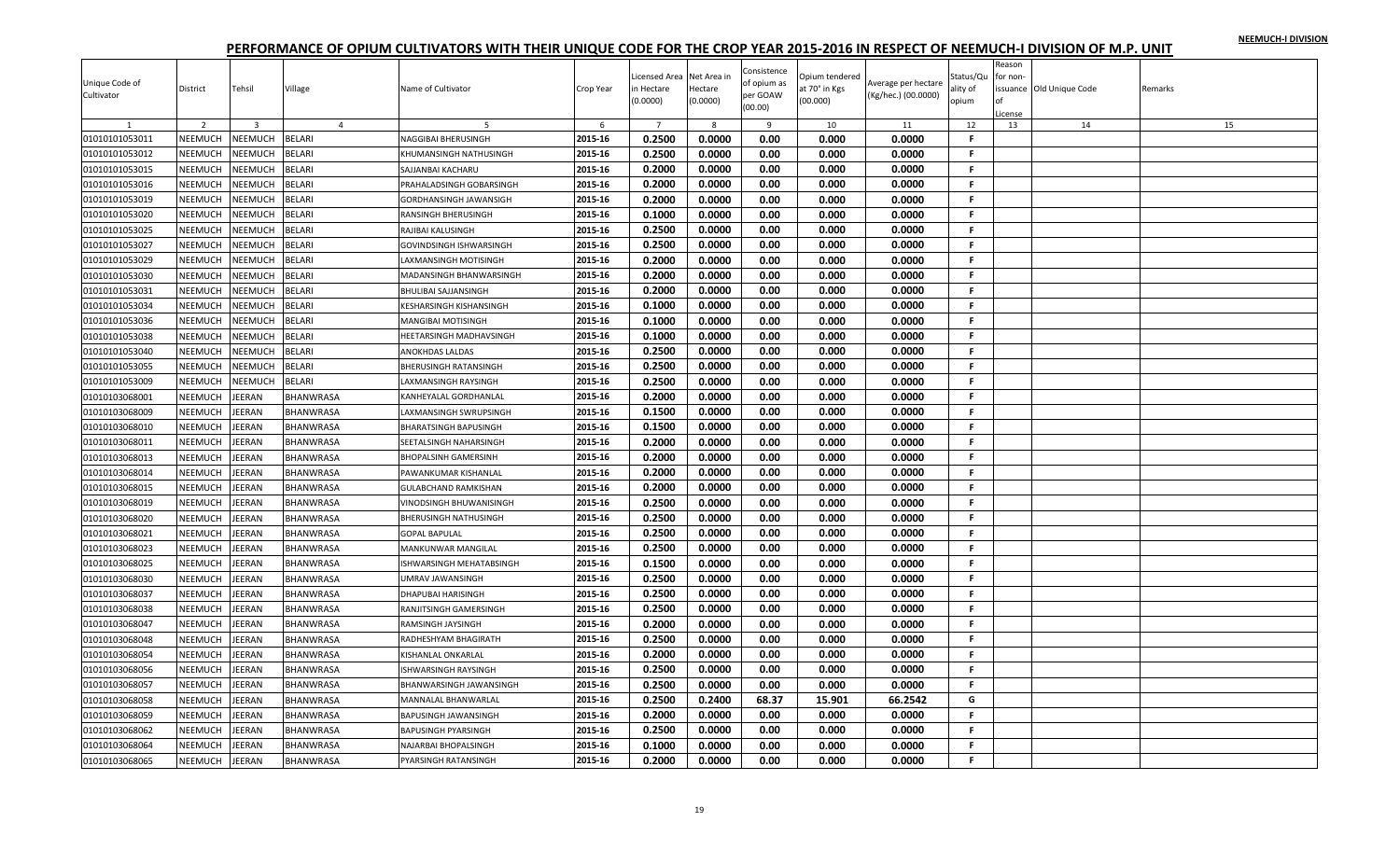|                |                |                |                         |                                 |           |                |              | Consistence  |                |                     |           | Reason   |                          |         |
|----------------|----------------|----------------|-------------------------|---------------------------------|-----------|----------------|--------------|--------------|----------------|---------------------|-----------|----------|--------------------------|---------|
| Unique Code of |                |                |                         |                                 |           | icensed Area   | Net Area in  | of opium as  | Opium tendered | Average per hectare | Status/Qu | for non- |                          |         |
| Cultivator     | District       | Tehsil         | Village                 | Name of Cultivator              | Crop Year | ነ Hectare      | Hectare      | per GOAW     | it 70° in Kgs  | (Kg/hec.) (00.0000) | ılity of  |          | issuance Old Unique Code | Remarks |
|                |                |                |                         |                                 |           | 0.0000         | (0.0000)     | (00.00)      | 00.000)        |                     | opium     | License  |                          |         |
|                | $\overline{2}$ | $\overline{3}$ | $\overline{a}$          |                                 | 6         | $\overline{7}$ | $\mathbf{g}$ | $\mathbf{q}$ | 10             | 11                  | 12        | 13       | 14                       | 15      |
| 01010103068067 | NEEMUCH        | JEERAN         | <b>BHANWRASA</b>        | SUSHEELABAI JUJHARSINGH         | 2015-16   | 0.2500         | 0.0000       | 0.00         | 0.000          | 0.0000              | F         |          |                          |         |
| 01010103068076 | NEEMUCH        | JEERAN         | BHANWRASA               | NATHUSINGH RAYSINGH             | 2015-16   | 0.2500         | 0.0000       | 0.00         | 0.000          | 0.0000              | F.        |          |                          |         |
| 01010103068061 | NEEMUCH        | <b>JEERAN</b>  | <b>BHANWRASA</b>        | <b>BAPUSINGH BAHADURSINGH</b>   | 2015-16   | 0.2000         | 0.0000       | 0.00         | 0.000          | 0.0000              | F.        |          |                          |         |
| 01010103068022 | NEEMUCH        | <b>JEERAN</b>  | <b>BHANWRASA</b>        | <b>JANIBAI BAPUSINGH</b>        | 2015-16   | 0.1500         | 0.0000       | 0.00         | 0.000          | 0.0000              | F         |          |                          |         |
| 01010103068026 | NEEMUCH        | JEERAN         | BHANWRASA               | <b>BHARATSINGH NATHUSINGH</b>   | 2015-16   | 0.1500         | 0.0000       | 0.00         | 0.000          | 0.0000              | F.        |          |                          |         |
| 01010103068027 | NEEMUCH        | <b>JEERAN</b>  | <b>BHANWRASA</b>        | CHANDRASEKHANR PRATHVIRAJ       | 2015-16   | 0.2000         | 0.0000       | 0.00         | 0.000          | 0.0000              | F.        |          |                          |         |
|                | NEEMUCH        | JEERAN         | BHANWRASA               |                                 | 2015-16   | 0.2000         | 0.0000       | 0.00         | 0.000          | 0.0000              | F         |          |                          |         |
| 01010103068050 |                |                |                         | <b>BHOPALSINGH JORAWARSINGH</b> |           |                |              |              |                |                     |           |          |                          |         |
| 01010103068052 | NEEMUCH        | JEERAN         | BHANWRASA               | <b>DEVISINGH HARISINGH</b>      | 2015-16   | 0.2000         | 0.0000       | 0.00         | 0.000          | 0.0000              | Е         |          |                          |         |
| 01010103068051 | NEEMUCH        | JEERAN         | BHANWRASA               | KASTURIBAI KISHANSINGH          | 2015-16   | 0.2500         | 0.0000       | 0.00         | 0.000          | 0.0000              | F.        |          |                          |         |
| 01010103068092 | NEEMUCH        | JEERAN         | BHANWRASA               | <b>BHULIBHAY HARLAL</b>         | 2015-16   | 0.2000         | 0.0000       | 0.00         | 0.000          | 0.0000              | F.        |          |                          |         |
| 01010103068034 | NEEMUCH        | JEERAN         | <b>BHANWRASA</b>        | <b>VINODSINGH HARISINGH</b>     | 2015-16   | 0.2500         | 0.0000       | 0.00         | 0.000          | 0.0000              | F.        |          |                          |         |
| 01010101045001 | NEEMUCH        | NEEMUCH        | <b>BIJALWAS BAMNIYA</b> | RATANLAL LABHCHAND              | 2015-16   | 0.2500         | 0.0000       | 0.00         | 0.000          | 0.0000              | F.        |          |                          |         |
| 01010101045005 | NEEMUCH        | NEEMUCH        | <b>BIJALWAS BAMNIYA</b> | RAMBABU RAMNARAYAN              | 2015-16   | 0.1500         | 0.0000       | 0.00         | 0.000          | 0.0000              | F         |          |                          |         |
| 01010101045008 | NEEMUCH        | NEEMUCH        | <b>BIJALWAS BAMNIYA</b> | VISHNUPRASAD NANDLAL            | 2015-16   | 0.2000         | 0.0000       | 0.00         | 0.000          | 0.0000              | F.        |          |                          |         |
| 01010101045009 | NEEMUCH        | NEEMUCH        | <b>BIJALWAS BAMNIYA</b> | DASHARATHMAL PANNALAL           | 2015-16   | 0.2500         | 0.0797       | 68.16        | 5.287          | 66.3363             | G         |          |                          |         |
| 01010101045012 | NEEMUCH        | NEEMUCH        | BIJALWAS BAMNIYA        | <b>DINESH HARIVALLABH</b>       | 2015-16   | 0.2500         | 0.0000       | 0.00         | 0.000          | 0.0000              | F.        |          |                          |         |
| 01010101045013 | NEEMUCH        | NEEMUCH        | BIJALWAS BAMNIYA        | <b>BHERULAL VARDICHAND</b>      | 2015-16   | 0.2500         | 0.0000       | 0.00         | 0.000          | 0.0000              | F.        |          |                          |         |
| 01010101045014 | NEEMUCH        | NEEMUCH        | BIJALWAS BAMNIYA        | <b>MANGILAL PRABHULAL</b>       | 2015-16   | 0.2500         | 0.0000       | 0.00         | 0.000          | 0.0000              | F.        |          |                          |         |
| 01010101045016 | NEEMUCH        | NEEMUCH        | <b>BIJALWAS BAMNIYA</b> | SESHMAL SHIVENARAYAN            | 2015-16   | 0.2000         | 0.0000       | 0.00         | 0.000          | 0.0000              | F         |          |                          |         |
| 01010101045020 | NEEMUCH        | NEEMUCH        | <b>BIJALWAS BAMNIYA</b> | <b>BABULAL BHANWARLAL</b>       | 2015-16   | 0.2000         | 0.0000       | 0.00         | 0.000          | 0.0000              | F.        |          |                          |         |
| 01010101045022 | NEEMUCH        | <b>NEEMUCH</b> | BIJALWAS BAMNIYA        | KARULAL LAXMINARAYAN            | 2015-16   | 0.2500         | 0.0000       | 0.00         | 0.000          | 0.0000              | F.        |          |                          |         |
| 01010101045026 | NEEMUCH        | NEEMUCH        | BIJALWAS BAMNIYA        | RAMESHWAR PANNALAI              | 2015-16   | 0.2500         | 0.0000       | 0.00         | 0.000          | 0.0000              | F.        |          |                          |         |
| 01010101045028 | NEEMUCH        | NEEMUCH        | <b>BIJALWAS BAMNIYA</b> | <b>OMPRAKASH RAMVILAS</b>       | 2015-16   | 0.2500         | 0.0000       | 0.00         | 0.000          | 0.0000              | F.        |          |                          |         |
| 01010101045030 | NEEMUCH        | <b>NEEMUCH</b> | <b>BIJALWAS BAMNIYA</b> | <b>KANWARLAL PRABHULAL</b>      | 2015-16   | 0.2500         | 0.0000       | 0.00         | 0.000          | 0.0000              | F.        |          |                          |         |
|                |                |                |                         |                                 |           | 0.2500         | 0.0000       | 0.00         | 0.000          | 0.0000              | F.        |          |                          |         |
| 01010101045032 | NEEMUCH        | NEEMUCH        | <b>BIJALWAS BAMNIYA</b> | PRAKASHCHAND CHATURBHUJ         | 2015-16   |                |              |              |                |                     |           |          |                          |         |
| 01010101045038 | NEEMUCH        | NEEMUCH        | <b>BIJALWAS BAMNIYA</b> | DURGASHANKAR BHANWARLAL         | 2015-16   | 0.2500         | 0.0000       | 0.00         | 0.000          | 0.0000              | F.        |          |                          |         |
| 01010101045041 | NEEMUCH        | NEEMUCH        | <b>BIJALWAS BAMNIYA</b> | KANHEYALAL NATHULAL             | 2015-16   | 0.2500         | 0.0000       | 0.00         | 0.000          | 0.0000              | F.        |          |                          |         |
| 01010101045042 | NEEMUCH        | NEEMUCH        | <b>BIJALWAS BAMNIYA</b> | <b>DAMARLAL KISHANLAL</b>       | 2015-16   | 0.2000         | 0.0000       | 0.00         | 0.000          | 0.0000              | F.        |          |                          |         |
| 01010101045044 | NEEMUCH        | NEEMUCH        | BIJALWAS BAMNIYA        | RAMESHCHAND BHANWAR             | 2015-16   | 0.2000         | 0.0000       | 0.00         | 0.000          | 0.0000              | F.        |          |                          |         |
| 01010101045045 | NEEMUCH        | NEEMUCH        | BIJALWAS BAMNIYA        | <b>BADRILAL GANAPATLAL</b>      | 2015-16   | 0.2500         | 0.0000       | 0.00         | 0.000          | 0.0000              | Е         |          |                          |         |
| 01010101045046 | NEEMUCH        | NEEMUCH        | <b>BIJALWAS BAMNIYA</b> | SAMARATHMAL JAGANNATH           | 2015-16   | 0.2000         | 0.0000       | 0.00         | 0.000          | 0.0000              | F         |          |                          |         |
| 01010101045049 | NEEMUCH        | NEEMUCH        | <b>BIJALWAS BAMNIYA</b> | <b>MADANLAL KISHANLAL</b>       | 2015-16   | 0.2500         | 0.0000       | 0.00         | 0.000          | 0.0000              | F.        |          |                          |         |
| 01010101045055 | NEEMUCH        | NEEMUCH        | <b>BIJALWAS BAMNIYA</b> | RADHESHYAM KISHANLAL            | 2015-16   | 0.2500         | 0.0000       | 0.00         | 0.000          | 0.0000              | F.        |          |                          |         |
| 01010101045056 | <b>NEEMUCH</b> | NEEMUCH        | BIJALWAS BAMNIYA        | <b>GOVINDRAM KISHANLAL</b>      | 2015-16   | 0.2500         | 0.0000       | 0.00         | 0.000          | 0.0000              | F.        |          |                          |         |
| 01010101045060 | NEEMUCH        | NEEMUCH        | <b>BIJALWAS BAMNIYA</b> | <b>GOPILAL JAGANNATH</b>        | 2015-16   | 0.2500         | 0.0000       | 0.00         | 0.000          | 0.0000              | Е         |          |                          |         |
| 01010101045062 | NEEMUCH        | NEEMUCH        | <b>BIJALWAS BAMNIYA</b> | KAMLABAI BHANWARLAL             | 2015-16   | 0.2500         | 0.0000       | 0.00         | 0.000          | 0.0000              | F.        |          |                          |         |
| 01010101045066 | NEEMUCH        | NEEMUCH        | <b>BIJALWAS BAMNIYA</b> | CHATURBHUJ BHUWANIRAM           | 2015-16   | 0.2000         | 0.0000       | 0.00         | 0.000          | 0.0000              | F.        |          |                          |         |
| 01010101045069 | NEEMUCH        | NEEMUCH        | BIJALWAS BAMNIYA        | <b>GANAPATLAL SHRILAL</b>       | 2015-16   | 0.2500         | 0.0000       | 0.00         | 0.000          | 0.0000              | F.        |          |                          |         |
| 01010101045070 | NEEMUCH        | NEEMUCH        | <b>BIJALWAS BAMNIYA</b> | SITABAI BABULAL                 | 2015-16   | 0.1000         | 0.0000       | 0.00         | 0.000          | 0.0000              | F.        |          |                          |         |
| 01010101045072 | NEEMUCH        | <b>NEEMUCH</b> | BIJALWAS BAMNIYA        | <b>MADHULAL SHRILAL</b>         | 2015-16   | 0.2000         | 0.0000       | 0.00         | 0.000          | 0.0000              | F         |          |                          |         |
| 01010101045073 | NEEMUCH        | NEEMUCH        | <b>BIJALWAS BAMNIYA</b> | DEVILAL VARDICHAND              | 2015-16   | 0.2000         | 0.0000       | 0.00         | 0.000          | 0.0000              | F.        |          |                          |         |
|                |                | <b>NEEMUCH</b> |                         |                                 | 2015-16   | 0.2000         | 0.0000       | 0.00         | 0.000          | 0.0000              | F.        |          |                          |         |
| 01010101045075 | NEEMUCH        |                | <b>BIJALWAS BAMNIYA</b> | CHANDIBAI LAXMANPRASAD          |           |                |              |              |                |                     |           |          |                          |         |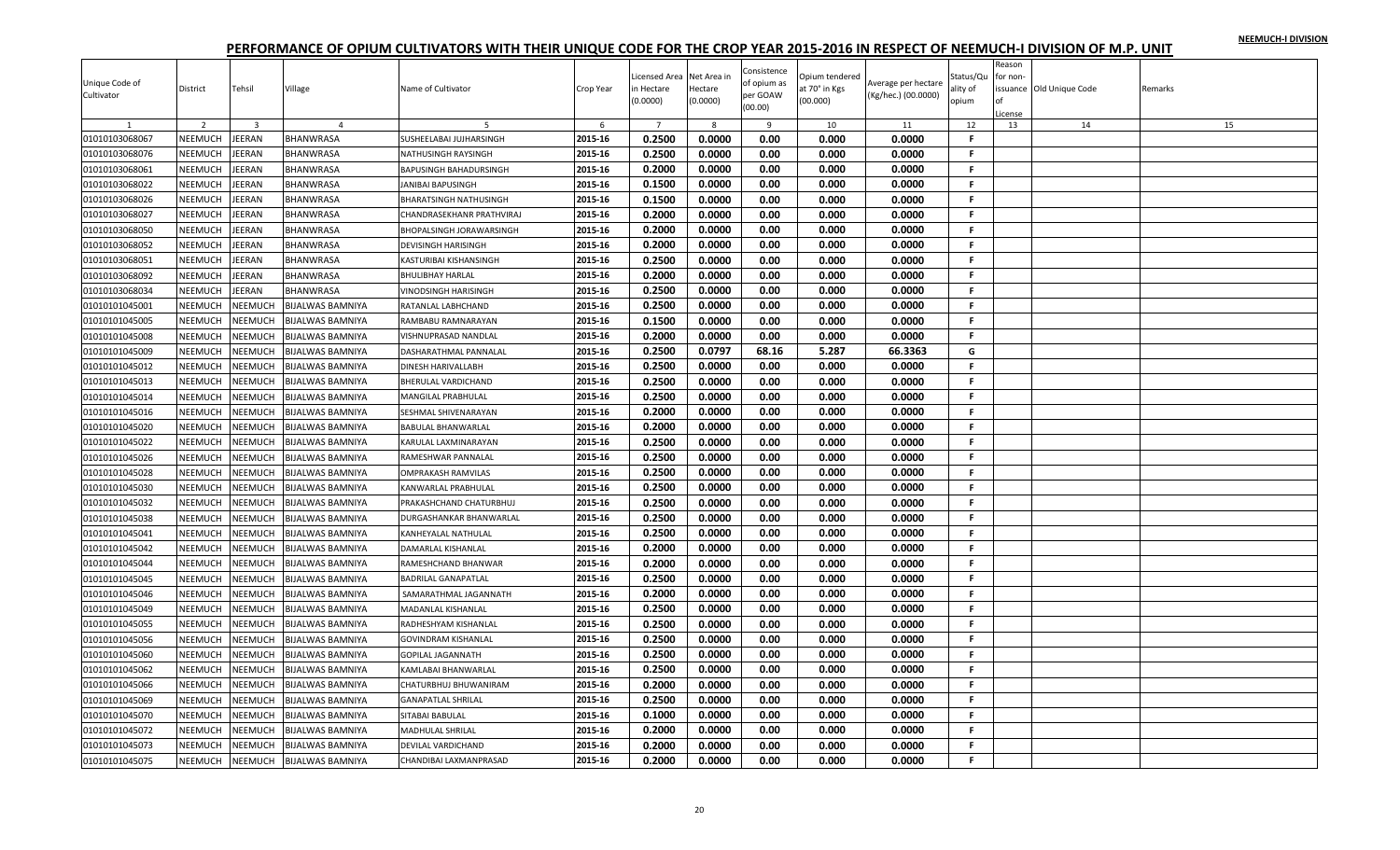|                |                |                         |                          |                             |           |                  |             |                     |                |                     |              | Reason   |                         |         |
|----------------|----------------|-------------------------|--------------------------|-----------------------------|-----------|------------------|-------------|---------------------|----------------|---------------------|--------------|----------|-------------------------|---------|
|                |                |                         |                          |                             |           | Licensed Area    | Net Area in | Consistence         | Opium tendered |                     | Status/Qu    | for non- |                         |         |
| Unique Code of | District       | Tehsil                  | Village                  | Name of Cultivator          | Crop Year | n Hectare        | Hectare     | of opium as         | at 70° in Kgs  | Average per hectare | ality of     |          | ssuance Old Unique Code | Remarks |
| Cultivator     |                |                         |                          |                             |           | (0.0000)         | (0.0000)    | per GOAW<br>(00.00) | (00.000)       | (Kg/hec.) (00.0000) | opium        |          |                         |         |
|                | $\overline{2}$ |                         |                          |                             |           |                  |             |                     |                |                     |              | .icense  |                         |         |
|                |                | $\overline{\mathbf{3}}$ | $\overline{4}$           |                             | 6         | $\overline{7}$   | -8          | 9                   | 10             | 11                  | 12<br>F.     | 13       | 14                      | 15      |
| 01010101045077 | NEEMUCH        | NEEMUCH                 | <b>BIJALWAS BAMNIYA</b>  | RAMCHANDRA BHANWARLAL       | 2015-16   | 0.2000           | 0.0000      | 0.00                | 0.000          | 0.0000              |              |          |                         |         |
| 01010101045078 | NEEMUCH        | NEEMUCH                 | BIJALWAS BAMNIYA         | <b>KESHARBAI BANSHILAL</b>  | 2015-16   | 0.2000           | 0.0000      | 0.00                | 0.000          | 0.0000              | F.           |          |                         |         |
| 01010101045080 | NEEMUCH        | NEEMUCH                 | BIJALWAS BAMNIYA         | MANGILAL PARMANAND          | 2015-16   | 0.2000           | 0.0000      | 0.00                | 0.000          | 0.0000              | .F           |          |                         |         |
| 01010101045081 | NEEMUCH        | NEEMUCH                 | <b>BIJALWAS BAMNIYA</b>  | <b>KANHAIYALAL GISALAL</b>  | 2015-16   | 0.2500           | 0.0000      | 0.00                | 0.000          | 0.0000              | F.           |          |                         |         |
| 01010101045082 | NEEMUCH        | NEEMUCH                 | BIJALWAS BAMNIYA         | ONKARLAL LAXMINARAYAN       | 2015-16   | 0.2500           | 0.0000      | 0.00                | 0.000          | 0.0000              | F.           |          |                         |         |
| 01010101045083 | NEEMUCH        | NEEMUCH                 | BIJALWAS BAMNIYA         | SHANTILAL KANWARLAL         | 2015-16   | 0.2000           | 0.0000      | 0.00                | 0.000          | 0.0000              | F.           |          |                         |         |
| 01010101045090 | NEEMUCH        | NEEMUCH                 | <b>BIJALWAS BAMNIYA</b>  | SHOBHARAM CHANDMAI          | 2015-16   | 0.2500           | 0.0000      | 0.00                | 0.000          | 0.0000              | F.           |          |                         |         |
| 01010101045093 | NEEMUCH        | NEEMUCH                 | BIJALWAS BAMNIYA         | RAMNARAYAN VARDICHAND       | 2015-16   | 0.2000           | 0.0000      | 0.00                | 0.000          | 0.0000              | F.           |          |                         |         |
| 01010101045098 | NEEMUCH        | NEEMUCH                 | <b>BIJALWAS BAMNIYA</b>  | PYARIBAI BHANWARLAL         | 2015-16   | 0.2500           | 0.0000      | 0.00                | 0.000          | 0.0000              | F.           |          |                         |         |
| 01010101045105 | NEEMUCH        | NEEMUCH                 | <b>BIJALWAS BAMNIYA</b>  | SHANTILAL BALMUKAND         | 2015-16   | 0.2000           | 0.0000      | 0.00                | 0.000          | 0.0000              | F.           |          |                         |         |
| 01010101045107 | NEEMUCH        | NEEMUCH                 | BIJALWAS BAMNIYA         | RAMVILAS KISHANLAL          | 2015-16   | 0.2500           | 0.0000      | 0.00                | 0.000          | 0.0000              | F.           |          |                         |         |
| 01010101045017 | NEEMUCH        | NEEMUCH                 | BIJALWAS BAMNIYA         | HARISHANKAR SALAGRAM        | 2015-16   | 0.2500           | 0.0000      | 0.00                | 0.000          | 0.0000              | F.           |          |                         |         |
| 01010101045095 | NEEMUCH        | NEEMUCH                 | <b>BIJALWAS BAMNIYA</b>  | NANDKISHOR MATHURALAL       | 2015-16   | 0.2000           | 0.0000      | 0.00                | 0.000          | 0.0000              | F            |          |                         |         |
| 01010101045109 | NEEMUCH        | NEEMUCH                 | BIJALWAS BAMNIYA         | KANHEYALAL NANDKISHOR       | 2015-16   | 0.2000           | 0.0000      | 0.00                | 0.000          | 0.0000              | F.           |          |                         |         |
| 01010101045031 | NEEMUCH        | NEEMUCH                 | BIJALWAS BAMNIYA         | PRAHALAD KEVALRAM           | 2015-16   | 0.2000           | 0.0000      | 0.00                | 0.000          | 0.0000              | F.           |          |                         |         |
| 01010101045119 | NEEMUCH        | NEEMUCH                 | BIJALWAS BAMNIYA         | KAMLASHANKAR BHERULAL       | 2015-16   | 0.2000           | 0.0000      | 0.00                | 0.000          | 0.0000              | F.           |          |                         |         |
| 01010101045120 | NEEMUCH        | NEEMUCH                 | <b>BIJALWAS BAMNIYA</b>  | SURESHDAS JAMNADAS          | 2015-16   | 0.1000           | 0.0000      | 0.00                | 0.000          | 0.0000              | F.           |          |                         |         |
|                |                |                         |                          |                             |           |                  |             |                     |                |                     | F.           |          |                         |         |
| 01010101045043 | NEEMUCH        | NEEMUCH                 | BIJALWAS BAMNIYA         | DINESH CHANDRA SHIVENARAYAN | 2015-16   | 0.2000           | 0.0000      | 0.00                | 0.000          | 0.0000              |              |          |                         |         |
| 01010101045112 | <b>NEEMUCH</b> | NEEMUCH                 | BIJALWAS BAMNIYA         | <b>MANGILAL JAGANNATH</b>   | 2015-16   | 0.2500           | 0.0000      | 0.00                | 0.000          | 0.0000              | F.           |          |                         |         |
| 01010101045121 | NEEMUCH        | <b>NEEMUCH</b>          | BIJALWAS BAMNIYA         | <b>JAGDISH AMBALAL</b>      | 2015-16   | 0.2500           | 0.0000      | 0.00                | 0.000          | 0.0000              | F.           |          |                         |         |
| 01010101045091 | NEEMUCH        | NEEMUCH                 | BIJALWAS BAMNIYA         | <b>BANSHILAL KISHANLAL</b>  | 2015-16   | 0.2500           | 0.0000      | 0.00                | 0.000          | 0.0000              | F.           |          |                         |         |
| 01010101045094 | NEEMUCH        | NEEMUCH                 | BIJALWAS BAMNIYA         | RAMESHCHANDRA MOTILAL       | 2015-16   | 0.2000           | 0.0000      | 0.00                | 0.000          | 0.0000              | F.           |          |                         |         |
| 01010101045122 | NEEMUCH        | NEEMUCH                 | BIJALWAS BAMNIYA         | SHIVEPRASAD HARNARAYAN      | 2015-16   | 0.2500           | 0.0000      | 0.00                | 0.000          | 0.0000              | F.           |          |                         |         |
| 01010101045067 | NEEMUCH        | NEEMUCH                 | <b>BIJALWAS BAMNIYA</b>  | <b>JAMNADAS MODIDAS</b>     | 2015-16   | 0.1000           | 0.0000      | 0.00                | 0.000          | 0.0000              | F.           |          |                         |         |
| 01010101045110 | NEEMUCH        | NEEMUCH                 | BIJALWAS BAMNIYA         | RAMPRASAD KEWARLAL          | 2015-16   | 0.2500           | 0.0000      | 0.00                | 0.000          | 0.0000              | $\mathbf{F}$ |          |                         |         |
| 01010101045050 | NEEMUCH        | NEEMUCH                 | <b>BIJALWAS BAMNIYA</b>  | NARMDASHANKAR PANNALAL      | 2015-16   | 0.2500           | 0.0000      | 0.00                | 0.000          | 0.0000              | F.           |          |                         |         |
| 01010101045053 | NEEMUCH        | NEEMUCH                 | BIJALWAS BAMNIYA         | <b>BHAGIRATH PRABHULAL</b>  | 2015-16   | 0.1000           | 0.0000      | 0.00                | 0.000          | 0.0000              | F.           |          |                         |         |
| 01010101045006 | <b>NEEMUCH</b> | NEEMUCH                 | BIJALWAS BAMNIYA         | RAMSUKH MATHURALAL          | 2015-16   | 0.2500           | 0.0000      | 0.00                | 0.000          | 0.0000              | F.           |          |                         |         |
| 01010101045061 | NEEMUCH        | NEEMUCH                 | <b>BIJALWAS BAMNIYA</b>  | PARVATIBAI MATHURALAL       | 2015-16   | 0.2000           | 0.0000      | 0.00                | 0.000          | 0.0000              | F.           |          |                         |         |
| 01010101045025 | NEEMUCH        | NEEMUCH                 | BIJALWAS BAMNIYA         | <b>BHARATLAL RAMCHANDRA</b> | 2015-16   | 0.2500           | 0.0000      | 0.00                | 0.000          | 0.0000              | F            |          |                         |         |
| 01010101045123 | NEEMUCH        | NEEMUCH                 | BIJALWAS BAMNIYA         | VISNUPRASAD BANSHILAL       | 2015-16   | 0.1000           | 0.0000      | 0.00                | 0.000          | 0.0000              | F.           |          |                         |         |
| 01010101045124 | NEEMUCH        | NEEMUCH                 | BIJALWAS BAMNIYA         | <b>GORISHANKAR AMBALAL</b>  | 2015-16   | 0.2500           | 0.0000      | 0.00                | 0.000          | 0.0000              | F.           |          |                         |         |
| 01010101045015 | NEEMUCH        | <b>NEEMUCH</b>          | BIJALWAS BAMNIYA         | <b>BABULAL AMBALAL</b>      | 2015-16   | 0.2000           | 0.0000      | 0.00                | 0.000          | 0.0000              | F.           |          |                         |         |
| 01010101045125 | <b>NEEMUCH</b> | NEEMUCH                 | BIJALWAS BAMNIYA         | <b>GANSHYAM BASANTILAL</b>  | 2015-16   | 0.2000           | 0.0000      | 0.00                | 0.000          | 0.0000              | F.           |          | 01010101059064          |         |
| 01010101045011 | <b>NEEMUCH</b> | <b>NEEMUCH</b>          | BIJALWAS BAMNIYA         | RAJMAL BASANTILAL           | 2015-16   | 0.2000           | 0.0000      | 0.00                | 0.000          | 0.0000              | -F           |          | 01010101059069          |         |
|                | NEEMUCH        | NEEMUCH                 |                          |                             |           |                  |             |                     |                | 0.0000              | F.           |          |                         |         |
| 01010101062005 |                |                         | <b>BISALWAS SONIGARA</b> | <b>DINESH JAGDISH</b>       | 2015-16   | 0.2500<br>0.2500 | 0.0000      | 0.00                | 0.000          |                     | F.           |          |                         |         |
| 01010101062006 | NEEMUCH        | NEEMUCH                 | <b>BISALWAS SONIGARA</b> | RAMESHCHANDRA GOPILAL       | 2015-16   |                  | 0.0000      | 0.00                | 0.000          | 0.0000              |              |          |                         |         |
| 01010101062015 | NEEMUCH        | NEEMUCH                 | BISALWAS SONIGARA        | DATARSINGH MADHOSINGH       | 2015-16   | 0.2000           | 0.0000      | 0.00                | 0.000          | 0.0000              | F.           |          |                         |         |
| 01010101062041 | NEEMUCH        | NEEMUCH                 | BISALWAS SONIGARA        | <b>BHAGWAN KHEMRAJ</b>      | 2015-16   | 0.2500           | 0.0000      | 0.00                | 0.000          | 0.0000              | F.           |          |                         |         |
| 01010101062043 | NEEMUCH        | NEEMUCH                 | <b>BISALWAS SONIGARA</b> | <b>CHUNNILAL KHEMRAJ</b>    | 2015-16   | 0.2500           | 0.0000      | 0.00                | 0.000          | 0.0000              | F.           |          |                         |         |
| 01010101062049 | NEEMUCH        | NEEMUCH                 | BISALWAS SONIGARA        | <b>GITABAI KHEMRAJ</b>      | 2015-16   | 0.2500           | 0.1455      | 65.28               | 6.388          | 43.9038             | G            |          |                         |         |
| 01010101062064 | NEEMUCH        | <b>NEEMUCH</b>          | <b>BISALWAS SONIGARA</b> | DAMARLAL KANWARLAL          | 2015-16   | 0.2500           | 0.0000      | 0.00                | 0.000          | 0.0000              | F.           |          |                         |         |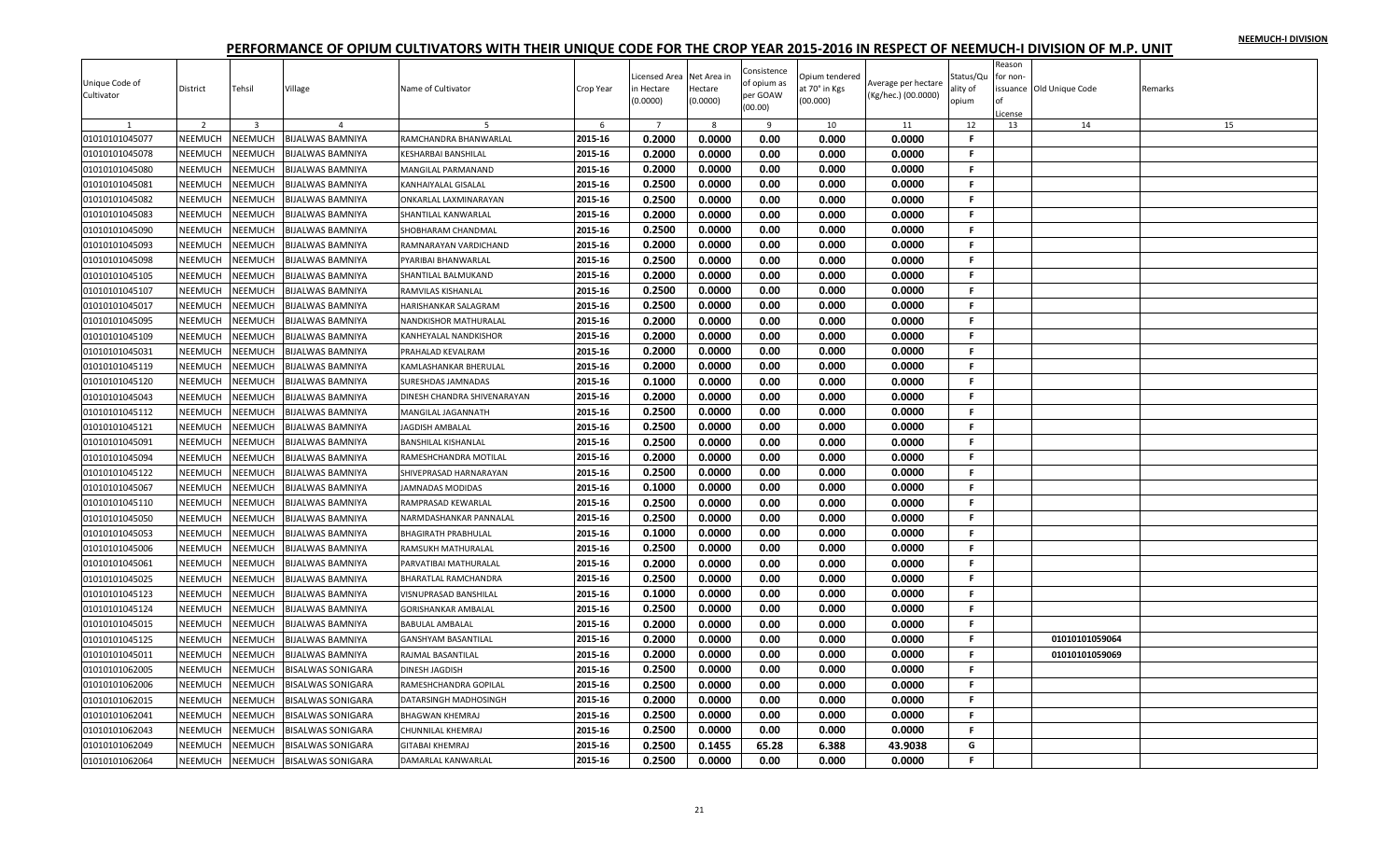|                              |                |                                    |                                            |                               |           |                |             |                         |                |                                            |              | Reason   |                         |         |
|------------------------------|----------------|------------------------------------|--------------------------------------------|-------------------------------|-----------|----------------|-------------|-------------------------|----------------|--------------------------------------------|--------------|----------|-------------------------|---------|
|                              |                |                                    |                                            |                               |           | Licensed Area  | Net Area in | Consistence             | Opium tendered |                                            | Status/Qu    | for non- |                         |         |
| Unique Code of<br>Cultivator | District       | Tehsil                             | Village                                    | Name of Cultivator            | Crop Year | n Hectare      | Hectare     | of opium as<br>per GOAW | at 70° in Kgs  | Average per hectare<br>(Kg/hec.) (00.0000) | ality of     |          | ssuance Old Unique Code | Remarks |
|                              |                |                                    |                                            |                               |           | (0.0000)       | (0.0000)    | (00.00)                 | (00.000)       |                                            | opium        |          |                         |         |
|                              | $\overline{2}$ |                                    |                                            |                               | 6         | $\overline{7}$ | -8          |                         |                |                                            |              | .icense  |                         | 15      |
| 01010101062074               | NEEMUCH        | $\overline{\mathbf{3}}$<br>NEEMUCH | $\overline{4}$<br><b>BISALWAS SONIGARA</b> | FULVATIBAI JAGDISHCHANDRA     | 2015-16   | 0.1000         | 0.0000      | 9<br>0.00               | 10<br>0.000    | 11<br>0.0000                               | 12<br>F.     | 13       | 14                      |         |
| 01010101062046               | NEEMUCH        | NEEMUCH                            |                                            | DALPATDAS RAMCHANDRADAS       | 2015-16   | 0.2500         | 0.0000      | 0.00                    | 0.000          | 0.0000                                     | F.           |          |                         |         |
|                              |                |                                    | BISALWAS SONIGARA                          |                               |           |                |             |                         |                |                                            |              |          |                         |         |
| 01010101062076               | NEEMUCH        | NEEMUCH                            | BISALWAS SONIGARA                          | PREMSINGH DATARSINGH          | 2015-16   | 0.2000         | 0.0000      | 0.00                    | 0.000          | 0.0000                                     | .F           |          |                         |         |
| 01010101062113               | <b>NEEMUCH</b> | NEEMUCH                            | <b>BISALWAS SONIGARA</b>                   | <b>SURESHKUMAR GOPILAL</b>    | 2015-16   | 0.2500         | 0.0000      | 0.00                    | 0.000          | 0.0000                                     | F.           |          |                         |         |
| 01010101062068               | NEEMUCH        | <b>NEEMUCH</b>                     | BISALWAS SONIGARA                          | SATYANARAYAN MOHANLAL         | 2015-16   | 0.2500         | 0.0000      | 0.00                    | 0.000          | 0.0000                                     | F.           |          |                         |         |
| 01010101062045               | NEEMUCH        | NEEMUCH                            | BISALWAS SONIGARA                          | MOHANLAL SHANKARLAL           | 2015-16   | 0.2000         | 0.0000      | 0.00                    | 0.000          | 0.0000                                     | F.           |          |                         |         |
| 01010101062027               | NEEMUCH        | NEEMUCH                            | <b>BISALWAS SONIGARA</b>                   | DINESHCHANDRA BHANWARLAL      | 2015-16   | 0.1000         | 0.1000      | 57.22                   | 5.256          | 52.5600                                    | G            |          |                         |         |
| 01010101062078               | NEEMUCH        | NEEMUCH                            | BISALWAS SONIGARA                          | <b>BADRILAL VARDICHAND</b>    | 2015-16   | 0.2500         | 0.2011      | 62.25                   | 9.747          | 48.4684                                    | G            |          |                         |         |
| 01010101062065               | NEEMUCH        | NEEMUCH                            | <b>BISALWAS SONIGARA</b>                   | <b>DEVILAL KHEMRAJ</b>        | 2015-16   | 0.2000         | 0.0000      | 0.00                    | 0.000          | 0.0000                                     | F.           |          |                         |         |
| 01010101062014               | NEEMUCH        | NEEMUCH                            | <b>BISALWAS SONIGARA</b>                   | <b>BABULAL GORILAL</b>        | 2015-16   | 0.2000         | 0.0000      | 0.00                    | 0.000          | 0.0000                                     | F.           |          |                         |         |
| 01010101062066               | NEEMUCH        | NEEMUCH                            | <b>BISALWAS SONIGARA</b>                   | <b>CHAGANLAL UDAIRAM</b>      | 2015-16   | 0.1000         | 0.0986      | 60.60                   | 4.138          | 41.9675                                    | G            |          |                         |         |
| 01010101062091               | NEEMUCH        | NEEMUCH                            | BISALWAS SONIGARA                          | <b>GORILAL JIVRAJ</b>         | 2015-16   | 0.2500         | 0.0000      | 0.00                    | 0.000          | 0.0000                                     | F.           |          |                         |         |
| 01010101062075               | NEEMUCH        | NEEMUCH                            | <b>BISALWAS SONIGARA</b>                   | SHAMBHUSINGH RUGANATHSINGH    | 2015-16   | 0.2500         | 0.0000      | 0.00                    | 0.000          | 0.0000                                     | F            |          |                         |         |
| 01010101062053               | NEEMUCH        | NEEMUCH                            | <b>BISALWAS SONIGARA</b>                   | <b>BHAGGA GASI</b>            | 2015-16   | 0.1000         | 0.0000      | 0.00                    | 0.000          | 0.0000                                     | F.           |          |                         |         |
| 01010101062028               | NEEMUCH        | NEEMUCH                            | BISALWAS SONIGARA                          | <b>GOPALDAS LAXMANDAS</b>     | 2015-16   | 0.2500         | 0.2310      | 64.22                   | 11.789         | 51.0346                                    | G            |          |                         |         |
| 01010101062084               | NEEMUCH        | NEEMUCH                            | BISALWAS SONIGARA                          | SATYANARAYAN DEVRAM           | 2015-16   | 0.2500         | 0.1512      | 65.70                   | 8.166          | 54.0079                                    | G            |          |                         |         |
| 01010101062050               | NEEMUCH        | NEEMUCH                            | <b>BISALWAS SONIGARA</b>                   | <b>BASANTIBAI KANWARLAL</b>   | 2015-16   | 0.1000         | 0.0000      | 0.00                    | 0.000          | 0.0000                                     | F.           |          |                         |         |
| 01010101062099               | NEEMUCH        | NEEMUCH                            | BISALWAS SONIGARA                          | BHANWARLAL MULCHAND           | 2015-16   | 0.1000         | 0.1008      | 55.83                   | 5.248          | 52.0635                                    | G            |          |                         |         |
| 01010101062077               | <b>NEEMUCH</b> | NEEMUCH                            | BISALWAS SONIGARA                          | <b>BHERUSINGH NANURAM</b>     | 2015-16   | 0.2000         | 0.0000      | 0.00                    | 0.000          | 0.0000                                     | $\mathbf{F}$ |          |                         |         |
| 01010101062103               | NEEMUCH        | NEEMUCH                            | BISALWAS SONIGARA                          | <b>AMARSINGH HEMA</b>         | 2015-16   | 0.1000         | 0.0000      | 0.00                    | 0.000          | 0.0000                                     | F.           |          |                         |         |
| 01010101084056               | NEEMUCH        | NEEMUCH                            | BORDIYA KALAN                              | SAJJANSINGH DEVISINGH         | 2015-16   | 0.1000         | 0.0000      | 0.00                    | 0.000          | 0.0000                                     | F.           |          |                         |         |
| 01010101084057               | NEEMUCH        | NEEMUCH                            | BORDIYA KALAN                              | <b>NANDALAL RODA</b>          | 2015-16   | 0.2000         | 0.0000      | 0.00                    | 0.000          | 0.0000                                     | F.           |          |                         |         |
| 01010101084072               | NEEMUCH        | NEEMUCH                            | BORDIYA KALAN                              | NIRMALSINGH NATHUSINGH        | 2015-16   | 0.2500         | 0.0000      | 0.00                    | 0.000          | 0.0000                                     | F.           |          |                         |         |
| 01010101084077               | NEEMUCH        | NEEMUCH                            | <b>BORDIYA KALAN</b>                       | <b>BHANWARSINGH DEVISINGH</b> | 2015-16   | 0.1500         | 0.0000      | 0.00                    | 0.000          | 0.0000                                     | F.           |          |                         |         |
| 01010101084089               | NEEMUCH        | NEEMUCH                            | BORDIYA KALAN                              | RAJENDRAKUMAR CHUNNILAL       | 2015-16   | 0.1000         | 0.0000      | 0.00                    | 0.000          | 0.0000                                     | F.           |          |                         |         |
| 01010101084117               | NEEMUCH        | NEEMUCH                            | <b>BORDIYA KALAN</b>                       | <b>BHANWARSINGH KANIRAM</b>   | 2015-16   | 0.2500         | 0.0000      | 0.00                    | 0.000          | 0.0000                                     | F.           |          |                         |         |
| 01010101084134               | NEEMUCH        | NEEMUCH                            | BORDIYA KALAN                              | KANAKLATA MANOHARLAL          | 2015-16   | 0.2000         | 0.1936      | 64.17                   | 7.105          | 36.6994                                    | G            |          |                         |         |
| 01010101084145               | <b>NEEMUCH</b> | NEEMUCH                            | BORDIYA KALAN                              | BHANWARLAL SHANKARLAL         | 2015-16   | 0.2000         | 0.0000      | 0.00                    | 0.000          | 0.0000                                     | F.           |          |                         |         |
| 01010101084154               | NEEMUCH        | NEEMUCH                            | <b>BORDIYA KALAN</b>                       | <b>RAMSINGH DEVISINGH</b>     | 2015-16   | 0.2000         | 0.0000      | 0.00                    | 0.000          | 0.0000                                     | F.           |          |                         |         |
| 01010101084088               | NEEMUCH        | NEEMUCH                            | BORDIYA KALAN                              | GORDHANSINGH KISHANSINGH      | 2015-16   | 0.2000         | 0.0000      | 0.00                    | 0.000          | 0.0000                                     | F            |          |                         |         |
| 01010101084008               | NEEMUCH        | NEEMUCH                            | BORDIYA KALAN                              | DASHARATHSINGH BHUWANISINGH   | 2015-16   | 0.1500         | 0.0000      | 0.00                    | 0.000          | 0.0000                                     | F.           |          |                         |         |
| 01010101084178               | NEEMUCH        | NEEMUCH                            | BORDIYA KALAN                              | <b>RAMSINGH ONKARSINGH</b>    | 2015-16   | 0.2000         | 0.0000      | 0.00                    | 0.000          | 0.0000                                     | F.           |          |                         |         |
| 01010101084128               | <b>NEEMUCH</b> | <b>NEEMUCH</b>                     | BORDIYA KALAN                              | <b>DHAPUBAI LALSINGH</b>      | 2015-16   | 0.2000         | 0.0000      | 0.00                    | 0.000          | 0.0000                                     | F.           |          |                         |         |
| 01010101084012               | <b>NEEMUCH</b> | NEEMUCH                            | BORDIYA KALAN                              | NAHARSINGH BAPUSINGH          | 2015-16   | 0.1000         | 0.0000      | 0.00                    | 0.000          | 0.0000                                     | F.           |          |                         |         |
| 01010101084055               | <b>NEEMUCH</b> | NEEMUCH                            | BORDIYA KALAN                              | RAMLAL PYARCHAND              | 2015-16   | 0.2500         | 0.0000      | 0.00                    | 0.000          | 0.0000                                     | F.           |          |                         |         |
| 01010101084087               | NEEMUCH        | NEEMUCH                            | BORDIYA KALAN                              | RAMESHCHANDRA CHUNNILAL       | 2015-16   | 0.1000         | 0.0000      | 0.00                    | 0.000          | 0.0000                                     | F.           |          |                         |         |
| 01010101084071               | NEEMUCH        | NEEMUCH                            | BORDIYA KALAN                              |                               | 2015-16   | 0.2000         | 0.0000      | 0.00                    | 0.000          | 0.0000                                     | F.           |          |                         |         |
|                              |                | NEEMUCH                            |                                            | KACHRUSINGH MOTISINGH         |           | 0.2500         | 0.0000      |                         |                |                                            | F.           |          |                         |         |
| 01010101084126               | NEEMUCH        |                                    | BORDIYA KALAN                              | <b>BAPUSINGH KISHANSINGH</b>  | 2015-16   |                |             | 0.00                    | 0.000          | 0.0000                                     | F.           |          |                         |         |
| 01010101084180               | NEEMUCH        | NEEMUCH                            | BORDIYA KALAN                              | PADAMSINGH RUPSINGH           | 2015-16   | 0.2000         | 0.0000      | 0.00                    | 0.000          | 0.0000                                     |              |          |                         |         |
| 01010101084050               | NEEMUCH        | NEEMUCH                            | BORDIYA KALAN                              | MADANLAL KANHEYALAL           | 2015-16   | 0.2500         | 0.0000      | 0.00                    | 0.000          | 0.0000                                     | F.           |          |                         |         |
| 01010101084092               | NEEMUCH        | NEEMUCH                            | BORDIYA KALAN                              | RADHESHYAM RUPLAL             | 2015-16   | 0.2000         | 0.0000      | 0.00                    | 0.000          | 0.0000                                     | F.           |          |                         |         |
| 01010101084182               | NEEMUCH        | NEEMUCH                            | <b>BORDIYA KALAN</b>                       | <b>LALSINGH RUPSINGH</b>      | 2015-16   | 0.2000         | 0.0000      | 0.00                    | 0.000          | 0.0000                                     | F.           |          |                         |         |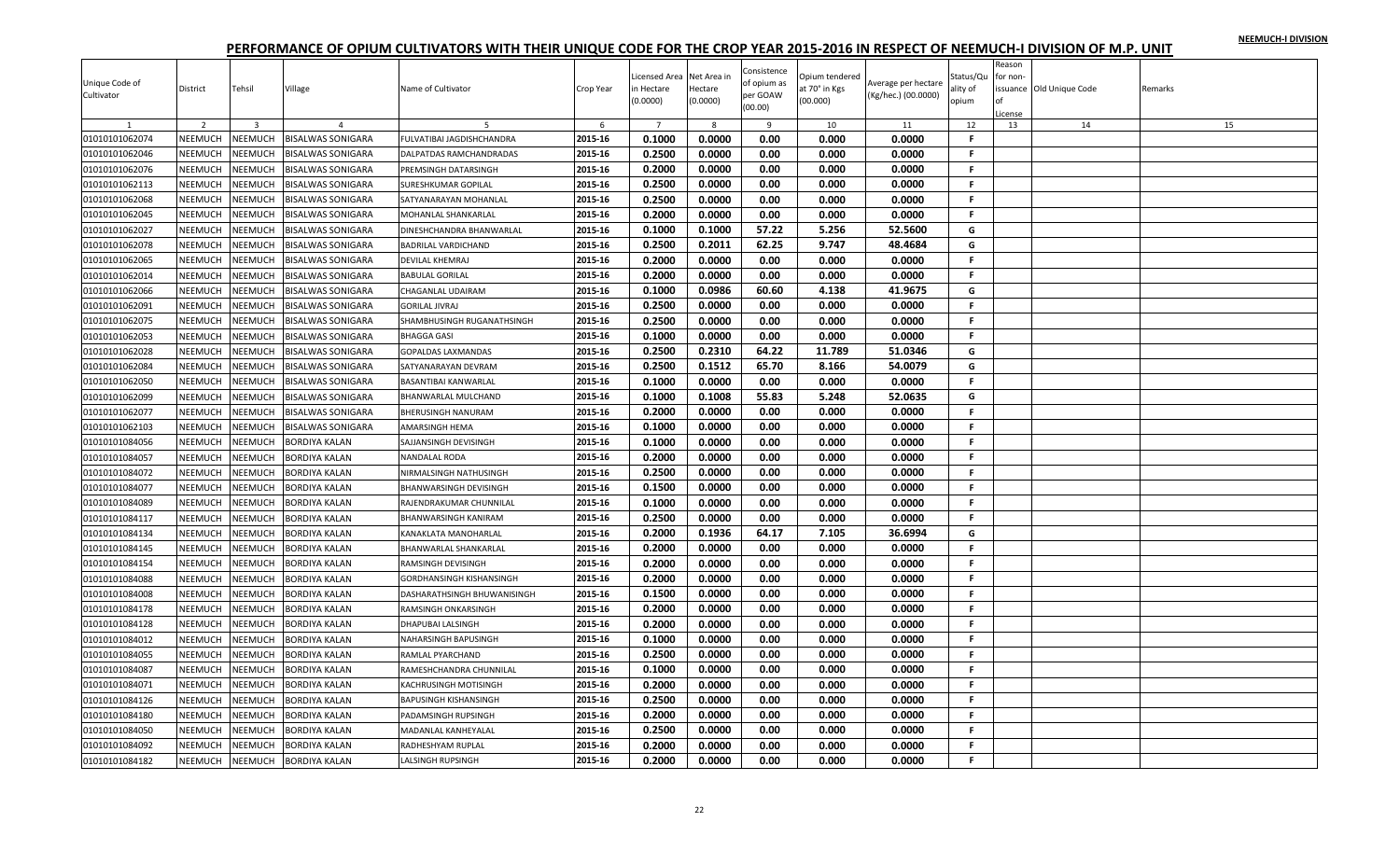| Unique Code of | District       | Tehsil         | Village              | Name of Cultivator             | Crop Year | Licensed Area<br>n Hectare | Net Area in<br>Hectare | Consistence<br>of opium as | Opium tendered<br>at 70° in Kgs | Average per hectare | Status/Qu<br>ality of | Reason<br>or non- | issuance Old Unique Code | Remarks |
|----------------|----------------|----------------|----------------------|--------------------------------|-----------|----------------------------|------------------------|----------------------------|---------------------------------|---------------------|-----------------------|-------------------|--------------------------|---------|
| Cultivator     |                |                |                      |                                |           | (0.0000)                   | (0.0000)               | per GOAW<br>(00.00)        | (00.000)                        | (Kg/hec.) (00.0000) | opium                 | License           |                          |         |
|                | $\overline{2}$ | $\overline{3}$ | $\overline{4}$       |                                | 6         | $\overline{7}$             | 8                      | 9                          | 10                              | 11                  | 12                    | 13                | 14                       | 15      |
| 01010101084078 | NEEMUCH        | NEEMUCH        | <b>BORDIYA KALAN</b> | <b>HARISINGH RUPSINGH</b>      | 2015-16   | 0.1500                     | 0.0000                 | 0.00                       | 0.000                           | 0.0000              | F                     |                   |                          |         |
| 01010101084169 | NEEMUCH        | NEEMUCH        | BORDIYA KALAN        | <b>MANGIBAI KISHORSINGH</b>    | 2015-16   | 0.1500                     | 0.0000                 | 0.00                       | 0.000                           | 0.0000              | F.                    |                   |                          |         |
| 01010101084066 | NEEMUCH        | NEEMUCH        | BORDIYA KALAN        | <b>BHURIBAI BAPUSINGH</b>      | 2015-16   | 0.1000                     | 0.0000                 | 0.00                       | 0.000                           | 0.0000              | F.                    |                   |                          |         |
| 01010101084109 | <b>NEEMUCH</b> | <b>NEEMUCH</b> | <b>BORDIYA KALAN</b> | PREMCHANDRA NARAYAN            | 2015-16   | 0.2000                     | 0.0000                 | 0.00                       | 0.000                           | 0.0000              | F.                    |                   |                          |         |
| 01010101084011 | NEEMUCH        | NEEMUCH        | BORDIYA KALAN        | <b>BAGDUSINGH BAPUSINGH</b>    | 2015-16   | 0.1000                     | 0.0000                 | 0.00                       | 0.000                           | 0.0000              | F.                    |                   |                          |         |
| 01010101084027 | NEEMUCH        | NEEMUCH        | BORDIYA KALAN        | <b>GOVINDSINGH MANSINGH</b>    | 2015-16   | 0.2500                     | 0.0000                 | 0.00                       | 0.000                           | 0.0000              | F.                    |                   |                          |         |
| 01010101084107 | NEEMUCH        | NEEMUCH        | BORDIYA KALAN        | <b>OMPRAKASH BADRILAL</b>      | 2015-16   | 0.1500                     | 0.0000                 | 0.00                       | 0.000                           | 0.0000              | F.                    |                   |                          |         |
| 01010101084036 | NEEMUCH        | NEEMUCH        | BORDIYA KALAN        | <b>KARANSINGH DEVISINGH</b>    | 2015-16   | 0.1000                     | 0.0000                 | 0.00                       | 0.000                           | 0.0000              | F.                    |                   |                          |         |
| 01010101084095 | NEEMUCH        | NEEMUCH        | BORDIYA KALAN        | <b>SUGANBAI NANDRAM</b>        | 2015-16   | 0.2500                     | 0.0000                 | 0.00                       | 0.000                           | 0.0000              | F.                    |                   |                          |         |
| 01010101084098 | NEEMUCH        | NEEMUCH        | BORDIYA KALAN        | <b>JAMNALAL SURAJMAL</b>       | 2015-16   | 0.2000                     | 0.0000                 | 0.00                       | 0.000                           | 0.0000              | .F                    |                   |                          |         |
| 01010101084045 | NEEMUCH        | NEEMUCH        | <b>BORDIYA KALAN</b> | <b>BHOPALSINGH KANWARLAL</b>   | 2015-16   | 0.2000                     | 0.0000                 | 0.00                       | 0.000                           | 0.0000              | F.                    |                   |                          |         |
| 01010101084091 | NEEMUCH        | NEEMUCH        | BORDIYA KALAN        | <b>SHRILAL KANIRAM</b>         | 2015-16   | 0.2500                     | 0.0000                 | 0.00                       | 0.000                           | 0.0000              | F.                    |                   |                          |         |
| 01010101084111 | NEEMUCH        | NEEMUCH        | <b>BORDIYA KALAN</b> | SURESHKUMAR KANHEYALAL         | 2015-16   | 0.1000                     | 0.0000                 | 0.00                       | 0.000                           | 0.0000              | F.                    |                   |                          |         |
| 01010101084051 | NEEMUCH        | NEEMUCH        | <b>BORDIYA KALAN</b> | RAJENDRAKUMAR KANHEYALAL       | 2015-16   | 0.2500                     | 0.0000                 | 0.00                       | 0.000                           | 0.0000              | F.                    |                   |                          |         |
| 01010101084002 | NEEMUCH        | <b>NEEMUCH</b> | BORDIYA KALAN        | RAMESHCHANDRA MOTILAL          | 2015-16   | 0.2000                     | 0.0000                 | 0.00                       | 0.000                           | 0.0000              | F.                    |                   |                          |         |
| 01010101084142 | NEEMUCH        | NEEMUCH        | BORDIYA KALAN        | <b>LALARAM SAVA</b>            | 2015-16   | 0.2000                     | 0.0000                 | 0.00                       | 0.000                           | 0.0000              | F.                    |                   |                          |         |
| 01010101084132 | NEEMUCH        | NEEMUCH        | BORDIYA KALAN        | SHEETALSINGH NAVALSINGH        | 2015-16   | 0.2000                     | 0.0000                 | 0.00                       | 0.000                           | 0.0000              | F.                    |                   |                          |         |
| 01010101084049 | NEEMUCH        | NEEMUCH        | BORDIYA KALAN        | NATHUSINGH RUPSINGH            | 2015-16   | 0.1000                     | 0.0000                 | 0.00                       | 0.000                           | 0.0000              | F                     |                   |                          |         |
| 01010101084189 | NEEMUCH        | NEEMUCH        | BORDIYA KALAN        | <b>BAGDULAL KISHANLAL</b>      | 2015-16   | 0.2500                     | 0.0000                 | 0.00                       | 0.000                           | 0.0000              | F.                    |                   |                          |         |
| 01010101075006 | NEEMUCH        | NEEMUCH        | BORDIYA KHURD        | NATHUSINGH BHANWARSINGH        | 2015-16   | 0.2500                     | 0.0000                 | 0.00                       | 0.000                           | 0.0000              | F.                    |                   |                          |         |
| 01010101075007 | NEEMUCH        | NEEMUCH        | BORDIYA KHURD        | <b>GORDHANSINGH BAPUSINGH</b>  | 2015-16   | 0.2500                     | 0.0000                 | 0.00                       | 0.000                           | 0.0000              | F.                    |                   |                          |         |
| 01010101075014 | <b>NEEMUCH</b> | NEEMUCH        | BORDIYA KHURD        | SAJJANSINGH NIRBHAYSINGH       | 2015-16   | 0.2500                     | 0.2456                 | 61.61                      | 8.441                           | 34.3689             | G                     |                   |                          |         |
| 01010101075017 | NEEMUCH        | NEEMUCH        | BORDIYA KHURD        | MANSINGH JUJJARSINGH           | 2015-16   | 0.2000                     | 0.0000                 | 0.00                       | 0.000                           | 0.0000              | F.                    |                   |                          |         |
| 01010101075031 | NEEMUCH        | NEEMUCH        | BORDIYA KHURD        | NIRBHAYSINGH ONKARSINGH        | 2015-16   | 0.2000                     | 0.0000                 | 0.00                       | 0.000                           | 0.0000              | F.                    |                   |                          |         |
| 01010101075035 | <b>NEEMUCH</b> | NEEMUCH        | BORDIYA KHURD        | NAHARSINGH BHANWARSINGH        | 2015-16   | 0.2500                     | 0.0000                 | 0.00                       | 0.000                           | 0.0000              | F.                    |                   |                          |         |
| 01010101075041 | <b>NEEMUCH</b> | <b>NEEMUCH</b> | BORDIYA KHURD        | <b>BHAGATSINGH LALSINGH</b>    | 2015-16   | 0.2500                     | 0.0000                 | 0.00                       | 0.000                           | 0.0000              | F.                    |                   |                          |         |
| 01010101075047 | NEEMUCH        | NEEMUCH        | BORDIYA KHURD        | <b>HARISINGH LALSINGH</b>      | 2015-16   | 0.2500                     | 0.0000                 | 0.00                       | 0.000                           | 0.0000              | F.                    |                   |                          |         |
| 01010101075051 | NEEMUCH        | NEEMUCH        | BORDIYA KHURD        | <b>DHAPUBAI BALSINGH</b>       | 2015-16   | 0.1000                     | 0.0000                 | 0.00                       | 0.000                           | 0.0000              | F.                    |                   |                          |         |
| 01010101075052 | NEEMUCH        | NEEMUCH        | BORDIYA KHURD        | <b>VIJAYSINGH SHIVESINGH</b>   | 2015-16   | 0.2500                     | 0.0000                 | 0.00                       | 0.000                           | 0.0000              | F.                    |                   |                          |         |
| 01010101075056 | NEEMUCH        | NEEMUCH        | BORDIYA KHURD        | BALAVANTSINGH NIRBHAYSINGH     | 2015-16   | 0.2000                     | 0.0000                 | 0.00                       | 0.000                           | 0.0000              | F.                    |                   |                          |         |
| 01010101075057 | NEEMUCH        | <b>NEEMUCH</b> | BORDIYA KHURD        | <b>BHOPALSINGH RAMSINGH</b>    | 2015-16   | 0.2500                     | 0.0000                 | 0.00                       | 0.000                           | 0.0000              | F.                    |                   |                          |         |
| 01010101075062 | <b>NEEMUCH</b> | NEEMUCH        | BORDIYA KHURD        | <b>SURAJBAI BAPUSINGH</b>      | 2015-16   | 0.2500                     | 0.0000                 | 0.00                       | 0.000                           | 0.0000              | F.                    |                   |                          |         |
| 01010101075040 | NEEMUCH        | NEEMUCH        | <b>BORDIYA KHURD</b> | DULESINGH KHUMANSING           | 2015-16   | 0.2000                     | 0.0000                 | 0.00                       | 0.000                           | 0.0000              | F.                    |                   |                          |         |
| 01010101075063 | NEEMUCH        | NEEMUCH        | BORDIYA KHURD        | JASAVANTSINGH BHUWANISINGH     | 2015-16   | 0.2500                     | 0.0000                 | 0.00                       | 0.000                           | 0.0000              | F.                    |                   |                          |         |
| 01010101075058 | NEEMUCH        | NEEMUCH        | BORDIYA KHURD        | <b>GAJRAJSINGH SULTANSINGH</b> | 2015-16   | 0.2000                     | 0.0000                 | 0.00                       | 0.000                           | 0.0000              | F.                    |                   |                          |         |
| 01010101075033 | NEEMUCH        | NEEMUCH        | <b>BORDIYA KHURD</b> | <b>BHUWANISINGH LALSINGH</b>   | 2015-16   | 0.2500                     | 0.0000                 | 0.00                       | 0.000                           | 0.0000              | F.                    |                   |                          |         |
| 01010101075029 | NEEMUCH        | NEEMUCH        | BORDIYA KHURD        | <b>BHUWANISINGH AMARSINGH</b>  | 2015-16   | 0.2500                     | 0.0000                 | 0.00                       | 0.000                           | 0.0000              | F.                    |                   |                          |         |
| 01010101075022 | <b>NEEMUCH</b> | NEEMUCH        | BORDIYA KHURD        | DEVISINGH UDAYSINGH            | 2015-16   | 0.2000                     | 0.0000                 | 0.00                       | 0.000                           | 0.0000              | F.                    |                   |                          |         |
| 01010101075034 | <b>NEEMUCH</b> | NEEMUCH        | <b>BORDIYA KHURD</b> | <b>BAPUSINGH KALUSINGH</b>     | 2015-16   | 0.2500                     | 0.0000                 | 0.00                       | 0.000                           | 0.0000              | F.                    |                   |                          |         |
| 01010101075060 | NEEMUCH        | <b>NEEMUCH</b> | BORDIYA KHURD        | <b>VIKRAMSINGH ISHWARSINGH</b> | 2015-16   | 0.2000                     | 0.0000                 | 0.00                       | 0.000                           | 0.0000              | F                     |                   |                          |         |
| 01010101075026 | NEEMUCH        | NEEMUCH        | BORDIYA KHURD        | <b>GOVINDSINGH JAYSINGH</b>    | 2015-16   | 0.2500                     | 0.0000                 | 0.00                       | 0.000                           | 0.0000              | F.                    |                   |                          |         |
| 01010101075025 | NEEMUCH        | <b>NEEMUCH</b> | <b>BORDIYA KHURD</b> | JALIMSINGH BHUWANISINGH        | 2015-16   | 0.2500                     | 0.0000                 | 0.00                       | 0.000                           | 0.0000              | F.                    |                   |                          |         |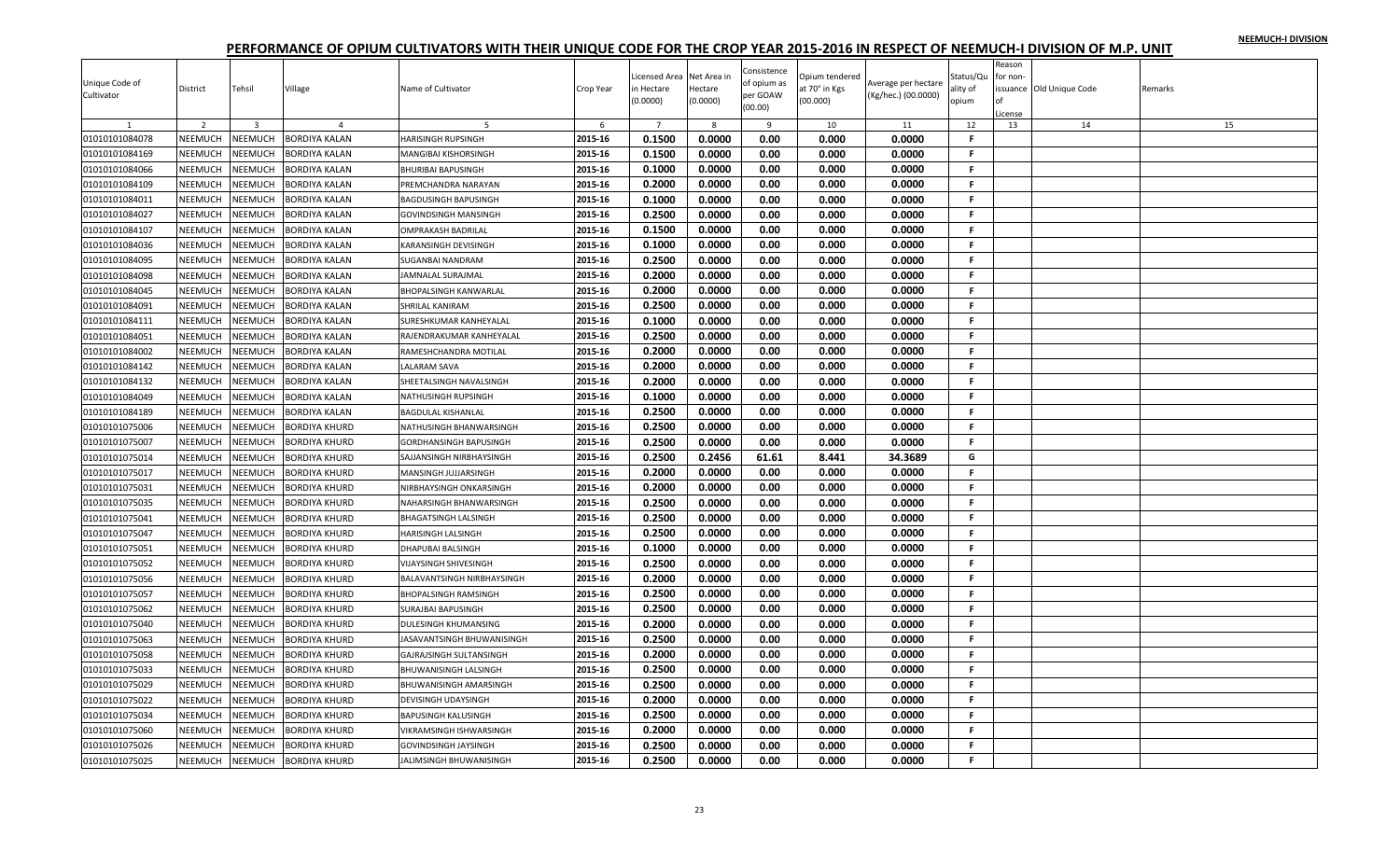|                |                |                |                       |                                |           |                |             | Consistence |                |                     |              | Reason   |                         |         |
|----------------|----------------|----------------|-----------------------|--------------------------------|-----------|----------------|-------------|-------------|----------------|---------------------|--------------|----------|-------------------------|---------|
| Unique Code of |                |                |                       |                                |           | icensed Area   | Net Area in | of opium as | Opium tendered | Average per hectare | Status/Qu    | for non- |                         |         |
| Cultivator     | District       | Tehsil         | Village               | Name of Cultivator             | Crop Year | n Hectare      | Hectare     | per GOAW    | at 70° in Kgs  | (Kg/hec.) (00.0000) | ality of     |          | ssuance Old Unique Code | Remarks |
|                |                |                |                       |                                |           | (0.0000)       | (0.0000)    | (00.00)     | (00.000)       |                     | opium        |          |                         |         |
|                |                |                |                       |                                |           |                |             |             |                |                     |              | License  |                         |         |
|                | 2              | $\overline{3}$ | $\overline{a}$        |                                | 6         | $\overline{7}$ | 8           | 9           | 10             | 11                  | 12           | 13       | 14                      | 15      |
| 01010101075071 | NEEMUCH        | NEEMUCH        | <b>BORDIYA KHURD</b>  | PADAMSINGH BAPUSINGH           | 2015-16   | 0.2500         | 0.0000      | 0.00        | 0.000          | 0.0000              | F.           |          |                         |         |
| 01010101075050 | NEEMUCH        | NEEMUCH        | BORDIYA KHURD         | PREMSINGH JAYSINGH             | 2015-16   | 0.1500         | 0.0000      | 0.00        | 0.000          | 0.0000              | F.           |          |                         |         |
| 01010101075076 | NEEMUCH        | NEEMUCH        | BORDIYA KHURD         | HARISINGH JAYSINGH             | 2015-16   | 0.2000         | 0.0000      | 0.00        | 0.000          | 0.0000              | F.           |          |                         |         |
| 01010101075012 | NEEMUCH        | NEEMUCH        | BORDIYA KHURD         | UMRAVSINGH BHANWARSINGH        | 2015-16   | 0.2000         | 0.0000      | 0.00        | 0.000          | 0.0000              | F.           |          |                         |         |
| 01010101075023 | NEEMUCH        | NEEMUCH        | BORDIYA KHURD         | <b>BHANWARSINGH KALUSINGH</b>  | 2015-16   | 0.2500         | 0.0000      | 0.00        | 0.000          | 0.0000              | F.           |          |                         |         |
| 01010101075077 | NEEMUCH        | NEEMUCH        | <b>BORDIYA KHURD</b>  | NIRMLABAI DALPATSINGH          | 2015-16   | 0.2000         | 0.0000      | 0.00        | 0.000          | 0.0000              | F.           |          |                         |         |
| 01010101075019 | NEEMUCH        | NEEMUCH        | BORDIYA KHURD         | ARJUNSINGH BHERUSINGH          | 2015-16   | 0.2000         | 0.0000      | 0.00        | 0.000          | 0.0000              | F            |          |                         |         |
| 01010101075011 | NEEMUCH        | NEEMUCH        | BORDIYA KHURD         | MADANSINGH BHUWANISINGH        | 2015-16   | 0.2500         | 0.0000      | 0.00        | 0.000          | 0.0000              | F.           |          |                         |         |
| 01010101075032 | NEEMUCH        | NEEMUCH        | <b>BORDIYA KHURD</b>  | <b>LALSINGH BHUWANISINGH</b>   | 2015-16   | 0.2500         | 0.0000      | 0.00        | 0.000          | 0.0000              | F.           |          |                         |         |
| 01010101075009 | NEEMUCH        | NEEMUCH        | BORDIYA KHURD         | MUNNIBAI BHAGATSINGH           | 2015-16   | 0.2500         | 0.0000      | 0.00        | 0.000          | 0.0000              | F.           |          |                         |         |
| 01010101075067 | <b>NEEMUCH</b> | NEEMUCH        | BORDIYA KHURD         | SURENDRASINGH BHERUSINGH       | 2015-16   | 0.2500         | 0.0000      | 0.00        | 0.000          | 0.0000              | F.           |          |                         |         |
| 01010101075038 | <b>NEEMUCH</b> | NEEMUCH        | BORDIYA KHURD         | <b>MADHOSINGH NATHUSINGH</b>   | 2015-16   | 0.2000         | 0.0000      | 0.00        | 0.000          | 0.0000              | F.           |          |                         |         |
| 01010101075073 | NEEMUCH        | NEEMUCH        | BORDIYA KHURD         | <b>KAMLABAI RAMSINGH</b>       | 2015-16   | 0.2500         | 0.0000      | 0.00        | 0.000          | 0.0000              | F.           |          |                         |         |
| 01010101075003 | NEEMUCH        | NEEMUCH        | BORDIYA KHURD         |                                | 2015-16   | 0.2000         | 0.0000      | 0.00        | 0.000          | 0.0000              | F.           |          |                         |         |
|                |                |                |                       | <b>CHENSINGH KESHARSINGH</b>   |           |                |             |             |                |                     |              |          |                         |         |
| 01010101075030 | NEEMUCH        | NEEMUCH        | BORDIYA KHURD         | <b>KESHARSINGH KALUSINGH</b>   | 2015-16   | 0.1000         | 0.0000      | 0.00        | 0.000          | 0.0000              | F.           |          |                         |         |
| 01010101075064 | NEEMUCH        | NEEMUCH        | <b>BORDIYA KHURD</b>  | <b>VIRENDRASINGH BAPUSINGH</b> | 2015-16   | 0.2500         | 0.0000      | 0.00        | 0.000          | 0.0000              | F.           |          |                         |         |
| 01010101075061 | <b>NEEMUCH</b> | <b>NEEMUCH</b> | BORDIYA KHURD         | MANSINGH SHIVESINGH            | 2015-16   | 0.1500         | 0.0000      | 0.00        | 0.000          | 0.0000              | F.           |          |                         |         |
| 01010101075042 | <b>NEEMUCH</b> | NEEMUCH        | BORDIYA KHURD         | JAWANSINGH SWRUPSINGH          | 2015-16   | 0.2000         | 0.0000      | 0.00        | 0.000          | 0.0000              | F.           |          |                         |         |
| 01010101075036 | NEEMUCH        | NEEMUCH        | BORDIYA KHURD         | ISHWARSINGH AMARSINGH          | 2015-16   | 0.2000         | 0.0000      | 0.00        | 0.000          | 0.0000              | F.           |          |                         |         |
| 01010101075068 | NEEMUCH        | NEEMUCH        | BORDIYA KHURD         | NAJARBAI GOBAR SINGH           | 2015-16   | 0.1000         | 0.0000      | 0.00        | 0.000          | 0.0000              | F.           |          |                         |         |
| 01010101097012 | NEEMUCH        | <b>NEEMUCH</b> | BORKHEDI PANDI        | MADANLAL RATANLAL              | 2015-16   | 0.1500         | 0.0000      | 0.00        | 0.000          | 0.0000              | $\mathbf{F}$ |          |                         |         |
| 01010101097015 | NEEMUCH        | NEEMUCH        | BORKHEDI PANDI        | SATYANARAYAN MEGRAJ            | 2015-16   | 0.1000         | 0.0000      | 0.00        | 0.000          | 0.0000              | F.           |          |                         |         |
| 01010101097019 | <b>NEEMUCH</b> | NEEMUCH        | BORKHEDI PANDI        | RAMESHCHANDRA MEGRAJ           | 2015-16   | 0.1500         | 0.0000      | 0.00        | 0.000          | 0.0000              | F.           |          |                         |         |
| 01010101097020 | <b>NEEMUCH</b> | NEEMUCH        | <b>BORKHEDI PANDI</b> | <b>BHUWANILAL KANHEYALAL</b>   | 2015-16   | 0.2000         | 0.0000      | 0.00        | 0.000          | 0.0000              | F.           |          |                         |         |
| 01010101097036 | NEEMUCH        | NEEMUCH        | BORKHEDI PANDI        | <b>ASHOK KANHEYALAL</b>        | 2015-16   | 0.1500         | 0.0000      | 0.00        | 0.000          | 0.0000              | F.           |          |                         |         |
| 01010101097059 | NEEMUCH        | <b>NEEMUCH</b> | BORKHEDI PANDI        | <b>CHAMPALAL BOTLAL</b>        | 2015-16   | 0.1500         | 0.0000      | 0.00        | 0.000          | 0.0000              | F.           |          |                         |         |
| 01010101097077 | <b>NEEMUCH</b> | NEEMUCH        | BORKHEDI PANDI        | <b>GANPATLAL RAMPRASAD</b>     | 2015-16   | 0.2500         | 0.0000      | 0.00        | 0.000          | 0.0000              | -F.          |          |                         |         |
| 01010101097017 | NEEMUCH        | NEEMUCH        | <b>BORKHEDI PANDI</b> | <b>MANGILAL PRABHULAL</b>      | 2015-16   | 0.1000         | 0.0000      | 0.00        | 0.000          | 0.0000              | F.           |          |                         |         |
| 01010101097022 | NEEMUCH        | NEEMUCH        | BORKHEDI PANDI        | NANDLAL KANHEYALAL             | 2015-16   | 0.1000         | 0.0000      | 0.00        | 0.000          | 0.0000              | F.           |          |                         |         |
| 01010101097062 | <b>NEEMUCH</b> | NEEMUCH        | BORKHEDI PANDI        | PARMANAND MANGILAL             | 2015-16   | 0.1000         | 0.0000      | 0.00        | 0.000          | 0.0000              | F.           |          |                         |         |
| 01010101097095 | NEEMUCH        | NEEMUCH        | BORKHEDI PANDI        |                                | 2015-16   | 0.1000         | 0.0000      | 0.00        | 0.000          | 0.0000              | F.           |          |                         |         |
|                |                |                |                       | PRABHUBAI SODANSINGH           |           |                |             |             |                |                     |              |          |                         |         |
| 01010101097097 | NEEMUCH        | NEEMUCH        | BORKHEDI PANDI        | BHERUSINGH HARNARAYAN          | 2015-16   | 0.1000         | 0.0000      | 0.00        | 0.000          | 0.0000              | F.           |          |                         |         |
| 01010101097055 | <b>NEEMUCH</b> | NEEMUCH        | <b>BORKHEDI PANDI</b> | <b>MATHURALAL KISHNA</b>       | 2015-16   | 0.1000         | 0.0000      | 0.00        | 0.000          | 0.0000              | F.           |          |                         |         |
| 01010101097100 | NEEMUCH        | NEEMUCH        | <b>BORKHEDI PANDI</b> | <b>RUPSINGH RAMLAL</b>         | 2015-16   | 0.1000         | 0.0000      | 0.00        | 0.000          | 0.0000              | F.           |          |                         |         |
| 01010101097102 | NEEMUCH        | NEEMUCH        | BORKHEDI PANDI        | SHANTIBAI KANHEYALAL           | 2015-16   | 0.1000         | 0.0000      | 0.00        | 0.000          | 0.0000              | F.           |          |                         |         |
| 01010101057020 | <b>NEEMUCH</b> | NEEMUCH        | CHAMPI                | LAXMANSINGH MODSINGH           | 2015-16   | 0.1000         | 0.1010      | 70.83       | 2.530          | 25.0495             | G            |          |                         |         |
| 01010101057041 | NEEMUCH        | NEEMUCH        | CHAMPI                | KANHEYALAL GHASIRAM            | 2015-16   | 0.2000         | 0.0000      | 0.00        | 0.000          | 0.0000              | F.           |          |                         |         |
| 01010101057001 | NEEMUCH        | NEEMUCH        | CHAMPI                | DILIPSINGH BHOPALSINGH         | 2015-16   | 0.2000         | 0.0000      | 0.00        | 0.000          | 0.0000              | F.           |          |                         |         |
| 01010101073003 | <b>NEEMUCH</b> | NEEMUCH        | CHAYAN                | SAJJANSINGH BHUWANISINGH       | 2015-16   | 0.1000         | 0.0000      | 0.00        | 0.000          | 0.0000              | F.           |          |                         |         |
| 01010101073009 | NEEMUCH        | <b>NEEMUCH</b> | CHAYAN                | <b>GANSHYAM BHAGWAN</b>        | 2015-16   | 0.2000         | 0.0000      | 0.00        | 0.000          | 0.0000              | F            |          |                         |         |
| 01010101073017 | NEEMUCH        | NEEMUCH        | CHAYAN                | <b>CHANDBAI RAMSINGH</b>       | 2015-16   | 0.1000         | 0.0000      | 0.00        | 0.000          | 0.0000              | F.           |          |                         |         |
| 01010101073036 | NEEMUCH        | <b>NEEMUCH</b> | CHAYAN                | RATANSINGH BHERUSINGH          | 2015-16   | 0.2000         | 0.0000      | 0.00        | 0.000          | 0.0000              | F.           |          |                         |         |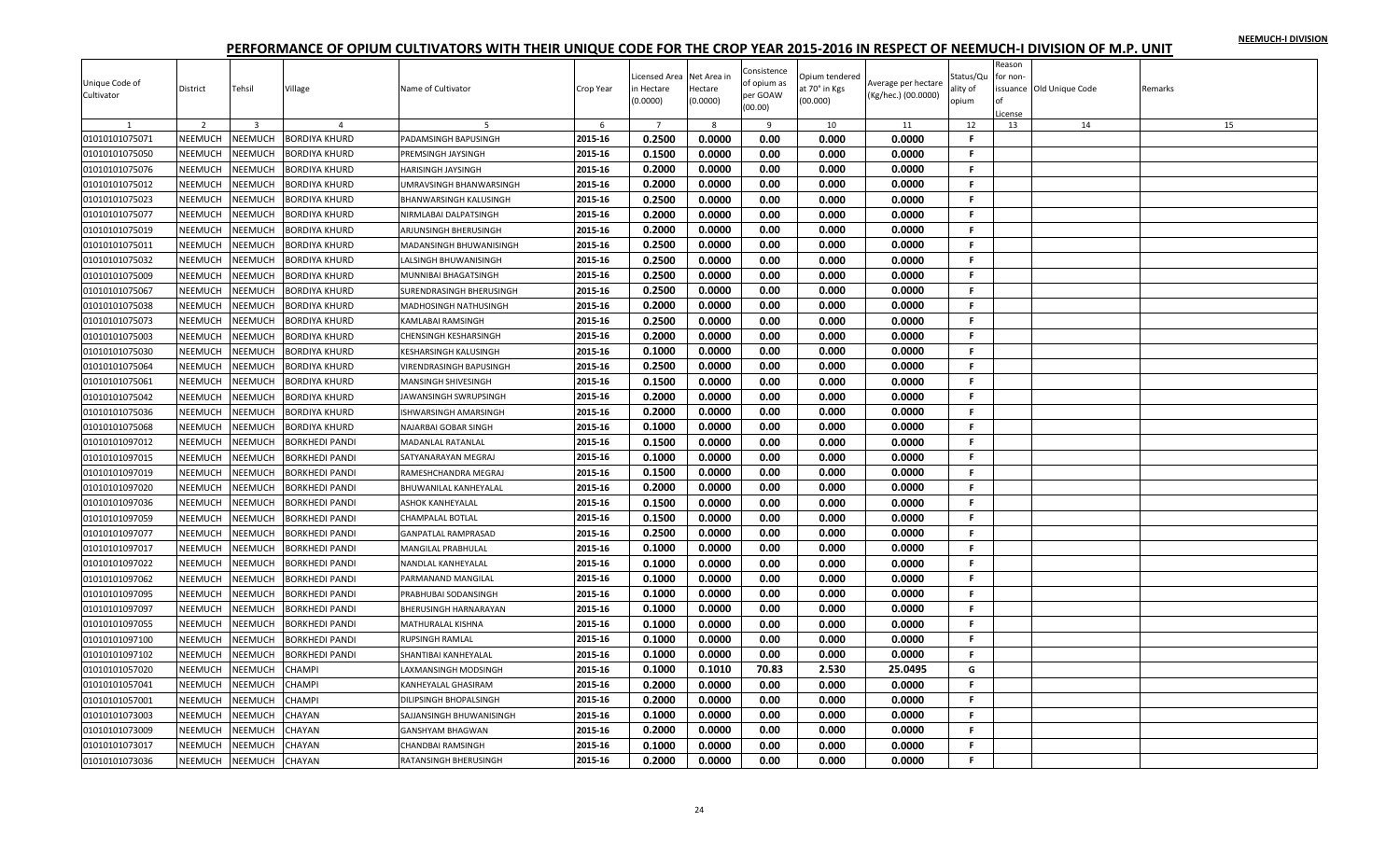| Unique Code of |                |                |                         |                              |           | icensed Area   | Net Area in | Consistence<br>of opium as | <b>Jpium tendered</b> | Average per hectare | Status/Qu    | Reason<br>for non- |                         |         |
|----------------|----------------|----------------|-------------------------|------------------------------|-----------|----------------|-------------|----------------------------|-----------------------|---------------------|--------------|--------------------|-------------------------|---------|
| Cultivator     | District       | Tehsil         | Village                 | Name of Cultivator           | Crop Year | n Hectare      | Hectare     | per GOAW                   | at 70° in Kgs         | (Kg/hec.) (00.0000) | ality of     |                    | ssuance Old Unique Code | Remarks |
|                |                |                |                         |                              |           | (0.0000)       | (0.0000)    | (00.00)                    | (00.000)              |                     | opium        | icense             |                         |         |
|                | 2              | $\overline{3}$ | $\overline{4}$          |                              | 6         | $\overline{7}$ | 8           | 9                          | 10                    | 11                  | 12           | 13                 | 14                      | 15      |
| 01010101073037 | NEEMUCH        | NEEMUCH        | CHAYAN                  | <b>LALSINGH BHERUSINGH</b>   | 2015-16   | 0.2000         | 0.0000      | 0.00                       | 0.000                 | 0.0000              | $\mathbf{F}$ |                    |                         |         |
| 01010101073040 | NEEMUCH        | NEEMUCH        | CHAYAN                  | SAJJANLAL SHANKARLAL         | 2015-16   | 0.1000         | 0.0000      | 0.00                       | 0.000                 | 0.0000              | F.           |                    |                         |         |
| 01010101073041 | NEEMUCH        | NEEMUCH        | CHAYAN                  | RAMESHDAS MOHANDAS           | 2015-16   | 0.2000         | 0.0000      | 0.00                       | 0.000                 | 0.0000              | F.           |                    |                         |         |
| 01010101073052 | NEEMUCH        | NEEMUCH        | CHAYAN                  | <b>JANIBAI BALAKDAS</b>      | 2015-16   | 0.2500         | 0.0000      | 0.00                       | 0.000                 | 0.0000              | .F.          |                    |                         |         |
| 01010101073057 | NEEMUCH        | NEEMUCH        | CHAYAN                  | LAXMAN BHUWANISINGH          | 2015-16   | 0.2500         | 0.0000      | 0.00                       | 0.000                 | 0.0000              | F.           |                    |                         |         |
| 01010101073059 | NEEMUCH        | NEEMUCH        | CHAYAN                  | BHANWARLAL BHERULAL          | 2015-16   | 0.2000         | 0.0000      | 0.00                       | 0.000                 | 0.0000              | F            |                    |                         |         |
| 01010101073067 | NEEMUCH        | NEEMUCH        | CHAYAN                  | <b>BHOPALSINGH RAYSINGH</b>  | 2015-16   | 0.1000         | 0.0000      | 0.00                       | 0.000                 | 0.0000              | F.           |                    |                         |         |
| 01010101073005 | NEEMUCH        | NEEMUCH        | CHAYAN                  | KAUSHALYABAI BHERULAL        | 2015-16   | 0.1000         | 0.0000      | 0.00                       | 0.000                 | 0.0000              | F.           |                    |                         |         |
| 01010101073056 | NEEMUCH        | NEEMUCH        | CHAYAN                  | BHANWARSINGH BHAWANISINGH    | 2015-16   | 0.2000         | 0.0000      | 0.00                       | 0.000                 | 0.0000              | F.           |                    |                         |         |
| 01010101047002 | NEEMUCH        | NEEMUCH        | DABA                    | <b>MANAKLAL AMARLAL</b>      | 2015-16   | 0.2000         | 0.0000      | 0.00                       | 0.000                 | 0.0000              | -F.          |                    |                         |         |
| 01010101047004 | NEEMUCH        | NEEMUCH        | <b>DABA</b>             | <b>BHAGWANLAL BAGIRATH</b>   | 2015-16   | 0.1000         | 0.0000      | 0.00                       | 0.000                 | 0.0000              | -F.          |                    |                         |         |
| 01010101047005 | NEEMUCH        | NEEMUCH        | <b>DABA</b>             | <b>BHERULAL RAMA</b>         | 2015-16   | 0.2000         | 0.0000      | 0.00                       | 0.000                 | 0.0000              | F.           |                    |                         |         |
| 01010101047007 | NEEMUCH        | NEEMUCH        | DABA                    | MANGILAL NARAYAN             | 2015-16   | 0.1000         | 0.0000      | 0.00                       | 0.000                 | 0.0000              | -F.          |                    |                         |         |
| 01010101047010 | NEEMUCH        | NEEMUCH        | <b>DABA</b>             | MADANLAL BHAGIRATH           | 2015-16   | 0.2500         | 0.0000      | 0.00                       | 0.000                 | 0.0000              | -F.          |                    |                         |         |
| 01010101047015 | NEEMUCH        | NEEMUCH        | <b>DABA</b>             | KARULAL LAXMAN               | 2015-16   | 0.2500         | 0.0000      | 0.00                       | 0.000                 | 0.0000              | -F.          |                    |                         |         |
| 01010101047022 | NEEMUCH        | NEEMUCH        | <b>DABA</b>             | RODSINGH SAJJANSINGH         | 2015-16   | 0.2000         | 0.0000      | 0.00                       | 0.000                 | 0.0000              | F.           |                    |                         |         |
| 01010101047008 | NEEMUCH        | NEEMUCH        | <b>DABA</b>             | <b>CHUNNILAL SITARAM</b>     | 2015-16   | 0.2000         | 0.0000      | 0.00                       | 0.000                 | 0.0000              | F.           |                    | 01010101081109          |         |
| 01010101055024 | NEEMUCH        | NEEMUCH        | DASANI                  | SHIVENARAYAN CHAGANLAL       | 2015-16   | 0.2000         | 0.0000      | 0.00                       | 0.000                 | 0.0000              | F.           |                    |                         |         |
| 01010101055042 | NEEMUCH        | NEEMUCH        | <b>DASANI</b>           | KANHEYALAL JAGANNATH         | 2015-16   | 0.1500         | 0.0000      | 0.00                       | 0.000                 | 0.0000              | -F.          |                    |                         |         |
| 01010101055021 | NEEMUCH        | NEEMUCH        | <b>DASANI</b>           | <b>SUNDERBAI OKARALAL</b>    | 2015-16   | 0.2000         | 0.0000      | 0.00                       | 0.000                 | 0.0000              | F.           |                    |                         |         |
| 01010101055017 | NEEMUCH        | <b>NEEMUCH</b> | DASANI                  | RAMIBAI MANGILAL             | 2015-16   | 0.1000         | 0.0000      | 0.00                       | 0.000                 | 0.0000              | .F.          |                    |                         |         |
| 01010101055016 | NEEMUCH        | NEEMUCH        | <b>DASANI</b>           | RAJARAM RADHAKISHAN          | 2015-16   | 0.2000         | 0.0000      | 0.00                       | 0.000                 | 0.0000              | -F.          |                    |                         |         |
| 01010101071011 | NEEMUCH        | NEEMUCH        | <b>DEEPUKHEDI</b>       | PYARSINGH MADHOSINGH         | 2015-16   | 0.2000         | 0.0000      | 0.00                       | 0.000                 | 0.0000              | F.           |                    |                         |         |
| 01010101071017 | NEEMUCH        | NEEMUCH        | DEEPUKHEDI              | KACHARUSINGH ONKARSINGH      | 2015-16   | 0.2500         | 0.0000      | 0.00                       | 0.000                 | 0.0000              | F.           |                    |                         |         |
| 01010101071019 | NEEMUCH        | NEEMUCH        | <b>DEEPUKHEDI</b>       | <b>VINODSINGH RUPSINGH</b>   | 2015-16   | 0.2500         | 0.0000      | 0.00                       | 0.000                 | 0.0000              | F.           |                    |                         |         |
| 01010101071036 | NEEMUCH        | NEEMUCH        | <b>DEEPUKHEDI</b>       | DEVISINGH RATANSINGH         | 2015-16   | 0.2500         | 0.0000      | 0.00                       | 0.000                 | 0.0000              | F.           |                    |                         |         |
| 01010101071038 | NEEMUCH        | <b>NEEMUCH</b> | DEEPUKHEDI              | <b>BHERUSINGH KALUSINGH</b>  | 2015-16   | 0.1000         | 0.0000      | 0.00                       | 0.000                 | 0.0000              | -F.          |                    |                         |         |
| 01010101071024 | <b>NEEMUCH</b> | NEEMUCH        | <b>DEEPUKHEDI</b>       | <b>KAMALSINGH DEVISINGH</b>  | 2015-16   | 0.2500         | 0.0000      | 0.00                       | 0.000                 | 0.0000              | -F           |                    |                         |         |
| 01010101071014 | NEEMUCH        | NEEMUCH        | DEEPUKHEDI              | NANIBAI KESHARSINGH          | 2015-16   | 0.2000         | 0.0000      | 0.00                       | 0.000                 | 0.0000              | F.           |                    |                         |         |
| 01010101071031 | NEEMUCH        | NEEMUCH        | <b>DEEPUKHEDI</b>       | LAXMANSINGH BHAWANISINGH     | 2015-16   | 0.2000         | 0.0000      | 0.00                       | 0.000                 | 0.0000              | F.           |                    |                         |         |
| 01010101071007 | NEEMUCH        | NEEMUCH        | <b>DEEPUKHEDI</b>       | KARANSINGH BHUWANISINGH      | 2015-16   | 0.2000         | 0.0000      | 0.00                       | 0.000                 | 0.0000              | -F.          |                    |                         |         |
| 01010101071050 | NEEMUCH        | NEEMUCH        | DEEPUKHEDI              | SITABAI LAXMANSINGH          | 2015-16   | 0.2000         | 0.0000      | 0.00                       | 0.000                 | 0.0000              | -F.          |                    |                         |         |
| 01010101074017 | NEEMUCH        | NEEMUCH        | <b>GHULABKHEDI</b>      | LAXMANSINGH GOBARSINGH       | 2015-16   | 0.1500         | 0.0000      | 0.00                       | 0.000                 | 0.0000              | -F.          |                    |                         |         |
| 01010101074025 | NEEMUCH        | NEEMUCH        | <b>GHULABKHEDI</b>      | <b>ANDERBAI RATANSINGH</b>   | 2015-16   | 0.2000         | 0.0000      | 0.00                       | 0.000                 | 0.0000              | F.           |                    |                         |         |
| 01010101074032 | NEEMUCH        | NEEMUCH        | <b>GHULABKHEDI</b>      | <b>GOBARSINGH NAHARSINGH</b> | 2015-16   | 0.2000         | 0.0000      | 0.00                       | 0.000                 | 0.0000              | F.           |                    |                         |         |
| 01010101074009 | NEEMUCH        | NEEMUCH        | <b>GHULABKHEDI</b>      | <b>BAPUSINGH BHURSINGH</b>   | 2015-16   | 0.2000         | 0.0000      | 0.00                       | 0.000                 | 0.0000              | $\mathsf F$  |                    |                         |         |
| 01010101074002 | NEEMUCH        | NEEMUCH        | <b>GHULABKHEDI</b>      | <b>RAMSINGH KALUSINGH</b>    | 2015-16   | 0.2000         | 0.0000      | 0.00                       | 0.000                 | 0.0000              | -F.          |                    |                         |         |
| 01010101077001 | NEEMUCH        | NEEMUCH        | HANUMTIYA PANWAR        | <b>JAGDISH RATANLAL</b>      | 2015-16   | 0.2500         | 0.0000      | 0.00                       | 0.000                 | 0.0000              | F.           |                    |                         |         |
| 01010101077008 | <b>NEEMUCH</b> | <b>NEEMUCH</b> | HANUMTIYA PANWAR        | <b>DEVILAL GANGARAM</b>      | 2015-16   | 0.1000         | 0.0000      | 0.00                       | 0.000                 | 0.0000              | -F           |                    |                         |         |
| 01010101077016 | NEEMUCH        | NEEMUCH        | HANUMTIYA PANWAR        | CHATARSINGH RATANSINGH       | 2015-16   | 0.2500         | 0.0000      | 0.00                       | 0.000                 | 0.0000              | F            |                    |                         |         |
| 01010101077018 | NEEMUCH        | NEEMUCH        | HANUMTIYA PANWAR        | BALWANTSINGH RATANSINGH      | 2015-16   | 0.2000         | 0.0000      | 0.00                       | 0.000                 | 0.0000              | F.           |                    |                         |         |
| 01010101077026 | NEEMUCH        | <b>NEEMUCH</b> | <b>HANUMTIYA PANWAR</b> | RATANSINGH NAHARSINGH        | 2015-16   | 0.2000         | 0.0000      | 0.00                       | 0.000                 | 0.0000              | F.           |                    |                         |         |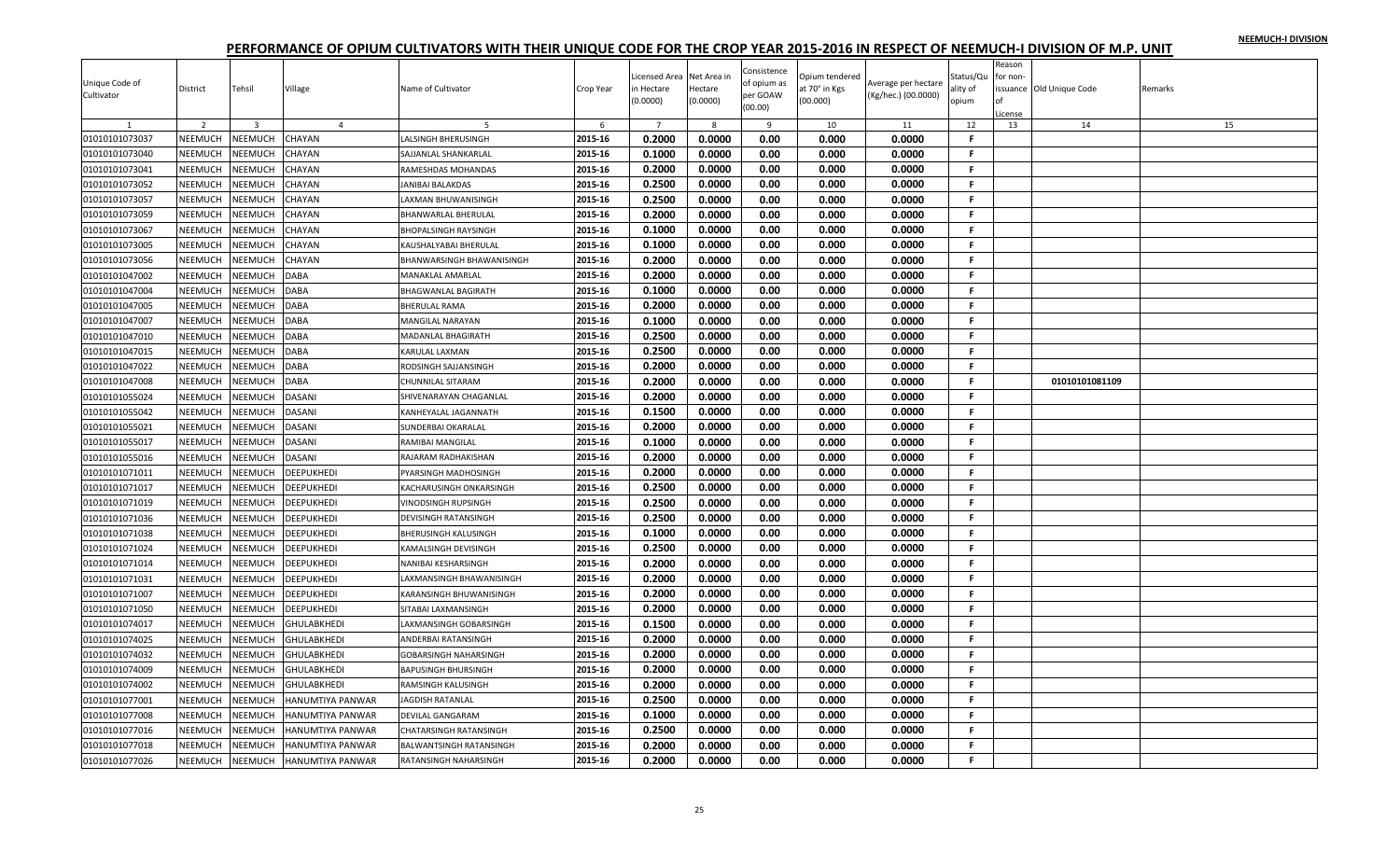|                |                |                         |                         |                              |           |                |             |                            |                |                     |                | Reason              |                          |                           |
|----------------|----------------|-------------------------|-------------------------|------------------------------|-----------|----------------|-------------|----------------------------|----------------|---------------------|----------------|---------------------|--------------------------|---------------------------|
| Unique Code of |                |                         |                         |                              |           | icensed Area   | Net Area ir | Consistence<br>of opium as | Opium tendered | Average per hectare | Status/Qu      | for non-            |                          |                           |
| Cultivator     | District       | Tehsil                  | Village                 | Name of Cultivator           | Crop Year | n Hectare      | Hectare     | per GOAW                   | it 70° in Kgs  | (Kg/hec.) (00.0000) | ality of       |                     | issuance Old Unique Code | Remarks                   |
|                |                |                         |                         |                              |           | (0.0000)       | (0.0000)    | (00.00)                    | (00.000)       |                     | opium          | $\cap$ f<br>.icense |                          |                           |
|                | $\overline{2}$ | $\overline{\mathbf{3}}$ | $\Delta$                | 5                            | 6         | $\overline{7}$ | -8          | $\mathbf{q}$               | 10             | 11                  | 12             | 13                  | 14                       | 15                        |
| 01010101077028 | NEEMUCH        | <b>NEEMUCH</b>          | HANUMTIYA PANWAR        | <b>KISHANSINGH RAYSINGH</b>  | 2015-16   | 0.2500         | 0.0000      | 0.00                       | 0.000          | 0.0000              | F.             |                     |                          |                           |
| 01010101077037 | NEEMUCH        | <b>NEEMUCH</b>          | HANUMTIYA PANWAR        | VARDICHAND DEVILAL           | 2015-16   | 0.2500         | 0.0000      | 0.00                       | 0.000          | 0.0000              | F.             |                     |                          |                           |
| 01010101077043 | NEEMUCH        | <b>NEEMUCH</b>          | HANUMTIYA PANWAR        | <b>MANGILAL RATANLAL</b>     | 2015-16   | 0.2500         | 0.0000      | 0.00                       | 0.000          | 0.0000              | F.             |                     |                          |                           |
| 01010101077013 | NEEMUCH        | <b>NEEMUCH</b>          | HANUMTIYA PANWAR        | MADHOSINGH BHURSINGH         | 2015-16   | 0.1000         | 0.0000      | 0.00                       | 0.000          | 0.0000              | -F.            |                     |                          |                           |
| 01010101077011 | NEEMUCH        | <b>NEEMUCH</b>          | HANUMTIYA PANWAR        | <b>KESHAR DEVISINGH</b>      | 2015-16   | 0.2000         | 0.0000      | 0.00                       | 0.000          | 0.0000              | -F.            |                     |                          |                           |
| 01010101077020 | NEEMUCH        | <b>NEEMUCH</b>          | HANUMTIYA PANWAR        | RAMSINGH MEHATABSINGH        | 2015-16   | 0.2000         | 0.0000      | 0.00                       | 0.000          | 0.0000              | F.             |                     |                          |                           |
| 01010101077050 | NEEMUCH        | <b>NEEMUCH</b>          | HANUMTIYA PANWAR        | <b>GOPAL RATANLAL</b>        | 2015-16   | 0.2500         | 0.0000      | 0.00                       | 0.000          | 0.0000              | -F.            |                     |                          |                           |
| 01010101077033 | NEEMUCH        | <b>NEEMUCH</b>          | HANUMTIYA PANWAR        | <b>BHARATSINGH MANSINGH</b>  | 2015-16   | 0.2500         | 0.0000      | 0.00                       | 0.000          | 0.0000              | F.             |                     |                          |                           |
| 01010101077047 | NEEMUCH        | <b>NEEMUCH</b>          | HANUMTIYA PANWAR        | BHERUSINGH ISHWARSINGH       | 2015-16   | 0.1000         | 0.0000      | 0.00                       | 0.000          | 0.0000              | F              |                     |                          |                           |
| 01010101077036 | NEEMUCH        | <b>NEEMUCH</b>          | HANUMTIYA PANWAR        | SAJJANSINGH MEHATABSINGH     | 2015-16   | 0.1000         | 0.0000      | 0.00                       | 0.000          | 0.0000              | $\mathbf{F}$ . |                     |                          |                           |
| 01010101077010 | <b>NEEMUCH</b> | <b>NEEMUCH</b>          | HANUMTIYA PANWAR        | KARULAL MULCHAND             | 2015-16   | 0.2000         | 0.0000      | 0.00                       | 0.000          | 0.0000              | F.             |                     |                          |                           |
| 01010101077030 | NEEMUCH        | <b>NEEMUCH</b>          | <b>HANUMTIYA PANWAR</b> | <b>BHAGATSINGH NAHARSING</b> | 2015-16   | 0.2000         | 0.0000      | 0.00                       | 0.000          | 0.0000              | F.             |                     |                          |                           |
| 01010101066052 | NEEMUCH        | <b>VEEMUCH</b>          | <b>JAMUNIYAKALAN</b>    | <b>DHANNALAL GULAB</b>       | 2015-16   | 0.2000         | 0.0000      | 0.00                       | 0.000          | 0.0000              | F.             |                     |                          |                           |
| 01010101066022 | NEEMUCH        | <b>NEEMUCH</b>          | IAMUNIYAKALAN           | <b>GYANCHAND CHENRAM</b>     | 2015-16   | 0.2000         | 0.0000      | 0.00                       | 0.000          | 0.0000              | F              |                     |                          |                           |
| 01010101066032 | NEEMUCH        | <b>NEEMUCH</b>          | IAMUNIYAKALAN           | SUNDERLAL KESARIMAL          | 2015-16   | 0.1000         | 0.0000      | 0.00                       | 0.000          | 0.0000              | F.             |                     |                          |                           |
| 01010101066020 | <b>NEEMUCH</b> | <b>NEEMUCH</b>          | IAMUNIYAKALAN           | RADHESHYAM KHYALIRAM         | 2015-16   | 0.2000         | 0.0000      | 0.00                       | 0.000          | 0.0000              | -F.            |                     |                          |                           |
| 01010101066054 | NEEMUCH        | <b>JEEMUCH</b>          | AMUNIYAKALAN            | RAMCHANDRA UDA               | 2015-16   | 0.1000         | 0.0000      | 0.00                       | 0.000          | 0.0000              | F.             |                     |                          |                           |
| 01010101066011 | NEEMUCH        | <b>NEEMUCH</b>          | JAMUNIYAKALAN           | <b>MANGIBAI RUPA</b>         | 2015-16   | 0.2000         | 0.0000      | 0.00                       | 0.000          | 0.0000              | $\Omega$       |                     |                          | THEFT CASE-POPPY CAPSULES |
| 01010101096006 | NEEMUCH        | <b>NEEMUCH</b>          | <b>IAVASIYA</b>         | SHRILAL TULSIRAM             | 2015-16   | 0.2000         | 0.0000      | 0.00                       | 0.000          | 0.0000              | F              |                     |                          |                           |
| 01010101096009 | NEEMUCH        | <b>NEEMUCH</b>          | AVASIYA                 | <b>GOPAL TULSIRAM</b>        | 2015-16   | 0.1000         | 0.0000      | 0.00                       | 0.000          | 0.0000              | F.             |                     |                          |                           |
| 01010101096033 | NEEMUCH        | <b>NEEMUCH</b>          | JAVASIYA                | SUKKHIBAI MOHANLAL           | 2015-16   | 0.2000         | 0.0000      | 0.00                       | 0.000          | 0.0000              | F.             |                     |                          |                           |
| 01010101096036 | <b>NEEMUCH</b> | <b>NEEMUCH</b>          | <b>AVASIYA</b>          | <b>HAJARILAL JAGANNATH</b>   | 2015-16   | 0.1000         | 0.0000      | 0.00                       | 0.000          | 0.0000              | -F.            |                     |                          |                           |
| 01010101096037 | NEEMUCH        | <b>NEEMUCH</b>          | <b>IAVASIYA</b>         | RUGHNATHSINGH PRATAPSINGH    | 2015-16   | 0.1000         | 0.0000      | 0.00                       | 0.000          | 0.0000              | F.             |                     |                          |                           |
| 01010101096041 | NEEMUCH        | <b>NEEMUCH</b>          | IAVASIYA                | HARISHCHANDRA PRATAPSINGH    | 2015-16   | 0.1000         | 0.0000      | 0.00                       | 0.000          | 0.0000              | F.             |                     |                          |                           |
| 01010101096043 | NEEMUCH        | <b>NEEMUCH</b>          | AVASIYA                 | VARDICHAND KISHANA           | 2015-16   | 0.1000         | 0.0000      | 0.00                       | 0.000          | 0.0000              | F              |                     |                          |                           |
| 01010101096050 | NEEMUCH        | <b>NEEMUCH</b>          | JAVASIYA                | <b>MANGILAL NARAYAN</b>      | 2015-16   | 0.1000         | 0.0000      | 0.00                       | 0.000          | 0.0000              | F.             |                     |                          |                           |
| 01010101096067 | NEEMUCH        | <b>NEEMUCH</b>          | IAVASIYA                | NANURAM UDA GAYARI           | 2015-16   | 0.2000         | 0.0000      | 0.00                       | 0.000          | 0.0000              | .F.            |                     |                          |                           |
| 01010101096072 | NEEMUCH        | <b>NEEMUCH</b>          | <b>JAVASIYA</b>         | SHIVENARAYAN SUNDERLAL       | 2015-16   | 0.1000         | 0.0000      | 0.00                       | 0.000          | 0.0000              | -F.            |                     |                          |                           |
| 01010101096075 | NEEMUCH        | <b>NEEMUCH</b>          | JAVASIYA                | JAGDISHCHANDRA GISALAL       | 2015-16   | 0.1500         | 0.0000      | 0.00                       | 0.000          | 0.0000              | F.             |                     |                          |                           |
| 01010101096048 | <b>NEEMUCH</b> | <b>VEEMUCH</b>          | <b>JAVASIYA</b>         | <b>KARULAL LAXMAN</b>        | 2015-16   | 0.2500         | 0.0000      | 0.00                       | 0.000          | 0.0000              | F.             |                     |                          |                           |
| 01010101096054 | NEEMUCH        | <b>NEEMUCH</b>          | <b>IAVASIYA</b>         | KANWARLAL FAKIRCHAND         | 2015-16   | 0.2500         | 0.0000      | 0.00                       | 0.000          | 0.0000              | F.             |                     |                          |                           |
| 01010101096010 | NEEMUCH        | <b>JEEMUCH</b>          | AVASIYA                 | RAMKISHAN TULSIRAM           | 2015-16   | 0.2000         | 0.0000      | 0.00                       | 0.000          | 0.0000              | F.             |                     |                          |                           |
| 01010101096034 | NEEMUCH        | <b>NEEMUCH</b>          | AVASIYA                 | <b>KASTURIBAI MANGILAL</b>   | 2015-16   | 0.1500         | 0.0000      | 0.00                       | 0.000          | 0.0000              | .F.            |                     |                          |                           |
| 01010101096013 | NEEMUCH        | <b>NEEMUCH</b>          | <b>JAVASIYA</b>         | ROADMAL PRATHIRAJ            | 2015-16   | 0.2000         | 0.0000      | 0.00                       | 0.000          | 0.0000              | F.             |                     |                          |                           |
| 01010101096059 | NEEMUCH        | <b>NEEMUCH</b>          | <b>JAVASIYA</b>         | <b>JANIBAI MAGNIRAM</b>      | 2015-16   | 0.2000         | 0.0000      | 0.00                       | 0.000          | 0.0000              | F.             |                     |                          |                           |
| 01010101096061 | NEEMUCH        | <b>JEEMUCH</b>          | IAVASIYA                | KOUSHLYABAI RAMNARAYAN       | 2015-16   | 0.2000         | 0.0000      | 0.00                       | 0.000          | 0.0000              | F.             |                     |                          |                           |
| 01010101096077 | NEEMUCH        | <b>NEEMUCH</b>          | JAVASIYA                | MANGILAL FAKIRCHAND          | 2015-16   | 0.1000         | 0.0000      | 0.00                       | 0.000          | 0.0000              | F.             |                     |                          |                           |
| 01010101096020 | NEEMUCH        | <b>NEEMUCH</b>          | JAVASIYA                | DASHRATHSINGH PRATAPSINGH    | 2015-16   | 0.1000         | 0.0000      | 0.00                       | 0.000          | 0.0000              | F.             |                     |                          |                           |
| 01010101096071 | NEEMUCH        | <b>NEEMUCH</b>          | AVASIYA                 | <b>BHUWANIRAM MODIRAM</b>    | 2015-16   | 0.2000         | 0.0000      | 0.00                       | 0.000          | 0.0000              | .F.            |                     |                          |                           |
| 01010101096025 | NEEMUCH        | <b>NEEMUCH</b>          | <b>JAVASIYA</b>         | KAILASHCHANDRA KANHEYALAL    | 2015-16   | 0.2000         | 0.0000      | 0.00                       | 0.000          | 0.0000              | F.             |                     |                          |                           |
| 01010101096080 | <b>NEEMUCH</b> | <b>JEEMUCH</b>          | AVASIYA                 | SHYAMLAL MANGILAL            | 2015-16   | 0.2000         | 0.0000      | 0.00                       | 0.000          | 0.0000              | F.             |                     | 01010101099007           |                           |
| 01010101096081 | NEEMUCH        | NEEMUCH                 | JAVASIYA                | SHANTIBAI RAMCHADRA          | 2015-16   | 0.1000         | 0.0000      | 0.00                       | 0.000          | 0.0000              | F.             |                     | 01010101099031           |                           |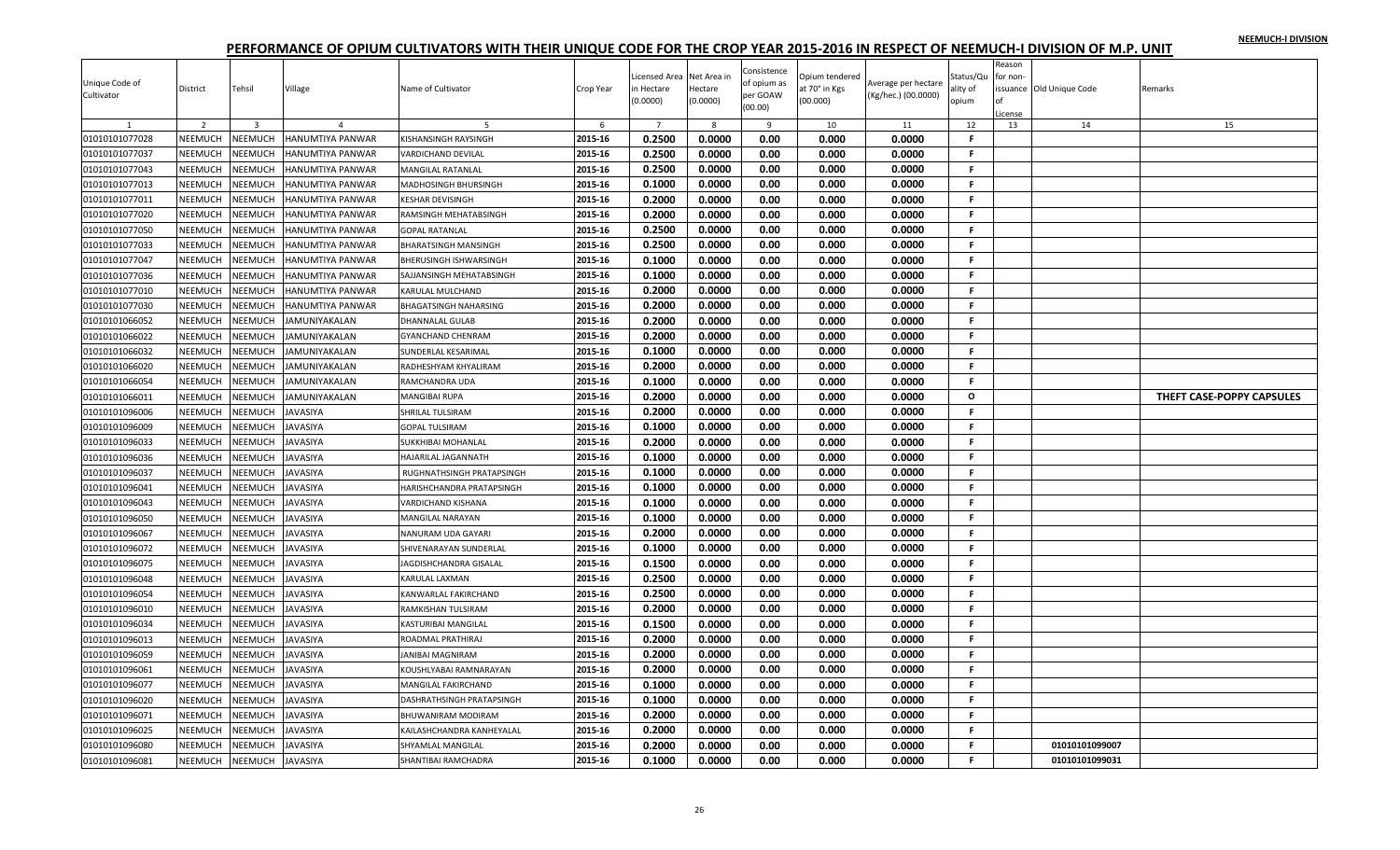|                              |                |                         |                   |                              |           |                |             |                         |                |                     |              | Reason   |                         |         |
|------------------------------|----------------|-------------------------|-------------------|------------------------------|-----------|----------------|-------------|-------------------------|----------------|---------------------|--------------|----------|-------------------------|---------|
|                              |                |                         |                   |                              |           | icensed Area.  | Net Area ir | Consistence             | Opium tendered |                     | Status/Qu    | for non- |                         |         |
| Unique Code of<br>Cultivator | District       | Tehsil                  | Village           | Name of Cultivator           | Crop Year | n Hectare      | Hectare     | of opium as<br>per GOAW | at 70° in Kgs  | Average per hectare | ality of     |          | ssuance Old Unique Code | Remarks |
|                              |                |                         |                   |                              |           | (0.0000)       | (0.0000)    | (00.00)                 | (00.000)       | (Kg/hec.) (00.0000) | opium        | of       |                         |         |
|                              |                |                         |                   |                              |           |                |             |                         |                |                     |              | icense   |                         |         |
|                              | $\overline{2}$ | $\overline{\mathbf{3}}$ | $\overline{4}$    |                              | 6         | $\overline{7}$ | 8           | 9                       | 10             | 11                  | 12           | 13       | 14                      | 15      |
| 01010101096082               | NEEMUCH        | NEEMUCH                 | <b>JAVASIYA</b>   | SAMPATBAI RAMNARAYAN         | 2015-16   | 0.1500         | 0.0000      | 0.00                    | 0.000          | 0.0000              | F.           |          | 01020104092149          |         |
| 01010103069001               | <b>NEEMUCH</b> | <b>JEERAN</b>           | KHELUKHEDA        | VISHNULAL NANDA              | 2015-16   | 0.2500         | 0.0000      | 0.00                    | 0.000          | 0.0000              | F.           |          |                         |         |
| 01010103069004               | NEEMUCH        | <b>JEERAN</b>           | KHELUKHEDA        | SHAMBHULAL NANDA             | 2015-16   | 0.1500         | 0.0000      | 0.00                    | 0.000          | 0.0000              | -F.          |          |                         |         |
| 01010103069008               | NEEMUCH        | JEERAN                  | KHELUKHEDA        | DURGASHANKAR HIRALAL         | 2015-16   | 0.2000         | 0.0000      | 0.00                    | 0.000          | 0.0000              | F.           |          |                         |         |
| 01010103069015               | NEEMUCH        | JEERAN                  | <b>KHELUKHEDA</b> | <b>DASHRATH NARSINGH</b>     | 2015-16   | 0.2000         | 0.0000      | 0.00                    | 0.000          | 0.0000              | -F.          |          |                         |         |
| 01010103069019               | NEEMUCH        | JEERAN                  | KHELUKHEDA        | LAXMINARAYAN BAGDIRAM        | 2015-16   | 0.2000         | 0.0000      | 0.00                    | 0.000          | 0.0000              | F.           |          |                         |         |
| 01010103069024               | NEEMUCH        | JEERAN                  | KHELUKHEDA        | SHAMBHULAL GIRDHARI          | 2015-16   | 0.2500         | 0.0000      | 0.00                    | 0.000          | 0.0000              | -F.          |          |                         |         |
| 01010103069034               | <b>NEEMUCH</b> | <b>JEERAN</b>           | KHELUKHEDA        | GIRDHARI PYARJI              | 2015-16   | 0.2500         | 0.0000      | 0.00                    | 0.000          | 0.0000              | F.           |          |                         |         |
| 01010103069035               | NEEMUCH        | JEERAN                  | KHELUKHEDA        | <b>NANURAM JIVA</b>          | 2015-16   | 0.2000         | 0.0000      | 0.00                    | 0.000          | 0.0000              | F.           |          |                         |         |
| 01010103069036               | NEEMUCH        | JEERAN                  | KHELUKHEDA        | UNKARLAL MODAJI              | 2015-16   | 0.1500         | 0.0000      | 0.00                    | 0.000          | 0.0000              | F.           |          |                         |         |
| 01010103069045               | NEEMUCH        | JEERAN                  | <b>KHELUKHEDA</b> | PURANDAS TULSIDAS            | 2015-16   | 0.2000         | 0.1986      | 56.00                   | 8.872          | 44.6727             | - 1          |          |                         |         |
| 01010103069010               | NEEMUCH        | <b>JEERAN</b>           | KHELUKHEDA        | PARMESHWAR NARSINGH          | 2015-16   | 0.2000         | 0.0000      | 0.00                    | 0.000          | 0.0000              | -F.          |          |                         |         |
| 01010103069009               | <b>NEEMUCH</b> | JEERAN                  | KHELUKHEDA        | <b>BANSHILAL GIRDHARI</b>    | 2015-16   | 0.2000         | 0.0000      | 0.00                    | 0.000          | 0.0000              | F.           |          |                         |         |
| 01010103069013               | NEEMUCH        | <b>JEERAN</b>           | KHELUKHEDA        | <b>BABULAL BHANWARLAL</b>    | 2015-16   | 0.1000         | 0.0000      | 0.00                    | 0.000          | 0.0000              | -F.          |          |                         |         |
| 01010103069017               | NEEMUCH        | JEERAN                  | KHELUKHEDA        | KISHANLAL JAYRAM             | 2015-16   | 0.2500         | 0.0000      | 0.00                    | 0.000          | 0.0000              | -F           |          |                         |         |
| 01010103069031               | NEEMUCH        | JEERAN                  | KHELUKHEDA        | <b>GOPAL BHERULAL</b>        | 2015-16   | 0.1000         | 0.0000      | 0.00                    | 0.000          | 0.0000              | -F.          |          |                         |         |
| 01010103069048               | NEEMUCH        | <b>JEERAN</b>           | KHELUKHEDA        | PRABHULAL RAMCHANDRA         | 2015-16   | 0.2500         | 0.0000      | 0.00                    | 0.000          | 0.0000              | -F.          |          |                         |         |
| 01010103069049               | NEEMUCH        | JEERAN                  | KHELUKHEDA        | ISHWARLAL NARAYAN            | 2015-16   | 0.2500         | 0.0000      | 0.00                    | 0.000          | 0.0000              | F.           |          |                         |         |
| 01010103069050               | NEEMUCH        | JEERAN                  | KHELUKHEDA        | MADANLAL KANIRAM             | 2015-16   | 0.2500         | 0.0000      | 0.00                    | 0.000          | 0.0000              | F.           |          |                         |         |
| 01010103069051               | NEEMUCH        | JEERAN                  | KHELUKHEDA        | <b>BABULAL KANIRAM</b>       | 2015-16   | 0.2000         | 0.0000      | 0.00                    | 0.000          | 0.0000              | $\mathbf{F}$ |          |                         |         |
| 01010103069052               | NEEMUCH        | JEERAN                  | KHELUKHEDA        | <b>GANSHYAM CHANDMAL</b>     | 2015-16   | 0.1500         | 0.0000      | 0.00                    | 0.000          | 0.0000              | F.           |          |                         |         |
| 01010103069055               | NEEMUCH        | JEERAN                  | KHELUKHEDA        | RAMESHCHANDRA KANIRAM        | 2015-16   | 0.2000         | 0.0000      | 0.00                    | 0.000          | 0.0000              | -F.          |          |                         |         |
| 01010103069011               | NEEMUCH        | JEERAN                  | KHELUKHEDA        | RAMESHWAR KISHANLAI          | 2015-16   | 0.2000         | 0.0000      | 0.00                    | 0.000          | 0.0000              | -F.          |          |                         |         |
| 01010103069027               | NEEMUCH        | JEERAN                  | KHELUKHEDA        | ISHWARLAL ONKARLAL           | 2015-16   | 0.2500         | 0.0000      | 0.00                    | 0.000          | 0.0000              | F.           |          |                         |         |
| 01010103069037               | NEEMUCH        | JEERAN                  | KHELUKHEDA        | SHANKARLAL NAGGA             | 2015-16   | 0.1000         | 0.0000      | 0.00                    | 0.000          | 0.0000              | -F.          |          |                         |         |
| 01010103069047               | NEEMUCH        | JEERAN                  | KHELUKHEDA        | RAJMAL RAMLAL                | 2015-16   | 0.1000         | 0.0000      | 0.00                    | 0.000          | 0.0000              | $\mathbf{F}$ |          |                         |         |
|                              | NEEMUCH        |                         |                   |                              |           |                |             |                         |                |                     | -F.          |          |                         |         |
| 01010103069018               |                | JEERAN                  | KHELUKHEDA        | <b>BRAHAMMANAND MANGILAL</b> | 2015-16   | 0.2000         | 0.0000      | 0.00                    | 0.000          | 0.0000              | -F.          |          |                         |         |
| 01010103069056               | NEEMUCH        | JEERAN                  | KHELUKHEDA        | <b>GITABAI BADRILAL</b>      | 2015-16   | 0.1000         | 0.0000      | 0.00                    | 0.000          | 0.0000              |              |          |                         |         |
| 01010103069057               | <b>NEEMUCH</b> | JEERAN                  | KHELUKHEDA        | <b>BHERULAL KISHANLAL</b>    | 2015-16   | 0.2000         | 0.0000      | 0.00                    | 0.000          | 0.0000              | F.           |          |                         |         |
| 01010103069058               | NEEMUCH        | JEERAN                  | KHELUKHEDA        | KANIRAM NANDA                | 2015-16   | 0.2000         | 0.0000      | 0.00                    | 0.000          | 0.0000              | F.           |          |                         |         |
| 01010103069014               | NEEMUCH        | JEERAN                  | KHELUKHEDA        | <b>BHANWRIBAI NANURAM</b>    | 2015-16   | 0.2500         | 0.0000      | 0.00                    | 0.000          | 0.0000              | -F.          |          |                         |         |
| 01010103069059               | NEEMUCH        | JEERAN                  | KHELUKHEDA        | KAILASHCHANDRA NANURAM       | 2015-16   | 0.2500         | 0.0000      | 0.00                    | 0.000          | 0.0000              | F.           |          |                         |         |
| 01010103069060               | NEEMUCH        | JEERAN                  | KHELUKHEDA        | PIRPRAKASH HIRALAL           | 2015-16   | 0.2000         | 0.0000      | 0.00                    | 0.000          | 0.0000              | -F.          |          |                         |         |
| 01010103069061               | NEEMUCH        | <b>JEERAN</b>           | KHELUKHEDA        | <b>TULSIBAI NATHULAI</b>     | 2015-16   | 0.1000         | 0.0000      | 0.00                    | 0.000          | 0.0000              | -F.          |          |                         |         |
| 01010103069063               | NEEMUCH        | JEERAN                  | KHELUKHEDA        | DHAPUBAI NARAYAN             | 2015-16   | 0.2500         | 0.0000      | 0.00                    | 0.000          | 0.0000              | F.           |          |                         |         |
| 01010103069062               | NEEMUCH        | JEERAN                  | KHELUKHEDA        | NANIBAI CHAMPALAL            | 2015-16   | 0.1000         | 0.0000      | 0.00                    | 0.000          | 0.0000              | .F.          |          |                         |         |
| 01010103069065               | NEEMUCH        | JEERAN                  | KHELUKHEDA        | <b>GITABAI PRABHULAL</b>     | 2015-16   | 0.1000         | 0.0000      | 0.00                    | 0.000          | 0.0000              | F.           |          |                         |         |
| 01010103069046               | NEEMUCH        | JEERAN                  | KHELUKHEDA        | BRAHMANAND LAXMINARAYAN      | 2015-16   | 0.2000         | 0.0000      | 0.00                    | 0.000          | 0.0000              | -F.          |          |                         |         |
| 01010103069066               | NEEMUCH        | JEERAN                  | KHELUKHEDA        | AMBALAL BAGDIRAM             | 2015-16   | 0.2500         | 0.0000      | 0.00                    | 0.000          | 0.0000              | -F.          |          |                         |         |
| 01010103069067               | <b>NEEMUCH</b> | JEERAN                  | KHELUKHEDA        | SHYAMLAL DALURAM             | 2015-16   | 0.2000         | 0.0000      | 0.00                    | 0.000          | 0.0000              | F.           |          |                         |         |
| 01010103069069               | NEEMUCH        | JEERAN                  | KHELUKHEDA        | SALIGRAM BAGDIRAM            | 2015-16   | 0.2000         | 0.0000      | 0.00                    | 0.000          | 0.0000              | F.           |          |                         |         |
| 01010103069070               | NEEMUCH        | JEERAN                  | <b>KHELUKHEDA</b> | <b>OMPRAKASH BAGDIRAM</b>    | 2015-16   | 0.2500         | 0.0000      | 0.00                    | 0.000          | 0.0000              | F.           |          |                         |         |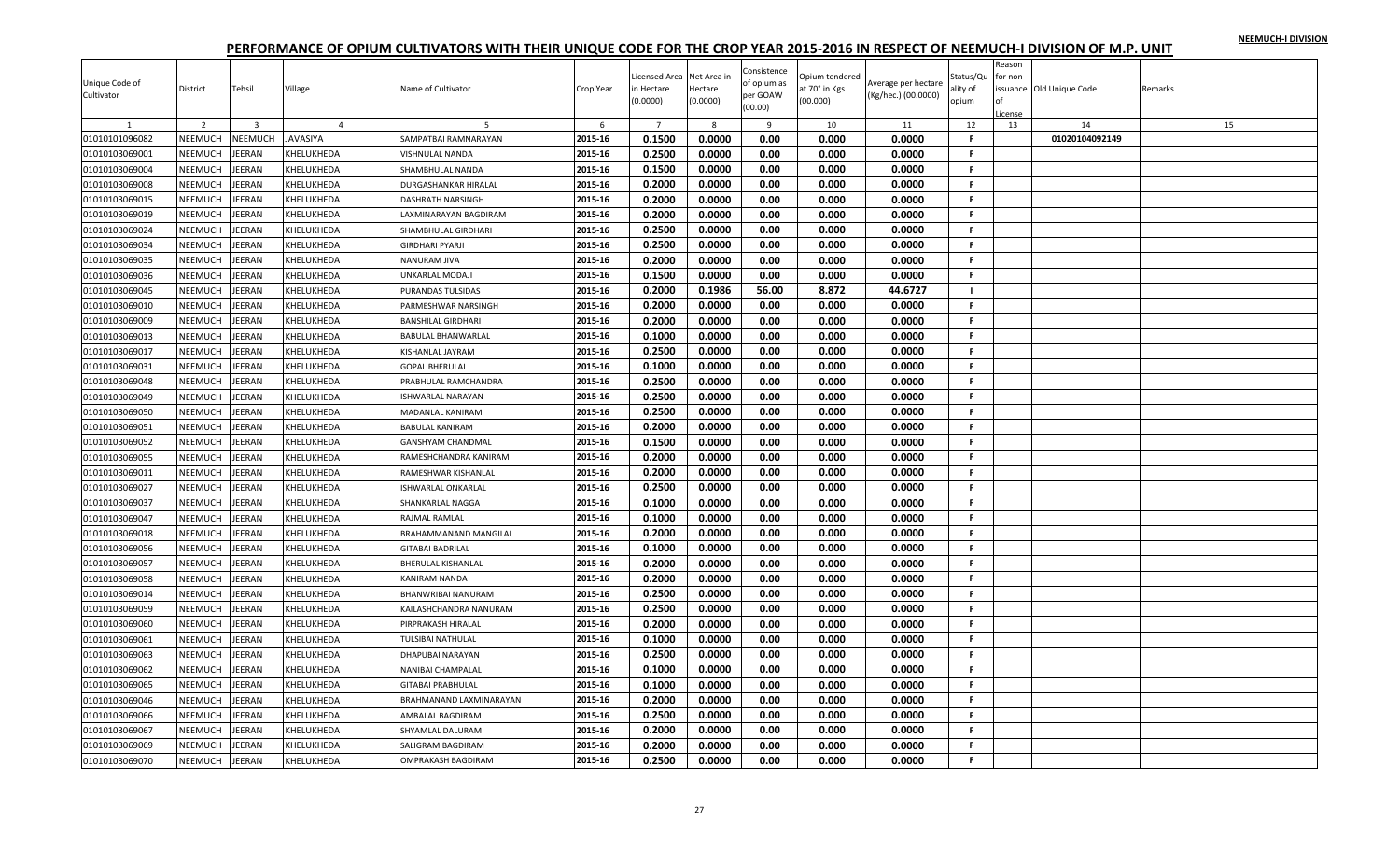| Reason<br>Consistence<br>icensed Area<br>Net Area in<br>Opium tendered<br>Status/Qu<br>for non-<br>Unique Code of<br>of opium as<br>Average per hectare<br>Tehsil<br>Village<br>Name of Cultivator<br>ssuance Old Unique Code<br>District<br>Crop Year<br>n Hectare<br>Hectare<br>it 70° in Kgs<br>ality of<br>Remarks<br>per GOAW<br>(Kg/hec.) (00.0000)<br>Cultivator<br>(0.0000)<br>(0.0000)<br>(00.000)<br>opium<br>(00.00)<br>License<br>2<br>$\overline{\mathbf{3}}$<br>6<br>$\overline{7}$<br>8<br>9<br>10<br>11<br>12<br>13<br>14<br>15<br>$\overline{a}$<br>-5 |  |
|-------------------------------------------------------------------------------------------------------------------------------------------------------------------------------------------------------------------------------------------------------------------------------------------------------------------------------------------------------------------------------------------------------------------------------------------------------------------------------------------------------------------------------------------------------------------------|--|
|                                                                                                                                                                                                                                                                                                                                                                                                                                                                                                                                                                         |  |
|                                                                                                                                                                                                                                                                                                                                                                                                                                                                                                                                                                         |  |
|                                                                                                                                                                                                                                                                                                                                                                                                                                                                                                                                                                         |  |
|                                                                                                                                                                                                                                                                                                                                                                                                                                                                                                                                                                         |  |
|                                                                                                                                                                                                                                                                                                                                                                                                                                                                                                                                                                         |  |
|                                                                                                                                                                                                                                                                                                                                                                                                                                                                                                                                                                         |  |
| 2015-16<br>0.2000<br>0.0000<br>0.00<br>0.000<br>0.0000<br>F.<br>01010103069071<br>NEEMUCH<br>JEERAN<br>KHELUKHEDA<br><b>BHULIBAI MOTILAL</b>                                                                                                                                                                                                                                                                                                                                                                                                                            |  |
| 0.000<br>F.<br>2015-16<br>0.1000<br>0.0000<br>0.00<br>0.0000<br>01010103069072<br>NEEMUCH<br><b>JEERAN</b><br>KHELUKHEDA<br><b>MANGILAL BHAGGA</b>                                                                                                                                                                                                                                                                                                                                                                                                                      |  |
| 01010103069073<br>NEEMUCH<br><b>JEERAN</b><br>2015-16<br>0.2000<br>0.0000<br>0.00<br>0.000<br>0.0000<br>F.<br>KHELUKHEDA<br>GITABAI JAGDISHCHAND                                                                                                                                                                                                                                                                                                                                                                                                                        |  |
| 01010103069074<br>NEEMUCH<br>JEERAN<br>2015-16<br>0.1000<br>0.0000<br>0.00<br>0.000<br>0.0000<br>F.<br>KHELUKHEDA<br>RAMLAL BHERULAL                                                                                                                                                                                                                                                                                                                                                                                                                                    |  |
| 0.2500<br>01010103069075<br>NEEMUCH<br><b>JEERAN</b><br>KHELUKHEDA<br>2015-16<br>0.0000<br>0.00<br>0.000<br>0.0000<br>F.<br>KAILASHCHANDRA AMBALAL                                                                                                                                                                                                                                                                                                                                                                                                                      |  |
| 01010103069076<br>NEEMUCH<br>JEERAN<br>KHELUKHEDA<br>2015-16<br>0.2000<br>0.0000<br>0.00<br>0.000<br>0.0000<br>F.<br><b>BHANWARI BAI KANIRAM</b>                                                                                                                                                                                                                                                                                                                                                                                                                        |  |
| NEEMUCH<br>NEEMUCH<br>0.2000<br>0.0000<br>0.00<br>0.000<br>0.0000<br>F<br>01010101082003<br>LASUDI HADHA<br>2015-16<br>KANCHANBAI UDAYRAM                                                                                                                                                                                                                                                                                                                                                                                                                               |  |
| NEEMUCH<br>01010101082010<br>NEEMUCH<br>ASUDI HADHA<br>2015-16<br>0.2000<br>0.0000<br>0.00<br>0.000<br>0.0000<br>F.<br>BHUWANIRAM DOULATRAM                                                                                                                                                                                                                                                                                                                                                                                                                             |  |
| 0.1000<br>0.0000<br>NEEMUCH<br>2015-16<br>0.00<br>0.000<br>0.0000<br>F.<br>01010101082012<br>NEEMUCH<br>LASUDI HADHA<br>ISHWARSINGH GANGARAM                                                                                                                                                                                                                                                                                                                                                                                                                            |  |
| 0.2000<br>0.0000<br>0.00<br>0.000<br>0.0000<br>F.<br>01010101082016<br>NEEMUCH<br>NEEMUCH<br>2015-16<br>LASUDI HADHA<br>KANHEYALAL HIRALAL                                                                                                                                                                                                                                                                                                                                                                                                                              |  |
| NEEMUCH<br>0.2000<br>0.0000<br>01010101082021<br>NEEMUCH<br>LASUDI HADHA<br>2015-16<br>0.00<br>0.000<br>0.0000<br>F.<br>PARVATSINGH BHUWANISINGH                                                                                                                                                                                                                                                                                                                                                                                                                        |  |
| <b>NEEMUCH</b><br>0.1000<br>0.0000<br>0.000<br>01010101082009<br><b>NEEMUCH</b><br>LASUDI HADHA<br>2015-16<br>0.00<br>0.0000<br>F<br>MUNNIBAI MOHANLAL                                                                                                                                                                                                                                                                                                                                                                                                                  |  |
| NEEMUCH<br>NEEMUCH<br>2015-16<br>0.1500<br>0.0000<br>0.00<br>0.000<br>0.0000<br>01010101082007<br>LASUDI HADHA<br>F.<br><b>RUPSINGH BHERUSINGH</b>                                                                                                                                                                                                                                                                                                                                                                                                                      |  |
| NEEMUCH<br>0.2500<br>0.0000<br>0.000<br>01010101082013<br>NEEMUCH<br>LASUDI HADHA<br>2015-16<br>0.00<br>0.0000<br>F.                                                                                                                                                                                                                                                                                                                                                                                                                                                    |  |
| KISHANSINGH GANGARAM                                                                                                                                                                                                                                                                                                                                                                                                                                                                                                                                                    |  |
| 0.1500<br>01010101082029<br>NEEMUCH<br><b>NEEMUCH</b><br>2015-16<br>0.0000<br>0.00<br>0.000<br>0.0000<br>F.<br>LASUDI HADHA<br>PANNALAL MOTILAL                                                                                                                                                                                                                                                                                                                                                                                                                         |  |
| 0.1000<br>0.0000<br>0.00<br>0.000<br>F.<br>01010101082034<br>NEEMUCH<br>NEEMUCH<br>LASUDI HADHA<br>2015-16<br>0.0000<br>MANGLAKUNWAR BHERUSINGH                                                                                                                                                                                                                                                                                                                                                                                                                         |  |
| 0.2500<br><b>NEEMUCH</b><br>2015-16<br>0.0000<br>0.00<br>0.000<br>0.0000<br>F.<br>01010101081014<br><b>NEEMUCH</b><br>LASUDI TANWAR<br><b>BHERUSINGH MODSINGH</b>                                                                                                                                                                                                                                                                                                                                                                                                       |  |
| 0.1000<br>0.0000<br>0.00<br>0.000<br><b>NEEMUCH</b><br>2015-16<br>0.0000<br>F.<br>01010101081024<br>NEEMUCH<br>LASUDI TANWAR<br>ISHWARSINGH GOBARSINGH                                                                                                                                                                                                                                                                                                                                                                                                                  |  |
| 01010101081025<br>NEEMUCH<br>0.2500<br>0.0000<br>0.00<br>0.000<br>0.0000<br>NEEMUCH<br>LASUDI TANWAR<br>2015-16<br>F.<br>HARISINGH DOULATSINGH                                                                                                                                                                                                                                                                                                                                                                                                                          |  |
| 2015-16<br>0.2000<br>0.0000<br>0.00<br>0.000<br>0.0000<br>01010101081039<br>NEEMUCH<br>NEEMUCH<br>LASUDI TANWAR<br>F.<br>PYARSINGH ISHWARSINGH                                                                                                                                                                                                                                                                                                                                                                                                                          |  |
| <b>NEEMUCH</b><br>0.2000<br>01010101081044<br><b>NEEMUCH</b><br>2015-16<br>0.0000<br>0.00<br>0.000<br>0.0000<br>F.<br>LASUDI TANWAR<br><b>HARISINGH NATHUSINGH</b>                                                                                                                                                                                                                                                                                                                                                                                                      |  |
| 01010101081050<br>NEEMUCH<br>2015-16<br>0.2000<br>0.0000<br>0.00<br>0.000<br>0.0000<br>NEEMUCH<br>LASUDI TANWAR<br>F.<br>DULESINGH KISHORSINGH                                                                                                                                                                                                                                                                                                                                                                                                                          |  |
| 01010101081052<br><b>NEEMUCH</b><br>NEEMUCH<br>2015-16<br>0.2000<br>0.0000<br>0.00<br>0.000<br>0.0000<br>F.<br>LASUDI TANWAR<br>PREMSINGH NATHUSINGH                                                                                                                                                                                                                                                                                                                                                                                                                    |  |
| 0.2500<br>2015-16<br>0.0000<br>0.00<br>0.000<br>0.0000<br>F.<br>01010101081055<br>NEEMUCH<br>NEEMUCH<br>LASUDI TANWAR<br>MODSINGH JALAMSINGH                                                                                                                                                                                                                                                                                                                                                                                                                            |  |
| 0.1000<br>0.0000<br>0.000<br>01010101081057<br>NEEMUCH<br><b>NEEMUCH</b><br>2015-16<br>0.00<br>0.0000<br>F.<br>LASUDI TANWAR<br><b>GANGABAI GIRVARSINGH</b>                                                                                                                                                                                                                                                                                                                                                                                                             |  |
| 0.1500<br>0.0000<br>0.00<br>0.000<br>0.0000<br>F.<br>01010101081059<br>NEEMUCH<br>2015-16<br><b>NEEMUCH</b><br>LASUDI TANWAR<br>MOTISINGH KALUSINGH                                                                                                                                                                                                                                                                                                                                                                                                                     |  |
| 0.2500<br>01010101081072<br>NEEMUCH<br>NEEMUCH<br>LASUDI TANWAR<br>2015-16<br>0.0000<br>0.00<br>0.000<br>0.0000<br>SAJJANSINGH DOULATSINGH<br>-F.                                                                                                                                                                                                                                                                                                                                                                                                                       |  |
| 01010101081078<br>NEEMUCH<br><b>NEEMUCH</b><br>LASUDI TANWAR<br>2015-16<br>0.2000<br>0.2000<br>70.89<br>2.795<br>13.9750<br>G<br><b>FULBAI MANGUSINGH</b>                                                                                                                                                                                                                                                                                                                                                                                                               |  |
| NEEMUCH<br>0.2000<br>0.0000<br>0.00<br>0.000<br>01010101081097<br>NEEMUCH<br>LASUDI TANWAR<br>2015-16<br>0.0000<br>F.<br><b>GORDHANSINGH RUPSINGH</b>                                                                                                                                                                                                                                                                                                                                                                                                                   |  |
| .F                                                                                                                                                                                                                                                                                                                                                                                                                                                                                                                                                                      |  |
| 0.2500<br>01010101081103<br>NEEMUCH<br>NEEMUCH<br>2015-16<br>0.0000<br>0.00<br>0.000<br>0.0000<br>LASUDI TANWAR<br>MOTISINGH KISHANSINGH                                                                                                                                                                                                                                                                                                                                                                                                                                |  |
| 01010101081106<br>NEEMUCH<br><b>NEEMUCH</b><br>2015-16<br>0.1000<br>0.0000<br>0.00<br>0.000<br>0.0000<br>F.<br>LASUDI TANWAR<br><b>GOBARSINGH KACHARUSINGH</b>                                                                                                                                                                                                                                                                                                                                                                                                          |  |
| 0.2500<br>F.<br>01010101081107<br>2015-16<br>0.0000<br>0.00<br>0.000<br>0.0000<br><b>NEEMUCH</b><br>NEEMUCH<br>LASUDI TANWAR<br><b>RUPSINGH KANIRAM</b>                                                                                                                                                                                                                                                                                                                                                                                                                 |  |
| 2015-16<br>0.2500<br>0.0000<br>0.00<br>0.000<br>0.0000<br>F.<br>01010101081066<br>NEEMUCH<br>NEEMUCH<br>LASUDI TANWAR<br>ISHWARSINGH MODSINGH                                                                                                                                                                                                                                                                                                                                                                                                                           |  |
| 2015-16<br>0.2500<br>0.0000<br>0.00<br>0.000<br>0.0000<br>F.<br>01010101081067<br>NEEMUCH<br><b>NEEMUCH</b><br>LASUDI TANWAR<br><b>KESHARSINGH MODSINGH</b>                                                                                                                                                                                                                                                                                                                                                                                                             |  |
| NEEMUCH<br>NEEMUCH<br>0.2500<br>0.0000<br>0.000<br>01010101081082<br>LASUDI TANWAR<br>2015-16<br>0.00<br>0.0000<br>F.<br>PRABHULAL NANURAM                                                                                                                                                                                                                                                                                                                                                                                                                              |  |
| 0.2500<br>01010101081083<br>NEEMUCH<br>NEEMUCH<br>LASUDI TANWAR<br>2015-16<br>0.0000<br>0.00<br>0.000<br>0.0000<br>F.<br><b>KESHARSINGH KALUSINGH</b>                                                                                                                                                                                                                                                                                                                                                                                                                   |  |
| 01010101081005<br>NEEMUCH<br>2015-16<br>0.1500<br>0.0000<br>0.00<br>0.000<br>0.0000<br>F.<br>NEEMUCH<br>LASUDI TANWAR<br><b>GOVIND SINGH RATANSINGH</b>                                                                                                                                                                                                                                                                                                                                                                                                                 |  |
| NEEMUCH<br>0.2500<br>0.0000<br>0.00<br>01010101081049<br>NEEMUCH<br>LASUDI TANWAR<br>2015-16<br>0.000<br>0.0000<br>F.<br>CHATARSINGH ISHWARSINGH                                                                                                                                                                                                                                                                                                                                                                                                                        |  |
| 01010101081051<br><b>NEEMUCH</b><br>NEEMUCH<br>LASUDI TANWAR<br>2015-16<br>0.2500<br>0.0000<br>0.00<br>0.000<br>0.0000<br>F.<br>MANOHARSINGH MODSINGH                                                                                                                                                                                                                                                                                                                                                                                                                   |  |
| 0.2000<br>2015-16<br>0.0000<br>0.00<br>0.000<br>0.0000<br>F<br>01010101081070<br>NEEMUCH<br>NEEMUCH<br><b>ASUDI TANWAR</b><br>KAMALSINGH MANGUSINGH                                                                                                                                                                                                                                                                                                                                                                                                                     |  |
| 2015-16<br>0.2000<br>0.0000<br>0.00<br>0.000<br>0.0000<br>F.<br>01010101081032<br>NEEMUCH<br>NEEMUCH<br>LASUDI TANWAR<br><b>MANSINGH KANIRAM</b>                                                                                                                                                                                                                                                                                                                                                                                                                        |  |
| 0.2500<br>01010101081058<br>NEEMUCH<br>2015-16<br>0.0000<br>0.00<br>0.000<br>0.0000<br>F.<br><b>NEEMUCH</b><br><b>LASUDI TANWAR</b><br><b>RAYSINGH BHERUSINGH</b>                                                                                                                                                                                                                                                                                                                                                                                                       |  |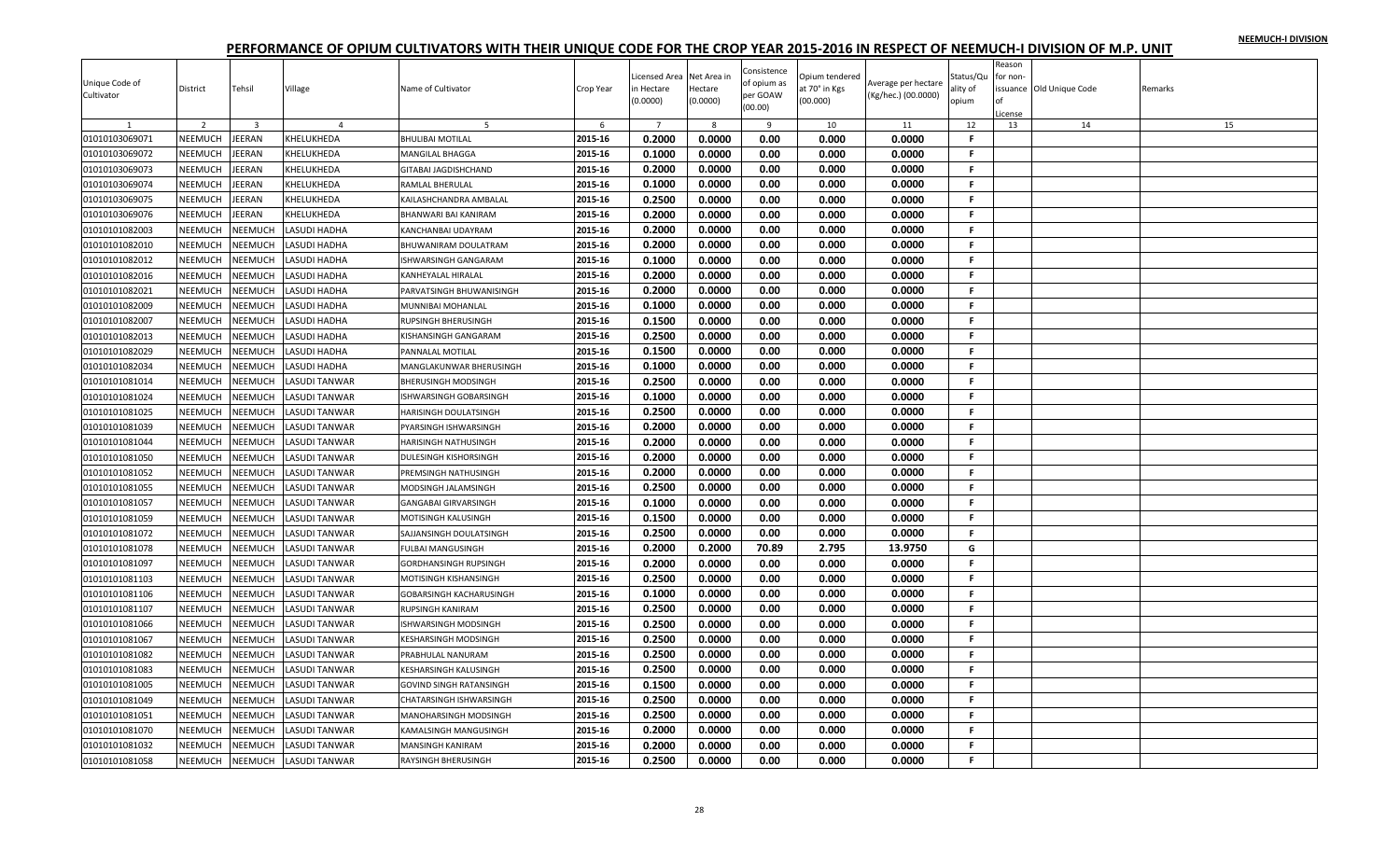|                |                |                                    |                                        |                                   |              |                            |                        | Consistence         |                                 |                     |                       | Reason  |                          |                           |
|----------------|----------------|------------------------------------|----------------------------------------|-----------------------------------|--------------|----------------------------|------------------------|---------------------|---------------------------------|---------------------|-----------------------|---------|--------------------------|---------------------------|
| Unique Code of | District       | Tehsil                             | Village                                | Name of Cultivator                | Crop Year    | icensed Area.<br>n Hectare | Net Area in<br>Hectare | of opium as         | Opium tendered<br>at 70° in Kgs | Average per hectare | Status/Qu<br>ality of | for non | issuance Old Unique Code | Remarks                   |
| Cultivator     |                |                                    |                                        |                                   |              | (0.0000)                   | (0.0000)               | per GOAW<br>(00.00) | (00.000)                        | (Kg/hec.) (00.0000) | opium                 |         |                          |                           |
|                |                |                                    |                                        |                                   |              |                            |                        |                     |                                 |                     |                       | License |                          |                           |
| 01010101081073 | 2<br>NEEMUCH   | $\overline{\mathbf{3}}$<br>NEEMUCH | $\overline{4}$<br><b>LASUDI TANWAR</b> | -5<br><b>GOPAL NANURAM</b>        | 6<br>2015-16 | $\overline{7}$<br>0.1000   | 8<br>0.0000            | 9<br>0.00           | 10<br>0.000                     | 11<br>0.0000        | 12<br>-F              | 13      | 14                       | 15                        |
| 01010101081111 | NEEMUCH        | NEEMUCH                            | LASUDI TANWAR                          | HIMMATSINGH PREMSINGH             | 2015-16      | 0.1500                     | 0.0000                 | 0.00                | 0.000                           | 0.0000              | F.                    |         |                          |                           |
| 01010101081104 | NEEMUCH        | NEEMUCH                            | LASUDI TANWAR                          | PADAMSINGH KESHARSINGH            | 2015-16      | 0.1000                     | 0.0000                 | 0.00                | 0.000                           | 0.0000              | F.                    |         |                          |                           |
| 01010101081007 | NEEMUCH        | NEEMUCH                            | LASUDI TANWAR                          | LAXMANSINGH DOULATSINGH           | 2015-16      | 0.2500                     | 0.0000                 | 0.00                | 0.000                           | 0.0000              | F.                    |         |                          |                           |
| 01010101081023 | <b>NEEMUCH</b> | <b>NEEMUCH</b>                     | LASUDI TANWAR                          | <b>DEVISINGH DOULATSINGH</b>      | 2015-16      | 0.2000                     | 0.0984                 | 68.74               | 3.083                           | 31.3313             | G                     |         |                          |                           |
| 01010101081065 | NEEMUCH        | NEEMUCH                            | LASUDI TANWAR                          | HARISINGH MODSINGH                | 2015-16      | 0.2500                     | 0.0000                 | 0.00                | 0.000                           | 0.0000              | F.                    |         |                          |                           |
| 01010101081114 | NEEMUCH        | NEEMUCH                            | LASUDI TANWAR                          | <b>GOVINDSINGH KISHANSINGH</b>    | 2015-16      | 0.2000                     | 0.0000                 | 0.00                | 0.000                           | 0.0000              | F.                    |         |                          |                           |
| 01010101081115 | NEEMUCH        | NEEMUCH                            | <b>LASUDI TANWAR</b>                   | <b>UDAYSINGH ONKARSINGH</b>       | 2015-16      | 0.1000                     | 0.0000                 | 0.00                | 0.000                           | 0.0000              | F.                    |         |                          |                           |
| 01010101081113 | NEEMUCH        | NEEMUCH                            | LASUDI TANWAR                          | <b>SURAJBAI KANIRAM</b>           | 2015-16      | 0.2500                     | 0.0000                 | 0.00                | 0.000                           | 0.0000              | F.                    |         |                          |                           |
|                | <b>NEEMUCH</b> |                                    |                                        | <b>BALLU GIRDHARI</b>             | 2015-16      | 0.1000                     | 0.0000                 | 0.00                | 0.000                           | 0.0000              | F.                    |         |                          |                           |
| 01010101083016 |                | <b>NEEMUCH</b><br>NEEMUCH          | MANGROL                                |                                   | 2015-16      |                            |                        |                     |                                 |                     | F.                    |         |                          |                           |
| 01010101083017 | NEEMUCH        |                                    | MANGROL                                | <b>BADRI PARASA</b>               |              | 0.1000                     | 0.0000                 | 0.00                | 0.000                           | 0.0000              | F.                    |         |                          |                           |
| 01010101083023 | NEEMUCH        | <b>NEEMUCH</b>                     | MANGROL                                | <b>BABULAL GOURU</b>              | 2015-16      | 0.1000                     | 0.0000                 | 0.00                | 0.000                           | 0.0000              | $\Omega$              |         |                          |                           |
| 01010101083054 | NEEMUCH        | NEEMUCH                            | MANGROL                                | <b>GORILAL MANGILAL</b>           | 2015-16      | 0.1500                     | 0.0000                 | 0.00                | 0.000                           | 0.0000              |                       |         |                          | THEFT CASE-POPPY CAPSULES |
| 01010101067007 | NEEMUCH        | NEEMUCH                            | <b>MELKI MEWAD</b>                     | SHAMPATBAI KARANSINGH             | 2015-16      | 0.2000                     | 0.0000                 | 0.00                | 0.000                           | 0.0000              | F.                    |         |                          |                           |
| 01010101067036 | NEEMUCH        | NEEMUCH                            | MELKI MEWAD                            | KANWARLAL MANGU                   | 2015-16      | 0.2000                     | 0.0000                 | 0.00                | 0.000                           | 0.0000              | F                     |         |                          |                           |
| 01010101067051 | NEEMUCH        | NEEMUCH                            | MELKI MEWAD                            | PANBAI RAMSINGH                   | 2015-16      | 0.1000                     | 0.0000                 | 0.00                | 0.000                           | 0.0000              | F.                    |         |                          |                           |
| 01010101067044 | NEEMUCH        | <b>NEEMUCH</b>                     | MELKI MEWAD                            | SHANTIBAI BHAWARSINGH             | 2015-16      | 0.1000                     | 0.0000                 | 0.00                | 0.000                           | 0.0000              | F.                    |         |                          |                           |
| 01010101067037 | NEEMUCH        | NEEMUCH                            | MELKI MEWAD                            | <b>KACHARUBAI RAMSINGH</b>        | 2015-16      | 0.2500                     | 0.0000                 | 0.00                | 0.000                           | 0.0000              | F.                    |         |                          |                           |
| 01010101067041 | NEEMUCH        | NEEMUCH                            | <b>MELKI MEWAD</b>                     | LALSINGH BHANWARSINGH             | 2015-16      | 0.2000                     | 0.0000                 | 0.00                | 0.000                           | 0.0000              | F.                    |         |                          |                           |
| 01010101067035 | NEEMUCH        | NEEMUCH                            | MELKI MEWAD                            | MANGALSINGH ISHWARSINGH           | 2015-16      | 0.1000                     | 0.0000                 | 0.00                | 0.000                           | 0.0000              | F                     |         |                          |                           |
| 01010101067012 | NEEMUCH        | NEEMUCH                            | MELKI MEWAD                            | KARANSINGH RATANSINGH             | 2015-16      | 0.1000                     | 0.0000                 | 0.00                | 0.000                           | 0.0000              | F.                    |         |                          |                           |
| 01010101078002 | NEEMUCH        | NEEMUCH                            | MUNDLA                                 | <b>BHERUSINGH GIRVARSINGH</b>     | 2015-16      | 0.2000                     | 0.0000                 | 0.00                | 0.000                           | 0.0000              | F.                    |         |                          |                           |
| 01010101078004 | NEEMUCH        | NEEMUCH                            | MUNDLA                                 | <b>KANCHANBAI KALUSINGH</b>       | 2015-16      | 0.2000                     | 0.0000                 | 0.00                | 0.000                           | 0.0000              | F.                    |         |                          |                           |
| 01010101078005 | <b>NEEMUCH</b> | NEEMUCH                            | MUNDLA                                 | <b>BALUSINGH SHIVESINGH</b>       | 2015-16      | 0.2500                     | 0.0000                 | 0.00                | 0.000                           | 0.0000              | F.                    |         |                          |                           |
| 01010101078006 | NEEMUCH        | <b>NEEMUCH</b>                     | MUNDLA                                 | KALUSINGH NATHUSINGH              | 2015-16      | 0.2000                     | 0.0000                 | 0.00                | 0.000                           | 0.0000              | F                     |         |                          |                           |
| 01010101078009 | <b>NEEMUCH</b> | NEEMUCH                            | MUNDLA                                 | <b>BHAGATSINGH PANBAI</b>         | 2015-16      | 0.2000                     | 0.0000                 | 0.00                | 0.000                           | 0.0000              | F.                    |         |                          |                           |
| 01010101078026 | NEEMUCH        | <b>NEEMUCH</b>                     | MUNDLA                                 | BHANWARBAI ISHWARSINGH            | 2015-16      | 0.2500                     | 0.0000                 | 0.00                | 0.000                           | 0.0000              | F.                    |         |                          |                           |
| 01010101078013 | NEEMUCH        | NEEMUCH                            | MUNDLA                                 | RAJENDRASINGH BHERUSINGH          | 2015-16      | 0.2500                     | 0.0000                 | 0.00                | 0.000                           | 0.0000              | F.                    |         |                          |                           |
| 01010101078015 | NEEMUCH        | NEEMUCH                            | MUNDLA                                 | <b>BHANWARSINGH KACHARUSINGH</b>  | 2015-16      | 0.2000                     | 0.0000                 | 0.00                | 0.000                           | 0.0000              | F.                    |         |                          |                           |
| 01010101078016 | NEEMUCH        | NEEMUCH                            | MUNDLA                                 | <b>GOVINDSINGH MANSINGH</b>       | 2015-16      | 0.2000                     | 0.0000                 | 0.00                | 0.000                           | 0.0000              | F.                    |         |                          |                           |
| 01010101078017 | NEEMUCH        | NEEMUCH                            | MUNDLA                                 | PRABHUSINGH MOTISINGH             | 2015-16      | 0.2000                     | 0.0000                 | 0.00                | 0.000                           | 0.0000              | F.                    |         |                          |                           |
| 01010101078021 | NEEMUCH        | NEEMUCH                            | MUNDLA                                 | DHAPUBAI MANOHARSINGH             | 2015-16      | 0.2000                     | 0.0000                 | 0.00                | 0.000                           | 0.0000              | F.                    |         |                          |                           |
| 01010101078023 | <b>NEEMUCH</b> | NEEMUCH                            | MUNDLA                                 | <b>NAVALSINGH MOTISINGH</b>       | 2015-16      | 0.2500                     | 0.0000                 | 0.00                | 0.000                           | 0.0000              | F.                    |         |                          |                           |
| 01010101078027 | NEEMUCH        | NEEMUCH                            | MUNDLA                                 | <b>BHERUSINGH NATHUSINGH</b>      | 2015-16      | 0.2000                     | 0.0000                 | 0.00                | 0.000                           | 0.0000              | F.                    |         |                          |                           |
| 01010101078047 | NEEMUCH        | NEEMUCH                            | MUNDLA                                 | RANSINGH KACHARUSINGH             | 2015-16      | 0.2500                     | 0.0000                 | 0.00                | 0.000                           | 0.0000              | F.                    |         |                          |                           |
| 01010101078061 | NEEMUCH        | NEEMUCH                            | MUNDLA                                 | JUJJARSINGH BAHADURSINGH          | 2015-16      | 0.2000                     | 0.0000                 | 0.00                | 0.000                           | 0.0000              | F.                    |         |                          |                           |
| 01010101078050 | NEEMUCH        | NEEMUCH                            | MUNDLA                                 | SHAMBHUBAI BHOPALSINGH            | 2015-16      | 0.2500                     | 0.0000                 | 0.00                | 0.000                           | 0.0000              | F.                    |         |                          |                           |
| 01010101078070 | <b>NEEMUCH</b> | NEEMUCH                            | MUNDLA                                 | <b>GOVINDSINGH ISHWARSINGH</b>    | 2015-16      | 0.2000                     | 0.0000                 | 0.00                | 0.000                           | 0.0000              | F.                    |         |                          |                           |
| 01010101078028 | NEEMUCH        | NEEMUCH                            | MUNDLA                                 | UMMEDSINGH BHANWARSINGH           | 2015-16      | 0.2500                     | 0.0000                 | 0.00                | 0.000                           | 0.0000              | F                     |         |                          |                           |
| 01010101078010 | NEEMUCH        | <b>JEEMUCH</b>                     | MUNDLA                                 | SAJJANSINGH ONKARSINGH GOBARSINGH | 2015-16      | 0.2500                     | 0.0000                 | 0.00                | 0.000                           | 0.0000              |                       |         |                          |                           |
| 01010101078051 | NEEMUCH        | <b>NEEMUCH</b>                     | <b>MUNDLA</b>                          | <b>CHENSINGH DEVISINGH</b>        | 2015-16      | 0.2500                     | 0.0000                 | 0.00                | 0.000                           | 0.0000              | F.                    |         |                          |                           |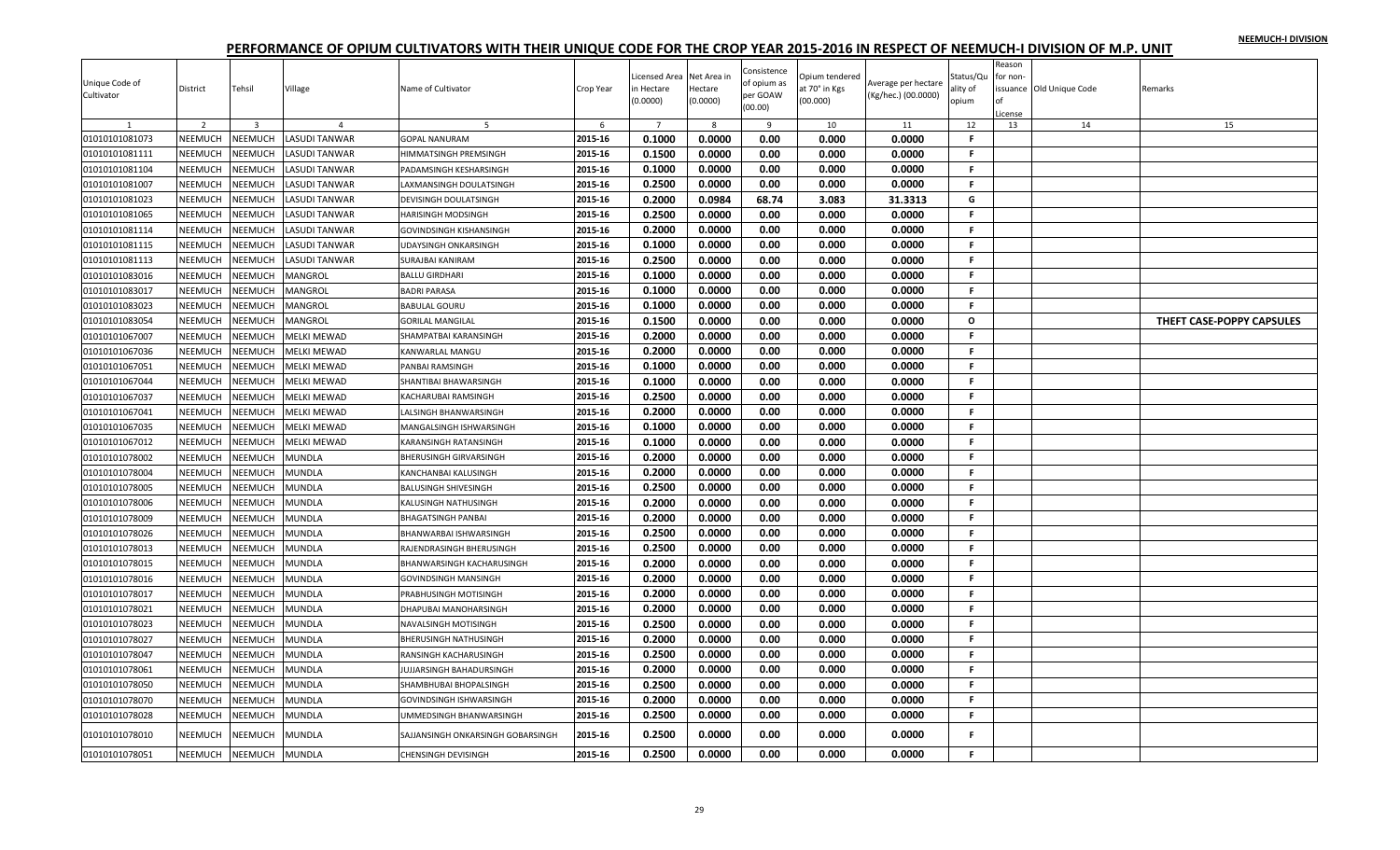|                              |                |                |                |                                 |           | Licensed Area  | Net Area in | Consistence             | Opium tendered |                                            | Status/Qu    | Reason<br>or non- |                 |                    |
|------------------------------|----------------|----------------|----------------|---------------------------------|-----------|----------------|-------------|-------------------------|----------------|--------------------------------------------|--------------|-------------------|-----------------|--------------------|
| Unique Code of<br>Cultivator | District       | Tehsil         | Village        | Name of Cultivator              | Crop Year | n Hectare      | Hectare     | of opium as<br>per GOAW | at 70° in Kgs  | Average per hectare<br>(Kg/hec.) (00.0000) | ality of     | issuance          | Old Unique Code | Remarks            |
|                              |                |                |                |                                 |           | (0.0000)       | (0.0000)    | (00.00)                 | (00.000)       |                                            | opium        |                   |                 |                    |
| $\overline{1}$               | $\overline{2}$ | $\overline{3}$ | $\overline{4}$ | -5                              | 6         | $\overline{7}$ | 8           | 9                       | 10             | 11                                         | 12           | License<br>13     | 14              | 15                 |
| 01010101078034               | NEEMUCH        | NEEMUCH        | MUNDLA         | <b>KARANSINGH NATHUSINGH</b>    | 2015-16   | 0.1000         | 0.0000      | 0.00                    | 0.000          | 0.0000                                     | $\mathbf{F}$ |                   |                 |                    |
| 01010101078014               | NEEMUCH        | NEEMUCH        | MUNDLA         | <b>UDAYSINGH KESHARSINGH</b>    | 2015-16   | 0.1500         | 0.0000      | 0.00                    | 0.000          | 0.0000                                     | F.           |                   |                 |                    |
| 01010101078019               | <b>NEEMUCH</b> | NEEMUCH        | MUNDLA         | PYARSINGH RAMSINGH              | 2015-16   | 0.2000         | 0.0000      | 0.00                    | 0.000          | 0.0000                                     | F.           |                   |                 |                    |
| 01010101078003               | NEEMUCH        | NEEMUCH        | MUNDLA         | <b>DEVISINGH MOTISINGH</b>      | 2015-16   | 0.2000         | 0.0000      | 0.00                    | 0.000          | 0.0000                                     | F.           |                   |                 |                    |
| 01010101078040               | <b>NEEMUCH</b> | NEEMUCH        | MUNDLA         | <b>RAMSINGH KALUSINGH</b>       | 2015-16   | 0.1000         | 0.0000      | 0.00                    | 0.000          | 0.0000                                     | F.           |                   |                 |                    |
| 01010101078012               | NEEMUCH        | NEEMUCH        | MUNDLA         | <b>DEEPA BALA</b>               | 2015-16   | 0.2500         | 0.0000      | 0.00                    | 0.000          | 0.0000                                     | -F           |                   |                 |                    |
| 01010101078077               | NEEMUCH        | <b>NEEMUCH</b> | MUNDLA         | <b>NOJIBAI MANGILAL</b>         | 2015-16   | 0.1000         | 0.0000      | 0.00                    | 0.000          | 0.0000                                     | F.           |                   |                 | <b>NAME CHANGE</b> |
| 01010101078032               | NEEMUCH        | NEEMUCH        | MUNDLA         | SONABAI BHURSING                | 2015-16   | 0.1500         | 0.0000      | 0.00                    | 0.000          | 0.0000                                     | F.           |                   |                 |                    |
| 01010101078078               | NEEMUCH        | NEEMUCH        | MUNDLA         | <b>BHOPALSINGH GHASISINGH</b>   | 2015-16   | 0.1500         | 0.0000      | 0.00                    | 0.000          | 0.0000                                     | F.           |                   |                 |                    |
| 01010103064008               | NEEMUCH        | JEERAN         | PALSHODA       | <b>NAJARBAI LALSINGH</b>        | 2015-16   | 0.2000         | 0.0000      | 0.00                    | 0.000          | 0.0000                                     | F.           |                   |                 |                    |
| 01010103064011               | NEEMUCH        | <b>JEERAN</b>  | PALSHODA       | RAMESHCHANDRA NANDLAL           | 2015-16   | 0.2000         | 0.0000      | 0.00                    | 0.000          | 0.0000                                     | -F           |                   |                 |                    |
| 01010103064012               | NEEMUCH        | <b>JEERAN</b>  | PALSHODA       | <b>CHANDRAKALA VINODSINGH</b>   | 2015-16   | 0.1500         | 0.0000      | 0.00                    | 0.000          | 0.0000                                     | F.           |                   |                 |                    |
| 01010103064014               | NEEMUCH        | EERAN          | PALSHODA       | LEKHCHANDRA NARAYAN             | 2015-16   | 0.2500         | 0.0000      | 0.00                    | 0.000          | 0.0000                                     | F.           |                   |                 |                    |
| 01010103064016               | NEEMUCH        | <b>JEERAN</b>  | PALSHODA       | RAMPRASAD BHAGIRATH             | 2015-16   | 0.2000         | 0.0000      | 0.00                    | 0.000          | 0.0000                                     | F.           |                   |                 |                    |
| 01010103064018               | NEEMUCH        | JEERAN         | PALSHODA       | <b>GISALAL BHAGIRATH</b>        | 2015-16   | 0.2500         | 0.0000      | 0.00                    | 0.000          | 0.0000                                     | F.           |                   |                 |                    |
| 01010103064026               | NEEMUCH        | <b>JEERAN</b>  | PALSHODA       | RAMSINGH RADHAKISHAN            | 2015-16   | 0.1500         | 0.0000      | 0.00                    | 0.000          | 0.0000                                     | F.           |                   |                 |                    |
| 01010103064040               | NEEMUCH        | <b>JEERAN</b>  | PALSHODA       | <b>GOPAL RAMESHWAR PRAJAPAT</b> | 2015-16   | 0.2000         | 0.0000      | 0.00                    | 0.000          | 0.0000                                     | F.           |                   |                 |                    |
| 01010103064046               | NEEMUCH        | EERAN          | PALSHODA       | JAWANSINGH BHANWARSINGH         | 2015-16   | 0.1500         | 0.0000      | 0.00                    | 0.000          | 0.0000                                     | F.           |                   |                 |                    |
| 01010103064050               | NEEMUCH        | <b>JEERAN</b>  | PALSHODA       | VAJJIBAI MATHURALAL             | 2015-16   | 0.1500         | 0.0000      | 0.00                    | 0.000          | 0.0000                                     | F.           |                   |                 |                    |
| 01010103064051               | <b>NEEMUCH</b> | <b>JEERAN</b>  | PALSHODA       | RAMLAL DHRILAL                  | 2015-16   | 0.1500         | 0.0000      | 0.00                    | 0.000          | 0.0000                                     | F.           |                   |                 |                    |
| 01010103064053               | NEEMUCH        | <b>JEERAN</b>  | PALSHODA       | SURESHCHANDRA KHYALILAL         | 2015-16   | 0.2000         | 0.0000      | 0.00                    | 0.000          | 0.0000                                     | F.           |                   |                 |                    |
| 01010103064096               | NEEMUCH        | <b>JEERAN</b>  | PALSHODA       | <b>CHAMPALAL MODIRAM</b>        | 2015-16   | 0.1500         | 0.0000      | 0.00                    | 0.000          | 0.0000                                     | F.           |                   |                 |                    |
| 01010103064056               | NEEMUCH        | EERAN          | PALSHODA       | RADHESHYAM MOHANLAL             | 2015-16   | 0.2000         | 0.0000      | 0.00                    | 0.000          | 0.0000                                     | F            |                   |                 |                    |
| 01010103064058               | NEEMUCH        | EERAN          | PALSHODA       | <b>JAMNALAL NATHULAL</b>        | 2015-16   | 0.1500         | 0.0000      | 0.00                    | 0.000          | 0.0000                                     | F.           |                   |                 |                    |
| 01010103064067               | NEEMUCH        | EERAN          | PALSHODA       | <b>MANGIBAI MANGILAL</b>        | 2015-16   | 0.1500         | 0.0000      | 0.00                    | 0.000          | 0.0000                                     | F.           |                   |                 |                    |
| 01010103064069               | NEEMUCH        | <b>JEERAN</b>  | PALSHODA       | SAGARMAL BHANWARLAL             | 2015-16   | 0.2000         | 0.0000      | 0.00                    | 0.000          | 0.0000                                     | F.           |                   |                 |                    |
| 01010103064079               | NEEMUCH        | <b>JEERAN</b>  | PALSHODA       | MADHAVLAL BHERULAL              | 2015-16   | 0.2000         | 0.0000      | 0.00                    | 0.000          | 0.0000                                     | F.           |                   |                 |                    |
| 01010103064088               | NEEMUCH        | <b>JEERAN</b>  | PALSHODA       | MANGILAL KACHARU                | 2015-16   | 0.2000         | 0.0000      | 0.00                    | 0.000          | 0.0000                                     | F.           |                   |                 |                    |
| 01010103064089               | NEEMUCH        | <b>JEERAN</b>  | PALSHODA       | <b>MOHANLAL RUGHNATH</b>        | 2015-16   | 0.2500         | 0.0000      | 0.00                    | 0.000          | 0.0000                                     | F.           |                   |                 |                    |
| 01010103064092               | NEEMUCH        | EERAN          | PALSHODA       | <b>SHANKAR KACHARU</b>          | 2015-16   | 0.1500         | 0.0000      | 0.00                    | 0.000          | 0.0000                                     | F.           |                   |                 |                    |
| 01010103064115               | NEEMUCH        | <b>JEERAN</b>  | PALSHODA       | SITABAI NANDLAL                 | 2015-16   | 0.2000         | 0.0000      | 0.00                    | 0.000          | 0.0000                                     | F.           |                   |                 |                    |
| 01010103064129               | NEEMUCH        | <b>JEERAN</b>  | PALSHODA       | <b>KARULAL NANDLAL</b>          | 2015-16   | 0.1000         | 0.0000      | 0.00                    | 0.000          | 0.0000                                     | F.           |                   |                 |                    |
| 01010103064132               | NEEMUCH        | <b>JEERAN</b>  | PALSHODA       | KANHEYALAL BHANWARLAL           | 2015-16   | 0.2500         | 0.0000      | 0.00                    | 0.000          | 0.0000                                     | F.<br>-F     |                   |                 |                    |
| 01010103064135               | NEEMUCH        | <b>JEERAN</b>  | PALSHODA       | <b>DEVRAM HIRALAL</b>           | 2015-16   | 0.2000         | 0.0000      | 0.00                    | 0.000          | 0.0000                                     |              |                   |                 |                    |
| 01010103064152               | NEEMUCH        | EERAN          | PALSHODA       | RAMIBAI PRABHULAL               | 2015-16   | 0.2000         | 0.0531      | 65.09                   | 3.115          | 58.6629                                    | G            |                   |                 |                    |
| 01010103064146               | NEEMUCH        | <b>JEERAN</b>  | PALSHODA       | <b>BAPULAL KACHARULAL</b>       | 2015-16   | 0.2500         | 0.0000      | 0.00                    | 0.000          | 0.0000                                     | F.           |                   |                 |                    |
| 01010103064148               | NEEMUCH        | <b>JEERAN</b>  | PALSHODA       | RADHESHYAM NATHULAL             | 2015-16   | 0.2500         | 0.0000      | 0.00                    | 0.000          | 0.0000                                     | F.           |                   |                 |                    |
| 01010103064170               | <b>NEEMUCH</b> | <b>JEERAN</b>  | PALSHODA       | <b>DEVRAM PRABHULAL</b>         | 2015-16   | 0.2000         | 0.0000      | 0.00                    | 0.000          | 0.0000                                     | F.           |                   |                 |                    |
| 01010103064071               | NEEMUCH        | <b>JEERAN</b>  | PALSHODA       | MANGILAL RADHAKISHAN            | 2015-16   | 0.2500         | 0.0000      | 0.00                    | 0.000          | 0.0000                                     | F.           |                   |                 |                    |
| 01010103064080               | NEEMUCH        | EERAN          | PALSHODA       | VARDIBAI RUPLAL                 | 2015-16   | 0.1000         | 0.0000      | 0.00                    | 0.000          | 0.0000                                     | F            |                   |                 | <b>NAME CHANGE</b> |
| 01010103064104               | NEEMUCH        | EERAN          | PALSHODA       | SHANTIBAI BHANWARL              | 2015-16   | 0.1000         | 0.0000      | 0.00                    | 0.000          | 0.0000                                     | F.           |                   |                 |                    |
| 01010103064174               | NEEMUCH        | JEERAN         | PALSHODA       | <b>SALGRAM AMRATRAM</b>         | 2015-16   | 0.2000         | 0.0000      | 0.00                    | 0.000          | 0.0000                                     | F.           |                   |                 |                    |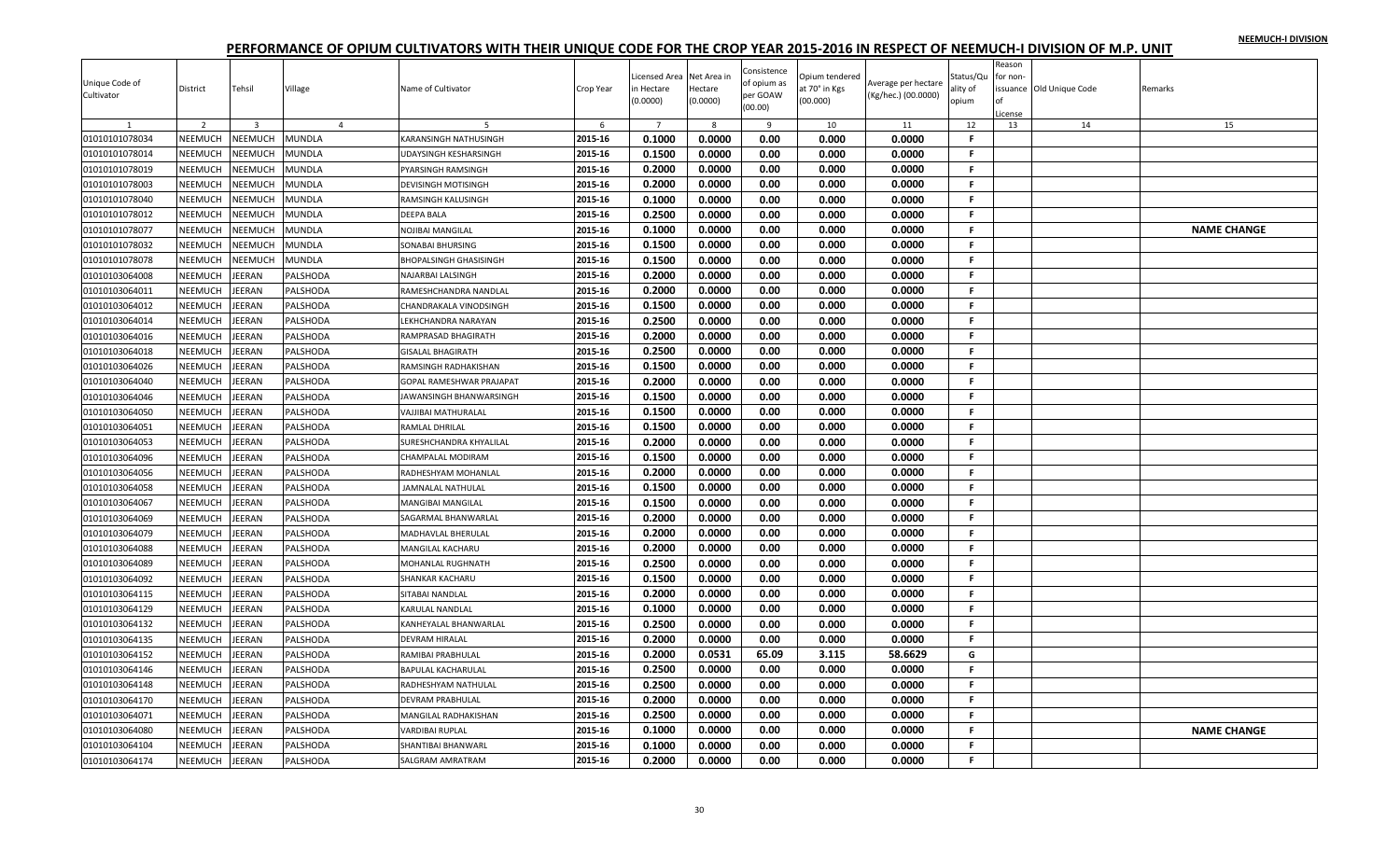|                              |                |                         |                            |                                 |           |                |             |                         |                |                     |              | Reason       |                          |                           |
|------------------------------|----------------|-------------------------|----------------------------|---------------------------------|-----------|----------------|-------------|-------------------------|----------------|---------------------|--------------|--------------|--------------------------|---------------------------|
|                              |                |                         |                            |                                 |           | Licensed Area  | Net Area in | Consistence             | Opium tendered |                     | Status/Qu    | for non-     |                          |                           |
| Unique Code of<br>Cultivator | District       | Tehsil                  | Village                    | Name of Cultivator              | Crop Year | n Hectare      | Hectare     | of opium as<br>per GOAW | at 70° in Kgs  | Average per hectare | ality of     |              | issuance Old Unique Code | Remarks                   |
|                              |                |                         |                            |                                 |           | (0.0000)       | (0.0000)    | (00.00)                 | (00.000)       | (Kg/hec.) (00.0000) | opium        |              |                          |                           |
|                              | $\overline{2}$ | $\overline{\mathbf{3}}$ |                            | -5                              | 6         | $\overline{7}$ | -8          | 9                       | 10             | 11                  | 12           | icense<br>13 | 14                       |                           |
| 01010103064060               | NEEMUCH        | JEERAN                  | $\overline{4}$<br>PALSHODA | SAGARBAI NANALAL                | 2015-16   | 0.2000         | 0.0000      | 0.00                    | 0.000          | 0.0000              | F.           |              |                          | 15                        |
| 01010103064176               | <b>NEEMUCH</b> | JEERAN                  | PALSHODA                   | <b>MODIRAM UNKARLAL</b>         | 2015-16   | 0.2500         | 0.0000      | 0.00                    | 0.000          | 0.0000              | F            |              |                          |                           |
| 01010103064076               | NEEMUCH        | EERAN                   | PALSHODA                   | SOHANBAI SHANKARLAL             | 2015-16   | 0.2000         | 0.0000      | 0.00                    | 0.000          | 0.0000              | $\circ$      |              |                          | THEFT CASE-POPPY CAPSULES |
| 01010103064153               | NEEMUCH        | <b>JEERAN</b>           | PALSHODA                   | MADANLAL BAPULAL                | 2015-16   | 0.1000         | 0.0000      | 0.00                    | 0.000          | 0.0000              | F.           |              |                          |                           |
| 01010103064022               | NEEMUCH        | JEERAN                  | PALSHODA                   | RAMNIVAS KACHARU                | 2015-16   | 0.2500         | 0.0000      | 0.00                    | 0.000          | 0.0000              | F.           |              |                          |                           |
| 01010103064048               | NEEMUCH        | JEERAN                  | PALSHODA                   | RAMSWRUP KHYALILAL              | 2015-16   | 0.2000         | 0.0988      | 68.89                   | 6.643          | 67.2368             | - 1          |              |                          |                           |
| 01010103064098               | NEEMUCH        | JEERAN                  | PALSHODA                   |                                 | 2015-16   | 0.1000         | 0.0000      | 0.00                    | 0.000          | 0.0000              | F.           |              |                          |                           |
| 01010103064005               | NEEMUCH        | EERAN                   | PALSHODA                   | SAJANIBAI SHIVJI SIDHRAJ        | 2015-16   | 0.2500         | 0.0000      | 0.00                    | 0.000          | 0.0000              | F.           |              |                          |                           |
|                              |                |                         |                            | DASHARATH RAMESHWAR             |           | 0.2000         | 0.0000      | 0.00                    | 0.000          |                     | F.           |              |                          |                           |
| 01010103064055               | NEEMUCH        | <b>JEERAN</b>           | PALSHODA                   | PYARIBAI LAXMINARAYAN           | 2015-16   |                |             |                         |                | 0.0000              | F.           |              |                          |                           |
| 01010103064073               | NEEMUCH        | <b>JEERAN</b>           | PALSHODA                   | <b>BABULAL KACHARU</b>          | 2015-16   | 0.2000         | 0.0000      | 0.00                    | 0.000          | 0.0000              |              |              |                          |                           |
| 01010103064127               | NEEMUCH        | JEERAN                  | PALSHODA                   | PARASRAM MANGILAL               | 2015-16   | 0.1000         | 0.0000      | 0.00                    | 0.000          | 0.0000              | .F           |              |                          |                           |
| 01010103064140               | NEEMUCH        | JEERAN                  | PALSHODA                   | <b>DHAPUBAI MEGRAJ</b>          | 2015-16   | 0.2000         | 0.0000      | 0.00                    | 0.000          | 0.0000              | F.           |              |                          |                           |
| 01010103064032               | NEEMUCH        | EERAN                   | PALSHODA                   | PRAKASHCHANDRA BHAWARLAL        | 2015-16   | 0.1000         | 0.0000      | 0.00                    | 0.000          | 0.0000              | F            |              |                          |                           |
| 01010103064156               | NEEMUCH        | <b>JEERAN</b>           | PALSHODA                   | <b>DAKHIBAI PRABHULAL</b>       | 2015-16   | 0.1000         | 0.0000      | 0.00                    | 0.000          | 0.0000              | F.           |              |                          |                           |
| 01010103065078               | NEEMUCH        | <b>JEERAN</b>           | PIPLIYAVYAS                | RAMIBAY GORILAL                 | 2015-16   | 0.2000         | 0.0000      | 0.00                    | 0.000          | 0.0000              | F.           |              |                          |                           |
| 01010103065068               | NEEMUCH        | JEERAN                  | PIPLIYAVYAS                | KAILASHIBAI SHANTILAL           | 2015-16   | 0.1000         | 0.0000      | 0.00                    | 0.000          | 0.0000              | $\mathbf{F}$ |              |                          |                           |
| 01010103065059               | NEEMUCH        | JEERAN                  | PIPLIYAVYAS                | RAMESHCHANDRA MATHURALAL        | 2015-16   | 0.2000         | 0.0000      | 0.00                    | 0.000          | 0.0000              | F.           |              |                          |                           |
| 01010103065061               | <b>NEEMUCH</b> | EERAN                   | PIPLIYAVYAS                | <b>VISHNU KISHANLAL</b>         | 2015-16   | 0.1000         | 0.0000      | 0.00                    | 0.000          | 0.0000              | F.           |              |                          |                           |
| 01010101092005               | NEEMUCH        | NEEMUCH                 | PIPLIYA NATHAWAT           | <b>UDAYSINGH DEVISINGH</b>      | 2015-16   | 0.2500         | 0.0000      | 0.00                    | 0.000          | 0.0000              | F.           |              |                          |                           |
| 01010101092030               | NEEMUCH        | NEEMUCH                 | PIPLIYA NATHAWAT           | MADHUSINGH BHERUSINGH           | 2015-16   | 0.1000         | 0.0000      | 0.00                    | 0.000          | 0.0000              | F.           |              |                          |                           |
| 01010101092042               | NEEMUCH        | <b>NEEMUCH</b>          | PIPLIYA NATHAWAT           | VAJJABAI DULESINGH              | 2015-16   | 0.1000         | 0.0000      | 0.00                    | 0.000          | 0.0000              | F.           |              |                          |                           |
| 01010101092009               | NEEMUCH        | NEEMUCH                 | PIPLIYA NATHAWAT           | UDAYSINGH DEVISINGH SOLANKI     | 2015-16   | 0.1000         | 0.0000      | 0.00                    | 0.000          | 0.0000              | -F.          |              |                          |                           |
| 01010101092043               | <b>NEEMUCH</b> | NEEMUCH                 | PIPLIYA NATHAWAT           | <b>KESHARSINGH GOKULSINGH</b>   | 2015-16   | 0.1000         | 0.0000      | 0.00                    | 0.000          | 0.0000              | F.           |              |                          |                           |
| 01010101092001               | NEEMUCH        | NEEMUCH                 | PIPLIYA NATHAWAT           | <b>BHANWARSINGH KISHANSINGH</b> | 2015-16   | 0.1000         | 0.0000      | 0.00                    | 0.000          | 0.0000              | F.           |              |                          |                           |
| 01010101059011               | NEEMUCH        | NEEMUCH                 | RATADHIYA                  | <b>MANSINGH RATANLAL</b>        | 2015-16   | 0.2000         | 0.0000      | 0.00                    | 0.000          | 0.0000              | .F           |              |                          |                           |
| 01010101059016               | <b>NEEMUCH</b> | NEEMUCH                 | RATADHIYA                  | RAMSINGH KANHEYALAL             | 2015-16   | 0.1000         | 0.0000      | 0.00                    | 0.000          | 0.0000              | F.           |              |                          |                           |
| 01010101059018               | NEEMUCH        | NEEMUCH                 | RATADHIYA                  | <b>SHANTILAL KISHORE</b>        | 2015-16   | 0.2000         | 0.0000      | 0.00                    | 0.000          | 0.0000              | F.           |              |                          |                           |
| 01010101059035               | <b>NEEMUCH</b> | NEEMUCH                 | RATADHIYA                  | RODILAL NANDA                   | 2015-16   | 0.2500         | 0.0000      | 0.00                    | 0.000          | 0.0000              | F.           |              |                          |                           |
| 01010101059039               | NEEMUCH        | NEEMUCH                 | RATADHIYA                  | <b>CHANDABAI ONKAR</b>          | 2015-16   | 0.2500         | 0.0000      | 0.00                    | 0.000          | 0.0000              | F            |              |                          |                           |
| 01010101059048               | NEEMUCH        | NEEMUCH                 | RATADHIYA                  | RAMLAL RATANLAL                 | 2015-16   | 0.2000         | 0.0000      | 0.00                    | 0.000          | 0.0000              | F.           |              |                          |                           |
| 01010101059049               | NEEMUCH        | NEEMUCH                 | RATADHIYA                  | <b>MURLIDAS SHANKARDAS</b>      | 2015-16   | 0.1500         | 0.0000      | 0.00                    | 0.000          | 0.0000              | F.           |              |                          |                           |
| 01010101059053               | NEEMUCH        | NEEMUCH                 | RATADHIYA                  | <b>MEGRAJ KESHURAM</b>          | 2015-16   | 0.2000         | 0.0000      | 0.00                    | 0.000          | 0.0000              | F.           |              |                          |                           |
| 01010101059055               | <b>NEEMUCH</b> | NEEMUCH                 | RATADHIYA                  | RAMNARAYAN MANGILAL             | 2015-16   | 0.2500         | 0.0000      | 0.00                    | 0.000          | 0.0000              | F.           |              |                          |                           |
| 01010101059057               | <b>NEEMUCH</b> | NEEMUCH                 | RATADHIYA                  | LAXMINARAYAN MEDHRAJ            | 2015-16   | 0.2000         | 0.0000      | 0.00                    | 0.000          | 0.0000              | F.           |              |                          |                           |
| 01010101059059               | NEEMUCH        | NEEMUCH                 | RATADHIYA                  | <b>NANDLAL CHUNNILAL</b>        | 2015-16   | 0.1000         | 0.0000      | 0.00                    | 0.000          | 0.0000              | F.           |              |                          |                           |
| 01010101059028               | NEEMUCH        | NEEMUCH                 | RATADHIYA                  | KALURAM KACHARU                 | 2015-16   | 0.2000         | 0.0000      | 0.00                    | 0.000          | 0.0000              | F.           |              |                          |                           |
| 01010101059041               | NEEMUCH        | NEEMUCH                 | RATADHIYA                  | UMRAVSINGH SHIVELAL             | 2015-16   | 0.1000         | 0.0000      | 0.00                    | 0.000          | 0.0000              | F.           |              |                          |                           |
| 01010101059071               | NEEMUCH        | NEEMUCH                 | RATADHIYA                  | NANDLAL GABURCHAND              | 2015-16   | 0.2000         | 0.0000      | 0.00                    | 0.000          | 0.0000              | F.           |              |                          |                           |
| 01010101059046               | NEEMUCH        | NEEMUCH                 | RATADHIYA                  | AMBALAL JETRAM                  | 2015-16   | 0.2500         | 0.0000      | 0.00                    | 0.000          | 0.0000              | F.           |              |                          |                           |
| 01010101059001               | NEEMUCH        | <b>NEEMUCH</b>          | RATADHIYA                  | KISHANLAL DEVILAL               | 2015-16   | 0.2000         | 0.0000      | 0.00                    | 0.000          | 0.0000              | F            |              |                          |                           |
| 01010101059076               | NEEMUCH        | NEEMUCH                 | RATADHIYA                  | PRABHUSINGH MANOHARSINGH        | 2015-16   | 0.2000         | 0.0000      | 0.00                    | 0.000          | 0.0000              | F.           |              |                          |                           |
| 01010101059019               | NEEMUCH        | <b>NEEMUCH</b>          | RATADHIYA                  | RAMESHCHANDRA KARULAL           | 2015-16   | 0.2500         | 0.0000      | 0.00                    | 0.000          | 0.0000              | F.           |              |                          |                           |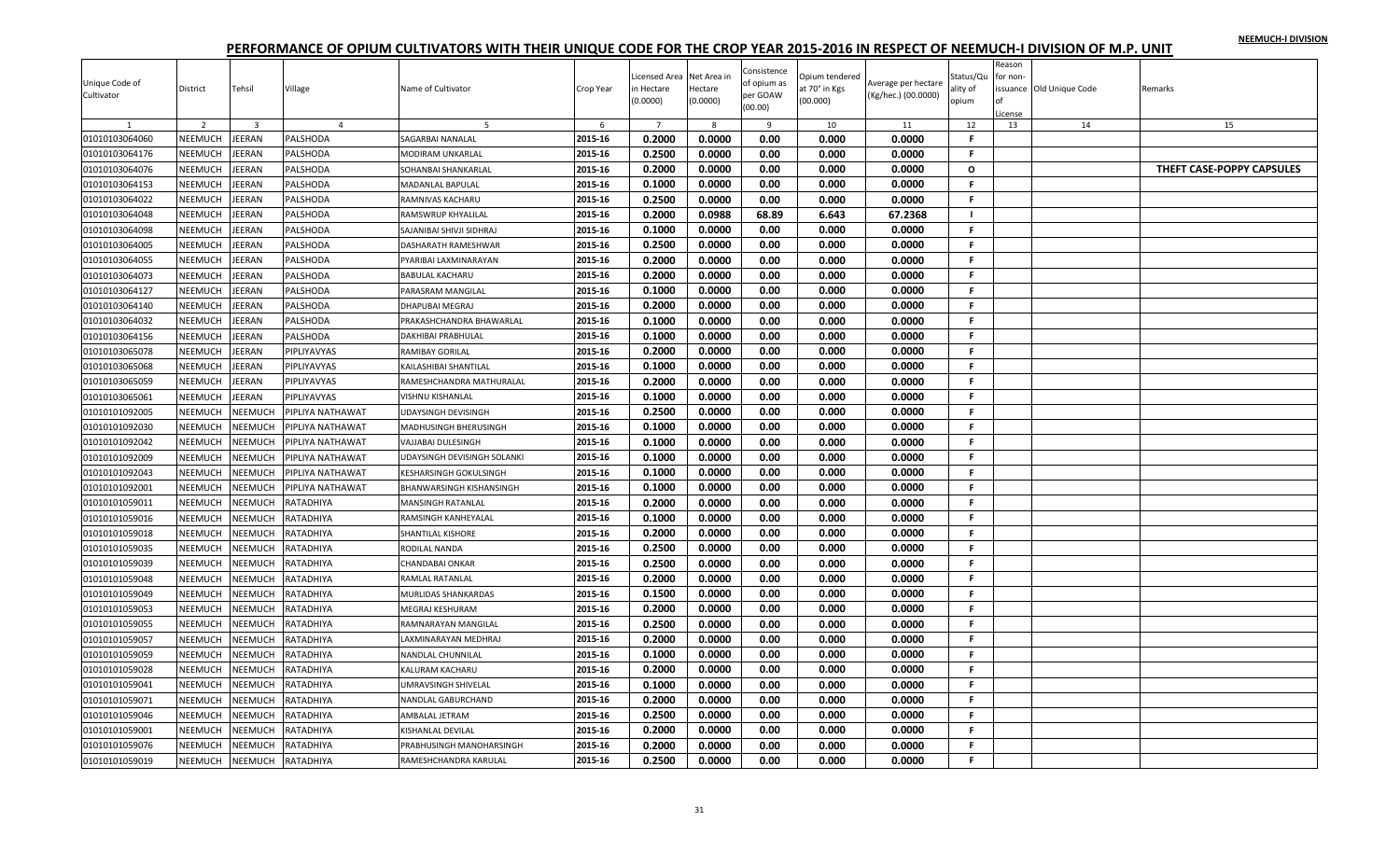|                |                |                |                    |                                   |           | icensed Area   | Net Area ir | Consistence | Opium tendered |                     | Status/Qu | Reason<br>for non- |                          |         |
|----------------|----------------|----------------|--------------------|-----------------------------------|-----------|----------------|-------------|-------------|----------------|---------------------|-----------|--------------------|--------------------------|---------|
| Unique Code of | District       | Tehsil         | Village            | Name of Cultivator                | Crop Year | n Hectare      | Hectare     | of opium as | at 70° in Kgs  | Average per hectare | ality of  |                    | issuance Old Unique Code | Remarks |
| Cultivator     |                |                |                    |                                   |           | (0.0000)       | (0.0000)    | per GOAW    | 00.000)        | (Kg/hec.) (00.0000) | opium     | ∩f                 |                          |         |
|                |                |                |                    |                                   |           |                |             | (00.00)     |                |                     |           | License            |                          |         |
| 1              | $\overline{2}$ | $\overline{3}$ | $\overline{4}$     | $\overline{5}$                    | 6         | $\overline{7}$ | 8           | 9           | 10             | 11                  | 12        | 13                 | 14                       | 15      |
| 01010101059024 | NEEMUCH        | NEEMUCH        | RATADHIYA          | KARUSINGH KISHORESINGH            | 2015-16   | 0.2500         | 0.0000      | 0.00        | 0.000          | 0.0000              | F         |                    |                          |         |
| 01010101059002 | NEEMUCH        | <b>NEEMUCH</b> | RATADHIYA          | <b>BAPULAL DEVRAM</b>             | 2015-16   | 0.2500         | 0.0000      | 0.00        | 0.000          | 0.0000              | F         |                    |                          |         |
| 01010101059014 | NEEMUCH        | NEEMUCH        | RATADHIYA          | SHERSINGH BANSILAL                | 2015-16   | 0.2000         | 0.0000      | 0.00        | 0.000          | 0.0000              | F.        |                    |                          |         |
| 01010101059044 | NEEMUCH        | <b>NEEMUCH</b> | RATADHIYA          | KAMLABAI BHAGWAN                  | 2015-16   | 0.1000         | 0.0000      | 0.00        | 0.000          | 0.0000              | F.        |                    |                          |         |
| 01010101059032 | NEEMUCH        | NEEMUCH        | RATADHIYA          | KAMLABAI CHAMPALAL                | 2015-16   | 0.1500         | 0.0000      | 0.00        | 0.000          | 0.0000              | F.        |                    |                          |         |
| 01010101059015 | NEEMUCH        | NEEMUCH        | RATADHIYA          | PRABHULAL BHANWARLAL              | 2015-16   | 0.2500         | 0.0000      | 0.00        | 0.000          | 0.0000              | F.        |                    |                          |         |
| 01010101059045 | NEEMUCH        | NEEMUCH        | RATADHIYA          | <b>GOPAL JETRAM</b>               | 2015-16   | 0.2000         | 0.0000      | 0.00        | 0.000          | 0.0000              | F.        |                    |                          |         |
| 01010101059010 | NEEMUCH        | NEEMUCH        | RATADHIYA          | LALURAM MULCHAND                  | 2015-16   | 0.2000         | 0.0000      | 0.00        | 0.000          | 0.0000              | F.        |                    |                          |         |
| 01010101059077 | NEEMUCH        | NEEMUCH        | RATADHIYA          | <b>GANPATIBAI AMBALAL</b>         | 2015-16   | 0.1000         | 0.0000      | 0.00        | 0.000          | 0.0000              | F.        |                    |                          |         |
| 01010101059078 | NEEMUCH        | NEEMUCH        | RATADHIYA          | MOHANLAL BHANWARLAL               | 2015-16   | 0.2500         | 0.0000      | 0.00        | 0.000          | 0.0000              | F.        |                    |                          |         |
| 01010101059079 | NEEMUCH        | NEEMUCH        | RATADHIYA          | MUKESH RAJARAM                    | 2015-16   | 0.2500         | 0.0000      | 0.00        | 0.000          | 0.0000              | F.        |                    |                          |         |
| 01010101098002 | NEEMUCH        | NEEMUCH        | REWLI DEWLI        | SHANTILAL GANAPAT                 | 2015-16   | 0.2500         | 0.0000      | 0.00        | 0.000          | 0.0000              | F.        |                    |                          |         |
| 01010101098013 | NEEMUCH        | NEEMUCH        | REWLI DEWLI        | JIVANLAL BHERULAL                 | 2015-16   | 0.2500         | 0.0000      | 0.00        | 0.000          | 0.0000              | F.        |                    |                          |         |
| 01010101098023 | NEEMUCH        | NEEMUCH        | <b>REWLI DEWLI</b> | RAMESHCHANDRA VARDICHAND          | 2015-16   | 0.2000         | 0.0000      | 0.00        | 0.000          | 0.0000              | F.        |                    |                          |         |
| 01010101098024 | <b>NEEMUCH</b> | NEEMUCH        | REWLI DEWLI        | JAGDISHCHANDRA VARDICHAND         | 2015-16   | 0.2500         | 0.0000      | 0.00        | 0.000          | 0.0000              | F.        |                    |                          |         |
| 01010101098025 | NEEMUCH        | NEEMUCH        | <b>REWLI DEWLI</b> | KAILASHCHANDRA VARDICHAND         | 2015-16   | 0.2500         | 0.0000      | 0.00        | 0.000          | 0.0000              | F         |                    |                          |         |
| 01010101098028 | NEEMUCH        | NEEMUCH        | REWLI DEWLI        | <b>GISALAL RAMESWAR</b>           | 2015-16   | 0.2500         | 0.0000      | 0.00        | 0.000          | 0.0000              | F.        |                    |                          |         |
| 01010101098029 | NEEMUCH        | NEEMUCH        | REWLI DEWLI        | <b>SHANTILAL GANAPAT</b>          | 2015-16   | 0.2000         | 0.0000      | 0.00        | 0.000          | 0.0000              | F.        |                    |                          |         |
| 01010101098032 | <b>NEEMUCH</b> | NEEMUCH        | REWLI DEWLI        | VINODKUMAR KANWARLAL              | 2015-16   | 0.2500         | 0.0000      | 0.00        | 0.000          | 0.0000              | F.        |                    |                          |         |
| 01010101098035 | NEEMUCH        | NEEMUCH        | REWLI DEWLI        | <b>GOPAL BALMUKUND</b>            | 2015-16   | 0.2000         | 0.0000      | 0.00        | 0.000          | 0.0000              | F.        |                    |                          |         |
| 01010101098037 | NEEMUCH        | NEEMUCH        | REWLI DEWLI        | KISHANLAL SHANKARLAL              | 2015-16   | 0.1500         | 0.0000      | 0.00        | 0.000          | 0.0000              | F.        |                    |                          |         |
|                | NEEMUCH        | NEEMUCH        | REWLI DEWLI        |                                   | 2015-16   | 0.2000         | 0.0000      | 0.00        | 0.000          | 0.0000              | F.        |                    |                          |         |
| 01010101098039 |                |                |                    | RADHESHYAM KANHEYALAL             |           |                |             |             |                |                     | F.        |                    |                          |         |
| 01010101098042 | NEEMUCH        | NEEMUCH        | REWLI DEWLI        | PREMBAI NANDLAL                   | 2015-16   | 0.2500         | 0.0000      | 0.00        | 0.000          | 0.0000              |           |                    |                          |         |
| 01010101098047 | NEEMUCH        | NEEMUCH        | REWLI DEWLI        | KANWARLAL RATANLAL                | 2015-16   | 0.2000         | 0.0000      | 0.00        | 0.000          | 0.0000              | F.        |                    |                          |         |
| 01010101098054 | NEEMUCH        | NEEMUCH        | REWLI DEWLI        | KASTURIBAI SHIVELAL               | 2015-16   | 0.1000         | 0.0000      | 0.00        | 0.000          | 0.0000              | F.        |                    |                          |         |
| 01010101098055 | NEEMUCH        | <b>NEEMUCH</b> | REWLI DEWLI        | KESHARBAI RAMESHCHANDRA KAMALABAI | 2015-16   | 0.1000         | 0.0000      | 0.00        | 0.000          | 0.0000              | F         |                    |                          |         |
| 01010101098062 | NEEMUCH        | NEEMUCH        | <b>REWLI DEWLI</b> | <b>BABULAL VARDICHAND</b>         | 2015-16   | 0.2500         | 0.0000      | 0.00        | 0.000          | 0.0000              | F.        |                    |                          |         |
| 01010101098065 | NEEMUCH        | NEEMUCH        | <b>REWLI DEWLI</b> | KANHEYALAL BHURALAL               | 2015-16   | 0.2000         | 0.0000      | 0.00        | 0.000          | 0.0000              | F.        |                    |                          |         |
| 01010101098070 | NEEMUCH        | NEEMUCH        | <b>REWLI DEWLI</b> | RADHESHYAM DHANRAJ                | 2015-16   | 0.1000         | 0.0000      | 0.00        | 0.000          | 0.0000              | F.        |                    |                          |         |
| 01010101098077 | NEEMUCH        | <b>NEEMUCH</b> | REWLI DEWLI        | <b>BHURALAL TAKECHAND</b>         | 2015-16   | 0.2500         | 0.0000      | 0.00        | 0.000          | 0.0000              | F.        |                    |                          |         |
| 01010101098086 | NEEMUCH        | NEEMUCH        | <b>REWLI DEWLI</b> | JAYNARAYAN BHERULAL               | 2015-16   | 0.2500         | 0.0000      | 0.00        | 0.000          | 0.0000              | F         |                    |                          |         |
| 01010101098089 | NEEMUCH        | <b>NEEMUCH</b> | REWLI DEWLI        | NIRMAL MOHANLAL NAGDA             | 2015-16   | 0.1000         | 0.0000      | 0.00        | 0.000          | 0.0000              | F.        |                    |                          |         |
| 01010101098091 | NEEMUCH        | NEEMUCH        | REWLI DEWLI        | <b>JAGDISH PRABHULAL</b>          | 2015-16   | 0.2500         | 0.0000      | 0.00        | 0.000          | 0.0000              | F.        |                    |                          |         |
| 01010101098103 | <b>NEEMUCH</b> | NEEMUCH        | REWLI DEWLI        | <b>CHANDMAL PYARCHAND</b>         | 2015-16   | 0.1000         | 0.0000      | 0.00        | 0.000          | 0.0000              | F         |                    |                          |         |
| 01010101098124 | NEEMUCH        | NEEMUCH        | REWLI DEWLI        | <b>SURAJMAL RAMPRTAP</b>          | 2015-16   | 0.2500         | 0.0000      | 0.00        | 0.000          | 0.0000              | F.        |                    |                          |         |
| 01010101098131 | NEEMUCH        | NEEMUCH        | REWLI DEWLI        | SHRILAL BALMUKAND                 | 2015-16   | 0.2500         | 0.0000      | 0.00        | 0.000          | 0.0000              | F.        |                    |                          |         |
| 01010101098043 | NEEMUCH        | NEEMUCH        | REWLI DEWLI        | SHATYANARAYAN RAMAKANT            | 2015-16   | 0.2000         | 0.0000      | 0.00        | 0.000          | 0.0000              | F.        |                    |                          |         |
| 01010101098069 | NEEMUCH        | NEEMUCH        | <b>REWLI DEWLI</b> | NARMDASHANKAR CHAMPALAL           | 2015-16   | 0.2500         | 0.0000      | 0.00        | 0.000          | 0.0000              | F.        |                    |                          |         |
| 01010101098145 | NEEMUCH        | NEEMUCH        | REWLI DEWLI        | <b>BHURIBAI MOTILAL</b>           | 2015-16   | 0.2000         | 0.0000      | 0.00        | 0.000          | 0.0000              | F.        |                    |                          |         |
| 01010101098038 | NEEMUCH        | NEEMUCH        | REWLI DEWLI        | <b>BALUDAS PRABHUDAS</b>          | 2015-16   | 0.2500         | 0.0000      | 0.00        | 0.000          | 0.0000              | F.        |                    |                          |         |
| 01010101098132 | NEEMUCH        | NEEMUCH        | <b>REWLI DEWLI</b> | <b>GORDHANDAS JAMNADAS</b>        | 2015-16   | 0.1500         | 0.0000      | 0.00        | 0.000          | 0.0000              | F.        |                    |                          |         |
|                |                |                |                    |                                   |           |                |             |             |                |                     |           |                    |                          |         |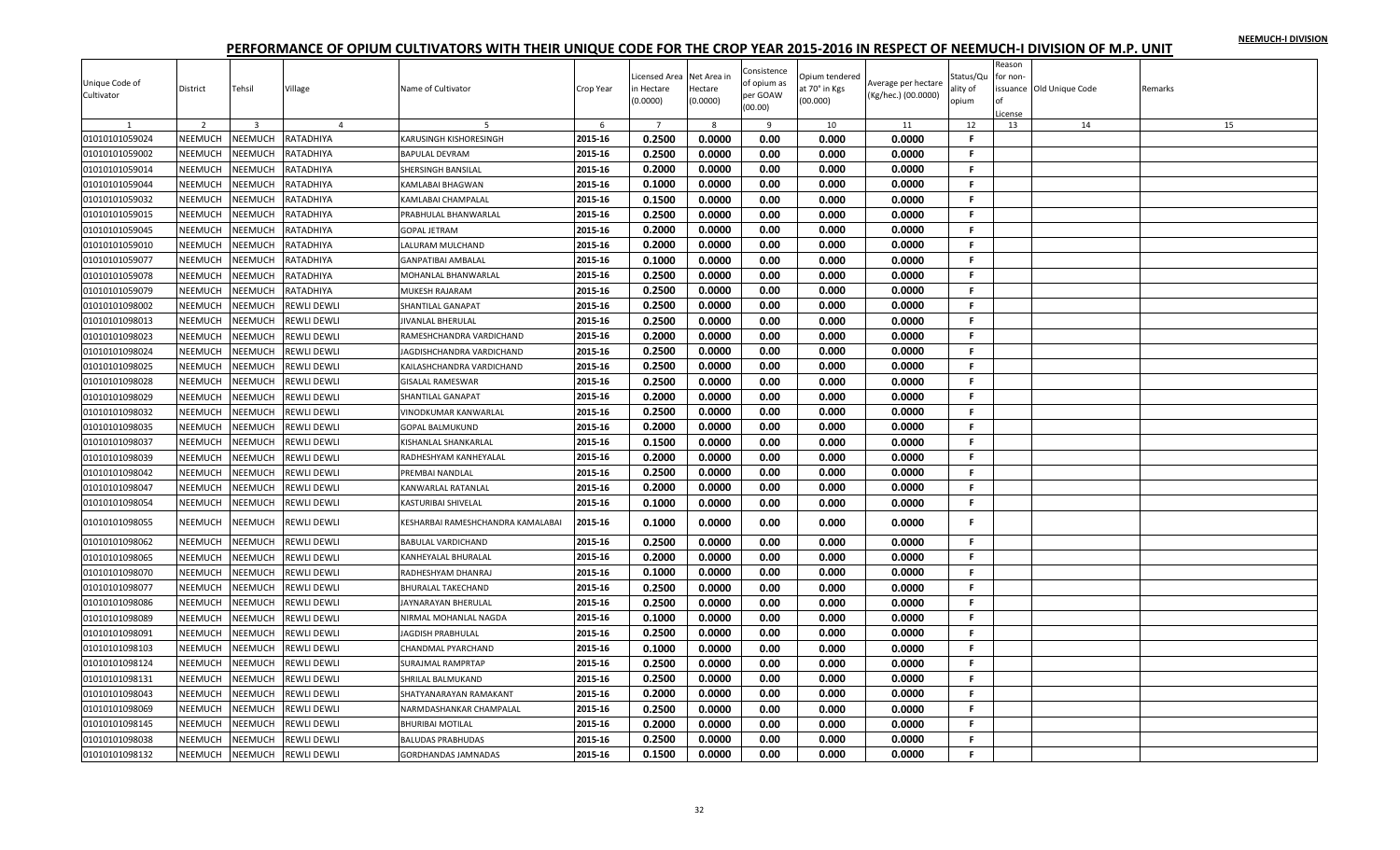| Unique Code of<br>Cultivator | District       | Tehsil         | Village              | Name of Cultivator           | Crop Year | icensed Area<br>n Hectare<br>(0.0000) | Net Area in<br>Hectare<br>(0.0000) | Consistence<br>of opium as<br>per GOAW | Opium tendered<br>at 70° in Kgs<br>(00.000) | Average per hectare<br>(Kg/hec.) (00.0000) | Status/Qu<br>ality of<br>opium | Reason<br>or non- | issuance Old Unique Code | Remarks |
|------------------------------|----------------|----------------|----------------------|------------------------------|-----------|---------------------------------------|------------------------------------|----------------------------------------|---------------------------------------------|--------------------------------------------|--------------------------------|-------------------|--------------------------|---------|
|                              |                |                |                      |                              |           |                                       |                                    | (00.00)                                |                                             |                                            |                                | License           |                          |         |
|                              | $\overline{2}$ | $\overline{3}$ | $\overline{4}$       |                              | 6         | $\overline{7}$                        | 8                                  | 9                                      | 10                                          | 11                                         | 12                             | 13                | 14                       | 15      |
| 01010101098123               | NEEMUCH        | NEEMUCH        | REWLI DEWLI          | SURESHCHANDRA RAMPRASAD      | 2015-16   | 0.2000                                | 0.0000                             | 0.00                                   | 0.000                                       | 0.0000                                     | F                              |                   |                          |         |
| 01010101098048               | NEEMUCH        | NEEMUCH        | REWLI DEWLI          | SAGARBAI VARDICHAND          | 2015-16   | 0.2500                                | 0.0000                             | 0.00                                   | 0.000                                       | 0.0000                                     | F.                             |                   |                          |         |
| 01010101098049               | NEEMUCH        | NEEMUCH        | REWLI DEWLI          | RAMESHWAR VARDICHAND         | 2015-16   | 0.2000                                | 0.0000                             | 0.00                                   | 0.000                                       | 0.0000                                     | F.                             |                   |                          |         |
| 01010101098033               | <b>NEEMUCH</b> | <b>NEEMUCH</b> | REWLI DEWLI          | KANHEYALAL BHUWAN            | 2015-16   | 0.2000                                | 0.0000                             | 0.00                                   | 0.000                                       | 0.0000                                     | F.                             |                   |                          |         |
| 01010101098061               | NEEMUCH        | NEEMUCH        | REWLI DEWLI          | <b>CHAMPALAL PRATIRAJ</b>    | 2015-16   | 0.2500                                | 0.0000                             | 0.00                                   | 0.000                                       | 0.0000                                     | F.                             |                   |                          |         |
| 01010101098148               | <b>NEEMUCH</b> | NEEMUCH        | REWLI DEWLI          | LAXMINARAYAN SURAJMAL        | 2015-16   | 0.2500                                | 0.0000                             | 0.00                                   | 0.000                                       | 0.0000                                     | F.                             |                   |                          |         |
| 01010101098135               | NEEMUCH        | NEEMUCH        | REWLI DEWLI          | <b>BHAGATIBAI MANGILAL</b>   | 2015-16   | 0.1000                                | 0.0000                             | 0.00                                   | 0.000                                       | 0.0000                                     | F.                             |                   |                          |         |
| 01010101098031               | NEEMUCH        | NEEMUCH        | REWLI DEWLI          | RADHESHYAM RAMNARAYAN        | 2015-16   | 0.2000                                | 0.0000                             | 0.00                                   | 0.000                                       | 0.0000                                     | F.                             |                   |                          |         |
| 01010101098016               | NEEMUCH        | NEEMUCH        | REWLI DEWLI          | RAJENDRAPRASAD AMBALAL       | 2015-16   | 0.2000                                | 0.0000                             | 0.00                                   | 0.000                                       | 0.0000                                     | F.                             |                   |                          |         |
| 01010101098092               | NEEMUCH        | NEEMUCH        | REWLI DEWLI          | SHYAMABAI POKHERLAL          | 2015-16   | 0.2500                                | 0.0000                             | 0.00                                   | 0.000                                       | 0.0000                                     | .F                             |                   |                          |         |
| 01010101098115               | NEEMUCH        | <b>NEEMUCH</b> | REWLI DEWLI          | NARAYAN BHANWARLAI           | 2015-16   | 0.1000                                | 0.0000                             | 0.00                                   | 0.000                                       | 0.0000                                     | F.                             |                   |                          |         |
| 01010101098137               | NEEMUCH        | NEEMUCH        | REWLI DEWLI          | <b>RUPLAL GANPATLAL</b>      | 2015-16   | 0.2500                                | 0.0000                             | 0.00                                   | 0.000                                       | 0.0000                                     | F.                             |                   |                          |         |
| 01010101098139               | NEEMUCH        | NEEMUCH        | REWLI DEWLI          | <b>GOPAL RAMNARAYAN</b>      | 2015-16   | 0.2000                                | 0.0000                             | 0.00                                   | 0.000                                       | 0.0000                                     | F.                             |                   |                          |         |
| 01010101098150               | NEEMUCH        | <b>NEEMUCH</b> | REWLI DEWLI          | HARISHANKAR BALMUKAND        | 2015-16   | 0.2000                                | 0.0000                             | 0.00                                   | 0.000                                       | 0.0000                                     | F.                             |                   |                          |         |
| 01010101098151               | NEEMUCH        | <b>NEEMUCH</b> | REWLI DEWLI          | <b>GOPALKRISHNA MOHANLAL</b> | 2015-16   | 0.1500                                | 0.0000                             | 0.00                                   | 0.000                                       | 0.0000                                     | F.                             |                   |                          |         |
| 01010101098005               | NEEMUCH        | NEEMUCH        | REWLI DEWLI          | RAMVILAS MOHANLAL            | 2015-16   | 0.2000                                | 0.0000                             | 0.00                                   | 0.000                                       | 0.0000                                     | F.                             |                   |                          |         |
| 01010101098152               | <b>NEEMUCH</b> | NEEMUCH        | REWLI DEWLI          | KAMLASHANKAR GOPILAL         | 2015-16   | 0.2500                                | 0.0000                             | 0.00                                   | 0.000                                       | 0.0000                                     | F.                             |                   |                          |         |
| 01010101098011               | NEEMUCH        | <b>NEEMUCH</b> | REWLI DEWLI          | AMRITRAM LAXMINARAYAN        | 2015-16   | 0.2000                                | 0.0000                             | 0.00                                   | 0.000                                       | 0.0000                                     | F                              |                   |                          |         |
| 01010101098068               | NEEMUCH        | NEEMUCH        | REWLI DEWLI          | SURAJMAL CHAMPALAL           | 2015-16   | 0.2500                                | 0.0000                             | 0.00                                   | 0.000                                       | 0.0000                                     | F.                             |                   | 01010101055047           |         |
| 01010101054004               | NEEMUCH        | NEEMUCH        | SAKRANI REYTWARI     | <b>BANSHILAL MULCHAND</b>    | 2015-16   | 0.1000                                | 0.0000                             | 0.00                                   | 0.000                                       | 0.0000                                     | F.                             |                   |                          |         |
| 01010101054011               | NEEMUCH        | NEEMUCH        | SAKRANI REYTWARI     | DOLATRAM SHANKARLAL          | 2015-16   | 0.1000                                | 0.0000                             | 0.00                                   | 0.000                                       | 0.0000                                     | F.                             |                   |                          |         |
| 01010101054013               | NEEMUCH        | NEEMUCH        | SAKRANI REYTWARI     | SURAJMAL RAMCHANDRA          | 2015-16   | 0.2000                                | 0.0000                             | 0.00                                   | 0.000                                       | 0.0000                                     | F.                             |                   |                          |         |
| 01010101054014               | <b>NEEMUCH</b> | NEEMUCH        | SAKRANI REYTWARI     | LAXMINARAYAN RAMCHANDRA      | 2015-16   | 0.1500                                | 0.0000                             | 0.00                                   | 0.000                                       | 0.0000                                     | F                              |                   |                          |         |
| 01010101054018               | NEEMUCH        | NEEMUCH        | SAKRANI REYTWARI     | RAMCHANDRA KISHANLAL         | 2015-16   | 0.2000                                | 0.0000                             | 0.00                                   | 0.000                                       | 0.0000                                     | F.                             |                   |                          |         |
| 01010101054025               | NEEMUCH        | NEEMUCH        | SAKRANI REYTWARI     | HULASIBAI MULCHAND           | 2015-16   | 0.1000                                | 0.0000                             | 0.00                                   | 0.000                                       | 0.0000                                     | F.                             |                   |                          |         |
| 01010101054030               | <b>NEEMUCH</b> | <b>NEEMUCH</b> | SAKRANI REYTWARI     | <b>CHANDMAL HIRALAL</b>      | 2015-16   | 0.2000                                | 0.0000                             | 0.00                                   | 0.000                                       | 0.0000                                     | F.                             |                   |                          |         |
| 01010101054034               | NEEMUCH        | NEEMUCH        | SAKRANI REYTWARI     | NARENDRKUMAR RUGNATH         | 2015-16   | 0.1000                                | 0.0000                             | 0.00                                   | 0.000                                       | 0.0000                                     | F.                             |                   |                          |         |
| 01010101054020               | NEEMUCH        | <b>NEEMUCH</b> | SAKRANI REYTWARI     | <b>MANNALAL KEDAR</b>        | 2015-16   | 0.1000                                | 0.0000                             | 0.00                                   | 0.000                                       | 0.0000                                     | F.                             |                   |                          |         |
| 01010101054003               | NEEMUCH        | NEEMUCH        | SAKRANI REYTWARI     | YASHWANTKUMAR BHERUSHANKAR   | 2015-16   | 0.1000                                | 0.0000                             | 0.00                                   | 0.000                                       | 0.0000                                     | F.                             |                   |                          |         |
| 01010101054029               | NEEMUCH        | NEEMUCH        | SAKRANI REYTWARI     | <b>BHURIBAI SHANKARLAL</b>   | 2015-16   | 0.2000                                | 0.0000                             | 0.00                                   | 0.000                                       | 0.0000                                     | F.                             |                   |                          |         |
| 01010101060010               | NEEMUCH        | <b>NEEMUCH</b> | SEERKHEDA            | PYARSINGH RAYSINGH           | 2015-16   | 0.2000                                | 0.0000                             | 0.00                                   | 0.000                                       | 0.0000                                     | F.                             |                   |                          |         |
| 01010101060009               | NEEMUCH        | NEEMUCH        | SEERKHEDA            | <b>AMARSINGH RAYSINGH</b>    | 2015-16   | 0.1000                                | 0.0000                             | 0.00                                   | 0.000                                       | 0.0000                                     | F.                             |                   |                          |         |
| 01010101060011               | NEEMUCH        | NEEMUCH        | SEERKHEDA            | MADANSINGH BHERUSINGH        | 2015-16   | 0.2000                                | 0.0000                             | 0.00                                   | 0.000                                       | 0.0000                                     | F.                             |                   |                          |         |
| 01010101079023               | NEEMUCH        | NEEMUCH        | SEMLI MEWAD          | PYARSINGH SHIVSINGH          | 2015-16   | 0.1000                                | 0.0000                             | 0.00                                   | 0.000                                       | 0.0000                                     | F.                             |                   |                          |         |
| 01010101079037               | NEEMUCH        | NEEMUCH        | SEMLI MEWAD          | PRAHALADSINGH DUNGARSINGH    | 2015-16   | 0.2500                                | 0.0000                             | 0.00                                   | 0.000                                       | 0.0000                                     | F.                             |                   |                          |         |
| 01010101079012               | NEEMUCH        | NEEMUCH        | SEMLI MEWAD          | MANSINGH NIRBHAYSINGH        | 2015-16   | 0.1000                                | 0.0000                             | 0.00                                   | 0.000                                       | 0.0000                                     | F.                             |                   |                          |         |
| 01010101079009               | NEEMUCH        | NEEMUCH        | SEMLI MEWAD          | <b>DEVISINGH JAWANSINGH</b>  | 2015-16   | 0.1500                                | 0.0000                             | 0.00                                   | 0.000                                       | 0.0000                                     | F.                             |                   |                          |         |
| 01010101079025               | NEEMUCH        | NEEMUCH        | SEMLI MEWAD          | ROOPSINGH KACHRUSINGH        | 2015-16   | 0.1000                                | 0.0000                             | 0.00                                   | 0.000                                       | 0.0000                                     | F.                             |                   |                          |         |
| 01010101089011               | <b>NEEMUCH</b> | NEEMUCH        | TINKIYA KHEDI        | <b>DULICHAND RAMDEV</b>      | 2015-16   | 0.1000                                | 0.0000                             | 0.00                                   | 0.000                                       | 0.0000                                     | F.                             |                   |                          |         |
| 01010101089031               | NEEMUCH        | <b>NEEMUCH</b> | TINKIYA KHEDI        | <b>MANGILAL BHERULAL</b>     | 2015-16   | 0.1000                                | 0.0000                             | 0.00                                   | 0.000                                       | 0.0000                                     | F                              |                   |                          |         |
| 01010101089012               | NEEMUCH        | NEEMUCH        | TINKIYA KHEDI        | KALAWATIBAI BHAWARLAL        | 2015-16   | 0.1000                                | 0.0000                             | 0.00                                   | 0.000                                       | 0.0000                                     | F.                             |                   |                          |         |
| 01010101089009               | NEEMUCH        | <b>NEEMUCH</b> | <b>TINKIYA KHEDI</b> | <b>HARISINGH RAMDEV</b>      | 2015-16   | 0.1000                                | 0.0000                             | 0.00                                   | 0.000                                       | 0.0000                                     | F.                             |                   |                          |         |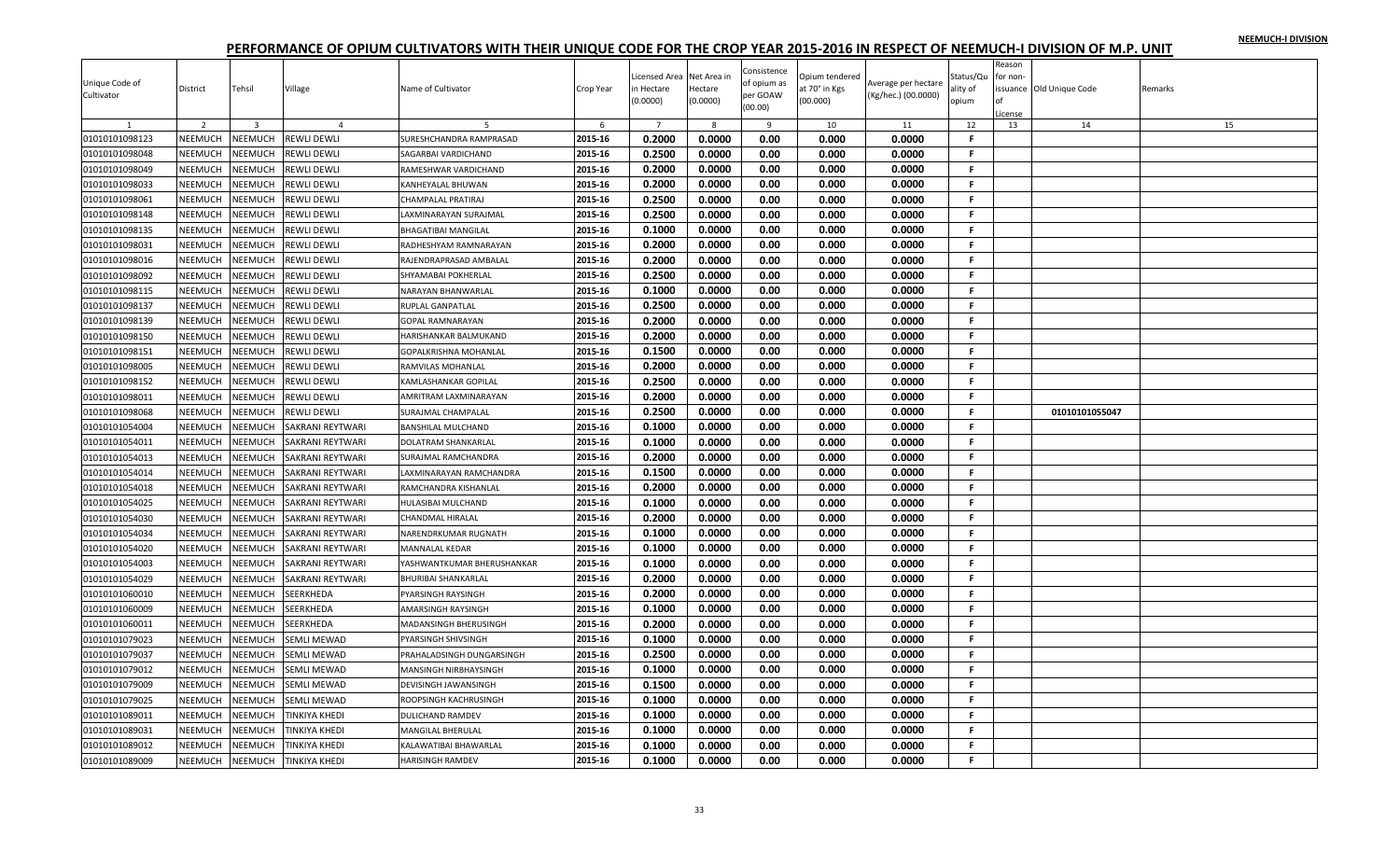|                |                |                         |                      |                                |           |                |             |                         |                |                     |              | Reason   |                          |         |
|----------------|----------------|-------------------------|----------------------|--------------------------------|-----------|----------------|-------------|-------------------------|----------------|---------------------|--------------|----------|--------------------------|---------|
|                |                |                         |                      |                                |           | icensed Area.  | Net Area ir | Consistence             | Opium tendered |                     | Status/Qu    | for non- |                          |         |
| Unique Code of | District       | Tehsil                  | Village              | Name of Cultivator             | Crop Year | n Hectare      | Hectare     | of opium as<br>per GOAW | at 70° in Kgs  | Average per hectare | ality of     |          | issuance Old Unique Code | Remarks |
| Cultivator     |                |                         |                      |                                |           | (0.0000)       | (0.0000)    | (00.00)                 | (00.000)       | (Kg/hec.) (00.0000) | opium        | Ωf       |                          |         |
|                |                |                         |                      |                                |           |                |             |                         |                |                     |              | icense   |                          |         |
|                | $\overline{2}$ | $\overline{\mathbf{3}}$ | $\overline{4}$       |                                | 6         | $\overline{7}$ | 8           | 9                       | 10             | 11                  | 12           | 13       | 14                       | 15      |
| 01010101089036 | NEEMUCH        | NEEMUCH                 | <b>TINKIYA KHEDI</b> | SATYANARAYAN HAJARILAL         | 2015-16   | 0.2000         | 0.0000      | 0.00                    | 0.000          | 0.0000              | F.           |          | 01010101099051           |         |
| 01010101061001 | <b>NEEMUCH</b> | NEEMUCH                 | UMAHEDA              | LAXMANSINGH ARJUNSINGH         | 2015-16   | 0.2500         | 0.0000      | 0.00                    | 0.000          | 0.0000              | F.           |          |                          |         |
| 01010101061010 | NEEMUCH        | NEEMUCH                 | UMAHEDA              | MANOHARSINGH DATARSINGH        | 2015-16   | 0.2500         | 0.2405      | 68.46                   | 7.286          | 30.2952             | G            |          |                          |         |
| 01010101061015 | NEEMUCH        | NEEMUCH                 | <b>UMAHEDA</b>       | KACHARUSINGH NATHUSINGH        | 2015-16   | 0.2500         | 0.0000      | 0.00                    | 0.000          | 0.0000              | -F.          |          |                          |         |
| 01010101061026 | NEEMUCH        | NEEMUCH                 | UMAHEDA              | <b>VARDICHAND PRATAPJI</b>     | 2015-16   | 0.1000         | 0.0000      | 0.00                    | 0.000          | 0.0000              | -F.          |          |                          |         |
| 01010101061030 | NEEMUCH        | NEEMUCH                 | <b>UMAHEDA</b>       | RUKMANBAI BHANWARLAL           | 2015-16   | 0.1000         | 0.0943      | 65.23                   | 3.504          | 37.1580             | G            |          |                          |         |
| 01010101061002 | NEEMUCH        | NEEMUCH                 | <b>UMAHEDA</b>       | BHOPALSINGH ARJUNSINGH         | 2015-16   | 0.1500         | 0.0000      | 0.00                    | 0.000          | 0.0000              | -F.          |          |                          |         |
| 01010101061014 | NEEMUCH        | NEEMUCH                 | UMAHEDA              | PAWANKUNWAR MOTISINGH          | 2015-16   | 0.1000         | 0.0000      | 0.00                    | 0.000          | 0.0000              | F.           |          |                          |         |
| 01010101061031 | NEEMUCH        | NEEMUCH                 | <b>UMAHEDA</b>       | KISHANSINGH DUNGARSINGH        | 2015-16   | 0.2000         | 0.1975      | 69.63                   | 3.790          | 19.1899             | G            |          |                          |         |
| 01010101076009 | NEEMUCH        | <b>NEEMUCH</b>          | VISHANIYA            | SHATYANARAYAN BANSILAL         | 2015-16   | 0.2500         | 0.0000      | 0.00                    | 0.000          | 0.0000              | F.           |          |                          |         |
| 01010101076012 | NEEMUCH        | NEEMUCH                 | VISHANIYA            | SURESHSINGH AMARSINGH          | 2015-16   | 0.2000         | 0.0000      | 0.00                    | 0.000          | 0.0000              | .F.          |          |                          |         |
| 01010101076014 | NEEMUCH        | NEEMUCH                 | VISHANIYA            | SARDARSINGH KALUSINGH          | 2015-16   | 0.2000         | 0.0000      | 0.00                    | 0.000          | 0.0000              | -F.          |          |                          |         |
| 01010101076027 | NEEMUCH        | NEEMUCH                 | VISHANIYA            | <b>BALURAM MAGRU</b>           | 2015-16   | 0.2500         | 0.0000      | 0.00                    | 0.000          | 0.0000              | F.           |          |                          |         |
| 01010101076031 | NEEMUCH        | NEEMUCH                 | VISHANIYA            | AMARSINGH NIRBHAYSINGH         | 2015-16   | 0.2000         | 0.0000      | 0.00                    | 0.000          | 0.0000              | -F.          |          |                          |         |
| 01010101076034 | NEEMUCH        | <b>NEEMUCH</b>          | VISHANIYA            | LAXMANSINGH GOBARSINGH         | 2015-16   | 0.1500         | 0.0000      | 0.00                    | 0.000          | 0.0000              | -F           |          |                          |         |
| 01010101076036 | NEEMUCH        | NEEMUCH                 | VISHANIYA            | <b>BAPUSINGH SAJJANSINGH</b>   | 2015-16   | 0.2000         | 0.0000      | 0.00                    | 0.000          | 0.0000              | -F.          |          |                          |         |
| 01010101076040 | NEEMUCH        | NEEMUCH                 | VISHANIYA            | <b>BHAGATSINGH DEVISINGH</b>   | 2015-16   | 0.1000         | 0.0000      | 0.00                    | 0.000          | 0.0000              | -F.          |          |                          |         |
| 01010101076044 | NEEMUCH        | NEEMUCH                 | VISHANIYA            | <b>GIRDHARI KACHARU</b>        | 2015-16   | 0.2500         | 0.0000      | 0.00                    | 0.000          | 0.0000              | F.           |          |                          |         |
| 01010101076045 | NEEMUCH        | NEEMUCH                 | VISHANIYA            | FULVANTIBAI TULSIRAM           | 2015-16   | 0.1500         | 0.0000      | 0.00                    | 0.000          | 0.0000              | F.           |          |                          |         |
| 01010101076047 | NEEMUCH        | NEEMUCH                 | VISHANIYA            | <b>BAGDIRAM KACHRU</b>         | 2015-16   | 0.2000         | 0.0000      | 0.00                    | 0.000          | 0.0000              | $\mathbf{F}$ |          |                          |         |
| 01010101076052 | NEEMUCH        | NEEMUCH                 | VISHANIYA            | <b>KARUSINGH GOBARSINGH</b>    | 2015-16   | 0.1000         | 0.0000      | 0.00                    | 0.000          | 0.0000              | F.           |          |                          |         |
| 01010101076055 | NEEMUCH        | <b>NEEMUCH</b>          | VISHANIYA            | PREMCHANDRA BHUWAN             | 2015-16   | 0.1500         | 0.0000      | 0.00                    | 0.000          | 0.0000              | -F.          |          |                          |         |
| 01010101076056 | NEEMUCH        | NEEMUCH                 | VISHANIYA            | <b>MANGILAL FAKIRA</b>         | 2015-16   | 0.2500         | 0.0000      | 0.00                    | 0.000          | 0.0000              | -F.          |          |                          |         |
| 01010101076063 | <b>NEEMUCH</b> | NEEMUCH                 | VISHANIYA            | <b>BHANWARSINGH BHERULAL</b>   | 2015-16   | 0.1000         | 0.0000      | 0.00                    | 0.000          | 0.0000              | F.           |          |                          |         |
| 01010101076065 | NEEMUCH        | <b>NEEMUCH</b>          | VISHANIYA            | <b>BHERULAL BHAGIRATH</b>      | 2015-16   | 0.2500         | 0.0000      | 0.00                    | 0.000          | 0.0000              | -F.          |          |                          |         |
| 01010101076066 | NEEMUCH        | NEEMUCH                 | VISHANIYA            | ISHWARSINGH RATANSINGH         | 2015-16   | 0.2000         | 0.0000      | 0.00                    | 0.000          | 0.0000              | $\mathbf{F}$ |          |                          |         |
| 01010101076068 | NEEMUCH        | NEEMUCH                 | VISHANIYA            | RUPABAI BHUWANISINGH           | 2015-16   | 0.1000         | 0.0000      | 0.00                    | 0.000          | 0.0000              | .F.          |          |                          |         |
| 01010101076073 | NEEMUCH        | NEEMUCH                 | VISHANIYA            | <b>DHAPUBAI NANURAM</b>        | 2015-16   | 0.2000         | 0.0000      | 0.00                    | 0.000          | 0.0000              | -F.          |          |                          |         |
| 01010101076080 | <b>NEEMUCH</b> | NEEMUCH                 | VISHANIYA            | SAJJANBAI BHERULAL             | 2015-16   | 0.2500         | 0.0000      | 0.00                    | 0.000          | 0.0000              | -F           |          |                          |         |
| 01010101076082 | NEEMUCH        | NEEMUCH                 | VISHANIYA            | LAXMANSINGH NAHARSINGH         | 2015-16   | 0.1500         | 0.0000      | 0.00                    | 0.000          | 0.0000              | F.           |          |                          |         |
| 01010101076083 | NEEMUCH        | NEEMUCH                 | VISHANIYA            | <b>DHAPUBAI DULESINGH</b>      | 2015-16   | 0.2000         | 0.0000      | 0.00                    | 0.000          | 0.0000              | -F.          |          |                          |         |
| 01010101076086 | NEEMUCH        | NEEMUCH                 | VISHANIYA            | <b>BADRILAL FAKIRCHAND</b>     | 2015-16   | 0.2500         | 0.0000      | 0.00                    | 0.000          | 0.0000              | F.           |          |                          |         |
| 01010101076087 | NEEMUCH        | <b>NEEMUCH</b>          | VISHANIYA            | RAMNIVAS MANGILAL              | 2015-16   | 0.2000         | 0.0000      | 0.00                    | 0.000          | 0.0000              | -F.          |          |                          |         |
| 01010101076089 | <b>NEEMUCH</b> | NEEMUCH                 | VISHANIYA            | <b>BANSHIDAS BHAWARDAS</b>     | 2015-16   | 0.1000         | 0.0000      | 0.00                    | 0.000          | 0.0000              | -F.          |          |                          |         |
| 01010101076090 | NEEMUCH        | NEEMUCH                 | VISHANIYA            | DILIPSINGH PYARSINGH           | 2015-16   | 0.2000         | 0.0000      | 0.00                    | 0.000          | 0.0000              | F.           |          |                          |         |
| 01010101076091 | NEEMUCH        | <b>NEEMUCH</b>          | VISHANIYA            |                                | 2015-16   | 0.2500         | 0.0000      | 0.00                    | 0.000          | 0.0000              | .F.          |          |                          |         |
|                | NEEMUCH        | NEEMUCH                 | VISHANIYA            | SHYAMLAL MANGILAL              | 2015-16   | 0.1000         | 0.0000      | 0.00                    | 0.000          | 0.0000              | F.           |          |                          |         |
| 01010101076093 |                |                         |                      | PURIBAI KANIRAM                |           |                |             |                         |                |                     |              |          |                          |         |
| 01010101076095 | NEEMUCH        | NEEMUCH                 | VISHANIYA            | BLAWANTSINGH KACHARUSINGH      | 2015-16   | 0.2000         | 0.0000      | 0.00                    | 0.000          | 0.0000              | -F.          |          |                          |         |
| 01010101076096 | NEEMUCH        | NEEMUCH                 | VISHANIYA            | PRAKASHLAL BHANWARLAL          | 2015-16   | 0.2500         | 0.0000      | 0.00                    | 0.000          | 0.0000              | -F.          |          |                          |         |
| 01010101076101 | <b>NEEMUCH</b> | <b>NEEMUCH</b>          | VISHANIYA            | MOHANBAI PYARSINGH             | 2015-16   | 0.1500         | 0.0000      | 0.00                    | 0.000          | 0.0000              | F.           |          |                          |         |
| 01010101076102 | NEEMUCH        | NEEMUCH                 | VISHANIYA            | PREMSINGH BHUWANISINGH         | 2015-16   | 0.1500         | 0.0000      | 0.00                    | 0.000          | 0.0000              | F.           |          |                          |         |
| 01010101076104 | NEEMUCH        | NEEMUCH                 | VISHANIYA            | <b>BHOPALSINGH LAXMANSINGH</b> | 2015-16   | 0.2500         | 0.0000      | 0.00                    | 0.000          | 0.0000              | F.           |          |                          |         |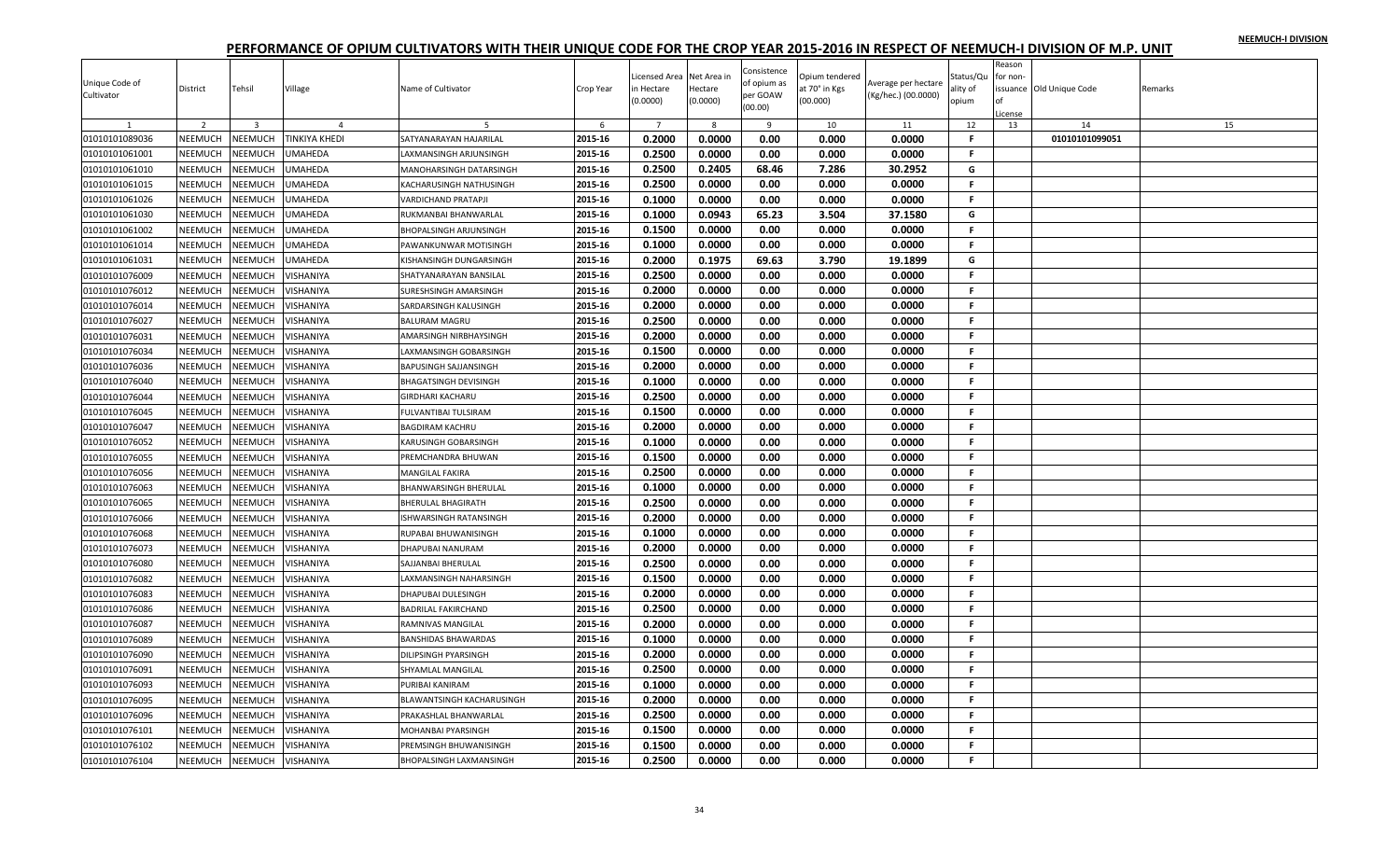|                |                |                |                     |                                 |           |                           |                        | Consistence  |                                 |                     |                       | Reason   |                          |         |
|----------------|----------------|----------------|---------------------|---------------------------------|-----------|---------------------------|------------------------|--------------|---------------------------------|---------------------|-----------------------|----------|--------------------------|---------|
| Unique Code of | District       | Tehsil         | Village             | Name of Cultivator              | Crop Year | icensed Area<br>ነ Hectare | Net Area in<br>Hectare | of opium as  | Opium tendered<br>it 70° in Kgs | Average per hectare | Status/Qu<br>ılity of | for non- | issuance Old Unique Code | Remarks |
| Cultivator     |                |                |                     |                                 |           | 0.0000)                   | (0.0000)               | per GOAW     | 00.000)                         | (Kg/hec.) (00.0000) | opium                 |          |                          |         |
|                |                |                |                     |                                 |           |                           |                        | (00.00)      |                                 |                     |                       | License  |                          |         |
|                | $\overline{2}$ | $\overline{3}$ | $\overline{a}$      |                                 | 6         | $\overline{7}$            | $\mathbf{R}$           | $\mathbf{q}$ | 10                              | 11                  | 12                    | 13       | 14                       | 15      |
| 01010101076107 | NEEMUCH        | NEEMUCH        | VISHANIYA           | SHYAMSINGH GOBARSINGH           | 2015-16   | 0.1000                    | 0.0000                 | 0.00         | 0.000                           | 0.0000              | F.                    |          |                          |         |
| 01010101076110 | NEEMUCH        | NEEMUCH        | VISHANIYA           | <b>GISIBAI BHANWARLAL</b>       | 2015-16   | 0.1000                    | 0.0000                 | 0.00         | 0.000                           | 0.0000              | F                     |          |                          |         |
| 01010101076115 | NEEMUCH        | NEEMUCH        | VISHANIYA           | KANWARLAL BALURAM               | 2015-16   | 0.2000                    | 0.0000                 | 0.00         | 0.000                           | 0.0000              | F.                    |          |                          |         |
| 01010101076119 | NEEMUCH        | NEEMUCH        | VISHANIYA           | <b>ANILSINGH PRABHUSINGH</b>    | 2015-16   | 0.1000                    | 0.0000                 | 0.00         | 0.000                           | 0.0000              | F.                    |          |                          |         |
| 01010101076120 | NEEMUCH        | NEEMUCH        | VISHANIYA           | SHAMBHUSINGH PRABHULAL          | 2015-16   | 0.2500                    | 0.0000                 | 0.00         | 0.000                           | 0.0000              | F.                    |          |                          |         |
| 01010101076123 | NEEMUCH        | NEEMUCH        | VISHANIYA           | SHALUBAI MANOHARSINGH           | 2015-16   | 0.2500                    | 0.0000                 | 0.00         | 0.000                           | 0.0000              | F.                    |          |                          |         |
| 01010101076127 | NEEMUCH        | NEEMUCH        | VISHANIYA           | DILIPSINGH LAXMANSINGH          | 2015-16   | 0.1000                    | 0.0000                 | 0.00         | 0.000                           | 0.0000              | F                     |          |                          |         |
| 01010101076128 | NEEMUCH        | NEEMUCH        | VISHANIYA           | RUGNATHSINGH LALSINGH           | 2015-16   | 0.2000                    | 0.0000                 | 0.00         | 0.000                           | 0.0000              | Е                     |          |                          |         |
| 01010101076129 | NEEMUCH        | NEEMUCH        | VISHANIYA           | HARISINGH NIRBHAYSINGH          | 2015-16   | 0.1000                    | 0.0000                 | 0.00         | 0.000                           | 0.0000              | F.                    |          |                          |         |
| 01010101076130 | NEEMUCH        | NEEMUCH        | VISHANIYA           | PRAHALAD BHERULAL               | 2015-16   | 0.2000                    | 0.0000                 | 0.00         | 0.000                           | 0.0000              | F.                    |          |                          |         |
| 01010101076006 | NEEMUCH        | NEEMUCH        | VISHANIYA           | RAMBABU BHERULAL                | 2015-16   | 0.2000                    | 0.0000                 | 0.00         | 0.000                           | 0.0000              | F.                    |          |                          |         |
| 01010101076067 | <b>NEEMUCH</b> | NEEMUCH        | VISHANIYA           | KANHEYALAL ONKARLAL             | 2015-16   | 0.1000                    | 0.0000                 | 0.00         | 0.000                           | 0.0000              | F.                    |          |                          |         |
| 01010101076032 | <b>NEEMUCH</b> | NEEMUCH        | VISHANIYA           | <b>BANSHILAL RADHADISHAN</b>    | 2015-16   | 0.1000                    | 0.0000                 | 0.00         | 0.000                           | 0.0000              | F                     |          |                          |         |
| 01010101076016 | NEEMUCH        | NEEMUCH        | VISHANIYA           | BAPUSINGH ISHWARSINGH           | 2015-16   | 0.2000                    | 0.0000                 | 0.00         | 0.000                           | 0.0000              | F.                    |          |                          |         |
| 01010101076008 | NEEMUCH        | NEEMUCH        | VISHANIYA           | KAMALSINGH NAVALSINGH           | 2015-16   | 0.2000                    | 0.0000                 | 0.00         | 0.000                           | 0.0000              | F.                    |          |                          |         |
| 01010101076002 | NEEMUCH        | NEEMUCH        | VISHANIYA           | PARASRAM BHERULAL               | 2015-16   | 0.2500                    | 0.0000                 | 0.00         | 0.000                           | 0.0000              | F.                    |          |                          |         |
| 01010101076048 | NEEMUCH        | NEEMUCH        | VISHANIYA           | SULTANSINGH DOULATSINGH         | 2015-16   | 0.1500                    | 0.0000                 | 0.00         | 0.000                           | 0.0000              | F.                    |          |                          |         |
| 01010101076072 | NEEMUCH        | NEEMUCH        | VISHANIYA           | <b>BHOPALSINGH BHUWANISINGH</b> | 2015-16   | 0.1000                    | 0.0000                 | 0.00         | 0.000                           | 0.0000              | F.                    |          |                          |         |
| 01010101076126 | NEEMUCH        | NEEMUCH        | VISHANIYA           | LALSINGH GOVINDSINGH            | 2015-16   | 0.2000                    | 0.0000                 | 0.00         | 0.000                           | 0.0000              | Е                     |          |                          |         |
| 01010101076060 | NEEMUCH        | NEEMUCH        | VISHANIYA           | PUNAMCHANDRA BHUWANIRAM         | 2015-16   | 0.2000                    | 0.0000                 | 0.00         | 0.000                           | 0.0000              | F.                    |          |                          |         |
| 01010101076075 | NEEMUCH        | NEEMUCH        | VISHANIYA           | JORAVARSINGH RUPSINGH           | 2015-16   | 0.2000                    | 0.0000                 | 0.00         | 0.000                           | 0.0000              | F.                    |          |                          |         |
| 01010101076135 | NEEMUCH        | NEEMUCH        | VISHANIYA           | MOHANBAI NAGULAL                | 2015-16   | 0.2500                    | 0.0000                 | 0.00         | 0.000                           | 0.0000              | F.                    |          |                          |         |
| 01010101076013 | <b>NEEMUCH</b> | NEEMUCH        | VISHANIYA           | RAMSINGH ISHWARSINGH            | 2015-16   | 0.1000                    | 0.0000                 | 0.00         | 0.000                           | 0.0000              | F.                    |          |                          |         |
| 01010101076136 | NEEMUCH        | NEEMUCH        | VISHANIYA           | <b>CHANDIBAI BHERULAL</b>       | 2015-16   | 0.2000                    | 0.0000                 | 0.00         | 0.000                           | 0.0000              | F                     |          | 01040209058026           |         |
| 01010101076137 | NEEMUCH        | NEEMUCH        | VISHANIYA           | <b>BHAGATRAM NARAYAN</b>        | 2015-16   | 0.1000                    | 0.0000                 | 0.00         | 0.000                           | 0.0000              | F.                    |          | 01040209058009           |         |
| 01010101056013 | NEEMUCH        | NEEMUCH        | ARNIYA MANGIR       | <b>BHAGCHANDRA RAMSUKH</b>      | 2015-16   | 0.2000                    | 0.1943                 | 59.32        | 11.296                          | 58.1369             | G                     |          |                          |         |
| 01010101056027 | NEEMUCH        | NEEMUCH        | ARNIYA MANGIR       | <b>TARACHAND KALURAM</b>        | 2015-16   | 0.2500                    | 0.0000                 | 0.00         | 0.000                           | 0.0000              | F.                    |          | 01010101028068           |         |
| 01010101056011 | NEEMUCH        | NEEMUCH        | ARNIYA MANGIR       | LAXMANSINGH SHISHUPAL           | 2015-16   | 0.2500                    | 0.0000                 | 0.00         | 0.000                           | 0.0000              | F.                    |          | 01010101028067           |         |
| 01010101056017 | <b>NEEMUCH</b> | NEEMUCH        | ARNIYA MANGIR       | RATANLAL SURAJMAL               | 2015-16   | 0.1000                    | 0.0000                 | 0.00         | 0.000                           | 0.0000              | F                     |          | 01010101028070           |         |
| 01010101072008 | NEEMUCH        | NEEMUCH        | PIPLIYA MIRCH       | <b>BAGDUSINGH NATHUSINGH</b>    | 2015-16   | 0.1500                    | 0.0000                 | 0.00         | 0.000                           | 0.0000              | F.                    |          |                          |         |
| 01010101085004 | NEEMUCH        | NEEMUCH        | KENPURIYA           | RAMCHANDRA DIPA                 | 2015-16   | 0.1000                    | 0.0000                 | 0.00         | 0.000                           | 0.0000              | F.                    |          | 01010101054036           |         |
| 01010101085003 | NEEMUCH        | NEEMUCH        | KENPURIYA           | HAJARILAL PRATHIRAJ             | 2015-16   | 0.1000                    | 0.0000                 | 0.00         | 0.000                           | 0.0000              | F.                    |          | 01010101054039           |         |
| 01010101306004 | NEEMUCH        | NEEMUCH        | DHAMNIYA (NEEMUCH)  | CHANDANMAL RODAJI               | 2015-16   | 0.2000                    | 0.0000                 | 0.00         | 0.000                           | 0.0000              | F.                    |          | 01010103288078           |         |
| 01010101093013 | NEEMUCH        | NEEMUCH        | AKYA                | ISHWARSINGH BHURSINGH           | 2015-16   | 0.1000                    | 0.0000                 | 0.00         | 0.000                           | 0.0000              | F.                    |          | 01010101114033           |         |
| 01010102137021 | NEEMUCH        | <b>JAWAD</b>   | AMLIBHAT            | <b>OMPRAKASH MANGILAL</b>       | 2015-16   | 0.1000                    | 0.0000                 | 0.00         | 0.000                           | 0.0000              | F.                    |          |                          |         |
| 01010102137012 | NEEMUCH        | <b>JAWAD</b>   | AMLIBHAT            | MUKESHKUMAR BHUWANIRAM          | 2015-16   | 0.2000                    | 0.0000                 | 0.00         | 0.000                           | 0.0000              | F.                    |          |                          |         |
| 01010102137010 | NEEMUCH        | <b>JAWAD</b>   | AMLIBHAT            | <b>MANGILAL KALURAM</b>         | 2015-16   | 0.2500                    | 0.0000                 | 0.00         | 0.000                           | 0.0000              | F.                    |          |                          |         |
| 01010102137027 | NEEMUCH        | <b>JAWAD</b>   | AMLIBHAT            | <b>BHAWARLAL SHIVLAL</b>        | 2015-16   | 0.1000                    | 0.0000                 | 0.00         | 0.000                           | 0.0000              | F.                    |          |                          |         |
| 01010102137008 | NEEMUCH        | <b>JAWAD</b>   | AMLIBHAT            | <b>BAGDIBAI PRATHVIRAJ</b>      | 2015-16   | 0.2500                    | 0.0000                 | 0.00         | 0.000                           | 0.0000              | F.                    |          |                          |         |
| 01010102137055 | NEEMUCH        | <b>JAWAD</b>   | AMLIBHAT            | NAGUSINGH GOPALSINGH            | 2015-16   | 0.2000                    | 0.0000                 | 0.00         | 0.000                           | 0.0000              | F.                    |          |                          |         |
| 01010102124004 | NEEMUCH        | <b>JAWAD</b>   | ARNIYA TANKA        | <b>LALARAM MANGILAL</b>         | 2015-16   | 0.2500                    | 0.0000                 | 0.00         | 0.000                           | 0.0000              | F.                    |          |                          |         |
| 01010102124008 | NEEMUCH        | <b>JAWAD</b>   | <b>ARNIYA TANKA</b> | SAJJANBAI RODA                  | 2015-16   | 0.2000                    | 0.0000                 | 0.00         | 0.000                           | 0.0000              | F.                    |          |                          |         |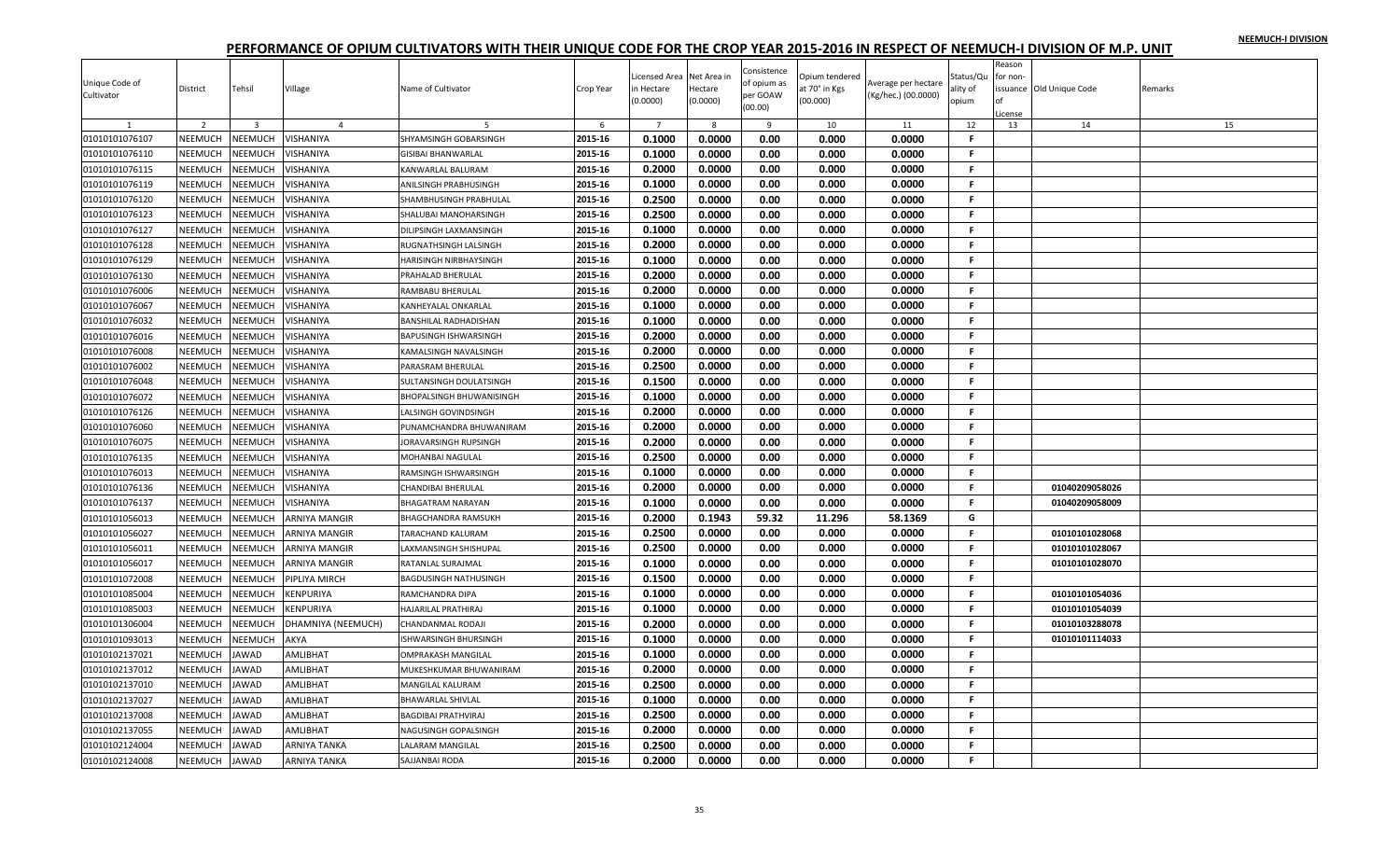|                |                |                         |                |                                 |           |                |             |                            |                |                     |              | Reason       |                          |                    |
|----------------|----------------|-------------------------|----------------|---------------------------------|-----------|----------------|-------------|----------------------------|----------------|---------------------|--------------|--------------|--------------------------|--------------------|
| Unique Code of |                |                         |                |                                 |           | icensed Area   | Net Area ir | Consistence<br>of opium as | Opium tendered | Average per hectare | Status/Qu    | for non-     |                          |                    |
| Cultivator     | District       | Tehsil                  | Village        | Name of Cultivator              | Crop Year | n Hectare      | Hectare     | per GOAW                   | it 70° in Kgs  | (Kg/hec.) (00.0000) | ality of     |              | issuance Old Unique Code | Remarks            |
|                |                |                         |                |                                 |           | 0.0000         | (0.0000)    | (00.00)                    | (00.000)       |                     | opium        | of           |                          |                    |
|                | $\overline{2}$ | $\overline{\mathbf{3}}$ | $\overline{4}$ | -5                              | 6         | $\overline{7}$ | 8           | 9                          | 10             | 11                  | 12           | icense<br>13 | 14                       | 15                 |
| 01010102124024 | NEEMUCH        | <b>JAWAD</b>            | ARNIYA TANKA   | <b>SURAJMAL RUPA</b>            | 2015-16   | 0.1000         | 0.0000      | 0.00                       | 0.000          | 0.0000              | F.           |              |                          |                    |
| 01010102124025 | NEEMUCH        | <b>AWAD</b>             | ARNIYA TANKA   | MUNNIBAI BAGDIRAM               | 2015-16   | 0.1000         | 0.0000      | 0.00                       | 0.000          | 0.0000              | F.           |              |                          |                    |
| 01010102124023 | NEEMUCH        | AWAD                    | ARNIYA TANKA   | <b>MATHARIBAI GABBA</b>         | 2015-16   | 0.1000         | 0.0000      | 0.00                       | 0.000          | 0.0000              | F.           |              |                          |                    |
| 01010102124003 | NEEMUCH        | <b>AWAD</b>             | ARNIYA TANKA   | <b>BALURAM MANGILAL</b>         | 2015-16   | 0.2500         | 0.0000      | 0.00                       | 0.000          | 0.0000              | $\mathbf{F}$ |              |                          |                    |
| 01010102124042 | NEEMUCH        | AWAD                    | ARNIYA TANKA   | RAMESHCHANDRA KANHEYALAL        | 2015-16   | 0.1000         | 0.0000      | 0.00                       | 0.000          | 0.0000              | F.           |              |                          | <b>NAME CHANGE</b> |
| 01010102124034 | NEEMUCH        | <b>AWAD</b>             | ARNIYA TANKA   | <b>MOTYABAI MANGILAL</b>        | 2015-16   | 0.1500         | 0.0000      | 0.00                       | 0.000          | 0.0000              | F.           |              |                          |                    |
| 01010102124021 | NEEMUCH        | <b>AWAD</b>             | ARNIYA TANKA   | <b>LALU MOTI</b>                | 2015-16   | 0.1000         | 0.0000      | 0.00                       | 0.000          | 0.0000              | F.           |              |                          |                    |
| 01010102124009 | NEEMUCH        | AWAD                    | ARNIYA TANKA   | <b>SITABAI DURGA</b>            | 2015-16   | 0.1000         | 0.0000      | 0.00                       | 0.000          | 0.0000              | F.           |              |                          |                    |
| 01010102124005 | NEEMUCH        | <b>AWAD</b>             | ARNIYA TANKA   | <b>MANGILAL DIPA</b>            | 2015-16   | 0.2500         | 0.0000      | 0.00                       | 0.000          | 0.0000              | -F.          |              |                          |                    |
| 01010102124006 | NEEMUCH        | <b>AWAD</b>             | ARNIYA TANKA   | <b>JAGDISH GABBA</b>            | 2015-16   | 0.2500         | 0.0000      | 0.00                       | 0.000          | 0.0000              | -F.          |              |                          |                    |
| 01010102124035 | NEEMUCH        | <b>AWAD</b>             | ARNIYA TANKA   | BHAWATI LAKHMICHAND             | 2015-16   | 0.2000         | 0.0000      | 0.00                       | 0.000          | 0.0000              | F.           |              |                          |                    |
| 01010102124066 | <b>NEEMUCH</b> | <b>AWAD</b>             | ARNIYA TANKA   | <b>BAGDIBAI BAPULAL</b>         | 2015-16   | 0.1000         | 0.0000      | 0.00                       | 0.000          | 0.0000              | F.           |              |                          |                    |
| 01010102124002 | NEEMUCH        | <b>AWAD</b>             | ARNIYA TANKA   | <b>DEVILAL RUPA</b>             | 2015-16   | 0.2000         | 0.0000      | 0.00                       | 0.000          | 0.0000              | F.           |              |                          |                    |
| 01010102124001 | NEEMUCH        | <b>AWAD</b>             | ARNIYA TANKA   | KESHARMAL SHOBHARAM             | 2015-16   | 0.1000         | 0.0000      | 0.00                       | 0.000          | 0.0000              | F.           |              |                          |                    |
| 01010102124010 | NEEMUCH        | <b>AWAD</b>             | ARNIYA TANKA   | <b>NOJIBAI SHOLA</b>            | 2015-16   | 0.2500         | 0.0000      | 0.00                       | 0.000          | 0.0000              | -F.          |              |                          |                    |
| 01010102124037 | NEEMUCH        | <b>AWAD</b>             | ARNIYA TANKA   | <b>GANGARAM SHOLA</b>           | 2015-16   | 0.2500         | 0.0000      | 0.00                       | 0.000          | 0.0000              | F.           |              |                          |                    |
| 01010102124073 | NEEMUCH        | AWAD                    | ARNIYA TANKA   | KANCHANBAI GISALAL              | 2015-16   | 0.2500         | 0.0000      | 0.00                       | 0.000          | 0.0000              | F.           |              |                          |                    |
| 01010102124076 | NEEMUCH        | <b>AWAD</b>             | ARNIYA TANKA   | SABUDIBAI NANDLAL               | 2015-16   | 0.2000         | 0.0000      | 0.00                       | 0.000          | 0.0000              | F.           |              | 01020104013044           |                    |
| 01010101109002 | NEEMUCH        | <b>NEEMUCH</b>          | <b>BADOLI</b>  | ASHOKEKUMAR RAMCHANDRA          | 2015-16   | 0.2000         | 0.0000      | 0.00                       | 0.000          | 0.0000              | F.           |              |                          |                    |
| 01010101109004 | NEEMUCH        | <b>NEEMUCH</b>          | BADOLI         | HARIVALLABH RAMESHWAR           | 2015-16   | 0.2000         | 0.0000      | 0.00                       | 0.000          | 0.0000              | F.           |              |                          |                    |
| 01010101109005 | <b>NEEMUCH</b> | <b>NEEMUCH</b>          | <b>BADOLI</b>  | <b>BANSHILAL BHUWANISHANKAR</b> | 2015-16   | 0.2500         | 0.0000      | 0.00                       | 0.000          | 0.0000              | -F.          |              |                          |                    |
| 01010101109010 | NEEMUCH        | <b>NEEMUCH</b>          | BADOLI         | <b>KESHRIMAL MOTILAL</b>        | 2015-16   | 0.2500         | 0.0000      | 0.00                       | 0.000          | 0.0000              | F.           |              |                          |                    |
| 01010101109016 | NEEMUCH        | <b>NEEMUCH</b>          | <b>BADOLI</b>  | MOHANLAL MOTILAL                | 2015-16   | 0.2500         | 0.0000      | 0.00                       | 0.000          | 0.0000              | F.           |              |                          |                    |
| 01010101109019 | NEEMUCH        | <b>NEEMUCH</b>          | BADOLI         | LILASHANKAR SHIVESHANKAR        | 2015-16   | 0.2500         | 0.0000      | 0.00                       | 0.000          | 0.0000              | F.           |              |                          |                    |
| 01010101109020 | NEEMUCH        | <b>NEEMUCH</b>          | BADOLI         | <b>GANSHYAM MODIRAM</b>         | 2015-16   | 0.2500         | 0.0000      | 0.00                       | 0.000          | 0.0000              | F.           |              |                          |                    |
| 01010101109028 | NEEMUCH        | <b>NEEMUCH</b>          | <b>BADOLI</b>  | PRABHULAL NANALAL               | 2015-16   | 0.2500         | 0.0000      | 0.00                       | 0.000          | 0.0000              | -F.          |              |                          |                    |
| 01010101109031 | NEEMUCH        | <b>NEEMUCH</b>          | BADOLI         | <b>GENDIBAI NANURAM</b>         | 2015-16   | 0.1000         | 0.0000      | 0.00                       | 0.000          | 0.0000              | -F.          |              |                          |                    |
| 01010101109034 | NEEMUCH        | <b>NEEMUCH</b>          | BADOLI         | <b>MANNADAS PRABHULAL</b>       | 2015-16   | 0.1000         | 0.0000      | 0.00                       | 0.000          | 0.0000              | F.           |              |                          |                    |
| 01010101109035 | NEEMUCH        | <b>NEEMUCH</b>          | BADOLI         | MOTI NAGGA                      | 2015-16   | 0.2500         | 0.0000      | 0.00                       | 0.000          | 0.0000              | F.           |              |                          |                    |
| 01010101109041 | NEEMUCH        | <b>NEEMUCH</b>          | BADOLI         | <b>CHAMPALAL VARDA</b>          | 2015-16   | 0.1000         | 0.0000      | 0.00                       | 0.000          | 0.0000              | F.           |              |                          |                    |
| 01010101109043 | NEEMUCH        | <b>NEEMUCH</b>          | BADOLI         | SHANTILAL HIRALAL               | 2015-16   | 0.1000         | 0.0000      | 0.00                       | 0.000          | 0.0000              | F.           |              |                          |                    |
| 01010101109044 | NEEMUCH        | <b>JEEMUCH</b>          | BADOLI         | HARIVALLABH VARDICHAND          | 2015-16   | 0.2500         | 0.0000      | 0.00                       | 0.000          | 0.0000              | -F.          |              |                          |                    |
| 01010101109046 | NEEMUCH        | <b>NEEMUCH</b>          | BADOLI         | <b>USHABAI JAWANSINGH</b>       | 2015-16   | 0.2500         | 0.0000      | 0.00                       | 0.000          | 0.0000              | F.           |              |                          |                    |
| 01010101109050 | NEEMUCH        | <b>NEEMUCH</b>          | BADOLI         | RAMPRASAD LALAJI                | 2015-16   | 0.2000         | 0.0000      | 0.00                       | 0.000          | 0.0000              | F.           |              |                          |                    |
| 01010101109061 | NEEMUCH        | <b>NEEMUCH</b>          | BADOLI         | KHYALILAL RAMLAL                | 2015-16   | 0.1000         | 0.0000      | 0.00                       | 0.000          | 0.0000              | F.           |              |                          |                    |
| 01010101109062 | NEEMUCH        | <b>NEEMUCH</b>          | BADOLI         | <b>BHANWARLAL HIRALAL</b>       | 2015-16   | 0.2500         | 0.0000      | 0.00                       | 0.000          | 0.0000              | F.           |              |                          |                    |
| 01010101109064 | NEEMUCH        | <b>NEEMUCH</b>          | BADOLI         | <b>BHAGATRAM KASHI GHASI</b>    | 2015-16   | 0.1000         | 0.0000      | 0.00                       | 0.000          | 0.0000              | F.           |              |                          |                    |
| 01010101109066 | NEEMUCH        | NEEMUCH                 | <b>BADOLI</b>  | JAGDISH HIRALAL                 | 2015-16   | 0.2500         | 0.0000      | 0.00                       | 0.000          | 0.0000              | .F.          |              |                          |                    |
| 01010101109068 | NEEMUCH        | <b>NEEMUCH</b>          | <b>BADOLI</b>  | SHANITLAL CHOGALAL              | 2015-16   | 0.1500         | 0.0000      | 0.00                       | 0.000          | 0.0000              | .F.          |              |                          |                    |
| 01010101109013 | NEEMUCH        | <b>NEEMUCH</b>          | BADOLI         | <b>GOPAL BAGDIRAM</b>           | 2015-16   | 0.2500         | 0.0000      | 0.00                       | 0.000          | 0.0000              | F.           |              |                          |                    |
| 01010101109001 | NEEMUCH        | <b>JEEMUCH</b>          | <b>BADOLI</b>  | KAILASHCHANDRA RAMCHANDRA       | 2015-16   | 0.2500         | 0.0000      | 0.00                       | 0.000          | 0.0000              | F.           |              |                          |                    |
| 01010101109023 | NEEMUCH        | NEEMUCH                 | BADOLI         | <b>SAGUBAI LALA</b>             | 2015-16   | 0.1000         | 0.0000      | 0.00                       | 0.000          | 0.0000              | F.           |              |                          |                    |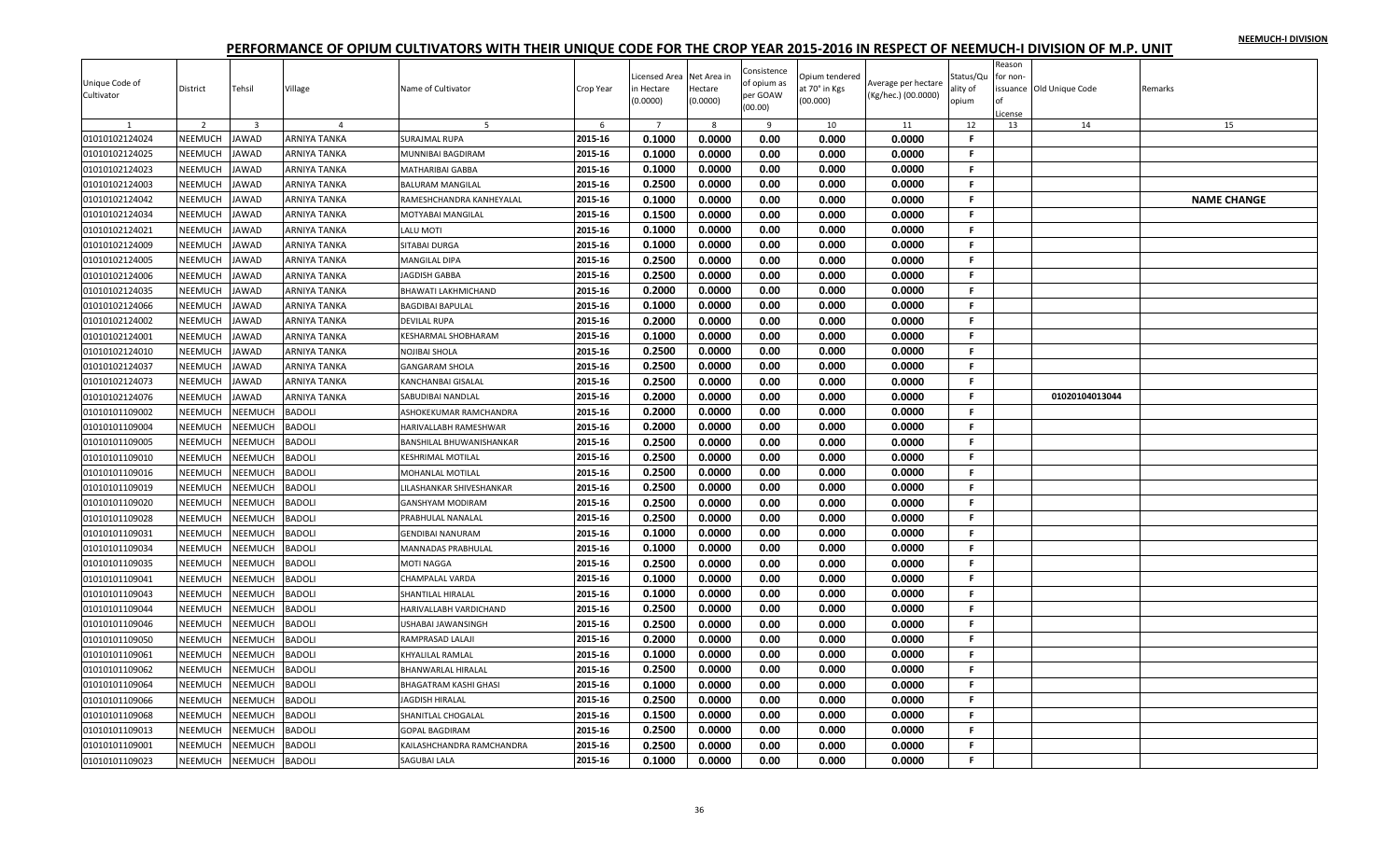|                                  |                |                |                 |                            |           | icensed Area   | Net Area in | Consistence             | Dpium tendered |                     | Status/Qu    | Reason<br>for non- |                         |         |
|----------------------------------|----------------|----------------|-----------------|----------------------------|-----------|----------------|-------------|-------------------------|----------------|---------------------|--------------|--------------------|-------------------------|---------|
| Unique Code of<br>Cultivator     | District       | Tehsil         | Village         | Name of Cultivator         | Crop Year | n Hectare      | Hectare     | of opium as<br>per GOAW | at 70° in Kgs  | Average per hectare | ality of     |                    | ssuance Old Unique Code | Remarks |
|                                  |                |                |                 |                            |           | (0.0000)       | (0.0000)    | (00.00)                 | (00.000)       | (Kg/hec.) (00.0000) | opium        | of                 |                         |         |
|                                  | 2              | $\overline{3}$ | $\overline{4}$  |                            | 6         | $\overline{7}$ | 8           | 9                       | 10             | 11                  | 12           | icense<br>13       | 14                      | 15      |
| 01010101109048                   | NEEMUCH        | NEEMUCH        | <b>BADOLI</b>   | <b>GANSHYAM PRABHUDAS</b>  | 2015-16   | 0.1000         | 0.0000      | 0.00                    | 0.000          | 0.0000              | $\mathsf{F}$ |                    |                         |         |
| 01010101109006                   | NEEMUCH        | <b>NEEMUCH</b> | <b>BADOLI</b>   | SHAMBHULAL MODIRAM         | 2015-16   | 0.2500         | 0.0000      | 0.00                    | 0.000          | 0.0000              | F.           |                    |                         |         |
| 01010102122003                   | NEEMUCH        | <b>JAWAD</b>   | BANGRAID        | <b>TULSIRAM JAGANNATH</b>  | 2015-16   | 0.1000         | 0.0000      | 0.00                    | 0.000          | 0.0000              | F.           |                    |                         |         |
| 01010102122030                   | NEEMUCH        | <b>JAWAD</b>   | <b>BANGRAID</b> | <b>MOTILAL NANURAM</b>     | 2015-16   | 0.1000         | 0.0000      | 0.00                    | 0.000          | 0.0000              | .F.          |                    |                         |         |
| 01010102122082                   | NEEMUCH        | <b>JAWAD</b>   | <b>BANGRAID</b> | MADANLAL KASHIRAM          | 2015-16   | 0.1000         | 0.0000      | 0.00                    | 0.000          | 0.0000              | F.           |                    |                         |         |
| 01010102122084                   | NEEMUCH        | <b>JAWAD</b>   | <b>BANGRAID</b> | PARVATIBAI LAXMINARAYAN    | 2015-16   | 0.1000         | 0.0000      | 0.00                    | 0.000          | 0.0000              | -F.          |                    |                         |         |
| 01010102122092                   | NEEMUCH        | <b>JAWAD</b>   | BANGRAID        | PHOOLIBAI KESHURAM HAJARI  | 2015-16   | 0.1000         | 0.0000      | 0.00                    | 0.000          | 0.0000              | F.           |                    |                         |         |
| 01010102122098                   | NEEMUCH        | <b>JAWAD</b>   | BANGRAID        | RAMKANYABAI NANDLAL        | 2015-16   | 0.1000         | 0.0000      | 0.00                    | 0.000          | 0.0000              | F.           |                    |                         |         |
| 01010102122111                   | NEEMUCH        | <b>JAWAD</b>   | <b>BANGRAID</b> | <b>AVANTIBAI DEVILAL</b>   | 2015-16   | 0.2000         | 0.0000      | 0.00                    | 0.000          | 0.0000              | F.           |                    |                         |         |
|                                  | NEEMUCH        | <b>JAWAD</b>   | <b>BANGRAID</b> | <b>RAMCHANDRA BABRU</b>    | 2015-16   | 0.1000         | 0.0000      | 0.00                    | 0.000          | 0.0000              | .F.          |                    |                         |         |
| 01010102122115<br>01010102122118 | NEEMUCH        | <b>JAWAD</b>   | <b>BANGRAID</b> | <b>BANSHILAL JAGANNATH</b> | 2015-16   | 0.2500         | 0.0000      | 0.00                    | 0.000          | 0.0000              | F.           |                    |                         |         |
|                                  |                |                |                 |                            |           |                |             |                         |                |                     |              |                    |                         |         |
| 01010102122121                   | NEEMUCH        | <b>JAWAD</b>   | BANGRAID        | <b>RATANLAL BHUWAN</b>     | 2015-16   | 0.1000         | 0.0000      | 0.00                    | 0.000          | 0.0000              | F.           |                    |                         |         |
| 01010102122123                   | NEEMUCH        | <b>JAWAD</b>   | BANGRAID        | MANGAILAL BABRU            | 2015-16   | 0.2000         | 0.0000      | 0.00                    | 0.000          | 0.0000              | F.           |                    |                         |         |
| 01010102122132                   | NEEMUCH        | <b>JAWAD</b>   | <b>BANGRAID</b> | <b>GOPAL RAMCHANDRA</b>    | 2015-16   | 0.1000         | 0.0000      | 0.00                    | 0.000          | 0.0000              | -F.          |                    |                         |         |
| 01010102122140                   | NEEMUCH        | <b>JAWAD</b>   | <b>BANGRAID</b> | BHUWANIRAM NANDRAM         | 2015-16   | 0.2000         | 0.0000      | 0.00                    | 0.000          | 0.0000              | F.           |                    |                         |         |
| 01010102122144                   | NEEMUCH        | <b>JAWAD</b>   | <b>BANGRAID</b> | RAMNIVAS TEJA              | 2015-16   | 0.1000         | 0.0000      | 0.00                    | 0.000          | 0.0000              | -F.          |                    |                         |         |
| 01010102122153                   | <b>NEEMUCH</b> | <b>JAWAD</b>   | BANGRAID        | <b>DEVIKISHAN NANDA</b>    | 2015-16   | 0.2000         | 0.0000      | 0.00                    | 0.000          | 0.0000              | F.           |                    |                         |         |
| 01010102122160                   | NEEMUCH        | <b>JAWAD</b>   | BANGRAID        | PARASRAM SOLA              | 2015-16   | 0.1000         | 0.0000      | 0.00                    | 0.000          | 0.0000              | F.           |                    |                         |         |
| 01010102122075                   | NEEMUCH        | <b>JAWAD</b>   | <b>BANGRAID</b> | <b>BALURAM CHAGNA</b>      | 2015-16   | 0.1000         | 0.0000      | 0.00                    | 0.000          | 0.0000              | F.           |                    |                         |         |
| 01010102122022                   | NEEMUCH        | <b>JAWAD</b>   | BANGRAID        | PREMA SHOJI                | 2015-16   | 0.1000         | 0.0000      | 0.00                    | 0.000          | 0.0000              | -F.          |                    |                         |         |
| 01010102122072                   | NEEMUCH        | <b>JAWAD</b>   | <b>BANGRAID</b> | <b>UDAIRAM MANSHA</b>      | 2015-16   | 0.1000         | 0.0000      | 0.00                    | 0.000          | 0.0000              | -F.          |                    |                         |         |
| 01010102122147                   | NEEMUCH        | <b>JAWAD</b>   | <b>BANGRAID</b> | BAHADURSINGH BALURAM       | 2015-16   | 0.1000         | 0.0000      | 0.00                    | 0.000          | 0.0000              | F.           |                    |                         |         |
| 01010102122178                   | <b>NEEMUCH</b> | <b>JAWAD</b>   | <b>BANGRAID</b> | <b>KALUSINGH RAYSINGH</b>  | 2015-16   | 0.1000         | 0.0000      | 0.00                    | 0.000          | 0.0000              | F.           |                    |                         |         |
| 01010102122016                   | NEEMUCH        | <b>JAWAD</b>   | BANGRAID        | CHATRA MANNA               | 2015-16   | 0.1000         | 0.0000      | 0.00                    | 0.000          | 0.0000              | F.           |                    |                         |         |
| 01010102122048                   | NEEMUCH        | <b>JAWAD</b>   | <b>BANGRAID</b> | MANGILAL DOLA              | 2015-16   | 0.1000         | 0.0000      | 0.00                    | 0.000          | 0.0000              | F.           |                    |                         |         |
| 01010102122061                   | NEEMUCH        | <b>JAWAD</b>   | <b>BANGRAID</b> | <b>DURGALAL SOJI</b>       | 2015-16   | 0.1000         | 0.0000      | 0.00                    | 0.000          | 0.0000              | F.           |                    |                         |         |
| 01010102122088                   | NEEMUCH        | <b>JAWAD</b>   | <b>BANGRAID</b> | <b>SHOLA BHAVSINGH</b>     | 2015-16   | 0.1000         | 0.0000      | 0.00                    | 0.000          | 0.0000              | -F.          |                    |                         |         |
| 01010102122165                   | NEEMUCH        | <b>JAWAD</b>   | <b>BANGRAID</b> | JANIBAI BHANWARLAL         | 2015-16   | 0.1000         | 0.0000      | 0.00                    | 0.000          | 0.0000              | -F.          |                    |                         |         |
| 01010102122073                   | NEEMUCH        | <b>JAWAD</b>   | <b>BANGRAID</b> | <b>GABBA SOJI</b>          | 2015-16   | 0.1000         | 0.0000      | 0.00                    | 0.000          | 0.0000              | F.           |                    |                         |         |
| 01010102122170                   | NEEMUCH        | <b>JAWAD</b>   | BANGRAID        | JAYSINGH SOJI              | 2015-16   | 0.1000         | 0.0000      | 0.00                    | 0.000          | 0.0000              | F.           |                    |                         |         |
| 01010101099002                   | NEEMUCH        | NEEMUCH        | BHADWAMATA      | NIRANJAN DEVILAL           | 2015-16   | 0.2000         | 0.0000      | 0.00                    | 0.000          | 0.0000              | -F.          |                    |                         |         |
| 01010101099003                   | NEEMUCH        | <b>NEEMUCH</b> | BHADWAMATA      | LADKUNWAR MANSINGH         | 2015-16   | 0.1000         | 0.0000      | 0.00                    | 0.000          | 0.0000              | -F.          |                    |                         |         |
| 01010101099011                   | NEEMUCH        | NEEMUCH        | BHADWAMATA      | <b>BAGDIBAI MADHULAL</b>   | 2015-16   | 0.2000         | 0.0000      | 0.00                    | 0.000          | 0.0000              | .F.          |                    |                         |         |
| 01010101099014                   | NEEMUCH        | NEEMUCH        | BHADWAMATA      | <b>NAGESH BHERULAL</b>     | 2015-16   | 0.1500         | 0.0000      | 0.00                    | 0.000          | 0.0000              | F.           |                    |                         |         |
| 01010101099030                   | NEEMUCH        | NEEMUCH        | BHADWAMATA      | KAMLABAI BHERULAL          | 2015-16   | 0.2500         | 0.0000      | 0.00                    | 0.000          | 0.0000              | F.           |                    |                         |         |
| 01010101099010                   | NEEMUCH        | NEEMUCH        | BHADWAMATA      | HIRALAL PANNALAL           | 2015-16   | 0.2000         | 0.0000      | 0.00                    | 0.000          | 0.0000              | F.           |                    |                         |         |
| 01010101099027                   | NEEMUCH        | NEEMUCH        | BHADWAMATA      | <b>DEVILAL PANNALAL</b>    | 2015-16   | 0.2000         | 0.0000      | 0.00                    | 0.000          | 0.0000              | F.           |                    |                         |         |
| 01010101099047                   | NEEMUCH        | NEEMUCH        | BHADWAMATA      | <b>DALLA MURLI</b>         | 2015-16   | 0.2500         | 0.0000      | 0.00                    | 0.000          | 0.0000              | F.           |                    |                         |         |
| 01010101099048                   | NEEMUCH        | NEEMUCH        | BHADWAMATA      | <b>UDAYLAL NARAYAN</b>     | 2015-16   | 0.2000         | 0.0000      | 0.00                    | 0.000          | 0.0000              | -F.          |                    |                         |         |
| 01010101099046                   | <b>NEEMUCH</b> | <b>NEEMUCH</b> | BHADWAMATA      | MOHANLAL UMEDA GURJAR      | 2015-16   | 0.2500         | 0.0000      | 0.00                    | 0.000          | 0.0000              | F.           |                    |                         |         |
| 01010101099050                   | NEEMUCH        | NEEMUCH        | BHADWAMATA      | <b>VIKASH NATHULAL</b>     | 2015-16   | 0.2500         | 0.0000      | 0.00                    | 0.000          | 0.0000              | F.           |                    |                         |         |
| 01010101099052                   | NEEMUCH        | NEEMUCH        |                 | <b>VARDIBAI NATHUSINGH</b> | 2015-16   | 0.2500         | 0.0000      | 0.00                    | 0.000          | 0.0000              | F.           |                    |                         |         |
|                                  |                |                | BHADWAMATA      |                            |           |                |             |                         |                |                     |              |                    |                         |         |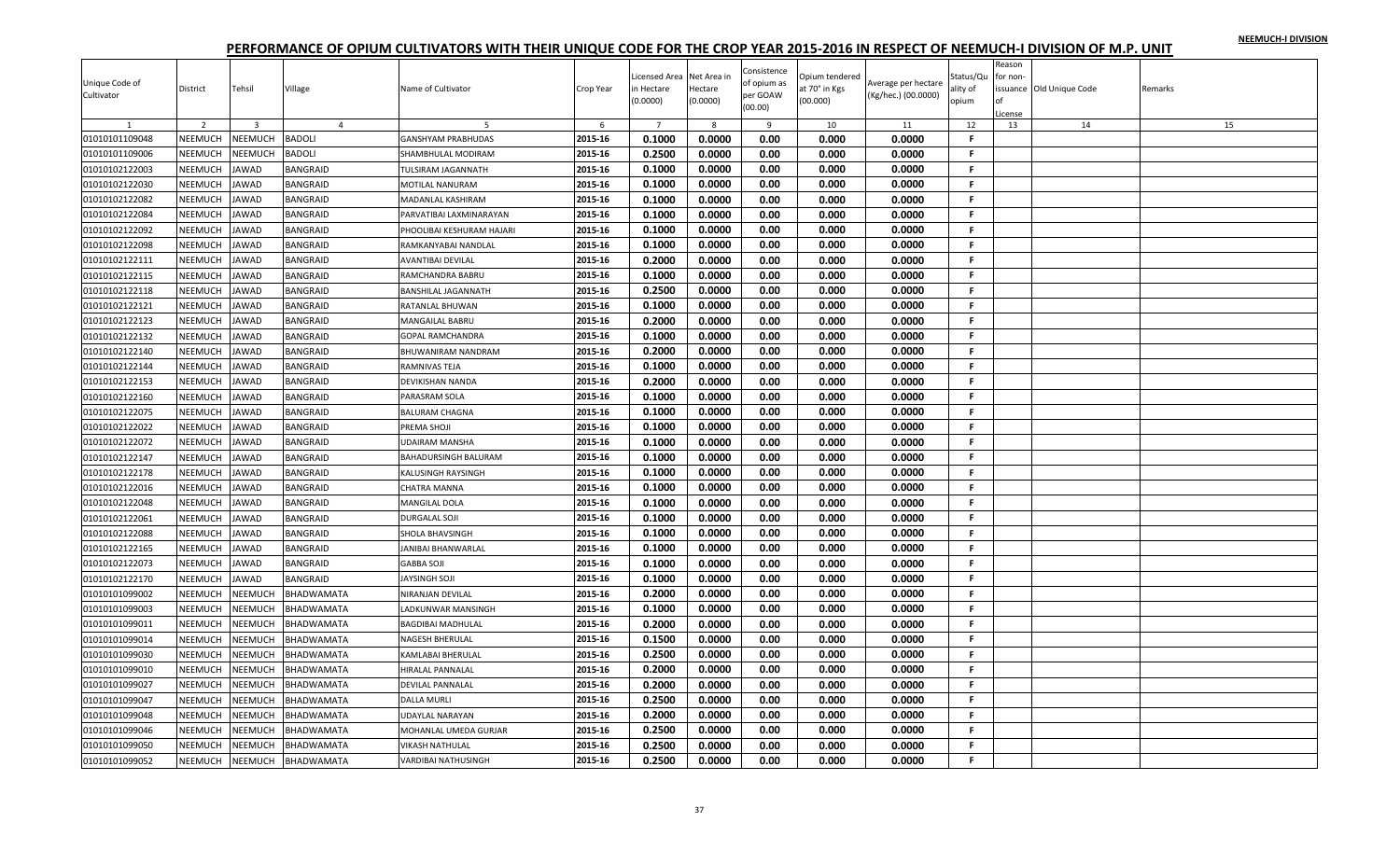|                |                |                |                       |                               |           |                |             |             |                |                     |              | Reason   |                         |         |
|----------------|----------------|----------------|-----------------------|-------------------------------|-----------|----------------|-------------|-------------|----------------|---------------------|--------------|----------|-------------------------|---------|
|                |                |                |                       |                               |           | icensed Area   | Net Area in | Consistence | Opium tendered |                     | Status/Qu    | for non- |                         |         |
| Unique Code of | District       | Tehsil         | Village               | Name of Cultivator            | Crop Year | n Hectare      | Hectare     | of opium as | at 70° in Kgs  | Average per hectare | ality of     |          | ssuance Old Unique Code | Remarks |
| Cultivator     |                |                |                       |                               |           | (0.0000)       | (0.0000)    | per GOAW    | (00.000)       | (Kg/hec.) (00.0000) | opium        |          |                         |         |
|                |                |                |                       |                               |           |                |             | (00.00)     |                |                     |              | License  |                         |         |
|                | 2              | $\overline{3}$ | $\mathbf{A}$          |                               | 6         | $\overline{7}$ | 8           | 9           | 10             | 11                  | 12           | 13       | 14                      | 15      |
| 01010101112008 | NEEMUCH        | NEEMUCH        | <b>BORKHEDI KHURD</b> | KANHEYALAL PARTHA             | 2015-16   | 0.2000         | 0.0000      | 0.00        | 0.000          | 0.0000              | F.           |          |                         |         |
| 01010101112029 | NEEMUCH        | NEEMUCH        | BORKHEDI KHURD        | DEVKANYABAI OMPRAKASH         | 2015-16   | 0.2000         | 0.0000      | 0.00        | 0.000          | 0.0000              | F.           |          |                         |         |
| 01010101112017 | NEEMUCH        | NEEMUCH        | <b>BORKHEDI KHURD</b> | <b>KAMLABAI BHAGCHAND</b>     | 2015-16   | 0.2500         | 0.0000      | 0.00        | 0.000          | 0.0000              | F.           |          |                         |         |
| 01010101112035 | NEEMUCH        | NEEMUCH        | <b>BORKHEDI KHURD</b> | SANTOSHKUMAR KANHEYALAL       | 2015-16   | 0.1000         | 0.0000      | 0.00        | 0.000          | 0.0000              | F.           |          |                         |         |
| 01010101112036 | NEEMUCH        | NEEMUCH        | <b>BORKHEDI KHURD</b> | <b>BHERULAL DEVA</b>          | 2015-16   | 0.2500         | 0.0000      | 0.00        | 0.000          | 0.0000              | F.           |          |                         |         |
| 01010101112009 | NEEMUCH        | <b>NEEMUCH</b> | <b>BORKHEDI KHURD</b> | <b>MANNALAL MOTILAL</b>       | 2015-16   | 0.1000         | 0.0000      | 0.00        | 0.000          | 0.0000              | F.           |          |                         |         |
| 01010101112014 | NEEMUCH        | NEEMUCH        | BORKHEDI KHURD        | <b>GANGARAM LACHIRAM</b>      | 2015-16   | 0.2500         | 0.0000      | 0.00        | 0.000          | 0.0000              | F.           |          |                         |         |
| 01010101112021 | NEEMUCH        | NEEMUCH        | BORKHEDI KHURD        | AMARSINGH LACHIRAM            | 2015-16   | 0.1000         | 0.0000      | 0.00        | 0.000          | 0.0000              | F.           |          |                         |         |
| 01010101112037 | NEEMUCH        | NEEMUCH        | BORKHEDI KHURD        | JAVANSINGH BHAGCHAND          | 2015-16   | 0.2500         | 0.0000      | 0.00        | 0.000          | 0.0000              | F.           |          |                         |         |
| 01010101112038 | NEEMUCH        | <b>NEEMUCH</b> | <b>BORKHEDI KHURD</b> | <b>BHAGATSINGH CHAINSINGH</b> | 2015-16   | 0.2500         | 0.0000      | 0.00        | 0.000          | 0.0000              | F.           |          |                         |         |
| 01010101112019 | NEEMUCH        | NEEMUCH        | BORKHEDI KHURD        | SHRAVAN DEVA                  | 2015-16   | 0.2500         | 0.0000      | 0.00        | 0.000          | 0.0000              | F.           |          |                         |         |
| 01010102125003 | <b>NEEMUCH</b> | <b>JAWAD</b>   | BARADA TANKA          | <b>BADRILAL MULCHAND</b>      | 2015-16   | 0.2000         | 0.0000      | 0.00        | 0.000          | 0.0000              | F.           |          |                         |         |
| 01010102125004 | NEEMUCH        | JAWAD          | <b>BARADA TANKA</b>   | SATYANARAYAN KANWARLAL        | 2015-16   | 0.2000         | 0.0000      | 0.00        | 0.000          | 0.0000              | F.           |          |                         |         |
| 01010102125006 | NEEMUCH        | <b>JAWAD</b>   | BARADA TANKA          | LAXMINARAYAN SHOBHARAM        | 2015-16   | 0.2500         | 0.0000      | 0.00        | 0.000          | 0.0000              | F.           |          |                         |         |
| 01010102125009 | NEEMUCH        | <b>JAWAD</b>   | <b>BARADA TANKA</b>   | PRABHULAL PRATAP              | 2015-16   | 0.1000         | 0.0000      | 0.00        | 0.000          | 0.0000              | F.           |          |                         |         |
| 01010102125011 | NEEMUCH        | <b>JAWAD</b>   | <b>BARADA TANKA</b>   | <b>MANGIBAI GOPALDAS</b>      | 2015-16   | 0.2500         | 0.0000      | 0.00        | 0.000          | 0.0000              | F.           |          |                         |         |
| 01010102125013 | <b>NEEMUCH</b> | <b>JAWAD</b>   | BARADA TANKA          | SAMANDERKUNWAR RAMSINGH       | 2015-16   | 0.2500         | 0.0000      | 0.00        | 0.000          | 0.0000              | F.           |          |                         |         |
| 01010102125015 | <b>NEEMUCH</b> | JAWAD          | BARADA TANKA          | <b>MANGILAL PYARA</b>         | 2015-16   | 0.1000         | 0.0000      | 0.00        | 0.000          | 0.0000              | F.           |          |                         |         |
| 01010102125020 | NEEMUCH        | <b>JAWAD</b>   | <b>BARADA TANKA</b>   | <b>MANGILAL NARAYAN</b>       | 2015-16   | 0.2000         | 0.0000      | 0.00        | 0.000          | 0.0000              | F.           |          |                         |         |
| 01010102125046 | NEEMUCH        | <b>JAWAD</b>   | <b>BARADA TANKA</b>   | RADHESHYAM BALURAM            | 2015-16   | 0.2500         | 0.0000      | 0.00        | 0.000          | 0.0000              | F.           |          |                         |         |
| 01010102125049 | <b>NEEMUCH</b> | <b>JAWAD</b>   | BARADA TANKA          | MADANLAL RATANLAI             | 2015-16   | 0.1000         | 0.0000      | 0.00        | 0.000          | 0.0000              | $\mathbf{F}$ |          |                         |         |
| 01010102125052 | NEEMUCH        | <b>JAWAD</b>   | <b>BARADA TANKA</b>   | <b>KALURAM MANGILAL</b>       | 2015-16   | 0.2000         | 0.0000      | 0.00        | 0.000          | 0.0000              | F.           |          |                         |         |
| 01010102125012 | NEEMUCH        | <b>JAWAD</b>   | BARADA TANKA          | <b>GANGARAM MANGILAL</b>      | 2015-16   | 0.2500         | 0.0000      | 0.00        | 0.000          | 0.0000              | F.           |          |                         |         |
| 01010102125005 | NEEMUCH        | JAWAD          | <b>BARADA TANKA</b>   | SHANKARLAL RAMCHANDRA         | 2015-16   | 0.2000         | 0.0000      | 0.00        | 0.000          | 0.0000              | F.           |          |                         |         |
| 01010102125045 | NEEMUCH        | JAWAD          | <b>BARADA TANKA</b>   | <b>NARAYAN MANGILAL</b>       | 2015-16   | 0.2500         | 0.0000      | 0.00        | 0.000          | 0.0000              | F.           |          |                         |         |
| 01010102125010 | NEEMUCH        | <b>JAWAD</b>   | <b>BARADA TANKA</b>   | BHARATLAL SALAGRAM            | 2015-16   | 0.2500         | 0.0000      | 0.00        | 0.000          | 0.0000              | F.           |          |                         |         |
| 01010102125038 | NEEMUCH        | <b>JAWAD</b>   | BARADA TANKA          | VISHNUKUNWAR CHENSINGH        | 2015-16   | 0.1500         | 0.0000      | 0.00        | 0.000          | 0.0000              | -F.          |          |                         |         |
| 01010102125041 | NEEMUCH        | <b>JAWAD</b>   | <b>BARADA TANKA</b>   | <b>JAMNALAL PYARA</b>         | 2015-16   | 0.1000         | 0.0000      | 0.00        | 0.000          | 0.0000              | F.           |          |                         |         |
| 01010102125039 | NEEMUCH        | <b>JAWAD</b>   | BARADA TANKA          | KANWARLAL VARDHMAN            | 2015-16   | 0.2000         | 0.0000      | 0.00        | 0.000          | 0.0000              | F.           |          |                         |         |
| 01010102125014 | NEEMUCH        | JAWAD          | BARADA TANKA          | BHERUSINGH CHAGANSINGH        | 2015-16   | 0.2000         | 0.0000      | 0.00        | 0.000          | 0.0000              | F.           |          |                         |         |
| 01010102125021 | NEEMUCH        | <b>JAWAD</b>   | <b>BARADA TANKA</b>   | <b>DEUBAI MULCHAND</b>        | 2015-16   | 0.2000         | 0.0000      | 0.00        | 0.000          | 0.0000              | F.           |          |                         |         |
| 01010102125025 | NEEMUCH        | <b>JAWAD</b>   | <b>BARADA TANKA</b>   | <b>VIJAYSINGH DEVISINGH</b>   | 2015-16   | 0.2500         | 0.0000      | 0.00        | 0.000          | 0.0000              | F.           |          |                         |         |
| 01010102125037 | <b>NEEMUCH</b> | <b>JAWAD</b>   | BARADA TANKA          | <b>BHANWARLAL PYARA</b>       | 2015-16   | 0.2500         | 0.0000      | 0.00        | 0.000          | 0.0000              | F.           |          |                         |         |
| 01010102125044 | <b>NEEMUCH</b> | <b>JAWAD</b>   | <b>BARADA TANKA</b>   | DINESHCHANDRA HIRALAL         | 2015-16   | 0.1000         | 0.0000      | 0.00        | 0.000          | 0.0000              | F.           |          |                         |         |
| 01010102125060 | NEEMUCH        | JAWAD          | <b>BARADA TANKA</b>   | RUPCHANDRA HIRA               | 2015-16   | 0.1000         | 0.0000      | 0.00        | 0.000          | 0.0000              | F.           |          |                         |         |
| 01010102125059 | <b>NEEMUCH</b> | <b>JAWAD</b>   | BARADA TANKA          | NAGUSINGH GOPALSINGH          | 2015-16   | 0.1000         | 0.0000      | 0.00        | 0.000          | 0.0000              | F.           |          |                         |         |
| 01010102125008 | NEEMUCH        | <b>JAWAD</b>   | <b>BARADA TANKA</b>   | <b>BHANWARKUNWAR DULSINGH</b> | 2015-16   | 0.1500         | 0.0000      | 0.00        | 0.000          | 0.0000              | F.           |          |                         |         |
| 01010102125018 | NEEMUCH        | JAWAD          | <b>BARADA TANKA</b>   | <b>BHERULAL NANDA</b>         | 2015-16   | 0.2500         | 0.0000      | 0.00        | 0.000          | 0.0000              | F.           |          |                         |         |
| 01010101103007 | <b>NEEMUCH</b> | NEEMUCH        | DAUBAD                | DARYAVBAI BHANWARLAL          | 2015-16   | 0.2000         | 0.0000      | 0.00        | 0.000          | 0.0000              | F.           |          |                         |         |
| 01010101103010 | NEEMUCH        | NEEMUCH        | DAUBAD                | DASHRATH MANOHARLAL           | 2015-16   | 0.2500         | 0.0000      | 0.00        | 0.000          | 0.0000              | F            |          |                         |         |
|                |                |                |                       |                               | 2015-16   | 0.2500         |             |             |                |                     | F.           |          |                         |         |
| 01010101103018 | NEEMUCH        | NEEMUCH        | DAUBAD                | RADHESHYAM MATHURALAL         |           |                | 0.0000      | 0.00        | 0.000          | 0.0000              | F.           |          |                         |         |
| 01010101103021 | NEEMUCH        | <b>NEEMUCH</b> | <b>DAUBAD</b>         | RAMCHANDRA DHULJI             | 2015-16   | 0.2000         | 0.0000      | 0.00        | 0.000          | 0.0000              |              |          |                         |         |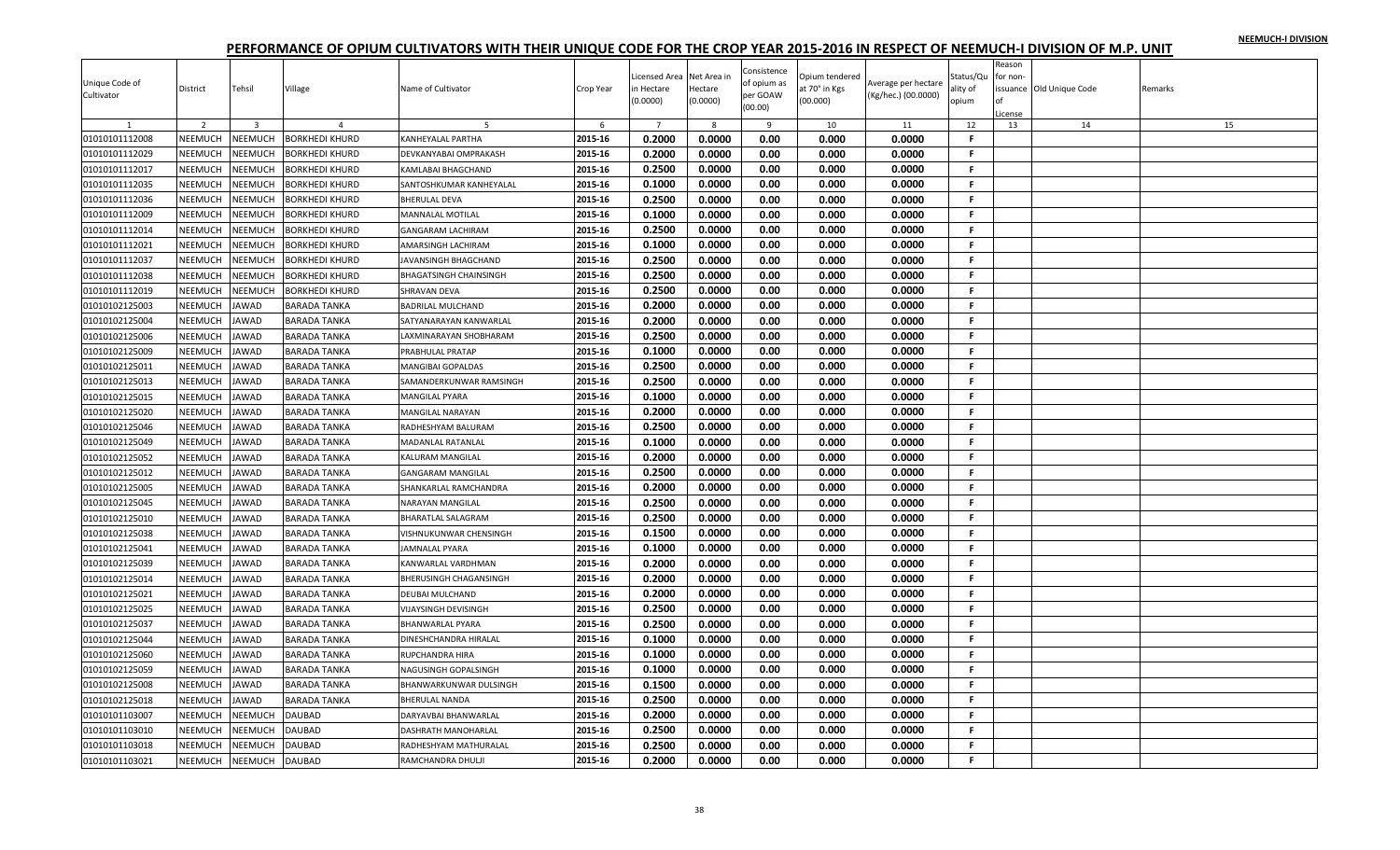|                |                           |                |                 |                             |           | icensed Area     | Net Area ir      | Consistence  | Opium tendered |                     | Status/Qu | Reason<br>for non- |                          |         |
|----------------|---------------------------|----------------|-----------------|-----------------------------|-----------|------------------|------------------|--------------|----------------|---------------------|-----------|--------------------|--------------------------|---------|
| Unique Code of | District                  | Tehsil         | Village         | Name of Cultivator          | Crop Year | h Hectare        | Hectare          | of opium as  | t 70° in Kgs   | Average per hectare | ility of  |                    | issuance Old Unique Code | Remarks |
| Cultivator     |                           |                |                 |                             |           | 0.0000)          | (0.0000)         | per GOAW     | (00.000)       | (Kg/hec.) (00.0000) | opium     |                    |                          |         |
|                |                           |                |                 |                             |           |                  |                  | (00.00)      |                |                     |           | License            |                          |         |
|                | $\overline{2}$            | $\overline{3}$ | $\overline{4}$  |                             | 6         | $\overline{7}$   | 8                | 9            | 10             | 11                  | 12        | 13                 | 14                       | 15      |
| 01010101103023 | NEEMUCH                   | NEEMUCH        | <b>DAUBAD</b>   | PAWANKUMAR DHANRAJ          | 2015-16   | 0.2500           | 0.0000           | 0.00         | 0.000          | 0.0000              | F         |                    |                          |         |
| 01010101103033 | NEEMUCH                   | NEEMUCH        | <b>DAUBAD</b>   | <b>GANSHYAM NANURAM</b>     | 2015-16   | 0.2500           | 0.0000           | 0.00         | 0.000          | 0.0000              | Е         |                    |                          |         |
| 01010101103036 | NEEMUCH                   | NEEMUCH        | DAUBAD          | FULVANTIBAI INDRANARAYAN    | 2015-16   | 0.2000           | 0.0000           | 0.00         | 0.000          | 0.0000              | F.        |                    |                          |         |
| 01010101103037 | <b>NEEMUCH</b>            | <b>NEEMUCH</b> | DAUBAD          | SHAMBHULAL BHANWARLAL       | 2015-16   | 0.2000           | 0.0000           | 0.00         | 0.000          | 0.0000              | F.        |                    |                          |         |
| 01010101103038 | NEEMUCH                   | NEEMUCH        | DAUBAD          | <b>DEVILAL MANOHARLAI</b>   | 2015-16   | 0.2500           | 0.0000           | 0.00         | 0.000          | 0.0000              | F.        |                    |                          |         |
| 01010101103039 | NEEMUCH                   | NEEMUCH        | <b>DAUBAD</b>   | ONKARLAL RAMCHANDRA         | 2015-16   | 0.2000           | 0.0000           | 0.00         | 0.000          | 0.0000              | F.        |                    |                          |         |
| 01010101103040 | <b>NEEMUCH</b>            | NEEMUCH        | DAUBAD          | <b>FATEHLAL TULSIRAM</b>    | 2015-16   | 0.2500           | 0.0000           | 0.00         | 0.000          | 0.0000              | F.        |                    |                          |         |
| 01010101103043 | NEEMUCH                   | NEEMUCH        | DAUBAD          | RAMESHSCHANDRA NANURAM      | 2015-16   | 0.2500           | 0.0000           | 0.00         | 0.000          | 0.0000              | F.        |                    |                          |         |
| 01010101103048 | NEEMUCH                   | NEEMUCH        | DAUBAD          | DURGASHANKAR VARDICHAND     | 2015-16   | 0.2500           | 0.0000           | 0.00         | 0.000          | 0.0000              | F.        |                    |                          |         |
| 01010101103052 | NEEMUCH                   | NEEMUCH        | DAUBAD          | <b>AMRITLAL KANHEYALAL</b>  | 2015-16   | 0.2500           | 0.0000           | 0.00         | 0.000          | 0.0000              | F.        |                    |                          |         |
| 01010101103062 | <b>NEEMUCH</b>            | NEEMUCH        | <b>DAUBAD</b>   | <b>BHARATKUMAR TULSIRAM</b> | 2015-16   | 0.2500           | 0.0000           | 0.00         | 0.000          | 0.0000              | F.        |                    |                          |         |
| 01010101103058 | NEEMUCH                   | NEEMUCH        | DAUBAD          | JITMAL KESHURAM             | 2015-16   | 0.2500           | 0.0000           | 0.00         | 0.000          | 0.0000              | F.        |                    |                          |         |
| 01010101103012 | NEEMUCH                   | NEEMUCH        | DAUBAD          | JAGDISH KISHANLAL           | 2015-16   | 0.2500           | 0.0000           | 0.00         | 0.000          | 0.0000              | F.        |                    |                          |         |
| 01010101103005 | NEEMUCH                   | NEEMUCH        | <b>DAUBAD</b>   | KAMLASHANKAR BHANWARLAL     | 2015-16   | 0.2500           | 0.0000           | 0.00         | 0.000          | 0.0000              | F.        |                    |                          |         |
| 01010101103026 | NEEMUCH                   | NEEMUCH        | DAUBAD          | <b>BHANWARLAL TULSIRAM</b>  | 2015-16   | 0.2500           | 0.0000           | 0.00         | 0.000          | 0.0000              | F.        |                    |                          |         |
| 01010101103028 | NEEMUCH                   | NEEMUCH        | DAUBAD          | SHIVENARAYAN NANURAM        | 2015-16   | 0.2500           | 0.0000           | 0.00         | 0.000          | 0.0000              | F.        |                    |                          |         |
| 01010101103030 | <b>NEEMUCH</b>            | NEEMUCH        | <b>DAUBAD</b>   | <b>VISHNULAL MANGILAL</b>   | 2015-16   | 0.2500           | 0.0000           | 0.00         | 0.000          | 0.0000              | F.        |                    |                          |         |
| 01010101103042 | NEEMUCH                   | NEEMUCH        | <b>DAUBAD</b>   | SHANTILAL TULSIRAM          | 2015-16   | 0.2000           | 0.0000           | 0.00         | 0.000          | 0.0000              | F.        |                    |                          |         |
| 01010101103019 | NEEMUCH                   | NEEMUCH        | DAUBAD          | SITABAI TULSIRAM            | 2015-16   | 0.1000           | 0.0000           | 0.00         | 0.000          | 0.0000              | F.        |                    |                          |         |
| 01010101103031 | NEEMUCH                   | NEEMUCH        | DAUBAD          | RADHABAI RAMGOPAL           | 2015-16   | 0.2000           | 0.0000           | 0.00         | 0.000          | 0.0000              | F.        |                    |                          |         |
| 01010101103049 | NEEMUCH                   | NEEMUCH        | DAUBAD          | <b>GHANSHYAM VARDICHAND</b> | 2015-16   | 0.2500           | 0.0000           | 0.00         | 0.000          | 0.0000              | F.        |                    |                          |         |
| 01010101103017 | NEEMUCH                   | NEEMUCH        | DAUBAD          | MANNALAL KISHAN             | 2015-16   | 0.2500           | 0.0000           | 0.00         | 0.000          | 0.0000              | F.        |                    |                          |         |
| 01010101103020 | <b>NEEMUCH</b>            | NEEMUCH        | <b>DAUBAD</b>   | NARAYAN MULCHAND            | 2015-16   | 0.1000           | 0.0000           | 0.00         | 0.000          | 0.0000              | F         |                    |                          |         |
| 01010101103046 | NEEMUCH                   | <b>NEEMUCH</b> | DAUBAD          | UNKARLAL MANGILAL           | 2015-16   | 0.2500           | 0.0000           | 0.00         | 0.000          | 0.0000              | F.        |                    |                          |         |
| 01010101103044 | NEEMUCH                   | NEEMUCH        | DAUBAD          | SURESHCHANDRA RADHESHYAM    | 2015-16   | 0.2000           | 0.0000           | 0.00         | 0.000          | 0.0000              | F.        |                    |                          |         |
| 01010101103008 | NEEMUCH                   | <b>NEEMUCH</b> | DAUBAD          | MADANLAL AMBALAL            | 2015-16   | 0.2000           | 0.0000           | 0.00         | 0.000          | 0.0000              | F.        |                    |                          |         |
| 01010101103001 | NEEMUCH                   | NEEMUCH        | DAUBAD          | <b>KISHAN NAGGA</b>         | 2015-16   | 0.2000           | 0.0000           | 0.00         | 0.000          | 0.0000              | F.        |                    |                          |         |
|                |                           | NEEMUCH        | <b>DAUBAD</b>   |                             | 2015-16   |                  |                  |              |                | 0.0000              | F.        |                    |                          |         |
| 01010101103016 | NEEMUCH<br><b>NEEMUCH</b> | NEEMUCH        | DAUBAD          | SHYAMSINGH DURGALAL         | 2015-16   | 0.2000<br>0.1500 | 0.0000<br>0.0000 | 0.00<br>0.00 | 0.000<br>0.000 |                     | F.        |                    |                          |         |
| 01010101103015 |                           |                |                 | <b>RATANLAL MANSINGH</b>    |           |                  |                  |              |                | 0.0000              | F.        |                    |                          |         |
| 01010101103082 | NEEMUCH                   | NEEMUCH        | DAUBAD          | YASHODHABAI SANVATRAM       | 2015-16   | 0.2500           | 0.0000           | 0.00         | 0.000          | 0.0000              |           |                    |                          |         |
| 01010102123001 | NEEMUCH                   | <b>JAWAD</b>   | DHAMNIYA        | AJAYKUMAR SAGARMAL          | 2015-16   | 0.1000           | 0.0000           | 0.00         | 0.000          | 0.0000              | F.        |                    |                          |         |
| 01010102123026 | NEEMUCH                   | <b>JAWAD</b>   | DHAMNIYA        | RODMAL MANGILAL             | 2015-16   | 0.2500           | 0.0000           | 0.00         | 0.000          | 0.0000              | F.        |                    |                          |         |
| 01010102123030 | NEEMUCH                   | <b>JAWAD</b>   | DHAMNIYA        | RAMPRASAD BHANWARLAL        | 2015-16   | 0.1000           | 0.0000           | 0.00         | 0.000          | 0.0000              | F.        |                    |                          |         |
| 01010102123033 | <b>NEEMUCH</b>            | <b>JAWAD</b>   | DHAMNIYA        | KANWARLAL PRABHULAL         | 2015-16   | 0.2500           | 0.0000           | 0.00         | 0.000          | 0.0000              | F.        |                    |                          |         |
| 01010102123035 | NEEMUCH                   | JAWAD          | DHAMNIYA        | <b>SHANKARLAL GASI</b>      | 2015-16   | 0.2500           | 0.0000           | 0.00         | 0.000          | 0.0000              | Е         |                    |                          |         |
| 01010102123045 | NEEMUCH                   | <b>JAWAD</b>   | <b>DHAMNIYA</b> | <b>BAGDIRAM GIRDHARI</b>    | 2015-16   | 0.2500           | 0.0000           | 0.00         | 0.000          | 0.0000              | F.        |                    |                          |         |
| 01010102123048 | NEEMUCH                   | <b>JAWAD</b>   | DHAMNIYA        | RATANLAL SHANKARLAL         | 2015-16   | 0.2500           | 0.0000           | 0.00         | 0.000          | 0.0000              | F.        |                    |                          |         |
| 01010102123052 | NEEMUCH                   | <b>JAWAD</b>   | DHAMNIYA        | DAKHIBAI RAMNARAYAN         | 2015-16   | 0.1000           | 0.0000           | 0.00         | 0.000          | 0.0000              | F.        |                    |                          |         |
| 01010102123058 | NEEMUCH                   | <b>JAWAD</b>   | DHAMNIYA        | <b>DEUBAI NATHULAI</b>      | 2015-16   | 0.2500           | 0.0000           | 0.00         | 0.000          | 0.0000              | F.        |                    |                          |         |
| 01010102123061 | NEEMUCH                   | JAWAD          | DHAMNIYA        | <b>BHAGIRATH RAMLAL</b>     | 2015-16   | 0.2000           | 0.0000           | 0.00         | 0.000          | 0.0000              | F         |                    |                          |         |
| 01010102123065 | NEEMUCH                   | <b>JAWAD</b>   | DHAMNIYA        | RAMPRASAD HIRALAL           | 2015-16   | 0.2000           | 0.0000           | 0.00         | 0.000          | 0.0000              | F         |                    |                          |         |
| 01010102123073 | NEEMUCH                   | <b>JAWAD</b>   | <b>DHAMNIYA</b> | <b>JAMNALAL BANSILAL</b>    | 2015-16   | 0.2500           | 0.0000           | 0.00         | 0.000          | 0.0000              | F.        |                    |                          |         |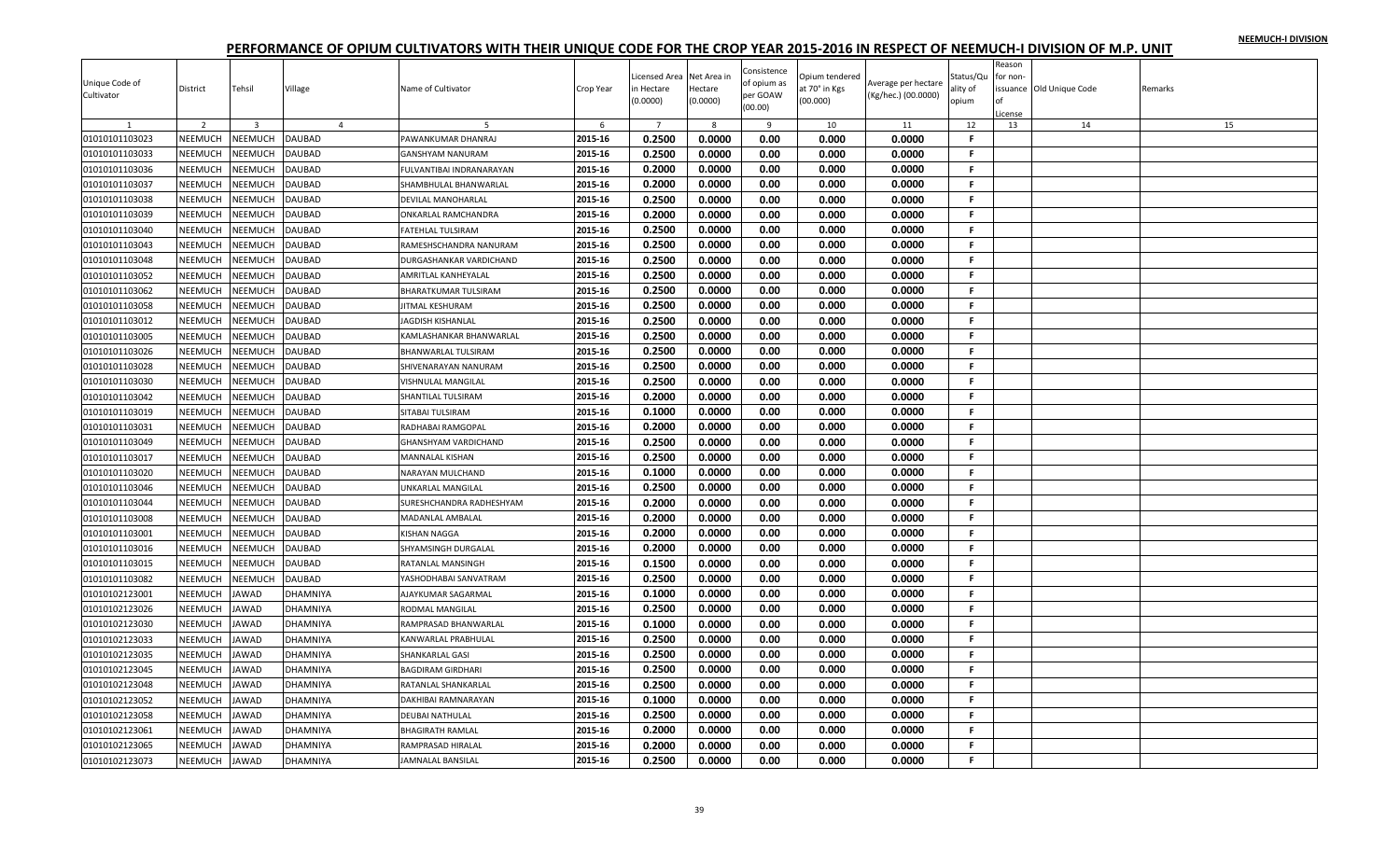| Reason<br>Consistence<br>icensed Area<br>Net Area in<br><b>Jpium tendered</b><br>Status/Qu<br>for non-<br>Unique Code of<br>of opium as<br>Average per hectare<br>District<br>Tehsil<br>Village<br>Name of Cultivator<br>Crop Year<br>n Hectare<br>Hectare<br>at 70° in Kgs<br>ssuance Old Unique Code<br>Remarks<br>ality of<br>per GOAW<br>Cultivator<br>(Kg/hec.) (00.0000)<br>(0.0000)<br>(00.000)<br>(0.0000)<br>opium<br>(00.00)<br>icense<br>2<br>$\overline{7}$<br>12<br>14<br>15<br>$\overline{\mathbf{3}}$<br>$\overline{4}$<br>6<br>8<br>9<br>10<br>11<br>13<br>0.2500<br>0.0000<br>2015-16<br>0.00<br>0.000<br>0.0000<br>$\mathsf{F}$<br>01010102123027<br><b>NEEMUCH</b><br><b>JAWAD</b><br><b>GASI NANDAPATIDAR</b><br><b>DHAMNIYA</b><br>2015-16<br>0.2500<br>0.0000<br>0.00<br>0.0000<br>F.<br>01010102123057<br>NEEMUCH<br>0.000<br><b>JAWAD</b><br>DHAMNIYA<br>SHOBHARAM JAGGA<br>01010102123064<br>NEEMUCH<br>2015-16<br>0.2500<br>0.0000<br>0.00<br>0.000<br>0.0000<br><b>JAWAD</b><br>DHAMNIYA<br>F.<br>PARASRAM NONDRAM<br><b>NEEMUCH</b><br>2015-16<br>0.2000<br>0.0000<br>0.00<br>01010102123091<br><b>JAWAD</b><br><b>DHAMNIYA</b><br>0.000<br>0.0000<br>.F.<br>JAHUR MO. IBRAHIM<br>01010102123094<br>NEEMUCH<br><b>JAWAD</b><br>2015-16<br>0.2500<br>0.0000<br>0.00<br>0.000<br>0.0000<br>DHAMNIYA<br><b>BHERULAL HIRALAL</b><br>F.<br>01010102123099<br>NEEMUCH<br><b>JAWAD</b><br>2015-16<br>0.2500<br>0.0000<br>0.00<br>0.000<br>0.0000<br>-F.<br>DHAMNIYA<br>DHAPUBAI BHANWARLAL<br>NEEMUCH<br>0.2500<br>01010102123028<br><b>JAWAD</b><br>2015-16<br>0.0000<br>0.00<br>0.000<br>0.0000<br>F.<br>DHAMNIYA<br>BAGDIBAI LAXMICHAND HAJARILAL<br>NEEMUCH<br>0.2500<br>0.0000<br>0.00<br>0.000<br>0.0000<br>01010102123041<br><b>JAWAD</b><br>DHAMNIYA<br>2015-16<br>-F.<br>NARMDABAI SAGARMAL<br>2015-16<br>0.2000<br>0.0000<br>0.00<br>0.000<br>0.0000<br>F.<br>01010102123074<br>NEEMUCH<br><b>JAWAD</b><br><b>DHAMNIYA</b><br>KALURAM BHERULAL<br>2015-16<br>0.2000<br>0.0000<br>0.00<br>0.000<br>0.0000<br>01010102123083<br>NEEMUCH<br><b>JAWAD</b><br>DHAMNIYA<br><b>MOTILAL INDRAMAL</b><br>-F.<br>NEEMUCH<br>0.2500<br>01010102123092<br><b>JAWAD</b><br><b>DHAMNIYA</b><br>2015-16<br>0.0000<br>0.00<br>0.000<br>0.0000<br>F.<br>KOUSHLYABAI KANHEYALAL<br>01010102123018<br>NEEMUCH<br>2015-16<br>0.2000<br>0.0000<br>0.00<br>0.000<br><b>JAWAD</b><br>DHAMNIYA<br>0.0000<br>F.<br><b>GOPA NANDALAL</b><br>01010102123068<br>NEEMUCH<br><b>JAWAD</b><br>DHAMNIYA<br>2015-16<br>0.1000<br>0.0000<br>0.00<br>0.000<br>0.0000<br>F.<br>SHYANIBAI KANWARLAL<br>NEEMUCH<br>0.2500<br>01010102123093<br><b>JAWAD</b><br><b>DHAMNIYA</b><br>2015-16<br>0.0000<br>0.00<br>0.000<br>0.0000<br>-F.<br>SUBHASHCHANDRA NARAYAN<br>01010102123049<br>NEEMUCH<br>0.1000<br>0.0000<br>0.00<br>0.000<br>0.0000<br><b>JAWAD</b><br>DHAMNIYA<br>2015-16<br>F.<br><b>BHAWARLAL MANGILAL</b><br><b>NAME CHANGE</b><br>2015-16<br>0.1000<br>01010102123079<br>NEEMUCH<br>0.0000<br>0.00<br>0.000<br>0.0000<br>-F.<br><b>JAWAD</b><br>DHAMNIYA<br>MANGILAL JAGGAJI<br>0.2000<br>01010102123076<br><b>NEEMUCH</b><br>2015-16<br>0.0000<br>0.00<br>0.000<br>0.0000<br>F.<br><b>JAWAD</b><br>DHAMNIYA<br>NANDUBAI KANWARLAL<br>2015-16<br>0.2000<br>0.0000<br>0.00<br>0.000<br>0.0000<br>01010102123090<br>NEEMUCH<br>F.<br><b>JAWAD</b><br>DHAMNIYA<br><b>SUHAGIBAI SHANRAJ</b><br>01010102123016<br>NEEMUCH<br>2015-16<br>0.2000<br>0.0000<br>0.00<br><b>JAWAD</b><br>DHAMNIYA<br>0.000<br>0.0000<br>F.<br>RODMAL RUPALAL<br>01010102123059<br>0.1000<br>0.0000<br>NEEMUCH<br><b>JAWAD</b><br>DHAMNIYA<br>2015-16<br>0.0000<br>0.00<br>0.000<br>-F.<br><b>AMARSINGH NONDRAM</b><br>NEEMUCH<br>01010102123055<br><b>JAWAD</b><br>2015-16<br>0.2000<br>0.0000<br>0.00<br>0.0000<br>-F.<br>DHAMNIYA<br><b>BAGDIRAM BAPULAL</b><br>0.000<br>NEEMUCH<br>0.1000<br>0.0000<br>0.000<br>0.0000<br>01010102138004<br><b>JAWAD</b><br><b>GADOLA</b><br>2015-16<br>0.00<br>F.<br>ROOPNARAYAN PYARA<br><b>NEEMUCH</b><br><b>GADOLA</b><br>2015-16<br>0.1500<br>0.0000<br>0.00<br>0.0000<br>01010102138007<br><b>JAWAD</b><br>0.000<br>F.<br>SHYAMLAL NARSINGH<br>0.2500<br>2015-16<br>0.0000<br>0.00<br>0.000<br>0.0000<br>F.<br>01010102138018<br>NEEMUCH<br><b>JAWAD</b><br>GADOLA<br>KARULAL PANNALAL<br>0.2500<br>0.0000<br>01010102138022<br>NEEMUCH<br>2015-16<br>0.00<br>0.000<br>0.0000<br>F.<br><b>JAWAD</b><br><b>GADOLA</b><br><b>BHERULAL NARHINGH</b><br>0.2500<br>0.0000<br>0.0000<br>01010102138023<br><b>NEEMUCH</b><br>2015-16<br>0.00<br>0.000<br>-F.<br><b>JAWAD</b><br><b>GADOLA</b><br>RAJMAL NARSINGH<br>01010102138033<br>NEEMUCH<br><b>JAWAD</b><br><b>GADOLA</b><br>2015-16<br>0.2000<br>0.0000<br>0.00<br>0.000<br>0.0000<br>RAMESHCHANDRA BHERULAL<br>-F.<br>0.2500<br>01010102138002<br>NEEMUCH<br><b>JAWAD</b><br><b>GADOLA</b><br>2015-16<br>0.0000<br>0.00<br>0.000<br>0.0000<br>-F.<br><b>AMRITLAL MADHOLAL</b><br><b>NEEMUCH</b><br>0.1000<br>0.0000<br>0.00<br>0.000<br>01010102138006<br><b>JAWAD</b><br><b>GADOLA</b><br>2015-16<br>0.0000<br>F.<br><b>MANGILAL BALARAM</b><br>01010102138032<br>NEEMUCH<br><b>JAWAD</b><br>GADOLA<br>2015-16<br>0.1000<br>0.0000<br>0.00<br>0.000<br>0.0000<br>F.<br>RAMLAL BHIMA<br>01010102138030<br>NEEMUCH<br><b>JAWAD</b><br><b>GADOLA</b><br>2015-16<br>0.2000<br>0.0000<br>0.00<br>0.000<br>0.0000<br>-F.<br>SOHANBAI BHUWANIDAS<br>0.2000<br>NEEMUCH<br>2015-16<br>0.0000<br>0.00<br>0.000<br>0.0000<br>-F.<br>01010102138038<br><b>JAWAD</b><br><b>GADOLA</b><br>SUNDERLAL MANGILAL<br>2015-16<br>0.2000<br>0.0000<br>0.00<br>0.000<br>0.0000<br>01010102138013<br>NEEMUCH<br><b>JAWAD</b><br><b>GADOLA</b><br><b>BANSHILAL SHOBHARAM</b><br>.F.<br>NEEMUCH<br>2015-16<br>0.1000<br>0.0000<br>0.00<br>0.000<br>0.0000<br>-F.<br>01010101110052<br>NEEMUCH<br>HANUMANTIYATANKA<br>PRABHULAL BHUWANA<br>NEEMUCH<br>NEEMUCH<br>2015-16<br>0.2500<br>0.0000<br>0.00<br>0.0000<br>01010101110064<br>HANUMANTIYATANKA<br>HIRADAS SOHANDAS<br>0.000<br>F.<br>NEEMUCH<br>0.2000<br>0.0000<br>0.00<br>01010101110069<br>NEEMUCH<br>HANUMANTIYATANKA<br>2015-16<br>0.000<br>0.0000<br>F.<br>PREMDAS DEVIDAS<br>01010102126002<br>NEEMUCH<br><b>JAWAD</b><br>2015-16<br>0.2000<br>0.0000<br>0.00<br>0.000<br>0.0000<br>JAGEPUR MEENA<br>F.<br><b>MOHANLAL GIRDHARI</b><br>NEEMUCH<br>NEEMUCH<br>0.2500<br>0.1485<br>64.77<br>40.5657<br>G<br>01010101106007<br><b>JAVI</b><br>2015-16<br>6.024<br>SATYANARAYAN DOULATRAM<br>0.2500<br>01010101106014<br>NEEMUCH<br>NEEMUCH<br><b>JAVI</b><br>2015-16<br>0.0000<br>0.00<br>0.000<br>0.0000<br>-F.<br><b>JAGDISH DOULATRAM</b><br>0.2500<br>2015-16<br>0.0000<br>0.00<br>0.000<br>0.0000<br>F.<br>01010101106016<br><b>NEEMUCH</b><br><b>NEEMUCH</b><br><b>AVI</b><br><b>BADRILAL NANDLAL</b><br>0.2500<br>NEEMUCH<br>2015-16<br>0.0000<br>0.00<br>0.000<br>0.0000<br>F.<br>01010101106020<br>NEEMUCH<br><b>AVI</b><br>VALIBAI DHANNALAL<br>0.2000<br>0.0000<br>0.00<br>01010101106021<br>NEEMUCH<br><b>NEEMUCH</b><br><b>AVI</b><br>NANDKISHORE BHERULAL<br>2015-16<br>0.000<br>0.0000<br>F. |  |  |  |  |  |  |  |  |
|-------------------------------------------------------------------------------------------------------------------------------------------------------------------------------------------------------------------------------------------------------------------------------------------------------------------------------------------------------------------------------------------------------------------------------------------------------------------------------------------------------------------------------------------------------------------------------------------------------------------------------------------------------------------------------------------------------------------------------------------------------------------------------------------------------------------------------------------------------------------------------------------------------------------------------------------------------------------------------------------------------------------------------------------------------------------------------------------------------------------------------------------------------------------------------------------------------------------------------------------------------------------------------------------------------------------------------------------------------------------------------------------------------------------------------------------------------------------------------------------------------------------------------------------------------------------------------------------------------------------------------------------------------------------------------------------------------------------------------------------------------------------------------------------------------------------------------------------------------------------------------------------------------------------------------------------------------------------------------------------------------------------------------------------------------------------------------------------------------------------------------------------------------------------------------------------------------------------------------------------------------------------------------------------------------------------------------------------------------------------------------------------------------------------------------------------------------------------------------------------------------------------------------------------------------------------------------------------------------------------------------------------------------------------------------------------------------------------------------------------------------------------------------------------------------------------------------------------------------------------------------------------------------------------------------------------------------------------------------------------------------------------------------------------------------------------------------------------------------------------------------------------------------------------------------------------------------------------------------------------------------------------------------------------------------------------------------------------------------------------------------------------------------------------------------------------------------------------------------------------------------------------------------------------------------------------------------------------------------------------------------------------------------------------------------------------------------------------------------------------------------------------------------------------------------------------------------------------------------------------------------------------------------------------------------------------------------------------------------------------------------------------------------------------------------------------------------------------------------------------------------------------------------------------------------------------------------------------------------------------------------------------------------------------------------------------------------------------------------------------------------------------------------------------------------------------------------------------------------------------------------------------------------------------------------------------------------------------------------------------------------------------------------------------------------------------------------------------------------------------------------------------------------------------------------------------------------------------------------------------------------------------------------------------------------------------------------------------------------------------------------------------------------------------------------------------------------------------------------------------------------------------------------------------------------------------------------------------------------------------------------------------------------------------------------------------------------------------------------------------------------------------------------------------------------------------------------------------------------------------------------------------------------------------------------------------------------------------------------------------------------------------------------------------------------------------------------------------------------------------------------------------------------------------------------------------------------------------------------------------------------------------------------------------------------------------------------------------------------------------------------------------------------------------------------------------------------------------------------------------------------------------------------------------------------------------------------------------------------------------------------------------------------------------------------------------------------------------------------------------------------------------------------------------------------------------------------------------------------------------------------------------------------------------------------------------------------------------------------------------------------------------------------------------------------------------------------------------------------------------------------------------------------------------------------------------------------------------------------------------------------------------------------------------------------------------------------------------------------------------------------------------------------------------------------------------------------------------------------------------|--|--|--|--|--|--|--|--|
|                                                                                                                                                                                                                                                                                                                                                                                                                                                                                                                                                                                                                                                                                                                                                                                                                                                                                                                                                                                                                                                                                                                                                                                                                                                                                                                                                                                                                                                                                                                                                                                                                                                                                                                                                                                                                                                                                                                                                                                                                                                                                                                                                                                                                                                                                                                                                                                                                                                                                                                                                                                                                                                                                                                                                                                                                                                                                                                                                                                                                                                                                                                                                                                                                                                                                                                                                                                                                                                                                                                                                                                                                                                                                                                                                                                                                                                                                                                                                                                                                                                                                                                                                                                                                                                                                                                                                                                                                                                                                                                                                                                                                                                                                                                                                                                                                                                                                                                                                                                                                                                                                                                                                                                                                                                                                                                                                                                                                                                                                                                                                                                                                                                                                                                                                                                                                                                                                                                                                                                                                                                                                                                                                                                                                                                                                                                                                                                                                                                                                                                                                                                                                                                                                                                                                                                                                                                                                                                                                                                                                                                                                                                   |  |  |  |  |  |  |  |  |
|                                                                                                                                                                                                                                                                                                                                                                                                                                                                                                                                                                                                                                                                                                                                                                                                                                                                                                                                                                                                                                                                                                                                                                                                                                                                                                                                                                                                                                                                                                                                                                                                                                                                                                                                                                                                                                                                                                                                                                                                                                                                                                                                                                                                                                                                                                                                                                                                                                                                                                                                                                                                                                                                                                                                                                                                                                                                                                                                                                                                                                                                                                                                                                                                                                                                                                                                                                                                                                                                                                                                                                                                                                                                                                                                                                                                                                                                                                                                                                                                                                                                                                                                                                                                                                                                                                                                                                                                                                                                                                                                                                                                                                                                                                                                                                                                                                                                                                                                                                                                                                                                                                                                                                                                                                                                                                                                                                                                                                                                                                                                                                                                                                                                                                                                                                                                                                                                                                                                                                                                                                                                                                                                                                                                                                                                                                                                                                                                                                                                                                                                                                                                                                                                                                                                                                                                                                                                                                                                                                                                                                                                                                                   |  |  |  |  |  |  |  |  |
|                                                                                                                                                                                                                                                                                                                                                                                                                                                                                                                                                                                                                                                                                                                                                                                                                                                                                                                                                                                                                                                                                                                                                                                                                                                                                                                                                                                                                                                                                                                                                                                                                                                                                                                                                                                                                                                                                                                                                                                                                                                                                                                                                                                                                                                                                                                                                                                                                                                                                                                                                                                                                                                                                                                                                                                                                                                                                                                                                                                                                                                                                                                                                                                                                                                                                                                                                                                                                                                                                                                                                                                                                                                                                                                                                                                                                                                                                                                                                                                                                                                                                                                                                                                                                                                                                                                                                                                                                                                                                                                                                                                                                                                                                                                                                                                                                                                                                                                                                                                                                                                                                                                                                                                                                                                                                                                                                                                                                                                                                                                                                                                                                                                                                                                                                                                                                                                                                                                                                                                                                                                                                                                                                                                                                                                                                                                                                                                                                                                                                                                                                                                                                                                                                                                                                                                                                                                                                                                                                                                                                                                                                                                   |  |  |  |  |  |  |  |  |
|                                                                                                                                                                                                                                                                                                                                                                                                                                                                                                                                                                                                                                                                                                                                                                                                                                                                                                                                                                                                                                                                                                                                                                                                                                                                                                                                                                                                                                                                                                                                                                                                                                                                                                                                                                                                                                                                                                                                                                                                                                                                                                                                                                                                                                                                                                                                                                                                                                                                                                                                                                                                                                                                                                                                                                                                                                                                                                                                                                                                                                                                                                                                                                                                                                                                                                                                                                                                                                                                                                                                                                                                                                                                                                                                                                                                                                                                                                                                                                                                                                                                                                                                                                                                                                                                                                                                                                                                                                                                                                                                                                                                                                                                                                                                                                                                                                                                                                                                                                                                                                                                                                                                                                                                                                                                                                                                                                                                                                                                                                                                                                                                                                                                                                                                                                                                                                                                                                                                                                                                                                                                                                                                                                                                                                                                                                                                                                                                                                                                                                                                                                                                                                                                                                                                                                                                                                                                                                                                                                                                                                                                                                                   |  |  |  |  |  |  |  |  |
|                                                                                                                                                                                                                                                                                                                                                                                                                                                                                                                                                                                                                                                                                                                                                                                                                                                                                                                                                                                                                                                                                                                                                                                                                                                                                                                                                                                                                                                                                                                                                                                                                                                                                                                                                                                                                                                                                                                                                                                                                                                                                                                                                                                                                                                                                                                                                                                                                                                                                                                                                                                                                                                                                                                                                                                                                                                                                                                                                                                                                                                                                                                                                                                                                                                                                                                                                                                                                                                                                                                                                                                                                                                                                                                                                                                                                                                                                                                                                                                                                                                                                                                                                                                                                                                                                                                                                                                                                                                                                                                                                                                                                                                                                                                                                                                                                                                                                                                                                                                                                                                                                                                                                                                                                                                                                                                                                                                                                                                                                                                                                                                                                                                                                                                                                                                                                                                                                                                                                                                                                                                                                                                                                                                                                                                                                                                                                                                                                                                                                                                                                                                                                                                                                                                                                                                                                                                                                                                                                                                                                                                                                                                   |  |  |  |  |  |  |  |  |
|                                                                                                                                                                                                                                                                                                                                                                                                                                                                                                                                                                                                                                                                                                                                                                                                                                                                                                                                                                                                                                                                                                                                                                                                                                                                                                                                                                                                                                                                                                                                                                                                                                                                                                                                                                                                                                                                                                                                                                                                                                                                                                                                                                                                                                                                                                                                                                                                                                                                                                                                                                                                                                                                                                                                                                                                                                                                                                                                                                                                                                                                                                                                                                                                                                                                                                                                                                                                                                                                                                                                                                                                                                                                                                                                                                                                                                                                                                                                                                                                                                                                                                                                                                                                                                                                                                                                                                                                                                                                                                                                                                                                                                                                                                                                                                                                                                                                                                                                                                                                                                                                                                                                                                                                                                                                                                                                                                                                                                                                                                                                                                                                                                                                                                                                                                                                                                                                                                                                                                                                                                                                                                                                                                                                                                                                                                                                                                                                                                                                                                                                                                                                                                                                                                                                                                                                                                                                                                                                                                                                                                                                                                                   |  |  |  |  |  |  |  |  |
|                                                                                                                                                                                                                                                                                                                                                                                                                                                                                                                                                                                                                                                                                                                                                                                                                                                                                                                                                                                                                                                                                                                                                                                                                                                                                                                                                                                                                                                                                                                                                                                                                                                                                                                                                                                                                                                                                                                                                                                                                                                                                                                                                                                                                                                                                                                                                                                                                                                                                                                                                                                                                                                                                                                                                                                                                                                                                                                                                                                                                                                                                                                                                                                                                                                                                                                                                                                                                                                                                                                                                                                                                                                                                                                                                                                                                                                                                                                                                                                                                                                                                                                                                                                                                                                                                                                                                                                                                                                                                                                                                                                                                                                                                                                                                                                                                                                                                                                                                                                                                                                                                                                                                                                                                                                                                                                                                                                                                                                                                                                                                                                                                                                                                                                                                                                                                                                                                                                                                                                                                                                                                                                                                                                                                                                                                                                                                                                                                                                                                                                                                                                                                                                                                                                                                                                                                                                                                                                                                                                                                                                                                                                   |  |  |  |  |  |  |  |  |
|                                                                                                                                                                                                                                                                                                                                                                                                                                                                                                                                                                                                                                                                                                                                                                                                                                                                                                                                                                                                                                                                                                                                                                                                                                                                                                                                                                                                                                                                                                                                                                                                                                                                                                                                                                                                                                                                                                                                                                                                                                                                                                                                                                                                                                                                                                                                                                                                                                                                                                                                                                                                                                                                                                                                                                                                                                                                                                                                                                                                                                                                                                                                                                                                                                                                                                                                                                                                                                                                                                                                                                                                                                                                                                                                                                                                                                                                                                                                                                                                                                                                                                                                                                                                                                                                                                                                                                                                                                                                                                                                                                                                                                                                                                                                                                                                                                                                                                                                                                                                                                                                                                                                                                                                                                                                                                                                                                                                                                                                                                                                                                                                                                                                                                                                                                                                                                                                                                                                                                                                                                                                                                                                                                                                                                                                                                                                                                                                                                                                                                                                                                                                                                                                                                                                                                                                                                                                                                                                                                                                                                                                                                                   |  |  |  |  |  |  |  |  |
|                                                                                                                                                                                                                                                                                                                                                                                                                                                                                                                                                                                                                                                                                                                                                                                                                                                                                                                                                                                                                                                                                                                                                                                                                                                                                                                                                                                                                                                                                                                                                                                                                                                                                                                                                                                                                                                                                                                                                                                                                                                                                                                                                                                                                                                                                                                                                                                                                                                                                                                                                                                                                                                                                                                                                                                                                                                                                                                                                                                                                                                                                                                                                                                                                                                                                                                                                                                                                                                                                                                                                                                                                                                                                                                                                                                                                                                                                                                                                                                                                                                                                                                                                                                                                                                                                                                                                                                                                                                                                                                                                                                                                                                                                                                                                                                                                                                                                                                                                                                                                                                                                                                                                                                                                                                                                                                                                                                                                                                                                                                                                                                                                                                                                                                                                                                                                                                                                                                                                                                                                                                                                                                                                                                                                                                                                                                                                                                                                                                                                                                                                                                                                                                                                                                                                                                                                                                                                                                                                                                                                                                                                                                   |  |  |  |  |  |  |  |  |
|                                                                                                                                                                                                                                                                                                                                                                                                                                                                                                                                                                                                                                                                                                                                                                                                                                                                                                                                                                                                                                                                                                                                                                                                                                                                                                                                                                                                                                                                                                                                                                                                                                                                                                                                                                                                                                                                                                                                                                                                                                                                                                                                                                                                                                                                                                                                                                                                                                                                                                                                                                                                                                                                                                                                                                                                                                                                                                                                                                                                                                                                                                                                                                                                                                                                                                                                                                                                                                                                                                                                                                                                                                                                                                                                                                                                                                                                                                                                                                                                                                                                                                                                                                                                                                                                                                                                                                                                                                                                                                                                                                                                                                                                                                                                                                                                                                                                                                                                                                                                                                                                                                                                                                                                                                                                                                                                                                                                                                                                                                                                                                                                                                                                                                                                                                                                                                                                                                                                                                                                                                                                                                                                                                                                                                                                                                                                                                                                                                                                                                                                                                                                                                                                                                                                                                                                                                                                                                                                                                                                                                                                                                                   |  |  |  |  |  |  |  |  |
|                                                                                                                                                                                                                                                                                                                                                                                                                                                                                                                                                                                                                                                                                                                                                                                                                                                                                                                                                                                                                                                                                                                                                                                                                                                                                                                                                                                                                                                                                                                                                                                                                                                                                                                                                                                                                                                                                                                                                                                                                                                                                                                                                                                                                                                                                                                                                                                                                                                                                                                                                                                                                                                                                                                                                                                                                                                                                                                                                                                                                                                                                                                                                                                                                                                                                                                                                                                                                                                                                                                                                                                                                                                                                                                                                                                                                                                                                                                                                                                                                                                                                                                                                                                                                                                                                                                                                                                                                                                                                                                                                                                                                                                                                                                                                                                                                                                                                                                                                                                                                                                                                                                                                                                                                                                                                                                                                                                                                                                                                                                                                                                                                                                                                                                                                                                                                                                                                                                                                                                                                                                                                                                                                                                                                                                                                                                                                                                                                                                                                                                                                                                                                                                                                                                                                                                                                                                                                                                                                                                                                                                                                                                   |  |  |  |  |  |  |  |  |
|                                                                                                                                                                                                                                                                                                                                                                                                                                                                                                                                                                                                                                                                                                                                                                                                                                                                                                                                                                                                                                                                                                                                                                                                                                                                                                                                                                                                                                                                                                                                                                                                                                                                                                                                                                                                                                                                                                                                                                                                                                                                                                                                                                                                                                                                                                                                                                                                                                                                                                                                                                                                                                                                                                                                                                                                                                                                                                                                                                                                                                                                                                                                                                                                                                                                                                                                                                                                                                                                                                                                                                                                                                                                                                                                                                                                                                                                                                                                                                                                                                                                                                                                                                                                                                                                                                                                                                                                                                                                                                                                                                                                                                                                                                                                                                                                                                                                                                                                                                                                                                                                                                                                                                                                                                                                                                                                                                                                                                                                                                                                                                                                                                                                                                                                                                                                                                                                                                                                                                                                                                                                                                                                                                                                                                                                                                                                                                                                                                                                                                                                                                                                                                                                                                                                                                                                                                                                                                                                                                                                                                                                                                                   |  |  |  |  |  |  |  |  |
|                                                                                                                                                                                                                                                                                                                                                                                                                                                                                                                                                                                                                                                                                                                                                                                                                                                                                                                                                                                                                                                                                                                                                                                                                                                                                                                                                                                                                                                                                                                                                                                                                                                                                                                                                                                                                                                                                                                                                                                                                                                                                                                                                                                                                                                                                                                                                                                                                                                                                                                                                                                                                                                                                                                                                                                                                                                                                                                                                                                                                                                                                                                                                                                                                                                                                                                                                                                                                                                                                                                                                                                                                                                                                                                                                                                                                                                                                                                                                                                                                                                                                                                                                                                                                                                                                                                                                                                                                                                                                                                                                                                                                                                                                                                                                                                                                                                                                                                                                                                                                                                                                                                                                                                                                                                                                                                                                                                                                                                                                                                                                                                                                                                                                                                                                                                                                                                                                                                                                                                                                                                                                                                                                                                                                                                                                                                                                                                                                                                                                                                                                                                                                                                                                                                                                                                                                                                                                                                                                                                                                                                                                                                   |  |  |  |  |  |  |  |  |
|                                                                                                                                                                                                                                                                                                                                                                                                                                                                                                                                                                                                                                                                                                                                                                                                                                                                                                                                                                                                                                                                                                                                                                                                                                                                                                                                                                                                                                                                                                                                                                                                                                                                                                                                                                                                                                                                                                                                                                                                                                                                                                                                                                                                                                                                                                                                                                                                                                                                                                                                                                                                                                                                                                                                                                                                                                                                                                                                                                                                                                                                                                                                                                                                                                                                                                                                                                                                                                                                                                                                                                                                                                                                                                                                                                                                                                                                                                                                                                                                                                                                                                                                                                                                                                                                                                                                                                                                                                                                                                                                                                                                                                                                                                                                                                                                                                                                                                                                                                                                                                                                                                                                                                                                                                                                                                                                                                                                                                                                                                                                                                                                                                                                                                                                                                                                                                                                                                                                                                                                                                                                                                                                                                                                                                                                                                                                                                                                                                                                                                                                                                                                                                                                                                                                                                                                                                                                                                                                                                                                                                                                                                                   |  |  |  |  |  |  |  |  |
|                                                                                                                                                                                                                                                                                                                                                                                                                                                                                                                                                                                                                                                                                                                                                                                                                                                                                                                                                                                                                                                                                                                                                                                                                                                                                                                                                                                                                                                                                                                                                                                                                                                                                                                                                                                                                                                                                                                                                                                                                                                                                                                                                                                                                                                                                                                                                                                                                                                                                                                                                                                                                                                                                                                                                                                                                                                                                                                                                                                                                                                                                                                                                                                                                                                                                                                                                                                                                                                                                                                                                                                                                                                                                                                                                                                                                                                                                                                                                                                                                                                                                                                                                                                                                                                                                                                                                                                                                                                                                                                                                                                                                                                                                                                                                                                                                                                                                                                                                                                                                                                                                                                                                                                                                                                                                                                                                                                                                                                                                                                                                                                                                                                                                                                                                                                                                                                                                                                                                                                                                                                                                                                                                                                                                                                                                                                                                                                                                                                                                                                                                                                                                                                                                                                                                                                                                                                                                                                                                                                                                                                                                                                   |  |  |  |  |  |  |  |  |
|                                                                                                                                                                                                                                                                                                                                                                                                                                                                                                                                                                                                                                                                                                                                                                                                                                                                                                                                                                                                                                                                                                                                                                                                                                                                                                                                                                                                                                                                                                                                                                                                                                                                                                                                                                                                                                                                                                                                                                                                                                                                                                                                                                                                                                                                                                                                                                                                                                                                                                                                                                                                                                                                                                                                                                                                                                                                                                                                                                                                                                                                                                                                                                                                                                                                                                                                                                                                                                                                                                                                                                                                                                                                                                                                                                                                                                                                                                                                                                                                                                                                                                                                                                                                                                                                                                                                                                                                                                                                                                                                                                                                                                                                                                                                                                                                                                                                                                                                                                                                                                                                                                                                                                                                                                                                                                                                                                                                                                                                                                                                                                                                                                                                                                                                                                                                                                                                                                                                                                                                                                                                                                                                                                                                                                                                                                                                                                                                                                                                                                                                                                                                                                                                                                                                                                                                                                                                                                                                                                                                                                                                                                                   |  |  |  |  |  |  |  |  |
|                                                                                                                                                                                                                                                                                                                                                                                                                                                                                                                                                                                                                                                                                                                                                                                                                                                                                                                                                                                                                                                                                                                                                                                                                                                                                                                                                                                                                                                                                                                                                                                                                                                                                                                                                                                                                                                                                                                                                                                                                                                                                                                                                                                                                                                                                                                                                                                                                                                                                                                                                                                                                                                                                                                                                                                                                                                                                                                                                                                                                                                                                                                                                                                                                                                                                                                                                                                                                                                                                                                                                                                                                                                                                                                                                                                                                                                                                                                                                                                                                                                                                                                                                                                                                                                                                                                                                                                                                                                                                                                                                                                                                                                                                                                                                                                                                                                                                                                                                                                                                                                                                                                                                                                                                                                                                                                                                                                                                                                                                                                                                                                                                                                                                                                                                                                                                                                                                                                                                                                                                                                                                                                                                                                                                                                                                                                                                                                                                                                                                                                                                                                                                                                                                                                                                                                                                                                                                                                                                                                                                                                                                                                   |  |  |  |  |  |  |  |  |
|                                                                                                                                                                                                                                                                                                                                                                                                                                                                                                                                                                                                                                                                                                                                                                                                                                                                                                                                                                                                                                                                                                                                                                                                                                                                                                                                                                                                                                                                                                                                                                                                                                                                                                                                                                                                                                                                                                                                                                                                                                                                                                                                                                                                                                                                                                                                                                                                                                                                                                                                                                                                                                                                                                                                                                                                                                                                                                                                                                                                                                                                                                                                                                                                                                                                                                                                                                                                                                                                                                                                                                                                                                                                                                                                                                                                                                                                                                                                                                                                                                                                                                                                                                                                                                                                                                                                                                                                                                                                                                                                                                                                                                                                                                                                                                                                                                                                                                                                                                                                                                                                                                                                                                                                                                                                                                                                                                                                                                                                                                                                                                                                                                                                                                                                                                                                                                                                                                                                                                                                                                                                                                                                                                                                                                                                                                                                                                                                                                                                                                                                                                                                                                                                                                                                                                                                                                                                                                                                                                                                                                                                                                                   |  |  |  |  |  |  |  |  |
|                                                                                                                                                                                                                                                                                                                                                                                                                                                                                                                                                                                                                                                                                                                                                                                                                                                                                                                                                                                                                                                                                                                                                                                                                                                                                                                                                                                                                                                                                                                                                                                                                                                                                                                                                                                                                                                                                                                                                                                                                                                                                                                                                                                                                                                                                                                                                                                                                                                                                                                                                                                                                                                                                                                                                                                                                                                                                                                                                                                                                                                                                                                                                                                                                                                                                                                                                                                                                                                                                                                                                                                                                                                                                                                                                                                                                                                                                                                                                                                                                                                                                                                                                                                                                                                                                                                                                                                                                                                                                                                                                                                                                                                                                                                                                                                                                                                                                                                                                                                                                                                                                                                                                                                                                                                                                                                                                                                                                                                                                                                                                                                                                                                                                                                                                                                                                                                                                                                                                                                                                                                                                                                                                                                                                                                                                                                                                                                                                                                                                                                                                                                                                                                                                                                                                                                                                                                                                                                                                                                                                                                                                                                   |  |  |  |  |  |  |  |  |
|                                                                                                                                                                                                                                                                                                                                                                                                                                                                                                                                                                                                                                                                                                                                                                                                                                                                                                                                                                                                                                                                                                                                                                                                                                                                                                                                                                                                                                                                                                                                                                                                                                                                                                                                                                                                                                                                                                                                                                                                                                                                                                                                                                                                                                                                                                                                                                                                                                                                                                                                                                                                                                                                                                                                                                                                                                                                                                                                                                                                                                                                                                                                                                                                                                                                                                                                                                                                                                                                                                                                                                                                                                                                                                                                                                                                                                                                                                                                                                                                                                                                                                                                                                                                                                                                                                                                                                                                                                                                                                                                                                                                                                                                                                                                                                                                                                                                                                                                                                                                                                                                                                                                                                                                                                                                                                                                                                                                                                                                                                                                                                                                                                                                                                                                                                                                                                                                                                                                                                                                                                                                                                                                                                                                                                                                                                                                                                                                                                                                                                                                                                                                                                                                                                                                                                                                                                                                                                                                                                                                                                                                                                                   |  |  |  |  |  |  |  |  |
|                                                                                                                                                                                                                                                                                                                                                                                                                                                                                                                                                                                                                                                                                                                                                                                                                                                                                                                                                                                                                                                                                                                                                                                                                                                                                                                                                                                                                                                                                                                                                                                                                                                                                                                                                                                                                                                                                                                                                                                                                                                                                                                                                                                                                                                                                                                                                                                                                                                                                                                                                                                                                                                                                                                                                                                                                                                                                                                                                                                                                                                                                                                                                                                                                                                                                                                                                                                                                                                                                                                                                                                                                                                                                                                                                                                                                                                                                                                                                                                                                                                                                                                                                                                                                                                                                                                                                                                                                                                                                                                                                                                                                                                                                                                                                                                                                                                                                                                                                                                                                                                                                                                                                                                                                                                                                                                                                                                                                                                                                                                                                                                                                                                                                                                                                                                                                                                                                                                                                                                                                                                                                                                                                                                                                                                                                                                                                                                                                                                                                                                                                                                                                                                                                                                                                                                                                                                                                                                                                                                                                                                                                                                   |  |  |  |  |  |  |  |  |
|                                                                                                                                                                                                                                                                                                                                                                                                                                                                                                                                                                                                                                                                                                                                                                                                                                                                                                                                                                                                                                                                                                                                                                                                                                                                                                                                                                                                                                                                                                                                                                                                                                                                                                                                                                                                                                                                                                                                                                                                                                                                                                                                                                                                                                                                                                                                                                                                                                                                                                                                                                                                                                                                                                                                                                                                                                                                                                                                                                                                                                                                                                                                                                                                                                                                                                                                                                                                                                                                                                                                                                                                                                                                                                                                                                                                                                                                                                                                                                                                                                                                                                                                                                                                                                                                                                                                                                                                                                                                                                                                                                                                                                                                                                                                                                                                                                                                                                                                                                                                                                                                                                                                                                                                                                                                                                                                                                                                                                                                                                                                                                                                                                                                                                                                                                                                                                                                                                                                                                                                                                                                                                                                                                                                                                                                                                                                                                                                                                                                                                                                                                                                                                                                                                                                                                                                                                                                                                                                                                                                                                                                                                                   |  |  |  |  |  |  |  |  |
|                                                                                                                                                                                                                                                                                                                                                                                                                                                                                                                                                                                                                                                                                                                                                                                                                                                                                                                                                                                                                                                                                                                                                                                                                                                                                                                                                                                                                                                                                                                                                                                                                                                                                                                                                                                                                                                                                                                                                                                                                                                                                                                                                                                                                                                                                                                                                                                                                                                                                                                                                                                                                                                                                                                                                                                                                                                                                                                                                                                                                                                                                                                                                                                                                                                                                                                                                                                                                                                                                                                                                                                                                                                                                                                                                                                                                                                                                                                                                                                                                                                                                                                                                                                                                                                                                                                                                                                                                                                                                                                                                                                                                                                                                                                                                                                                                                                                                                                                                                                                                                                                                                                                                                                                                                                                                                                                                                                                                                                                                                                                                                                                                                                                                                                                                                                                                                                                                                                                                                                                                                                                                                                                                                                                                                                                                                                                                                                                                                                                                                                                                                                                                                                                                                                                                                                                                                                                                                                                                                                                                                                                                                                   |  |  |  |  |  |  |  |  |
|                                                                                                                                                                                                                                                                                                                                                                                                                                                                                                                                                                                                                                                                                                                                                                                                                                                                                                                                                                                                                                                                                                                                                                                                                                                                                                                                                                                                                                                                                                                                                                                                                                                                                                                                                                                                                                                                                                                                                                                                                                                                                                                                                                                                                                                                                                                                                                                                                                                                                                                                                                                                                                                                                                                                                                                                                                                                                                                                                                                                                                                                                                                                                                                                                                                                                                                                                                                                                                                                                                                                                                                                                                                                                                                                                                                                                                                                                                                                                                                                                                                                                                                                                                                                                                                                                                                                                                                                                                                                                                                                                                                                                                                                                                                                                                                                                                                                                                                                                                                                                                                                                                                                                                                                                                                                                                                                                                                                                                                                                                                                                                                                                                                                                                                                                                                                                                                                                                                                                                                                                                                                                                                                                                                                                                                                                                                                                                                                                                                                                                                                                                                                                                                                                                                                                                                                                                                                                                                                                                                                                                                                                                                   |  |  |  |  |  |  |  |  |
|                                                                                                                                                                                                                                                                                                                                                                                                                                                                                                                                                                                                                                                                                                                                                                                                                                                                                                                                                                                                                                                                                                                                                                                                                                                                                                                                                                                                                                                                                                                                                                                                                                                                                                                                                                                                                                                                                                                                                                                                                                                                                                                                                                                                                                                                                                                                                                                                                                                                                                                                                                                                                                                                                                                                                                                                                                                                                                                                                                                                                                                                                                                                                                                                                                                                                                                                                                                                                                                                                                                                                                                                                                                                                                                                                                                                                                                                                                                                                                                                                                                                                                                                                                                                                                                                                                                                                                                                                                                                                                                                                                                                                                                                                                                                                                                                                                                                                                                                                                                                                                                                                                                                                                                                                                                                                                                                                                                                                                                                                                                                                                                                                                                                                                                                                                                                                                                                                                                                                                                                                                                                                                                                                                                                                                                                                                                                                                                                                                                                                                                                                                                                                                                                                                                                                                                                                                                                                                                                                                                                                                                                                                                   |  |  |  |  |  |  |  |  |
|                                                                                                                                                                                                                                                                                                                                                                                                                                                                                                                                                                                                                                                                                                                                                                                                                                                                                                                                                                                                                                                                                                                                                                                                                                                                                                                                                                                                                                                                                                                                                                                                                                                                                                                                                                                                                                                                                                                                                                                                                                                                                                                                                                                                                                                                                                                                                                                                                                                                                                                                                                                                                                                                                                                                                                                                                                                                                                                                                                                                                                                                                                                                                                                                                                                                                                                                                                                                                                                                                                                                                                                                                                                                                                                                                                                                                                                                                                                                                                                                                                                                                                                                                                                                                                                                                                                                                                                                                                                                                                                                                                                                                                                                                                                                                                                                                                                                                                                                                                                                                                                                                                                                                                                                                                                                                                                                                                                                                                                                                                                                                                                                                                                                                                                                                                                                                                                                                                                                                                                                                                                                                                                                                                                                                                                                                                                                                                                                                                                                                                                                                                                                                                                                                                                                                                                                                                                                                                                                                                                                                                                                                                                   |  |  |  |  |  |  |  |  |
|                                                                                                                                                                                                                                                                                                                                                                                                                                                                                                                                                                                                                                                                                                                                                                                                                                                                                                                                                                                                                                                                                                                                                                                                                                                                                                                                                                                                                                                                                                                                                                                                                                                                                                                                                                                                                                                                                                                                                                                                                                                                                                                                                                                                                                                                                                                                                                                                                                                                                                                                                                                                                                                                                                                                                                                                                                                                                                                                                                                                                                                                                                                                                                                                                                                                                                                                                                                                                                                                                                                                                                                                                                                                                                                                                                                                                                                                                                                                                                                                                                                                                                                                                                                                                                                                                                                                                                                                                                                                                                                                                                                                                                                                                                                                                                                                                                                                                                                                                                                                                                                                                                                                                                                                                                                                                                                                                                                                                                                                                                                                                                                                                                                                                                                                                                                                                                                                                                                                                                                                                                                                                                                                                                                                                                                                                                                                                                                                                                                                                                                                                                                                                                                                                                                                                                                                                                                                                                                                                                                                                                                                                                                   |  |  |  |  |  |  |  |  |
|                                                                                                                                                                                                                                                                                                                                                                                                                                                                                                                                                                                                                                                                                                                                                                                                                                                                                                                                                                                                                                                                                                                                                                                                                                                                                                                                                                                                                                                                                                                                                                                                                                                                                                                                                                                                                                                                                                                                                                                                                                                                                                                                                                                                                                                                                                                                                                                                                                                                                                                                                                                                                                                                                                                                                                                                                                                                                                                                                                                                                                                                                                                                                                                                                                                                                                                                                                                                                                                                                                                                                                                                                                                                                                                                                                                                                                                                                                                                                                                                                                                                                                                                                                                                                                                                                                                                                                                                                                                                                                                                                                                                                                                                                                                                                                                                                                                                                                                                                                                                                                                                                                                                                                                                                                                                                                                                                                                                                                                                                                                                                                                                                                                                                                                                                                                                                                                                                                                                                                                                                                                                                                                                                                                                                                                                                                                                                                                                                                                                                                                                                                                                                                                                                                                                                                                                                                                                                                                                                                                                                                                                                                                   |  |  |  |  |  |  |  |  |
|                                                                                                                                                                                                                                                                                                                                                                                                                                                                                                                                                                                                                                                                                                                                                                                                                                                                                                                                                                                                                                                                                                                                                                                                                                                                                                                                                                                                                                                                                                                                                                                                                                                                                                                                                                                                                                                                                                                                                                                                                                                                                                                                                                                                                                                                                                                                                                                                                                                                                                                                                                                                                                                                                                                                                                                                                                                                                                                                                                                                                                                                                                                                                                                                                                                                                                                                                                                                                                                                                                                                                                                                                                                                                                                                                                                                                                                                                                                                                                                                                                                                                                                                                                                                                                                                                                                                                                                                                                                                                                                                                                                                                                                                                                                                                                                                                                                                                                                                                                                                                                                                                                                                                                                                                                                                                                                                                                                                                                                                                                                                                                                                                                                                                                                                                                                                                                                                                                                                                                                                                                                                                                                                                                                                                                                                                                                                                                                                                                                                                                                                                                                                                                                                                                                                                                                                                                                                                                                                                                                                                                                                                                                   |  |  |  |  |  |  |  |  |
|                                                                                                                                                                                                                                                                                                                                                                                                                                                                                                                                                                                                                                                                                                                                                                                                                                                                                                                                                                                                                                                                                                                                                                                                                                                                                                                                                                                                                                                                                                                                                                                                                                                                                                                                                                                                                                                                                                                                                                                                                                                                                                                                                                                                                                                                                                                                                                                                                                                                                                                                                                                                                                                                                                                                                                                                                                                                                                                                                                                                                                                                                                                                                                                                                                                                                                                                                                                                                                                                                                                                                                                                                                                                                                                                                                                                                                                                                                                                                                                                                                                                                                                                                                                                                                                                                                                                                                                                                                                                                                                                                                                                                                                                                                                                                                                                                                                                                                                                                                                                                                                                                                                                                                                                                                                                                                                                                                                                                                                                                                                                                                                                                                                                                                                                                                                                                                                                                                                                                                                                                                                                                                                                                                                                                                                                                                                                                                                                                                                                                                                                                                                                                                                                                                                                                                                                                                                                                                                                                                                                                                                                                                                   |  |  |  |  |  |  |  |  |
|                                                                                                                                                                                                                                                                                                                                                                                                                                                                                                                                                                                                                                                                                                                                                                                                                                                                                                                                                                                                                                                                                                                                                                                                                                                                                                                                                                                                                                                                                                                                                                                                                                                                                                                                                                                                                                                                                                                                                                                                                                                                                                                                                                                                                                                                                                                                                                                                                                                                                                                                                                                                                                                                                                                                                                                                                                                                                                                                                                                                                                                                                                                                                                                                                                                                                                                                                                                                                                                                                                                                                                                                                                                                                                                                                                                                                                                                                                                                                                                                                                                                                                                                                                                                                                                                                                                                                                                                                                                                                                                                                                                                                                                                                                                                                                                                                                                                                                                                                                                                                                                                                                                                                                                                                                                                                                                                                                                                                                                                                                                                                                                                                                                                                                                                                                                                                                                                                                                                                                                                                                                                                                                                                                                                                                                                                                                                                                                                                                                                                                                                                                                                                                                                                                                                                                                                                                                                                                                                                                                                                                                                                                                   |  |  |  |  |  |  |  |  |
|                                                                                                                                                                                                                                                                                                                                                                                                                                                                                                                                                                                                                                                                                                                                                                                                                                                                                                                                                                                                                                                                                                                                                                                                                                                                                                                                                                                                                                                                                                                                                                                                                                                                                                                                                                                                                                                                                                                                                                                                                                                                                                                                                                                                                                                                                                                                                                                                                                                                                                                                                                                                                                                                                                                                                                                                                                                                                                                                                                                                                                                                                                                                                                                                                                                                                                                                                                                                                                                                                                                                                                                                                                                                                                                                                                                                                                                                                                                                                                                                                                                                                                                                                                                                                                                                                                                                                                                                                                                                                                                                                                                                                                                                                                                                                                                                                                                                                                                                                                                                                                                                                                                                                                                                                                                                                                                                                                                                                                                                                                                                                                                                                                                                                                                                                                                                                                                                                                                                                                                                                                                                                                                                                                                                                                                                                                                                                                                                                                                                                                                                                                                                                                                                                                                                                                                                                                                                                                                                                                                                                                                                                                                   |  |  |  |  |  |  |  |  |
|                                                                                                                                                                                                                                                                                                                                                                                                                                                                                                                                                                                                                                                                                                                                                                                                                                                                                                                                                                                                                                                                                                                                                                                                                                                                                                                                                                                                                                                                                                                                                                                                                                                                                                                                                                                                                                                                                                                                                                                                                                                                                                                                                                                                                                                                                                                                                                                                                                                                                                                                                                                                                                                                                                                                                                                                                                                                                                                                                                                                                                                                                                                                                                                                                                                                                                                                                                                                                                                                                                                                                                                                                                                                                                                                                                                                                                                                                                                                                                                                                                                                                                                                                                                                                                                                                                                                                                                                                                                                                                                                                                                                                                                                                                                                                                                                                                                                                                                                                                                                                                                                                                                                                                                                                                                                                                                                                                                                                                                                                                                                                                                                                                                                                                                                                                                                                                                                                                                                                                                                                                                                                                                                                                                                                                                                                                                                                                                                                                                                                                                                                                                                                                                                                                                                                                                                                                                                                                                                                                                                                                                                                                                   |  |  |  |  |  |  |  |  |
|                                                                                                                                                                                                                                                                                                                                                                                                                                                                                                                                                                                                                                                                                                                                                                                                                                                                                                                                                                                                                                                                                                                                                                                                                                                                                                                                                                                                                                                                                                                                                                                                                                                                                                                                                                                                                                                                                                                                                                                                                                                                                                                                                                                                                                                                                                                                                                                                                                                                                                                                                                                                                                                                                                                                                                                                                                                                                                                                                                                                                                                                                                                                                                                                                                                                                                                                                                                                                                                                                                                                                                                                                                                                                                                                                                                                                                                                                                                                                                                                                                                                                                                                                                                                                                                                                                                                                                                                                                                                                                                                                                                                                                                                                                                                                                                                                                                                                                                                                                                                                                                                                                                                                                                                                                                                                                                                                                                                                                                                                                                                                                                                                                                                                                                                                                                                                                                                                                                                                                                                                                                                                                                                                                                                                                                                                                                                                                                                                                                                                                                                                                                                                                                                                                                                                                                                                                                                                                                                                                                                                                                                                                                   |  |  |  |  |  |  |  |  |
|                                                                                                                                                                                                                                                                                                                                                                                                                                                                                                                                                                                                                                                                                                                                                                                                                                                                                                                                                                                                                                                                                                                                                                                                                                                                                                                                                                                                                                                                                                                                                                                                                                                                                                                                                                                                                                                                                                                                                                                                                                                                                                                                                                                                                                                                                                                                                                                                                                                                                                                                                                                                                                                                                                                                                                                                                                                                                                                                                                                                                                                                                                                                                                                                                                                                                                                                                                                                                                                                                                                                                                                                                                                                                                                                                                                                                                                                                                                                                                                                                                                                                                                                                                                                                                                                                                                                                                                                                                                                                                                                                                                                                                                                                                                                                                                                                                                                                                                                                                                                                                                                                                                                                                                                                                                                                                                                                                                                                                                                                                                                                                                                                                                                                                                                                                                                                                                                                                                                                                                                                                                                                                                                                                                                                                                                                                                                                                                                                                                                                                                                                                                                                                                                                                                                                                                                                                                                                                                                                                                                                                                                                                                   |  |  |  |  |  |  |  |  |
|                                                                                                                                                                                                                                                                                                                                                                                                                                                                                                                                                                                                                                                                                                                                                                                                                                                                                                                                                                                                                                                                                                                                                                                                                                                                                                                                                                                                                                                                                                                                                                                                                                                                                                                                                                                                                                                                                                                                                                                                                                                                                                                                                                                                                                                                                                                                                                                                                                                                                                                                                                                                                                                                                                                                                                                                                                                                                                                                                                                                                                                                                                                                                                                                                                                                                                                                                                                                                                                                                                                                                                                                                                                                                                                                                                                                                                                                                                                                                                                                                                                                                                                                                                                                                                                                                                                                                                                                                                                                                                                                                                                                                                                                                                                                                                                                                                                                                                                                                                                                                                                                                                                                                                                                                                                                                                                                                                                                                                                                                                                                                                                                                                                                                                                                                                                                                                                                                                                                                                                                                                                                                                                                                                                                                                                                                                                                                                                                                                                                                                                                                                                                                                                                                                                                                                                                                                                                                                                                                                                                                                                                                                                   |  |  |  |  |  |  |  |  |
|                                                                                                                                                                                                                                                                                                                                                                                                                                                                                                                                                                                                                                                                                                                                                                                                                                                                                                                                                                                                                                                                                                                                                                                                                                                                                                                                                                                                                                                                                                                                                                                                                                                                                                                                                                                                                                                                                                                                                                                                                                                                                                                                                                                                                                                                                                                                                                                                                                                                                                                                                                                                                                                                                                                                                                                                                                                                                                                                                                                                                                                                                                                                                                                                                                                                                                                                                                                                                                                                                                                                                                                                                                                                                                                                                                                                                                                                                                                                                                                                                                                                                                                                                                                                                                                                                                                                                                                                                                                                                                                                                                                                                                                                                                                                                                                                                                                                                                                                                                                                                                                                                                                                                                                                                                                                                                                                                                                                                                                                                                                                                                                                                                                                                                                                                                                                                                                                                                                                                                                                                                                                                                                                                                                                                                                                                                                                                                                                                                                                                                                                                                                                                                                                                                                                                                                                                                                                                                                                                                                                                                                                                                                   |  |  |  |  |  |  |  |  |
|                                                                                                                                                                                                                                                                                                                                                                                                                                                                                                                                                                                                                                                                                                                                                                                                                                                                                                                                                                                                                                                                                                                                                                                                                                                                                                                                                                                                                                                                                                                                                                                                                                                                                                                                                                                                                                                                                                                                                                                                                                                                                                                                                                                                                                                                                                                                                                                                                                                                                                                                                                                                                                                                                                                                                                                                                                                                                                                                                                                                                                                                                                                                                                                                                                                                                                                                                                                                                                                                                                                                                                                                                                                                                                                                                                                                                                                                                                                                                                                                                                                                                                                                                                                                                                                                                                                                                                                                                                                                                                                                                                                                                                                                                                                                                                                                                                                                                                                                                                                                                                                                                                                                                                                                                                                                                                                                                                                                                                                                                                                                                                                                                                                                                                                                                                                                                                                                                                                                                                                                                                                                                                                                                                                                                                                                                                                                                                                                                                                                                                                                                                                                                                                                                                                                                                                                                                                                                                                                                                                                                                                                                                                   |  |  |  |  |  |  |  |  |
|                                                                                                                                                                                                                                                                                                                                                                                                                                                                                                                                                                                                                                                                                                                                                                                                                                                                                                                                                                                                                                                                                                                                                                                                                                                                                                                                                                                                                                                                                                                                                                                                                                                                                                                                                                                                                                                                                                                                                                                                                                                                                                                                                                                                                                                                                                                                                                                                                                                                                                                                                                                                                                                                                                                                                                                                                                                                                                                                                                                                                                                                                                                                                                                                                                                                                                                                                                                                                                                                                                                                                                                                                                                                                                                                                                                                                                                                                                                                                                                                                                                                                                                                                                                                                                                                                                                                                                                                                                                                                                                                                                                                                                                                                                                                                                                                                                                                                                                                                                                                                                                                                                                                                                                                                                                                                                                                                                                                                                                                                                                                                                                                                                                                                                                                                                                                                                                                                                                                                                                                                                                                                                                                                                                                                                                                                                                                                                                                                                                                                                                                                                                                                                                                                                                                                                                                                                                                                                                                                                                                                                                                                                                   |  |  |  |  |  |  |  |  |
|                                                                                                                                                                                                                                                                                                                                                                                                                                                                                                                                                                                                                                                                                                                                                                                                                                                                                                                                                                                                                                                                                                                                                                                                                                                                                                                                                                                                                                                                                                                                                                                                                                                                                                                                                                                                                                                                                                                                                                                                                                                                                                                                                                                                                                                                                                                                                                                                                                                                                                                                                                                                                                                                                                                                                                                                                                                                                                                                                                                                                                                                                                                                                                                                                                                                                                                                                                                                                                                                                                                                                                                                                                                                                                                                                                                                                                                                                                                                                                                                                                                                                                                                                                                                                                                                                                                                                                                                                                                                                                                                                                                                                                                                                                                                                                                                                                                                                                                                                                                                                                                                                                                                                                                                                                                                                                                                                                                                                                                                                                                                                                                                                                                                                                                                                                                                                                                                                                                                                                                                                                                                                                                                                                                                                                                                                                                                                                                                                                                                                                                                                                                                                                                                                                                                                                                                                                                                                                                                                                                                                                                                                                                   |  |  |  |  |  |  |  |  |
|                                                                                                                                                                                                                                                                                                                                                                                                                                                                                                                                                                                                                                                                                                                                                                                                                                                                                                                                                                                                                                                                                                                                                                                                                                                                                                                                                                                                                                                                                                                                                                                                                                                                                                                                                                                                                                                                                                                                                                                                                                                                                                                                                                                                                                                                                                                                                                                                                                                                                                                                                                                                                                                                                                                                                                                                                                                                                                                                                                                                                                                                                                                                                                                                                                                                                                                                                                                                                                                                                                                                                                                                                                                                                                                                                                                                                                                                                                                                                                                                                                                                                                                                                                                                                                                                                                                                                                                                                                                                                                                                                                                                                                                                                                                                                                                                                                                                                                                                                                                                                                                                                                                                                                                                                                                                                                                                                                                                                                                                                                                                                                                                                                                                                                                                                                                                                                                                                                                                                                                                                                                                                                                                                                                                                                                                                                                                                                                                                                                                                                                                                                                                                                                                                                                                                                                                                                                                                                                                                                                                                                                                                                                   |  |  |  |  |  |  |  |  |
|                                                                                                                                                                                                                                                                                                                                                                                                                                                                                                                                                                                                                                                                                                                                                                                                                                                                                                                                                                                                                                                                                                                                                                                                                                                                                                                                                                                                                                                                                                                                                                                                                                                                                                                                                                                                                                                                                                                                                                                                                                                                                                                                                                                                                                                                                                                                                                                                                                                                                                                                                                                                                                                                                                                                                                                                                                                                                                                                                                                                                                                                                                                                                                                                                                                                                                                                                                                                                                                                                                                                                                                                                                                                                                                                                                                                                                                                                                                                                                                                                                                                                                                                                                                                                                                                                                                                                                                                                                                                                                                                                                                                                                                                                                                                                                                                                                                                                                                                                                                                                                                                                                                                                                                                                                                                                                                                                                                                                                                                                                                                                                                                                                                                                                                                                                                                                                                                                                                                                                                                                                                                                                                                                                                                                                                                                                                                                                                                                                                                                                                                                                                                                                                                                                                                                                                                                                                                                                                                                                                                                                                                                                                   |  |  |  |  |  |  |  |  |
|                                                                                                                                                                                                                                                                                                                                                                                                                                                                                                                                                                                                                                                                                                                                                                                                                                                                                                                                                                                                                                                                                                                                                                                                                                                                                                                                                                                                                                                                                                                                                                                                                                                                                                                                                                                                                                                                                                                                                                                                                                                                                                                                                                                                                                                                                                                                                                                                                                                                                                                                                                                                                                                                                                                                                                                                                                                                                                                                                                                                                                                                                                                                                                                                                                                                                                                                                                                                                                                                                                                                                                                                                                                                                                                                                                                                                                                                                                                                                                                                                                                                                                                                                                                                                                                                                                                                                                                                                                                                                                                                                                                                                                                                                                                                                                                                                                                                                                                                                                                                                                                                                                                                                                                                                                                                                                                                                                                                                                                                                                                                                                                                                                                                                                                                                                                                                                                                                                                                                                                                                                                                                                                                                                                                                                                                                                                                                                                                                                                                                                                                                                                                                                                                                                                                                                                                                                                                                                                                                                                                                                                                                                                   |  |  |  |  |  |  |  |  |
|                                                                                                                                                                                                                                                                                                                                                                                                                                                                                                                                                                                                                                                                                                                                                                                                                                                                                                                                                                                                                                                                                                                                                                                                                                                                                                                                                                                                                                                                                                                                                                                                                                                                                                                                                                                                                                                                                                                                                                                                                                                                                                                                                                                                                                                                                                                                                                                                                                                                                                                                                                                                                                                                                                                                                                                                                                                                                                                                                                                                                                                                                                                                                                                                                                                                                                                                                                                                                                                                                                                                                                                                                                                                                                                                                                                                                                                                                                                                                                                                                                                                                                                                                                                                                                                                                                                                                                                                                                                                                                                                                                                                                                                                                                                                                                                                                                                                                                                                                                                                                                                                                                                                                                                                                                                                                                                                                                                                                                                                                                                                                                                                                                                                                                                                                                                                                                                                                                                                                                                                                                                                                                                                                                                                                                                                                                                                                                                                                                                                                                                                                                                                                                                                                                                                                                                                                                                                                                                                                                                                                                                                                                                   |  |  |  |  |  |  |  |  |
|                                                                                                                                                                                                                                                                                                                                                                                                                                                                                                                                                                                                                                                                                                                                                                                                                                                                                                                                                                                                                                                                                                                                                                                                                                                                                                                                                                                                                                                                                                                                                                                                                                                                                                                                                                                                                                                                                                                                                                                                                                                                                                                                                                                                                                                                                                                                                                                                                                                                                                                                                                                                                                                                                                                                                                                                                                                                                                                                                                                                                                                                                                                                                                                                                                                                                                                                                                                                                                                                                                                                                                                                                                                                                                                                                                                                                                                                                                                                                                                                                                                                                                                                                                                                                                                                                                                                                                                                                                                                                                                                                                                                                                                                                                                                                                                                                                                                                                                                                                                                                                                                                                                                                                                                                                                                                                                                                                                                                                                                                                                                                                                                                                                                                                                                                                                                                                                                                                                                                                                                                                                                                                                                                                                                                                                                                                                                                                                                                                                                                                                                                                                                                                                                                                                                                                                                                                                                                                                                                                                                                                                                                                                   |  |  |  |  |  |  |  |  |
|                                                                                                                                                                                                                                                                                                                                                                                                                                                                                                                                                                                                                                                                                                                                                                                                                                                                                                                                                                                                                                                                                                                                                                                                                                                                                                                                                                                                                                                                                                                                                                                                                                                                                                                                                                                                                                                                                                                                                                                                                                                                                                                                                                                                                                                                                                                                                                                                                                                                                                                                                                                                                                                                                                                                                                                                                                                                                                                                                                                                                                                                                                                                                                                                                                                                                                                                                                                                                                                                                                                                                                                                                                                                                                                                                                                                                                                                                                                                                                                                                                                                                                                                                                                                                                                                                                                                                                                                                                                                                                                                                                                                                                                                                                                                                                                                                                                                                                                                                                                                                                                                                                                                                                                                                                                                                                                                                                                                                                                                                                                                                                                                                                                                                                                                                                                                                                                                                                                                                                                                                                                                                                                                                                                                                                                                                                                                                                                                                                                                                                                                                                                                                                                                                                                                                                                                                                                                                                                                                                                                                                                                                                                   |  |  |  |  |  |  |  |  |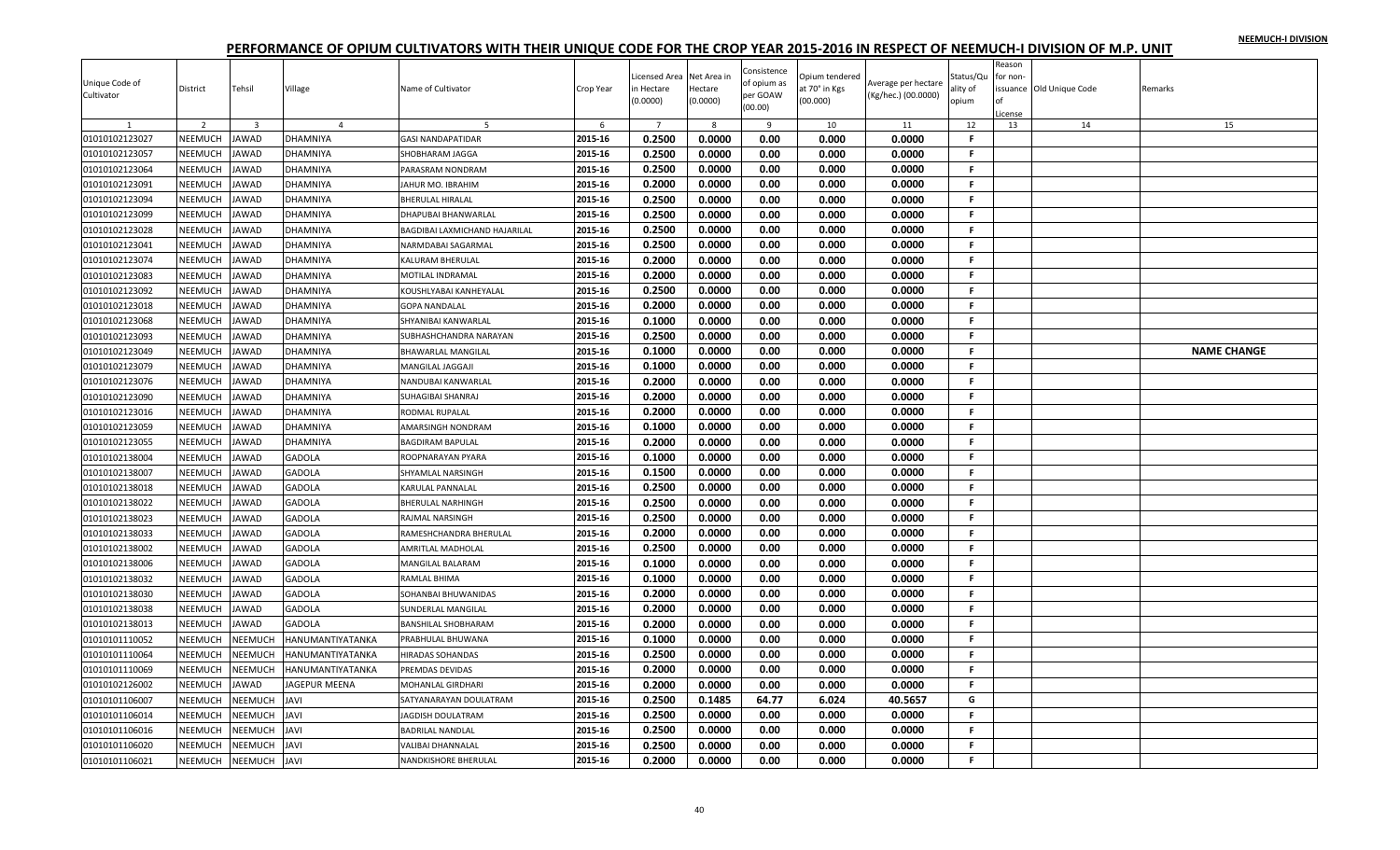|                              |                |                |                |                               |           | icensed Area   | Net Area in | Consistence             | Opium tendered |                     | Status/Qu    | Reason<br>for non- |                         |                    |
|------------------------------|----------------|----------------|----------------|-------------------------------|-----------|----------------|-------------|-------------------------|----------------|---------------------|--------------|--------------------|-------------------------|--------------------|
| Unique Code of<br>Cultivator | District       | Tehsil         | Village        | Name of Cultivator            | Crop Year | n Hectare      | Hectare     | of opium as<br>per GOAW | at 70° in Kgs  | Average per hectare | ality of     |                    | ssuance Old Unique Code | Remarks            |
|                              |                |                |                |                               |           | (0.0000)       | (0.0000)    | (00.00)                 | (00.000)       | (Kg/hec.) (00.0000) | opium        |                    |                         |                    |
|                              | 2              | $\overline{3}$ | $\overline{4}$ |                               | 6         | $\overline{7}$ | 8           | 9                       | 10             | 11                  | 12           | icense<br>13       | 14                      | 15                 |
| 01010101106026               | <b>NEEMUCH</b> | NEEMUCH        | <b>JAVI</b>    | <b>DALURAM BHAGULAL</b>       | 2015-16   | 0.1500         | 0.0000      | 0.00                    | 0.000          | 0.0000              | $\mathsf{F}$ |                    |                         |                    |
| 01010101106028               | NEEMUCH        | NEEMUCH        | <b>JAVI</b>    | NANDKISHORE MOTILAL           | 2015-16   | 0.1000         | 0.0000      | 0.00                    | 0.000          | 0.0000              | F.           |                    |                         |                    |
| 01010101106036               | NEEMUCH        | NEEMUCH        | <b>JAVI</b>    | <b>MANGIBAI PRAHALAD</b>      | 2015-16   | 0.2000         | 0.0000      | 0.00                    | 0.000          | 0.0000              | F.           |                    |                         |                    |
| 01010101106049               | <b>NEEMUCH</b> | <b>NEEMUCH</b> | <b>IVAL</b>    | <b>DEVILAL HARLAL</b>         | 2015-16   | 0.2000         | 0.0000      | 0.00                    | 0.000          | 0.0000              | -F.          |                    |                         |                    |
| 01010101106052               | NEEMUCH        | NEEMUCH        | <b>IVAL</b>    | SAGARBAI KHAYALILAL           | 2015-16   | 0.2500         | 0.0000      | 0.00                    | 0.000          | 0.0000              | -F.          |                    |                         |                    |
| 01010101106077               | NEEMUCH        | NEEMUCH        | <b>JAVI</b>    | PARASRAM GANGARAM KHYALIRAM   | 2015-16   | 0.2500         | 0.0000      | 0.00                    | 0.000          | 0.0000              | $\mathsf F$  |                    |                         |                    |
| 01010101106080               | <b>NEEMUCH</b> | NEEMUCH        | <b>IVAL</b>    | KANHEYALAL CHATURBHUJ         | 2015-16   | 0.2000         | 0.0000      | 0.00                    | 0.000          | 0.0000              | F.           |                    |                         |                    |
| 01010101106084               | NEEMUCH        | NEEMUCH        | <b>JAVI</b>    | KAMLESH SATYANARAYAN          | 2015-16   | 0.1000         | 0.0000      | 0.00                    | 0.000          | 0.0000              | -F.          |                    |                         |                    |
| 01010101106094               | NEEMUCH        | NEEMUCH        | <b>JAVI</b>    | <b>GANESHRAM DHANNALAL</b>    | 2015-16   | 0.2500         | 0.0000      | 0.00                    | 0.000          | 0.0000              | -F.          |                    |                         |                    |
| 01010101106105               | NEEMUCH        | NEEMUCH        | <b>IVAL</b>    | PRABHULAL HAJARILAL           | 2015-16   | 0.1000         | 0.0000      | 0.00                    | 0.000          | 0.0000              | -F.          |                    |                         |                    |
| 01010101106106               | NEEMUCH        | NEEMUCH        | <b>JAVI</b>    | <b>DEVILAL HAJARILAL</b>      | 2015-16   | 0.1500         | 0.0000      | 0.00                    | 0.000          | 0.0000              | F.           |                    |                         |                    |
| 01010101106107               | NEEMUCH        | NEEMUCH        | <b>JAVI</b>    | KANHEYALAL HAJARILALBAVARI    | 2015-16   | 0.1000         | 0.0000      | 0.00                    | 0.000          | 0.0000              | F.           |                    |                         |                    |
| 01010101106115               | NEEMUCH        | NEEMUCH        | <b>AVI</b>     | BANSATIBAI KANHEYALAL         | 2015-16   | 0.1000         | 0.0000      | 0.00                    | 0.000          | 0.0000              | F.           |                    |                         |                    |
| 01010101106128               | NEEMUCH        | NEEMUCH        | <b>JAVI</b>    | SHOBHARAM GANESHRAM           | 2015-16   | 0.1000         | 0.0000      | 0.00                    | 0.000          | 0.0000              | -F.          |                    |                         |                    |
| 01010101106129               | NEEMUCH        | NEEMUCH        | <b>JAVI</b>    | <b>BABULAL RAMNARAYAN</b>     | 2015-16   | 0.2500         | 0.0000      | 0.00                    | 0.000          | 0.0000              | F.           |                    |                         |                    |
| 01010101106130               | NEEMUCH        | NEEMUCH        | <b>IVAL</b>    | SATYANARAYAN KALURAM          | 2015-16   | 0.2500         | 0.0000      | 0.00                    | 0.000          | 0.0000              | -F.          |                    |                         |                    |
| 01010101106137               | NEEMUCH        | NEEMUCH        | <b>IVAL</b>    | <b>KHYALILAL MANGILAL</b>     | 2015-16   | 0.2500         | 0.0000      | 0.00                    | 0.000          | 0.0000              | -F.          |                    |                         |                    |
| 01010101106138               | NEEMUCH        | NEEMUCH        | <b>IVAL</b>    | <b>KESHURAM MANGILAL</b>      | 2015-16   | 0.2000         | 0.0000      | 0.00                    | 0.000          | 0.0000              | F.           |                    |                         |                    |
| 01010101106169               | NEEMUCH        | NEEMUCH        | IAVI           | DASHARATH MODIRAM             | 2015-16   | 0.2500         | 0.0000      | 0.00                    | 0.000          | 0.0000              | F.           |                    |                         |                    |
| 01010101106172               | NEEMUCH        | NEEMUCH        | <b>IVAL</b>    | SAMPATBAI RAMESHWAR           | 2015-16   | 0.2000         | 0.0000      | 0.00                    | 0.000          | 0.0000              | -F.          |                    |                         |                    |
| 01010101106155               | NEEMUCH        | NEEMUCH        | <b>JAVI</b>    | <b>ONKARLAL AMRITLAL</b>      | 2015-16   | 0.2000         | 0.0000      | 0.00                    | 0.000          | 0.0000              | -F.          |                    |                         |                    |
| 01010101106156               | NEEMUCH        | <b>NEEMUCH</b> | <b>IVAL</b>    | MOHANLAL GASIRAM              | 2015-16   | 0.1000         | 0.0000      | 0.00                    | 0.000          | 0.0000              | F.           |                    |                         |                    |
| 01010101106161               | NEEMUCH        | NEEMUCH        | <b>JAVI</b>    | KAILASHBAI NANDLAL            | 2015-16   | 0.1000         | 0.0000      | 0.00                    | 0.000          | 0.0000              | F.           |                    |                         |                    |
| 01010101106072               | <b>NEEMUCH</b> | <b>NEEMUCH</b> | <b>JAVI</b>    | <b>BADRILAL MULCHAND</b>      | 2015-16   | 0.1000         | 0.0102      | 64.00                   | 0.677          | 66.3725             | G            |                    |                         |                    |
| 01010101106103               | NEEMUCH        | NEEMUCH        | <b>JAVI</b>    | SUSHILABAI PURANMAL           | 2015-16   | 0.2000         | 0.0000      | 0.00                    | 0.000          | 0.0000              | F.           |                    |                         |                    |
| 01010101106146               | <b>NEEMUCH</b> | NEEMUCH        | <b>IVAL</b>    | NANURAM PYARCHAND             | 2015-16   | 0.1000         | 0.0000      | 0.00                    | 0.000          | 0.0000              | -F.          |                    |                         |                    |
| 01010101106179               | NEEMUCH        | NEEMUCH        | <b>JAVI</b>    | KALURAM BADRILALRATANLAL      | 2015-16   | 0.2000         | 0.0000      | 0.00                    | 0.000          | 0.0000              | -F.          |                    |                         |                    |
| 01010101106047               | NEEMUCH        | NEEMUCH        | <b>JAVI</b>    | RADHESHYAM SURATRAM           | 2015-16   | 0.2500         | 0.0000      | 0.00                    | 0.000          | 0.0000              | -F.          |                    |                         |                    |
| 01010101106180               | <b>NEEMUCH</b> | NEEMUCH        | <b>IVAL</b>    | <b>VIRENDRAKUMAR PARASRAM</b> | 2015-16   | 0.2500         | 0.0000      | 0.00                    | 0.000          | 0.0000              | -F.          |                    |                         |                    |
| 01010101106182               | NEEMUCH        | NEEMUCH        | <b>AVI</b>     | <b>BHAGATRAM RAMLAL</b>       | 2015-16   | 0.1000         | 0.0000      | 0.00                    | 0.000          | 0.0000              | -F.          |                    |                         |                    |
| 01010101106132               | NEEMUCH        | NEEMUCH        | <b>JAVI</b>    | <b>MANGIBAI KISHANLAL</b>     | 2015-16   | 0.2500         | 0.0000      | 0.00                    | 0.000          | 0.0000              | $\mathbf{F}$ |                    |                         |                    |
| 01010101106136               | NEEMUCH        | NEEMUCH        | <b>JAVI</b>    | <b>DILIPCHAND NARAYAN</b>     | 2015-16   | 0.2000         | 0.0000      | 0.00                    | 0.000          | 0.0000              | -F.          |                    |                         |                    |
| 01010101106023               | NEEMUCH        | NEEMUCH        | <b>JAVI</b>    | <b>GOPAL BADRILAL</b>         | 2015-16   | 0.1000         | 0.0000      | 0.00                    | 0.000          | 0.0000              | .F.          |                    |                         |                    |
| 01010101106164               | NEEMUCH        | NEEMUCH        | <b>JAVI</b>    | KAILASHBAI RADHESHYAM         | 2015-16   | 0.1500         | 0.0000      | 0.00                    | 0.000          | 0.0000              | -F.          |                    |                         |                    |
| 01010101106189               | NEEMUCH        | NEEMUCH        | <b>AVI</b>     | <b>BALWANT SURAJMAL</b>       | 2015-16   | 0.2000         | 0.0000      | 0.00                    | 0.000          | 0.0000              | F.           |                    |                         |                    |
| 01010101106190               | NEEMUCH        | <b>NEEMUCH</b> | <b>JAVI</b>    | <b>BHARATKUMAR PUSHKARRAJ</b> | 2015-16   | 0.1000         | 0.0000      | 0.00                    | 0.000          | 0.0000              | -F.          |                    |                         |                    |
| 01010101106191               | NEEMUCH        | NEEMUCH        | <b>JAVI</b>    | <b>KAMLABAI SHIVELAL</b>      | 2015-16   | 0.2500         | 0.0000      | 0.00                    | 0.000          | 0.0000              | F.           |                    |                         |                    |
| 01010101106208               | NEEMUCH        | NEEMUCH        | <b>JAVI</b>    | MODIRAM BAKSHU                | 2015-16   | 0.2000         | 0.0000      | 0.00                    | 0.000          | 0.0000              | F.           |                    |                         |                    |
| 01010101106017               | NEEMUCH        | NEEMUCH        | <b>JAVI</b>    | NARENDRAKUMAR RAMKARAN        | 2015-16   | 0.2000         | 0.0000      | 0.00                    | 0.000          | 0.0000              | -F.          |                    |                         |                    |
| 01010101106147               | <b>NEEMUCH</b> | <b>NEEMUCH</b> | <b>AVI</b>     | SHANTILAL RATANLAL            | 2015-16   | 0.1000         | 0.0000      | 0.00                    | 0.000          | 0.0000              | N            |                    |                         | <b>NAME CHANGE</b> |
| 01010101106213               | <b>NEEMUCH</b> | NEEMUCH        | <b>AVI</b>     | <b>GUNWANT RANCHOD</b>        | 2015-16   | 0.1000         | 0.0000      | 0.00                    | 0.000          | 0.0000              | F.           |                    |                         | <b>NAME CHANGE</b> |
| 01010101106116               | <b>NEEMUCH</b> | NEEMUCH        | <b>AVI</b>     | KHYALIRAM NANURAM             | 2015-16   | 0.2500         | 0.0000      | 0.00                    | 0.000          | 0.0000              | F.           |                    |                         |                    |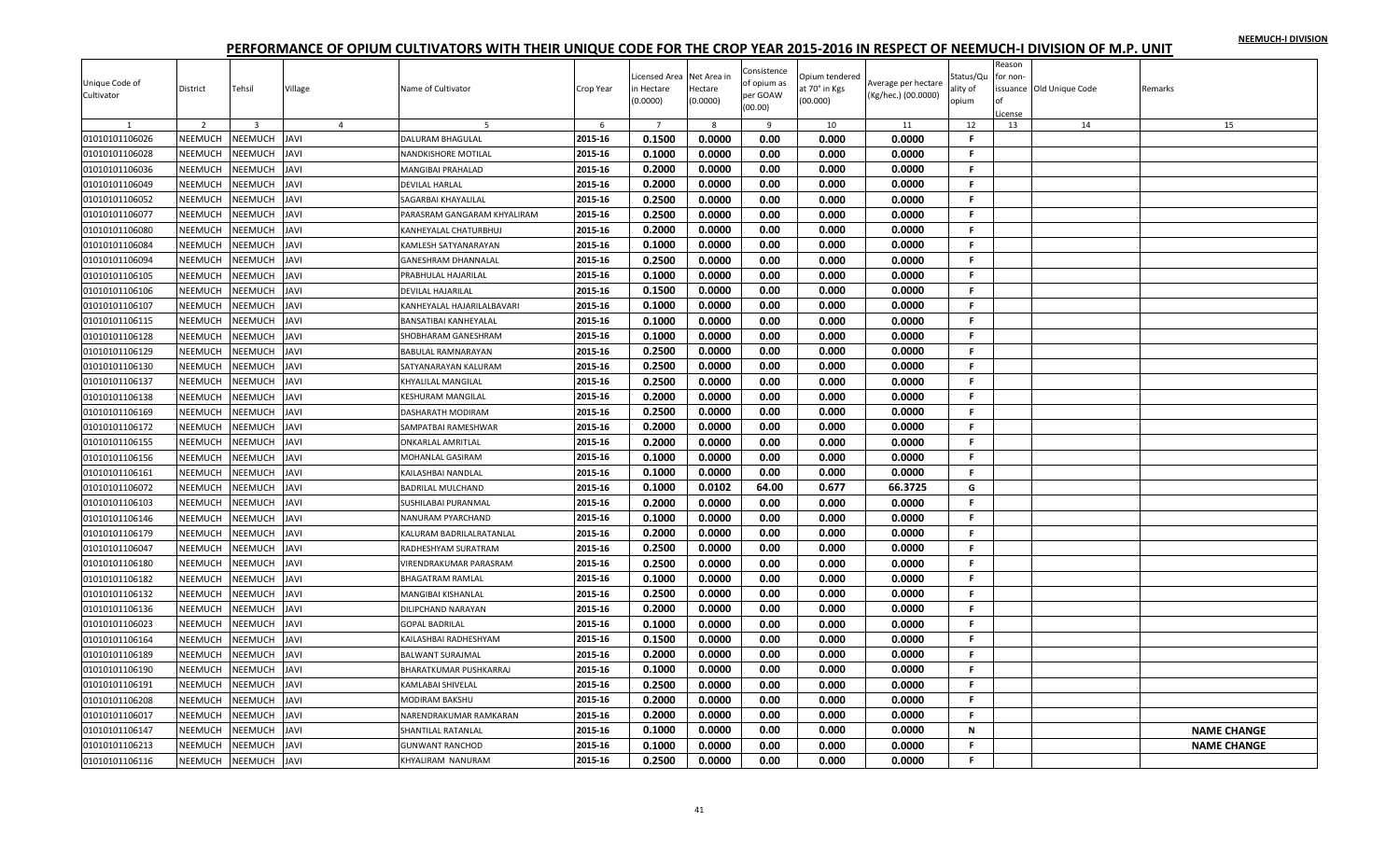|                |                |                |                |                                   |           |                           |                        | Consistence |                                 |                     |                   | Reason   |                          |                    |
|----------------|----------------|----------------|----------------|-----------------------------------|-----------|---------------------------|------------------------|-------------|---------------------------------|---------------------|-------------------|----------|--------------------------|--------------------|
| Unique Code of | District       | Tehsil         | Village        | Name of Cultivator                | Crop Year | icensed Area<br>n Hectare | Net Area ir<br>Hectare | of opium as | Opium tendered<br>at 70° in Kgs | Average per hectare | Status/Qu         | for non- | issuance Old Unique Code | Remarks            |
| Cultivator     |                |                |                |                                   |           | (0.0000)                  | (0.0000)               | per GOAW    | (00.000)                        | (Kg/hec.) (00.0000) | ality of<br>opium |          |                          |                    |
|                |                |                |                |                                   |           |                           |                        | (00.00)     |                                 |                     |                   | .icense  |                          |                    |
| $\overline{1}$ | $\overline{2}$ | $\overline{3}$ | $\overline{4}$ | -5                                | 6         | $\overline{7}$            | 8                      | -9          | 10                              | 11                  | 12                | 13       | 14                       | 15                 |
| 01010101106022 | NEEMUCH        | NEEMUCH        | <b>JAVI</b>    | SATYANARAYAN NANDLAL              | 2015-16   | 0.1000                    | 0.0000                 | 0.00        | 0.000                           | 0.0000              | -F                |          |                          |                    |
| 01010101106031 | NEEMUCH        | NEEMUCH        | <b>JAVI</b>    | RAMLAL CHUNNILAL                  | 2015-16   | 0.1000                    | 0.0000                 | 0.00        | 0.000                           | 0.0000              | F.                |          |                          |                    |
| 01010101106038 | NEEMUCH        | NEEMUCH        | <b>JAVI</b>    | BHERULAL PRATHVIRAJ               | 2015-16   | 0.1000                    | 0.0000                 | 0.00        | 0.000                           | 0.0000              | -F.               |          |                          |                    |
| 01010101106056 | NEEMUCH        | NEEMUCH        | <b>JAVI</b>    | BHAVARIBAI CHENRAM                | 2015-16   | 0.2500                    | 0.0000                 | 0.00        | 0.000                           | 0.0000              | -F.               |          |                          |                    |
| 01010101106079 | NEEMUCH        | NEEMUCH        | <b>IVAL</b>    | SURATRAM BAKSHUKHANTI             | 2015-16   | 0.2000                    | 0.0000                 | 0.00        | 0.000                           | 0.0000              | -F.               |          |                          |                    |
| 01010101106142 | NEEMUCH        | NEEMUCH        | <b>JAVI</b>    | <b>BHANWARLAL GASI</b>            | 2015-16   | 0.1500                    | 0.0000                 | 0.00        | 0.000                           | 0.0000              | F.                |          |                          |                    |
| 01010101106157 | NEEMUCH        | NEEMUCH        | <b>IVAL</b>    | <b>GANESHRAM GASI</b>             | 2015-16   | 0.1000                    | 0.0000                 | 0.00        | 0.000                           | 0.0000              | F.                |          |                          |                    |
| 01010101106173 | NEEMUCH        | NEEMUCH        | <b>JAVI</b>    | RAMRAJ DHANRAJ                    | 2015-16   | 0.1000                    | 0.0160                 | 65.94       | 1.178                           | 73.6250             | G                 |          |                          |                    |
| 01010101106174 | NEEMUCH        | <b>NEEMUCH</b> | <b>IVAL</b>    | <b>GANSHYAM DHANRAJ</b>           | 2015-16   | 0.2000                    | 0.0000                 | 0.00        | 0.000                           | 0.0000              | -F.               |          |                          |                    |
| 01010101106181 | <b>NEEMUCH</b> | NEEMUCH        | <b>IVAL</b>    | VARDIBAI MANGILAL                 | 2015-16   | 0.1000                    | 0.0000                 | 0.00        | 0.000                           | 0.0000              | F.                |          |                          |                    |
| 01010101106067 | NEEMUCH        | NEEMUCH        | <b>JAVI</b>    | <b>JANIBAI KHEMRAJ</b>            | 2015-16   | 0.1000                    | 0.0000                 | 0.00        | 0.000                           | 0.0000              | -F.               |          |                          |                    |
| 01010101106030 | NEEMUCH        | NEEMUCH        | <b>IVAL</b>    | <b>BAPULAL CHOUTHMAL</b>          | 2015-16   | 0.2000                    | 0.0000                 | 0.00        | 0.000                           | 0.0000              | $\mathsf F$       |          |                          |                    |
| 01010101106192 | NEEMUCH        | NEEMUCH        | <b>JAVI</b>    | MUNNIBAI DINESHKUMAR              | 2015-16   | 0.2000                    | 0.0000                 | 0.00        | 0.000                           | 0.0000              | -F.               |          |                          |                    |
| 01010101106198 | NEEMUCH        | <b>NEEMUCH</b> | <b>IVAL</b>    | RAMKUNWARBAI SHANTILAL            | 2015-16   | 0.2500                    | 0.0000                 | 0.00        | 0.000                           | 0.0000              | F.                |          |                          |                    |
| 01010101106202 | <b>NEEMUCH</b> | NEEMUCH        | <b>IVAL</b>    | <b>GOPAL HIRALAL</b>              | 2015-16   | 0.1000                    | 0.0000                 | 0.00        | 0.000                           | 0.0000              | F.                |          |                          |                    |
| 01010101106081 | NEEMUCH        | NEEMUCH        | IAVI           | NANDUBAI KHYALILAL                | 2015-16   | 0.1000                    | 0.0000                 | 0.00        | 0.000                           | 0.0000              | F.                |          |                          |                    |
| 01010101106126 | <b>NEEMUCH</b> | NEEMUCH        | <b>JAVI</b>    | <b>GOBARLAL NANURAM</b>           | 2015-16   | 0.2500                    | 0.0000                 | 0.00        | 0.000                           | 0.0000              | N                 |          |                          |                    |
| 01010101106211 | NEEMUCH        | NEEMUCH        | <b>IVAL</b>    | CHAGANLAL KASHIRAM                | 2015-16   | 0.1000                    | 0.0000                 | 0.00        | 0.000                           | 0.0000              | -F.               |          |                          |                    |
| 01010101106188 | NEEMUCH        | NEEMUCH        | <b>JAVI</b>    | PYRELAL RATANLAL                  | 2015-16   | 0.2500                    | 0.0000                 | 0.00        | 0.000                           | 0.0000              | -F.               |          |                          |                    |
| 01010101106203 | <b>NEEMUCH</b> | NEEMUCH        | <b>IVAL</b>    | <b>DEUBAI UNKAR</b>               | 2015-16   | 0.1000                    | 0.0000                 | 0.00        | 0.000                           | 0.0000              | F.                |          |                          |                    |
| 01010101106206 | NEEMUCH        | <b>NEEMUCH</b> | <b>IVAL</b>    | BADAMBAI DOULATRAM                | 2015-16   | 0.1000                    | 0.1011                 | 47.23       | 4.453                           | 44.0455             | - 1               |          |                          |                    |
| 01010101106060 | NEEMUCH        | NEEMUCH        | <b>JAVI</b>    | SHAYAMSUNDAR DASHRATH             | 2015-16   | 0.2000                    | 0.0000                 | 0.00        | 0.000                           | 0.0000              | -F.               |          |                          |                    |
| 01010101106215 | NEEMUCH        | <b>NEEMUCH</b> | <b>IVAL</b>    | <b>BHAGATRAM AMRITRAM</b>         | 2015-16   | 0.1000                    | 0.0000                 | 0.00        | 0.000                           | 0.0000              | -F.               |          |                          |                    |
| 01010101106216 | <b>NEEMUCH</b> | <b>NEEMUCH</b> | <b>JAVI</b>    | <b>DINESHKUMAR BHAGATRAM</b>      | 2015-16   | 0.2000                    | 0.0000                 | 0.00        | 0.000                           | 0.0000              | -F.               |          |                          |                    |
| 01010101104008 | NEEMUCH        | NEEMUCH        | <b>JHALRI</b>  | <b>BHURALAL LAXMAN</b>            | 2015-16   | 0.1000                    | 0.0000                 | 0.00        | 0.000                           | 0.0000              | -F.               |          |                          |                    |
| 01010101104040 | NEEMUCH        | NEEMUCH        | <b>JHALRI</b>  | <b>ASHOKE RAMPRATAP</b>           | 2015-16   | 0.1000                    | 0.0000                 | 0.00        | 0.000                           | 0.0000              | F.                |          |                          |                    |
| 01010101104062 | <b>NEEMUCH</b> | <b>NEEMUCH</b> | <b>JHALRI</b>  | <b>MUKESH RAMPRATAP</b>           | 2015-16   | 0.1000                    | 0.0000                 | 0.00        | 0.000                           | 0.0000              | .F.               |          |                          |                    |
| 01010101104083 | NEEMUCH        | NEEMUCH        | JHALRI         |                                   | 2015-16   | 0.2500                    | 0.0000                 | 0.00        | 0.000                           | 0.0000              | F.                |          |                          |                    |
| 01010101104107 | NEEMUCH        | <b>NEEMUCH</b> | <b>JHALRI</b>  | RAMSWRUP KISHAN                   | 2015-16   | 0.2500                    | 0.0000                 | 0.00        | 0.000                           | 0.0000              | -F                |          |                          |                    |
|                | NEEMUCH        | NEEMUCH        |                | SANGRAMSINGH DALLA                |           | 0.1000                    |                        |             |                                 |                     | F.                |          |                          |                    |
| 01010101104063 |                |                | <b>HALRI</b>   | LALIBAI INDRASINGH                | 2015-16   |                           | 0.0000                 | 0.00        | 0.000                           | 0.0000              |                   |          |                          | <b>NAME CHANGE</b> |
| 01010101104133 | NEEMUCH        | NEEMUCH        | <b>JHALRI</b>  | KISHANLAL OR RAMKISHAN BHANWARLAL | 2015-16   | 0.2500                    | 0.0000                 | 0.00        | 0.000                           | 0.0000              | F.                |          |                          |                    |
| 01010101104020 | NEEMUCH        | <b>NEEMUCH</b> | <b>JHALRI</b>  | HARISINGH BHANWARLAL              | 2015-16   | 0.2500                    | 0.0000                 | 0.00        | 0.000                           | 0.0000              | F.                |          |                          |                    |
| 01010101104049 | NEEMUCH        | NEEMUCH        | <b>HALRI</b>   | <b>GYANSINGH DULICHAND</b>        | 2015-16   | 0.1000                    | 0.0000                 | 0.00        | 0.000                           | 0.0000              | F.                |          |                          |                    |
| 01010101104079 | NEEMUCH        | NEEMUCH        | <b>JHALRI</b>  | RAMCHANDRA GOVRDHAN               | 2015-16   | 0.1000                    | 0.0000                 | 0.00        | 0.000                           | 0.0000              | F.                |          |                          |                    |
| 01010101104038 | <b>NEEMUCH</b> | NEEMUCH        | <b>JHALRI</b>  | SANGRAMSINGH BHAWARLAI            | 2015-16   | 0.1000                    | 0.0000                 | 0.00        | 0.000                           | 0.0000              | F.                |          |                          |                    |
| 01010101104125 | NEEMUCH        | NEEMUCH        | JHALRI         | <b>GANSHYAM RAMSINGH</b>          | 2015-16   | 0.2000                    | 0.0000                 | 0.00        | 0.000                           | 0.0000              | F.                |          |                          |                    |
| 01010101104066 | NEEMUCH        | NEEMUCH        | <b>JHALRI</b>  | <b>GYANSINGH BHANWARLAL</b>       | 2015-16   | 0.2500                    | 0.0000                 | 0.00        | 0.000                           | 0.0000              | F.                |          |                          |                    |
| 01010101104065 | NEEMUCH        | NEEMUCH        | <b>JHALRI</b>  | HAJARILAL BHANWARLAL              | 2015-16   | 0.1000                    | 0.0000                 | 0.00        | 0.000                           | 0.0000              | -F.               |          |                          |                    |
| 01010101104090 | <b>NEEMUCH</b> | <b>NEEMUCH</b> | <b>JHALRI</b>  | RATANLAL HEERALAL                 | 2015-16   | 0.1000                    | 0.0000                 | 0.00        | 0.000                           | 0.0000              | F.                |          |                          |                    |
| 01010101104094 | <b>NEEMUCH</b> | NEEMUCH        | <b>HALRI</b>   | NARAYANSINGH ARJUN                | 2015-16   | 0.2500                    | 0.0000                 | 0.00        | 0.000                           | 0.0000              | F                 |          |                          |                    |
| 01010101104135 | NEEMUCH        | <b>NEEMUCH</b> | <b>JHALRI</b>  | <b>KANTABAI BHANWARLAL</b>        | 2015-16   | 0.1000                    | 0.0000                 | 0.00        | 0.000                           | 0.0000              | F.                |          |                          |                    |
|                |                |                |                |                                   |           |                           |                        |             |                                 |                     |                   |          |                          |                    |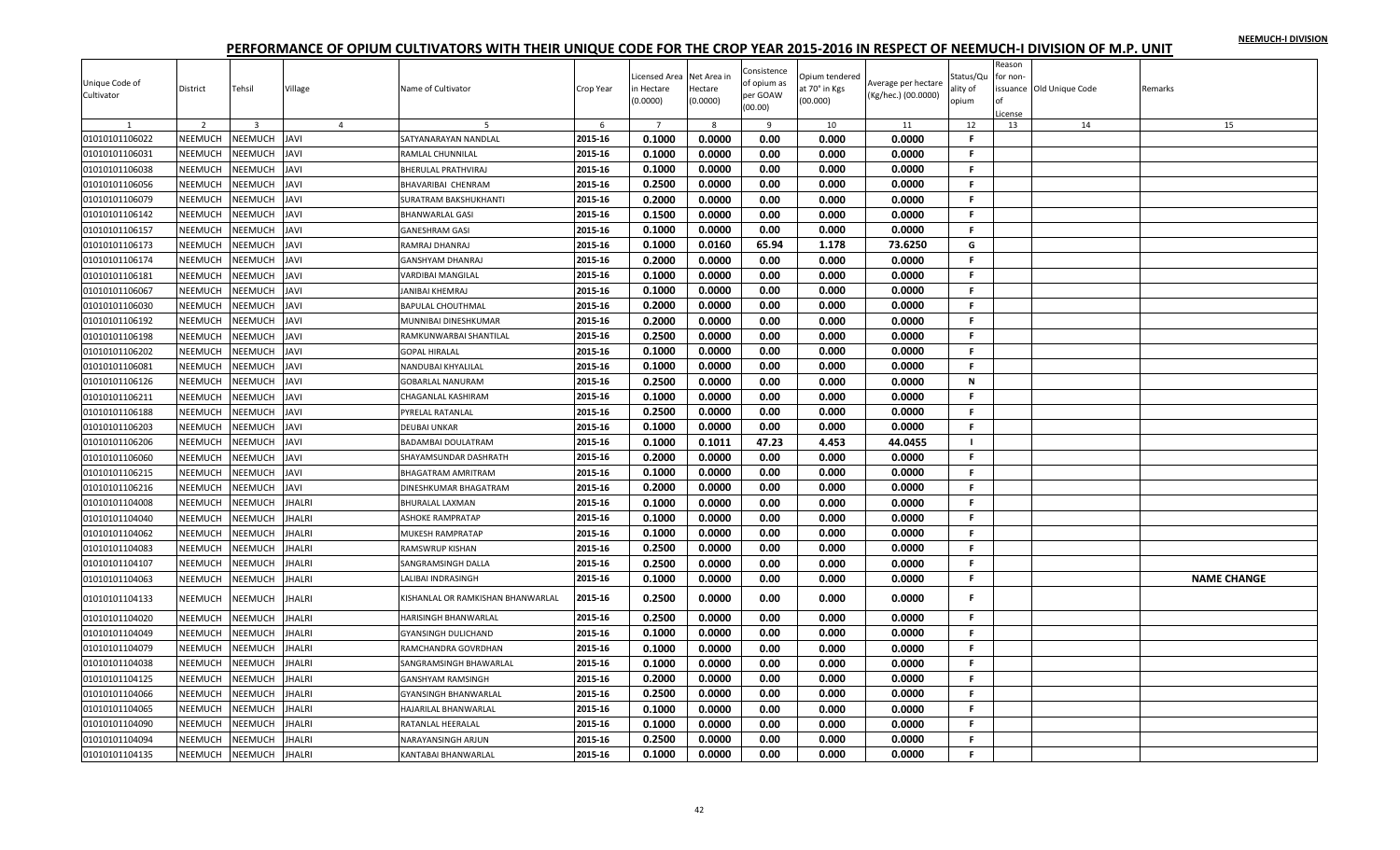| Unique Code of<br>Cultivator | District       | Tehsil         | Village         | Name of Cultivator        | Crop Year | icensed Area<br>ነ Hectare<br>0.0000 | Net Area in<br>Hectare<br>(0.0000) | Consistence<br>of opium as<br>per GOAW<br>(00.00) | Opium tendered<br>at 70° in Kgs<br>(00.000) | Verage per hectare<br>(Kg/hec.) (00.0000) | Status/Qu<br>ılity of<br>opium | Reason<br>for non-<br>∩f<br>icense | issuance Old Unique Code | Remarks            |
|------------------------------|----------------|----------------|-----------------|---------------------------|-----------|-------------------------------------|------------------------------------|---------------------------------------------------|---------------------------------------------|-------------------------------------------|--------------------------------|------------------------------------|--------------------------|--------------------|
|                              | $\overline{2}$ | $\overline{3}$ | $\overline{4}$  | -5                        | 6         | $\overline{7}$                      | $\mathbf{R}$                       | 9                                                 | 10                                          | 11                                        | 12                             | 13                                 | 14                       | 15                 |
| 01010101104136               | NEEMUCH        | <b>NEEMUCH</b> | <b>JHALRI</b>   | MANGIBAI BADRILAL         | 2015-16   | 0.1000                              | 0.0000                             | 0.00                                              | 0.000                                       | 0.0000                                    | F.                             |                                    |                          |                    |
| 01010101104138               | NEEMUCH        | NEEMUCH        | JHALRI          | BHARATSINGH CHOTUSINGH    | 2015-16   | 0.2500                              | 0.0000                             | 0.00                                              | 0.000                                       | 0.0000                                    | F.                             |                                    |                          |                    |
| 01010101104139               | NEEMUCH        | NEEMUCH        | <b>JHALRI</b>   | JAGDISH DEVARAM           | 2015-16   | 0.1000                              | 0.0000                             | 0.00                                              | 0.000                                       | 0.0000                                    | F.                             |                                    |                          |                    |
| 01010102140002               | NEEMUCH        | <b>JAWAD</b>   | LASOOR          | AMBALAL KISHANLAL         | 2015-16   | 0.2500                              | 0.0000                             | 0.00                                              | 0.000                                       | 0.0000                                    | F.                             |                                    |                          |                    |
| 01010102140012               | NEEMUCH        | <b>JAWAD</b>   | LASOOR          | KACHARU KANWARLAL         | 2015-16   | 0.2500                              | 0.0000                             | 0.00                                              | 0.000                                       | 0.0000                                    | F.                             |                                    |                          |                    |
| 01010102140013               | NEEMUCH        | <b>JAWAD</b>   | LASOOR          | RADHABAI NANALAL          | 2015-16   | 0.1000                              | 0.0000                             | 0.00                                              | 0.000                                       | 0.0000                                    | F.                             |                                    |                          |                    |
| 01010102140019               | NEEMUCH        | <b>JAWAD</b>   | LASOOR          | RAMRATAN DHANNA           | 2015-16   | 0.1000                              | 0.0000                             | 0.00                                              | 0.000                                       | 0.0000                                    | F.                             |                                    |                          |                    |
| 01010102140024               | NEEMUCH        | <b>JAWAD</b>   | LASOOR          | RAMKUNWARBAI RAMBILAS     | 2015-16   | 0.1000                              | 0.0000                             | 0.00                                              | 0.000                                       | 0.0000                                    | F.                             |                                    |                          |                    |
| 01010102140030               | NEEMUCH        | <b>JAWAD</b>   | LASOOR          | BANSHILAL MATHURALAL      | 2015-16   | 0.1500                              | 0.0000                             | 0.00                                              | 0.000                                       | 0.0000                                    | F.                             |                                    |                          |                    |
| 01010102140032               | NEEMUCH        | <b>JAWAD</b>   | LASOOR          | RAMKANYABAI GANESHCHANDRA | 2015-16   | 0.2500                              | 0.0000                             | 0.00                                              | 0.000                                       | 0.0000                                    | F.                             |                                    |                          |                    |
| 01010102140041               | NEEMUCH        | <b>JAWAD</b>   | LASOOR          | SITHARAM RAMNARAYAN       | 2015-16   | 0.2000                              | 0.0000                             | 0.00                                              | 0.000                                       | 0.0000                                    | F.                             |                                    |                          |                    |
| 01010102140049               | NEEMUCH        | <b>JAWAD</b>   | LASOOR          | OMPRAKASH TULSIRAM        | 2015-16   | 0.2500                              | 0.0000                             | 0.00                                              | 0.000                                       | 0.0000                                    | F.                             |                                    |                          |                    |
| 01010102140050               | NEEMUCH        | <b>JAWAD</b>   | LASOOR          | BANSHILAL SALAGRAM        | 2015-16   | 0.2500                              | 0.0000                             | 0.00                                              | 0.000                                       | 0.0000                                    | F.                             |                                    |                          |                    |
| 01010102140059               | NEEMUCH        | <b>JAWAD</b>   | LASOOR          | RADHESHYAM DEVAJI         | 2015-16   | 0.1000                              | 0.0000                             | 0.00                                              | 0.000                                       | 0.0000                                    | F.                             |                                    |                          |                    |
| 01010102140008               | NEEMUCH        | <b>JAWAD</b>   | LASOOR          | DAKHIBAI BHERU LAL        | 2015-16   | 0.2500                              | 0.0000                             | 0.00                                              | 0.000                                       | 0.0000                                    | F.                             |                                    |                          |                    |
| 01010102140010               | NEEMUCH        | <b>JAWAD</b>   | <b>LASOOR</b>   | SURATRAM KISHANLAL        | 2015-16   | 0.1000                              | 0.0000                             | 0.00                                              | 0.000                                       | 0.0000                                    | F.                             |                                    |                          |                    |
| 01010102140028               | NEEMUCH        | JAWAD          | LASOOR          | <b>BHERUDAS ONKARDAS</b>  | 2015-16   | 0.1000                              | 0.0000                             | 0.00                                              | 0.000                                       | 0.0000                                    | F.                             |                                    |                          |                    |
| 01010102140036               | NEEMUCH        | <b>JAWAD</b>   | LASOOR          | CHANDRASINGH PRATAPSINGH  | 2015-16   | 0.1000                              | 0.0000                             | 0.00                                              | 0.000                                       | 0.0000                                    | F.                             |                                    |                          |                    |
| 01010102140051               | NEEMUCH        | <b>JAWAD</b>   | LASOOR          | DALURAM SALAGRAM          | 2015-16   | 0.2000                              | 0.0000                             | 0.00                                              | 0.000                                       | 0.0000                                    | F.                             |                                    |                          |                    |
| 01010102140061               | NEEMUCH        | <b>JAWAD</b>   | LASOOR          | SITHABAI CHENRAM TELI     | 2015-16   | 0.1000                              | 0.0000                             | 0.00                                              | 0.000                                       | 0.0000                                    | F.                             |                                    |                          |                    |
| 01010102140067               | NEEMUCH        | <b>JAWAD</b>   | LASOOR          | MODIRAM MOHANLAL          | 2015-16   | 0.1000                              | 0.0000                             | 0.00                                              | 0.000                                       | 0.0000                                    | F.                             |                                    |                          |                    |
| 01010102140072               | NEEMUCH        | <b>JAWAD</b>   | LASOOR          | VIKRAMSINGH BHERUSINGH    | 2015-16   | 0.1000                              | 0.0000                             | 0.00                                              | 0.000                                       | 0.0000                                    | F.                             |                                    |                          |                    |
| 01010102140066               | NEEMUCH        | <b>JAWAD</b>   | LASOOR          | RAMESHCHANDRA POKHERLAL   | 2015-16   | 0.2500                              | 0.0000                             | 0.00                                              | 0.000                                       | 0.0000                                    | F.                             |                                    |                          |                    |
| 01010102140023               | NEEMUCH        | <b>JAWAD</b>   | LASOOR          | MEGRAJ KANWARLAL          | 2015-16   | 0.2000                              | 0.0000                             | 0.00                                              | 0.000                                       | 0.0000                                    | F.                             |                                    |                          |                    |
| 01010102140075               | NEEMUCH        | <b>JAWAD</b>   | LASOOR          | MANGILAL BHIMA            | 2015-16   | 0.1000                              | 0.0000                             | 0.00                                              | 0.000                                       | 0.0000                                    | F.                             |                                    |                          |                    |
| 01010102140078               | NEEMUCH        | <b>JAWAD</b>   | LASOOR          | <b>DUNGAR RAMAJI</b>      | 2015-16   | 0.1000                              | 0.0000                             | 0.00                                              | 0.000                                       | 0.0000                                    | F.                             |                                    |                          |                    |
| 01010102140079               | NEEMUCH        | <b>JAWAD</b>   | <b>LASOOR</b>   | HARIDAS NANDRAMDAS        | 2015-16   | 0.1000                              | 0.0000                             | 0.00                                              | 0.000                                       | 0.0000                                    | F.                             |                                    |                          |                    |
| 01010102130004               | NEEMUCH        | <b>JAWAD</b>   | <b>MADAWADA</b> | <b>BALURAM NONDRAM</b>    | 2015-16   | 0.2000                              | 0.0000                             | 0.00                                              | 0.000                                       | 0.0000                                    | F.                             |                                    |                          |                    |
| 01010102130009               | NEEMUCH        | <b>JAWAD</b>   | MADAWADA        | RAMNIVAS MANGILAL         | 2015-16   | 0.2000                              | 0.0000                             | 0.00                                              | 0.000                                       | 0.0000                                    | F.                             |                                    |                          |                    |
| 01010102130015               | NEEMUCH        | <b>JAWAD</b>   | <b>MADAWADA</b> | <b>BABULAL NARAYAN</b>    | 2015-16   | 0.1000                              | 0.0000                             | 0.00                                              | 0.000                                       | 0.0000                                    | F.                             |                                    |                          |                    |
| 01010102130029               | NEEMUCH        | <b>JAWAD</b>   | MADAWADA        | DALURAM GODAJI            | 2015-16   | 0.1000                              | 0.0000                             | 0.00                                              | 0.000                                       | 0.0000                                    | F.                             |                                    |                          |                    |
| 01010102130032               | NEEMUCH        | <b>JAWAD</b>   | MADAWADA        | SHIVELAL KALURAM          | 2015-16   | 0.2500                              | 0.0000                             | 0.00                                              | 0.000                                       | 0.0000                                    | F.                             |                                    |                          |                    |
| 01010102130040               | NEEMUCH        | <b>JAWAD</b>   | <b>MADAWADA</b> | NARAYAN MODA              | 2015-16   | 0.2000                              | 0.0000                             | 0.00                                              | 0.000                                       | 0.0000                                    | F.                             |                                    |                          |                    |
| 01010102130012               | NEEMUCH        | <b>JAWAD</b>   | <b>MADAWADA</b> | <b>GISALAL BAPULAL</b>    | 2015-16   | 0.2000                              | 0.0000                             | 0.00                                              | 0.000                                       | 0.0000                                    | F.                             |                                    |                          |                    |
| 01010102130002               | NEEMUCH        | <b>JAWAD</b>   | MADAWADA        | <b>TULSIBAI BALMUKAND</b> | 2015-16   | 0.1500                              | 0.0000                             | 0.00                                              | 0.000                                       | 0.0000                                    | F.                             |                                    |                          |                    |
| 01010101105014               | NEEMUCH        | NEEMUCH        | <b>MELKI</b>    | RAMCHARAN CHEETAR         | 2015-16   | 0.1000                              | 0.0000                             | 0.00                                              | 0.000                                       | 0.0000                                    | F.                             |                                    |                          |                    |
| 01010101105023               | NEEMUCH        | NEEMUCH        | <b>MELKI</b>    | AMARSINGH MANGILAL        | 2015-16   | 0.1000                              | 0.0000                             | 0.00                                              | 0.000                                       | 0.0000                                    | F.                             |                                    |                          |                    |
| 01010101105010               | NEEMUCH        | NEEMUCH        | MELKI           | BHAGATSINGH ARJUNSINGH    | 2015-16   | 0.2000                              | 0.0000                             | 0.00                                              | 0.000                                       | 0.0000                                    | F.                             |                                    | 01010101002122           |                    |
| 01010101105066               | NEEMUCH        | NEEMUCH        | MELKI           | SURAJBAI TEJRAM           | 2015-16   | 0.1000                              | 0.0000                             | 0.00                                              | 0.000                                       | 0.0000                                    | F.                             |                                    |                          | <b>NAME CHANGE</b> |
| 01010101115043               | NEEMUCH        | NEEMUCH        | NARSINGHPURA    | RAMCHANDRA MANGILAL       | 2015-16   | 0.1000                              | 0.0000                             | 0.00                                              | 0.000                                       | 0.0000                                    | F.                             |                                    |                          |                    |
| 01010101115032               | NEEMUCH        | NEEMUCH        | NARSINGHPURA    | <b>NARAYAN VAJERAM</b>    | 2015-16   | 0.1000                              | 0.0000                             | 0.00                                              | 0.000                                       | 0.0000                                    | F.                             |                                    |                          |                    |
| 01010101115030               | NEEMUCH        | NEEMUCH        | NARSINGHPURA    | <b>ONKARLAL MEGA</b>      | 2015-16   | 0.2500                              | 0.0000                             | 0.00                                              | 0.000                                       | 0.0000                                    | F.                             |                                    |                          |                    |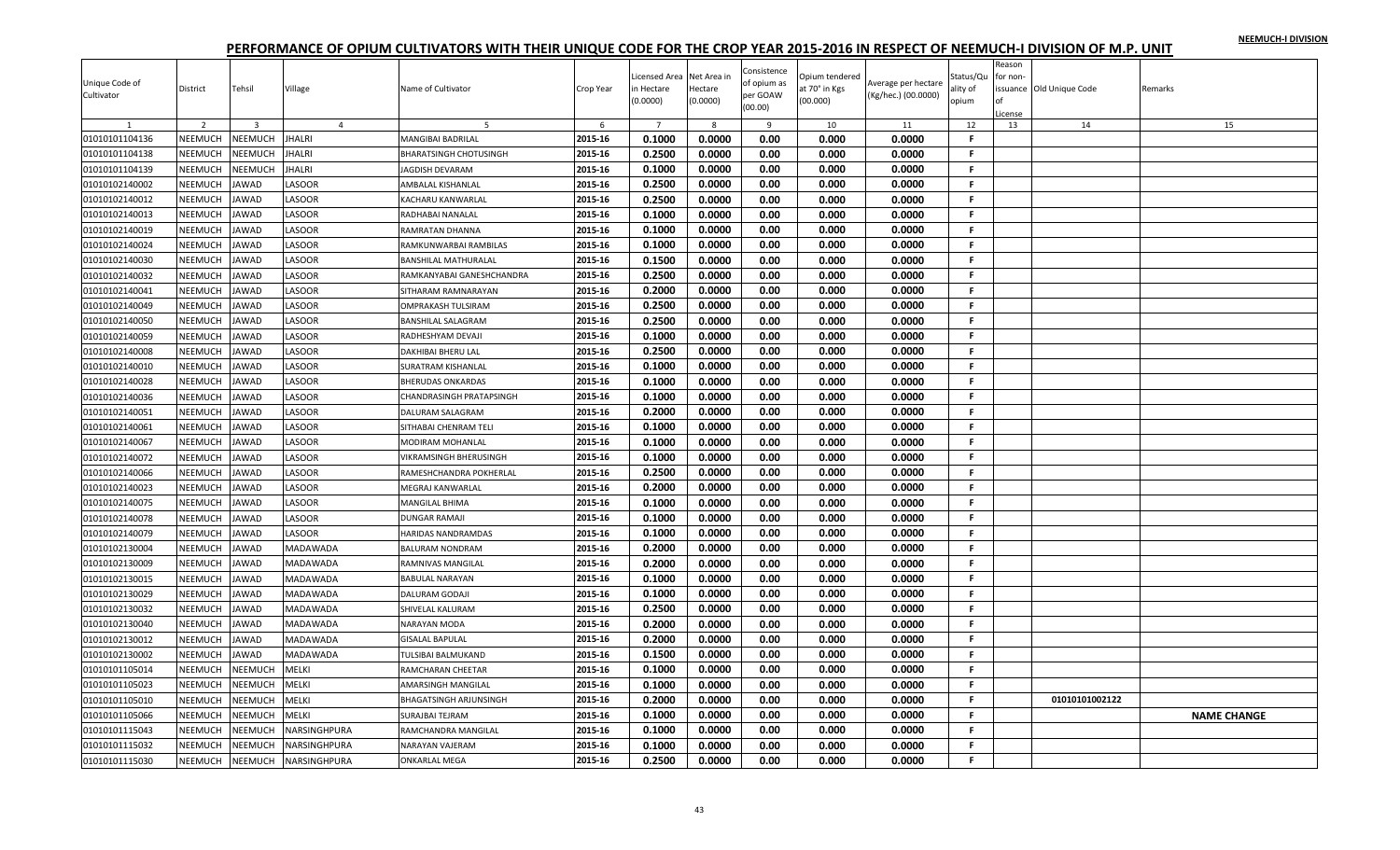| Unique Code of<br>Cultivator | District       | Tehsil         | Village           | Name of Cultivator             | Crop Year | icensed Area<br>n Hectare | Net Area in<br>Hectare | Consistence<br>of opium as<br>per GOAW | Opium tendered<br>at 70° in Kgs | Average per hectare<br>(Kg/hec.) (00.0000) | Status/Qu<br>ality of | Reason<br>for non- | ssuance Old Unique Code | Remarks                   |
|------------------------------|----------------|----------------|-------------------|--------------------------------|-----------|---------------------------|------------------------|----------------------------------------|---------------------------------|--------------------------------------------|-----------------------|--------------------|-------------------------|---------------------------|
|                              |                |                |                   |                                |           | (0.0000)                  | (0.0000)               | (00.00)                                | (00.000)                        |                                            | opium                 |                    |                         |                           |
|                              | 2              | $\overline{3}$ |                   |                                | 6         | $\overline{7}$            | 8                      | 9                                      | 10                              | 11                                         | 12                    | License<br>13      | 14                      | 15                        |
| 01010101115064               | NEEMUCH        | NEEMUCH        | NARSINGHPURA      | SHAMBHULAL BAGDIRAM            | 2015-16   | 0.2500                    | 0.0000                 | 0.00                                   | 0.000                           | 0.0000                                     | F.                    |                    |                         |                           |
| 01010101115062               | NEEMUCH        | NEEMUCH        | NARSINGHPURA      | <b>BAGDIRAM PANNALAL</b>       | 2015-16   | 0.2500                    | 0.0000                 | 0.00                                   | 0.000                           | 0.0000                                     | F.                    |                    |                         |                           |
| 01010102133014               | NEEMUCH        | <b>JAWAD</b>   | RAANPUR JAWAD     | <b>BAGDIRAM MADHUJI</b>        | 2015-16   | 0.1000                    | 0.0000                 | 0.00                                   | 0.000                           | 0.0000                                     | F.                    |                    |                         |                           |
| 01010102133016               | NEEMUCH        | <b>JAWAD</b>   | RAANPUR JAWAD     | VISHNUDAS BHANWARDAS           | 2015-16   | 0.1000                    | 0.0000                 | 0.00                                   | 0.000                           | 0.0000                                     | F.                    |                    |                         |                           |
| 01010102133017               | NEEMUCH        | <b>JAWAD</b>   | RAANPUR JAWAD     | <b>GISALAL HEMAJI</b>          | 2015-16   | 0.2500                    | 0.0000                 | 0.00                                   | 0.000                           | 0.0000                                     | F.                    |                    |                         |                           |
| 01010102133010               | NEEMUCH        | <b>JAWAD</b>   | RAANPUR JAWAD     | <b>BHAGATRAM MADHU</b>         | 2015-16   | 0.2000                    | 0.0000                 | 0.00                                   | 0.000                           | 0.0000                                     | F.                    |                    |                         |                           |
| 01010102133009               | NEEMUCH        | <b>JAWAD</b>   | RAANPUR JAWAD     | <b>GANGABAI BHANWARLAL</b>     | 2015-16   | 0.2500                    | 0.0000                 | 0.00                                   | 0.000                           | 0.0000                                     | F.                    |                    |                         |                           |
| 01010102133020               | NEEMUCH        | JAWAD          | RAANPUR JAWAD     | JITENDRASINGH BALWANTSINGH     | 2015-16   | 0.2500                    | 0.0000                 | 0.00                                   | 0.000                           | 0.0000                                     | F.                    |                    |                         |                           |
| 01010101114005               | NEEMUCH        | NEEMUCH        | <b>RANPUR NMH</b> | <b>GANSHYAM NARVARSINGH</b>    | 2015-16   | 0.2500                    | 0.0000                 | 0.00                                   | 0.000                           | 0.0000                                     | F.                    |                    |                         |                           |
| 01010101102001               | NEEMUCH        | <b>NEEMUCH</b> | RAYSINGHPURA      | <b>CHAMPABAI GIRDHARI</b>      | 2015-16   | 0.2500                    | 0.0000                 | 0.00                                   | 0.000                           | 0.0000                                     | F.                    |                    |                         |                           |
| 01010101102002               | NEEMUCH        | NEEMUCH        | RAYSINGHPURA      | <b>BAHADURSINGH NATHUSINGH</b> | 2015-16   | 0.2500                    | 0.0000                 | 0.00                                   | 0.000                           | 0.0000                                     | F.                    |                    |                         |                           |
| 01010101102003               | <b>NEEMUCH</b> | NEEMUCH        | RAYSINGHPURA      | <b>NARAYAN KISHNA</b>          | 2015-16   | 0.2500                    | 0.0000                 | 0.00                                   | 0.000                           | 0.0000                                     | F.                    |                    |                         |                           |
| 01010101102006               | NEEMUCH        | NEEMUCH        | RAYSINGHPURA      | <b>GOMSINGH KARUNA</b>         | 2015-16   | 0.2000                    | 0.0000                 | 0.00                                   | 0.000                           | 0.0000                                     | F.                    |                    |                         |                           |
| 01010101102007               | NEEMUCH        | NEEMUCH        | RAYSINGHPURA      | DURGALAL LAXMAN                | 2015-16   | 0.2000                    | 0.0000                 | 0.00                                   | 0.000                           | 0.0000                                     | F.                    |                    |                         |                           |
| 01010101102011               | NEEMUCH        | NEEMUCH        | RAYSINGHPURA      | SHANTIBAI AMARSINGH            | 2015-16   | 0.2500                    | 0.0000                 | 0.00                                   | 0.000                           | 0.0000                                     | F.                    |                    |                         |                           |
| 01010101102017               | NEEMUCH        | NEEMUCH        | RAYSINGHPURA      | SHRAVAN BHIMA                  | 2015-16   | 0.2000                    | 0.0000                 | 0.00                                   | 0.000                           | 0.0000                                     | F.                    |                    |                         |                           |
| 01010101102018               | <b>NEEMUCH</b> | <b>NEEMUCH</b> | RAYSINGHPURA      | <b>GOMSINGH AMARSINGH</b>      | 2015-16   | 0.2500                    | 0.0000                 | 0.00                                   | 0.000                           | 0.0000                                     | F.                    |                    |                         |                           |
| 01010101102022               | <b>NEEMUCH</b> | NEEMUCH        | RAYSINGHPURA      | <b>KAMLIBAI BHIMA</b>          | 2015-16   | 0.2500                    | 0.0000                 | 0.00                                   | 0.000                           | 0.0000                                     | F.                    |                    |                         |                           |
| 01010101102024               | NEEMUCH        | NEEMUCH        | RAYSINGHPURA      | <b>GANGARAM SOJI</b>           | 2015-16   | 0.2500                    | 0.0000                 | 0.00                                   | 0.000                           | 0.0000                                     | F.                    |                    |                         |                           |
| 01010101102026               | NEEMUCH        | NEEMUCH        | RAYSINGHPURA      | <b>BANSILAL BHIMA</b>          | 2015-16   | 0.2500                    | 0.0000                 | 0.00                                   | 0.000                           | 0.0000                                     | F.                    |                    |                         |                           |
| 01010101102029               | NEEMUCH        | <b>NEEMUCH</b> | RAYSINGHPURA      | <b>AMARSINGH BHIMA</b>         | 2015-16   | 0.2500                    | 0.0000                 | 0.00                                   | 0.000                           | 0.0000                                     | F.                    |                    |                         |                           |
| 01010101102040               | NEEMUCH        | NEEMUCH        | RAYSINGHPURA      | SHANTIBAI SHYAMSINGH           | 2015-16   | 0.2500                    | 0.0000                 | 0.00                                   | 0.000                           | 0.0000                                     | F.                    |                    |                         |                           |
| 01010101102023               | <b>NEEMUCH</b> | NEEMUCH        | RAYSINGHPURA      | <b>NATHU SHOJI</b>             | 2015-16   | 0.2500                    | 0.0000                 | 0.00                                   | 0.000                           | 0.0000                                     | F.                    |                    |                         |                           |
| 01010101102042               | NEEMUCH        | NEEMUCH        | RAYSINGHPURA      | <b>DURGA MEGAJI</b>            | 2015-16   | 0.1000                    | 0.0000                 | 0.00                                   | 0.000                           | 0.0000                                     | F.                    |                    |                         |                           |
| 01010101102010               | NEEMUCH        | <b>NEEMUCH</b> | RAYSINGHPURA      | <b>GENDALAL SHOJI</b>          | 2015-16   | 0.2500                    | 0.0000                 | 0.00                                   | 0.000                           | 0.0000                                     | F.                    |                    |                         |                           |
| 01010101102041               | NEEMUCH        | <b>NEEMUCH</b> | RAYSINGHPURA      | <b>KISHNA LALAJI</b>           | 2015-16   | 0.2500                    | 0.0000                 | 0.00                                   | 0.000                           | 0.0000                                     | F.                    |                    |                         |                           |
| 01010101102009               | NEEMUCH        | NEEMUCH        | RAYSINGHPURA      | <b>BIHARI SHOJI</b>            | 2015-16   | 0.2500                    | 0.0000                 | 0.00                                   | 0.000                           | 0.0000                                     | -F.                   |                    |                         |                           |
| 01010101102058               | <b>NEEMUCH</b> | NEEMUCH        | RAYSINGHPURA      | <b>GANGARAM KESHURAM</b>       | 2015-16   | 0.2500                    | 0.0000                 | 0.00                                   | 0.000                           | 0.0000                                     | F.                    |                    |                         |                           |
| 01010101102039               | NEEMUCH        | NEEMUCH        | RAYSINGHPURA      | <b>AMARSINGH SABBU</b>         | 2015-16   | 0.2000                    | 0.0000                 | 0.00                                   | 0.000                           | 0.0000                                     | F.                    |                    |                         |                           |
| 01010101102046               | NEEMUCH        | NEEMUCH        | RAYSINGHPURA      | VIPINBIHARI KESHURAM           | 2015-16   | 0.2500                    | 0.0000                 | 0.00                                   | 0.000                           | 0.0000                                     | F.                    |                    | 01010101099044          |                           |
| 01010102128069               | NEEMUCH        | <b>JAWAD</b>   | SAMAIL            | KANHEYALAL BHANWARLAL          | 2015-16   | 0.1000                    | 0.0000                 | 0.00                                   | 0.000                           | 0.0000                                     | F.                    |                    |                         |                           |
| 01010102128035               | NEEMUCH        | <b>JAWAD</b>   | SAMAIL            | SHIVELAL MANSINGH              | 2015-16   | 0.2000                    | 0.0000                 | 0.00                                   | 0.000                           | 0.0000                                     | F.                    |                    |                         |                           |
| 01010102128132               | NEEMUCH        | JAWAD          | SAMAIL            | <b>NANDLAL RAMLAL</b>          | 2015-16   | 0.2000                    | 0.0000                 | 0.00                                   | 0.000                           | 0.0000                                     | F.                    |                    |                         |                           |
| 01010102128065               | <b>NEEMUCH</b> | <b>JAWAD</b>   | SAMAIL            | <b>MOHANLAL MANGILAL</b>       | 2015-16   | 0.2000                    | 0.0000                 | 0.00                                   | 0.000                           | 0.0000                                     | F.                    |                    |                         |                           |
| 01010102128137               | NEEMUCH        | JAWAD          | SAMAIL            | SAGARMAL MODIRAM               | 2015-16   | 0.1000                    | 0.0000                 | 0.00                                   | 0.000                           | 0.0000                                     | F.                    |                    |                         | <b>NAME CHANGE</b>        |
| 01010102128032               | NEEMUCH        | <b>JAWAD</b>   | SAMAIL            | <b>MOHANLAL NARAYAN</b>        | 2015-16   | 0.2000                    | 0.0000                 | 0.00                                   | 0.000                           | 0.0000                                     | F.                    |                    |                         |                           |
| 01010101100353               | NEEMUCH        | NEEMUCH        | SAWAN             | <b>GOPAL RAMCHANDRA</b>        | 2015-16   | 0.2500                    | 0.0000                 | 0.00                                   | 0.000                           | 0.0000                                     | $\circ$               |                    |                         | THEFT CASE-POPPY CAPSULES |
| 01010101100173               | NEEMUCH        | NEEMUCH        | SAWAN             | <b>SUKHLAL PRABHULAL</b>       | 2015-16   | 0.2500                    | 0.0000                 | 0.00                                   | 0.000                           | 0.0000                                     | F.                    |                    |                         |                           |
| 01010101100071               | <b>NEEMUCH</b> | NEEMUCH        | SAWAN             | <b>KESHURAM HAJARILAL</b>      | 2015-16   | 0.2500                    | 0.0000                 | 0.00                                   | 0.000                           | 0.0000                                     | F.                    |                    |                         |                           |
| 01010101100305               | NEEMUCH        | <b>NEEMUCH</b> | SAWAN             | MADANLAL KANWARLAI             | 2015-16   | 0.2500                    | 0.0000                 | 0.00                                   | 0.000                           | 0.0000                                     | F                     |                    |                         |                           |
| 01010101100016               | NEEMUCH        | NEEMUCH        | SAWAN             | <b>BHERULAL SUKHRAM</b>        | 2015-16   | 0.2500                    | 0.0000                 | 0.00                                   | 0.000                           | 0.0000                                     | F.                    |                    |                         |                           |
| 01010101100003               | NEEMUCH        | <b>NEEMUCH</b> | SAWAN             | KAILASHCHANDRA NARAYAN         | 2015-16   | 0.2500                    | 0.0000                 | 0.00                                   | 0.000                           | 0.0000                                     | F.                    |                    |                         |                           |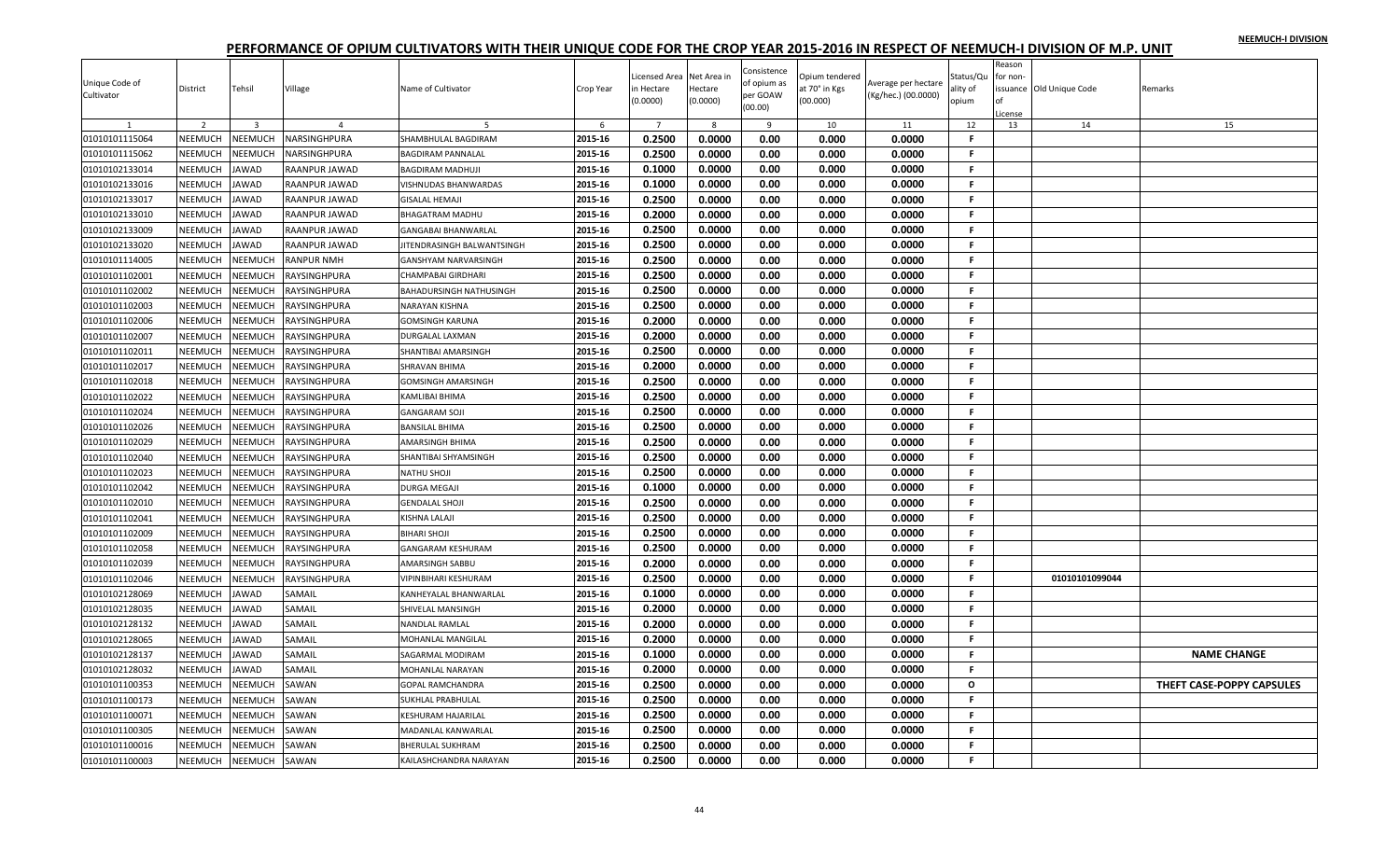|                |                    |                    |                |                              |                    | icensed Area | Net Area ir | Consistence  | Opium tendered |                     | Status/Qu | Reason<br>for non- |                          |         |
|----------------|--------------------|--------------------|----------------|------------------------------|--------------------|--------------|-------------|--------------|----------------|---------------------|-----------|--------------------|--------------------------|---------|
| Unique Code of | District           | Tehsil             | Village        | Name of Cultivator           | Crop Year          | h Hectare    | Hectare     | of opium as  | t 70° in Kgs   | werage per hectare  | ility of  |                    | issuance Old Unique Code | Remarks |
| Cultivator     |                    |                    |                |                              |                    | 0.0000)      | (0.0000)    | per GOAW     | (00.000)       | (Kg/hec.) (00.0000) | opium     |                    |                          |         |
|                |                    |                    |                |                              |                    |              |             | (00.00)      |                |                     |           | License            |                          |         |
|                | $\overline{2}$     | $\overline{3}$     | $\overline{4}$ |                              | 6                  | $7^{\circ}$  | 8           | 9            | 10             | 11                  | 12        | 13                 | 14                       | 15      |
| 01010101100004 | NEEMUCH            | NEEMUCH            | SAWAN          | <b>GOPALPRASAD KANWARLAL</b> | 2015-16            | 0.2500       | 0.0000      | 0.00         | 0.000          | 0.0000              | F         |                    |                          |         |
| 01010101100005 | NEEMUCH            | NEEMUCH            | SAWAN          | FAKIRCHAND LAXMINARAYAN      | 2015-16            | 0.2500       | 0.0000      | 0.00         | 0.000          | 0.0000              | F         |                    |                          |         |
| 01010101100010 | NEEMUCH            | NEEMUCH            | SAWAN          | SURESHCHANDRA AMRITRAM       | 2015-16            | 0.2500       | 0.0000      | 0.00         | 0.000          | 0.0000              | F.        |                    |                          |         |
| 01010101100014 | NEEMUCH            | NEEMUCH            | SAWAN          | NANDUBAI PANNALAL            | 2015-16            | 0.2500       | 0.0000      | 0.00         | 0.000          | 0.0000              | F.        |                    |                          |         |
| 01010101100024 | NEEMUCH            | NEEMUCH            | SAWAN          | <b>JAGDISH PANNALAL</b>      | 2015-16            | 0.2500       | 0.0000      | 0.00         | 0.000          | 0.0000              | F.        |                    |                          |         |
| 01010101100025 | <b>NEEMUCH</b>     | NEEMUCH            | SAWAN          | <b>GOPAL BHERULAL</b>        | 2015-16            | 0.2500       | 0.0000      | 0.00         | 0.000          | 0.0000              | F.        |                    |                          |         |
| 01010101100028 | NEEMUCH            | NEEMUCH            | SAWAN          | NIRANJAN MANGILAL            | 2015-16            | 0.2500       | 0.0000      | 0.00         | 0.000          | 0.0000              | F.        |                    |                          |         |
| 01010101100029 | NEEMUCH            | NEEMUCH            | SAWAN          | RADHESHYAM MANGILAL          | 2015-16            | 0.2500       | 0.0000      | 0.00         | 0.000          | 0.0000              | F.        |                    |                          |         |
| 01010101100030 | NEEMUCH            | NEEMUCH            | SAWAN          | RAGUNATH NANALAL             | 2015-16            | 0.2500       | 0.0000      | 0.00         | 0.000          | 0.0000              | F.        |                    |                          |         |
| 01010101100031 | NEEMUCH            | NEEMUCH            | SAWAN          | <b>GANSHYAM BADRILAL</b>     | 2015-16            | 0.2500       | 0.0799      | 64.20        | 5.090          | 63.7046             | G         |                    |                          |         |
| 01010101100032 | NEEMUCH            | NEEMUCH            | SAWAN          | <b>KAMLESH PANNALAL</b>      | 2015-16            | 0.2500       | 0.0000      | 0.00         | 0.000          | 0.0000              | F.        |                    |                          |         |
| 01010101100033 | <b>NEEMUCH</b>     | NEEMUCH            | SAWAN          | NONDRAM PANNALAL             | 2015-16            | 0.1000       | 0.0000      | 0.00         | 0.000          | 0.0000              | F.        |                    |                          |         |
| 01010101100036 | NEEMUCH            | NEEMUCH            | SAWAN          | KOUSHLYABAI SHANTILAL        | 2015-16            | 0.1000       | 0.0000      | 0.00         | 0.000          | 0.0000              | F.        |                    |                          |         |
| 01010101100042 | NEEMUCH            | NEEMUCH            | SAWAN          | <b>BALWANT NANALAL</b>       | 2015-16            | 0.1000       | 0.0000      | 0.00         | 0.000          | 0.0000              | F         |                    |                          |         |
| 01010101100045 | NEEMUCH            | NEEMUCH            | SAWAN          | <b>BALMUKAND GOPAL</b>       | 2015-16            | 0.2500       | 0.0000      | 0.00         | 0.000          | 0.0000              | F.        |                    |                          |         |
| 01010101100047 | NEEMUCH            | NEEMUCH            | SAWAN          | <b>BADRILAL DEVRAM</b>       | 2015-16            | 0.2500       | 0.0000      | 0.00         | 0.000          | 0.0000              | F.        |                    |                          |         |
| 01010101100052 | NEEMUCH            | NEEMUCH            | SAWAN          | SHANTIBAI RADHESHYAM         | 2015-16            | 0.2500       | 0.0000      | 0.00         | 0.000          | 0.0000              | F.        |                    |                          |         |
| 01010101100055 | NEEMUCH            | NEEMUCH            | SAWAN          | TULSIRAM MANGILAL            | 2015-16            | 0.2500       | 0.0000      | 0.00         | 0.000          | 0.0000              | F.        |                    |                          |         |
| 01010101100058 | NEEMUCH            | NEEMUCH            | SAWAN          | RUKMANIBAI RADHESHYAM        | 2015-16            | 0.1500       | 0.0000      | 0.00         | 0.000          | 0.0000              | F.        |                    |                          |         |
| 01010101100068 | NEEMUCH            | NEEMUCH            | SAWAN          | RATANBAI GANSHYAM            | 2015-16            | 0.2500       | 0.0000      | 0.00         | 0.000          | 0.0000              | F.        |                    |                          |         |
| 01010101100076 | NEEMUCH            | NEEMUCH            | SAWAN          | <b>BADRILAL ONKARLAL</b>     | 2015-16            | 0.2500       | 0.0000      | 0.00         | 0.000          | 0.0000              | F.        |                    |                          |         |
| 01010101100077 | NEEMUCH            | NEEMUCH            | SAWAN          | <b>BALWANTSINGH MOHANLAL</b> | 2015-16            | 0.2000       | 0.0000      | 0.00         | 0.000          | 0.0000              | F.        |                    |                          |         |
| 01010101100081 | NEEMUCH            | NEEMUCH            | SAWAN          | <b>BHERULAL TULSIRAM</b>     | 2015-16            | 0.2000       | 0.0000      | 0.00         | 0.000          | 0.0000              | F         |                    |                          |         |
| 01010101100086 | NEEMUCH            | NEEMUCH            | SAWAN          | KANWARLAL NARAYAN            | 2015-16            | 0.1000       | 0.0000      | 0.00         | 0.000          | 0.0000              | Е         |                    |                          |         |
| 01010101100088 | NEEMUCH            | NEEMUCH            | SAWAN          | <b>NANURAM SHIVELAL</b>      | 2015-16            | 0.2500       | 0.0000      | 0.00         | 0.000          | 0.0000              | F.        |                    |                          |         |
| 01010101100091 | NEEMUCH            | NEEMUCH            | SAWAN          | RAMIBAI BHERULAL             | 2015-16            | 0.2500       | 0.0000      | 0.00         | 0.000          | 0.0000              | F         |                    |                          |         |
| 01010101100094 | NEEMUCH            | NEEMUCH            | SAWAN          | KRISHNAGOPAL MOTILAL         | 2015-16            | 0.2500       | 0.0000      | 0.00         | 0.000          | 0.0000              | F.        |                    |                          |         |
| 01010101100095 | <b>NEEMUCH</b>     | NEEMUCH            | SAWAN          | <b>KANHEYALAL NARAYAN</b>    | 2015-16            | 0.2500       | 0.0000      | 0.00         | 0.000          | 0.0000              | F         |                    |                          |         |
| 01010101100101 | NEEMUCH            | NEEMUCH            | SAWAN          | KARULAL NANDRAM              | 2015-16            | 0.2500       | 0.0000      | 0.00         | 0.000          | 0.0000              | F.        |                    |                          |         |
|                |                    |                    |                |                              |                    | 0.1000       | 0.0000      |              |                | 0.0000              | F.        |                    |                          |         |
| 01010101100108 | NEEMUCH<br>NEEMUCH | NEEMUCH<br>NEEMUCH | SAWAN<br>SAWAN | <b>BHARATLAL MOHANLAL</b>    | 2015-16<br>2015-16 | 0.2500       | 0.0000      | 0.00<br>0.00 | 0.000<br>0.000 | 0.0000              | F.        |                    |                          |         |
| 01010101100109 |                    |                    |                | <b>GOPAL ONKARLAL</b>        |                    |              |             |              |                |                     |           |                    |                          |         |
| 01010101100118 | NEEMUCH            | NEEMUCH            | SAWAN          | RAMNIVAS MEGRAJ              | 2015-16            | 0.2500       | 0.0000      | 0.00         | 0.000          | 0.0000              | F.        |                    |                          |         |
| 01010101100120 | NEEMUCH            | NEEMUCH            | SAWAN          | KANWARLAL CHUNNILAL          | 2015-16            | 0.2000       | 0.0000      | 0.00         | 0.000          | 0.0000              | F.        |                    |                          |         |
| 01010101100122 | NEEMUCH            | NEEMUCH            | SAWAN          | KARULAL KANHEYALAL           | 2015-16            | 0.2500       | 0.0000      | 0.00         | 0.000          | 0.0000              | F         |                    |                          |         |
| 01010101100126 | NEEMUCH            | NEEMUCH            | SAWAN          | JAGANNATH RAMLAL             | 2015-16            | 0.2500       | 0.0000      | 0.00         | 0.000          | 0.0000              | F.        |                    |                          |         |
| 01010101100138 | NEEMUCH            | NEEMUCH            | SAWAN          | KANWARLAL ONKARLAL           | 2015-16            | 0.2500       | 0.0000      | 0.00         | 0.000          | 0.0000              | F.        |                    |                          |         |
| 01010101100139 | <b>NEEMUCH</b>     | NEEMUCH            | SAWAN          | <b>BABULAL KHEMRAJ</b>       | 2015-16            | 0.2500       | 0.1383      | 66.62        | 8.651          | 62.5524             | G         |                    |                          |         |
| 01010101100141 | NEEMUCH            | NEEMUCH            | SAWAN          | <b>BHURIBAI UDAYRAM</b>      | 2015-16            | 0.2500       | 0.0000      | 0.00         | 0.000          | 0.0000              | F.        |                    |                          |         |
| 01010101100142 | <b>NEEMUCH</b>     | NEEMUCH            | SAWAN          | CHAGANLAL BHERULAL           | 2015-16            | 0.2500       | 0.0000      | 0.00         | 0.000          | 0.0000              | F.        |                    |                          |         |
| 01010101100147 | NEEMUCH            | NEEMUCH            | SAWAN          | RAMLAL KISHANLAL             | 2015-16            | 0.2500       | 0.0000      | 0.00         | 0.000          | 0.0000              | F         |                    |                          |         |
| 01010101100151 | NEEMUCH            | NEEMUCH            | SAWAN          | AMBALAL HAJARILAL            | 2015-16            | 0.2500       | 0.0000      | 0.00         | 0.000          | 0.0000              | F.        |                    |                          |         |
| 01010101100165 | NEEMUCH            | <b>NEEMUCH</b>     | SAWAN          | RAMESHCHANDRA KHEMRAJ        | 2015-16            | 0.2500       | 0.0000      | 0.00         | 0.000          | 0.0000              | F.        |                    |                          |         |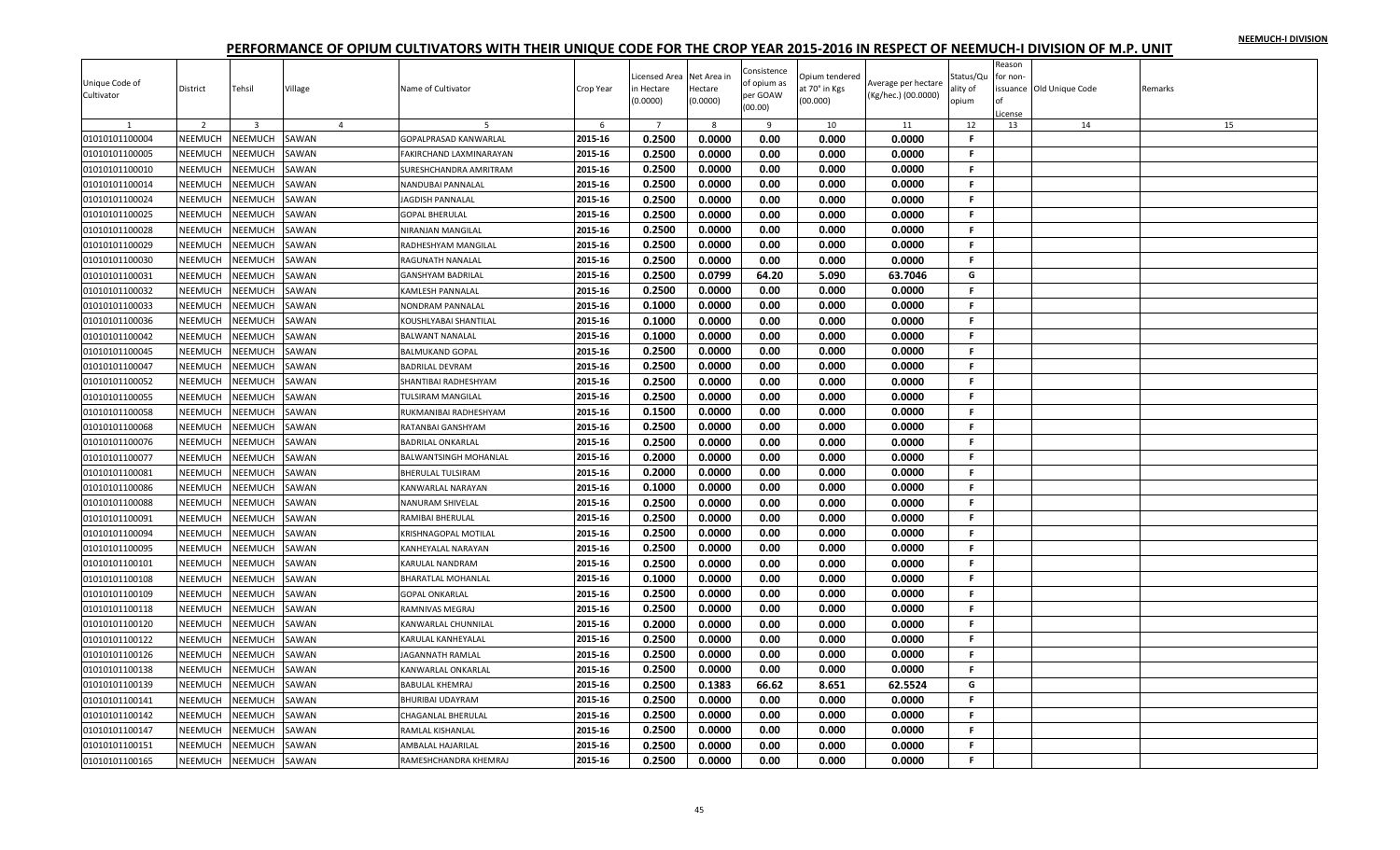| Unique Code of<br>Cultivator | District | Tehsil                  | Village        | Name of Cultivator              | Crop Year | icensed Area<br>n Hectare<br>(0.0000) | Net Area in<br>Hectare<br>(0.0000) | Consistence<br>of opium as<br>per GOAW<br>(00.00) | Opium tendered<br>it 70° in Kgs<br>(00.000) | Average per hectare<br>(Kg/hec.) (00.0000) | Status/Qu<br>ality of<br>opium | Reason<br>for non-<br>Ωf<br>License | ssuance Old Unique Code | Remarks |                    |
|------------------------------|----------|-------------------------|----------------|---------------------------------|-----------|---------------------------------------|------------------------------------|---------------------------------------------------|---------------------------------------------|--------------------------------------------|--------------------------------|-------------------------------------|-------------------------|---------|--------------------|
|                              | 2        | $\overline{\mathbf{3}}$ | $\overline{4}$ | 5                               | 6         | $\overline{7}$                        | 8                                  | 9                                                 | 10                                          | 11                                         | 12                             | 13                                  | 14                      |         | 15                 |
| 01010101100168               | NEEMUCH  | NEEMUCH                 | SAWAN          | <b>BAPULAL RATANLAL</b>         | 2015-16   | 0.1000                                | 0.0000                             | 0.00                                              | 0.000                                       | 0.0000                                     | F.                             |                                     |                         |         |                    |
| 01010101100171               | NEEMUCH  | <b>NEEMUCH</b>          | SAWAN          | <b>DEVRAM NARAYAN</b>           | 2015-16   | 0.1000                                | 0.0000                             | 0.00                                              | 0.000                                       | 0.0000                                     | F                              |                                     |                         |         |                    |
| 01010101100172               | NEEMUCH  | <b>SEEMUCH</b>          | SAWAN          | JAGDISH KESHURAM                | 2015-16   | 0.2500                                | 0.0000                             | 0.00                                              | 0.000                                       | 0.0000                                     | F.                             |                                     |                         |         |                    |
| 01010101100179               | NEEMUCH  | <b>NEEMUCH</b>          | SAWAN          | DEVRAM HEMRAJ                   | 2015-16   | 0.1000                                | 0.0000                             | 0.00                                              | 0.000                                       | 0.0000                                     | F.                             |                                     |                         |         |                    |
| 01010101100180               | NEEMUCH  | <b>NEEMUCH</b>          | SAWAN          | <b>MODIBAI BAGIRATH</b>         | 2015-16   | 0.2500                                | 0.0000                             | 0.00                                              | 0.000                                       | 0.0000                                     | F.                             |                                     |                         |         |                    |
| 01010101100191               | NEEMUCH  | <b>NEEMUCH</b>          | SAWAN          | <b>MANGILAL HIRALAL</b>         | 2015-16   | 0.2000                                | 0.0000                             | 0.00                                              | 0.000                                       | 0.0000                                     | F.                             |                                     |                         |         |                    |
| 01010101100192               | NEEMUCH  | <b>NEEMUCH</b>          | SAWAN          | <b>BADRILAL NARAYAN</b>         | 2015-16   | 0.2500                                | 0.0000                             | 0.00                                              | 0.000                                       | 0.0000                                     | F                              |                                     |                         |         |                    |
| 01010101100193               | NEEMUCH  | <b>NEEMUCH</b>          | SAWAN          | PRABHULAL KANWARLAL             | 2015-16   | 0.2000                                | 0.0000                             | 0.00                                              | 0.000                                       | 0.0000                                     | F.                             |                                     |                         |         |                    |
| 01010101100204               | NEEMUCH  | <b>NEEMUCH</b>          | SAWAN          | RADHESHYAM NATHULAL             | 2015-16   | 0.2500                                | 0.0000                             | 0.00                                              | 0.000                                       | 0.0000                                     | F.                             |                                     |                         |         |                    |
| 01010101100211               | NEEMUCH  | <b>NEEMUCH</b>          | SAWAN          | SURAJBAI RAMESHCHANDRA RADHIBAI | 2015-16   | 0.1000                                | 0.0000                             | 0.00                                              | 0.000                                       | 0.0000                                     | F.                             |                                     |                         |         | <b>NAME CHANGE</b> |
| 01010101100212               | NEEMUCH  | <b>NEEMUCH</b>          | SAWAN          | <b>GOPAL HEERA</b>              | 2015-16   | 0.1000                                | 0.0000                             | 0.00                                              | 0.000                                       | 0.0000                                     | F.                             |                                     |                         |         |                    |
| 01010101100214               | NEEMUCH  | <b>NEEMUCH</b>          | SAWAN          | <b>GORDHAN CHOTU</b>            | 2015-16   | 0.1000                                | 0.0000                             | 0.00                                              | 0.000                                       | 0.0000                                     | F.                             |                                     |                         |         |                    |
| 01010101100215               | NEEMUCH  | <b>JEEMUCH</b>          | SAWAN          | RAMPRASAD RAMLAL                | 2015-16   | 0.2000                                | 0.0000                             | 0.00                                              | 0.000                                       | 0.0000                                     | F                              |                                     |                         |         |                    |
| 01010101100216               | NEEMUCH  | <b>JEEMUCH</b>          | SAWAN          | SHIVLAL BHAWARLAL               | 2015-16   | 0.1000                                | 0.0000                             | 0.00                                              | 0.000                                       | 0.0000                                     | F.                             |                                     |                         |         |                    |
| 01010101100229               | NEEMUCH  | <b>NEEMUCH</b>          | SAWAN          | <b>OMPRAKASH KHEMRAJ</b>        | 2015-16   | 0.2500                                | 0.1519                             | 67.61                                             | 8.712                                       | 57.3535                                    | G                              |                                     |                         |         |                    |
| 01010101100231               | NEEMUCH  | <b>NEEMUCH</b>          | SAWAN          | NANDLAL SHIVELAL                | 2015-16   | 0.2500                                | 0.0000                             | 0.00                                              | 0.000                                       | 0.0000                                     | F.                             |                                     |                         |         |                    |
| 01010101100235               | NEEMUCH  | <b>NEEMUCH</b>          | <b>SAWAN</b>   | VIDHYAKUMARI KAMLASHANKAR       | 2015-16   | 0.1000                                | 0.0000                             | 0.00                                              | 0.000                                       | 0.0000                                     | F.                             |                                     |                         |         |                    |
| 01010101100238               | NEEMUCH  | <b>NEEMUCH</b>          | SAWAN          | RAMCHANDRA SHIVLAL              | 2015-16   | 0.2000                                | 0.0000                             | 0.00                                              | 0.000                                       | 0.0000                                     | F.                             |                                     |                         |         |                    |
| 01010101100251               | NEEMUCH  | <b>JEEMUCH</b>          | SAWAN          | SHANTIBAI MOTILAL               | 2015-16   | 0.2500                                | 0.0000                             | 0.00                                              | 0.000                                       | 0.0000                                     | F                              |                                     |                         |         |                    |
| 01010101100268               | NEEMUCH  | <b>NEEMUCH</b>          | SAWAN          | NANDUBAI MOHANLAL               | 2015-16   | 0.1000                                | 0.0000                             | 0.00                                              | 0.000                                       | 0.0000                                     | F.                             |                                     |                         |         |                    |
| 01010101100303               | NEEMUCH  | NEEMUCH                 | SAWAN          | RAMLAL RAMNARAYAN               | 2015-16   | 0.2000                                | 0.0000                             | 0.00                                              | 0.000                                       | 0.0000                                     | F.                             |                                     |                         |         |                    |
| 01010101100307               | NEEMUCH  | <b>NEEMUCH</b>          | SAWAN          | <b>OMPRAKASH DEVRAM</b>         | 2015-16   | 0.2500                                | 0.0000                             | 0.00                                              | 0.000                                       | 0.0000                                     | F.                             |                                     |                         |         |                    |
| 01010101100326               | NEEMUCH  | <b>NEEMUCH</b>          | SAWAN          | <b>KANWARLAL DEVRAM</b>         | 2015-16   | 0.1000                                | 0.0000                             | 0.00                                              | 0.000                                       | 0.0000                                     | F.                             |                                     |                         |         |                    |
| 01010101100327               | NEEMUCH  | <b>JEEMUCH</b>          | SAWAN          | <b>BALRAM BHUWANIRAM</b>        | 2015-16   | 0.1000                                | 0.0000                             | 0.00                                              | 0.000                                       | 0.0000                                     | F                              |                                     |                         |         |                    |
| 01010101100343               | NEEMUCH  | <b>NEEMUCH</b>          | SAWAN          | MEGHRAJ HAJARILAL               | 2015-16   | 0.2500                                | 0.0000                             | 0.00                                              | 0.000                                       | 0.0000                                     | -F                             |                                     |                         |         |                    |
| 01010101100356               | NEEMUCH  | <b>NEEMUCH</b>          | SAWAN          | JAMNASHANKAR MANGILAL           | 2015-16   | 0.2500                                | 0.0000                             | 0.00                                              | 0.000                                       | 0.0000                                     | F.                             |                                     |                         |         |                    |
| 01010101100357               | NEEMUCH  | <b>NEEMUCH</b>          | SAWAN          | HARISHKUMAR SHANTILAL           | 2015-16   | 0.2500                                | 0.0000                             | 0.00                                              | 0.000                                       | 0.0000                                     | .F.                            |                                     |                         |         |                    |
| 01010101100360               | NEEMUCH  | <b>NEEMUCH</b>          | SAWAN          | <b>JAGDISH RATANLAL</b>         | 2015-16   | 0.1000                                | 0.0000                             | 0.00                                              | 0.000                                       | 0.0000                                     | F.                             |                                     |                         |         |                    |
| 01010101100361               | NEEMUCH  | <b>NEEMUCH</b>          | SAWAN          | <b>BHERULAL BHAGWAN</b>         | 2015-16   | 0.1000                                | 0.0000                             | 0.00                                              | 0.000                                       | 0.0000                                     | F                              |                                     |                         |         |                    |
| 01010101100364               | NEEMUCH  | <b>NEEMUCH</b>          | <b>SAWAN</b>   | PREMSUKH KANWARLAL              | 2015-16   | 0.2500                                | 0.0000                             | 0.00                                              | 0.000                                       | 0.0000                                     | F                              |                                     |                         |         |                    |
| 01010101100368               | NEEMUCH  | <b>NEEMUCH</b>          | SAWAN          | RAMESHCHANDRA RAMCHANDRA        | 2015-16   | 0.1000                                | 0.0000                             | 0.00                                              | 0.000                                       | 0.0000                                     | F.                             |                                     |                         |         |                    |
| 01010101100246               | NEEMUCH  | <b>NEEMUCH</b>          | SAWAN          | <b>MANGILAL KALURAM</b>         | 2015-16   | 0.2500                                | 0.0000                             | 0.00                                              | 0.000                                       | 0.0000                                     | F.                             |                                     |                         |         |                    |
| 01010101100247               | NEEMUCH  | <b>NEEMUCH</b>          | SAWAN          | DAKHIBAI MOHANLAL               | 2015-16   | 0.1000                                | 0.0000                             | 0.00                                              | 0.000                                       | 0.0000                                     | F.                             |                                     |                         |         |                    |
| 01010101100063               | NEEMUCH  | <b>NEEMUCH</b>          | SAWAN          | KANWARLAL BHAGIRATH             | 2015-16   | 0.2500                                | 0.0000                             | 0.00                                              | 0.000                                       | 0.0000                                     | F.                             |                                     |                         |         |                    |
| 01010101100207               | NEEMUCH  | <b>NEEMUCH</b>          | <b>SAWAN</b>   | <b>MANGILAL SUKHLAL</b>         | 2015-16   | 0.2500                                | 0.0000                             | 0.00                                              | 0.000                                       | 0.0000                                     | F                              |                                     |                         |         |                    |
| 01010101100059               | NEEMUCH  | <b>NEEMUCH</b>          | SAWAN          | LALITKUMAR GOPAL                | 2015-16   | 0.2500                                | 0.0000                             | 0.00                                              | 0.000                                       | 0.0000                                     | F.                             |                                     |                         |         |                    |
| 01010101100123               | NEEMUCH  | <b>NEEMUCH</b>          | SAWAN          | <b>BHAGATRAM HAJARILAL</b>      | 2015-16   | 0.2500                                | 0.0000                             | 0.00                                              | 0.000                                       | 0.0000                                     | F.                             |                                     |                         |         |                    |
| 01010101100202               | NEEMUCH  | <b>NEEMUCH</b>          | SAWAN          | PARMANAND BHAWARLAL             | 2015-16   | 0.1000                                | 0.0000                             | 0.00                                              | 0.000                                       | 0.0000                                     | F.                             |                                     |                         |         | <b>NAME CHANGE</b> |
| 01010101100162               | NEEMUCH  | <b>NEEMUCH</b>          | SAWAN          | RAMLAL KASHIRAM                 | 2015-16   | 0.1500                                | 0.0000                             | 0.00                                              | 0.000                                       | 0.0000                                     | F.                             |                                     |                         |         |                    |
| 01010101100228               | NEEMUCH  | <b>JEEMUCH</b>          | <b>SAWAN</b>   | RAMKUNWARBAI HIRALAL            | 2015-16   | 0.1000                                | 0.0000                             | 0.00                                              | 0.000                                       | 0.0000                                     | F                              |                                     |                         |         |                    |
| 01010101100379               | NEEMUCH  | <b>NEEMUCH</b>          | <b>SAWAN</b>   | <b>GORILAL BHANAJI</b>          | 2015-16   | 0.2500                                | 0.0000                             | 0.00                                              | 0.000                                       | 0.0000                                     | Е                              |                                     |                         |         |                    |
| 01010101100383               | NEEMUCH  | <b>NEEMUCH</b>          | SAWAN          | SHAITANKUMAR RADHAKISHAN        | 2015-16   | 0.2500                                | 0.2519                             | 56.35                                             | 4.613                                       | 18.3128                                    | G                              |                                     |                         |         |                    |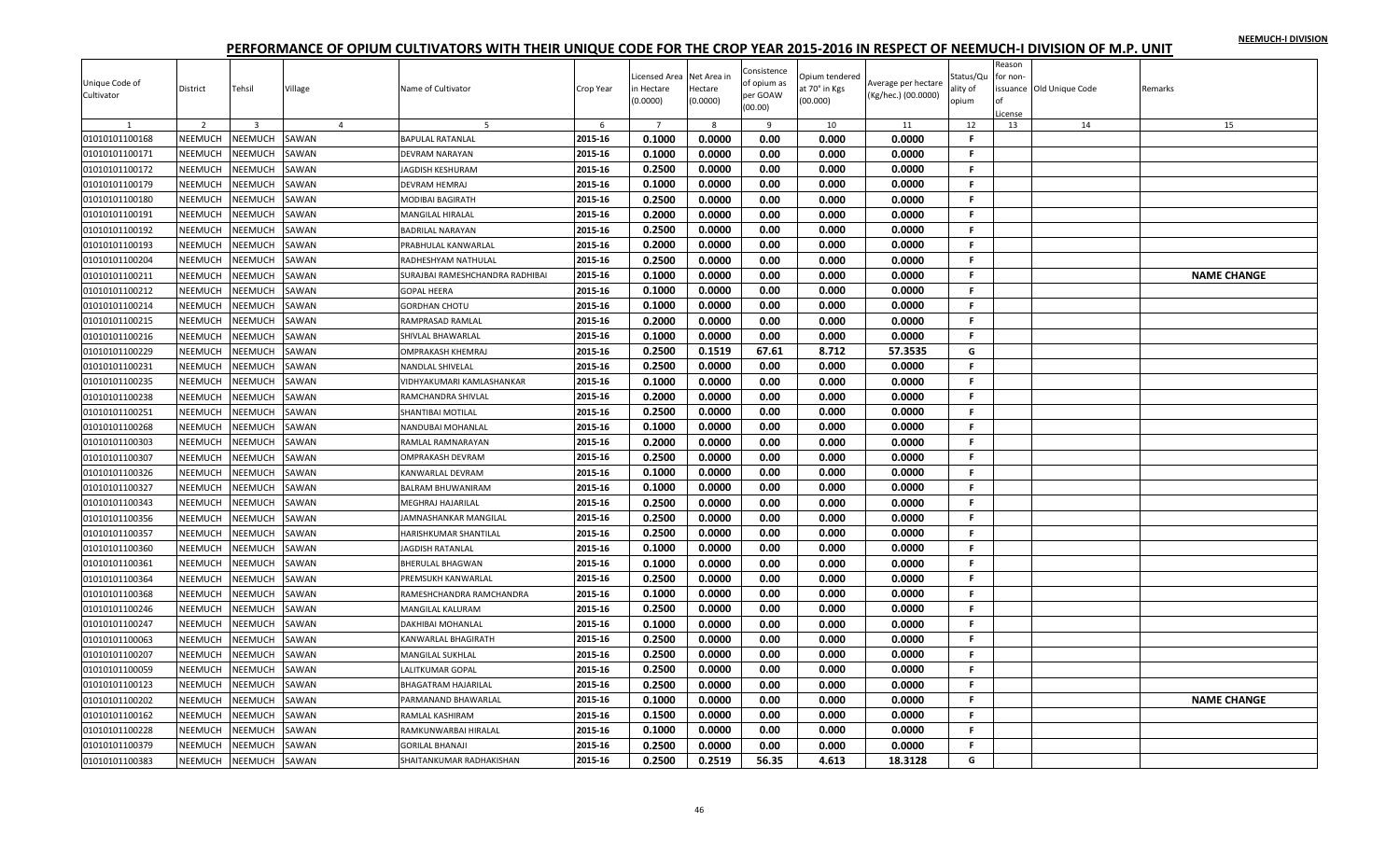|                |                |                |                |                             |           | icensed Area   | Net Area ir | Consistence |                                |                     |                       | Reason   |                          |                    |
|----------------|----------------|----------------|----------------|-----------------------------|-----------|----------------|-------------|-------------|--------------------------------|---------------------|-----------------------|----------|--------------------------|--------------------|
| Unique Code of | District       | Tehsil         | Village        | Name of Cultivator          | Crop Year | n Hectare      | Hectare     | of opium as | Opium tendered<br>t 70° in Kgs | werage per hectare  | Status/Qu<br>ility of | for non- | issuance Old Unique Code | Remarks            |
| Cultivator     |                |                |                |                             |           | 0.0000)        | (0.0000)    | per GOAW    | (00.000)                       | (Kg/hec.) (00.0000) | opium                 |          |                          |                    |
|                |                |                |                |                             |           |                |             | (00.00)     |                                |                     |                       | License  |                          |                    |
|                | $\overline{2}$ | $\overline{3}$ | $\overline{4}$ |                             | 6         | $\overline{7}$ | 8           | 9           | 10                             | 11                  | 12                    | 13       | 14                       | 15                 |
| 01010101100380 | NEEMUCH        | NEEMUCH        | SAWAN          | KAMLABAI NANALAL            | 2015-16   | 0.2500         | 0.0000      | 0.00        | 0.000                          | 0.0000              | F.                    |          |                          |                    |
| 01010101100012 | NEEMUCH        | NEEMUCH        | SAWAN          | NARAYAN PANNALAL            | 2015-16   | 0.2500         | 0.0000      | 0.00        | 0.000                          | 0.0000              | Е                     |          |                          |                    |
| 01010101100021 | NEEMUCH        | NEEMUCH        | SAWAN          | <b>DINESH PANNALAL</b>      | 2015-16   | 0.1000         | 0.0000      | 0.00        | 0.000                          | 0.0000              | F.                    |          |                          |                    |
| 01010101100153 | <b>NEEMUCH</b> | <b>NEEMUCH</b> | SAWAN          | <b>HAJARILAL UNKARLAL</b>   | 2015-16   | 0.2500         | 0.0000      | 0.00        | 0.000                          | 0.0000              | F.                    |          |                          |                    |
| 01010101100155 | NEEMUCH        | NEEMUCH        | SAWAN          | PANNALAL DEVILAL            | 2015-16   | 0.2500         | 0.0000      | 0.00        | 0.000                          | 0.0000              | F.                    |          |                          |                    |
| 01010101100201 | NEEMUCH        | NEEMUCH        | SAWAN          | <b>AMRITRAM HEERALAL</b>    | 2015-16   | 0.1000         | 0.0000      | 0.00        | 0.000                          | 0.0000              | F.                    |          |                          |                    |
| 01010101100253 | NEEMUCH        | NEEMUCH        | SAWAN          | <b>MADANLAL GANPATLAL</b>   | 2015-16   | 0.2000         | 0.0000      | 0.00        | 0.000                          | 0.0000              | F.                    |          |                          |                    |
| 01010101100367 | NEEMUCH        | NEEMUCH        | SAWAN          | KANWARLAL BHERA             | 2015-16   | 0.2500         | 0.0000      | 0.00        | 0.000                          | 0.0000              | F.                    |          |                          |                    |
| 01010101100200 | NEEMUCH        | NEEMUCH        | SAWAN          | MOHANLAL KESHURAM           | 2015-16   | 0.2500         | 0.0000      | 0.00        | 0.000                          | 0.0000              | F.                    |          |                          |                    |
| 01010101100116 | NEEMUCH        | NEEMUCH        | SAWAN          | <b>BABULAL JETRAM</b>       | 2015-16   | 0.1000         | 0.0000      | 0.00        | 0.000                          | 0.0000              | F.                    |          |                          |                    |
| 01010101100018 | NEEMUCH        | NEEMUCH        | SAWAN          | <b>BANSHILAL BOTHLAL</b>    | 2015-16   | 0.2000         | 0.0000      | 0.00        | 0.000                          | 0.0000              | F.                    |          |                          |                    |
| 01010101100098 | NEEMUCH        | NEEMUCH        | SAWAN          | <b>ONKARLAL CHAMPALAL</b>   | 2015-16   | 0.2500         | 0.0000      | 0.00        | 0.000                          | 0.0000              | F.                    |          |                          |                    |
| 01010101100152 | NEEMUCH        | NEEMUCH        | SAWAN          | <b>GORDHAN SHIVELAL</b>     | 2015-16   | 0.1000         | 0.0994      | 61.17       | 6.126                          | 61.6298             | G                     |          |                          |                    |
| 01010101100328 | NEEMUCH        | NEEMUCH        | SAWAN          | JETRAM RATANLAL             | 2015-16   | 0.1000         | 0.0000      | 0.00        | 0.000                          | 0.0000              | F.                    |          |                          |                    |
| 01010101100074 | NEEMUCH        | NEEMUCH        | SAWAN          | <b>GEETABAI MEGHRAJ</b>     | 2015-16   | 0.2500         | 0.0000      | 0.00        | 0.000                          | 0.0000              | F.                    |          |                          |                    |
| 01010101100339 | NEEMUCH        | NEEMUCH        | SAWAN          | RAGUNANDAN BHAGIRATH        | 2015-16   | 0.2500         | 0.0000      | 0.00        | 0.000                          | 0.0000              | F.                    |          |                          |                    |
| 01010101100013 | <b>NEEMUCH</b> | NEEMUCH        | SAWAN          | <b>SUNIL SUKHRAM</b>        | 2015-16   | 0.2500         | 0.0000      | 0.00        | 0.000                          | 0.0000              | F.                    |          |                          |                    |
| 01010101100188 | NEEMUCH        | NEEMUCH        | SAWAN          | RAMA BHAWARLAL              | 2015-16   | 0.1000         | 0.0000      | 0.00        | 0.000                          | 0.0000              | F                     |          |                          |                    |
| 01010101100269 | NEEMUCH        | NEEMUCH        | SAWAN          | RAMKUNWARBAI SITARAM        | 2015-16   | 0.2500         | 0.0000      | 0.00        | 0.000                          | 0.0000              | F.                    |          |                          |                    |
| 01010101100355 | NEEMUCH        | NEEMUCH        | SAWAN          | MANNALAL CHAGANLAL          | 2015-16   | 0.2500         | 0.0000      | 0.00        | 0.000                          | 0.0000              | F.                    |          |                          |                    |
| 01010101100182 | NEEMUCH        | NEEMUCH        | SAWAN          | <b>DEVILAL RAJARAM</b>      | 2015-16   | 0.1000         | 0.0000      | 0.00        | 0.000                          | 0.0000              | F.                    |          |                          |                    |
| 01010101100019 | NEEMUCH        | NEEMUCH        | SAWAN          | MUKESHKUMAR KESHURAM        | 2015-16   | 0.1000         | 0.0000      | 0.00        | 0.000                          | 0.0000              | F.                    |          |                          |                    |
| 01010101100337 | <b>NEEMUCH</b> | NEEMUCH        | SAWAN          | <b>BHAGIRATH NANDLAL</b>    | 2015-16   | 0.1500         | 0.0000      | 0.00        | 0.000                          | 0.0000              | F                     |          |                          |                    |
| 01010101100350 | NEEMUCH        | <b>NEEMUCH</b> | SAWAN          | RODSINGH UDA                | 2015-16   | 0.2000         | 0.0000      | 0.00        | 0.000                          | 0.0000              | F.                    |          |                          |                    |
| 01010101100226 | NEEMUCH        | NEEMUCH        | SAWAN          | PRABHULAL KARULAL           | 2015-16   | 0.1000         | 0.0000      | 0.00        | 0.000                          | 0.0000              | F.                    |          |                          |                    |
| 01010101100384 | <b>NEEMUCH</b> | <b>NEEMUCH</b> | SAWAN          | <b>BAPULAL MANGILAL</b>     | 2015-16   | 0.1500         | 0.0000      | 0.00        | 0.000                          | 0.0000              | F.                    |          |                          |                    |
| 01010101100385 | NEEMUCH        | NEEMUCH        | SAWAN          | PRAHALAD KISHORELAL         | 2015-16   | 0.2000         | 0.2000      | 64.56       | 4.021                          | 20.1050             | G                     |          |                          |                    |
| 01010101100137 | NEEMUCH        | NEEMUCH        | SAWAN          | KOUSHLYABAI BHAGIRATH       | 2015-16   | 0.2000         | 0.0000      | 0.00        | 0.000                          | 0.0000              | F.                    |          |                          |                    |
| 01010101100053 | <b>NEEMUCH</b> | NEEMUCH        | SAWAN          | <b>SURESHKUMAR SHYAMLAL</b> | 2015-16   | 0.2500         | 0.0000      | 0.00        | 0.000                          | 0.0000              | F.                    |          |                          |                    |
| 01010101108003 | NEEMUCH        | <b>NEEMUCH</b> | <b>THADOLI</b> | SHANTILAL LAXMILAL          | 2015-16   | 0.1000         | 0.0000      | 0.00        | 0.000                          | 0.0000              | F                     |          |                          |                    |
| 01010101108004 | NEEMUCH        | NEEMUCH        | <b>THADOLI</b> | KAILASHCHANDRA TULSIRAM     | 2015-16   | 0.1000         | 0.0000      | 0.00        | 0.000                          | 0.0000              | F.                    |          |                          |                    |
| 01010101108007 | NEEMUCH        | NEEMUCH        | THADOLI        | KAILASHCHANDRA RAMCHANDRA   | 2015-16   | 0.1000         | 0.0000      | 0.00        | 0.000                          | 0.0000              | F.                    |          |                          |                    |
| 01010101108012 | NEEMUCH        | NEEMUCH        | <b>THADOLI</b> | PURANMAL KANWARLAL          | 2015-16   | 0.1000         | 0.0000      | 0.00        | 0.000                          | 0.0000              | F.                    |          |                          |                    |
| 01010101108015 | <b>NEEMUCH</b> | NEEMUCH        | <b>THADOLI</b> | <b>MOHANLAL BADRILAL</b>    | 2015-16   | 0.2500         | 0.0000      | 0.00        | 0.000                          | 0.0000              | F.                    |          |                          |                    |
| 01010101108017 | NEEMUCH        | NEEMUCH        | THADOLI        | MANOHARLAL LAXMILAL         | 2015-16   | 0.2500         | 0.0000      | 0.00        | 0.000                          | 0.0000              | Е                     |          |                          |                    |
| 01010101108018 | NEEMUCH        | NEEMUCH        | <b>THADOLI</b> | KANHEYALAL BADRILAL         | 2015-16   | 0.2500         | 0.0000      | 0.00        | 0.000                          | 0.0000              | F.                    |          |                          |                    |
| 01010101108020 | NEEMUCH        | NEEMUCH        | THADOLI        | SHYAMLAL JAGDISH            | 2015-16   | 0.1000         | 0.0000      | 0.00        | 0.000                          | 0.0000              | F.                    |          |                          |                    |
| 01010101108028 | NEEMUCH        | NEEMUCH        | THADOLI        | KISHOREKUMAR TULSIRAM       | 2015-16   | 0.1000         | 0.0000      | 0.00        | 0.000                          | 0.0000              | F.                    |          |                          |                    |
| 01010101108035 | NEEMUCH        | NEEMUCH        | <b>THADOLI</b> | <b>KANCHANBAI KARULAL</b>   | 2015-16   | 0.1000         | 0.0000      | 0.00        | 0.000                          | 0.0000              | F.                    |          |                          |                    |
| 01010101108037 | NEEMUCH        | <b>NEEMUCH</b> | <b>THADOLI</b> | CHANDMAL BHUWANIRAM         | 2015-16   | 0.2500         | 0.0000      | 0.00        | 0.000                          | 0.0000              | F                     |          |                          |                    |
| 01010101108045 | NEEMUCH        | NEEMUCH        | THADOLI        | <b>RUPCHAND GOBAR</b>       | 2015-16   | 0.1000         | 0.0000      | 0.00        | 0.000                          | 0.0000              | Е                     |          |                          | <b>NAME CHANGE</b> |
|                | <b>NEEMUCH</b> | <b>NEEMUCH</b> | <b>THADOLI</b> | KAMLABAI TULSIRAM           | 2015-16   | 0.1000         | 0.0000      | 0.00        | 0.000                          | 0.0000              | F.                    |          |                          |                    |
| 01010101108050 |                |                |                |                             |           |                |             |             |                                |                     |                       |          |                          |                    |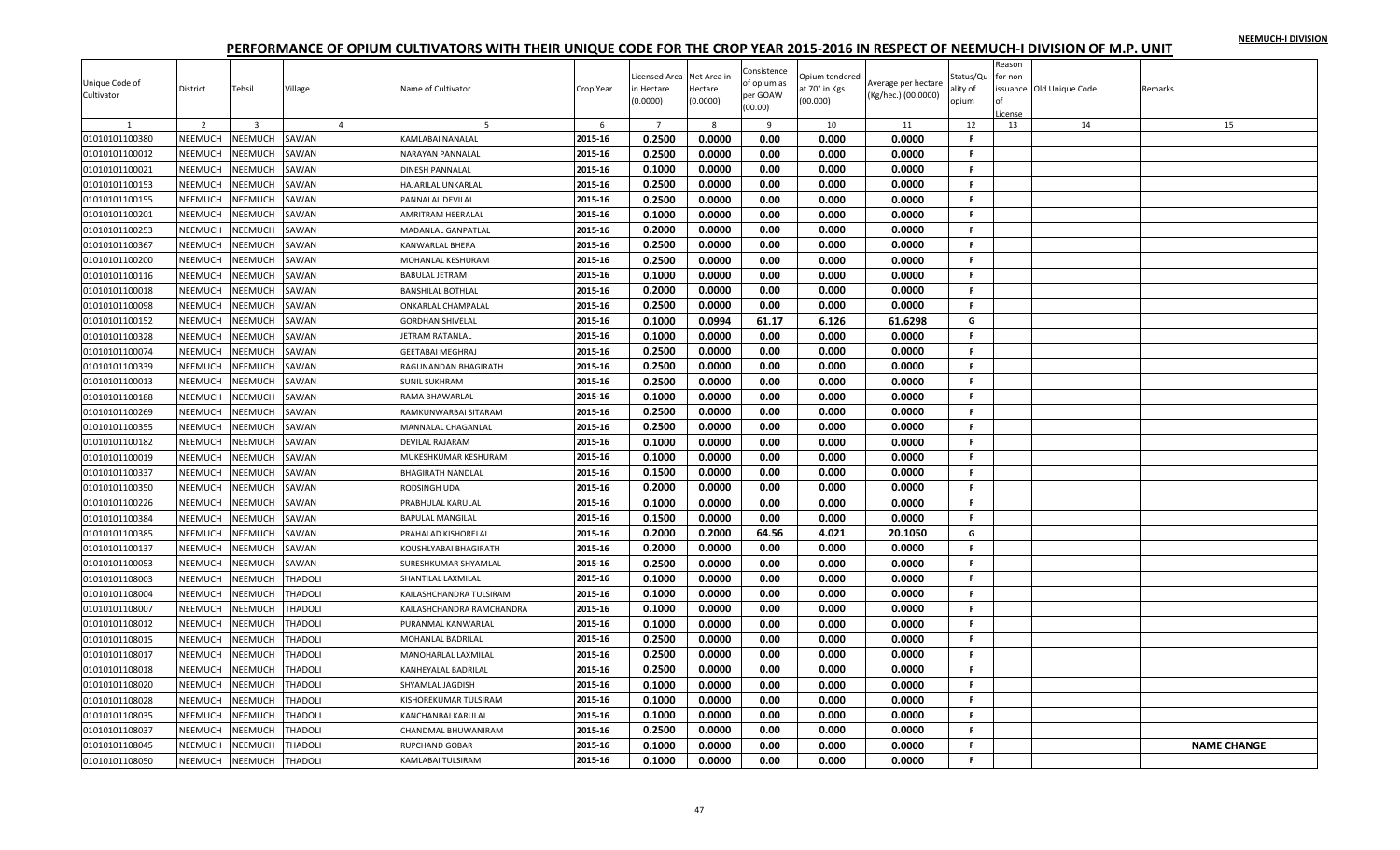|                |                |                |                   |                           |           | icensed Area   | Net Area ir | Consistence         | Opium tendered |                     | Status/Qu | Reason<br>for non- |                          |         |
|----------------|----------------|----------------|-------------------|---------------------------|-----------|----------------|-------------|---------------------|----------------|---------------------|-----------|--------------------|--------------------------|---------|
| Unique Code of | District       | Tehsil         | Village           | Name of Cultivator        | Crop Year | n Hectare      | Hectare     | of opium as         | it 70° in Kgs  | Average per hectare | ılity of  |                    | issuance Old Unique Code | Remarks |
| Cultivator     |                |                |                   |                           |           | (0.0000)       | (0.0000)    | per GOAW<br>(00.00) | (00.000)       | (Kg/hec.) (00.0000) | opium     |                    |                          |         |
| $\mathbf{1}$   | $\overline{2}$ | $\overline{3}$ | $\overline{4}$    | -5                        | 6         | $\overline{7}$ | 8           | 9                   | 10             | 11                  | 12        | License<br>13      | 14                       | 15      |
| 01010101108051 | NEEMUCH        | NEEMUCH        | <b>THADOLI</b>    | <b>BHERULAL HIRALAL</b>   | 2015-16   | 0.2500         | 0.0000      | 0.00                | 0.000          | 0.0000              | F         |                    |                          |         |
| 01010101108053 | NEEMUCH        | NEEMUCH        | THADOLI           | <b>GISALAL HARIRAM</b>    | 2015-16   | 0.2000         | 0.0000      | 0.00                | 0.000          | 0.0000              | F.        |                    |                          |         |
| 01010101108059 | NEEMUCH        | NEEMUCH        | THADOLI           | PURUSHOTTAM HIRALAL       | 2015-16   | 0.2500         | 0.0000      | 0.00                | 0.000          | 0.0000              | F.        |                    |                          |         |
| 01010101108066 | NEEMUCH        | NEEMUCH        | <b>THADOLI</b>    | <b>MANGIBAI BADRILAL</b>  | 2015-16   | 0.2000         | 0.0000      | 0.00                | 0.000          | 0.0000              | F.        |                    |                          |         |
| 01010101108069 | NEEMUCH        | NEEMUCH        | <b>THADOLI</b>    | RAMDAYAL RATANLAL         | 2015-16   | 0.1000         | 0.0000      | 0.00                | 0.000          | 0.0000              | F.        |                    |                          |         |
| 01010101108071 | NEEMUCH        | NEEMUCH        | <b>THADOLI</b>    | SHYAMLAL HAMPALAL         | 2015-16   | 0.2500         | 0.0000      | 0.00                | 0.000          | 0.0000              | F         |                    |                          |         |
| 01010101108074 | NEEMUCH        | NEEMUCH        | THADOLI           | BHAGAWATIBAI RAMCHANDRA   | 2015-16   | 0.2500         | 0.0000      | 0.00                | 0.000          | 0.0000              | F.        |                    |                          |         |
| 01010101108081 | NEEMUCH        | NEEMUCH        | <b>THADOLI</b>    | SHANTILAL DEVILAL         | 2015-16   | 0.1000         | 0.0000      | 0.00                | 0.000          | 0.0000              | F.        |                    |                          |         |
| 01010101108083 | NEEMUCH        | NEEMUCH        | THADOLI           | SHYAMLAL NANALAL          | 2015-16   | 0.1000         | 0.0000      | 0.00                | 0.000          | 0.0000              | F.        |                    |                          |         |
|                | NEEMUCH        |                |                   | RAMGOPAL RUPCHAND         | 2015-16   | 0.2500         | 0.0000      | 0.00                | 0.000          | 0.0000              | F.        |                    |                          |         |
| 01010101108088 |                | NEEMUCH        | THADOLI           |                           |           | 0.2500         |             |                     |                |                     | F.        |                    |                          |         |
| 01010101108100 | <b>NEEMUCH</b> | NEEMUCH        | <b>THADOLI</b>    | LAXMINARAYAN HARIRAM      | 2015-16   |                | 0.0000      | 0.00                | 0.000          | 0.0000              | F.        |                    |                          |         |
| 01010101108102 | NEEMUCH        | NEEMUCH        | <b>THADOLI</b>    | <b>FAKIRCHAND RAMAJI</b>  | 2015-16   | 0.2500         | 0.0000      | 0.00                | 0.000          | 0.0000              |           |                    |                          |         |
| 01010101108103 | NEEMUCH        | NEEMUCH        | THADOLI           | MUNNIBAI KANWARLAL        | 2015-16   | 0.2500         | 0.0000      | 0.00                | 0.000          | 0.0000              | F.        |                    |                          |         |
| 01010101108025 | NEEMUCH        | NEEMUCH        | <b>THADOLI</b>    | SURESHCHANDRA PURUSHOTTOM | 2015-16   | 0.2500         | 0.0000      | 0.00                | 0.000          | 0.0000              | F.        |                    |                          |         |
| 01010101108044 | NEEMUCH        | NEEMUCH        | <b>THADOLI</b>    | <b>NARAYAN BHUWANA</b>    | 2015-16   | 0.1000         | 0.0000      | 0.00                | 0.000          | 0.0000              | F.        |                    |                          |         |
| 01010101108014 | NEEMUCH        | NEEMUCH        | <b>THADOLI</b>    | MUNNIBAI CHANDRAPRAKASH   | 2015-16   | 0.2500         | 0.0000      | 0.00                | 0.000          | 0.0000              | F.        |                    |                          |         |
| 01010101108061 | NEEMUCH        | NEEMUCH        | <b>THADOLI</b>    | <b>MANGILAL BAGDIRAM</b>  | 2015-16   | 0.2500         | 0.0000      | 0.00                | 0.000          | 0.0000              | F.        |                    |                          |         |
| 01010101108021 | NEEMUCH        | NEEMUCH        | THADOLI           | CHANDRAPRAKASH PRAHALAD   | 2015-16   | 0.2000         | 0.0000      | 0.00                | 0.000          | 0.0000              | F.        |                    |                          |         |
| 01010101108110 | NEEMUCH        | <b>NEEMUCH</b> | <b>THADOLI</b>    | RADHESHYAM BHANAWAR       | 2015-16   | 0.2000         | 0.0000      | 0.00                | 0.000          | 0.0000              | F.        |                    |                          |         |
| 01010101108056 | NEEMUCH        | NEEMUCH        | THADOLI           | <b>FULIBAI BANSHILAL</b>  | 2015-16   | 0.1000         | 0.0000      | 0.00                | 0.000          | 0.0000              | F         |                    |                          |         |
| 01010101108063 | NEEMUCH        | NEEMUCH        | THADOLI           | KESHARBAI CHAGANLAL       | 2015-16   | 0.2000         | 0.0000      | 0.00                | 0.000          | 0.0000              | F.        |                    |                          |         |
| 01010101108117 | <b>NEEMUCH</b> | NEEMUCH        | <b>THADOLI</b>    | VARDICHAND PRATHVIRAJ     | 2015-16   | 0.2000         | 0.0000      | 0.00                | 0.000          | 0.0000              | F.        |                    |                          |         |
| 01010101108046 | NEEMUCH        | NEEMUCH        | <b>THADOLI</b>    | <b>BHANWARLAL BABRU</b>   | 2015-16   | 0.2000         | 0.0000      | 0.00                | 0.000          | 0.0000              | F.        |                    |                          |         |
| 01010101108029 | NEEMUCH        | <b>NEEMUCH</b> | THADOLI           | <b>GIRIRAJ SHANTILAL</b>  | 2015-16   | 0.1000         | 0.0000      | 0.00                | 0.000          | 0.0000              | F.        |                    |                          |         |
| 01010101108005 | NEEMUCH        | NEEMUCH        | THADOLI           | <b>BABULAL BHUWANI</b>    | 2015-16   | 0.2500         | 0.0000      | 0.00                | 0.000          | 0.0000              | F.        |                    |                          |         |
| 01010101108089 | NEEMUCH        | <b>NEEMUCH</b> | THADOLI           | DINESHKUMAR JAGANNATH     | 2015-16   | 0.2500         | 0.0000      | 0.00                | 0.000          | 0.0000              | F.        |                    |                          |         |
| 01010101108106 | NEEMUCH        | NEEMUCH        | <b>THADOLI</b>    | DHANNA MODA               | 2015-16   | 0.1000         | 0.1000      | 66.41               | 5.892          | 58.9200             | G         |                    |                          |         |
| 01010101108111 | NEEMUCH        | NEEMUCH        | <b>THADOLI</b>    | <b>BAPULAL HAJARI</b>     | 2015-16   | 0.1000         | 0.0000      | 0.00                | 0.000          | 0.0000              | F.        |                    |                          |         |
| 01010101108011 | <b>NEEMUCH</b> | NEEMUCH        | <b>THADOLI</b>    | <b>GISALAL CHAMPALAL</b>  | 2015-16   | 0.2500         | 0.0000      | 0.00                | 0.000          | 0.0000              | F.        |                    |                          |         |
| 01010101108022 | NEEMUCH        | NEEMUCH        | THADOLI           | <b>BADRILAL HIRALAL</b>   | 2015-16   | 0.2500         | 0.0000      | 0.00                | 0.000          | 0.0000              | F         |                    |                          |         |
| 01010101108098 | NEEMUCH        | NEEMUCH        | <b>THADOLI</b>    | OMPRAKASH DHANNALAL       | 2015-16   | 0.1000         | 0.0000      | 0.00                | 0.000          | 0.0000              | F.        |                    |                          |         |
| 01010101108075 | NEEMUCH        | NEEMUCH        | THADOLI           | <b>GOPAL MANGILAL</b>     | 2015-16   | 0.2000         | 0.0000      | 0.00                | 0.000          | 0.0000              | F.        |                    |                          |         |
| 01010101108107 | NEEMUCH        | NEEMUCH        | <b>THADOLI</b>    | <b>TEJPAL GANSHYAM</b>    | 2015-16   | 0.1000         | 0.0102      | 70.16               | 0.802          | 78.6275             | G         |                    |                          |         |
| 01010101108120 | NEEMUCH        | NEEMUCH        | THADOLI           | JAMANABAI BABULAL         | 2015-16   | 0.1000         | 0.0000      | 0.00                | 0.000          | 0.0000              | F.        |                    |                          |         |
| 01010102131009 | NEEMUCH        | JAWAD          | AKHEPUR           | HUSAINKHAN AHEMADKHAN     | 2015-16   | 0.2500         | 0.0000      | 0.00                | 0.000          | 0.0000              | Е         |                    |                          |         |
| 01010102131005 | NEEMUCH        | <b>JAWAD</b>   | AKHEPUR           | MEHABUBKHAN AHAMADKHAN    | 2015-16   | 0.2000         | 0.0000      | 0.00                | 0.000          | 0.0000              | F.        |                    |                          |         |
| 01010102135004 | NEEMUCH        | <b>JAWAD</b>   | DHABI             | <b>BAGDIRAM BHAGU</b>     | 2015-16   | 0.1000         | 0.0780      | 63.39               | 1.023          | 13.1154             | G         |                    |                          |         |
| 01010101113015 | NEEMUCH        | NEEMUCH        | DHANERIYA KHURD   | NANUSINGH RAYSINGH        | 2015-16   | 0.1000         | 0.0000      | 0.00                | 0.000          | 0.0000              | F.        |                    |                          |         |
| 01010101118003 | NEEMUCH        | NEEMUCH        | <b>SEMLI CHAK</b> | DEVILAL JODHRAJ           | 2015-16   | 0.2500         | 0.0000      | 0.00                | 0.000          | 0.0000              | F.        |                    |                          |         |
| 01010101118002 | NEEMUCH        | <b>NEEMUCH</b> | SEMLI CHAK        | DINESHKUMAR JODHRAJ       | 2015-16   | 0.2000         | 0.0000      | 0.00                | 0.000          | 0.0000              | F         |                    |                          |         |
| 01010101119065 | NEEMUCH        | NEEMUCH        | SEMLICHANDRAWAT   | SHANKARLAL TULSIRAM       | 2015-16   | 0.1500         | 0.0000      | 0.00                | 0.000          | 0.0000              | Е         |                    |                          |         |
|                | <b>NEEMUCH</b> | NEEMUCH        |                   | <b>GOPAL HEERALAL</b>     | 2015-16   | 0.2000         | 0.0000      | 0.00                | 0.000          | 0.0000              | F.        |                    | 01030208078138           |         |
| 01010101119071 |                |                | SEMLICHANDRAWAT   |                           |           |                |             |                     |                |                     |           |                    |                          |         |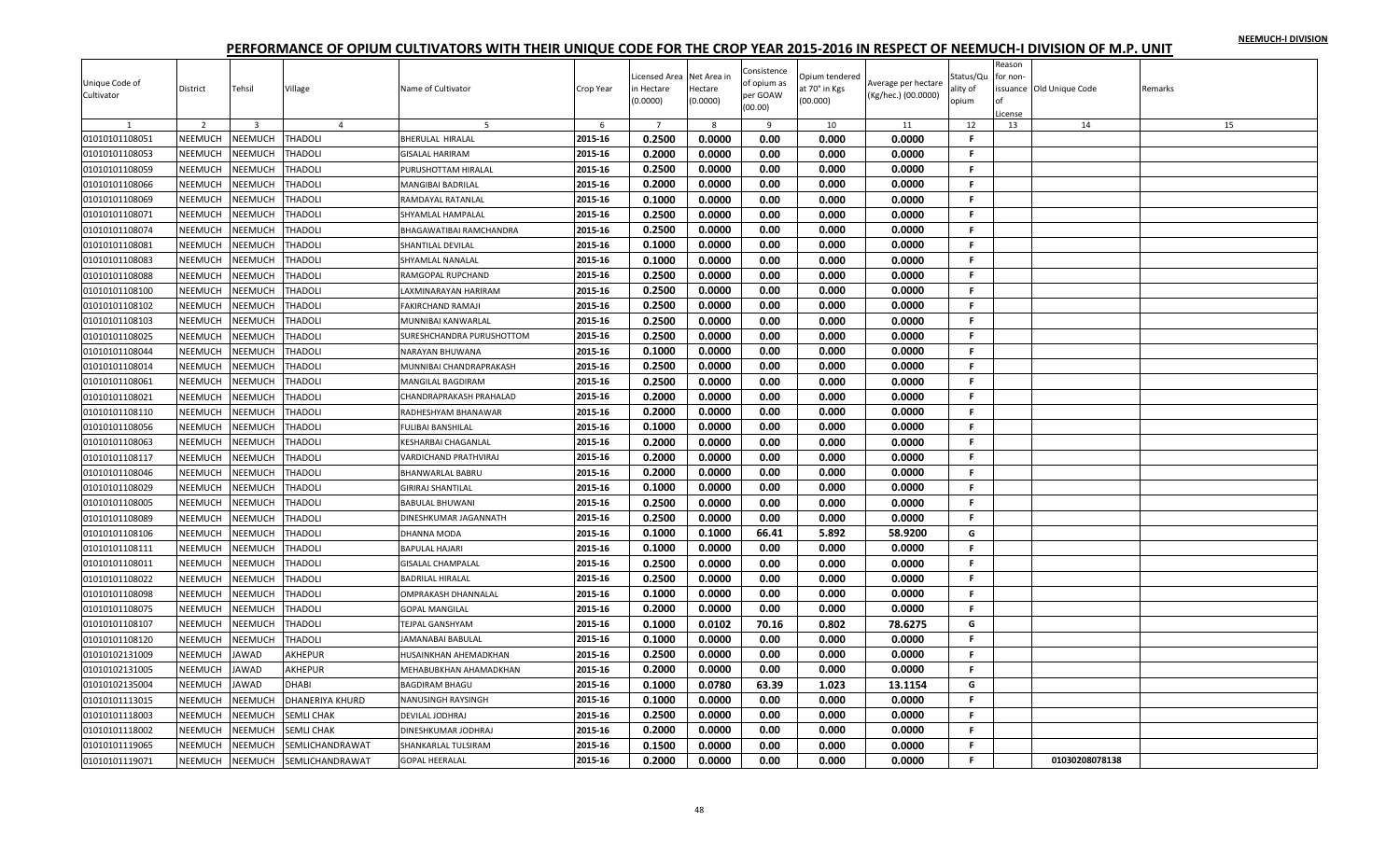| Jnique Code of<br>Cultivator | District       | Tehsil                  | Village               | Name of Cultivator              | Crop Year | Licensed Area<br>n Hectare<br>(0.0000) | Net Area in<br>Hectare<br>(0.0000) | Consistence<br>of opium as<br>per GOAW<br>(00.00) | Opium tendered<br>at 70° in Kgs<br>(00.000) | Average per hectare<br>(Kg/hec.) (00.0000) | Status/Qu<br>ality of<br>opium | Reason<br>for non-<br>Ωf<br>icense | ssuance Old Unique Code | Remarks |
|------------------------------|----------------|-------------------------|-----------------------|---------------------------------|-----------|----------------------------------------|------------------------------------|---------------------------------------------------|---------------------------------------------|--------------------------------------------|--------------------------------|------------------------------------|-------------------------|---------|
|                              | 2              | $\overline{\mathbf{3}}$ | $\overline{4}$        | 5                               | 6         | $\overline{7}$                         | 8                                  | 9                                                 | 10                                          | 11                                         | 12                             | 13                                 | 14                      | 15      |
| 01010101116004               | NEEMUCH        | NEEMUCH                 | CHAROLI               | RAMPRASAD KANWARLAL             | 2015-16   | 0.1000                                 | 0.0000                             | 0.00                                              | 0.000                                       | 0.0000                                     | F.                             |                                    | 01010102137054          |         |
| 01010102139030               | NEEMUCH        | <b>JAWAD</b>            | DEPALPURA             | IAGDISHSINGH CHATARSINGH        | 2015-16   | 0.1000                                 | 0.0000                             | 0.00                                              | 0.000                                       | 0.0000                                     | F.                             |                                    | 01010102125085          |         |
| 01010102166001               | <b>NEEMUCH</b> | <b>AWAD</b>             | AATA                  | /ISHVAS GHEESALAL               | 2015-16   | 0.2500                                 | 0.0000                             | 0.00                                              | 0.000                                       | 0.0000                                     | F.                             |                                    |                         |         |
| 01010102166013               | NEEMUCH        | <b>JAWAD</b>            | AATA                  | SOHANIBAI VARDICHAND            | 2015-16   | 0.2500                                 | 0.0000                             | 0.00                                              | 0.000                                       | 0.0000                                     | -F.                            |                                    |                         |         |
| 01010102166016               | NEEMUCH        | <b>JAWAD</b>            | AATA                  | PHOOLCHAND PRABHULAL            | 2015-16   | 0.2500                                 | 0.0000                             | 0.00                                              | 0.000                                       | 0.0000                                     | F.                             |                                    |                         |         |
| 01010102166017               | NEEMUCH        | <b>JAWAD</b>            | AATA                  | SHOBHARAM GHEESALAL             | 2015-16   | 0.2500                                 | 0.0000                             | 0.00                                              | 0.000                                       | 0.0000                                     | F.                             |                                    |                         |         |
| 01010102166020               | NEEMUCH        | <b>JAWAD</b>            | AATA                  | MOHANLAL EKLING                 | 2015-16   | 0.2000                                 | 0.0000                             | 0.00                                              | 0.000                                       | 0.0000                                     | F.                             |                                    |                         |         |
| 01010102166024               | NEEMUCH        | <b>JAWAD</b>            | AATA                  | <b>BHERULAL VARDICHANDRA</b>    | 2015-16   | 0.2500                                 | 0.0000                             | 0.00                                              | 0.000                                       | 0.0000                                     | F.                             |                                    |                         |         |
| 01010102166032               | NEEMUCH        | <b>JAWAD</b>            | AATA                  | PHOOLCHAND HEMRAJ               | 2015-16   | 0.2500                                 | 0.0000                             | 0.00                                              | 0.000                                       | 0.0000                                     | F.                             |                                    |                         |         |
| 01010102166036               | NEEMUCH        | <b>JAWAD</b>            | AATA                  | SHAMBHULAL SHANKARLAL           | 2015-16   | 0.2500                                 | 0.0000                             | 0.00                                              | 0.000                                       | 0.0000                                     | F.                             |                                    |                         |         |
| 01010102166040               | NEEMUCH        | <b>JAWAD</b>            | AATA                  | SHANKARLAL MATHURALAL           | 2015-16   | 0.2500                                 | 0.0000                             | 0.00                                              | 0.000                                       | 0.0000                                     | -F.                            |                                    |                         |         |
| 01010102166041               | NEEMUCH        | <b>JAWAD</b>            | AATA                  | BAGDIRAM MANGILAL               | 2015-16   | 0.2000                                 | 0.0000                             | 0.00                                              | 0.000                                       | 0.0000                                     | -F.                            |                                    |                         |         |
| 01010102166042               | NEEMUCH        | JAWAD                   | AATA                  | <b>GHEESALAL HIRALAL</b>        | 2015-16   | 0.2500                                 | 0.0000                             | 0.00                                              | 0.000                                       | 0.0000                                     | F.                             |                                    |                         |         |
| 01010102166014               | NEEMUCH        | <b>AWAD</b>             | AATA                  | <b>GORILAL RATANLAL</b>         | 2015-16   | 0.2500                                 | 0.0000                             | 0.00                                              | 0.000                                       | 0.0000                                     | F.                             |                                    |                         |         |
| 01010102166002               | NEEMUCH        | <b>AWAD</b>             | AATA                  | BHERULAL KISHANLAL              | 2015-16   | 0.2500                                 | 0.0000                             | 0.00                                              | 0.000                                       | 0.0000                                     | -F                             |                                    |                         |         |
| 01010102166044               | NEEMUCH        | JAWAD                   | AATA                  | SHAMBHULAL GANGARAM             | 2015-16   | 0.2500                                 | 0.0000                             | 0.00                                              | 0.000                                       | 0.0000                                     | F.                             |                                    |                         |         |
| 01010102170011               | NEEMUCH        | <b>AWAD</b>             | ATHANA                | CHUNNIBAI MANGILAL              | 2015-16   | 0.1000                                 | 0.0000                             | 0.00                                              | 0.000                                       | 0.0000                                     | -F.                            |                                    |                         |         |
| 01010102170020               | NEEMUCH        | <b>JAWAD</b>            | ATHANA                | KANHEYALAL PYARA                | 2015-16   | 0.1000                                 | 0.0000                             | 0.00                                              | 0.000                                       | 0.0000                                     | F.                             |                                    |                         |         |
| 01010102170069               | NEEMUCH        | <b>AWAD</b>             | ATHANA                | AGDISH JAYRAM                   | 2015-16   | 0.1000                                 | 0.0000                             | 0.00                                              | 0.000                                       | 0.0000                                     | F.                             |                                    |                         |         |
| 01010102170096               | NEEMUCH        | <b>JAWAD</b>            | ATHANA                | BABULAL VARDA                   | 2015-16   | 0.1000                                 | 0.0000                             | 0.00                                              | 0.000                                       | 0.0000                                     | $\mathbf{F}$                   |                                    |                         |         |
| 01010102170026               | NEEMUCH        | JAWAD                   | ATHANA                | MODIBAI GULABCHAND              | 2015-16   | 0.1500                                 | 0.0000                             | 0.00                                              | 0.000                                       | 0.0000                                     | -F.                            |                                    |                         |         |
| 01010102170168               | NEEMUCH        | JAWAD                   | ATHANA                | SHANKARLAL PHOOLCHAND           | 2015-16   | 0.1000                                 | 0.0000                             | 0.00                                              | 0.000                                       | 0.0000                                     | -F.                            |                                    |                         |         |
| 01010102170073               | NEEMUCH        | <b>AWAD</b>             | ATHANA                | BADRILAL PYARA                  | 2015-16   | 0.2500                                 | 0.0000                             | 0.00                                              | 0.000                                       | 0.0000                                     | -F.                            |                                    |                         |         |
| 01010102170022               | <b>NEEMUCH</b> | <b>AWAD</b>             | ATHANA                | <b>IAGANNATHIBAI BHANWARLAL</b> | 2015-16   | 0.2500                                 | 0.0000                             | 0.00                                              | 0.000                                       | 0.0000                                     | F.                             |                                    |                         |         |
| 01010102170107               | NEEMUCH        | JAWAD                   | ATHANA                | SARJUBAI MANGILAL               | 2015-16   | 0.1000                                 | 0.0000                             | 0.00                                              | 0.000                                       | 0.0000                                     | -F.                            |                                    |                         |         |
| 01010102144001               | NEEMUCH        | <b>JAWAD</b>            | BARKHEDA MEENA        | LAXMINARAYAN NANDLLAL           | 2015-16   | 0.2000                                 | 0.0000                             | 0.00                                              | 0.000                                       | 0.0000                                     | F.                             |                                    |                         |         |
| 01010102144012               | NEEMUCH        | JAWAD                   | BARKHEDA MEENA        | SITARAM SHIVELAL                | 2015-16   | 0.2500                                 | 0.0000                             | 0.00                                              | 0.000                                       | 0.0000                                     | -F.                            |                                    |                         |         |
| 01010102144013               | NEEMUCH        | <b>JAWAD</b>            | <b>BARKHEDA MEENA</b> | SHIVELAL NARAYAN                | 2015-16   | 0.2500                                 | 0.0000                             | 0.00                                              | 0.000                                       | 0.0000                                     | -F.                            |                                    |                         |         |
| 01010102144016               | NEEMUCH        | <b>JAWAD</b>            | <b>BARKHEDA MEENA</b> | <b>SHOBHARAM NANDLAL</b>        | 2015-16   | 0.2000                                 | 0.0000                             | 0.00                                              | 0.000                                       | 0.0000                                     | F.                             |                                    |                         |         |
| 01010102144017               | NEEMUCH        | <b>AWAD</b>             | BARKHEDA MEENA        | <b>GOVINDRAM GANGARAM</b>       | 2015-16   | 0.2500                                 | 0.0000                             | 0.00                                              | 0.000                                       | 0.0000                                     | F.                             |                                    |                         |         |
| 01010102144033               | NEEMUCH        | <b>JAWAD</b>            | BARKHEDA MEENA        | OMPRAKASH MAGNIRAM              | 2015-16   | 0.2500                                 | 0.0000                             | 0.00                                              | 0.000                                       | 0.0000                                     | -F.                            |                                    |                         |         |
| 01010102144037               | NEEMUCH        | JAWAD                   | BARKHEDA MEENA        | BHERULAL RAMCHANDRA             | 2015-16   | 0.2500                                 | 0.0000                             | 0.00                                              | 0.000                                       | 0.0000                                     | F.                             |                                    |                         |         |
| 01010102235011               | NEEMUCH        | <b>AWAD</b>             | BASEDIBHATI           | <b>LABHCHAND PANNALAL</b>       | 2015-16   | 0.2500                                 | 0.0000                             | 0.00                                              | 0.000                                       | 0.0000                                     | -F.                            |                                    |                         |         |
| 01010102235017               | NEEMUCH        | <b>JAWAD</b>            | <b>BASEDIBHATI</b>    | KALURAM LAXMINARAYAN            | 2015-16   | 0.2000                                 | 0.0000                             | 0.00                                              | 0.000                                       | 0.0000                                     | -F.                            |                                    |                         |         |
| 01010102235024               | <b>NEEMUCH</b> | <b>AWAD</b>             | BASEDIBHATI           | <b>AGDISH DAMARLAL</b>          | 2015-16   | 0.2000                                 | 0.0000                             | 0.00                                              | 0.000                                       | 0.0000                                     | F                              |                                    |                         |         |
| 01010102235021               | NEEMUCH        | JAWAD                   | BASEDIBHATI           | SHIVNARAYAN PARSURAM            | 2015-16   | 0.1000                                 | 0.0000                             | 0.00                                              | 0.000                                       | 0.0000                                     | .F.                            |                                    |                         |         |
| 01010102235027               | NEEMUCH        | <b>JAWAD</b>            | BASEDIBHATI           | SATYANARAYAN DAMARLAL           | 2015-16   | 0.2000                                 | 0.0000                             | 0.00                                              | 0.000                                       | 0.0000                                     | -F                             |                                    |                         |         |
| 01010102235032               | NEEMUCH        | JAWAD                   | BASEDIBHATI           | ALA KALU                        | 2015-16   | 0.2500                                 | 0.0000                             | 0.00                                              | 0.000                                       | 0.0000                                     | F.                             |                                    |                         |         |
| 01010102235039               | NEEMUCH        | JAWAD                   | BASEDIBHATI           | KESHURAM CHANDA                 | 2015-16   | 0.2000                                 | 0.0000                             | 0.00                                              | 0.000                                       | 0.0000                                     | -F.                            |                                    |                         |         |
| 01010102235043               | <b>NEEMUCH</b> | <b>AWAD</b>             | <b>BASEDIBHATI</b>    | <b>HANGAMIBAI DEVILAL</b>       | 2015-16   | 0.2500                                 | 0.0000                             | 0.00                                              | 0.000                                       | 0.0000                                     | F.                             |                                    |                         |         |
| 01010102235047               | <b>NEEMUCH</b> | <b>AWAD</b>             | <b>BASEDIBHATI</b>    | <b>MANSHA BANSHILAL CHANDA</b>  | 2015-16   | 0.2500                                 | 0.0000                             | 0.00                                              | 0.000                                       | 0.0000                                     | F.                             |                                    |                         |         |
| 01010102235049               | NEEMUCH        | JAWAD                   | BASEDIBHATI           | SATYANARAYAN SITARAM            | 2015-16   | 0.2500                                 | 0.0000                             | 0.00                                              | 0.000                                       | 0.0000                                     | F.                             |                                    |                         |         |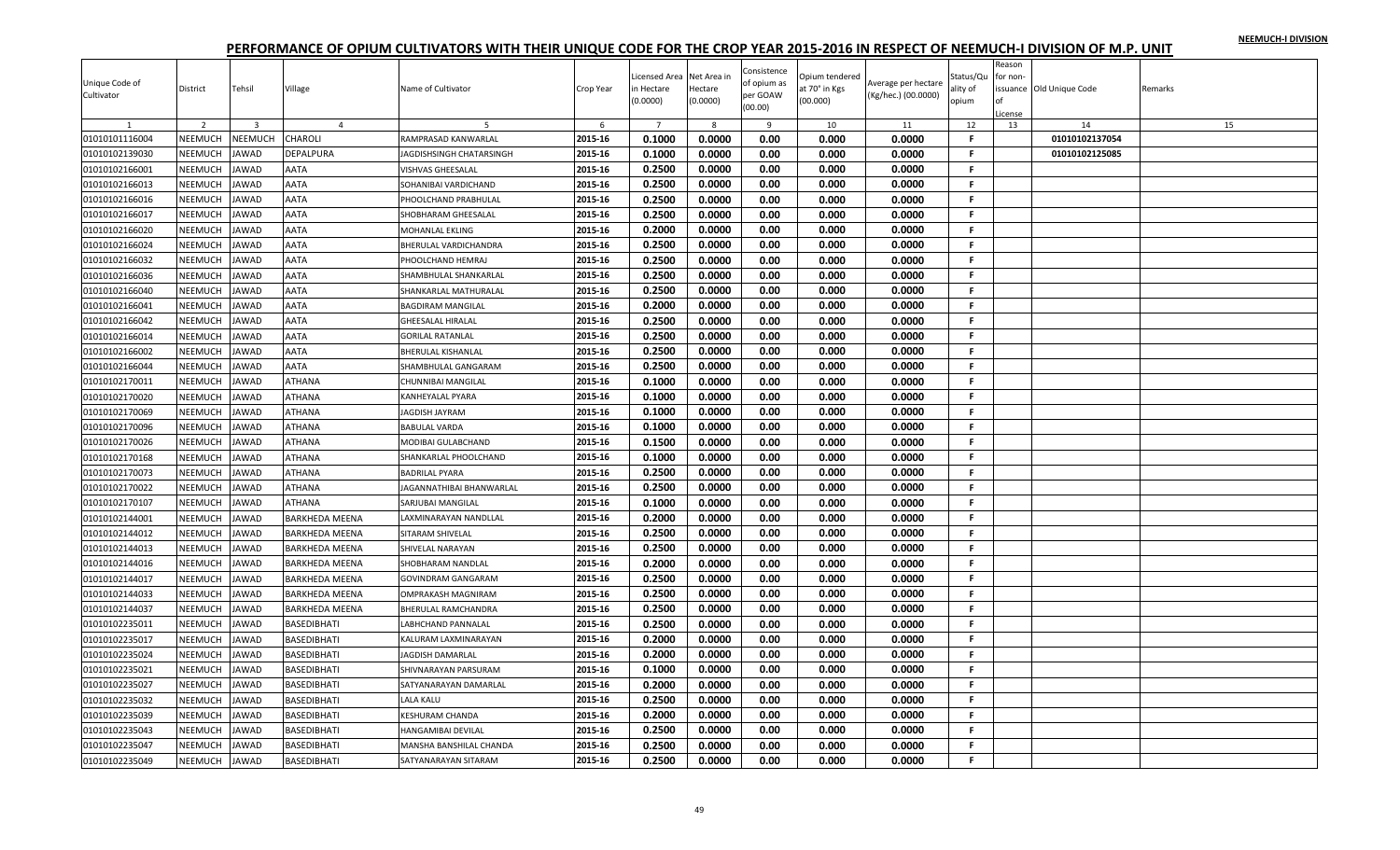| Unique Code of<br>Cultivator | District       | Tehsil                  | Village            | Name of Cultivator              | Crop Year | Licensed Area<br>n Hectare<br>(0.0000) | Net Area ir<br>Hectare<br>(0.0000) | Consistence<br>of opium as<br>per GOAW | Opium tendered<br>at 70° in Kgs<br>(00.000) | Average per hectare<br>(Kg/hec.) (00.0000) | Status/Qu<br>ality of<br>opium | Reason<br>for non- | ssuance Old Unique Code | Remarks |
|------------------------------|----------------|-------------------------|--------------------|---------------------------------|-----------|----------------------------------------|------------------------------------|----------------------------------------|---------------------------------------------|--------------------------------------------|--------------------------------|--------------------|-------------------------|---------|
|                              |                |                         |                    |                                 |           |                                        |                                    | (00.00)                                |                                             |                                            |                                | cense              |                         |         |
|                              | 2              | $\overline{\mathbf{3}}$ | $\overline{4}$     |                                 | 6         | $\overline{7}$                         | 8                                  | 9                                      | 10                                          | 11                                         | 12                             | 13                 | 14                      | 15      |
| 01010102235052               | <b>NEEMUCH</b> | <b>JAWAD</b>            | BASEDIBHATI        | NANDLAL MAGNIRAM                | 2015-16   | 0.2000                                 | 0.0000                             | 0.00                                   | 0.000                                       | 0.0000                                     | F                              |                    |                         |         |
| 01010102235053               | <b>NEEMUCH</b> | <b>JAWAD</b>            | BASEDIBHATI        | <b>LAXMANDAS MURLIDAS</b>       | 2015-16   | 0.2500                                 | 0.0000                             | 0.00                                   | 0.000                                       | 0.0000                                     | F.                             |                    |                         |         |
| 01010102235054               | NEEMUCH        | JAWAD                   | BASEDIBHATI        | MOTILAL HEMRAJ                  | 2015-16   | 0.2500                                 | 0.0000                             | 0.00                                   | 0.000                                       | 0.0000                                     | F.                             |                    |                         |         |
| 01010102235055               | NEEMUCH        | <b>JAWAD</b>            | BASEDIBHATI        | <b>IEMRAJ MANGNIRAM</b>         | 2015-16   | 0.2000                                 | 0.0000                             | 0.00                                   | 0.000                                       | 0.0000                                     | .F.                            |                    |                         |         |
| 01010102235056               | NEEMUCH        | JAWAD                   | BASEDIBHATI        | DAMARLAL MAGANIRAM              | 2015-16   | 0.2000                                 | 0.0000                             | 0.00                                   | 0.000                                       | 0.0000                                     | -F.                            |                    |                         |         |
| 01010102235057               | NEEMUCH        | <b>JAWAD</b>            | BASEDIBHATI        | RAMGOPAL BHUWANIRAM             | 2015-16   | 0.2500                                 | 0.0000                             | 0.00                                   | 0.000                                       | 0.0000                                     | F.                             |                    |                         |         |
| 01010102235061               | NEEMUCH        | <b>JAWAD</b>            | BASEDIBHATI        | RADHESHYAM UDAIRAM              | 2015-16   | 0.2500                                 | 0.0000                             | 0.00                                   | 0.000                                       | 0.0000                                     | F.                             |                    |                         |         |
| 01010102235063               | NEEMUCH        | JAWAD                   | BASEDIBHATI        | MANGILAL DEVILAL                | 2015-16   | 0.1000                                 | 0.0000                             | 0.00                                   | 0.000                                       | 0.0000                                     | -F.                            |                    |                         |         |
| 01010102235064               | NEEMUCH        | JAWAD                   | BASEDIBHATI        | RAJARAM BHANWARLAL              | 2015-16   | 0.2500                                 | 0.0000                             | 0.00                                   | 0.000                                       | 0.0000                                     | -F.                            |                    |                         |         |
| 01010102235065               | NEEMUCH        | JAWAD                   | BASEDIBHATI        | PUSHKARDAS MOHANDAS             | 2015-16   | 0.1000                                 | 0.0000                             | 0.00                                   | 0.000                                       | 0.0000                                     | .F.                            |                    |                         |         |
| 01010102235068               | NEEMUCH        | <b>JAWAD</b>            | BASEDIBHATI        | <b>BAGDIRAM SHRILAL</b>         | 2015-16   | 0.2000                                 | 0.0000                             | 0.00                                   | 0.000                                       | 0.0000                                     | F.                             |                    |                         |         |
| 01010102235073               | NEEMUCH        | JAWAD                   | BASEDIBHATI        | RAMSUKH RAMNARAYAN              | 2015-16   | 0.2500                                 | 0.0000                             | 0.00                                   | 0.000                                       | 0.0000                                     | F.                             |                    |                         |         |
| 01010102235075               | NEEMUCH        | JAWAD                   | BASEDIBHATI        | <b>PANNALAL BHERULAL</b>        | 2015-16   | 0.2500                                 | 0.0000                             | 0.00                                   | 0.000                                       | 0.0000                                     | F.                             |                    |                         |         |
| 01010102235081               | NEEMUCH        | <b>JAWAD</b>            | BASEDIBHATI        | RAMESHCHANDRA RAMCHANDRA        | 2015-16   | 0.2000                                 | 0.0000                             | 0.00                                   | 0.000                                       | 0.0000                                     | F.                             |                    |                         |         |
| 01010102235082               | NEEMUCH        | <b>JAWAD</b>            | BASEDIBHATI        | RAMDYAL RAMNARAYAN              | 2015-16   | 0.2500                                 | 0.0000                             | 0.00                                   | 0.000                                       | 0.0000                                     | -F.                            |                    |                         |         |
| 01010102235014               | NEEMUCH        | JAWAD                   | BASEDIBHATI        | RAMNIVAS NANURAM BHANWARLAL     | 2015-16   | 0.2500                                 | 0.0000                             | 0.00                                   | 0.000                                       | 0.0000                                     | F.                             |                    |                         |         |
| 01010102235087               | NEEMUCH        | <b>JAWAD</b>            | BASEDIBHATI        | RAKESH RAMPRASAD D.P. KANWARLAL | 2015-16   | 0.2000                                 | 0.0000                             | 0.00                                   | 0.000                                       | 0.0000                                     | F.                             |                    |                         |         |
| 01010102235093               | NEEMUCH        | JAWAD                   | BASEDIBHATI        | KANCHANBAI BANSHILAL            | 2015-16   | 0.2500                                 | 0.0000                             | 0.00                                   | 0.000                                       | 0.0000                                     | F.                             |                    |                         |         |
| 01010102235096               | NEEMUCH        | JAWAD                   | BASEDIBHATI        | MANGIBAI BHUWANISHANKAR         | 2015-16   | 0.2500                                 | 0.0000                             | 0.00                                   | 0.000                                       | 0.0000                                     | F.                             |                    |                         |         |
| 01010102235023               | NEEMUCH        | <b>JAWAD</b>            | BASEDIBHATI        | MULCHAND RAMA                   | 2015-16   | 0.1000                                 | 0.0000                             | 0.00                                   | 0.000                                       | 0.0000                                     | -F.                            |                    |                         |         |
| 01010102235072               | NEEMUCH        | JAWAD                   | BASEDIBHATI        | RAMDAS MURLIDAS                 | 2015-16   | 0.2000                                 | 0.0000                             | 0.00                                   | 0.000                                       | 0.0000                                     | F.                             |                    |                         |         |
| 01010102235084               | NEEMUCH        | <b>JAWAD</b>            | BASEDIBHATI        | KANWARLAL NANURAM               | 2015-16   | 0.2500                                 | 0.0000                             | 0.00                                   | 0.000                                       | 0.0000                                     | F.                             |                    |                         |         |
| 01010102235038               | NEEMUCH        | <b>JAWAD</b>            | <b>BASEDIBHATI</b> | KISHANLAL BHIMA                 | 2015-16   | 0.2000                                 | 0.0000                             | 0.00                                   | 0.000                                       | 0.0000                                     | F.                             |                    |                         |         |
| 01010102235022               | NEEMUCH        | <b>AWAD</b>             | BASEDIBHATI        | RAGUVIRSINGH RATANSINGH         | 2015-16   | 0.2000                                 | 0.0000                             | 0.00                                   | 0.000                                       | 0.0000                                     | F.                             |                    |                         |         |
| 01010102235008               | NEEMUCH        | JAWAD                   | BASEDIBHATI        | RAMPRASAD PANNALAL              | 2015-16   | 0.2000                                 | 0.0000                             | 0.00                                   | 0.000                                       | 0.0000                                     | F.                             |                    |                         |         |
| 01010102235033               | NEEMUCH        | JAWAD                   | BASEDIBHATI        | GHEESIBAI PURAJI                | 2015-16   | 0.1000                                 | 0.0000                             | 0.00                                   | 0.000                                       | 0.0000                                     | F.                             |                    |                         |         |
| 01010102235026               | NEEMUCH        | <b>JAWAD</b>            | BASEDIBHATI        | NARAYAN DURGA                   | 2015-16   | 0.2000                                 | 0.0000                             | 0.00                                   | 0.000                                       | 0.0000                                     | .F.                            |                    |                         |         |
| 01010102235062               | NEEMUCH        | <b>JAWAD</b>            | BASEDIBHATI        | RAMCHANDRA DEVILAL              | 2015-16   | 0.2000                                 | 0.0000                             | 0.00                                   | 0.000                                       | 0.0000                                     | F.                             |                    |                         |         |
| 01010102235045               | NEEMUCH        | <b>JAWAD</b>            | BASEDIBHATI        | KESHARBAI MANGU                 | 2015-16   | 0.2500                                 | 0.0000                             | 0.00                                   | 0.000                                       | 0.0000                                     | F.                             |                    |                         |         |
| 01010102235078               | NEEMUCH        | <b>AWAD</b>             | BASEDIBHATI        | HARISINGH ONKARSINGH            | 2015-16   | 0.2500                                 | 0.0000                             | 0.00                                   | 0.000                                       | 0.0000                                     | F.                             |                    |                         |         |
| 01010102235077               | NEEMUCH        | JAWAD                   | BASEDIBHATI        | KAMALABAI KANHEYALAL            | 2015-16   | 0.1000                                 | 0.0000                             | 0.00                                   | 0.000                                       | 0.0000                                     | -F.                            |                    |                         |         |
| 01010102229003               | NEEMUCH        | <b>JAWAD</b>            | <b>BAWAL JUNI</b>  | BHAGAVANTIBAI RATANLAL          | 2015-16   | 0.2500                                 | 0.0000                             | 0.00                                   | 0.000                                       | 0.0000                                     | .F.                            |                    |                         |         |
| 01010102229006               | NEEMUCH        | <b>AWAD</b>             | <b>BAWAL JUNI</b>  | DAKHIBAI RAMCHANDRA             | 2015-16   | 0.2000                                 | 0.0000                             | 0.00                                   | 0.000                                       | 0.0000                                     | .F.                            |                    |                         |         |
| 01010102229009               | NEEMUCH        | <b>JAWAD</b>            | <b>BAWAL JUNI</b>  | MOTYABAI BHANWARLAL             | 2015-16   | 0.2500                                 | 0.0000                             | 0.00                                   | 0.000                                       | 0.0000                                     | F.                             |                    |                         |         |
| 01010102229012               | NEEMUCH        | <b>AWAD</b>             | BAWAL JUNI         | <b>MADHULAL KALUJI</b>          | 2015-16   | 0.2000                                 | 0.0000                             | 0.00                                   | 0.000                                       | 0.0000                                     | F.                             |                    |                         |         |
| 01010102229017               | NEEMUCH        | <b>JAWAD</b>            | <b>BAWAL JUNI</b>  | NATHULAL SUKHDEV                | 2015-16   | 0.2500                                 | 0.0000                             | 0.00                                   | 0.000                                       | 0.0000                                     | F.                             |                    |                         |         |
| 01010102229019               | NEEMUCH        | <b>JAWAD</b>            | <b>BAWAL JUNI</b>  | NANDUBAI MADHOLAL               | 2015-16   | 0.1000                                 | 0.0000                             | 0.00                                   | 0.000                                       | 0.0000                                     | F.                             |                    |                         |         |
| 01010102229020               | NEEMUCH        | JAWAD                   | <b>BAWAL JUNI</b>  | BALIBAI PANNALAL                | 2015-16   | 0.2000                                 | 0.0000                             | 0.00                                   | 0.000                                       | 0.0000                                     | F.                             |                    |                         |         |
| 01010102229022               | NEEMUCH        | <b>JAWAD</b>            | <b>BAWAL JUNI</b>  | PARWATIBAI SHANKAR              | 2015-16   | 0.2500                                 | 0.0000                             | 0.00                                   | 0.000                                       | 0.0000                                     | -F.                            |                    |                         |         |
| 01010102229023               | <b>NEEMUCH</b> | <b>AWAD</b>             | <b>BAWAL JUNI</b>  | RAMESHCHANDRA MAGNIRAM          | 2015-16   | 0.2000                                 | 0.0000                             | 0.00                                   | 0.000                                       | 0.0000                                     | F.                             |                    |                         |         |
| 01010102229015               | NEEMUCH        | JAWAD                   | BAWAL JUNI         | <b>GOPAL BADRILAL</b>           | 2015-16   | 0.1000                                 | 0.0000                             | 0.00                                   | 0.000                                       | 0.0000                                     | F.                             |                    |                         |         |
| 01010102229026               | NEEMUCH        | JAWAD                   | BAWAL JUNI         | RAMCHANDRA SHRILAL              | 2015-16   | 0.2000                                 | 0.0000                             | 0.00                                   | 0.000                                       | 0.0000                                     | F.                             |                    |                         |         |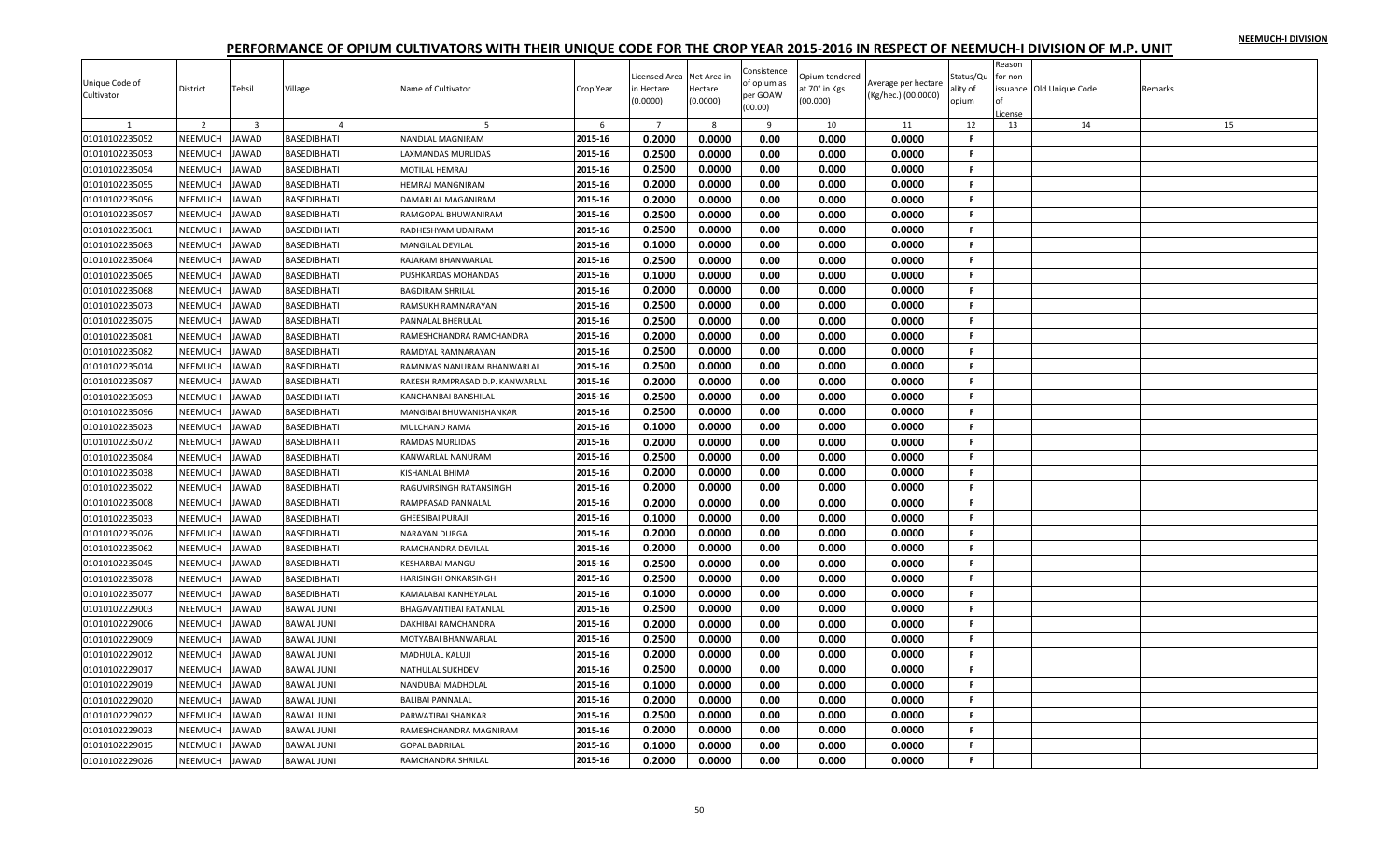| Reason<br>Consistence<br>Licensed Area<br>Net Area ir<br>Opium tendered<br>Status/Qu<br>for non-<br>Unique Code of<br>of opium as<br>Average per hectare<br>District<br>Tehsil<br>Village<br>Name of Cultivator<br>Crop Year<br>n Hectare<br>Hectare<br>at 70° in Kgs<br>ality of<br>ssuance Old Unique Code<br>Remarks<br>per GOAW<br>Cultivator<br>(Kg/hec.) (00.0000)<br>(0.0000)<br>(0.0000)<br>(00.000)<br>opium<br>(00.00)<br>icense<br>2<br>$\overline{7}$<br>10<br>12<br>14<br>15<br>$\overline{\mathbf{3}}$<br>$\overline{4}$<br>6<br>8<br>9<br>11<br>13<br>0.2000<br>0.0000<br>2015-16<br>0.00<br>0.000<br>0.0000<br>$\mathsf{F}$<br>01010102229034<br><b>NEEMUCH</b><br><b>JAWAD</b><br>BAWAL JUNI<br>RADHESHYAM HIRALAL<br>2015-16<br>0.1500<br>0.0000<br>0.00<br>F.<br>01010102229035<br><b>NEEMUCH</b><br><b>JAWAD</b><br>0.000<br>0.0000<br><b>BAWAL JUNI</b><br><b>CHYALIRAM BHAGIRATH</b><br>01010102229040<br>2015-16<br>0.2500<br>0.0000<br>0.00<br>0.0000<br>NEEMUCH<br>JAWAD<br>BAWAL JUNI<br>0.000<br>F.<br>DEVILAL PRABHULAL<br>01010102229041<br>2015-16<br>0.2000<br>0.0000<br>0.00<br>NEEMUCH<br><b>JAWAD</b><br>0.000<br>0.0000<br>.F.<br><b>BAWAL JUNI</b><br><b>MOHANLAL BHAGIRATH</b><br>01010102228063<br>NEEMUCH<br><b>JAWAD</b><br>2015-16<br>0.2500<br>0.0000<br>0.00<br>0.000<br>0.0000<br><b>BAWAL NAI</b><br>SURESHCHANDRA MOTILAL<br>-F.<br>01010102228064<br>NEEMUCH<br><b>JAWAD</b><br>2015-16<br>0.1000<br>0.0000<br>0.00<br>0.000<br>0.0000<br>F.<br><b>BAWAL NAI</b><br>BHERULAL NANALAL<br>0.2500<br>01010102228065<br>NEEMUCH<br><b>JAWAD</b><br>2015-16<br>0.0000<br>0.00<br>0.000<br>0.0000<br>F.<br>BAWAL NAI<br>AXMINARAYAN AMARCHAND<br>0.1000<br>0.0000<br>0.00<br>0.0000<br>01010102228066<br>NEEMUCH<br>JAWAD<br><b>BAWAL NAI</b><br>2015-16<br>0.000<br>-F.<br>RAMCHANDRA PYARAJI<br>2015-16<br>0.2000<br>0.0000<br>0.00<br>0.000<br>0.0000<br>-F.<br>01010102228070<br>NEEMUCH<br><b>JAWAD</b><br><b>BAWAL NAI</b><br>KISHANLAL PARTHA<br>0.2500<br>0.0000<br>0.00<br>2015-16<br>0.000<br>0.0000<br>01010102228076<br>NEEMUCH<br><b>JAWAD</b><br><b>BAWAL NAI</b><br>ONKARLAL DALCHAND<br>.F.<br>0.1000<br>01010102228042<br>NEEMUCH<br><b>JAWAD</b><br><b>BAWAL NAI</b><br>2015-16<br>0.0000<br>0.00<br>0.000<br>0.0000<br>F.<br>TULSIBAI CHATARBHUJ<br>01010102228078<br>NEEMUCH<br>2015-16<br>0.2500<br>0.0000<br>0.000<br>JAWAD<br><b>BAWAL NAI</b><br>0.00<br>0.0000<br>F.<br>AMRITRAM MATHURALAL<br>01010102228080<br>NEEMUCH<br>JAWAD<br>BAWAL NAI<br>2015-16<br>0.1000<br>0.0000<br>0.00<br>0.000<br>0.0000<br>F.<br>GANGARAM MAGNIRAM<br>01010102228083<br>NEEMUCH<br><b>JAWAD</b><br><b>BAWAL NAI</b><br>2015-16<br>0.1000<br>0.0000<br>0.00<br>0.000<br>0.0000<br>-F.<br>SHAMBHU RAMCHANDRA<br>01010102228084<br>0.1000<br>0.0000<br>0.00<br>0.000<br>0.0000<br>NEEMUCH<br><b>JAWAD</b><br><b>BAWAL NAI</b><br>2015-16<br>F.<br>TANKUBAI RAMCHANDRA<br>0.2500<br>0.0000<br>01010102228085<br>NEEMUCH<br>2015-16<br>0.00<br>0.000<br>0.0000<br>-F.<br>JAWAD<br><b>BAWAL NAI</b><br>PYARIBAI HIRALAL<br>0.1500<br>NEEMUCH<br>2015-16<br>0.0000<br>0.00<br>0.000<br>0.0000<br>F.<br>01010102228086<br><b>JAWAD</b><br><b>BAWAL NAI</b><br><b>UDAYRAM BHERA</b><br>2015-16<br>0.2000<br>0.0000<br>0.00<br>0.000<br>0.0000<br>F.<br>01010102228088<br>NEEMUCH<br>JAWAD<br><b>BAWAL NAI</b><br>DHAPUBAI NAVALRAM<br>NEEMUCH<br>2015-16<br>0.2000<br>0.0000<br>01010102228090<br>JAWAD<br><b>BAWAL NAI</b><br>0.00<br>0.000<br>0.0000<br>F.<br>MATHURALAL NATHUJI<br>0.2500<br>0.0000<br>0.0000<br>01010102157001<br>NEEMUCH<br><b>JAWAD</b><br>2015-16<br>0.00<br>0.000<br>-F.<br>CHADAUL<br>BANSHILAL NARAYAN<br>01010102157012<br>NEEMUCH<br><b>JAWAD</b><br>2015-16<br>0.1000<br>0.0000<br>0.00<br>0.0000<br>F.<br>CHADAUL<br>KALURAM LABHCHAND<br>0.000<br>01010102157015<br>NEEMUCH<br>0.2000<br>0.0000<br>0.0000<br><b>JAWAD</b><br>CHADAUL<br>TULSIRAM BHERULAL<br>2015-16<br>0.00<br>0.000<br>F.<br>NEEMUCH<br>2015-16<br>0.2000<br>0.0000<br>0.00<br>0.0000<br>01010102157016<br><b>JAWAD</b><br>CHADAUL<br>0.000<br>F.<br>NANDULAL BHERULAL<br>2015-16<br>0.2000<br>0.0000<br>0.00<br>0.000<br>0.0000<br>F.<br>01010102157019<br><b>NEEMUCH</b><br><b>AWAD</b><br>CHADAUL<br><b>MARCHAND HAJARI</b><br>0.1500<br>01010102157022<br>2015-16<br>0.0000<br>0.00<br>0.000<br>0.0000<br>F.<br>NEEMUCH<br><b>IAWAD</b><br>CHADAUL<br>UDAYRAM NAULA<br>0.2500<br>0.0000<br>01010102157024<br>NEEMUCH<br>2015-16<br>0.00<br>0.000<br>0.0000<br>-F.<br><b>JAWAD</b><br>CHADAUL<br>RATANLAL NATHULAL<br>01010102157038<br>NEEMUCH<br><b>JAWAD</b><br>2015-16<br>0.2500<br>0.0000<br>0.00<br>0.000<br>0.0000<br>CHADAUL<br>DHAPUBAI NARAYAN<br>-F.<br>01010102157046<br>NEEMUCH<br><b>JAWAD</b><br>CHADAUL<br>2015-16<br>0.2000<br>0.0000<br>0.00<br>0.000<br>0.0000<br>-F.<br>CHATARIBAI BHERULAL<br>2015-16<br>0.2500<br>0.0000<br>0.00<br>0.000<br>01010102157055<br>NEEMUCH<br><b>JAWAD</b><br>CHADAUL<br>0.0000<br>F.<br><b>GIRDHARI NARAYAN</b><br>01010102157061<br>NEEMUCH<br><b>AWAD</b><br>2015-16<br>0.2500<br>0.0000<br>0.00<br>0.0000<br>CHADAUL<br>0.000<br>F.<br>DOULATRAM NARAYAN<br>0.2500<br>01010102157089<br>NEEMUCH<br><b>JAWAD</b><br>CHADAUL<br>2015-16<br>0.0000<br>0.00<br>0.000<br>0.0000<br>-F.<br>GENDIBAI MANGU<br>0.2500<br>2015-16<br>0.0000<br>0.00<br>0.000<br>0.0000<br>F.<br>01010102209029<br>NEEMUCH<br>JAWAD<br>DADAULI<br>PARASRAM KANHEYALAL<br>2015-16<br>0.2000<br>0.0000<br>0.00<br>0.000<br>0.0000<br>01010102209031<br>NEEMUCH<br><b>AWAD</b><br>DADAULI<br>DEUBAI BHAGATRAM<br>.F.<br>2015-16<br>0.2000<br>0.0000<br>0.00<br>0.000<br>0.0000<br>F.<br>01010102209037<br>NEEMUCH<br><b>JAWAD</b><br>DADAULI<br>DURGA HAJARI<br>NEEMUCH<br>2015-16<br>0.1000<br>0.0000<br>0.00<br>01010102209048<br><b>IAWAD</b><br>DADAULI<br>0.000<br>0.0000<br>F.<br><b>BAMANIBAI RAMLAL</b><br>0.2000<br>0.0000<br>01010102209060<br>NEEMUCH<br><b>JAWAD</b><br>DADAULI<br>2015-16<br>0.00<br>0.000<br>0.0000<br>F.<br>GANSHYAM DEVRAM<br><b>JAWAD</b><br>2015-16<br>0.2000<br>0.0000<br>0.00<br>0.000<br>0.0000<br>01010102209081<br>NEEMUCH<br>DADAULI<br>F.<br>KALURAM MEGRAJ<br>NEEMUCH<br>0.2000<br>0.0000<br>0.00<br>01010102209032<br>JAWAD<br>DADAULI<br>KAILASH RUPA<br>2015-16<br>0.000<br>0.0000<br>F.<br>01010102209035<br>NEEMUCH<br><b>JAWAD</b><br>DADAULI<br>2015-16<br>0.1000<br>0.0000<br>0.00<br>0.000<br>0.0000<br>-F.<br>BAGDIRAM LAXMAN<br><b>NAME CHANGE</b><br>0.1500<br>2015-16<br>0.0000<br>0.00<br>0.000<br>0.0000<br>01010102209062<br><b>NEEMUCH</b><br>F<br><b>AWAD</b><br><b>DADAULI</b><br>RADHESHYAM SHANKARLAL<br>0.2000<br>0.0000<br>2015-16<br>0.00<br>0.000<br>0.0000<br>F.<br>01010102209039<br><b>NEEMUCH</b><br><b>AWAD</b><br>DADAULI<br>DWARKADHISH MANNALAL<br>0.2000<br>0.0000<br>0.00<br>01010102209016<br>NEEMUCH<br><b>JAWAD</b><br><b>DIPSINGH BIHARI</b><br>2015-16<br>0.000<br>0.0000<br>F.<br>DADAULI |  |  |  |  |  |  |  |  |
|-----------------------------------------------------------------------------------------------------------------------------------------------------------------------------------------------------------------------------------------------------------------------------------------------------------------------------------------------------------------------------------------------------------------------------------------------------------------------------------------------------------------------------------------------------------------------------------------------------------------------------------------------------------------------------------------------------------------------------------------------------------------------------------------------------------------------------------------------------------------------------------------------------------------------------------------------------------------------------------------------------------------------------------------------------------------------------------------------------------------------------------------------------------------------------------------------------------------------------------------------------------------------------------------------------------------------------------------------------------------------------------------------------------------------------------------------------------------------------------------------------------------------------------------------------------------------------------------------------------------------------------------------------------------------------------------------------------------------------------------------------------------------------------------------------------------------------------------------------------------------------------------------------------------------------------------------------------------------------------------------------------------------------------------------------------------------------------------------------------------------------------------------------------------------------------------------------------------------------------------------------------------------------------------------------------------------------------------------------------------------------------------------------------------------------------------------------------------------------------------------------------------------------------------------------------------------------------------------------------------------------------------------------------------------------------------------------------------------------------------------------------------------------------------------------------------------------------------------------------------------------------------------------------------------------------------------------------------------------------------------------------------------------------------------------------------------------------------------------------------------------------------------------------------------------------------------------------------------------------------------------------------------------------------------------------------------------------------------------------------------------------------------------------------------------------------------------------------------------------------------------------------------------------------------------------------------------------------------------------------------------------------------------------------------------------------------------------------------------------------------------------------------------------------------------------------------------------------------------------------------------------------------------------------------------------------------------------------------------------------------------------------------------------------------------------------------------------------------------------------------------------------------------------------------------------------------------------------------------------------------------------------------------------------------------------------------------------------------------------------------------------------------------------------------------------------------------------------------------------------------------------------------------------------------------------------------------------------------------------------------------------------------------------------------------------------------------------------------------------------------------------------------------------------------------------------------------------------------------------------------------------------------------------------------------------------------------------------------------------------------------------------------------------------------------------------------------------------------------------------------------------------------------------------------------------------------------------------------------------------------------------------------------------------------------------------------------------------------------------------------------------------------------------------------------------------------------------------------------------------------------------------------------------------------------------------------------------------------------------------------------------------------------------------------------------------------------------------------------------------------------------------------------------------------------------------------------------------------------------------------------------------------------------------------------------------------------------------------------------------------------------------------------------------------------------------------------------------------------------------------------------------------------------------------------------------------------------------------------------------------------------------------------------------------------------------------------------------------------------------------------------------------------------------------------------------------------------------------------------------------------------------------------------------------------------------------------------------------------------------------------------------------------------------------------------------------------------------------------------------------------------------------------------------------------------------------------------------------------------------------------------------------------------------------------------------------------|--|--|--|--|--|--|--|--|
|                                                                                                                                                                                                                                                                                                                                                                                                                                                                                                                                                                                                                                                                                                                                                                                                                                                                                                                                                                                                                                                                                                                                                                                                                                                                                                                                                                                                                                                                                                                                                                                                                                                                                                                                                                                                                                                                                                                                                                                                                                                                                                                                                                                                                                                                                                                                                                                                                                                                                                                                                                                                                                                                                                                                                                                                                                                                                                                                                                                                                                                                                                                                                                                                                                                                                                                                                                                                                                                                                                                                                                                                                                                                                                                                                                                                                                                                                                                                                                                                                                                                                                                                                                                                                                                                                                                                                                                                                                                                                                                                                                                                                                                                                                                                                                                                                                                                                                                                                                                                                                                                                                                                                                                                                                                                                                                                                                                                                                                                                                                                                                                                                                                                                                                                                                                                                                                                                                                                                                                                                                                                                                                                                                                                                                                                                                                                                                                                                                                                                                                                                                                                                                                                                                                                                                                                                                                                                                                                                     |  |  |  |  |  |  |  |  |
|                                                                                                                                                                                                                                                                                                                                                                                                                                                                                                                                                                                                                                                                                                                                                                                                                                                                                                                                                                                                                                                                                                                                                                                                                                                                                                                                                                                                                                                                                                                                                                                                                                                                                                                                                                                                                                                                                                                                                                                                                                                                                                                                                                                                                                                                                                                                                                                                                                                                                                                                                                                                                                                                                                                                                                                                                                                                                                                                                                                                                                                                                                                                                                                                                                                                                                                                                                                                                                                                                                                                                                                                                                                                                                                                                                                                                                                                                                                                                                                                                                                                                                                                                                                                                                                                                                                                                                                                                                                                                                                                                                                                                                                                                                                                                                                                                                                                                                                                                                                                                                                                                                                                                                                                                                                                                                                                                                                                                                                                                                                                                                                                                                                                                                                                                                                                                                                                                                                                                                                                                                                                                                                                                                                                                                                                                                                                                                                                                                                                                                                                                                                                                                                                                                                                                                                                                                                                                                                                                     |  |  |  |  |  |  |  |  |
|                                                                                                                                                                                                                                                                                                                                                                                                                                                                                                                                                                                                                                                                                                                                                                                                                                                                                                                                                                                                                                                                                                                                                                                                                                                                                                                                                                                                                                                                                                                                                                                                                                                                                                                                                                                                                                                                                                                                                                                                                                                                                                                                                                                                                                                                                                                                                                                                                                                                                                                                                                                                                                                                                                                                                                                                                                                                                                                                                                                                                                                                                                                                                                                                                                                                                                                                                                                                                                                                                                                                                                                                                                                                                                                                                                                                                                                                                                                                                                                                                                                                                                                                                                                                                                                                                                                                                                                                                                                                                                                                                                                                                                                                                                                                                                                                                                                                                                                                                                                                                                                                                                                                                                                                                                                                                                                                                                                                                                                                                                                                                                                                                                                                                                                                                                                                                                                                                                                                                                                                                                                                                                                                                                                                                                                                                                                                                                                                                                                                                                                                                                                                                                                                                                                                                                                                                                                                                                                                                     |  |  |  |  |  |  |  |  |
|                                                                                                                                                                                                                                                                                                                                                                                                                                                                                                                                                                                                                                                                                                                                                                                                                                                                                                                                                                                                                                                                                                                                                                                                                                                                                                                                                                                                                                                                                                                                                                                                                                                                                                                                                                                                                                                                                                                                                                                                                                                                                                                                                                                                                                                                                                                                                                                                                                                                                                                                                                                                                                                                                                                                                                                                                                                                                                                                                                                                                                                                                                                                                                                                                                                                                                                                                                                                                                                                                                                                                                                                                                                                                                                                                                                                                                                                                                                                                                                                                                                                                                                                                                                                                                                                                                                                                                                                                                                                                                                                                                                                                                                                                                                                                                                                                                                                                                                                                                                                                                                                                                                                                                                                                                                                                                                                                                                                                                                                                                                                                                                                                                                                                                                                                                                                                                                                                                                                                                                                                                                                                                                                                                                                                                                                                                                                                                                                                                                                                                                                                                                                                                                                                                                                                                                                                                                                                                                                                     |  |  |  |  |  |  |  |  |
|                                                                                                                                                                                                                                                                                                                                                                                                                                                                                                                                                                                                                                                                                                                                                                                                                                                                                                                                                                                                                                                                                                                                                                                                                                                                                                                                                                                                                                                                                                                                                                                                                                                                                                                                                                                                                                                                                                                                                                                                                                                                                                                                                                                                                                                                                                                                                                                                                                                                                                                                                                                                                                                                                                                                                                                                                                                                                                                                                                                                                                                                                                                                                                                                                                                                                                                                                                                                                                                                                                                                                                                                                                                                                                                                                                                                                                                                                                                                                                                                                                                                                                                                                                                                                                                                                                                                                                                                                                                                                                                                                                                                                                                                                                                                                                                                                                                                                                                                                                                                                                                                                                                                                                                                                                                                                                                                                                                                                                                                                                                                                                                                                                                                                                                                                                                                                                                                                                                                                                                                                                                                                                                                                                                                                                                                                                                                                                                                                                                                                                                                                                                                                                                                                                                                                                                                                                                                                                                                                     |  |  |  |  |  |  |  |  |
|                                                                                                                                                                                                                                                                                                                                                                                                                                                                                                                                                                                                                                                                                                                                                                                                                                                                                                                                                                                                                                                                                                                                                                                                                                                                                                                                                                                                                                                                                                                                                                                                                                                                                                                                                                                                                                                                                                                                                                                                                                                                                                                                                                                                                                                                                                                                                                                                                                                                                                                                                                                                                                                                                                                                                                                                                                                                                                                                                                                                                                                                                                                                                                                                                                                                                                                                                                                                                                                                                                                                                                                                                                                                                                                                                                                                                                                                                                                                                                                                                                                                                                                                                                                                                                                                                                                                                                                                                                                                                                                                                                                                                                                                                                                                                                                                                                                                                                                                                                                                                                                                                                                                                                                                                                                                                                                                                                                                                                                                                                                                                                                                                                                                                                                                                                                                                                                                                                                                                                                                                                                                                                                                                                                                                                                                                                                                                                                                                                                                                                                                                                                                                                                                                                                                                                                                                                                                                                                                                     |  |  |  |  |  |  |  |  |
|                                                                                                                                                                                                                                                                                                                                                                                                                                                                                                                                                                                                                                                                                                                                                                                                                                                                                                                                                                                                                                                                                                                                                                                                                                                                                                                                                                                                                                                                                                                                                                                                                                                                                                                                                                                                                                                                                                                                                                                                                                                                                                                                                                                                                                                                                                                                                                                                                                                                                                                                                                                                                                                                                                                                                                                                                                                                                                                                                                                                                                                                                                                                                                                                                                                                                                                                                                                                                                                                                                                                                                                                                                                                                                                                                                                                                                                                                                                                                                                                                                                                                                                                                                                                                                                                                                                                                                                                                                                                                                                                                                                                                                                                                                                                                                                                                                                                                                                                                                                                                                                                                                                                                                                                                                                                                                                                                                                                                                                                                                                                                                                                                                                                                                                                                                                                                                                                                                                                                                                                                                                                                                                                                                                                                                                                                                                                                                                                                                                                                                                                                                                                                                                                                                                                                                                                                                                                                                                                                     |  |  |  |  |  |  |  |  |
|                                                                                                                                                                                                                                                                                                                                                                                                                                                                                                                                                                                                                                                                                                                                                                                                                                                                                                                                                                                                                                                                                                                                                                                                                                                                                                                                                                                                                                                                                                                                                                                                                                                                                                                                                                                                                                                                                                                                                                                                                                                                                                                                                                                                                                                                                                                                                                                                                                                                                                                                                                                                                                                                                                                                                                                                                                                                                                                                                                                                                                                                                                                                                                                                                                                                                                                                                                                                                                                                                                                                                                                                                                                                                                                                                                                                                                                                                                                                                                                                                                                                                                                                                                                                                                                                                                                                                                                                                                                                                                                                                                                                                                                                                                                                                                                                                                                                                                                                                                                                                                                                                                                                                                                                                                                                                                                                                                                                                                                                                                                                                                                                                                                                                                                                                                                                                                                                                                                                                                                                                                                                                                                                                                                                                                                                                                                                                                                                                                                                                                                                                                                                                                                                                                                                                                                                                                                                                                                                                     |  |  |  |  |  |  |  |  |
|                                                                                                                                                                                                                                                                                                                                                                                                                                                                                                                                                                                                                                                                                                                                                                                                                                                                                                                                                                                                                                                                                                                                                                                                                                                                                                                                                                                                                                                                                                                                                                                                                                                                                                                                                                                                                                                                                                                                                                                                                                                                                                                                                                                                                                                                                                                                                                                                                                                                                                                                                                                                                                                                                                                                                                                                                                                                                                                                                                                                                                                                                                                                                                                                                                                                                                                                                                                                                                                                                                                                                                                                                                                                                                                                                                                                                                                                                                                                                                                                                                                                                                                                                                                                                                                                                                                                                                                                                                                                                                                                                                                                                                                                                                                                                                                                                                                                                                                                                                                                                                                                                                                                                                                                                                                                                                                                                                                                                                                                                                                                                                                                                                                                                                                                                                                                                                                                                                                                                                                                                                                                                                                                                                                                                                                                                                                                                                                                                                                                                                                                                                                                                                                                                                                                                                                                                                                                                                                                                     |  |  |  |  |  |  |  |  |
|                                                                                                                                                                                                                                                                                                                                                                                                                                                                                                                                                                                                                                                                                                                                                                                                                                                                                                                                                                                                                                                                                                                                                                                                                                                                                                                                                                                                                                                                                                                                                                                                                                                                                                                                                                                                                                                                                                                                                                                                                                                                                                                                                                                                                                                                                                                                                                                                                                                                                                                                                                                                                                                                                                                                                                                                                                                                                                                                                                                                                                                                                                                                                                                                                                                                                                                                                                                                                                                                                                                                                                                                                                                                                                                                                                                                                                                                                                                                                                                                                                                                                                                                                                                                                                                                                                                                                                                                                                                                                                                                                                                                                                                                                                                                                                                                                                                                                                                                                                                                                                                                                                                                                                                                                                                                                                                                                                                                                                                                                                                                                                                                                                                                                                                                                                                                                                                                                                                                                                                                                                                                                                                                                                                                                                                                                                                                                                                                                                                                                                                                                                                                                                                                                                                                                                                                                                                                                                                                                     |  |  |  |  |  |  |  |  |
|                                                                                                                                                                                                                                                                                                                                                                                                                                                                                                                                                                                                                                                                                                                                                                                                                                                                                                                                                                                                                                                                                                                                                                                                                                                                                                                                                                                                                                                                                                                                                                                                                                                                                                                                                                                                                                                                                                                                                                                                                                                                                                                                                                                                                                                                                                                                                                                                                                                                                                                                                                                                                                                                                                                                                                                                                                                                                                                                                                                                                                                                                                                                                                                                                                                                                                                                                                                                                                                                                                                                                                                                                                                                                                                                                                                                                                                                                                                                                                                                                                                                                                                                                                                                                                                                                                                                                                                                                                                                                                                                                                                                                                                                                                                                                                                                                                                                                                                                                                                                                                                                                                                                                                                                                                                                                                                                                                                                                                                                                                                                                                                                                                                                                                                                                                                                                                                                                                                                                                                                                                                                                                                                                                                                                                                                                                                                                                                                                                                                                                                                                                                                                                                                                                                                                                                                                                                                                                                                                     |  |  |  |  |  |  |  |  |
|                                                                                                                                                                                                                                                                                                                                                                                                                                                                                                                                                                                                                                                                                                                                                                                                                                                                                                                                                                                                                                                                                                                                                                                                                                                                                                                                                                                                                                                                                                                                                                                                                                                                                                                                                                                                                                                                                                                                                                                                                                                                                                                                                                                                                                                                                                                                                                                                                                                                                                                                                                                                                                                                                                                                                                                                                                                                                                                                                                                                                                                                                                                                                                                                                                                                                                                                                                                                                                                                                                                                                                                                                                                                                                                                                                                                                                                                                                                                                                                                                                                                                                                                                                                                                                                                                                                                                                                                                                                                                                                                                                                                                                                                                                                                                                                                                                                                                                                                                                                                                                                                                                                                                                                                                                                                                                                                                                                                                                                                                                                                                                                                                                                                                                                                                                                                                                                                                                                                                                                                                                                                                                                                                                                                                                                                                                                                                                                                                                                                                                                                                                                                                                                                                                                                                                                                                                                                                                                                                     |  |  |  |  |  |  |  |  |
|                                                                                                                                                                                                                                                                                                                                                                                                                                                                                                                                                                                                                                                                                                                                                                                                                                                                                                                                                                                                                                                                                                                                                                                                                                                                                                                                                                                                                                                                                                                                                                                                                                                                                                                                                                                                                                                                                                                                                                                                                                                                                                                                                                                                                                                                                                                                                                                                                                                                                                                                                                                                                                                                                                                                                                                                                                                                                                                                                                                                                                                                                                                                                                                                                                                                                                                                                                                                                                                                                                                                                                                                                                                                                                                                                                                                                                                                                                                                                                                                                                                                                                                                                                                                                                                                                                                                                                                                                                                                                                                                                                                                                                                                                                                                                                                                                                                                                                                                                                                                                                                                                                                                                                                                                                                                                                                                                                                                                                                                                                                                                                                                                                                                                                                                                                                                                                                                                                                                                                                                                                                                                                                                                                                                                                                                                                                                                                                                                                                                                                                                                                                                                                                                                                                                                                                                                                                                                                                                                     |  |  |  |  |  |  |  |  |
|                                                                                                                                                                                                                                                                                                                                                                                                                                                                                                                                                                                                                                                                                                                                                                                                                                                                                                                                                                                                                                                                                                                                                                                                                                                                                                                                                                                                                                                                                                                                                                                                                                                                                                                                                                                                                                                                                                                                                                                                                                                                                                                                                                                                                                                                                                                                                                                                                                                                                                                                                                                                                                                                                                                                                                                                                                                                                                                                                                                                                                                                                                                                                                                                                                                                                                                                                                                                                                                                                                                                                                                                                                                                                                                                                                                                                                                                                                                                                                                                                                                                                                                                                                                                                                                                                                                                                                                                                                                                                                                                                                                                                                                                                                                                                                                                                                                                                                                                                                                                                                                                                                                                                                                                                                                                                                                                                                                                                                                                                                                                                                                                                                                                                                                                                                                                                                                                                                                                                                                                                                                                                                                                                                                                                                                                                                                                                                                                                                                                                                                                                                                                                                                                                                                                                                                                                                                                                                                                                     |  |  |  |  |  |  |  |  |
|                                                                                                                                                                                                                                                                                                                                                                                                                                                                                                                                                                                                                                                                                                                                                                                                                                                                                                                                                                                                                                                                                                                                                                                                                                                                                                                                                                                                                                                                                                                                                                                                                                                                                                                                                                                                                                                                                                                                                                                                                                                                                                                                                                                                                                                                                                                                                                                                                                                                                                                                                                                                                                                                                                                                                                                                                                                                                                                                                                                                                                                                                                                                                                                                                                                                                                                                                                                                                                                                                                                                                                                                                                                                                                                                                                                                                                                                                                                                                                                                                                                                                                                                                                                                                                                                                                                                                                                                                                                                                                                                                                                                                                                                                                                                                                                                                                                                                                                                                                                                                                                                                                                                                                                                                                                                                                                                                                                                                                                                                                                                                                                                                                                                                                                                                                                                                                                                                                                                                                                                                                                                                                                                                                                                                                                                                                                                                                                                                                                                                                                                                                                                                                                                                                                                                                                                                                                                                                                                                     |  |  |  |  |  |  |  |  |
|                                                                                                                                                                                                                                                                                                                                                                                                                                                                                                                                                                                                                                                                                                                                                                                                                                                                                                                                                                                                                                                                                                                                                                                                                                                                                                                                                                                                                                                                                                                                                                                                                                                                                                                                                                                                                                                                                                                                                                                                                                                                                                                                                                                                                                                                                                                                                                                                                                                                                                                                                                                                                                                                                                                                                                                                                                                                                                                                                                                                                                                                                                                                                                                                                                                                                                                                                                                                                                                                                                                                                                                                                                                                                                                                                                                                                                                                                                                                                                                                                                                                                                                                                                                                                                                                                                                                                                                                                                                                                                                                                                                                                                                                                                                                                                                                                                                                                                                                                                                                                                                                                                                                                                                                                                                                                                                                                                                                                                                                                                                                                                                                                                                                                                                                                                                                                                                                                                                                                                                                                                                                                                                                                                                                                                                                                                                                                                                                                                                                                                                                                                                                                                                                                                                                                                                                                                                                                                                                                     |  |  |  |  |  |  |  |  |
|                                                                                                                                                                                                                                                                                                                                                                                                                                                                                                                                                                                                                                                                                                                                                                                                                                                                                                                                                                                                                                                                                                                                                                                                                                                                                                                                                                                                                                                                                                                                                                                                                                                                                                                                                                                                                                                                                                                                                                                                                                                                                                                                                                                                                                                                                                                                                                                                                                                                                                                                                                                                                                                                                                                                                                                                                                                                                                                                                                                                                                                                                                                                                                                                                                                                                                                                                                                                                                                                                                                                                                                                                                                                                                                                                                                                                                                                                                                                                                                                                                                                                                                                                                                                                                                                                                                                                                                                                                                                                                                                                                                                                                                                                                                                                                                                                                                                                                                                                                                                                                                                                                                                                                                                                                                                                                                                                                                                                                                                                                                                                                                                                                                                                                                                                                                                                                                                                                                                                                                                                                                                                                                                                                                                                                                                                                                                                                                                                                                                                                                                                                                                                                                                                                                                                                                                                                                                                                                                                     |  |  |  |  |  |  |  |  |
|                                                                                                                                                                                                                                                                                                                                                                                                                                                                                                                                                                                                                                                                                                                                                                                                                                                                                                                                                                                                                                                                                                                                                                                                                                                                                                                                                                                                                                                                                                                                                                                                                                                                                                                                                                                                                                                                                                                                                                                                                                                                                                                                                                                                                                                                                                                                                                                                                                                                                                                                                                                                                                                                                                                                                                                                                                                                                                                                                                                                                                                                                                                                                                                                                                                                                                                                                                                                                                                                                                                                                                                                                                                                                                                                                                                                                                                                                                                                                                                                                                                                                                                                                                                                                                                                                                                                                                                                                                                                                                                                                                                                                                                                                                                                                                                                                                                                                                                                                                                                                                                                                                                                                                                                                                                                                                                                                                                                                                                                                                                                                                                                                                                                                                                                                                                                                                                                                                                                                                                                                                                                                                                                                                                                                                                                                                                                                                                                                                                                                                                                                                                                                                                                                                                                                                                                                                                                                                                                                     |  |  |  |  |  |  |  |  |
|                                                                                                                                                                                                                                                                                                                                                                                                                                                                                                                                                                                                                                                                                                                                                                                                                                                                                                                                                                                                                                                                                                                                                                                                                                                                                                                                                                                                                                                                                                                                                                                                                                                                                                                                                                                                                                                                                                                                                                                                                                                                                                                                                                                                                                                                                                                                                                                                                                                                                                                                                                                                                                                                                                                                                                                                                                                                                                                                                                                                                                                                                                                                                                                                                                                                                                                                                                                                                                                                                                                                                                                                                                                                                                                                                                                                                                                                                                                                                                                                                                                                                                                                                                                                                                                                                                                                                                                                                                                                                                                                                                                                                                                                                                                                                                                                                                                                                                                                                                                                                                                                                                                                                                                                                                                                                                                                                                                                                                                                                                                                                                                                                                                                                                                                                                                                                                                                                                                                                                                                                                                                                                                                                                                                                                                                                                                                                                                                                                                                                                                                                                                                                                                                                                                                                                                                                                                                                                                                                     |  |  |  |  |  |  |  |  |
|                                                                                                                                                                                                                                                                                                                                                                                                                                                                                                                                                                                                                                                                                                                                                                                                                                                                                                                                                                                                                                                                                                                                                                                                                                                                                                                                                                                                                                                                                                                                                                                                                                                                                                                                                                                                                                                                                                                                                                                                                                                                                                                                                                                                                                                                                                                                                                                                                                                                                                                                                                                                                                                                                                                                                                                                                                                                                                                                                                                                                                                                                                                                                                                                                                                                                                                                                                                                                                                                                                                                                                                                                                                                                                                                                                                                                                                                                                                                                                                                                                                                                                                                                                                                                                                                                                                                                                                                                                                                                                                                                                                                                                                                                                                                                                                                                                                                                                                                                                                                                                                                                                                                                                                                                                                                                                                                                                                                                                                                                                                                                                                                                                                                                                                                                                                                                                                                                                                                                                                                                                                                                                                                                                                                                                                                                                                                                                                                                                                                                                                                                                                                                                                                                                                                                                                                                                                                                                                                                     |  |  |  |  |  |  |  |  |
|                                                                                                                                                                                                                                                                                                                                                                                                                                                                                                                                                                                                                                                                                                                                                                                                                                                                                                                                                                                                                                                                                                                                                                                                                                                                                                                                                                                                                                                                                                                                                                                                                                                                                                                                                                                                                                                                                                                                                                                                                                                                                                                                                                                                                                                                                                                                                                                                                                                                                                                                                                                                                                                                                                                                                                                                                                                                                                                                                                                                                                                                                                                                                                                                                                                                                                                                                                                                                                                                                                                                                                                                                                                                                                                                                                                                                                                                                                                                                                                                                                                                                                                                                                                                                                                                                                                                                                                                                                                                                                                                                                                                                                                                                                                                                                                                                                                                                                                                                                                                                                                                                                                                                                                                                                                                                                                                                                                                                                                                                                                                                                                                                                                                                                                                                                                                                                                                                                                                                                                                                                                                                                                                                                                                                                                                                                                                                                                                                                                                                                                                                                                                                                                                                                                                                                                                                                                                                                                                                     |  |  |  |  |  |  |  |  |
|                                                                                                                                                                                                                                                                                                                                                                                                                                                                                                                                                                                                                                                                                                                                                                                                                                                                                                                                                                                                                                                                                                                                                                                                                                                                                                                                                                                                                                                                                                                                                                                                                                                                                                                                                                                                                                                                                                                                                                                                                                                                                                                                                                                                                                                                                                                                                                                                                                                                                                                                                                                                                                                                                                                                                                                                                                                                                                                                                                                                                                                                                                                                                                                                                                                                                                                                                                                                                                                                                                                                                                                                                                                                                                                                                                                                                                                                                                                                                                                                                                                                                                                                                                                                                                                                                                                                                                                                                                                                                                                                                                                                                                                                                                                                                                                                                                                                                                                                                                                                                                                                                                                                                                                                                                                                                                                                                                                                                                                                                                                                                                                                                                                                                                                                                                                                                                                                                                                                                                                                                                                                                                                                                                                                                                                                                                                                                                                                                                                                                                                                                                                                                                                                                                                                                                                                                                                                                                                                                     |  |  |  |  |  |  |  |  |
|                                                                                                                                                                                                                                                                                                                                                                                                                                                                                                                                                                                                                                                                                                                                                                                                                                                                                                                                                                                                                                                                                                                                                                                                                                                                                                                                                                                                                                                                                                                                                                                                                                                                                                                                                                                                                                                                                                                                                                                                                                                                                                                                                                                                                                                                                                                                                                                                                                                                                                                                                                                                                                                                                                                                                                                                                                                                                                                                                                                                                                                                                                                                                                                                                                                                                                                                                                                                                                                                                                                                                                                                                                                                                                                                                                                                                                                                                                                                                                                                                                                                                                                                                                                                                                                                                                                                                                                                                                                                                                                                                                                                                                                                                                                                                                                                                                                                                                                                                                                                                                                                                                                                                                                                                                                                                                                                                                                                                                                                                                                                                                                                                                                                                                                                                                                                                                                                                                                                                                                                                                                                                                                                                                                                                                                                                                                                                                                                                                                                                                                                                                                                                                                                                                                                                                                                                                                                                                                                                     |  |  |  |  |  |  |  |  |
|                                                                                                                                                                                                                                                                                                                                                                                                                                                                                                                                                                                                                                                                                                                                                                                                                                                                                                                                                                                                                                                                                                                                                                                                                                                                                                                                                                                                                                                                                                                                                                                                                                                                                                                                                                                                                                                                                                                                                                                                                                                                                                                                                                                                                                                                                                                                                                                                                                                                                                                                                                                                                                                                                                                                                                                                                                                                                                                                                                                                                                                                                                                                                                                                                                                                                                                                                                                                                                                                                                                                                                                                                                                                                                                                                                                                                                                                                                                                                                                                                                                                                                                                                                                                                                                                                                                                                                                                                                                                                                                                                                                                                                                                                                                                                                                                                                                                                                                                                                                                                                                                                                                                                                                                                                                                                                                                                                                                                                                                                                                                                                                                                                                                                                                                                                                                                                                                                                                                                                                                                                                                                                                                                                                                                                                                                                                                                                                                                                                                                                                                                                                                                                                                                                                                                                                                                                                                                                                                                     |  |  |  |  |  |  |  |  |
|                                                                                                                                                                                                                                                                                                                                                                                                                                                                                                                                                                                                                                                                                                                                                                                                                                                                                                                                                                                                                                                                                                                                                                                                                                                                                                                                                                                                                                                                                                                                                                                                                                                                                                                                                                                                                                                                                                                                                                                                                                                                                                                                                                                                                                                                                                                                                                                                                                                                                                                                                                                                                                                                                                                                                                                                                                                                                                                                                                                                                                                                                                                                                                                                                                                                                                                                                                                                                                                                                                                                                                                                                                                                                                                                                                                                                                                                                                                                                                                                                                                                                                                                                                                                                                                                                                                                                                                                                                                                                                                                                                                                                                                                                                                                                                                                                                                                                                                                                                                                                                                                                                                                                                                                                                                                                                                                                                                                                                                                                                                                                                                                                                                                                                                                                                                                                                                                                                                                                                                                                                                                                                                                                                                                                                                                                                                                                                                                                                                                                                                                                                                                                                                                                                                                                                                                                                                                                                                                                     |  |  |  |  |  |  |  |  |
|                                                                                                                                                                                                                                                                                                                                                                                                                                                                                                                                                                                                                                                                                                                                                                                                                                                                                                                                                                                                                                                                                                                                                                                                                                                                                                                                                                                                                                                                                                                                                                                                                                                                                                                                                                                                                                                                                                                                                                                                                                                                                                                                                                                                                                                                                                                                                                                                                                                                                                                                                                                                                                                                                                                                                                                                                                                                                                                                                                                                                                                                                                                                                                                                                                                                                                                                                                                                                                                                                                                                                                                                                                                                                                                                                                                                                                                                                                                                                                                                                                                                                                                                                                                                                                                                                                                                                                                                                                                                                                                                                                                                                                                                                                                                                                                                                                                                                                                                                                                                                                                                                                                                                                                                                                                                                                                                                                                                                                                                                                                                                                                                                                                                                                                                                                                                                                                                                                                                                                                                                                                                                                                                                                                                                                                                                                                                                                                                                                                                                                                                                                                                                                                                                                                                                                                                                                                                                                                                                     |  |  |  |  |  |  |  |  |
|                                                                                                                                                                                                                                                                                                                                                                                                                                                                                                                                                                                                                                                                                                                                                                                                                                                                                                                                                                                                                                                                                                                                                                                                                                                                                                                                                                                                                                                                                                                                                                                                                                                                                                                                                                                                                                                                                                                                                                                                                                                                                                                                                                                                                                                                                                                                                                                                                                                                                                                                                                                                                                                                                                                                                                                                                                                                                                                                                                                                                                                                                                                                                                                                                                                                                                                                                                                                                                                                                                                                                                                                                                                                                                                                                                                                                                                                                                                                                                                                                                                                                                                                                                                                                                                                                                                                                                                                                                                                                                                                                                                                                                                                                                                                                                                                                                                                                                                                                                                                                                                                                                                                                                                                                                                                                                                                                                                                                                                                                                                                                                                                                                                                                                                                                                                                                                                                                                                                                                                                                                                                                                                                                                                                                                                                                                                                                                                                                                                                                                                                                                                                                                                                                                                                                                                                                                                                                                                                                     |  |  |  |  |  |  |  |  |
|                                                                                                                                                                                                                                                                                                                                                                                                                                                                                                                                                                                                                                                                                                                                                                                                                                                                                                                                                                                                                                                                                                                                                                                                                                                                                                                                                                                                                                                                                                                                                                                                                                                                                                                                                                                                                                                                                                                                                                                                                                                                                                                                                                                                                                                                                                                                                                                                                                                                                                                                                                                                                                                                                                                                                                                                                                                                                                                                                                                                                                                                                                                                                                                                                                                                                                                                                                                                                                                                                                                                                                                                                                                                                                                                                                                                                                                                                                                                                                                                                                                                                                                                                                                                                                                                                                                                                                                                                                                                                                                                                                                                                                                                                                                                                                                                                                                                                                                                                                                                                                                                                                                                                                                                                                                                                                                                                                                                                                                                                                                                                                                                                                                                                                                                                                                                                                                                                                                                                                                                                                                                                                                                                                                                                                                                                                                                                                                                                                                                                                                                                                                                                                                                                                                                                                                                                                                                                                                                                     |  |  |  |  |  |  |  |  |
|                                                                                                                                                                                                                                                                                                                                                                                                                                                                                                                                                                                                                                                                                                                                                                                                                                                                                                                                                                                                                                                                                                                                                                                                                                                                                                                                                                                                                                                                                                                                                                                                                                                                                                                                                                                                                                                                                                                                                                                                                                                                                                                                                                                                                                                                                                                                                                                                                                                                                                                                                                                                                                                                                                                                                                                                                                                                                                                                                                                                                                                                                                                                                                                                                                                                                                                                                                                                                                                                                                                                                                                                                                                                                                                                                                                                                                                                                                                                                                                                                                                                                                                                                                                                                                                                                                                                                                                                                                                                                                                                                                                                                                                                                                                                                                                                                                                                                                                                                                                                                                                                                                                                                                                                                                                                                                                                                                                                                                                                                                                                                                                                                                                                                                                                                                                                                                                                                                                                                                                                                                                                                                                                                                                                                                                                                                                                                                                                                                                                                                                                                                                                                                                                                                                                                                                                                                                                                                                                                     |  |  |  |  |  |  |  |  |
|                                                                                                                                                                                                                                                                                                                                                                                                                                                                                                                                                                                                                                                                                                                                                                                                                                                                                                                                                                                                                                                                                                                                                                                                                                                                                                                                                                                                                                                                                                                                                                                                                                                                                                                                                                                                                                                                                                                                                                                                                                                                                                                                                                                                                                                                                                                                                                                                                                                                                                                                                                                                                                                                                                                                                                                                                                                                                                                                                                                                                                                                                                                                                                                                                                                                                                                                                                                                                                                                                                                                                                                                                                                                                                                                                                                                                                                                                                                                                                                                                                                                                                                                                                                                                                                                                                                                                                                                                                                                                                                                                                                                                                                                                                                                                                                                                                                                                                                                                                                                                                                                                                                                                                                                                                                                                                                                                                                                                                                                                                                                                                                                                                                                                                                                                                                                                                                                                                                                                                                                                                                                                                                                                                                                                                                                                                                                                                                                                                                                                                                                                                                                                                                                                                                                                                                                                                                                                                                                                     |  |  |  |  |  |  |  |  |
|                                                                                                                                                                                                                                                                                                                                                                                                                                                                                                                                                                                                                                                                                                                                                                                                                                                                                                                                                                                                                                                                                                                                                                                                                                                                                                                                                                                                                                                                                                                                                                                                                                                                                                                                                                                                                                                                                                                                                                                                                                                                                                                                                                                                                                                                                                                                                                                                                                                                                                                                                                                                                                                                                                                                                                                                                                                                                                                                                                                                                                                                                                                                                                                                                                                                                                                                                                                                                                                                                                                                                                                                                                                                                                                                                                                                                                                                                                                                                                                                                                                                                                                                                                                                                                                                                                                                                                                                                                                                                                                                                                                                                                                                                                                                                                                                                                                                                                                                                                                                                                                                                                                                                                                                                                                                                                                                                                                                                                                                                                                                                                                                                                                                                                                                                                                                                                                                                                                                                                                                                                                                                                                                                                                                                                                                                                                                                                                                                                                                                                                                                                                                                                                                                                                                                                                                                                                                                                                                                     |  |  |  |  |  |  |  |  |
|                                                                                                                                                                                                                                                                                                                                                                                                                                                                                                                                                                                                                                                                                                                                                                                                                                                                                                                                                                                                                                                                                                                                                                                                                                                                                                                                                                                                                                                                                                                                                                                                                                                                                                                                                                                                                                                                                                                                                                                                                                                                                                                                                                                                                                                                                                                                                                                                                                                                                                                                                                                                                                                                                                                                                                                                                                                                                                                                                                                                                                                                                                                                                                                                                                                                                                                                                                                                                                                                                                                                                                                                                                                                                                                                                                                                                                                                                                                                                                                                                                                                                                                                                                                                                                                                                                                                                                                                                                                                                                                                                                                                                                                                                                                                                                                                                                                                                                                                                                                                                                                                                                                                                                                                                                                                                                                                                                                                                                                                                                                                                                                                                                                                                                                                                                                                                                                                                                                                                                                                                                                                                                                                                                                                                                                                                                                                                                                                                                                                                                                                                                                                                                                                                                                                                                                                                                                                                                                                                     |  |  |  |  |  |  |  |  |
|                                                                                                                                                                                                                                                                                                                                                                                                                                                                                                                                                                                                                                                                                                                                                                                                                                                                                                                                                                                                                                                                                                                                                                                                                                                                                                                                                                                                                                                                                                                                                                                                                                                                                                                                                                                                                                                                                                                                                                                                                                                                                                                                                                                                                                                                                                                                                                                                                                                                                                                                                                                                                                                                                                                                                                                                                                                                                                                                                                                                                                                                                                                                                                                                                                                                                                                                                                                                                                                                                                                                                                                                                                                                                                                                                                                                                                                                                                                                                                                                                                                                                                                                                                                                                                                                                                                                                                                                                                                                                                                                                                                                                                                                                                                                                                                                                                                                                                                                                                                                                                                                                                                                                                                                                                                                                                                                                                                                                                                                                                                                                                                                                                                                                                                                                                                                                                                                                                                                                                                                                                                                                                                                                                                                                                                                                                                                                                                                                                                                                                                                                                                                                                                                                                                                                                                                                                                                                                                                                     |  |  |  |  |  |  |  |  |
|                                                                                                                                                                                                                                                                                                                                                                                                                                                                                                                                                                                                                                                                                                                                                                                                                                                                                                                                                                                                                                                                                                                                                                                                                                                                                                                                                                                                                                                                                                                                                                                                                                                                                                                                                                                                                                                                                                                                                                                                                                                                                                                                                                                                                                                                                                                                                                                                                                                                                                                                                                                                                                                                                                                                                                                                                                                                                                                                                                                                                                                                                                                                                                                                                                                                                                                                                                                                                                                                                                                                                                                                                                                                                                                                                                                                                                                                                                                                                                                                                                                                                                                                                                                                                                                                                                                                                                                                                                                                                                                                                                                                                                                                                                                                                                                                                                                                                                                                                                                                                                                                                                                                                                                                                                                                                                                                                                                                                                                                                                                                                                                                                                                                                                                                                                                                                                                                                                                                                                                                                                                                                                                                                                                                                                                                                                                                                                                                                                                                                                                                                                                                                                                                                                                                                                                                                                                                                                                                                     |  |  |  |  |  |  |  |  |
|                                                                                                                                                                                                                                                                                                                                                                                                                                                                                                                                                                                                                                                                                                                                                                                                                                                                                                                                                                                                                                                                                                                                                                                                                                                                                                                                                                                                                                                                                                                                                                                                                                                                                                                                                                                                                                                                                                                                                                                                                                                                                                                                                                                                                                                                                                                                                                                                                                                                                                                                                                                                                                                                                                                                                                                                                                                                                                                                                                                                                                                                                                                                                                                                                                                                                                                                                                                                                                                                                                                                                                                                                                                                                                                                                                                                                                                                                                                                                                                                                                                                                                                                                                                                                                                                                                                                                                                                                                                                                                                                                                                                                                                                                                                                                                                                                                                                                                                                                                                                                                                                                                                                                                                                                                                                                                                                                                                                                                                                                                                                                                                                                                                                                                                                                                                                                                                                                                                                                                                                                                                                                                                                                                                                                                                                                                                                                                                                                                                                                                                                                                                                                                                                                                                                                                                                                                                                                                                                                     |  |  |  |  |  |  |  |  |
|                                                                                                                                                                                                                                                                                                                                                                                                                                                                                                                                                                                                                                                                                                                                                                                                                                                                                                                                                                                                                                                                                                                                                                                                                                                                                                                                                                                                                                                                                                                                                                                                                                                                                                                                                                                                                                                                                                                                                                                                                                                                                                                                                                                                                                                                                                                                                                                                                                                                                                                                                                                                                                                                                                                                                                                                                                                                                                                                                                                                                                                                                                                                                                                                                                                                                                                                                                                                                                                                                                                                                                                                                                                                                                                                                                                                                                                                                                                                                                                                                                                                                                                                                                                                                                                                                                                                                                                                                                                                                                                                                                                                                                                                                                                                                                                                                                                                                                                                                                                                                                                                                                                                                                                                                                                                                                                                                                                                                                                                                                                                                                                                                                                                                                                                                                                                                                                                                                                                                                                                                                                                                                                                                                                                                                                                                                                                                                                                                                                                                                                                                                                                                                                                                                                                                                                                                                                                                                                                                     |  |  |  |  |  |  |  |  |
|                                                                                                                                                                                                                                                                                                                                                                                                                                                                                                                                                                                                                                                                                                                                                                                                                                                                                                                                                                                                                                                                                                                                                                                                                                                                                                                                                                                                                                                                                                                                                                                                                                                                                                                                                                                                                                                                                                                                                                                                                                                                                                                                                                                                                                                                                                                                                                                                                                                                                                                                                                                                                                                                                                                                                                                                                                                                                                                                                                                                                                                                                                                                                                                                                                                                                                                                                                                                                                                                                                                                                                                                                                                                                                                                                                                                                                                                                                                                                                                                                                                                                                                                                                                                                                                                                                                                                                                                                                                                                                                                                                                                                                                                                                                                                                                                                                                                                                                                                                                                                                                                                                                                                                                                                                                                                                                                                                                                                                                                                                                                                                                                                                                                                                                                                                                                                                                                                                                                                                                                                                                                                                                                                                                                                                                                                                                                                                                                                                                                                                                                                                                                                                                                                                                                                                                                                                                                                                                                                     |  |  |  |  |  |  |  |  |
|                                                                                                                                                                                                                                                                                                                                                                                                                                                                                                                                                                                                                                                                                                                                                                                                                                                                                                                                                                                                                                                                                                                                                                                                                                                                                                                                                                                                                                                                                                                                                                                                                                                                                                                                                                                                                                                                                                                                                                                                                                                                                                                                                                                                                                                                                                                                                                                                                                                                                                                                                                                                                                                                                                                                                                                                                                                                                                                                                                                                                                                                                                                                                                                                                                                                                                                                                                                                                                                                                                                                                                                                                                                                                                                                                                                                                                                                                                                                                                                                                                                                                                                                                                                                                                                                                                                                                                                                                                                                                                                                                                                                                                                                                                                                                                                                                                                                                                                                                                                                                                                                                                                                                                                                                                                                                                                                                                                                                                                                                                                                                                                                                                                                                                                                                                                                                                                                                                                                                                                                                                                                                                                                                                                                                                                                                                                                                                                                                                                                                                                                                                                                                                                                                                                                                                                                                                                                                                                                                     |  |  |  |  |  |  |  |  |
|                                                                                                                                                                                                                                                                                                                                                                                                                                                                                                                                                                                                                                                                                                                                                                                                                                                                                                                                                                                                                                                                                                                                                                                                                                                                                                                                                                                                                                                                                                                                                                                                                                                                                                                                                                                                                                                                                                                                                                                                                                                                                                                                                                                                                                                                                                                                                                                                                                                                                                                                                                                                                                                                                                                                                                                                                                                                                                                                                                                                                                                                                                                                                                                                                                                                                                                                                                                                                                                                                                                                                                                                                                                                                                                                                                                                                                                                                                                                                                                                                                                                                                                                                                                                                                                                                                                                                                                                                                                                                                                                                                                                                                                                                                                                                                                                                                                                                                                                                                                                                                                                                                                                                                                                                                                                                                                                                                                                                                                                                                                                                                                                                                                                                                                                                                                                                                                                                                                                                                                                                                                                                                                                                                                                                                                                                                                                                                                                                                                                                                                                                                                                                                                                                                                                                                                                                                                                                                                                                     |  |  |  |  |  |  |  |  |
|                                                                                                                                                                                                                                                                                                                                                                                                                                                                                                                                                                                                                                                                                                                                                                                                                                                                                                                                                                                                                                                                                                                                                                                                                                                                                                                                                                                                                                                                                                                                                                                                                                                                                                                                                                                                                                                                                                                                                                                                                                                                                                                                                                                                                                                                                                                                                                                                                                                                                                                                                                                                                                                                                                                                                                                                                                                                                                                                                                                                                                                                                                                                                                                                                                                                                                                                                                                                                                                                                                                                                                                                                                                                                                                                                                                                                                                                                                                                                                                                                                                                                                                                                                                                                                                                                                                                                                                                                                                                                                                                                                                                                                                                                                                                                                                                                                                                                                                                                                                                                                                                                                                                                                                                                                                                                                                                                                                                                                                                                                                                                                                                                                                                                                                                                                                                                                                                                                                                                                                                                                                                                                                                                                                                                                                                                                                                                                                                                                                                                                                                                                                                                                                                                                                                                                                                                                                                                                                                                     |  |  |  |  |  |  |  |  |
|                                                                                                                                                                                                                                                                                                                                                                                                                                                                                                                                                                                                                                                                                                                                                                                                                                                                                                                                                                                                                                                                                                                                                                                                                                                                                                                                                                                                                                                                                                                                                                                                                                                                                                                                                                                                                                                                                                                                                                                                                                                                                                                                                                                                                                                                                                                                                                                                                                                                                                                                                                                                                                                                                                                                                                                                                                                                                                                                                                                                                                                                                                                                                                                                                                                                                                                                                                                                                                                                                                                                                                                                                                                                                                                                                                                                                                                                                                                                                                                                                                                                                                                                                                                                                                                                                                                                                                                                                                                                                                                                                                                                                                                                                                                                                                                                                                                                                                                                                                                                                                                                                                                                                                                                                                                                                                                                                                                                                                                                                                                                                                                                                                                                                                                                                                                                                                                                                                                                                                                                                                                                                                                                                                                                                                                                                                                                                                                                                                                                                                                                                                                                                                                                                                                                                                                                                                                                                                                                                     |  |  |  |  |  |  |  |  |
|                                                                                                                                                                                                                                                                                                                                                                                                                                                                                                                                                                                                                                                                                                                                                                                                                                                                                                                                                                                                                                                                                                                                                                                                                                                                                                                                                                                                                                                                                                                                                                                                                                                                                                                                                                                                                                                                                                                                                                                                                                                                                                                                                                                                                                                                                                                                                                                                                                                                                                                                                                                                                                                                                                                                                                                                                                                                                                                                                                                                                                                                                                                                                                                                                                                                                                                                                                                                                                                                                                                                                                                                                                                                                                                                                                                                                                                                                                                                                                                                                                                                                                                                                                                                                                                                                                                                                                                                                                                                                                                                                                                                                                                                                                                                                                                                                                                                                                                                                                                                                                                                                                                                                                                                                                                                                                                                                                                                                                                                                                                                                                                                                                                                                                                                                                                                                                                                                                                                                                                                                                                                                                                                                                                                                                                                                                                                                                                                                                                                                                                                                                                                                                                                                                                                                                                                                                                                                                                                                     |  |  |  |  |  |  |  |  |
|                                                                                                                                                                                                                                                                                                                                                                                                                                                                                                                                                                                                                                                                                                                                                                                                                                                                                                                                                                                                                                                                                                                                                                                                                                                                                                                                                                                                                                                                                                                                                                                                                                                                                                                                                                                                                                                                                                                                                                                                                                                                                                                                                                                                                                                                                                                                                                                                                                                                                                                                                                                                                                                                                                                                                                                                                                                                                                                                                                                                                                                                                                                                                                                                                                                                                                                                                                                                                                                                                                                                                                                                                                                                                                                                                                                                                                                                                                                                                                                                                                                                                                                                                                                                                                                                                                                                                                                                                                                                                                                                                                                                                                                                                                                                                                                                                                                                                                                                                                                                                                                                                                                                                                                                                                                                                                                                                                                                                                                                                                                                                                                                                                                                                                                                                                                                                                                                                                                                                                                                                                                                                                                                                                                                                                                                                                                                                                                                                                                                                                                                                                                                                                                                                                                                                                                                                                                                                                                                                     |  |  |  |  |  |  |  |  |
|                                                                                                                                                                                                                                                                                                                                                                                                                                                                                                                                                                                                                                                                                                                                                                                                                                                                                                                                                                                                                                                                                                                                                                                                                                                                                                                                                                                                                                                                                                                                                                                                                                                                                                                                                                                                                                                                                                                                                                                                                                                                                                                                                                                                                                                                                                                                                                                                                                                                                                                                                                                                                                                                                                                                                                                                                                                                                                                                                                                                                                                                                                                                                                                                                                                                                                                                                                                                                                                                                                                                                                                                                                                                                                                                                                                                                                                                                                                                                                                                                                                                                                                                                                                                                                                                                                                                                                                                                                                                                                                                                                                                                                                                                                                                                                                                                                                                                                                                                                                                                                                                                                                                                                                                                                                                                                                                                                                                                                                                                                                                                                                                                                                                                                                                                                                                                                                                                                                                                                                                                                                                                                                                                                                                                                                                                                                                                                                                                                                                                                                                                                                                                                                                                                                                                                                                                                                                                                                                                     |  |  |  |  |  |  |  |  |
|                                                                                                                                                                                                                                                                                                                                                                                                                                                                                                                                                                                                                                                                                                                                                                                                                                                                                                                                                                                                                                                                                                                                                                                                                                                                                                                                                                                                                                                                                                                                                                                                                                                                                                                                                                                                                                                                                                                                                                                                                                                                                                                                                                                                                                                                                                                                                                                                                                                                                                                                                                                                                                                                                                                                                                                                                                                                                                                                                                                                                                                                                                                                                                                                                                                                                                                                                                                                                                                                                                                                                                                                                                                                                                                                                                                                                                                                                                                                                                                                                                                                                                                                                                                                                                                                                                                                                                                                                                                                                                                                                                                                                                                                                                                                                                                                                                                                                                                                                                                                                                                                                                                                                                                                                                                                                                                                                                                                                                                                                                                                                                                                                                                                                                                                                                                                                                                                                                                                                                                                                                                                                                                                                                                                                                                                                                                                                                                                                                                                                                                                                                                                                                                                                                                                                                                                                                                                                                                                                     |  |  |  |  |  |  |  |  |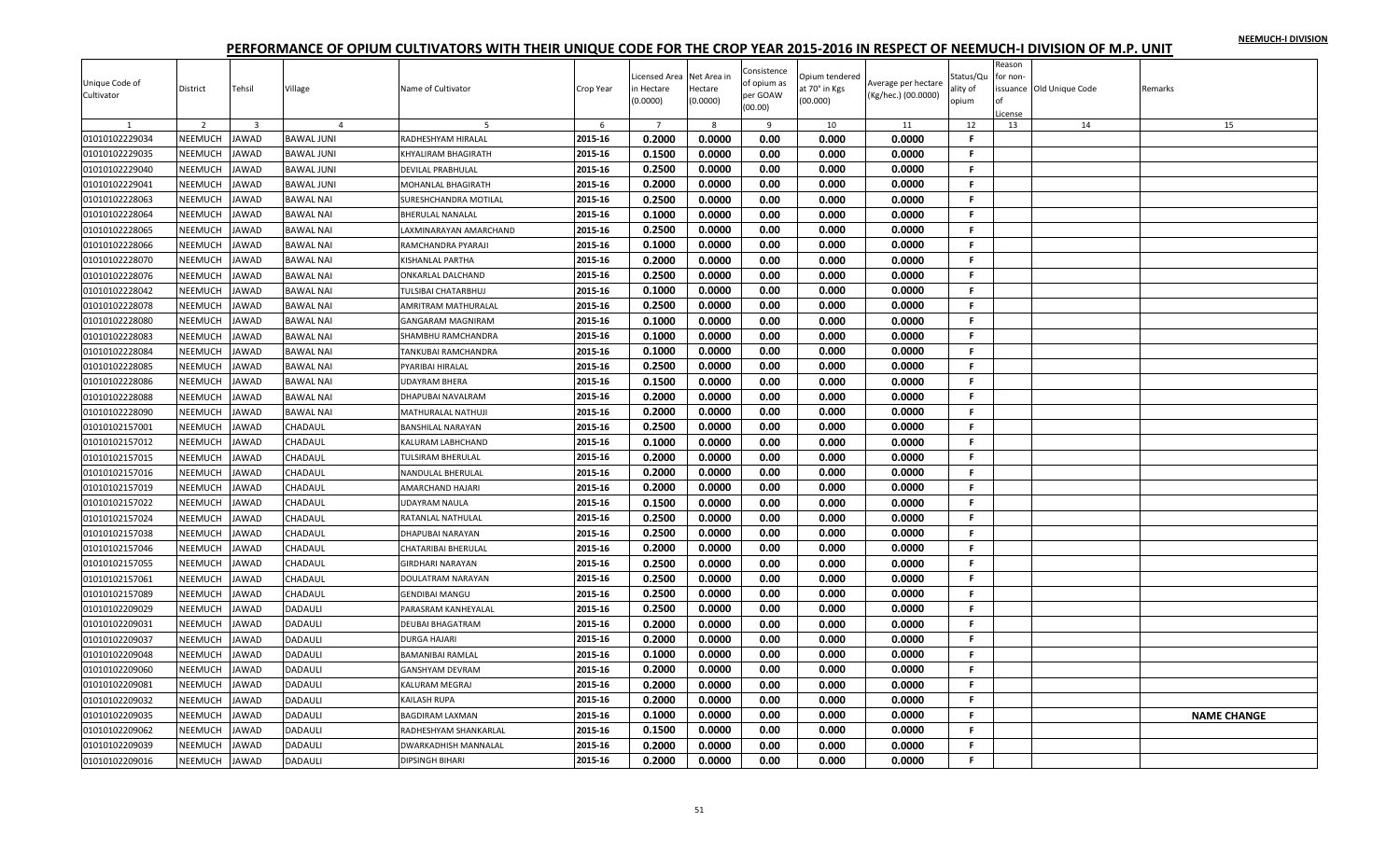| Unique Code of<br>Cultivator | District       | Tehsil                  | Village                  | Name of Cultivator        | Crop Year | Licensed Area<br>n Hectare<br>(0.0000) | Net Area ir<br>Hectare<br>(0.0000) | Consistence<br>of opium as<br>per GOAW<br>(00.00) | Opium tendered<br>at 70° in Kgs<br>(00.000) | Average per hectare<br>(Kg/hec.) (00.0000) | Status/Qu<br>ality of<br>opium | Reason<br>for non- | ssuance Old Unique Code | Remarks            |
|------------------------------|----------------|-------------------------|--------------------------|---------------------------|-----------|----------------------------------------|------------------------------------|---------------------------------------------------|---------------------------------------------|--------------------------------------------|--------------------------------|--------------------|-------------------------|--------------------|
|                              |                |                         |                          |                           |           |                                        |                                    |                                                   |                                             |                                            |                                | cense              |                         |                    |
|                              | 2              | $\overline{\mathbf{3}}$ | $\overline{4}$           |                           | 6         | $\overline{7}$                         | 8                                  | 9                                                 | 10                                          | 11                                         | 12                             | 13                 | 14                      | 15                 |
| 01010102209069               | <b>NEEMUCH</b> | <b>JAWAD</b>            | DADAULI                  | <b>TULSIBAI MAHADEV</b>   | 2015-16   | 0.1000                                 | 0.0000                             | 0.00                                              | 0.000                                       | 0.0000                                     | F                              |                    |                         |                    |
| 01010102209086               | <b>NEEMUCH</b> | <b>JAWAD</b>            | DADAULI                  | ULKUNWARBAI PRAHALADSINGH | 2015-16   | 0.2500                                 | 0.0000                             | 0.00                                              | 0.000                                       | 0.0000                                     | F.                             |                    |                         |                    |
| 01010102209088               | NEEMUCH        | JAWAD                   | DADAULI                  | LAXMINARAYAN KHEMRAJ      | 2015-16   | 0.2500                                 | 0.0000                             | 0.00                                              | 0.000                                       | 0.0000                                     | F.                             |                    |                         |                    |
| 01010102209089               | NEEMUCH        | <b>JAWAD</b>            | <b>DADAULI</b>           | HARIOM PRAHALAD SINGH     | 2015-16   | 0.2500                                 | 0.0000                             | 0.00                                              | 0.000                                       | 0.0000                                     | .F.                            |                    |                         |                    |
| 01010102209091               | NEEMUCH        | JAWAD                   | DADAULI                  | PRABHULAL NATHULAL        | 2015-16   | 0.2500                                 | 0.0000                             | 0.00                                              | 0.000                                       | 0.0000                                     | -F.                            |                    |                         |                    |
| 01010102196003               | NEEMUCH        | <b>JAWAD</b>            | DAMODARPURA              | PYARIBAI BHAWARLAL        | 2015-16   | 0.1000                                 | 0.0000                             | 0.00                                              | 0.000                                       | 0.0000                                     | F.                             |                    |                         |                    |
| 01010102196009               | NEEMUCH        | <b>JAWAD</b>            | DAMODARPURA              | DHANRAJ MOTILAL           | 2015-16   | 0.1000                                 | 0.0000                             | 0.00                                              | 0.000                                       | 0.0000                                     | F.                             |                    |                         |                    |
| 01010102167004               | NEEMUCH        | JAWAD                   | <b>GOTHA</b>             | KANHEYALAL SHANKAR        | 2015-16   | 0.1000                                 | 0.0000                             | 0.00                                              | 0.000                                       | 0.0000                                     | -F.                            |                    |                         |                    |
| 01010102167021               | NEEMUCH        | <b>JAWAD</b>            | <b>GOTHA</b>             | SHANKARLAL BHOLAJI        | 2015-16   | 0.1000                                 | 0.0000                             | 0.00                                              | 0.000                                       | 0.0000                                     | -F.                            |                    |                         |                    |
| 01010102167025               | NEEMUCH        | <b>JAWAD</b>            | <b>GOTHA</b>             | <b>GHISA LALUJI</b>       | 2015-16   | 0.1000                                 | 0.0000                             | 0.00                                              | 0.000                                       | 0.0000                                     | .F.                            |                    |                         |                    |
| 01010102167041               | NEEMUCH        | <b>JAWAD</b>            | <b>GOTHA</b>             | NANIBAI BHURA             | 2015-16   | 0.2500                                 | 0.0000                             | 0.00                                              | 0.000                                       | 0.0000                                     | F.                             |                    |                         |                    |
| 01010102167007               | NEEMUCH        | JAWAD                   | <b>GOTHA</b>             | RUPLAL ONKAR              | 2015-16   | 0.1000                                 | 0.0000                             | 0.00                                              | 0.000                                       | 0.0000                                     | F.                             |                    |                         |                    |
| 01010102167002               | NEEMUCH        | JAWAD                   | GOTHA                    | RAMLAL BHURA              | 2015-16   | 0.1500                                 | 0.0000                             | 0.00                                              | 0.000                                       | 0.0000                                     | F.                             |                    |                         |                    |
| 01010102167006               | NEEMUCH        | <b>JAWAD</b>            | <b>GOTHA</b>             | BHERULAL BHURALAL         | 2015-16   | 0.2500                                 | 0.0000                             | 0.00                                              | 0.000                                       | 0.0000                                     | F.                             |                    |                         |                    |
| 01010102154016               | NEEMUCH        | <b>JAWAD</b>            | <b>GUJARKHEDI SANKLA</b> | RAMBAKSH BADRILAL         | 2015-16   | 0.2000                                 | 0.0000                             | 0.00                                              | 0.000                                       | 0.0000                                     | F.                             |                    |                         |                    |
| 01010102181002               | NEEMUCH        | JAWAD                   | HANUMANTIYA TANKA        | RAMNARAYAN CHUNNILAL      | 2015-16   | 0.1000                                 | 0.0000                             | 0.00                                              | 0.000                                       | 0.0000                                     | F.                             |                    |                         |                    |
| 01010102181004               | NEEMUCH        | <b>JAWAD</b>            | HANUMANTIYA TANKA        | BHANWARIBAI KANIRAM       | 2015-16   | 0.2500                                 | 0.0000                             | 0.00                                              | 0.000                                       | 0.0000                                     | F.                             |                    |                         |                    |
| 01010102181005               | NEEMUCH        | JAWAD                   | HANUMANTIYA TANKA        | CHUNNILAL MOTILAL         | 2015-16   | 0.2500                                 | 0.0000                             | 0.00                                              | 0.000                                       | 0.0000                                     | F.                             |                    |                         |                    |
| 01010102181035               | NEEMUCH        | JAWAD                   | HANUMANTIYA TANKA        | SHANTILAL ONKARLAL        | 2015-16   | 0.2000                                 | 0.0000                             | 0.00                                              | 0.000                                       | 0.0000                                     | F.                             |                    |                         |                    |
| 01010102181068               | NEEMUCH        | <b>JAWAD</b>            | HANUMANTIYA TANKA        | ANSHIBAI SHANTILAL        | 2015-16   | 0.1000                                 | 0.0000                             | 0.00                                              | 0.000                                       | 0.0000                                     | -F.                            |                    |                         |                    |
| 01010102181056               | NEEMUCH        | <b>JAWAD</b>            | HANUMANTIYA TANKA        | MANGILAL LAXMICHAND       | 2015-16   | 0.2000                                 | 0.0000                             | 0.00                                              | 0.000                                       | 0.0000                                     | F.                             |                    |                         |                    |
| 01010102181049               | NEEMUCH        | <b>JAWAD</b>            | HANUMANTIYA TANKA        | OMPRAKASH RAMLAL          | 2015-16   | 0.1000                                 | 0.0000                             | 0.00                                              | 0.000                                       | 0.0000                                     | F.                             |                    |                         |                    |
| 01010102181078               | NEEMUCH        | <b>JAWAD</b>            | HANUMANTIYA TANKA        | RADHESHYAM GOPAL          | 2015-16   | 0.1000                                 | 0.0000                             | 0.00                                              | 0.000                                       | 0.0000                                     | F.                             |                    |                         |                    |
| 01010102181011               | NEEMUCH        | <b>AWAD</b>             | HANUMANTIYA TANKA        | RAJARAM DHANRAJ           | 2015-16   | 0.1000                                 | 0.0000                             | 0.00                                              | 0.000                                       | 0.0000                                     | F.                             |                    |                         |                    |
| 01010102181003               | NEEMUCH        | JAWAD                   | HANUMANTIYA TANKA        | HARIRAM BHAWARLAL         | 2015-16   | 0.1000                                 | 0.0000                             | 0.00                                              | 0.000                                       | 0.0000                                     | F.                             |                    |                         |                    |
| 01010102181039               | NEEMUCH        | JAWAD                   | HANUMANTIYA TANKA        | PRABHULAL SHANKARLAI      | 2015-16   | 0.1500                                 | 0.0000                             | 0.00                                              | 0.000                                       | 0.0000                                     | -F.                            |                    |                         |                    |
| 01010102181057               | NEEMUCH        | <b>JAWAD</b>            | HANUMANTIYA TANKA        | ONKARLAL KHEMRAJ          | 2015-16   | 0.1000                                 | 0.0000                             | 0.00                                              | 0.000                                       | 0.0000                                     | -F.                            |                    |                         |                    |
| 01010102181012               | NEEMUCH        | <b>JAWAD</b>            | HANUMANTIYA TANKA        | GOPAL KASHIRAM            | 2015-16   | 0.1000                                 | 0.0000                             | 0.00                                              | 0.000                                       | 0.0000                                     | F.                             |                    |                         |                    |
| 01010102181023               | NEEMUCH        | <b>JAWAD</b>            | HANUMANTIYA TANKA        | <b>GANGABAI KISHANLAL</b> | 2015-16   | 0.1500                                 | 0.0000                             | 0.00                                              | 0.000                                       | 0.0000                                     | F.                             |                    |                         |                    |
| 01010102181025               | NEEMUCH        | <b>AWAD</b>             | HANUMANTIYA TANKA        | <b>MOTYABAI MANGILAL</b>  | 2015-16   | 0.1000                                 | 0.0000                             | 0.00                                              | 0.000                                       | 0.0000                                     | F.                             |                    |                         | <b>NAME CHANGE</b> |
| 01010102181070               | NEEMUCH        | <b>JAWAD</b>            | HANUMANTIYA TANKA        | SURESHCHAND DEVILAL       | 2015-16   | 0.1000                                 | 0.0000                             | 0.00                                              | 0.000                                       | 0.0000                                     | $\mathbf{F}$                   |                    |                         |                    |
| 01010102181001               | NEEMUCH        | JAWAD                   | HANUMANTIYA TANKA        | DADAMCHAND DHANRAJ        | 2015-16   | 0.1000                                 | 0.0000                             | 0.00                                              | 0.000                                       | 0.0000                                     | F.                             |                    |                         |                    |
| 01010102181083               | NEEMUCH        | <b>AWAD</b>             | HANUMANTIYA TANKA        | BABULAL PANNALAL          | 2015-16   | 0.2500                                 | 0.0000                             | 0.00                                              | 0.000                                       | 0.0000                                     | .F.                            |                    |                         |                    |
| 01010102239001               | NEEMUCH        | <b>JAWAD</b>            | JANAKPUR                 | SUSHILABAI AMBALAL        | 2015-16   | 0.2500                                 | 0.0000                             | 0.00                                              | 0.000                                       | 0.0000                                     | F.                             |                    |                         |                    |
| 01010102239007               | NEEMUCH        | <b>IAWAD</b>            | <b>ANAKPUR</b>           | RAMPRASAD RAMDYAL         | 2015-16   | 0.2500                                 | 0.0000                             | 0.00                                              | 0.000                                       | 0.0000                                     | F.                             |                    |                         |                    |
| 01010102239008               | NEEMUCH        | <b>JAWAD</b>            | <b>JANAKPUR</b>          |                           | 2015-16   | 0.2500                                 | 0.0000                             |                                                   |                                             | 0.0000                                     | F.                             |                    |                         |                    |
|                              |                |                         |                          | PREMSUKH PRAHALAD         |           |                                        |                                    | 0.00                                              | 0.000                                       |                                            |                                |                    |                         |                    |
| 01010102239009               | NEEMUCH        | <b>JAWAD</b>            | JANAKPUR                 | KALURAM NANURAM           | 2015-16   | 0.2500                                 | 0.0000                             | 0.00                                              | 0.000                                       | 0.0000                                     | F.                             |                    |                         |                    |
| 01010102239015               | NEEMUCH        | JAWAD                   | <b>JANAKPUR</b>          | RAMNIVAS ONKARLAL         | 2015-16   | 0.2000                                 | 0.0000                             | 0.00                                              | 0.000                                       | 0.0000                                     | F.                             |                    |                         |                    |
| 01010102239020               | NEEMUCH        | <b>JAWAD</b>            | <b>JANAKPUR</b>          | PANNALAL BHANWARLAL       | 2015-16   | 0.2500                                 | 0.0000                             | 0.00                                              | 0.000                                       | 0.0000                                     | -F.                            |                    |                         |                    |
| 01010102239022               | <b>NEEMUCH</b> | <b>AWAD</b>             | <b>ANAKPUR</b>           | NEHARULAL BHUWANIRAM      | 2015-16   | 0.2500                                 | 0.0000                             | 0.00                                              | 0.000                                       | 0.0000                                     | F                              |                    |                         |                    |
| 01010102239028               | NEEMUCH        | JAWAD                   | <b>ANAKPUR</b>           | <b>BHULIBAI RAGHUNATH</b> | 2015-16   | 0.1000                                 | 0.0945                             | 72.11                                             | 1.463                                       | 15.4815                                    | G                              |                    |                         |                    |
| 01010102239030               | NEEMUCH        | JAWAD                   | <b>JANAKPUR</b>          | GANGABAI CHHAGANLAL       | 2015-16   | 0.2500                                 | 0.0000                             | 0.00                                              | 0.000                                       | 0.0000                                     | F.                             |                    |                         |                    |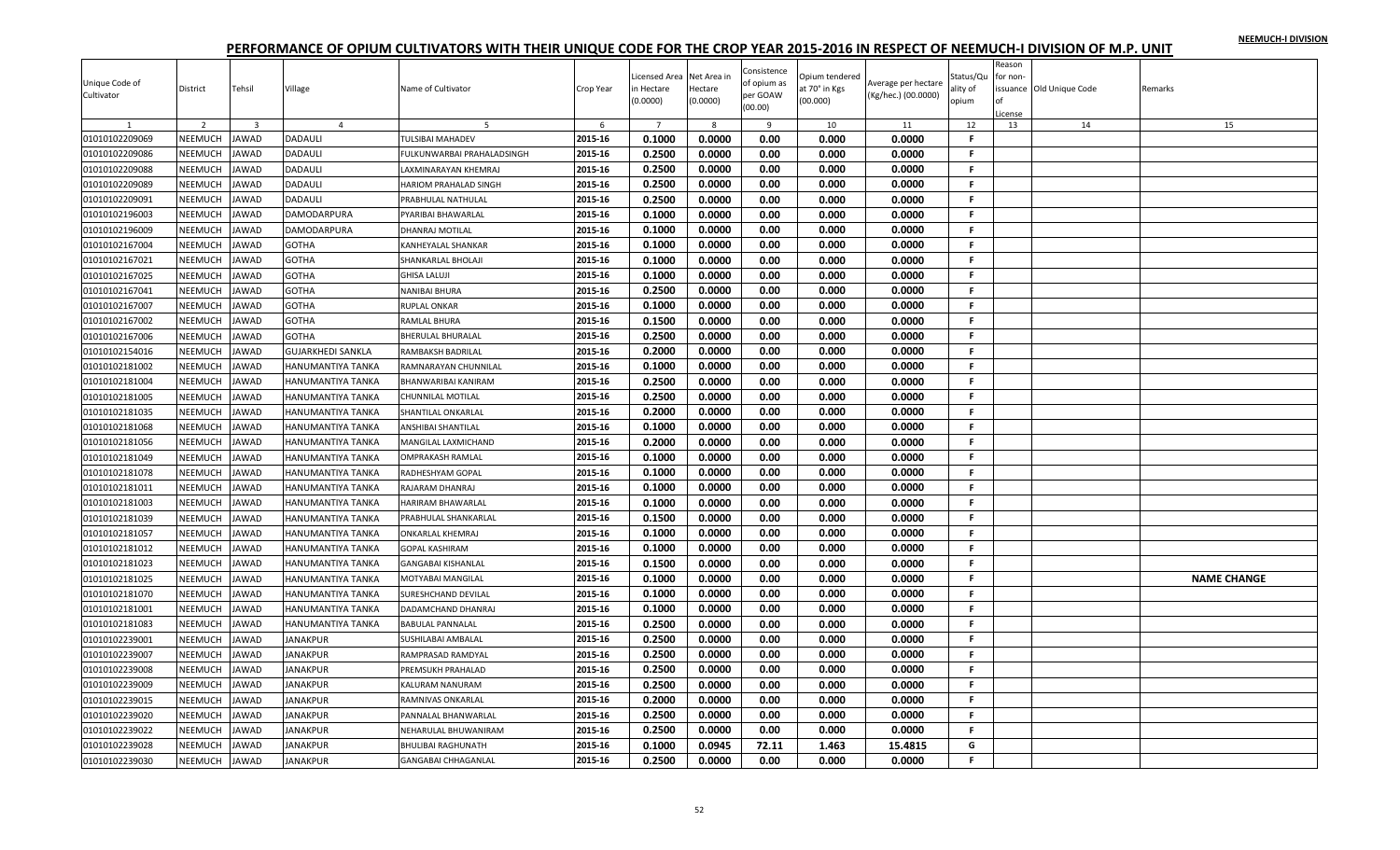| Unique Code of<br>Cultivator | District       | Tehsil                  | Village         | Name of Cultivator              | Crop Year | Licensed Area<br>n Hectare<br>(0.0000) | Net Area ir<br>Hectare<br>(0.0000) | Consistence<br>of opium as<br>per GOAW<br>(00.00) | Opium tendered<br>at 70° in Kgs<br>(00.000) | Average per hectare<br>(Kg/hec.) (00.0000) | Status/Qu<br>ality of<br>opium | Reason<br>for non- | ssuance Old Unique Code | Remarks            |
|------------------------------|----------------|-------------------------|-----------------|---------------------------------|-----------|----------------------------------------|------------------------------------|---------------------------------------------------|---------------------------------------------|--------------------------------------------|--------------------------------|--------------------|-------------------------|--------------------|
|                              |                |                         |                 |                                 |           |                                        |                                    |                                                   |                                             |                                            |                                | cense              |                         |                    |
|                              | 2              | $\overline{\mathbf{3}}$ | $\overline{4}$  |                                 | 6         | $\overline{7}$                         | 8                                  | 9                                                 | 10                                          | 11                                         | 12                             | 13                 | 14                      | 15                 |
| 01010102239033               | <b>NEEMUCH</b> | <b>JAWAD</b>            | <b>JANAKPUR</b> | KANHEYALAL KHAYALILAL           | 2015-16   | 0.2000                                 | 0.0000                             | 0.00                                              | 0.000                                       | 0.0000                                     | F                              |                    |                         |                    |
| 01010102239034               | <b>NEEMUCH</b> | <b>JAWAD</b>            | JANAKPUR        | SANTOSHBAI MOHANLAL             | 2015-16   | 0.2000                                 | 0.0000                             | 0.00                                              | 0.000                                       | 0.0000                                     | F.                             |                    |                         |                    |
| 01010102239035               | NEEMUCH        | JAWAD                   | JANAKPUR        | SHANTILAL BHAGATRAM             | 2015-16   | 0.2000                                 | 0.0000                             | 0.00                                              | 0.000                                       | 0.0000                                     | F.                             |                    |                         |                    |
| 01010102239017               | NEEMUCH        | <b>JAWAD</b>            | <b>JANAKPUR</b> | AXMINARAYAN RUPAJI              | 2015-16   | 0.2500                                 | 0.0000                             | 0.00                                              | 0.000                                       | 0.0000                                     | .F.                            |                    |                         |                    |
| 01010102239037               | NEEMUCH        | <b>JAWAD</b>            | <b>JANAKPUR</b> | SITARAM NANDLAL                 | 2015-16   | 0.2500                                 | 0.0000                             | 0.00                                              | 0.000                                       | 0.0000                                     | -F.                            |                    |                         |                    |
| 01010102239010               | NEEMUCH        | <b>JAWAD</b>            | <b>JANAKPUR</b> | RAMGOPAL BHAGIRATH              | 2015-16   | 0.2500                                 | 0.0000                             | 0.00                                              | 0.000                                       | 0.0000                                     | F.                             |                    |                         |                    |
| 01010102239023               | NEEMUCH        | <b>JAWAD</b>            | JANAKPUR        | <b>MADHUSUDAN RAMNIVAS</b>      | 2015-16   | 0.2500                                 | 0.0000                             | 0.00                                              | 0.000                                       | 0.0000                                     | F.                             |                    |                         |                    |
| 01010102239038               | NEEMUCH        | JAWAD                   | <b>ANAKPUR</b>  | RAMESHCHAND RAGUNATH            | 2015-16   | 0.2500                                 | 0.0000                             | 0.00                                              | 0.000                                       | 0.0000                                     | -F.                            |                    |                         |                    |
| 01010102239006               | NEEMUCH        | <b>JAWAD</b>            | <b>JANAKPUR</b> | AMBALAL RAJARAM                 | 2015-16   | 0.2500                                 | 0.0000                             | 0.00                                              | 0.000                                       | 0.0000                                     | -F.                            |                    |                         |                    |
| 01010102239005               | NEEMUCH        | JAWAD                   | JANAKPUR        | BHANWARIBAI NANURAM             | 2015-16   | 0.2000                                 | 0.0000                             | 0.00                                              | 0.000                                       | 0.0000                                     | .F.                            |                    |                         |                    |
| 01010102239025               | NEEMUCH        | <b>JAWAD</b>            | <b>JANAKPUR</b> | CHANDRAKANT NANURAM             | 2015-16   | 0.1000                                 | 0.0000                             | 0.00                                              | 0.000                                       | 0.0000                                     | F.                             |                    |                         |                    |
| 01010102239002               | NEEMUCH        | JAWAD                   | JANAKPUR        | BADRILAL CHHOGALAL              | 2015-16   | 0.2500                                 | 0.0000                             | 0.00                                              | 0.000                                       | 0.0000                                     | F.                             |                    |                         |                    |
| 01010102179028               | NEEMUCH        | JAWAD                   | <b>AWAD</b>     | NANALAL MOTIJI                  | 2015-16   | 0.2500                                 | 0.0000                             | 0.00                                              | 0.000                                       | 0.0000                                     | F.                             |                    |                         |                    |
| 01010102179025               | NEEMUCH        | <b>JAWAD</b>            | <b>JAWAD</b>    | NANALAL MOHANLAL                | 2015-16   | 0.2000                                 | 0.0000                             | 0.00                                              | 0.000                                       | 0.0000                                     | F.                             |                    |                         |                    |
| 01010102179068               | NEEMUCH        | <b>JAWAD</b>            | JAWAD           | DHANRAJ BADRILAL                | 2015-16   | 0.2500                                 | 0.0000                             | 0.00                                              | 0.000                                       | 0.0000                                     | F.                             |                    |                         |                    |
| 01010102179069               | NEEMUCH        | JAWAD                   | JAWAD           | MATHARIBAI NATHULAL             | 2015-16   | 0.1000                                 | 0.0000                             | 0.00                                              | 0.000                                       | 0.0000                                     | -F.                            |                    |                         | <b>NAME CHANGE</b> |
| 01010102179009               | NEEMUCH        | <b>JAWAD</b>            | <b>AWAD</b>     | <b>BABRU KALU</b>               | 2015-16   | 0.1000                                 | 0.0000                             | 0.00                                              | 0.000                                       | 0.0000                                     | -F.                            |                    |                         |                    |
| 01010102179034               | NEEMUCH        | JAWAD                   | <b>AWAD</b>     | HARJUBAI BADRILAL               | 2015-16   | 0.1000                                 | 0.0000                             | 0.00                                              | 0.000                                       | 0.0000                                     | F.                             |                    |                         |                    |
| 01010102179011               | NEEMUCH        | JAWAD                   | JAWAD           | GANGABAI LAXMINARAYAN           | 2015-16   | 0.2500                                 | 0.0000                             | 0.00                                              | 0.000                                       | 0.0000                                     | F.                             |                    |                         |                    |
| 01010102179001               | NEEMUCH        | <b>JAWAD</b>            | JAWAD           | NATWARLAL TULSIRAM              | 2015-16   | 0.2500                                 | 0.0000                             | 0.00                                              | 0.000                                       | 0.0000                                     | -F.                            |                    |                         |                    |
| 01010102149009               | NEEMUCH        | <b>JAWAD</b>            | KANKA           | BHAGAWATIBAI KANHEYALAL         | 2015-16   | 0.2500                                 | 0.0000                             | 0.00                                              | 0.000                                       | 0.0000                                     | F.                             |                    |                         |                    |
| 01010102149007               | NEEMUCH        | JAWAD                   | KANKA           | HARISHANKAR KISHANLAL           | 2015-16   | 0.1000                                 | 0.0000                             | 0.00                                              | 0.000                                       | 0.0000                                     | F.                             |                    |                         |                    |
| 01010102149008               | NEEMUCH        | <b>JAWAD</b>            | KANKA           | RAMESHWAR KISHANLAL             | 2015-16   | 0.2000                                 | 0.0000                             | 0.00                                              | 0.000                                       | 0.0000                                     | F.                             |                    |                         |                    |
| 01010102149003               | NEEMUCH        | <b>AWAD</b>             | KANKA           | DURGAPRASAD NATHULAL            | 2015-16   | 0.2500                                 | 0.0000                             | 0.00                                              | 0.000                                       | 0.0000                                     | F.                             |                    |                         |                    |
| 01010102149025               | NEEMUCH        | <b>IAWAD</b>            | KANKA           | DADAMCHANDRA GOPILAL            | 2015-16   | 0.2500                                 | 0.0000                             | 0.00                                              | 0.000                                       | 0.0000                                     | F.                             |                    |                         |                    |
| 01010102149014               | NEEMUCH        | JAWAD                   | KANKA           | NATHULAL GHASIRAM               | 2015-16   | 0.1000                                 | 0.0000                             | 0.00                                              | 0.000                                       | 0.0000                                     | -F.                            |                    |                         |                    |
| 01010102149017               | NEEMUCH        | <b>JAWAD</b>            | KANKA           | OMPRAKASH MATHURALAL            | 2015-16   | 0.2000                                 | 0.0000                             | 0.00                                              | 0.000                                       | 0.0000                                     | -F.                            |                    |                         |                    |
| 01010102231007               | NEEMUCH        | <b>JAWAD</b>            | KELUKHEDA       | JAGDISH PRABHULAL               | 2015-16   | 0.2500                                 | 0.0000                             | 0.00                                              | 0.000                                       | 0.0000                                     | F.                             |                    |                         |                    |
| 01010102231011               | NEEMUCH        | <b>JAWAD</b>            | KELUKHEDA       | DINESHCHANDRA SHRILAL           | 2015-16   | 0.2500                                 | 0.0000                             | 0.00                                              | 0.000                                       | 0.0000                                     | F.                             |                    |                         |                    |
| 01010102231018               | NEEMUCH        | <b>AWAD</b>             | KELUKHEDA       | RATANLAL GHEESALAL              | 2015-16   | 0.2500                                 | 0.0000                             | 0.00                                              | 0.000                                       | 0.0000                                     | F.                             |                    |                         |                    |
| 01010102231020               | NEEMUCH        | <b>JAWAD</b>            | KELUKHEDA       | BHAKTIRAM PRABHULAL             | 2015-16   | 0.2500                                 | 0.0000                             | 0.00                                              | 0.000                                       | 0.0000                                     | -F.                            |                    |                         |                    |
| 01010102231002               | NEEMUCH        | JAWAD                   | KELUKHEDA       | PHOOLCHAND BADRILAL             | 2015-16   | 0.2500                                 | 0.0000                             | 0.00                                              | 0.000                                       | 0.0000                                     | F.                             |                    |                         |                    |
| 01010102231030               | NEEMUCH        | <b>AWAD</b>             | KELUKHEDA       | KAMLABAI SHANTIDAS              | 2015-16   | 0.2500                                 | 0.0000                             | 0.00                                              | 0.000                                       | 0.0000                                     | .F.                            |                    |                         |                    |
| 01010102231033               | NEEMUCH        | <b>JAWAD</b>            | KELUKHEDA       | BADRILAL MATHURALAL             | 2015-16   | 0.2500                                 | 0.0000                             | 0.00                                              | 0.000                                       | 0.0000                                     | F.                             |                    |                         |                    |
| 01010102231035               | NEEMUCH        | <b>AWAD</b>             | KELUKHEDA       | RATANLAL SUKHLAL                | 2015-16   | 0.2500                                 | 0.0000                             | 0.00                                              | 0.000                                       | 0.0000                                     | F.                             |                    |                         |                    |
| 01010102231036               | NEEMUCH        | <b>JAWAD</b>            | KELUKHEDA       | CHHAGANLAL BHANWARLAL           | 2015-16   | 0.1500                                 | 0.0000                             | 0.00                                              | 0.000                                       | 0.0000                                     | F.                             |                    |                         |                    |
| 01010102231037               | NEEMUCH        | <b>JAWAD</b>            | KELUKHEDA       | KHYALIRAM NARAYAN               | 2015-16   | 0.2500                                 | 0.0000                             | 0.00                                              | 0.000                                       | 0.0000                                     | F.                             |                    |                         |                    |
|                              | NEEMUCH        |                         |                 |                                 |           |                                        |                                    |                                                   |                                             |                                            | F.                             |                    |                         |                    |
| 01010102231038               |                | JAWAD                   | KELUKHEDA       | SUKHIBAI MOTILAL                | 2015-16   | 0.1500                                 | 0.0000                             | 0.00                                              | 0.000                                       | 0.0000                                     | -F.                            |                    |                         |                    |
| 01010102231039               | NEEMUCH        | <b>JAWAD</b>            | KELUKHEDA       | CHAMPALAL PRABHULAL             | 2015-16   | 0.2500                                 | 0.0000                             | 0.00                                              | 0.000                                       | 0.0000                                     |                                |                    |                         |                    |
| 01010102231041               | <b>NEEMUCH</b> | <b>AWAD</b>             | KELUKHEDA       | SHANTIBAI DO MOHANBAI WO SURESH | 2015-16   | 0.2500                                 | 0.0000                             | 0.00                                              | 0.000                                       | 0.0000                                     | F                              |                    |                         |                    |
| 01010102231042               | <b>NEEMUCH</b> | JAWAD                   | KELUKHEDA       | <b>GANGABAI HIRALAL</b>         | 2015-16   | 0.2500                                 | 0.0000                             | 0.00                                              | 0.000                                       | 0.0000                                     | F.                             |                    |                         |                    |
| 01010102231043               | NEEMUCH        | JAWAD                   | KELUKHEDA       | SHRILAL SUKHLAL                 | 2015-16   | 0.2500                                 | 0.0000                             | 0.00                                              | 0.000                                       | 0.0000                                     | F.                             |                    |                         |                    |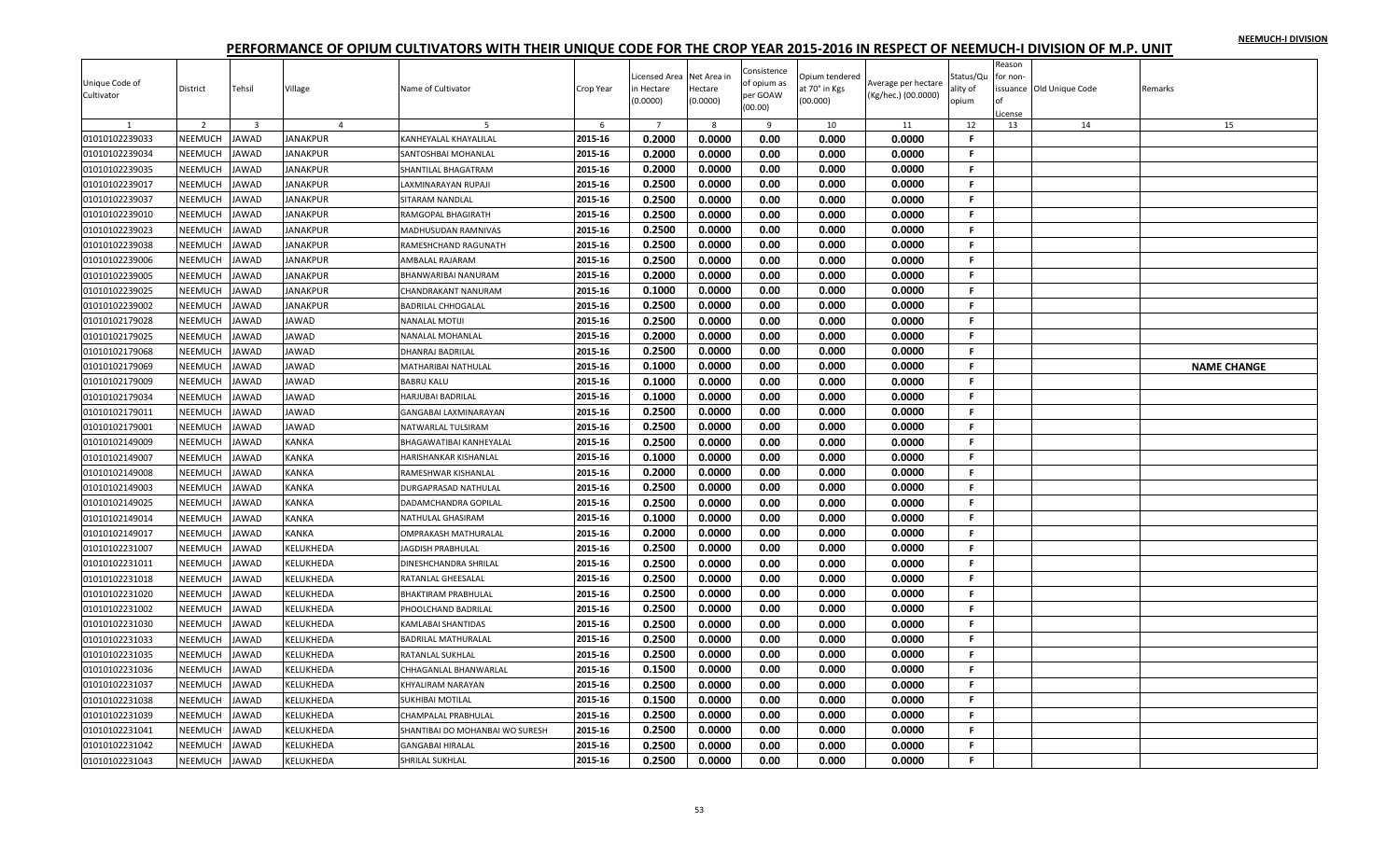|                |                |                         |                |                             |           | icensed Area   | Net Area in | Consistence | Opium tendered |                     | Status/Qu    | Reason<br>for non- |                         |         |
|----------------|----------------|-------------------------|----------------|-----------------------------|-----------|----------------|-------------|-------------|----------------|---------------------|--------------|--------------------|-------------------------|---------|
| Unique Code of | District       | Tehsil                  | Village        | Name of Cultivator          | Crop Year | n Hectare      | Hectare     | of opium as | at 70° in Kgs  | Average per hectare | ality of     |                    | ssuance Old Unique Code | Remarks |
| Cultivator     |                |                         |                |                             |           | (0.0000)       | (0.0000)    | per GOAW    | (00.000)       | (Kg/hec.) (00.0000) | opium        |                    |                         |         |
|                |                |                         |                |                             |           |                |             | (00.00)     |                |                     |              | License            |                         |         |
|                | 2              | $\overline{\mathbf{3}}$ | $\overline{a}$ |                             | 6         | $\overline{7}$ | 8           | 9           | 10             | 11                  | 12           | 13                 | 14                      | 15      |
| 01010102231023 | NEEMUCH        | <b>JAWAD</b>            | KELUKHEDA      | LAVKUSH BHANWARLAL          | 2015-16   | 0.2500         | 0.0000      | 0.00        | 0.000          | 0.0000              | F.           |                    |                         |         |
| 01010102231006 | NEEMUCH        | JAWAD                   | KELUKHEDA      | <b>BHANWARLAL KANIRAM</b>   | 2015-16   | 0.2500         | 0.0000      | 0.00        | 0.000          | 0.0000              | F.           |                    |                         |         |
| 01010102231044 | NEEMUCH        | <b>JAWAD</b>            | KELUKHEDA      | JAGANNATHIBAI PRABHULAL     | 2015-16   | 0.2500         | 0.0000      | 0.00        | 0.000          | 0.0000              | F.           |                    |                         |         |
| 01010102194006 | NEEMUCH        | <b>JAWAD</b>            | KESARPURA      | MODIRAM RAMCHANDRA          | 2015-16   | 0.2500         | 0.0000      | 0.00        | 0.000          | 0.0000              | F.           |                    |                         |         |
| 01010102194010 | NEEMUCH        | <b>JAWAD</b>            | KESARPURA      | SHANKARLAL GHAMANDIRAM      | 2015-16   | 0.2500         | 0.0000      | 0.00        | 0.000          | 0.0000              | F.           |                    |                         |         |
| 01010102194011 | <b>NEEMUCH</b> | <b>JAWAD</b>            | KESARPURA      | MOTILAL CHAMPALAL           | 2015-16   | 0.1000         | 0.0000      | 0.00        | 0.000          | 0.0000              | F.           |                    |                         |         |
| 01010102194021 | NEEMUCH        | <b>JAWAD</b>            | KESARPURA      | <b>GITABAI BHERULAL</b>     | 2015-16   | 0.2000         | 0.0000      | 0.00        | 0.000          | 0.0000              | F.           |                    |                         |         |
| 01010102194026 | NEEMUCH        | JAWAD                   | KESARPURA      | SWRUPSINGH DADAMCHAND       | 2015-16   | 0.2500         | 0.0000      | 0.00        | 0.000          | 0.0000              | F.           |                    |                         |         |
| 01010102194027 | NEEMUCH        | JAWAD                   | KESARPURA      | DHAPUBAI PARASURAM          | 2015-16   | 0.2500         | 0.0000      | 0.00        | 0.000          | 0.0000              | F.           |                    |                         |         |
| 01010102194005 | NEEMUCH        | <b>JAWAD</b>            | KESARPURA      | <b>BANSHILAL SHANKARLAI</b> | 2015-16   | 0.2500         | 0.0000      | 0.00        | 0.000          | 0.0000              | F.           |                    |                         |         |
| 01010102194028 | NEEMUCH        | <b>JAWAD</b>            | KESARPURA      | MANOHARLAL SUKHLAL          | 2015-16   | 0.1500         | 0.0000      | 0.00        | 0.000          | 0.0000              | F.           |                    |                         |         |
| 01010102194029 | <b>NEEMUCH</b> | <b>JAWAD</b>            | KESARPURA      | <b>BHANWARLAL NANDLAL</b>   | 2015-16   | 0.1000         | 0.0000      | 0.00        | 0.000          | 0.0000              | F.           |                    |                         |         |
| 01010102194032 | NEEMUCH        | JAWAD                   | KESARPURA      | <b>HIRALAL BHAGIRATH</b>    | 2015-16   | 0.2000         | 0.0000      | 0.00        | 0.000          | 0.0000              | F.           |                    |                         |         |
| 01010102194033 | NEEMUCH        | <b>JAWAD</b>            | KESARPURA      | PRABHUBAI SUKHLAL           | 2015-16   | 0.1000         | 0.0000      | 0.00        | 0.000          | 0.0000              | F.           |                    |                         |         |
| 01010102194034 | NEEMUCH        | <b>JAWAD</b>            | KESARPURA      | RAMCHANDRA LALA             | 2015-16   | 0.1000         | 0.0000      | 0.00        | 0.000          | 0.0000              | F.           |                    |                         |         |
| 01010102194008 | NEEMUCH        | <b>JAWAD</b>            | KESARPURA      | <b>GEETABAI ONKARLAL</b>    | 2015-16   | 0.1000         | 0.0000      | 0.00        | 0.000          | 0.0000              | F.           |                    |                         |         |
| 01010102194001 | <b>NEEMUCH</b> | <b>JAWAD</b>            | KESARPURA      | RAMDAYAL SHANKARLAI         | 2015-16   | 0.2500         | 0.0000      | 0.00        | 0.000          | 0.0000              | F.           |                    |                         |         |
| 01010102194019 | <b>NEEMUCH</b> | JAWAD                   | KESARPURA      | <b>CHATURBHUJ HIRALAL</b>   | 2015-16   | 0.2000         | 0.0000      | 0.00        | 0.000          | 0.0000              | F.           |                    |                         |         |
| 01010102194022 | NEEMUCH        | <b>JAWAD</b>            | KESARPURA      | RAMESHCHANDRA RAMLAL        | 2015-16   | 0.2500         | 0.0000      | 0.00        | 0.000          | 0.0000              | F.           |                    |                         |         |
| 01010102194051 | NEEMUCH        | <b>JAWAD</b>            | KESARPURA      | CHAMPALAL DHANRAJ           | 2015-16   | 0.1000         | 0.0000      | 0.00        | 0.000          | 0.0000              | F.           |                    |                         |         |
| 01010102237002 | NEEMUCH        | <b>JAWAD</b>            | KUNDLA         | SHANKARNATH KASHINATH       | 2015-16   | 0.2500         | 0.0000      | 0.00        | 0.000          | 0.0000              | $\mathbf{F}$ |                    |                         |         |
| 01010102237032 | NEEMUCH        | <b>JAWAD</b>            | KUNDLA         | <b>HARISINGH RAMAJI</b>     | 2015-16   | 0.1000         | 0.0000      | 0.00        | 0.000          | 0.0000              | F.           |                    |                         |         |
| 01010102237025 | NEEMUCH        | <b>JAWAD</b>            | KUNDLA         | KAILASHNATH RUPNATH         | 2015-16   | 0.2000         | 0.0000      | 0.00        | 0.000          | 0.0000              | F.           |                    |                         |         |
| 01010102237019 | NEEMUCH        | JAWAD                   | KUNDLA         | <b>KESHURAM ONKARLAL</b>    | 2015-16   | 0.1000         | 0.0000      | 0.00        | 0.000          | 0.0000              | F.           |                    |                         |         |
| 01010102237009 | NEEMUCH        | <b>JAWAD</b>            | KUNDLA         | SITARAM GAMER               | 2015-16   | 0.1000         | 0.0000      | 0.00        | 0.000          | 0.0000              | F.           |                    |                         |         |
| 01010102237041 | NEEMUCH        | <b>JAWAD</b>            | KUNDLA         | CHHAGANLAL KESHURAM         | 2015-16   | 0.1000         | 0.0000      | 0.00        | 0.000          | 0.0000              | F.           |                    |                         |         |
| 01010102237018 | NEEMUCH        | <b>JAWAD</b>            | KUNDLA         | <b>GOVINDRAM GANGARAM</b>   | 2015-16   | 0.1000         | 0.0000      | 0.00        | 0.000          | 0.0000              | -F.          |                    |                         |         |
| 01010102237022 | <b>NEEMUCH</b> | <b>JAWAD</b>            | KUNDLA         | PARMANAND SHIVELAI          | 2015-16   | 0.2500         | 0.0000      | 0.00        | 0.000          | 0.0000              | F.           |                    |                         |         |
| 01010102237048 | NEEMUCH        | JAWAD                   | KUNDLA         | <b>NANDUBAI MANGILAL</b>    | 2015-16   | 0.1000         | 0.0000      | 0.00        | 0.000          | 0.0000              | F.           |                    |                         |         |
| 01010102237045 | NEEMUCH        | IAWAD                   | KUNDLA         | MANSINGH VAKTAWAR SINGH     | 2015-16   | 0.2000         | 0.0000      | 0.00        | 0.000          | 0.0000              | F.           |                    |                         |         |
| 01010102237049 | NEEMUCH        | <b>JAWAD</b>            | KUNDLA         | RAMKUNWARBAI SATYANARAYAN   | 2015-16   | 0.2500         | 0.0000      | 0.00        | 0.000          | 0.0000              | F.           |                    |                         |         |
| 01010102237050 | NEEMUCH        | JAWAD                   | KUNDLA         | HEMANTKUMAR RAMPRASAD       | 2015-16   | 0.1500         | 0.0000      | 0.00        | 0.000          | 0.0000              | F.           |                    |                         |         |
| 01010102237051 | NEEMUCH        | JAWAD                   | KUNDLA         | SOHANBAI RAMPRASAD          | 2015-16   | 0.1500         | 0.0000      | 0.00        | 0.000          | 0.0000              | F.           |                    |                         |         |
| 01010102252002 | <b>NEEMUCH</b> | <b>JAWAD</b>            | MALGARH        | <b>BASANTIBAI AMBALAI</b>   | 2015-16   | 0.2500         | 0.0000      | 0.00        | 0.000          | 0.0000              | F.           |                    |                         |         |
| 01010102252009 | NEEMUCH        | JAWAD                   | MALGARH        | MITTHULAL ONKARLAL          | 2015-16   | 0.1000         | 0.0000      | 0.00        | 0.000          | 0.0000              | F.           |                    |                         |         |
| 01010102211003 | NEEMUCH        | <b>JAWAD</b>            | MANDA          | <b>BOTHLAL MANGILAL</b>     | 2015-16   | 0.1000         | 0.0291      | 66.18       | 2.004          | 68.8660             | G            |                    |                         |         |
| 01010102211005 | NEEMUCH        | <b>JAWAD</b>            | MANDA          | KAILASHCHANDRA RAMLAL       | 2015-16   | 0.2500         | 0.0000      | 0.00        | 0.000          | 0.0000              | F.           |                    |                         |         |
| 01010102211008 | NEEMUCH        | JAWAD                   | MANDA          | GHEESALAL LAXMINARAYAN      | 2015-16   | 0.2500         | 0.0000      | 0.00        | 0.000          | 0.0000              | F.           |                    |                         |         |
| 01010102211011 | <b>NEEMUCH</b> | <b>JAWAD</b>            | MANDA          | SUSHILABAI SITARAM          | 2015-16   | 0.2000         | 0.0000      | 0.00        | 0.000          | 0.0000              | F.           |                    |                         |         |
| 01010102211017 | NEEMUCH        | <b>JAWAD</b>            | MANDA          | JAGDISHCHAND KANWARLAL      | 2015-16   | 0.2000         | 0.0000      | 0.00        | 0.000          | 0.0000              | F            |                    |                         |         |
| 01010102211022 |                |                         | MANDA          | PRABHULAL RAMCHANDRA        | 2015-16   | 0.2500         | 0.0000      | 0.00        | 0.000          | 0.0000              | F.           |                    |                         |         |
|                | NEEMUCH        | JAWAD                   |                |                             | 2015-16   | 0.2500         | 0.0000      | 0.00        | 0.000          | 0.0000              | F.           |                    |                         |         |
| 01010102211023 | NEEMUCH        | <b>JAWAD</b>            | MANDA          | LAXMINARAYAN BHANWARLAL     |           |                |             |             |                |                     |              |                    |                         |         |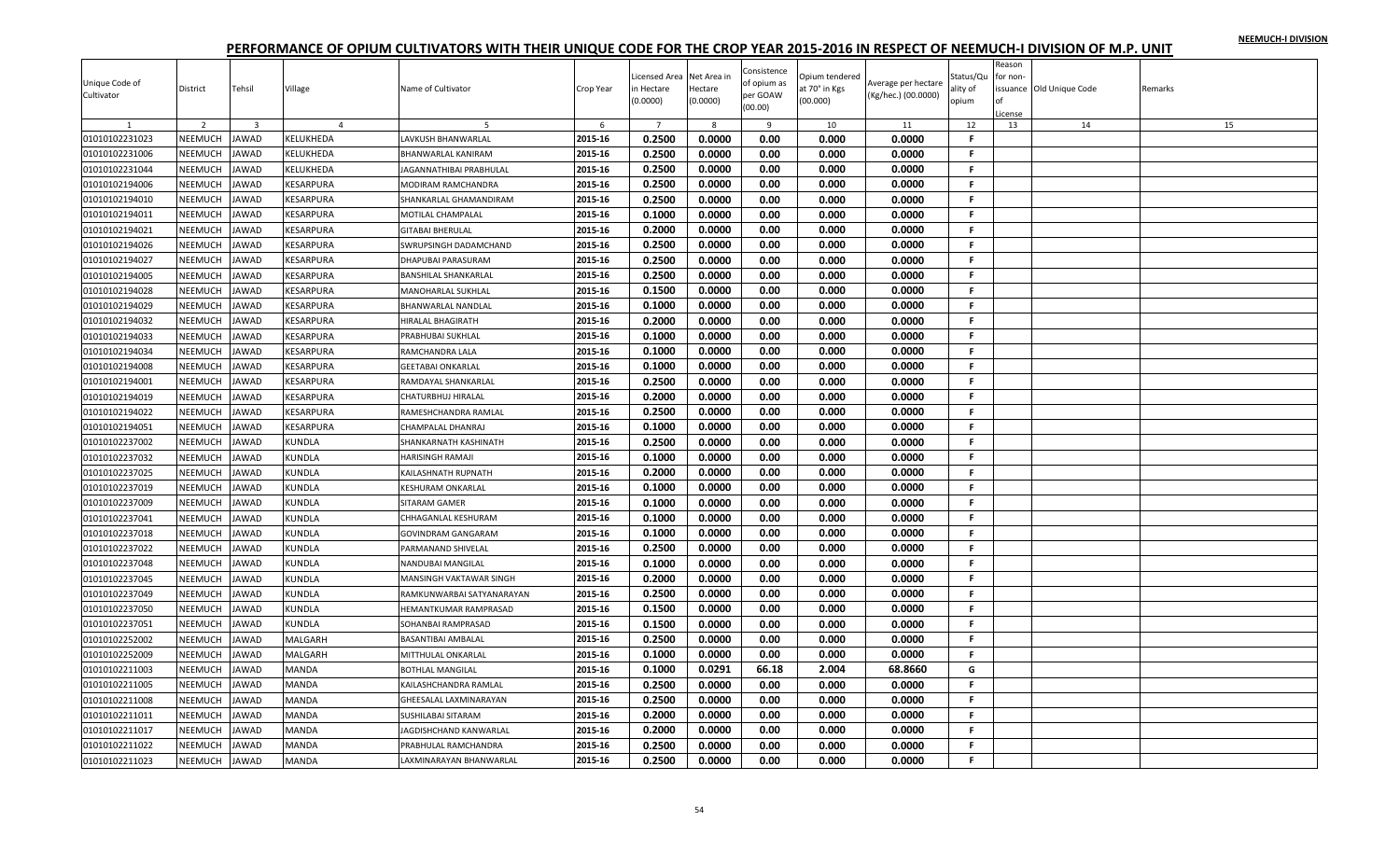|                              |                |                         |                |                                   |           |                |             |                         |                |                                            |           | Reason        |                         |                    |
|------------------------------|----------------|-------------------------|----------------|-----------------------------------|-----------|----------------|-------------|-------------------------|----------------|--------------------------------------------|-----------|---------------|-------------------------|--------------------|
|                              |                |                         |                |                                   |           | icensed Area   | Net Area ir | Consistence             | Opium tendered |                                            | Status/Qu | for non-      |                         |                    |
| Jnique Code of<br>Cultivator | District       | Tehsil                  | Village        | Name of Cultivator                | Crop Year | ነ Hectare      | Hectare     | of opium as<br>per GOAW | at 70° in Kgs  | Average per hectare<br>(Kg/hec.) (00.0000) | ality of  |               | ssuance Old Unique Code | Remarks            |
|                              |                |                         |                |                                   |           | 0.0000         | (0.0000)    | (00.00)                 | (00.000)       |                                            | opium     |               |                         |                    |
|                              | 2              | $\overline{\mathbf{3}}$ | $\overline{4}$ | -5                                | 6         | $\overline{7}$ | - 8         | 9                       | 10             | 11                                         | 12        | .icense<br>13 | 14                      | 15                 |
| 01010102211025               | NEEMUCH        | <b>JAWAD</b>            | <b>MANDA</b>   | HARIRAM KANWARLAL                 | 2015-16   | 0.2000         | 0.0000      | 0.00                    | 0.000          | 0.0000                                     | F.        |               |                         |                    |
| 01010102211039               | NEEMUCH        | <b>JAWAD</b>            | MANDA          | HIRIBAI PRABHULAL                 | 2015-16   | 0.1500         | 0.0000      | 0.00                    | 0.000          | 0.0000                                     | F         |               |                         |                    |
| 01010102211041               | <b>NEEMUCH</b> | <b>JAWAD</b>            | MANDA          | CHATARI BAI CHAMPALAL             | 2015-16   | 0.1000         | 0.0000      | 0.00                    | 0.000          | 0.0000                                     | F.        |               |                         |                    |
| 01010102211047               | NEEMUCH        | <b>JAWAD</b>            | <b>MANDA</b>   | BHAGWANTIBAI SHANKARLAL           | 2015-16   | 0.2500         | 0.0000      | 0.00                    | 0.000          | 0.0000                                     | F.        |               |                         |                    |
| 01010102211049               | NEEMUCH        | <b>JAWAD</b>            | <b>MANDA</b>   | <b>JAMNALAL BHANWARLAL</b>        | 2015-16   | 0.2500         | 0.0000      | 0.00                    | 0.000          | 0.0000                                     | F.        |               |                         |                    |
| 01010102211031               | NEEMUCH        | <b>JAWAD</b>            | MANDA          | <b>UDAYRAM BHANWARLAL</b>         | 2015-16   | 0.1000         | 0.0000      | 0.00                    | 0.000          | 0.0000                                     | F.        |               |                         |                    |
| 01010102211018               | NEEMUCH        | <b>JAWAD</b>            | MANDA          | <b>BABULAL UDAYRAM</b>            | 2015-16   | 0.1000         | 0.0000      | 0.00                    | 0.000          | 0.0000                                     | F.        |               |                         |                    |
| 01010102211016               | <b>NEEMUCH</b> | <b>JAWAD</b>            | MANDA          | <b>VINOD MANNALAL</b>             | 2015-16   | 0.2000         | 0.0000      | 0.00                    | 0.000          | 0.0000                                     | F.        |               |                         |                    |
| 01010102211042               | NEEMUCH        | <b>JAWAD</b>            | MANDA          | SHAMBHULAL RAMRATAN               | 2015-16   | 0.1000         | 0.0000      | 0.00                    | 0.000          | 0.0000                                     | F.        |               |                         |                    |
| 01010102211062               | NEEMUCH        | <b>JAWAD</b>            | MANDA          | <b>GOPAL BHANWARLAL</b>           | 2015-16   | 0.2000         | 0.0000      | 0.00                    | 0.000          | 0.0000                                     | F.        |               |                         |                    |
| 01010102191025               | NEEMUCH        | <b>JAWAD</b>            | MILANKHEDA     | SHANKARLAL BOTHLAL                | 2015-16   | 0.1000         | 0.0000      | 0.00                    | 0.000          | 0.0000                                     | .F        |               |                         |                    |
| 01010102191021               | NEEMUCH        | <b>JAWAD</b>            | MILANKHEDA     | <b>NOJIBAI VARDA</b>              | 2015-16   | 0.1000         | 0.0000      | 0.00                    | 0.000          | 0.0000                                     | F.        |               |                         | <b>NAME CHANGE</b> |
| 01010102146019               | <b>NEEMUCH</b> | <b>JAWAD</b>            | MODI           | SAMARATHMAL KISHANLAL             | 2015-16   | 0.2500         | 0.0000      | 0.00                    | 0.000          | 0.0000                                     | F.        |               |                         |                    |
| 01010102146097               | NEEMUCH        | <b>JAWAD</b>            | MODI           | RAMESHWAR BHERA                   | 2015-16   | 0.2500         | 0.0000      | 0.00                    | 0.000          | 0.0000                                     | F.        |               |                         |                    |
| 01010102146102               | NEEMUCH        | <b>JAWAD</b>            | MODI           | <b>BAPULAL DEVILAL</b>            | 2015-16   | 0.2500         | 0.0000      | 0.00                    | 0.000          | 0.0000                                     | F.        |               |                         |                    |
| 01010102146111               | <b>NEEMUCH</b> | <b>JAWAD</b>            | MODI           | <b>TULSIBAI KANHEYALAL</b>        | 2015-16   | 0.2500         | 0.2501      | 62.77                   | 15.701         | 62.7789                                    | G         |               |                         |                    |
| 01010102146149               | NEEMUCH        | <b>JAWAD</b>            | <b>MODI</b>    | HAJARILAL MANGILAL                | 2015-16   | 0.2500         | 0.0000      | 0.00                    | 0.000          | 0.0000                                     | F.        |               |                         |                    |
| 01010102146107               | <b>NEEMUCH</b> | JAWAD                   | MODI           | PRABHULAL BHAGIRATH               | 2015-16   | 0.2500         | 0.0000      | 0.00                    | 0.000          | 0.0000                                     | F.        |               |                         |                    |
| 01010102146098               | NEEMUCH        | <b>JAWAD</b>            | MODI           | <b>DAULATRAM GIRADHARI</b>        | 2015-16   | 0.2000         | 0.1050      | 55.37                   | 5.094          | 48.5143                                    |           |               |                         |                    |
| 01010102146157               | NEEMUCH        | <b>JAWAD</b>            | MODI           | <b>UDIBAI UDAJI</b>               | 2015-16   | 0.2000         | 0.0000      | 0.00                    | 0.000          | 0.0000                                     | F.        |               |                         |                    |
| 01010102146065               | NEEMUCH        | <b>JAWAD</b>            | <b>MODI</b>    | LAXMICHANDRA BHUWANIRAM           | 2015-16   | 0.1000         | 0.0000      | 0.00                    | 0.000          | 0.0000                                     | F.        |               |                         |                    |
| 01010102146041               | NEEMUCH        | <b>JAWAD</b>            | <b>MODI</b>    | PREMBAI MADANLAI                  | 2015-16   | 0.2500         | 0.0000      | 0.00                    | 0.000          | 0.0000                                     | -F.       |               |                         |                    |
| 01010102146106               | NEEMUCH        | <b>JAWAD</b>            | MODI           | SUSHILABAI RADHESHYAM             | 2015-16   | 0.2500         | 0.0000      | 0.00                    | 0.000          | 0.0000                                     | F.        |               |                         |                    |
| 01010102146117               | NEEMUCH        | JAWAD                   | MODI           | PRAHLAD SITARAM                   | 2015-16   | 0.2000         | 0.0000      | 0.00                    | 0.000          | 0.0000                                     | F.        |               |                         |                    |
| 01010102146152               | <b>NEEMUCH</b> | JAWAD                   | MODI           | <b>RUPLAL RAMLAL</b>              | 2015-16   | 0.1500         | 0.0000      | 0.00                    | 0.000          | 0.0000                                     | F.        |               |                         |                    |
| 01010102146014               | NEEMUCH        | <b>JAWAD</b>            | <b>MODI</b>    | KISHOREKUMAR MOHANLAL             | 2015-16   | 0.2500         | 0.0000      | 0.00                    | 0.000          | 0.0000                                     | F.        |               |                         |                    |
| 01010102234053               | NEEMUCH        | <b>JAWAD</b>            | <b>MORVAN</b>  | RAMBAKSH KISHANLAL                | 2015-16   | 0.2000         | 0.0000      | 0.00                    | 0.000          | 0.0000                                     | F.        |               |                         |                    |
| 01010102234153               | NEEMUCH        | <b>JAWAD</b>            | <b>MORVAN</b>  | <b>DEVRAJ BHONIRAM</b>            | 2015-16   | 0.1000         | 0.0000      | 0.00                    | 0.000          | 0.0000                                     | F.        |               |                         |                    |
| 01010102234042               | NEEMUCH        | <b>JAWAD</b>            | <b>MORVAN</b>  | KANHEYADAS BANSHIDAS              | 2015-16   | 0.1000         | 0.0000      | 0.00                    | 0.000          | 0.0000                                     | -F        |               |                         |                    |
| 01010102234161               | <b>NEEMUCH</b> | JAWAD                   | MORVAN         | UMMEDSINGH AMARSINGH              | 2015-16   | 0.1000         | 0.0000      | 0.00                    | 0.000          | 0.0000                                     | F.        |               |                         |                    |
| 01010102234148               | NEEMUCH        | <b>JAWAD</b>            | <b>MORVAN</b>  | <b>KALABAI ONKARLAL</b>           | 2015-16   | 0.2000         | 0.0000      | 0.00                    | 0.000          | 0.0000                                     | F.        |               |                         |                    |
| 01010102159003               | <b>NEEMUCH</b> | <b>JAWAD</b>            | NAAGTHUN       | <b>LALCHAND KANA</b>              | 2015-16   | 0.2000         | 0.0000      | 0.00                    | 0.000          | 0.0000                                     | F.        |               |                         |                    |
| 01010102159011               | NEEMUCH        | <b>JAWAD</b>            | NAAGTHUN       | BIVABAI IBRAHIM HUSSAIN SUGARABAI | 2015-16   | 0.1000         | 0.0000      | 0.00                    | 0.000          | 0.0000                                     | F.        |               |                         |                    |
| 01010102238005               | NEEMUCH        | <b>JAWAD</b>            | NEELIYA        | <b>GHASILAL GORILAL</b>           | 2015-16   | 0.1000         | 0.0000      | 0.00                    | 0.000          | 0.0000                                     | F.        |               |                         |                    |
| 01010102238012               | <b>NEEMUCH</b> | <b>AWAD</b>             | NEELIYA        | KALAWANTIBAI CHUNNILAL            | 2015-16   | 0.2000         | 0.0000      | 0.00                    | 0.000          | 0.0000                                     | F.        |               |                         |                    |
| 01010102238017               | NEEMUCH        | <b>JAWAD</b>            | NEELIYA        | NARAYANIBAI RAMNARAYAN            | 2015-16   | 0.2000         | 0.0000      | 0.00                    | 0.000          | 0.0000                                     | F.        |               |                         |                    |
| 01010102238020               | <b>NEEMUCH</b> | <b>JAWAD</b>            | NEELIYA        | PRAHALAD SALIGRAM                 | 2015-16   | 0.1000         | 0.0000      | 0.00                    | 0.000          | 0.0000                                     | F.        |               |                         |                    |
| 01010102238031               | NEEMUCH        | <b>JAWAD</b>            | NEELIYA        | <b>GOVINDRAM CHUNNILAL</b>        | 2015-16   | 0.2000         | 0.0000      | 0.00                    | 0.000          | 0.0000                                     | F.        |               |                         |                    |
| 01010102238032               | NEEMUCH        | <b>JAWAD</b>            | NEELIYA        | MULCHAND GOPALLAL                 | 2015-16   | 0.1500         | 0.0000      | 0.00                    | 0.000          | 0.0000                                     | F.        |               |                         |                    |
| 01010102238037               | <b>NEEMUCH</b> | JAWAD                   | NEELIYA        | PARSURAM KHAYALILAL               | 2015-16   | 0.1000         | 0.0000      | 0.00                    | 0.000          | 0.0000                                     | F         |               |                         |                    |
| 01010102238010               | <b>NEEMUCH</b> | JAWAD                   | NEELIYA        | <b>INDRABAI GOPAL</b>             | 2015-16   | 0.1000         | 0.0000      | 0.00                    | 0.000          | 0.0000                                     | F.        |               |                         |                    |
| 01010102238040               | NEEMUCH        | <b>JAWAD</b>            | NEELIYA        | <b>INDRIBAI BADRILAL</b>          | 2015-16   | 0.2500         | 0.0000      | 0.00                    | 0.000          | 0.0000                                     | F.        |               |                         |                    |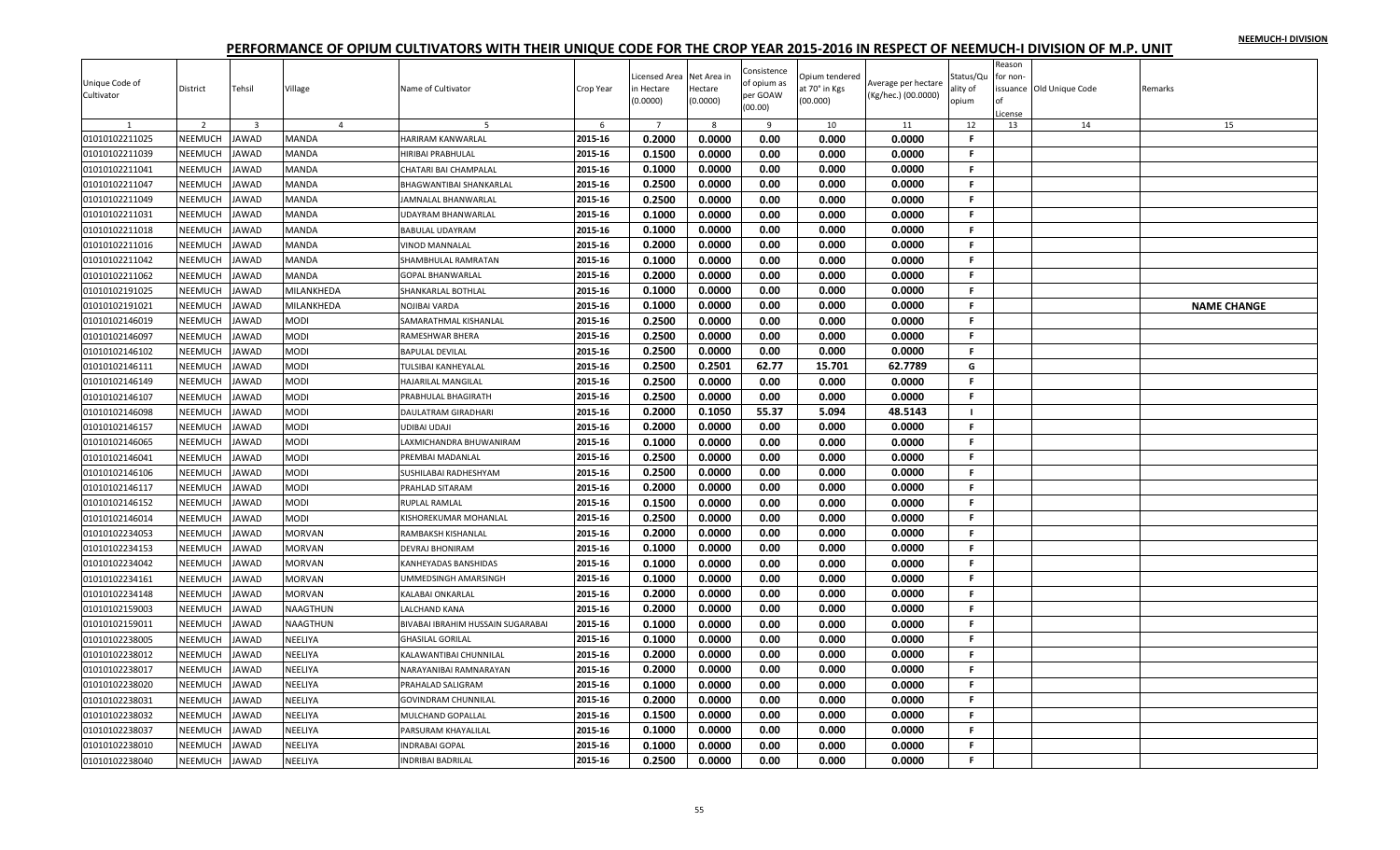| Unique Code of |                |                         |                 |                                  |           | Licensed Area          | Net Area in         | Consistence<br>of opium as | Opium tendered            | Average per hectare | Status/Qu         | Reason<br>for non |                         |         |
|----------------|----------------|-------------------------|-----------------|----------------------------------|-----------|------------------------|---------------------|----------------------------|---------------------------|---------------------|-------------------|-------------------|-------------------------|---------|
| Cultivator     | District       | Tehsil                  | Village         | Name of Cultivator               | Crop Year | in Hectare<br>(0.0000) | Hectare<br>(0.0000) | per GOAW<br>(00.00)        | at 70° in Kgs<br>(00.000) | (Kg/hec.) (00.0000) | ality of<br>opium | icense            | ssuance Old Unique Code | Remarks |
|                | 2              | $\overline{\mathbf{3}}$ | $\overline{4}$  | -5                               | 6         | $7^{\circ}$            | 8                   | 9                          | 10                        | 11                  | 12                | 13                | 14                      | 15      |
| 01010102238027 | NEEMUCH        | JAWAD                   | NEELIYA         | CHHAGANLAL RAMLAL                | 2015-16   | 0.2500                 | 0.0000              | 0.00                       | 0.000                     | 0.0000              | F.                |                   |                         |         |
| 01010102238038 | NEEMUCH        | JAWAD                   | NEELIYA         | <b>BABULAL MOTILAL</b>           | 2015-16   | 0.2500                 | 0.0000              | 0.00                       | 0.000                     | 0.0000              | F.                |                   |                         |         |
| 01010102188003 | NEEMUCH        | <b>JAWAD</b>            | PALRAKHEDA      | BHERULAL RAMCHANDRA              | 2015-16   | 0.2000                 | 0.0000              | 0.00                       | 0.000                     | 0.0000              | -F.               |                   |                         |         |
| 01010102188090 | NEEMUCH        | JAWAD                   | PALRAKHEDA      | <b>BHAGIRATH KALU</b>            | 2015-16   | 0.1000                 | 0.0000              | 0.00                       | 0.000                     | 0.0000              | -F.               |                   |                         |         |
| 01010102188092 | NEEMUCH        | <b>JAWAD</b>            | PALRAKHEDA      | AZADSINGH MODSINGH               | 2015-16   | 0.1000                 | 0.0000              | 0.00                       | 0.000                     | 0.0000              | -F.               |                   |                         |         |
| 01010102188104 | NEEMUCH        | <b>JAWAD</b>            | PALRAKHEDA      | RAMLAL KALUJI                    | 2015-16   | 0.1000                 | 0.0000              | 0.00                       | 0.000                     | 0.0000              | F                 |                   |                         |         |
| 01010102188137 | NEEMUCH        | JAWAD                   | PALRAKHEDA      | <b>VARAYAN SHRINIVAS</b>         | 2015-16   | 0.1000                 | 0.0000              | 0.00                       | 0.000                     | 0.0000              | F.                |                   |                         |         |
| 01010102188059 | NEEMUCH        | <b>JAWAD</b>            | PALRAKHEDA      | <b>BAHGIRATH MANGILAL</b>        | 2015-16   | 0.1000                 | 0.0000              | 0.00                       | 0.000                     | 0.0000              | F.                |                   |                         |         |
| 01010102188028 | NEEMUCH        | JAWAD                   | PALRAKHEDA      | BHARATLAL TORIRAM                | 2015-16   | 0.1000                 | 0.0000              | 0.00                       | 0.000                     | 0.0000              | F.                |                   |                         |         |
| 01010102188156 | NEEMUCH        | <b>JAWAD</b>            | PALRAKHEDA      | SURAJBAI NATHULAL                | 2015-16   | 0.1000                 | 0.0000              | 0.00                       | 0.000                     | 0.0000              | F.                |                   |                         |         |
| 01010102188046 | NEEMUCH        | <b>JAWAD</b>            | PALRAKHEDA      | BHANWARSINGH DHULSINGH           | 2015-16   | 0.1000                 | 0.0881              | 55.54                      | 1.325                     | 15.0397             | G                 |                   |                         |         |
| 01010102188099 | NEEMUCH        | JAWAD                   | PALRAKHEDA      | <b>BABRU RUPA</b>                | 2015-16   | 0.1000                 | 0.0000              | 0.00                       | 0.000                     | 0.0000              | F.                |                   |                         |         |
| 01010102188101 | NEEMUCH        | JAWAD                   | PALRAKHEDA      | BAPULAL BHERA                    | 2015-16   | 0.1000                 | 0.0000              | 0.00                       | 0.000                     | 0.0000              | -F.               |                   |                         |         |
| 01010102188117 | NEEMUCH        | <b>JAWAD</b>            | PALRAKHEDA      | BHUWANIRAM NANURAM               | 2015-16   | 0.2500                 | 0.0000              | 0.00                       | 0.000                     | 0.0000              | -F.               |                   |                         |         |
| 01010102188132 | NEEMUCH        | JAWAD                   | PALRAKHEDA      | BHANWARLAL TORIRAM               | 2015-16   | 0.1000                 | 0.0000              | 0.00                       | 0.000                     | 0.0000              | F.                |                   |                         |         |
| 01010102188089 | NEEMUCH        | <b>JAWAD</b>            | PALRAKHEDA      | DUNGARMAL MEGHRAJ                | 2015-16   | 0.1000                 | 0.0000              | 0.00                       | 0.000                     | 0.0000              | F.                |                   |                         |         |
| 01010102188158 | NEEMUCH        | <b>JAWAD</b>            | PALRAKHEDA      | KALABAI MOTHILAL                 | 2015-16   | 0.1000                 | 0.0000              | 0.00                       | 0.000                     | 0.0000              | F.                |                   |                         |         |
| 01010102188160 | NEEMUCH        | <b>JAWAD</b>            | PALRAKHEDA      | AKIRCHAND ONKARLAL               | 2015-16   | 0.1000                 | 0.0000              | 0.00                       | 0.000                     | 0.0000              | F.                |                   |                         |         |
| 01010102188040 | NEEMUCH        | <b>JAWAD</b>            | PALRAKHEDA      | GANSHYAMSINGH LOKENDRASINGH      | 2015-16   | 0.2000                 | 0.0000              | 0.00                       | 0.000                     | 0.0000              | -F.               |                   |                         |         |
| 01010102233018 | NEEMUCH        | <b>JAWAD</b>            | RUPPURA         | BANSHILAL BHEEMA                 | 2015-16   | 0.1000                 | 0.0000              | 0.00                       | 0.000                     | 0.0000              | F.                |                   |                         |         |
| 01010102233024 | NEEMUCH        | <b>JAWAD</b>            | <b>RUPPURA</b>  | RAMCHANDRA MAGNIRAM              | 2015-16   | 0.2500                 | 0.0000              | 0.00                       | 0.000                     | 0.0000              | .F.               |                   |                         |         |
| 01010102233026 | NEEMUCH        | <b>JAWAD</b>            | RUPPURA         | NANIBAI NANURAM                  | 2015-16   | 0.1000                 | 0.0000              | 0.00                       | 0.000                     | 0.0000              | -F.               |                   |                         |         |
| 01010102233028 | NEEMUCH        | <b>JAWAD</b>            | RUPPURA         | <b><i>FAKHATSINGH VEDRAJ</i></b> | 2015-16   | 0.2000                 | 0.0000              | 0.00                       | 0.000                     | 0.0000              | F.                |                   |                         |         |
| 01010102233014 | NEEMUCH        | <b>JAWAD</b>            | <b>RUPPURA</b>  | CHANDIBAI BANSHILAL              | 2015-16   | 0.2000                 | 0.0000              | 0.00                       | 0.000                     | 0.0000              | F.                |                   |                         |         |
| 01010102233019 | NEEMUCH        | JAWAD                   | RUPPURA         | PRABHUBAI SHANKARLAL             | 2015-16   | 0.2500                 | 0.0000              | 0.00                       | 0.000                     | 0.0000              | F.                |                   |                         |         |
| 01010102233060 | NEEMUCH        | JAWAD                   | <b>RUPPURA</b>  | PEMA PARTHA                      | 2015-16   | 0.1000                 | 0.0000              | 0.00                       | 0.000                     | 0.0000              | F.                |                   |                         |         |
| 01010102233083 | NEEMUCH        | <b>JAWAD</b>            | <b>RUPPURA</b>  | RUKMANIBAI MOHANLAL              | 2015-16   | 0.2500                 | 0.0000              | 0.00                       | 0.000                     | 0.0000              | -F.               |                   |                         |         |
| 01010102233094 | NEEMUCH        | <b>JAWAD</b>            | RUPPURA         | AXMINARAYAN RANCHHOD             | 2015-16   | 0.2500                 | 0.0000              | 0.00                       | 0.000                     | 0.0000              | F.                |                   |                         |         |
| 01010102233120 | NEEMUCH        | <b>AWAD</b>             | RUPPURA         | AMBALAL RANCHHOD                 | 2015-16   | 0.2500                 | 0.0000              | 0.00                       | 0.000                     | 0.0000              | F.                |                   |                         |         |
| 01010102233058 | NEEMUCH        | <b>JAWAD</b>            | <b>RUPPURA</b>  | LAXMAN CHAMPA                    | 2015-16   | 0.2500                 | 0.0000              | 0.00                       | 0.000                     | 0.0000              | -F.               |                   |                         |         |
| 01010102233007 | NEEMUCH        | <b>JAWAD</b>            | <b>RUPPURA</b>  | RAMSINGH GOVINDSINGH             | 2015-16   | 0.2500                 | 0.0000              | 0.00                       | 0.000                     | 0.0000              | -F.               |                   |                         |         |
| 01010102233008 | NEEMUCH        | JAWAD                   | RUPPURA         | ONKARLAL VENIRAM                 | 2015-16   | 0.2500                 | 0.0000              | 0.00                       | 0.000                     | 0.0000              | .F.               |                   |                         |         |
| 01010102233062 | NEEMUCH        | JAWAD                   | <b>RUPPURA</b>  | HARISINGH CHENRAM                | 2015-16   | 0.2500                 | 0.0000              | 0.00                       | 0.000                     | 0.0000              | -F.               |                   |                         |         |
| 01010102233125 | NEEMUCH        | <b>AWAD</b>             | RUPPURA         | GANGARAM BHAGGA                  | 2015-16   | 0.2000                 | 0.0000              | 0.00                       | 0.000                     | 0.0000              | F.                |                   |                         |         |
| 01010102233042 | NEEMUCH        | JAWAD                   | RUPPURA         | CHENRAM VAJERAM                  | 2015-16   | 0.2000                 | 0.0000              | 0.00                       | 0.000                     | 0.0000              | F.                |                   |                         |         |
| 01010102233069 | NEEMUCH        | JAWAD                   | RUPPURA         | DHARMCHAND GOKUL                 | 2015-16   | 0.2500                 | 0.0000              | 0.00                       | 0.000                     | 0.0000              | F.                |                   |                         |         |
| 01010102233072 | NEEMUCH        | <b>JAWAD</b>            | RUPPURA         | <b>MANGILAL DEVILAL</b>          | 2015-16   | 0.1000                 | 0.0000              | 0.00                       | 0.000                     | 0.0000              | F.                |                   |                         |         |
| 01010102162001 | NEEMUCH        | <b>JAWAD</b>            | RUPPURA CHADAUL | KAMALSINGH GOVINDSINGH           | 2015-16   | 0.2500                 | 0.0000              | 0.00                       | 0.000                     | 0.0000              | F.                |                   |                         |         |
| 01010102162003 | NEEMUCH        | JAWAD                   | RUPPURA CHADAUL | PAPPUSINGH GOVINDSINGH           | 2015-16   | 0.2500                 | 0.0000              | 0.00                       | 0.000                     | 0.0000              | -F                |                   |                         |         |
| 01010102164002 | <b>NEEMUCH</b> | <b>AWAD</b>             | SARODA          | <b>AGDISH MOHANLAL</b>           | 2015-16   | 0.2000                 | 0.0000              | 0.00                       | 0.000                     | 0.0000              | F                 |                   |                         |         |
| 01010102164003 | NEEMUCH        | <b>AWAD</b>             | SARODA          | RAMCHANDRA KISHANLAL             | 2015-16   | 0.2500                 | 0.0000              | 0.00                       | 0.000                     | 0.0000              | F.                |                   |                         |         |
| 01010102164007 | NEEMUCH        | <b>JAWAD</b>            | SARODA          | RAMCHANDRA NANURAM               | 2015-16   | 0.2500                 | 0.0000              | 0.00                       | 0.000                     | 0.0000              | F.                |                   |                         |         |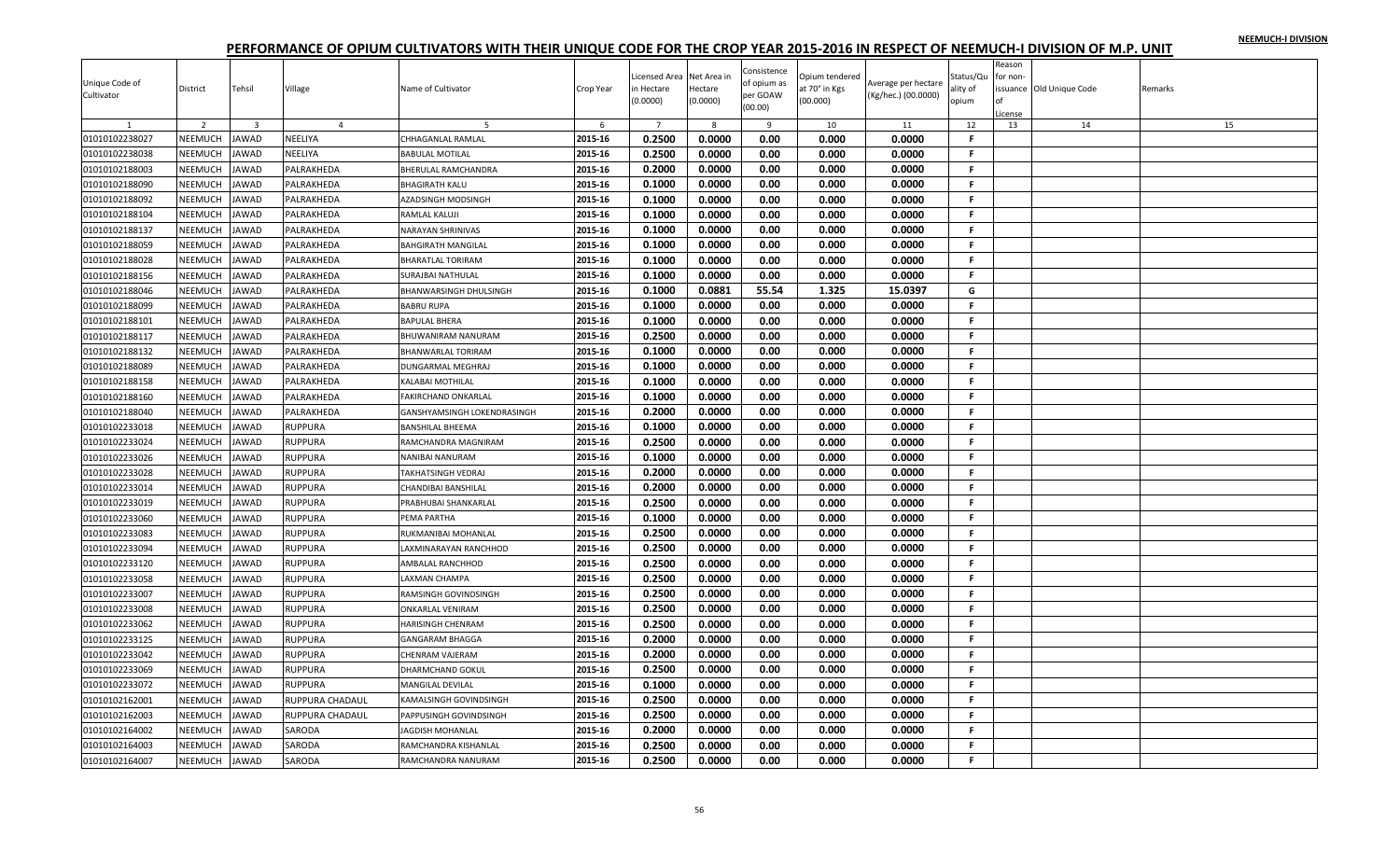| Reason<br>Consistence<br>icensed Area<br>Net Area in<br>Dpium tendered<br>Status/Qu<br>for non-<br>Unique Code of<br>of opium as<br>Average per hectare<br>District<br>Tehsil<br>Village<br>Name of Cultivator<br>Crop Year<br>n Hectare<br>Hectare<br>at 70° in Kgs<br>ssuance Old Unique Code<br>Remarks<br>ality of<br>per GOAW<br>Cultivator<br>(Kg/hec.) (00.0000)<br>(0.0000)<br>(00.000)<br>(0.0000)<br>opium<br>(00.00)<br>icense<br>2<br>$\overline{7}$<br>12<br>15<br>$\overline{\mathbf{3}}$<br>$\overline{4}$<br>6<br>8<br>9<br>10<br>11<br>13<br>14<br>0.2500<br>0.0000<br>2015-16<br>0.00<br>0.000<br>0.0000<br>$\mathbf{F}$<br>01010102164010<br>NEEMUCH<br><b>JAWAD</b><br><b>KALURAM MANGILAL</b><br>SARODA<br>2015-16<br>0.2500<br>0.0000<br>0.00<br>F.<br>01010102164013<br>NEEMUCH<br>0.000<br>0.0000<br><b>JAWAD</b><br>SARODA<br><b>GHEESALAL BHAGWAN</b><br>01010102164016<br>NEEMUCH<br>2015-16<br>0.2500<br>0.0000<br>0.00<br>0.0000<br><b>JAWAD</b><br>SARODA<br>0.000<br>F.<br>DHAPUBAI MADHULAL<br>01010102164019<br><b>NEEMUCH</b><br>2015-16<br>0.1000<br>0.00<br><b>JAWAD</b><br>SARODA<br>0.0000<br>0.000<br>0.0000<br>.F.<br><b>GHISIBAI PRABHULAL</b><br>01010102164022<br>NEEMUCH<br>2015-16<br>0.1000<br>0.0000<br>0.00<br>0.000<br>0.0000<br><b>JAWAD</b><br>SARODA<br>-F.<br>SHOBHALAL VARDA<br>01010102164041<br>NEEMUCH<br>SARODA<br>2015-16<br>0.2500<br>0.0000<br>0.00<br>0.000<br>0.0000<br>-F.<br><b>JAWAD</b><br>RAMESHWAR PREMCHAND<br>NEEMUCH<br>01010102164024<br><b>JAWAD</b><br>2015-16<br>0.1000<br>0.0000<br>0.00<br>0.000<br>0.0000<br>F.<br>SARODA<br><b>NANURAM GODHA</b><br>NEEMUCH<br>0.2000<br>0.0000<br>0.00<br>0.0000<br>01010102164017<br><b>JAWAD</b><br>SARODA<br>2015-16<br>0.000<br>-F.<br>SOHANIBAI BADRILAL<br>2015-16<br>0.2500<br>0.0000<br>0.00<br>0.000<br>0.0000<br>-F.<br>01010102164048<br>NEEMUCH<br><b>JAWAD</b><br>SARODA<br>PRABHULAL CHUNNILAL<br>0.2000<br>0.00<br>01010102164049<br>NEEMUCH<br>2015-16<br>0.0000<br>0.000<br>0.0000<br><b>JAWAD</b><br>SARODA<br><b>BALIBAI CHUNNILAL</b><br>.F.<br>0.2500<br>01010102164050<br>NEEMUCH<br><b>JAWAD</b><br>SARODA<br>2015-16<br>0.0000<br>0.00<br>0.000<br>0.0000<br>F.<br>SOHANIBAI BHAGWAN<br>01010102164051<br><b>NEEMUCH</b><br>2015-16<br>0.2500<br>0.0000<br>0.000<br><b>JAWAD</b><br>SARODA<br>0.00<br>0.0000<br>F.<br><b>NARAYAN HIRALAL</b><br>0.2500<br>60.75<br>13.547<br>56.4223<br>01010102164052<br>NEEMUCH<br><b>JAWAD</b><br>SARODA<br>2015-16<br>0.2401<br>G<br><b>BAGDIRAM MADHOLAL</b><br>NEEMUCH<br>0.2000<br>01010102164053<br><b>JAWAD</b><br>SARODA<br>2015-16<br>0.0000<br>0.00<br>0.000<br>0.0000<br>-F.<br><b>MOHANLAL HIRALAL</b><br>01010102164054<br>NEEMUCH<br>0.2500<br>0.0000<br>0.00<br>0.000<br>0.0000<br><b>JAWAD</b><br>SARODA<br>2015-16<br>F.<br>PREMCHAND JAGANNATH<br>0.2000<br>01010102164055<br>NEEMUCH<br>2015-16<br>0.0000<br>0.00<br>0.000<br>0.0000<br>-F.<br><b>JAWAD</b><br>SARODA<br>RADHESHYAM HIRALAL<br>0.1500<br>01010102164057<br><b>NEEMUCH</b><br>2015-16<br>0.0000<br>0.00<br>0.000<br>0.0000<br>F.<br><b>JAWAD</b><br>SARODA<br>RAMCHANDRA KASHIRAM<br>2015-16<br>0.2000<br>0.0000<br>0.00<br>0.000<br>0.0000<br>NEEMUCH<br>F.<br>01010102164058<br><b>JAWAD</b><br>SARODA<br>MAKHALIBAI MADHU<br>NEEMUCH<br>0.2500<br>0.0000<br>01010102164061<br><b>JAWAD</b><br>SARODA<br>2015-16<br>0.00<br>0.000<br>0.0000<br>F.<br>KISHANLAL GHEESALAL<br>0.2500<br>0.0000<br>01010102164043<br>NEEMUCH<br><b>JAWAD</b><br>2015-16<br>0.0000<br>0.00<br>0.000<br>-F.<br>SARODA<br>PREMSINGH SHIVESINGH<br>NEEMUCH<br>01010102164042<br>2015-16<br>0.1000<br>0.0000<br>0.00<br>0.0000<br>F.<br><b>JAWAD</b><br>SARODA<br>0.000<br>01010102162022<br>MANGUSINGH SHIVSINGH<br>01010102148002<br>NEEMUCH<br>0.1000<br>0.0000<br><b>JAWAD</b><br>SARWANIYA MAHARAJ<br><b>BHERULAL KAJOD</b><br>2015-16<br>0.00<br>0.000<br>0.0000<br>F.<br>01010102148018<br><b>NEEMUCH</b><br>2015-16<br>0.2000<br>0.0000<br>0.00<br>0.0000<br><b>JAWAD</b><br>0.000<br>F.<br>SARWANIYA MAHARAJ<br>UDAYRAM KANIRAM<br>0.2500<br>2015-16<br>0.0000<br>0.00<br>0.000<br>0.0000<br>F.<br>01010102148070<br>NEEMUCH<br><b>JAWAD</b><br>KANHEYALAL RAMNARAYAN<br>SARWANIYA MAHARAJ<br>0.1000<br>NEEMUCH<br>2015-16<br>0.1024<br>45.04<br>1.589<br>15.5176<br>01010102148113<br><b>JAWAD</b><br>SARWANIYA MAHARAJ<br><b>MOHANLAL BHERA</b><br>- 1<br>0.2500<br>0.0000<br>0.0000<br>01010102148118<br>NEEMUCH<br>2015-16<br>0.00<br>0.000<br>F.<br><b>JAWAD</b><br>RAMKANYABAI RAMNARAYAN<br>SARWANIYA MAHARAJ<br>01010102148005<br>NEEMUCH<br><b>JAWAD</b><br>2015-16<br>0.1000<br>0.0000<br>0.00<br>0.000<br>0.0000<br>SARWANIYA MAHARAJ<br><b>BHULIBAI NANDLAL</b><br>-F.<br>01010102148001<br>NEEMUCH<br><b>JAWAD</b><br>2015-16<br>0.1000<br>0.0000<br>0.00<br>0.000<br>0.0000<br>-F.<br>SARWANIYA MAHARAJ<br>DALURAM RAMLAL<br>NEEMUCH<br>0.1000<br>0.0000<br>0.00<br>0.000<br>01010102148007<br><b>JAWAD</b><br>2015-16<br>0.0000<br>F.<br>SARWANIYA MAHARAJ<br><b>BANSHILAL NANDLAL</b><br>01010102148022<br>NEEMUCH<br>2015-16<br>0.2000<br>0.0000<br>0.00<br>0.000<br>0.0000<br><b>JAWAD</b><br>SARWANIYA MAHARAJ<br>RAMESHCHANDRA BAGDIRAM<br>-F.<br>01010102148078<br>NEEMUCH<br><b>JAWAD</b><br>2015-16<br>0.1000<br>0.0000<br>0.00<br>0.000<br>0.0000<br>-F.<br>SARWANIYA MAHARAJ<br>SAKURANBAI ALLANUR<br>NEEMUCH<br>2015-16<br>0.1000<br>0.0000<br>0.00<br>0.000<br>0.0000<br>01010102148124<br><b>JAWAD</b><br>SARWANIYA MAHARAJ<br>RUGHNATHSINGH SOHANSINGH<br>-F.<br>2015-16<br>0.2000<br>0.0000<br>0.00<br>0.000<br>0.0000<br>01010102182002<br>NEEMUCH<br><b>JAWAD</b><br><b>SEGWA</b><br>KANWARLAL MANGILAL<br>.F.<br>01010103288080<br>NEEMUCH<br>2015-16<br>0.2000<br>0.0000<br>0.00<br>0.000<br>0.0000<br>F.<br>01010102182012<br><b>JAWAD</b><br><b>SEGWA</b><br>SHOBHARAM MANGILAI<br>01010102194049<br>NEEMUCH<br>SEGWA<br>2015-16<br>0.1000<br>0.0000<br>0.00<br>01010102182004<br><b>JAWAD</b><br>0.000<br>0.0000<br>F.<br>01010102179071<br>LAXMILAL MOTILAL<br>NEEMUCH<br>0.1000<br>0.0000<br>01010102182021<br><b>JAWAD</b><br><b>SEGWA</b><br>2015-16<br>0.00<br>0.000<br>0.0000<br>F.<br><b>BHAGIRATH SHANKARLAL</b><br>01010102182015<br>NEEMUCH<br>2015-16<br>0.1000<br>0.0000<br>0.00<br>0.0000<br><b>JAWAD</b><br>SEGWA<br>0.000<br>F.<br>LAHARIBAI RATANLAL<br>01010102179070<br>NEEMUCH<br>0.2000<br>0.00<br>01010102185003<br><b>JAWAD</b><br>SUVAKHEDA<br>2015-16<br>0.0000<br>0.000<br>0.0000<br>F.<br>LAXMIBAI TEJSINGH<br>0.2500<br>01010102185004<br>NEEMUCH<br><b>JAWAD</b><br>SUVAKHEDA<br>2015-16<br>0.0000<br>0.00<br>0.000<br>0.0000<br>-F.<br><b>BHUWANIRAM PRABHULAL</b><br>0.2000<br>2015-16<br>0.0000<br>0.00<br>0.000<br>0.0000<br>01010102185005<br>NEEMUCH<br>F.<br><b>JAWAD</b><br>SUVAKHEDA<br>RAMCHANDRA RAMNARAYAN<br>0.2500<br>2015-16<br>0.0000<br>0.00<br>0.000<br>0.0000<br>F.<br>01010102185007<br>NEEMUCH<br><b>JAWAD</b><br>SUVAKHEDA<br>KANHEYALAL NANURAM<br>0.2500<br>0.00<br>01010102185008<br>NEEMUCH<br>2015-16<br>0.0000<br>0.000<br>0.0000<br>F.<br><b>JAWAD</b><br>SUVAKHEDA<br><b>BANSHILAL RAMNARAYAN</b> |  |  |  |  |  |  |  |  |
|--------------------------------------------------------------------------------------------------------------------------------------------------------------------------------------------------------------------------------------------------------------------------------------------------------------------------------------------------------------------------------------------------------------------------------------------------------------------------------------------------------------------------------------------------------------------------------------------------------------------------------------------------------------------------------------------------------------------------------------------------------------------------------------------------------------------------------------------------------------------------------------------------------------------------------------------------------------------------------------------------------------------------------------------------------------------------------------------------------------------------------------------------------------------------------------------------------------------------------------------------------------------------------------------------------------------------------------------------------------------------------------------------------------------------------------------------------------------------------------------------------------------------------------------------------------------------------------------------------------------------------------------------------------------------------------------------------------------------------------------------------------------------------------------------------------------------------------------------------------------------------------------------------------------------------------------------------------------------------------------------------------------------------------------------------------------------------------------------------------------------------------------------------------------------------------------------------------------------------------------------------------------------------------------------------------------------------------------------------------------------------------------------------------------------------------------------------------------------------------------------------------------------------------------------------------------------------------------------------------------------------------------------------------------------------------------------------------------------------------------------------------------------------------------------------------------------------------------------------------------------------------------------------------------------------------------------------------------------------------------------------------------------------------------------------------------------------------------------------------------------------------------------------------------------------------------------------------------------------------------------------------------------------------------------------------------------------------------------------------------------------------------------------------------------------------------------------------------------------------------------------------------------------------------------------------------------------------------------------------------------------------------------------------------------------------------------------------------------------------------------------------------------------------------------------------------------------------------------------------------------------------------------------------------------------------------------------------------------------------------------------------------------------------------------------------------------------------------------------------------------------------------------------------------------------------------------------------------------------------------------------------------------------------------------------------------------------------------------------------------------------------------------------------------------------------------------------------------------------------------------------------------------------------------------------------------------------------------------------------------------------------------------------------------------------------------------------------------------------------------------------------------------------------------------------------------------------------------------------------------------------------------------------------------------------------------------------------------------------------------------------------------------------------------------------------------------------------------------------------------------------------------------------------------------------------------------------------------------------------------------------------------------------------------------------------------------------------------------------------------------------------------------------------------------------------------------------------------------------------------------------------------------------------------------------------------------------------------------------------------------------------------------------------------------------------------------------------------------------------------------------------------------------------------------------------------------------------------------------------------------------------------------------------------------------------------------------------------------------------------------------------------------------------------------------------------------------------------------------------------------------------------------------------------------------------------------------------------------------------------------------------------------------------------------------------------------------------------------------------------------------------------------------------------------------------------------------------------------------------------------------------------------------------------------------------------------------------------------------------------------------------------------------------------------------------------------------------------------------------------------------------------------------------------------------------------------------------------------------------------------------------------------------------------------------------------------------------------------------------------------------------------------------------------------------------------------------------------------------------------------------------------------|--|--|--|--|--|--|--|--|
|                                                                                                                                                                                                                                                                                                                                                                                                                                                                                                                                                                                                                                                                                                                                                                                                                                                                                                                                                                                                                                                                                                                                                                                                                                                                                                                                                                                                                                                                                                                                                                                                                                                                                                                                                                                                                                                                                                                                                                                                                                                                                                                                                                                                                                                                                                                                                                                                                                                                                                                                                                                                                                                                                                                                                                                                                                                                                                                                                                                                                                                                                                                                                                                                                                                                                                                                                                                                                                                                                                                                                                                                                                                                                                                                                                                                                                                                                                                                                                                                                                                                                                                                                                                                                                                                                                                                                                                                                                                                                                                                                                                                                                                                                                                                                                                                                                                                                                                                                                                                                                                                                                                                                                                                                                                                                                                                                                                                                                                                                                                                                                                                                                                                                                                                                                                                                                                                                                                                                                                                                                                                                                                                                                                                                                                                                                                                                                                                                                                                                                                                                                                                                                                                                                                                                                                                                                                                                                                                                                                                                                                                                                                                                  |  |  |  |  |  |  |  |  |
|                                                                                                                                                                                                                                                                                                                                                                                                                                                                                                                                                                                                                                                                                                                                                                                                                                                                                                                                                                                                                                                                                                                                                                                                                                                                                                                                                                                                                                                                                                                                                                                                                                                                                                                                                                                                                                                                                                                                                                                                                                                                                                                                                                                                                                                                                                                                                                                                                                                                                                                                                                                                                                                                                                                                                                                                                                                                                                                                                                                                                                                                                                                                                                                                                                                                                                                                                                                                                                                                                                                                                                                                                                                                                                                                                                                                                                                                                                                                                                                                                                                                                                                                                                                                                                                                                                                                                                                                                                                                                                                                                                                                                                                                                                                                                                                                                                                                                                                                                                                                                                                                                                                                                                                                                                                                                                                                                                                                                                                                                                                                                                                                                                                                                                                                                                                                                                                                                                                                                                                                                                                                                                                                                                                                                                                                                                                                                                                                                                                                                                                                                                                                                                                                                                                                                                                                                                                                                                                                                                                                                                                                                                                                                  |  |  |  |  |  |  |  |  |
|                                                                                                                                                                                                                                                                                                                                                                                                                                                                                                                                                                                                                                                                                                                                                                                                                                                                                                                                                                                                                                                                                                                                                                                                                                                                                                                                                                                                                                                                                                                                                                                                                                                                                                                                                                                                                                                                                                                                                                                                                                                                                                                                                                                                                                                                                                                                                                                                                                                                                                                                                                                                                                                                                                                                                                                                                                                                                                                                                                                                                                                                                                                                                                                                                                                                                                                                                                                                                                                                                                                                                                                                                                                                                                                                                                                                                                                                                                                                                                                                                                                                                                                                                                                                                                                                                                                                                                                                                                                                                                                                                                                                                                                                                                                                                                                                                                                                                                                                                                                                                                                                                                                                                                                                                                                                                                                                                                                                                                                                                                                                                                                                                                                                                                                                                                                                                                                                                                                                                                                                                                                                                                                                                                                                                                                                                                                                                                                                                                                                                                                                                                                                                                                                                                                                                                                                                                                                                                                                                                                                                                                                                                                                                  |  |  |  |  |  |  |  |  |
|                                                                                                                                                                                                                                                                                                                                                                                                                                                                                                                                                                                                                                                                                                                                                                                                                                                                                                                                                                                                                                                                                                                                                                                                                                                                                                                                                                                                                                                                                                                                                                                                                                                                                                                                                                                                                                                                                                                                                                                                                                                                                                                                                                                                                                                                                                                                                                                                                                                                                                                                                                                                                                                                                                                                                                                                                                                                                                                                                                                                                                                                                                                                                                                                                                                                                                                                                                                                                                                                                                                                                                                                                                                                                                                                                                                                                                                                                                                                                                                                                                                                                                                                                                                                                                                                                                                                                                                                                                                                                                                                                                                                                                                                                                                                                                                                                                                                                                                                                                                                                                                                                                                                                                                                                                                                                                                                                                                                                                                                                                                                                                                                                                                                                                                                                                                                                                                                                                                                                                                                                                                                                                                                                                                                                                                                                                                                                                                                                                                                                                                                                                                                                                                                                                                                                                                                                                                                                                                                                                                                                                                                                                                                                  |  |  |  |  |  |  |  |  |
|                                                                                                                                                                                                                                                                                                                                                                                                                                                                                                                                                                                                                                                                                                                                                                                                                                                                                                                                                                                                                                                                                                                                                                                                                                                                                                                                                                                                                                                                                                                                                                                                                                                                                                                                                                                                                                                                                                                                                                                                                                                                                                                                                                                                                                                                                                                                                                                                                                                                                                                                                                                                                                                                                                                                                                                                                                                                                                                                                                                                                                                                                                                                                                                                                                                                                                                                                                                                                                                                                                                                                                                                                                                                                                                                                                                                                                                                                                                                                                                                                                                                                                                                                                                                                                                                                                                                                                                                                                                                                                                                                                                                                                                                                                                                                                                                                                                                                                                                                                                                                                                                                                                                                                                                                                                                                                                                                                                                                                                                                                                                                                                                                                                                                                                                                                                                                                                                                                                                                                                                                                                                                                                                                                                                                                                                                                                                                                                                                                                                                                                                                                                                                                                                                                                                                                                                                                                                                                                                                                                                                                                                                                                                                  |  |  |  |  |  |  |  |  |
|                                                                                                                                                                                                                                                                                                                                                                                                                                                                                                                                                                                                                                                                                                                                                                                                                                                                                                                                                                                                                                                                                                                                                                                                                                                                                                                                                                                                                                                                                                                                                                                                                                                                                                                                                                                                                                                                                                                                                                                                                                                                                                                                                                                                                                                                                                                                                                                                                                                                                                                                                                                                                                                                                                                                                                                                                                                                                                                                                                                                                                                                                                                                                                                                                                                                                                                                                                                                                                                                                                                                                                                                                                                                                                                                                                                                                                                                                                                                                                                                                                                                                                                                                                                                                                                                                                                                                                                                                                                                                                                                                                                                                                                                                                                                                                                                                                                                                                                                                                                                                                                                                                                                                                                                                                                                                                                                                                                                                                                                                                                                                                                                                                                                                                                                                                                                                                                                                                                                                                                                                                                                                                                                                                                                                                                                                                                                                                                                                                                                                                                                                                                                                                                                                                                                                                                                                                                                                                                                                                                                                                                                                                                                                  |  |  |  |  |  |  |  |  |
|                                                                                                                                                                                                                                                                                                                                                                                                                                                                                                                                                                                                                                                                                                                                                                                                                                                                                                                                                                                                                                                                                                                                                                                                                                                                                                                                                                                                                                                                                                                                                                                                                                                                                                                                                                                                                                                                                                                                                                                                                                                                                                                                                                                                                                                                                                                                                                                                                                                                                                                                                                                                                                                                                                                                                                                                                                                                                                                                                                                                                                                                                                                                                                                                                                                                                                                                                                                                                                                                                                                                                                                                                                                                                                                                                                                                                                                                                                                                                                                                                                                                                                                                                                                                                                                                                                                                                                                                                                                                                                                                                                                                                                                                                                                                                                                                                                                                                                                                                                                                                                                                                                                                                                                                                                                                                                                                                                                                                                                                                                                                                                                                                                                                                                                                                                                                                                                                                                                                                                                                                                                                                                                                                                                                                                                                                                                                                                                                                                                                                                                                                                                                                                                                                                                                                                                                                                                                                                                                                                                                                                                                                                                                                  |  |  |  |  |  |  |  |  |
|                                                                                                                                                                                                                                                                                                                                                                                                                                                                                                                                                                                                                                                                                                                                                                                                                                                                                                                                                                                                                                                                                                                                                                                                                                                                                                                                                                                                                                                                                                                                                                                                                                                                                                                                                                                                                                                                                                                                                                                                                                                                                                                                                                                                                                                                                                                                                                                                                                                                                                                                                                                                                                                                                                                                                                                                                                                                                                                                                                                                                                                                                                                                                                                                                                                                                                                                                                                                                                                                                                                                                                                                                                                                                                                                                                                                                                                                                                                                                                                                                                                                                                                                                                                                                                                                                                                                                                                                                                                                                                                                                                                                                                                                                                                                                                                                                                                                                                                                                                                                                                                                                                                                                                                                                                                                                                                                                                                                                                                                                                                                                                                                                                                                                                                                                                                                                                                                                                                                                                                                                                                                                                                                                                                                                                                                                                                                                                                                                                                                                                                                                                                                                                                                                                                                                                                                                                                                                                                                                                                                                                                                                                                                                  |  |  |  |  |  |  |  |  |
|                                                                                                                                                                                                                                                                                                                                                                                                                                                                                                                                                                                                                                                                                                                                                                                                                                                                                                                                                                                                                                                                                                                                                                                                                                                                                                                                                                                                                                                                                                                                                                                                                                                                                                                                                                                                                                                                                                                                                                                                                                                                                                                                                                                                                                                                                                                                                                                                                                                                                                                                                                                                                                                                                                                                                                                                                                                                                                                                                                                                                                                                                                                                                                                                                                                                                                                                                                                                                                                                                                                                                                                                                                                                                                                                                                                                                                                                                                                                                                                                                                                                                                                                                                                                                                                                                                                                                                                                                                                                                                                                                                                                                                                                                                                                                                                                                                                                                                                                                                                                                                                                                                                                                                                                                                                                                                                                                                                                                                                                                                                                                                                                                                                                                                                                                                                                                                                                                                                                                                                                                                                                                                                                                                                                                                                                                                                                                                                                                                                                                                                                                                                                                                                                                                                                                                                                                                                                                                                                                                                                                                                                                                                                                  |  |  |  |  |  |  |  |  |
|                                                                                                                                                                                                                                                                                                                                                                                                                                                                                                                                                                                                                                                                                                                                                                                                                                                                                                                                                                                                                                                                                                                                                                                                                                                                                                                                                                                                                                                                                                                                                                                                                                                                                                                                                                                                                                                                                                                                                                                                                                                                                                                                                                                                                                                                                                                                                                                                                                                                                                                                                                                                                                                                                                                                                                                                                                                                                                                                                                                                                                                                                                                                                                                                                                                                                                                                                                                                                                                                                                                                                                                                                                                                                                                                                                                                                                                                                                                                                                                                                                                                                                                                                                                                                                                                                                                                                                                                                                                                                                                                                                                                                                                                                                                                                                                                                                                                                                                                                                                                                                                                                                                                                                                                                                                                                                                                                                                                                                                                                                                                                                                                                                                                                                                                                                                                                                                                                                                                                                                                                                                                                                                                                                                                                                                                                                                                                                                                                                                                                                                                                                                                                                                                                                                                                                                                                                                                                                                                                                                                                                                                                                                                                  |  |  |  |  |  |  |  |  |
|                                                                                                                                                                                                                                                                                                                                                                                                                                                                                                                                                                                                                                                                                                                                                                                                                                                                                                                                                                                                                                                                                                                                                                                                                                                                                                                                                                                                                                                                                                                                                                                                                                                                                                                                                                                                                                                                                                                                                                                                                                                                                                                                                                                                                                                                                                                                                                                                                                                                                                                                                                                                                                                                                                                                                                                                                                                                                                                                                                                                                                                                                                                                                                                                                                                                                                                                                                                                                                                                                                                                                                                                                                                                                                                                                                                                                                                                                                                                                                                                                                                                                                                                                                                                                                                                                                                                                                                                                                                                                                                                                                                                                                                                                                                                                                                                                                                                                                                                                                                                                                                                                                                                                                                                                                                                                                                                                                                                                                                                                                                                                                                                                                                                                                                                                                                                                                                                                                                                                                                                                                                                                                                                                                                                                                                                                                                                                                                                                                                                                                                                                                                                                                                                                                                                                                                                                                                                                                                                                                                                                                                                                                                                                  |  |  |  |  |  |  |  |  |
|                                                                                                                                                                                                                                                                                                                                                                                                                                                                                                                                                                                                                                                                                                                                                                                                                                                                                                                                                                                                                                                                                                                                                                                                                                                                                                                                                                                                                                                                                                                                                                                                                                                                                                                                                                                                                                                                                                                                                                                                                                                                                                                                                                                                                                                                                                                                                                                                                                                                                                                                                                                                                                                                                                                                                                                                                                                                                                                                                                                                                                                                                                                                                                                                                                                                                                                                                                                                                                                                                                                                                                                                                                                                                                                                                                                                                                                                                                                                                                                                                                                                                                                                                                                                                                                                                                                                                                                                                                                                                                                                                                                                                                                                                                                                                                                                                                                                                                                                                                                                                                                                                                                                                                                                                                                                                                                                                                                                                                                                                                                                                                                                                                                                                                                                                                                                                                                                                                                                                                                                                                                                                                                                                                                                                                                                                                                                                                                                                                                                                                                                                                                                                                                                                                                                                                                                                                                                                                                                                                                                                                                                                                                                                  |  |  |  |  |  |  |  |  |
|                                                                                                                                                                                                                                                                                                                                                                                                                                                                                                                                                                                                                                                                                                                                                                                                                                                                                                                                                                                                                                                                                                                                                                                                                                                                                                                                                                                                                                                                                                                                                                                                                                                                                                                                                                                                                                                                                                                                                                                                                                                                                                                                                                                                                                                                                                                                                                                                                                                                                                                                                                                                                                                                                                                                                                                                                                                                                                                                                                                                                                                                                                                                                                                                                                                                                                                                                                                                                                                                                                                                                                                                                                                                                                                                                                                                                                                                                                                                                                                                                                                                                                                                                                                                                                                                                                                                                                                                                                                                                                                                                                                                                                                                                                                                                                                                                                                                                                                                                                                                                                                                                                                                                                                                                                                                                                                                                                                                                                                                                                                                                                                                                                                                                                                                                                                                                                                                                                                                                                                                                                                                                                                                                                                                                                                                                                                                                                                                                                                                                                                                                                                                                                                                                                                                                                                                                                                                                                                                                                                                                                                                                                                                                  |  |  |  |  |  |  |  |  |
|                                                                                                                                                                                                                                                                                                                                                                                                                                                                                                                                                                                                                                                                                                                                                                                                                                                                                                                                                                                                                                                                                                                                                                                                                                                                                                                                                                                                                                                                                                                                                                                                                                                                                                                                                                                                                                                                                                                                                                                                                                                                                                                                                                                                                                                                                                                                                                                                                                                                                                                                                                                                                                                                                                                                                                                                                                                                                                                                                                                                                                                                                                                                                                                                                                                                                                                                                                                                                                                                                                                                                                                                                                                                                                                                                                                                                                                                                                                                                                                                                                                                                                                                                                                                                                                                                                                                                                                                                                                                                                                                                                                                                                                                                                                                                                                                                                                                                                                                                                                                                                                                                                                                                                                                                                                                                                                                                                                                                                                                                                                                                                                                                                                                                                                                                                                                                                                                                                                                                                                                                                                                                                                                                                                                                                                                                                                                                                                                                                                                                                                                                                                                                                                                                                                                                                                                                                                                                                                                                                                                                                                                                                                                                  |  |  |  |  |  |  |  |  |
|                                                                                                                                                                                                                                                                                                                                                                                                                                                                                                                                                                                                                                                                                                                                                                                                                                                                                                                                                                                                                                                                                                                                                                                                                                                                                                                                                                                                                                                                                                                                                                                                                                                                                                                                                                                                                                                                                                                                                                                                                                                                                                                                                                                                                                                                                                                                                                                                                                                                                                                                                                                                                                                                                                                                                                                                                                                                                                                                                                                                                                                                                                                                                                                                                                                                                                                                                                                                                                                                                                                                                                                                                                                                                                                                                                                                                                                                                                                                                                                                                                                                                                                                                                                                                                                                                                                                                                                                                                                                                                                                                                                                                                                                                                                                                                                                                                                                                                                                                                                                                                                                                                                                                                                                                                                                                                                                                                                                                                                                                                                                                                                                                                                                                                                                                                                                                                                                                                                                                                                                                                                                                                                                                                                                                                                                                                                                                                                                                                                                                                                                                                                                                                                                                                                                                                                                                                                                                                                                                                                                                                                                                                                                                  |  |  |  |  |  |  |  |  |
|                                                                                                                                                                                                                                                                                                                                                                                                                                                                                                                                                                                                                                                                                                                                                                                                                                                                                                                                                                                                                                                                                                                                                                                                                                                                                                                                                                                                                                                                                                                                                                                                                                                                                                                                                                                                                                                                                                                                                                                                                                                                                                                                                                                                                                                                                                                                                                                                                                                                                                                                                                                                                                                                                                                                                                                                                                                                                                                                                                                                                                                                                                                                                                                                                                                                                                                                                                                                                                                                                                                                                                                                                                                                                                                                                                                                                                                                                                                                                                                                                                                                                                                                                                                                                                                                                                                                                                                                                                                                                                                                                                                                                                                                                                                                                                                                                                                                                                                                                                                                                                                                                                                                                                                                                                                                                                                                                                                                                                                                                                                                                                                                                                                                                                                                                                                                                                                                                                                                                                                                                                                                                                                                                                                                                                                                                                                                                                                                                                                                                                                                                                                                                                                                                                                                                                                                                                                                                                                                                                                                                                                                                                                                                  |  |  |  |  |  |  |  |  |
|                                                                                                                                                                                                                                                                                                                                                                                                                                                                                                                                                                                                                                                                                                                                                                                                                                                                                                                                                                                                                                                                                                                                                                                                                                                                                                                                                                                                                                                                                                                                                                                                                                                                                                                                                                                                                                                                                                                                                                                                                                                                                                                                                                                                                                                                                                                                                                                                                                                                                                                                                                                                                                                                                                                                                                                                                                                                                                                                                                                                                                                                                                                                                                                                                                                                                                                                                                                                                                                                                                                                                                                                                                                                                                                                                                                                                                                                                                                                                                                                                                                                                                                                                                                                                                                                                                                                                                                                                                                                                                                                                                                                                                                                                                                                                                                                                                                                                                                                                                                                                                                                                                                                                                                                                                                                                                                                                                                                                                                                                                                                                                                                                                                                                                                                                                                                                                                                                                                                                                                                                                                                                                                                                                                                                                                                                                                                                                                                                                                                                                                                                                                                                                                                                                                                                                                                                                                                                                                                                                                                                                                                                                                                                  |  |  |  |  |  |  |  |  |
|                                                                                                                                                                                                                                                                                                                                                                                                                                                                                                                                                                                                                                                                                                                                                                                                                                                                                                                                                                                                                                                                                                                                                                                                                                                                                                                                                                                                                                                                                                                                                                                                                                                                                                                                                                                                                                                                                                                                                                                                                                                                                                                                                                                                                                                                                                                                                                                                                                                                                                                                                                                                                                                                                                                                                                                                                                                                                                                                                                                                                                                                                                                                                                                                                                                                                                                                                                                                                                                                                                                                                                                                                                                                                                                                                                                                                                                                                                                                                                                                                                                                                                                                                                                                                                                                                                                                                                                                                                                                                                                                                                                                                                                                                                                                                                                                                                                                                                                                                                                                                                                                                                                                                                                                                                                                                                                                                                                                                                                                                                                                                                                                                                                                                                                                                                                                                                                                                                                                                                                                                                                                                                                                                                                                                                                                                                                                                                                                                                                                                                                                                                                                                                                                                                                                                                                                                                                                                                                                                                                                                                                                                                                                                  |  |  |  |  |  |  |  |  |
|                                                                                                                                                                                                                                                                                                                                                                                                                                                                                                                                                                                                                                                                                                                                                                                                                                                                                                                                                                                                                                                                                                                                                                                                                                                                                                                                                                                                                                                                                                                                                                                                                                                                                                                                                                                                                                                                                                                                                                                                                                                                                                                                                                                                                                                                                                                                                                                                                                                                                                                                                                                                                                                                                                                                                                                                                                                                                                                                                                                                                                                                                                                                                                                                                                                                                                                                                                                                                                                                                                                                                                                                                                                                                                                                                                                                                                                                                                                                                                                                                                                                                                                                                                                                                                                                                                                                                                                                                                                                                                                                                                                                                                                                                                                                                                                                                                                                                                                                                                                                                                                                                                                                                                                                                                                                                                                                                                                                                                                                                                                                                                                                                                                                                                                                                                                                                                                                                                                                                                                                                                                                                                                                                                                                                                                                                                                                                                                                                                                                                                                                                                                                                                                                                                                                                                                                                                                                                                                                                                                                                                                                                                                                                  |  |  |  |  |  |  |  |  |
|                                                                                                                                                                                                                                                                                                                                                                                                                                                                                                                                                                                                                                                                                                                                                                                                                                                                                                                                                                                                                                                                                                                                                                                                                                                                                                                                                                                                                                                                                                                                                                                                                                                                                                                                                                                                                                                                                                                                                                                                                                                                                                                                                                                                                                                                                                                                                                                                                                                                                                                                                                                                                                                                                                                                                                                                                                                                                                                                                                                                                                                                                                                                                                                                                                                                                                                                                                                                                                                                                                                                                                                                                                                                                                                                                                                                                                                                                                                                                                                                                                                                                                                                                                                                                                                                                                                                                                                                                                                                                                                                                                                                                                                                                                                                                                                                                                                                                                                                                                                                                                                                                                                                                                                                                                                                                                                                                                                                                                                                                                                                                                                                                                                                                                                                                                                                                                                                                                                                                                                                                                                                                                                                                                                                                                                                                                                                                                                                                                                                                                                                                                                                                                                                                                                                                                                                                                                                                                                                                                                                                                                                                                                                                  |  |  |  |  |  |  |  |  |
|                                                                                                                                                                                                                                                                                                                                                                                                                                                                                                                                                                                                                                                                                                                                                                                                                                                                                                                                                                                                                                                                                                                                                                                                                                                                                                                                                                                                                                                                                                                                                                                                                                                                                                                                                                                                                                                                                                                                                                                                                                                                                                                                                                                                                                                                                                                                                                                                                                                                                                                                                                                                                                                                                                                                                                                                                                                                                                                                                                                                                                                                                                                                                                                                                                                                                                                                                                                                                                                                                                                                                                                                                                                                                                                                                                                                                                                                                                                                                                                                                                                                                                                                                                                                                                                                                                                                                                                                                                                                                                                                                                                                                                                                                                                                                                                                                                                                                                                                                                                                                                                                                                                                                                                                                                                                                                                                                                                                                                                                                                                                                                                                                                                                                                                                                                                                                                                                                                                                                                                                                                                                                                                                                                                                                                                                                                                                                                                                                                                                                                                                                                                                                                                                                                                                                                                                                                                                                                                                                                                                                                                                                                                                                  |  |  |  |  |  |  |  |  |
|                                                                                                                                                                                                                                                                                                                                                                                                                                                                                                                                                                                                                                                                                                                                                                                                                                                                                                                                                                                                                                                                                                                                                                                                                                                                                                                                                                                                                                                                                                                                                                                                                                                                                                                                                                                                                                                                                                                                                                                                                                                                                                                                                                                                                                                                                                                                                                                                                                                                                                                                                                                                                                                                                                                                                                                                                                                                                                                                                                                                                                                                                                                                                                                                                                                                                                                                                                                                                                                                                                                                                                                                                                                                                                                                                                                                                                                                                                                                                                                                                                                                                                                                                                                                                                                                                                                                                                                                                                                                                                                                                                                                                                                                                                                                                                                                                                                                                                                                                                                                                                                                                                                                                                                                                                                                                                                                                                                                                                                                                                                                                                                                                                                                                                                                                                                                                                                                                                                                                                                                                                                                                                                                                                                                                                                                                                                                                                                                                                                                                                                                                                                                                                                                                                                                                                                                                                                                                                                                                                                                                                                                                                                                                  |  |  |  |  |  |  |  |  |
|                                                                                                                                                                                                                                                                                                                                                                                                                                                                                                                                                                                                                                                                                                                                                                                                                                                                                                                                                                                                                                                                                                                                                                                                                                                                                                                                                                                                                                                                                                                                                                                                                                                                                                                                                                                                                                                                                                                                                                                                                                                                                                                                                                                                                                                                                                                                                                                                                                                                                                                                                                                                                                                                                                                                                                                                                                                                                                                                                                                                                                                                                                                                                                                                                                                                                                                                                                                                                                                                                                                                                                                                                                                                                                                                                                                                                                                                                                                                                                                                                                                                                                                                                                                                                                                                                                                                                                                                                                                                                                                                                                                                                                                                                                                                                                                                                                                                                                                                                                                                                                                                                                                                                                                                                                                                                                                                                                                                                                                                                                                                                                                                                                                                                                                                                                                                                                                                                                                                                                                                                                                                                                                                                                                                                                                                                                                                                                                                                                                                                                                                                                                                                                                                                                                                                                                                                                                                                                                                                                                                                                                                                                                                                  |  |  |  |  |  |  |  |  |
|                                                                                                                                                                                                                                                                                                                                                                                                                                                                                                                                                                                                                                                                                                                                                                                                                                                                                                                                                                                                                                                                                                                                                                                                                                                                                                                                                                                                                                                                                                                                                                                                                                                                                                                                                                                                                                                                                                                                                                                                                                                                                                                                                                                                                                                                                                                                                                                                                                                                                                                                                                                                                                                                                                                                                                                                                                                                                                                                                                                                                                                                                                                                                                                                                                                                                                                                                                                                                                                                                                                                                                                                                                                                                                                                                                                                                                                                                                                                                                                                                                                                                                                                                                                                                                                                                                                                                                                                                                                                                                                                                                                                                                                                                                                                                                                                                                                                                                                                                                                                                                                                                                                                                                                                                                                                                                                                                                                                                                                                                                                                                                                                                                                                                                                                                                                                                                                                                                                                                                                                                                                                                                                                                                                                                                                                                                                                                                                                                                                                                                                                                                                                                                                                                                                                                                                                                                                                                                                                                                                                                                                                                                                                                  |  |  |  |  |  |  |  |  |
|                                                                                                                                                                                                                                                                                                                                                                                                                                                                                                                                                                                                                                                                                                                                                                                                                                                                                                                                                                                                                                                                                                                                                                                                                                                                                                                                                                                                                                                                                                                                                                                                                                                                                                                                                                                                                                                                                                                                                                                                                                                                                                                                                                                                                                                                                                                                                                                                                                                                                                                                                                                                                                                                                                                                                                                                                                                                                                                                                                                                                                                                                                                                                                                                                                                                                                                                                                                                                                                                                                                                                                                                                                                                                                                                                                                                                                                                                                                                                                                                                                                                                                                                                                                                                                                                                                                                                                                                                                                                                                                                                                                                                                                                                                                                                                                                                                                                                                                                                                                                                                                                                                                                                                                                                                                                                                                                                                                                                                                                                                                                                                                                                                                                                                                                                                                                                                                                                                                                                                                                                                                                                                                                                                                                                                                                                                                                                                                                                                                                                                                                                                                                                                                                                                                                                                                                                                                                                                                                                                                                                                                                                                                                                  |  |  |  |  |  |  |  |  |
|                                                                                                                                                                                                                                                                                                                                                                                                                                                                                                                                                                                                                                                                                                                                                                                                                                                                                                                                                                                                                                                                                                                                                                                                                                                                                                                                                                                                                                                                                                                                                                                                                                                                                                                                                                                                                                                                                                                                                                                                                                                                                                                                                                                                                                                                                                                                                                                                                                                                                                                                                                                                                                                                                                                                                                                                                                                                                                                                                                                                                                                                                                                                                                                                                                                                                                                                                                                                                                                                                                                                                                                                                                                                                                                                                                                                                                                                                                                                                                                                                                                                                                                                                                                                                                                                                                                                                                                                                                                                                                                                                                                                                                                                                                                                                                                                                                                                                                                                                                                                                                                                                                                                                                                                                                                                                                                                                                                                                                                                                                                                                                                                                                                                                                                                                                                                                                                                                                                                                                                                                                                                                                                                                                                                                                                                                                                                                                                                                                                                                                                                                                                                                                                                                                                                                                                                                                                                                                                                                                                                                                                                                                                                                  |  |  |  |  |  |  |  |  |
|                                                                                                                                                                                                                                                                                                                                                                                                                                                                                                                                                                                                                                                                                                                                                                                                                                                                                                                                                                                                                                                                                                                                                                                                                                                                                                                                                                                                                                                                                                                                                                                                                                                                                                                                                                                                                                                                                                                                                                                                                                                                                                                                                                                                                                                                                                                                                                                                                                                                                                                                                                                                                                                                                                                                                                                                                                                                                                                                                                                                                                                                                                                                                                                                                                                                                                                                                                                                                                                                                                                                                                                                                                                                                                                                                                                                                                                                                                                                                                                                                                                                                                                                                                                                                                                                                                                                                                                                                                                                                                                                                                                                                                                                                                                                                                                                                                                                                                                                                                                                                                                                                                                                                                                                                                                                                                                                                                                                                                                                                                                                                                                                                                                                                                                                                                                                                                                                                                                                                                                                                                                                                                                                                                                                                                                                                                                                                                                                                                                                                                                                                                                                                                                                                                                                                                                                                                                                                                                                                                                                                                                                                                                                                  |  |  |  |  |  |  |  |  |
|                                                                                                                                                                                                                                                                                                                                                                                                                                                                                                                                                                                                                                                                                                                                                                                                                                                                                                                                                                                                                                                                                                                                                                                                                                                                                                                                                                                                                                                                                                                                                                                                                                                                                                                                                                                                                                                                                                                                                                                                                                                                                                                                                                                                                                                                                                                                                                                                                                                                                                                                                                                                                                                                                                                                                                                                                                                                                                                                                                                                                                                                                                                                                                                                                                                                                                                                                                                                                                                                                                                                                                                                                                                                                                                                                                                                                                                                                                                                                                                                                                                                                                                                                                                                                                                                                                                                                                                                                                                                                                                                                                                                                                                                                                                                                                                                                                                                                                                                                                                                                                                                                                                                                                                                                                                                                                                                                                                                                                                                                                                                                                                                                                                                                                                                                                                                                                                                                                                                                                                                                                                                                                                                                                                                                                                                                                                                                                                                                                                                                                                                                                                                                                                                                                                                                                                                                                                                                                                                                                                                                                                                                                                                                  |  |  |  |  |  |  |  |  |
|                                                                                                                                                                                                                                                                                                                                                                                                                                                                                                                                                                                                                                                                                                                                                                                                                                                                                                                                                                                                                                                                                                                                                                                                                                                                                                                                                                                                                                                                                                                                                                                                                                                                                                                                                                                                                                                                                                                                                                                                                                                                                                                                                                                                                                                                                                                                                                                                                                                                                                                                                                                                                                                                                                                                                                                                                                                                                                                                                                                                                                                                                                                                                                                                                                                                                                                                                                                                                                                                                                                                                                                                                                                                                                                                                                                                                                                                                                                                                                                                                                                                                                                                                                                                                                                                                                                                                                                                                                                                                                                                                                                                                                                                                                                                                                                                                                                                                                                                                                                                                                                                                                                                                                                                                                                                                                                                                                                                                                                                                                                                                                                                                                                                                                                                                                                                                                                                                                                                                                                                                                                                                                                                                                                                                                                                                                                                                                                                                                                                                                                                                                                                                                                                                                                                                                                                                                                                                                                                                                                                                                                                                                                                                  |  |  |  |  |  |  |  |  |
|                                                                                                                                                                                                                                                                                                                                                                                                                                                                                                                                                                                                                                                                                                                                                                                                                                                                                                                                                                                                                                                                                                                                                                                                                                                                                                                                                                                                                                                                                                                                                                                                                                                                                                                                                                                                                                                                                                                                                                                                                                                                                                                                                                                                                                                                                                                                                                                                                                                                                                                                                                                                                                                                                                                                                                                                                                                                                                                                                                                                                                                                                                                                                                                                                                                                                                                                                                                                                                                                                                                                                                                                                                                                                                                                                                                                                                                                                                                                                                                                                                                                                                                                                                                                                                                                                                                                                                                                                                                                                                                                                                                                                                                                                                                                                                                                                                                                                                                                                                                                                                                                                                                                                                                                                                                                                                                                                                                                                                                                                                                                                                                                                                                                                                                                                                                                                                                                                                                                                                                                                                                                                                                                                                                                                                                                                                                                                                                                                                                                                                                                                                                                                                                                                                                                                                                                                                                                                                                                                                                                                                                                                                                                                  |  |  |  |  |  |  |  |  |
|                                                                                                                                                                                                                                                                                                                                                                                                                                                                                                                                                                                                                                                                                                                                                                                                                                                                                                                                                                                                                                                                                                                                                                                                                                                                                                                                                                                                                                                                                                                                                                                                                                                                                                                                                                                                                                                                                                                                                                                                                                                                                                                                                                                                                                                                                                                                                                                                                                                                                                                                                                                                                                                                                                                                                                                                                                                                                                                                                                                                                                                                                                                                                                                                                                                                                                                                                                                                                                                                                                                                                                                                                                                                                                                                                                                                                                                                                                                                                                                                                                                                                                                                                                                                                                                                                                                                                                                                                                                                                                                                                                                                                                                                                                                                                                                                                                                                                                                                                                                                                                                                                                                                                                                                                                                                                                                                                                                                                                                                                                                                                                                                                                                                                                                                                                                                                                                                                                                                                                                                                                                                                                                                                                                                                                                                                                                                                                                                                                                                                                                                                                                                                                                                                                                                                                                                                                                                                                                                                                                                                                                                                                                                                  |  |  |  |  |  |  |  |  |
|                                                                                                                                                                                                                                                                                                                                                                                                                                                                                                                                                                                                                                                                                                                                                                                                                                                                                                                                                                                                                                                                                                                                                                                                                                                                                                                                                                                                                                                                                                                                                                                                                                                                                                                                                                                                                                                                                                                                                                                                                                                                                                                                                                                                                                                                                                                                                                                                                                                                                                                                                                                                                                                                                                                                                                                                                                                                                                                                                                                                                                                                                                                                                                                                                                                                                                                                                                                                                                                                                                                                                                                                                                                                                                                                                                                                                                                                                                                                                                                                                                                                                                                                                                                                                                                                                                                                                                                                                                                                                                                                                                                                                                                                                                                                                                                                                                                                                                                                                                                                                                                                                                                                                                                                                                                                                                                                                                                                                                                                                                                                                                                                                                                                                                                                                                                                                                                                                                                                                                                                                                                                                                                                                                                                                                                                                                                                                                                                                                                                                                                                                                                                                                                                                                                                                                                                                                                                                                                                                                                                                                                                                                                                                  |  |  |  |  |  |  |  |  |
|                                                                                                                                                                                                                                                                                                                                                                                                                                                                                                                                                                                                                                                                                                                                                                                                                                                                                                                                                                                                                                                                                                                                                                                                                                                                                                                                                                                                                                                                                                                                                                                                                                                                                                                                                                                                                                                                                                                                                                                                                                                                                                                                                                                                                                                                                                                                                                                                                                                                                                                                                                                                                                                                                                                                                                                                                                                                                                                                                                                                                                                                                                                                                                                                                                                                                                                                                                                                                                                                                                                                                                                                                                                                                                                                                                                                                                                                                                                                                                                                                                                                                                                                                                                                                                                                                                                                                                                                                                                                                                                                                                                                                                                                                                                                                                                                                                                                                                                                                                                                                                                                                                                                                                                                                                                                                                                                                                                                                                                                                                                                                                                                                                                                                                                                                                                                                                                                                                                                                                                                                                                                                                                                                                                                                                                                                                                                                                                                                                                                                                                                                                                                                                                                                                                                                                                                                                                                                                                                                                                                                                                                                                                                                  |  |  |  |  |  |  |  |  |
|                                                                                                                                                                                                                                                                                                                                                                                                                                                                                                                                                                                                                                                                                                                                                                                                                                                                                                                                                                                                                                                                                                                                                                                                                                                                                                                                                                                                                                                                                                                                                                                                                                                                                                                                                                                                                                                                                                                                                                                                                                                                                                                                                                                                                                                                                                                                                                                                                                                                                                                                                                                                                                                                                                                                                                                                                                                                                                                                                                                                                                                                                                                                                                                                                                                                                                                                                                                                                                                                                                                                                                                                                                                                                                                                                                                                                                                                                                                                                                                                                                                                                                                                                                                                                                                                                                                                                                                                                                                                                                                                                                                                                                                                                                                                                                                                                                                                                                                                                                                                                                                                                                                                                                                                                                                                                                                                                                                                                                                                                                                                                                                                                                                                                                                                                                                                                                                                                                                                                                                                                                                                                                                                                                                                                                                                                                                                                                                                                                                                                                                                                                                                                                                                                                                                                                                                                                                                                                                                                                                                                                                                                                                                                  |  |  |  |  |  |  |  |  |
|                                                                                                                                                                                                                                                                                                                                                                                                                                                                                                                                                                                                                                                                                                                                                                                                                                                                                                                                                                                                                                                                                                                                                                                                                                                                                                                                                                                                                                                                                                                                                                                                                                                                                                                                                                                                                                                                                                                                                                                                                                                                                                                                                                                                                                                                                                                                                                                                                                                                                                                                                                                                                                                                                                                                                                                                                                                                                                                                                                                                                                                                                                                                                                                                                                                                                                                                                                                                                                                                                                                                                                                                                                                                                                                                                                                                                                                                                                                                                                                                                                                                                                                                                                                                                                                                                                                                                                                                                                                                                                                                                                                                                                                                                                                                                                                                                                                                                                                                                                                                                                                                                                                                                                                                                                                                                                                                                                                                                                                                                                                                                                                                                                                                                                                                                                                                                                                                                                                                                                                                                                                                                                                                                                                                                                                                                                                                                                                                                                                                                                                                                                                                                                                                                                                                                                                                                                                                                                                                                                                                                                                                                                                                                  |  |  |  |  |  |  |  |  |
|                                                                                                                                                                                                                                                                                                                                                                                                                                                                                                                                                                                                                                                                                                                                                                                                                                                                                                                                                                                                                                                                                                                                                                                                                                                                                                                                                                                                                                                                                                                                                                                                                                                                                                                                                                                                                                                                                                                                                                                                                                                                                                                                                                                                                                                                                                                                                                                                                                                                                                                                                                                                                                                                                                                                                                                                                                                                                                                                                                                                                                                                                                                                                                                                                                                                                                                                                                                                                                                                                                                                                                                                                                                                                                                                                                                                                                                                                                                                                                                                                                                                                                                                                                                                                                                                                                                                                                                                                                                                                                                                                                                                                                                                                                                                                                                                                                                                                                                                                                                                                                                                                                                                                                                                                                                                                                                                                                                                                                                                                                                                                                                                                                                                                                                                                                                                                                                                                                                                                                                                                                                                                                                                                                                                                                                                                                                                                                                                                                                                                                                                                                                                                                                                                                                                                                                                                                                                                                                                                                                                                                                                                                                                                  |  |  |  |  |  |  |  |  |
|                                                                                                                                                                                                                                                                                                                                                                                                                                                                                                                                                                                                                                                                                                                                                                                                                                                                                                                                                                                                                                                                                                                                                                                                                                                                                                                                                                                                                                                                                                                                                                                                                                                                                                                                                                                                                                                                                                                                                                                                                                                                                                                                                                                                                                                                                                                                                                                                                                                                                                                                                                                                                                                                                                                                                                                                                                                                                                                                                                                                                                                                                                                                                                                                                                                                                                                                                                                                                                                                                                                                                                                                                                                                                                                                                                                                                                                                                                                                                                                                                                                                                                                                                                                                                                                                                                                                                                                                                                                                                                                                                                                                                                                                                                                                                                                                                                                                                                                                                                                                                                                                                                                                                                                                                                                                                                                                                                                                                                                                                                                                                                                                                                                                                                                                                                                                                                                                                                                                                                                                                                                                                                                                                                                                                                                                                                                                                                                                                                                                                                                                                                                                                                                                                                                                                                                                                                                                                                                                                                                                                                                                                                                                                  |  |  |  |  |  |  |  |  |
|                                                                                                                                                                                                                                                                                                                                                                                                                                                                                                                                                                                                                                                                                                                                                                                                                                                                                                                                                                                                                                                                                                                                                                                                                                                                                                                                                                                                                                                                                                                                                                                                                                                                                                                                                                                                                                                                                                                                                                                                                                                                                                                                                                                                                                                                                                                                                                                                                                                                                                                                                                                                                                                                                                                                                                                                                                                                                                                                                                                                                                                                                                                                                                                                                                                                                                                                                                                                                                                                                                                                                                                                                                                                                                                                                                                                                                                                                                                                                                                                                                                                                                                                                                                                                                                                                                                                                                                                                                                                                                                                                                                                                                                                                                                                                                                                                                                                                                                                                                                                                                                                                                                                                                                                                                                                                                                                                                                                                                                                                                                                                                                                                                                                                                                                                                                                                                                                                                                                                                                                                                                                                                                                                                                                                                                                                                                                                                                                                                                                                                                                                                                                                                                                                                                                                                                                                                                                                                                                                                                                                                                                                                                                                  |  |  |  |  |  |  |  |  |
|                                                                                                                                                                                                                                                                                                                                                                                                                                                                                                                                                                                                                                                                                                                                                                                                                                                                                                                                                                                                                                                                                                                                                                                                                                                                                                                                                                                                                                                                                                                                                                                                                                                                                                                                                                                                                                                                                                                                                                                                                                                                                                                                                                                                                                                                                                                                                                                                                                                                                                                                                                                                                                                                                                                                                                                                                                                                                                                                                                                                                                                                                                                                                                                                                                                                                                                                                                                                                                                                                                                                                                                                                                                                                                                                                                                                                                                                                                                                                                                                                                                                                                                                                                                                                                                                                                                                                                                                                                                                                                                                                                                                                                                                                                                                                                                                                                                                                                                                                                                                                                                                                                                                                                                                                                                                                                                                                                                                                                                                                                                                                                                                                                                                                                                                                                                                                                                                                                                                                                                                                                                                                                                                                                                                                                                                                                                                                                                                                                                                                                                                                                                                                                                                                                                                                                                                                                                                                                                                                                                                                                                                                                                                                  |  |  |  |  |  |  |  |  |
|                                                                                                                                                                                                                                                                                                                                                                                                                                                                                                                                                                                                                                                                                                                                                                                                                                                                                                                                                                                                                                                                                                                                                                                                                                                                                                                                                                                                                                                                                                                                                                                                                                                                                                                                                                                                                                                                                                                                                                                                                                                                                                                                                                                                                                                                                                                                                                                                                                                                                                                                                                                                                                                                                                                                                                                                                                                                                                                                                                                                                                                                                                                                                                                                                                                                                                                                                                                                                                                                                                                                                                                                                                                                                                                                                                                                                                                                                                                                                                                                                                                                                                                                                                                                                                                                                                                                                                                                                                                                                                                                                                                                                                                                                                                                                                                                                                                                                                                                                                                                                                                                                                                                                                                                                                                                                                                                                                                                                                                                                                                                                                                                                                                                                                                                                                                                                                                                                                                                                                                                                                                                                                                                                                                                                                                                                                                                                                                                                                                                                                                                                                                                                                                                                                                                                                                                                                                                                                                                                                                                                                                                                                                                                  |  |  |  |  |  |  |  |  |
|                                                                                                                                                                                                                                                                                                                                                                                                                                                                                                                                                                                                                                                                                                                                                                                                                                                                                                                                                                                                                                                                                                                                                                                                                                                                                                                                                                                                                                                                                                                                                                                                                                                                                                                                                                                                                                                                                                                                                                                                                                                                                                                                                                                                                                                                                                                                                                                                                                                                                                                                                                                                                                                                                                                                                                                                                                                                                                                                                                                                                                                                                                                                                                                                                                                                                                                                                                                                                                                                                                                                                                                                                                                                                                                                                                                                                                                                                                                                                                                                                                                                                                                                                                                                                                                                                                                                                                                                                                                                                                                                                                                                                                                                                                                                                                                                                                                                                                                                                                                                                                                                                                                                                                                                                                                                                                                                                                                                                                                                                                                                                                                                                                                                                                                                                                                                                                                                                                                                                                                                                                                                                                                                                                                                                                                                                                                                                                                                                                                                                                                                                                                                                                                                                                                                                                                                                                                                                                                                                                                                                                                                                                                                                  |  |  |  |  |  |  |  |  |
|                                                                                                                                                                                                                                                                                                                                                                                                                                                                                                                                                                                                                                                                                                                                                                                                                                                                                                                                                                                                                                                                                                                                                                                                                                                                                                                                                                                                                                                                                                                                                                                                                                                                                                                                                                                                                                                                                                                                                                                                                                                                                                                                                                                                                                                                                                                                                                                                                                                                                                                                                                                                                                                                                                                                                                                                                                                                                                                                                                                                                                                                                                                                                                                                                                                                                                                                                                                                                                                                                                                                                                                                                                                                                                                                                                                                                                                                                                                                                                                                                                                                                                                                                                                                                                                                                                                                                                                                                                                                                                                                                                                                                                                                                                                                                                                                                                                                                                                                                                                                                                                                                                                                                                                                                                                                                                                                                                                                                                                                                                                                                                                                                                                                                                                                                                                                                                                                                                                                                                                                                                                                                                                                                                                                                                                                                                                                                                                                                                                                                                                                                                                                                                                                                                                                                                                                                                                                                                                                                                                                                                                                                                                                                  |  |  |  |  |  |  |  |  |
|                                                                                                                                                                                                                                                                                                                                                                                                                                                                                                                                                                                                                                                                                                                                                                                                                                                                                                                                                                                                                                                                                                                                                                                                                                                                                                                                                                                                                                                                                                                                                                                                                                                                                                                                                                                                                                                                                                                                                                                                                                                                                                                                                                                                                                                                                                                                                                                                                                                                                                                                                                                                                                                                                                                                                                                                                                                                                                                                                                                                                                                                                                                                                                                                                                                                                                                                                                                                                                                                                                                                                                                                                                                                                                                                                                                                                                                                                                                                                                                                                                                                                                                                                                                                                                                                                                                                                                                                                                                                                                                                                                                                                                                                                                                                                                                                                                                                                                                                                                                                                                                                                                                                                                                                                                                                                                                                                                                                                                                                                                                                                                                                                                                                                                                                                                                                                                                                                                                                                                                                                                                                                                                                                                                                                                                                                                                                                                                                                                                                                                                                                                                                                                                                                                                                                                                                                                                                                                                                                                                                                                                                                                                                                  |  |  |  |  |  |  |  |  |
|                                                                                                                                                                                                                                                                                                                                                                                                                                                                                                                                                                                                                                                                                                                                                                                                                                                                                                                                                                                                                                                                                                                                                                                                                                                                                                                                                                                                                                                                                                                                                                                                                                                                                                                                                                                                                                                                                                                                                                                                                                                                                                                                                                                                                                                                                                                                                                                                                                                                                                                                                                                                                                                                                                                                                                                                                                                                                                                                                                                                                                                                                                                                                                                                                                                                                                                                                                                                                                                                                                                                                                                                                                                                                                                                                                                                                                                                                                                                                                                                                                                                                                                                                                                                                                                                                                                                                                                                                                                                                                                                                                                                                                                                                                                                                                                                                                                                                                                                                                                                                                                                                                                                                                                                                                                                                                                                                                                                                                                                                                                                                                                                                                                                                                                                                                                                                                                                                                                                                                                                                                                                                                                                                                                                                                                                                                                                                                                                                                                                                                                                                                                                                                                                                                                                                                                                                                                                                                                                                                                                                                                                                                                                                  |  |  |  |  |  |  |  |  |
|                                                                                                                                                                                                                                                                                                                                                                                                                                                                                                                                                                                                                                                                                                                                                                                                                                                                                                                                                                                                                                                                                                                                                                                                                                                                                                                                                                                                                                                                                                                                                                                                                                                                                                                                                                                                                                                                                                                                                                                                                                                                                                                                                                                                                                                                                                                                                                                                                                                                                                                                                                                                                                                                                                                                                                                                                                                                                                                                                                                                                                                                                                                                                                                                                                                                                                                                                                                                                                                                                                                                                                                                                                                                                                                                                                                                                                                                                                                                                                                                                                                                                                                                                                                                                                                                                                                                                                                                                                                                                                                                                                                                                                                                                                                                                                                                                                                                                                                                                                                                                                                                                                                                                                                                                                                                                                                                                                                                                                                                                                                                                                                                                                                                                                                                                                                                                                                                                                                                                                                                                                                                                                                                                                                                                                                                                                                                                                                                                                                                                                                                                                                                                                                                                                                                                                                                                                                                                                                                                                                                                                                                                                                                                  |  |  |  |  |  |  |  |  |
|                                                                                                                                                                                                                                                                                                                                                                                                                                                                                                                                                                                                                                                                                                                                                                                                                                                                                                                                                                                                                                                                                                                                                                                                                                                                                                                                                                                                                                                                                                                                                                                                                                                                                                                                                                                                                                                                                                                                                                                                                                                                                                                                                                                                                                                                                                                                                                                                                                                                                                                                                                                                                                                                                                                                                                                                                                                                                                                                                                                                                                                                                                                                                                                                                                                                                                                                                                                                                                                                                                                                                                                                                                                                                                                                                                                                                                                                                                                                                                                                                                                                                                                                                                                                                                                                                                                                                                                                                                                                                                                                                                                                                                                                                                                                                                                                                                                                                                                                                                                                                                                                                                                                                                                                                                                                                                                                                                                                                                                                                                                                                                                                                                                                                                                                                                                                                                                                                                                                                                                                                                                                                                                                                                                                                                                                                                                                                                                                                                                                                                                                                                                                                                                                                                                                                                                                                                                                                                                                                                                                                                                                                                                                                  |  |  |  |  |  |  |  |  |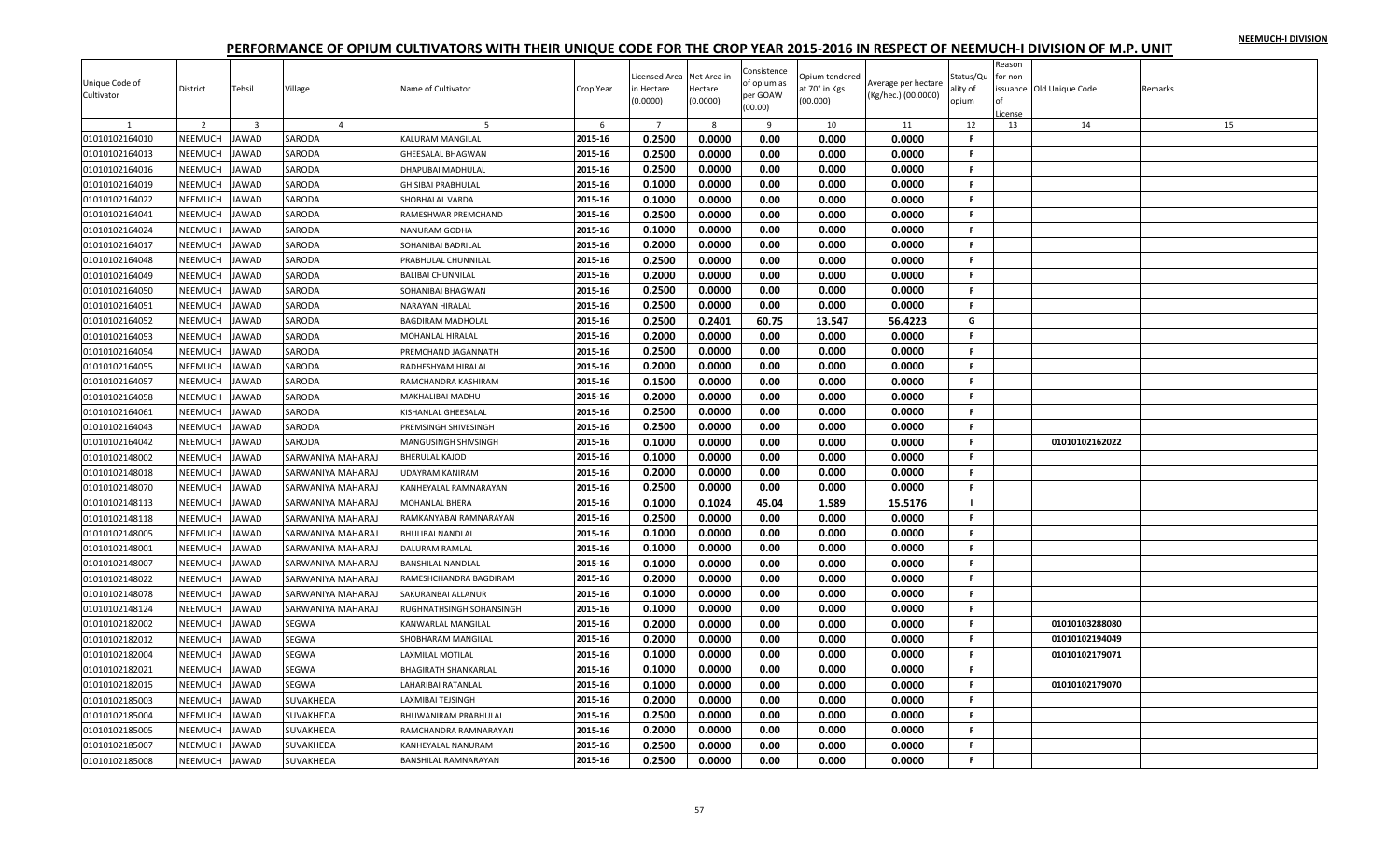| Unique Code of<br>Cultivator | District       | Tehsil                  | Village        | Name of Cultivator          | Crop Year | icensed Area<br>n Hectare | Net Area ir<br>Hectare | Consistence<br>of opium as<br>per GOAW | Opium tendered<br>at 70° in Kgs | Average per hectare<br>(Kg/hec.) (00.0000) | Status/Qu<br>ality of | Reason<br>or non-<br>оf | issuance Old Unique Code | Remarks |
|------------------------------|----------------|-------------------------|----------------|-----------------------------|-----------|---------------------------|------------------------|----------------------------------------|---------------------------------|--------------------------------------------|-----------------------|-------------------------|--------------------------|---------|
|                              |                |                         |                |                             |           | 0.0000                    | (0.0000)               | (00.00)                                | (00.000)                        |                                            | opium                 | License                 |                          |         |
|                              | 2              | $\overline{\mathbf{3}}$ | $\overline{4}$ |                             | 6         | $\overline{7}$            | 8                      | 9                                      | 10                              | 11                                         | 12                    | 13                      | 14                       | 15      |
| 01010102185011               | NEEMUCH        | JAWAD                   | SUVAKHEDA      | RAMGOPAL MANGILAL           | 2015-16   | 0.2500                    | 0.0000                 | 0.00                                   | 0.000                           | 0.0000                                     | -F                    |                         |                          |         |
| 01010102185014               | <b>NEEMUCH</b> | <b>JAWAD</b>            | SUVAKHEDA      | RAMCHANDRA BAPULAL          | 2015-16   | 0.1000                    | 0.0000                 | 0.00                                   | 0.000                           | 0.0000                                     | F.                    |                         |                          |         |
| 01010102185015               | NEEMUCH        | JAWAD                   | SUVAKHEDA      | <b>BABULAL MANGILAL</b>     | 2015-16   | 0.1000                    | 0.0000                 | 0.00                                   | 0.000                           | 0.0000                                     | F.                    |                         |                          |         |
| 01010102185018               | NEEMUCH        | <b>JAWAD</b>            | SUVAKHEDA      | <b>AVANTIBAI CHHAGANLAL</b> | 2015-16   | 0.2000                    | 0.0000                 | 0.00                                   | 0.000                           | 0.0000                                     | F.                    |                         |                          |         |
| 01010102185028               | NEEMUCH        | <b>JAWAD</b>            | SUVAKHEDA      | GOUTAMLAL VARDICHAND        | 2015-16   | 0.1000                    | 0.0000                 | 0.00                                   | 0.000                           | 0.0000                                     | F.                    |                         |                          |         |
| 01010102185029               | NEEMUCH        | <b>JAWAD</b>            | SUVAKHEDA      | MODIRAM MANGILAL            | 2015-16   | 0.2500                    | 0.0000                 | 0.00                                   | 0.000                           | 0.0000                                     | F.                    |                         |                          |         |
| 01010102185030               | NEEMUCH        | <b>JAWAD</b>            | SUVAKHEDA      | LALARAM MANGILAL            | 2015-16   | 0.2000                    | 0.0000                 | 0.00                                   | 0.000                           | 0.0000                                     | F.                    |                         |                          |         |
| 01010102185034               | <b>NEEMUCH</b> | <b>JAWAD</b>            | SUVAKHEDA      | RATANLAL NANALAL            | 2015-16   | 0.1000                    | 0.0000                 | 0.00                                   | 0.000                           | 0.0000                                     | F.                    |                         |                          |         |
| 01010102185035               | NEEMUCH        | <b>JAWAD</b>            | SUVAKHEDA      | DEVKISHAN BADRILAL          | 2015-16   | 0.2500                    | 0.0000                 | 0.00                                   | 0.000                           | 0.0000                                     | F.                    |                         |                          |         |
| 01010102185041               | NEEMUCH        | <b>JAWAD</b>            | SUVAKHEDA      | <b>KANHEYALAL RATANLAL</b>  | 2015-16   | 0.2500                    | 0.0000                 | 0.00                                   | 0.000                           | 0.0000                                     | .F                    |                         |                          |         |
| 01010102185043               | NEEMUCH        | <b>JAWAD</b>            | SUVAKHEDA      | SATYANARAYAN HIRALAL        | 2015-16   | 0.2500                    | 0.0000                 | 0.00                                   | 0.000                           | 0.0000                                     | F.                    |                         |                          |         |
| 01010102185045               | NEEMUCH        | <b>JAWAD</b>            | SUVAKHEDA      | VALLABHRAM RAMNARAYAN       | 2015-16   | 0.1000                    | 0.0000                 | 0.00                                   | 0.000                           | 0.0000                                     | F.                    |                         |                          |         |
| 01010102185055               | <b>NEEMUCH</b> | JAWAD                   | SUVAKHEDA      | KAILASHCHANDRA MANGILAL     | 2015-16   | 0.1000                    | 0.0000                 | 0.00                                   | 0.000                           | 0.0000                                     | F.                    |                         |                          |         |
| 01010102185057               | NEEMUCH        | <b>JAWAD</b>            | SUVAKHEDA      | <b>JAGDISH RATANLAL</b>     | 2015-16   | 0.1000                    | 0.0000                 | 0.00                                   | 0.000                           | 0.0000                                     | F.                    |                         |                          |         |
| 01010102185069               | NEEMUCH        | <b>JAWAD</b>            | SUVAKHEDA      | RADHESHYAM HIRALAL          | 2015-16   | 0.2000                    | 0.0000                 | 0.00                                   | 0.000                           | 0.0000                                     | F.                    |                         |                          |         |
| 01010102185068               | NEEMUCH        | <b>JAWAD</b>            | SUVAKHEDA      | <b>SURESH ONKARLAL</b>      | 2015-16   | 0.2000                    | 0.0000                 | 0.00                                   | 0.000                           | 0.0000                                     | F.                    |                         |                          |         |
| 01010102185071               | NEEMUCH        | <b>JAWAD</b>            | SUVAKHEDA      | SOHANLAL NANURAM            | 2015-16   | 0.2000                    | 0.0000                 | 0.00                                   | 0.000                           | 0.0000                                     | F.                    |                         |                          |         |
| 01010102185073               | <b>NEEMUCH</b> | JAWAD                   | SUVAKHEDA      | SHRIGARBAI RADHAKISHAN      | 2015-16   | 0.2500                    | 0.0000                 | 0.00                                   | 0.000                           | 0.0000                                     | F                     |                         |                          |         |
| 01010102185065               | NEEMUCH        | <b>JAWAD</b>            | SUVAKHEDA      | TULASIRAM BALAWANTSINGH     | 2015-16   | 0.1000                    | 0.0000                 | 0.00                                   | 0.000                           | 0.0000                                     | F.                    |                         |                          |         |
| 01010102185080               | NEEMUCH        | <b>JAWAD</b>            | SUVAKHEDA      | JAGDISH RAMCHANDRA          | 2015-16   | 0.2500                    | 0.0000                 | 0.00                                   | 0.000                           | 0.0000                                     | F.                    |                         |                          |         |
| 01010102185081               | NEEMUCH        | <b>JAWAD</b>            | SUVAKHEDA      | RAMKUNWARBAI VALLABHRAM     | 2015-16   | 0.1000                    | 0.0000                 | 0.00                                   | 0.000                           | 0.0000                                     | F.                    |                         |                          |         |
| 01010102185049               | NEEMUCH        | <b>JAWAD</b>            | SUVAKHEDA      | <b>GANSHYAM BAPULAL</b>     | 2015-16   | 0.2500                    | 0.0000                 | 0.00                                   | 0.000                           | 0.0000                                     | F.                    |                         |                          |         |
| 01010102185089               | NEEMUCH        | <b>JAWAD</b>            | SUVAKHEDA      | <b>GABBUBAI NATHUJI</b>     | 2015-16   | 0.1000                    | 0.0000                 | 0.00                                   | 0.000                           | 0.0000                                     | F.                    |                         |                          |         |
| 01010102168029               | <b>NEEMUCH</b> | <b>JAWAD</b>            | TUMBA          | NATHIBAI PREMCHAND          | 2015-16   | 0.2000                    | 0.0000                 | 0.00                                   | 0.000                           | 0.0000                                     | F.                    |                         |                          |         |
| 01010102168037               | NEEMUCH        | JAWAD                   | TUMBA          | LABHCHANDRA PRABHULAL       | 2015-16   | 0.2500                    | 0.0000                 | 0.00                                   | 0.000                           | 0.0000                                     | F.                    |                         |                          |         |
| 01010102168043               | NEEMUCH        | <b>JAWAD</b>            | TUMBA          | <b>RAMESHWAR GHASI</b>      | 2015-16   | 0.2000                    | 0.0000                 | 0.00                                   | 0.000                           | 0.0000                                     | $\mathbf{F}$          |                         |                          |         |
| 01010102168035               | NEEMUCH        | <b>JAWAD</b>            | <b>TUMBA</b>   | <b>BHAGWANLAL KESHURAM</b>  | 2015-16   | 0.1500                    | 0.0000                 | 0.00                                   | 0.000                           | 0.0000                                     | N                     |                         |                          |         |
| 01010102168011               | NEEMUCH        | <b>JAWAD</b>            | <b>TUMBA</b>   | <b>NANIBAI KISHANLAI</b>    | 2015-16   | 0.1000                    | 0.0000                 | 0.00                                   | 0.000                           | 0.0000                                     | F.                    |                         |                          |         |
| 01010102147003               | NEEMUCH        | <b>JAWAD</b>            | UPREDA         | <b>BANSHILAL MOHANLAL</b>   | 2015-16   | 0.2500                    | 0.0000                 | 0.00                                   | 0.000                           | 0.0000                                     | F.                    |                         |                          |         |
| 01010102147004               | NEEMUCH        | <b>JAWAD</b>            | <b>JPREDA</b>  | KRISHNAGOPAL UNKARLAL       | 2015-16   | 0.2500                    | 0.0000                 | 0.00                                   | 0.000                           | 0.0000                                     | F.                    |                         |                          |         |
| 01010102147005               | NEEMUCH        | <b>JAWAD</b>            | <b>UPREDA</b>  | HANGAMIBAI RAMDYAL          | 2015-16   | 0.2500                    | 0.0000                 | 0.00                                   | 0.000                           | 0.0000                                     | F.                    |                         |                          |         |
| 01010102147006               | NEEMUCH        | <b>JAWAD</b>            | JPREDA         | SATYANARAYAN KACHARULAL     | 2015-16   | 0.2500                    | 0.0000                 | 0.00                                   | 0.000                           | 0.0000                                     | F.                    |                         |                          |         |
| 01010102147012               | NEEMUCH        | <b>JAWAD</b>            | UPREDA         | RAMPRASAD AMRITRAM          | 2015-16   | 0.2000                    | 0.0000                 | 0.00                                   | 0.000                           | 0.0000                                     | F.                    |                         |                          |         |
| 01010102147020               | NEEMUCH        | <b>JAWAD</b>            | UPREDA         | SURESHKUMAR JAMNALAL        | 2015-16   | 0.2500                    | 0.0000                 | 0.00                                   | 0.000                           | 0.0000                                     | F.                    |                         |                          |         |
| 01010102147022               | <b>NEEMUCH</b> | JAWAD                   | JPREDA         | <b>BAPULAL NATHULAL</b>     | 2015-16   | 0.2500                    | 0.0000                 | 0.00                                   | 0.000                           | 0.0000                                     | F.                    |                         |                          |         |
| 01010102147023               | NEEMUCH        | <b>JAWAD</b>            | UPREDA         | RAMKANYABAI BANSHILAL       | 2015-16   | 0.1000                    | 0.0990                 | 69.28                                  | 6.968                           | 70.3838                                    | G                     |                         |                          |         |
| 01010102147033               | NEEMUCH        | <b>JAWAD</b>            | UPREDA         | RAMESHWAR NATHULAL          | 2015-16   | 0.2500                    | 0.2490                 | 65.14                                  | 6.812                           | 27.3574                                    | G                     |                         |                          |         |
| 01010102147036               | NEEMUCH        | <b>JAWAD</b>            | UPREDA         | RADHESHYAM NANURAM          | 2015-16   | 0.2500                    | 0.0000                 | 0.00                                   | 0.000                           | 0.0000                                     | F.                    |                         |                          |         |
| 01010102147038               | NEEMUCH        | <b>JAWAD</b>            | UPREDA         | <b>GOPAL BADRILAL</b>       | 2015-16   | 0.2500                    | 0.0000                 | 0.00                                   | 0.000                           | 0.0000                                     | F.                    |                         |                          |         |
| 01010102147040               | <b>NEEMUCH</b> | JAWAD                   | <b>JPREDA</b>  | NANDLAL BHANWARLAL          | 2015-16   | 0.2500                    | 0.0000                 | 0.00                                   | 0.000                           | 0.0000                                     | F                     |                         |                          |         |
| 01010102147045               | <b>NEEMUCH</b> | JAWAD                   | <b>JPREDA</b>  | <b>BAPULAL MANGILAL</b>     | 2015-16   | 0.2000                    | 0.0000                 | 0.00                                   | 0.000                           | 0.0000                                     | F.                    |                         |                          |         |
| 01010102147042               | NEEMUCH        | JAWAD                   | <b>JPREDA</b>  | <b>BADRILAL CHHAGANLAL</b>  | 2015-16   | 0.2500                    | 0.0000                 | 0.00                                   | 0.000                           | 0.0000                                     | F.                    |                         |                          |         |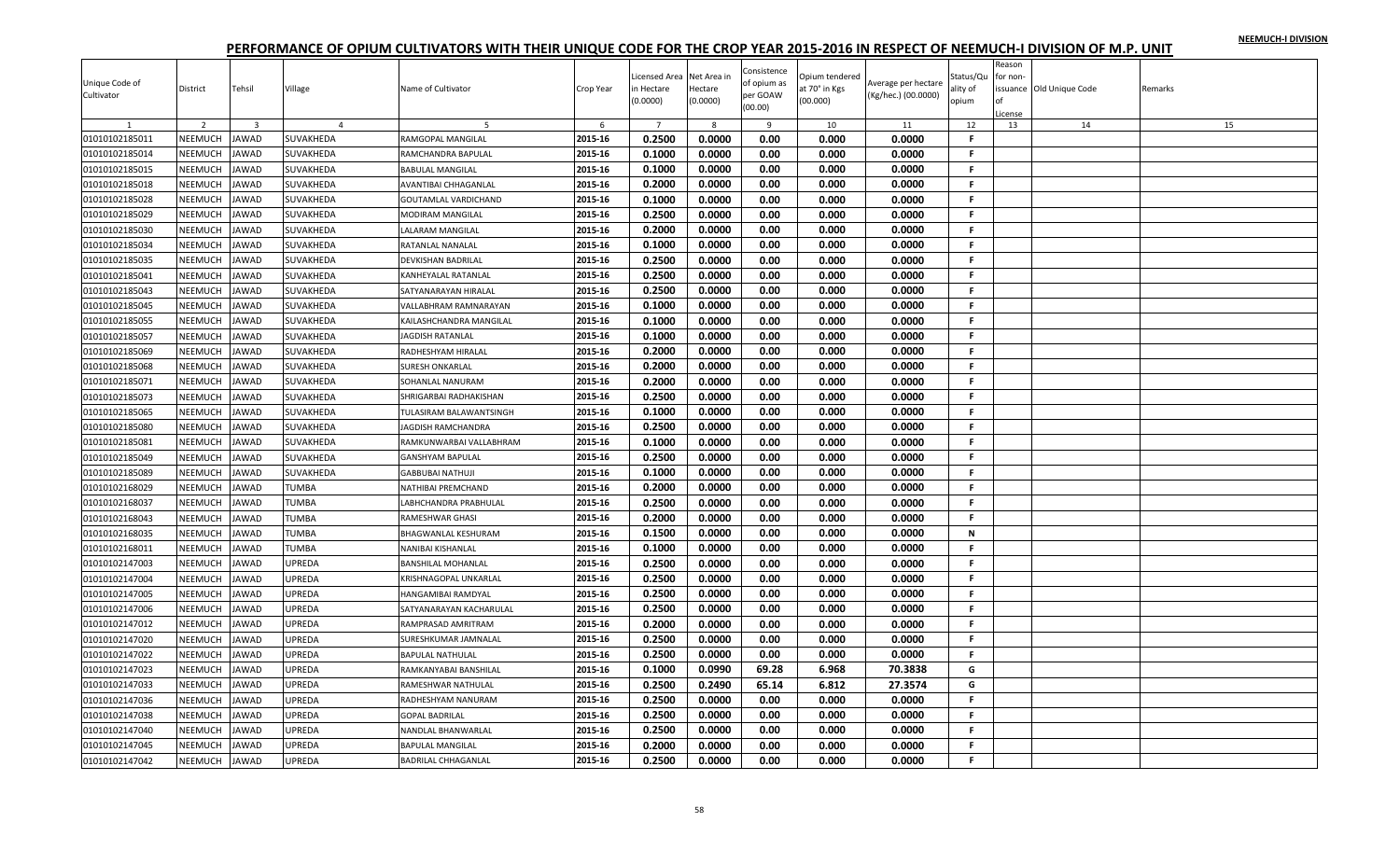| Unique Code of<br>Cultivator | District       | Tehsil                  | Village        | Name of Cultivator          | Crop Year | Licensed Area<br>n Hectare<br>(0.0000) | Net Area ir<br>Hectare<br>(0.0000) | Consistence<br>of opium as<br>per GOAW<br>(00.00) | Opium tendered<br>at 70° in Kgs<br>(00.000) | Average per hectare<br>(Kg/hec.) (00.0000) | Status/Qu<br>ality of<br>opium | Reason<br>for non- | ssuance Old Unique Code | Remarks |
|------------------------------|----------------|-------------------------|----------------|-----------------------------|-----------|----------------------------------------|------------------------------------|---------------------------------------------------|---------------------------------------------|--------------------------------------------|--------------------------------|--------------------|-------------------------|---------|
|                              |                |                         |                |                             |           |                                        |                                    |                                                   |                                             |                                            |                                | cense              |                         |         |
|                              | 2              | $\overline{\mathbf{3}}$ | $\overline{4}$ |                             | 6         | $\overline{7}$                         | 8                                  | 9                                                 | 10                                          | 11                                         | 12                             | 13                 | 14                      | 15      |
| 01010102147046               | <b>NEEMUCH</b> | <b>JAWAD</b>            | UPREDA         | BANSHILAL MATHURALAL        | 2015-16   | 0.2500                                 | 0.0000                             | 0.00                                              | 0.000                                       | 0.0000                                     | F                              |                    |                         |         |
| 01010102147010               | <b>NEEMUCH</b> | <b>JAWAD</b>            | UPREDA         | SONIBAI BHANWARLAL          | 2015-16   | 0.2500                                 | 0.1009                             | 69.37                                             | 6.600                                       | 65.4113                                    | G                              |                    |                         |         |
| 01010102147044               | NEEMUCH        | JAWAD                   | UPREDA         | PARASRAM MODIRAM            | 2015-16   | 0.2500                                 | 0.0000                             | 0.00                                              | 0.000                                       | 0.0000                                     | F.                             |                    |                         |         |
| 01010102147009               | NEEMUCH        | <b>JAWAD</b>            | UPREDA         | NANDUBAI AMBALAL            | 2015-16   | 0.2500                                 | 0.0000                             | 0.00                                              | 0.000                                       | 0.0000                                     | .F.                            |                    |                         |         |
| 01010102147050               | NEEMUCH        | JAWAD                   | UPREDA         | BADRILAL MANGILAL           | 2015-16   | 0.2000                                 | 0.0000                             | 0.00                                              | 0.000                                       | 0.0000                                     | F.                             |                    |                         |         |
| 01010102147052               | NEEMUCH        | <b>JAWAD</b>            | UPREDA         | VAJJABAI PRABHULAL          | 2015-16   | 0.2000                                 | 0.0000                             | 0.00                                              | 0.000                                       | 0.0000                                     | F.                             |                    |                         |         |
| 01010102147054               | <b>NEEMUCH</b> | <b>AWAD</b>             | JPREDA         | GOPAL RAMLAL                | 2015-16   | 0.1000                                 | 0.0000                             | 0.00                                              | 0.000                                       | 0.0000                                     | F.                             |                    |                         |         |
| 01010102147061               | NEEMUCH        | JAWAD                   | UPREDA         | SUKHIBAI SURATRAM           | 2015-16   | 0.2500                                 | 0.0000                             | 0.00                                              | 0.000                                       | 0.0000                                     | F.                             |                    |                         |         |
| 01010102147062               | NEEMUCH        | JAWAD                   | UPREDA         | KISHANLAL CHOTU             | 2015-16   | 0.2500                                 | 0.0000                             | 0.00                                              | 0.000                                       | 0.0000                                     | F.                             |                    |                         |         |
| 01010102147063               | NEEMUCH        | <b>JAWAD</b>            | UPREDA         | <b>INDRABAI GANSHYAM</b>    | 2015-16   | 0.2500                                 | 0.0000                             | 0.00                                              | 0.000                                       | 0.0000                                     | F.                             |                    |                         |         |
| 01010102147065               | NEEMUCH        | <b>JAWAD</b>            | UPREDA         | KACHARULAL KALURAM          | 2015-16   | 0.2000                                 | 0.0000                             | 0.00                                              | 0.000                                       | 0.0000                                     | F.                             |                    |                         |         |
| 01010102147067               | NEEMUCH        | <b>JAWAD</b>            | UPREDA         | SHYAMLAL RAMNATH            | 2015-16   | 0.2500                                 | 0.0000                             | 0.00                                              | 0.000                                       | 0.0000                                     | F.                             |                    |                         |         |
| 01010102147069               | NEEMUCH        | <b>JAWAD</b>            | UPREDA         | KAILASHSINGH RATANSINGH     | 2015-16   | 0.2500                                 | 0.0000                             | 0.00                                              | 0.000                                       | 0.0000                                     | F.                             |                    |                         |         |
| 01010102147032               | NEEMUCH        | <b>JAWAD</b>            | UPREDA         | HIRALAL MANGILAL            | 2015-16   | 0.2500                                 | 0.0000                             | 0.00                                              | 0.000                                       | 0.0000                                     | -F.                            |                    |                         |         |
| 01010102147001               | NEEMUCH        | JAWAD                   | UPREDA         | GUDDIBAI ASHOKKUMAR         | 2015-16   | 0.1000                                 | 0.0000                             | 0.00                                              | 0.000                                       | 0.0000                                     | -F.                            |                    |                         |         |
| 01010102147007               | NEEMUCH        | <b>JAWAD</b>            | UPREDA         | BAPULAL RAMCHANDRA          | 2015-16   | 0.2500                                 | 0.0000                             | 0.00                                              | 0.000                                       | 0.0000                                     | -F.                            |                    |                         |         |
| 01010102147017               | NEEMUCH        | <b>JAWAD</b>            | JPREDA         | PRAHALAD HAJARI             | 2015-16   | 0.1500                                 | 0.0000                             | 0.00                                              | 0.000                                       | 0.0000                                     | F.                             |                    |                         |         |
| 01010102147018               | NEEMUCH        | <b>AWAD</b>             | JPREDA         | RAMKISHAN BHUWANIRAM        | 2015-16   | 0.2500                                 | 0.0000                             | 0.00                                              | 0.000                                       | 0.0000                                     | F.                             |                    |                         |         |
| 01010102147021               | NEEMUCH        | <b>JAWAD</b>            | UPREDA         | VISHNULAL NANDRAM           | 2015-16   | 0.2500                                 | 0.0000                             | 0.00                                              | 0.000                                       | 0.0000                                     | -F.                            |                    |                         |         |
| 01010102147027               | NEEMUCH        | <b>JAWAD</b>            | UPREDA         | RAMESHWAR BHERULAL          | 2015-16   | 0.2000                                 | 0.0000                             | 0.00                                              | 0.000                                       | 0.0000                                     | F.                             |                    |                         |         |
| 01010102147051               | NEEMUCH        | JAWAD                   | UPREDA         | BANSHILAL PRABHULAL         | 2015-16   | 0.2500                                 | 0.0000                             | 0.00                                              | 0.000                                       | 0.0000                                     | .F.                            |                    |                         |         |
| 01010102147055               | NEEMUCH        | <b>JAWAD</b>            | <b>JPREDA</b>  | DHAPUBAI LAXMINARAYAN       | 2015-16   | 0.2000                                 | 0.0000                             | 0.00                                              | 0.000                                       | 0.0000                                     | -F.                            |                    |                         |         |
| 01010102147015               | NEEMUCH        | JAWAD                   | <b>JPREDA</b>  | <b>MATHARIBAI LACHHIRAM</b> | 2015-16   | 0.2000                                 | 0.0000                             | 0.00                                              | 0.000                                       | 0.0000                                     | F.                             |                    |                         |         |
| 01010102147019               | NEEMUCH        | JAWAD                   | UPREDA         | SHANKARLAL SAJJANLAL        | 2015-16   | 0.2000                                 | 0.0000                             | 0.00                                              | 0.000                                       | 0.0000                                     | F.                             |                    |                         |         |
| 01010102147070               | NEEMUCH        | <b>JAWAD</b>            | UPREDA         | ONKARLAL BHERULAL           | 2015-16   | 0.2500                                 | 0.0000                             | 0.00                                              | 0.000                                       | 0.0000                                     | F.                             |                    |                         |         |
| 01010102147035               | NEEMUCH        | JAWAD                   | UPREDA         | BANSHILAL RAMNARAYAN        | 2015-16   | 0.2000                                 | 0.0000                             | 0.00                                              | 0.000                                       | 0.0000                                     | F.                             |                    |                         |         |
| 01010102145010               | NEEMUCH        | JAWAD                   | KHEDAMODI      | <b>BAPULAL BHAGIRATH</b>    | 2015-16   | 0.1000                                 | 0.0975                             | 57.16                                             | 2.556                                       | 26.2154                                    | G                              |                    |                         |         |
| 01010102145021               | NEEMUCH        | <b>JAWAD</b>            | KHEDAMODI      | SHANTIBAI BHUWANIRAM        | 2015-16   | 0.2000                                 | 0.1855                             | 64.61                                             | 4.892                                       | 26.3720                                    | G                              |                    | 01010102146161          |         |
| 01010102145019               | NEEMUCH        | <b>AWAD</b>             | KHEDAMODI      | <b>SAMPATBAI PARASRAM</b>   | 2015-16   | 0.2000                                 | 0.1950                             | 65.45                                             | 3.824                                       | 19.6103                                    | G                              |                    | 01010102147064          |         |
| 01010102145024               | NEEMUCH        | JAWAD                   | KHEDAMODI      | VISHNULAL RAMNATH           | 2015-16   | 0.2500                                 | 0.0000                             | 0.00                                              | 0.000                                       | 0.0000                                     | F.                             |                    | 01010102147066          |         |
| 01010102187007               | NEEMUCH        | <b>JAWAD</b>            | MAHESHPURIYA   | BRIJRAJ RATANSINGH          | 2015-16   | 0.2000                                 | 0.0000                             | 0.00                                              | 0.000                                       | 0.0000                                     | -F.                            |                    |                         |         |
| 01010102165011               | NEEMUCH        | <b>JAWAD</b>            | MEGHPURA       | BADRILAL MIYARAM            | 2015-16   | 0.1000                                 | 0.0000                             | 0.00                                              | 0.000                                       | 0.0000                                     | F.                             |                    |                         |         |
| 01010102165018               | NEEMUCH        | JAWAD                   | MEGHPURA       | <b>TAMMUBAI NANURAM</b>     | 2015-16   | 0.2000                                 | 0.0000                             | 0.00                                              | 0.000                                       | 0.0000                                     | -F.                            |                    |                         |         |
| 01010102165013               | NEEMUCH        | <b>AWAD</b>             | MEGHPURA       | MOHANDAS MANGUDAS           | 2015-16   | 0.1000                                 | 0.0972                             | 54.42                                             | 1.633                                       | 16.8004                                    | G                              |                    |                         |         |
| 01010102178008               | NEEMUCH        | JAWAD                   | PIPLIYA PREMJI | <b>GOPAL BADRILAL</b>       | 2015-16   | 0.2500                                 | 0.0000                             | 0.00                                              | 0.000                                       | 0.0000                                     | F.                             |                    |                         |         |
| 01010102178015               | NEEMUCH        | <b>JAWAD</b>            | PIPLIYA PREMJI | SITABAI NATHULAL            | 2015-16   | 0.2500                                 | 0.0000                             | 0.00                                              | 0.000                                       | 0.0000                                     | $\mathsf F$                    |                    |                         |         |
| 01010102178003               | NEEMUCH        | <b>JAWAD</b>            | PIPLIYA PREMJI | PRAKASHCHAND MOTILAL        | 2015-16   | 0.2500                                 | 0.0000                             | 0.00                                              | 0.000                                       | 0.0000                                     | F.                             |                    |                         |         |
| 01010102152004               | NEEMUCH        | <b>JAWAD</b>            | KHEDA RATHORE  | AMBALAL KISHANLAL           | 2015-16   | 0.1000                                 | 0.0000                             | 0.00                                              | 0.000                                       | 0.0000                                     | F.                             |                    | 01010102188159          |         |
| 01010102152006               | NEEMUCH        | JAWAD                   | KHEDA RATHORE  | CHAMPALAL BAPULAL           | 2015-16   | 0.1000                                 | 0.0000                             | 0.00                                              | 0.000                                       | 0.0000                                     | F.                             |                    | 01010102188161          |         |
| 01010102210012               | <b>NEEMUCH</b> | <b>AWAD</b>             |                | DEVAJI RAMPHOOL             | 2015-16   | 0.1000                                 | 0.0000                             | 0.00                                              | 0.000                                       | 0.0000                                     | F                              |                    | 01010102211064          |         |
|                              |                |                         | <b>HIRMIR</b>  |                             |           | 0.1000                                 | 0.0000                             | 0.00                                              |                                             | 0.0000                                     | F.                             |                    |                         |         |
| 01010105208007               | NEEMUCH        | SINGOLI                 | BALDAR KHA     | BHOLIBAI JAGANNATH          | 2015-16   |                                        |                                    |                                                   | 0.000                                       |                                            | $\mathbf{F}$                   |                    |                         |         |
| 01010105208015               | NEEMUCH        | SINGOLI                 | BALDAR KHA     | RAMESHWAR RUPAJI            | 2015-16   | 0.1500                                 | 0.0000                             | 0.00                                              | 0.000                                       | 0.0000                                     |                                |                    |                         |         |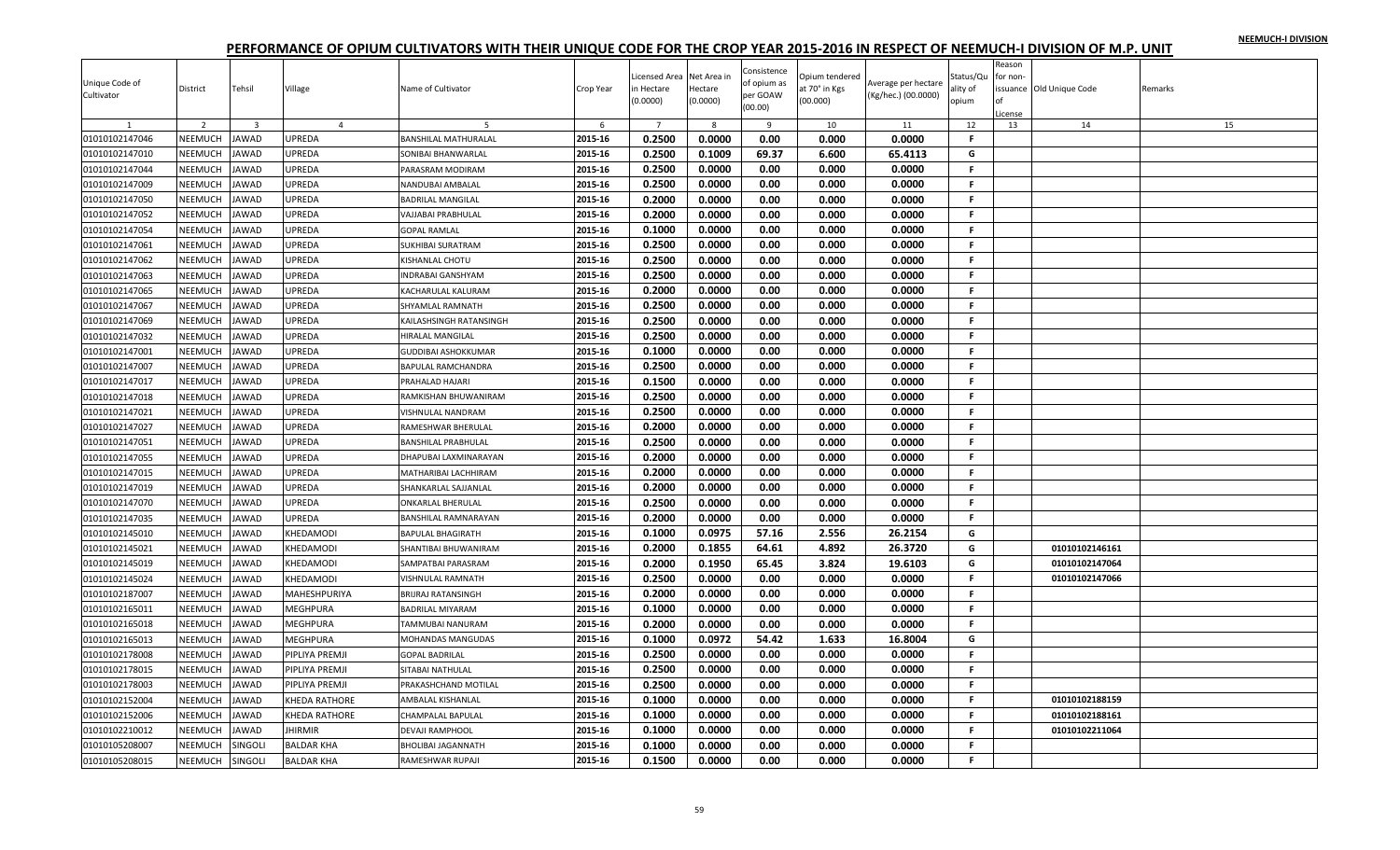| Unique Code of<br>Cultivator | District       | Tehsil         | Village           | Name of Cultivator        | Crop Year | Licensed Area<br>n Hectare<br>(0.0000) | Net Area in<br>Hectare<br>(0.0000) | Consistence<br>of opium as<br>per GOAW<br>(00.00) | Opium tendered<br>at 70° in Kgs<br>(00.000) | Average per hectare<br>(Kg/hec.) (00.0000) | Status/Qu<br>ality of<br>opium | Reason<br>for non-<br>Ωf<br>icense | ssuance Old Unique Code | Remarks |
|------------------------------|----------------|----------------|-------------------|---------------------------|-----------|----------------------------------------|------------------------------------|---------------------------------------------------|---------------------------------------------|--------------------------------------------|--------------------------------|------------------------------------|-------------------------|---------|
|                              | 2              | $\overline{3}$ | $\overline{4}$    | -5                        | 6         | $\overline{7}$                         | 8                                  | $\mathbf{q}$                                      | 10                                          | 11                                         | 12                             | 13                                 | 14                      | 15      |
| 01010105208017               | NEEMUCH        | SINGOLI        | <b>BALDAR KHA</b> | BABARULAL NANALAL         | 2015-16   | 0.2000                                 | 0.0000                             | 0.00                                              | 0.000                                       | 0.0000                                     | F.                             |                                    |                         |         |
| 01010105208021               | NEEMUCH        | <b>SINGOLI</b> | BALDAR KHA        | HIRALAL BALU              | 2015-16   | 0.1500                                 | 0.0000                             | 0.00                                              | 0.000                                       | 0.0000                                     | F.                             |                                    |                         |         |
| 01010105208024               | NEEMUCH        | SINGOLI        | BALDAR KHA        | <b>MADHU BHURALAL</b>     | 2015-16   | 0.1000                                 | 0.0000                             | 0.00                                              | 0.000                                       | 0.0000                                     | F.                             |                                    |                         |         |
| 01010105208029               | NEEMUCH        | <b>SINGOLI</b> | <b>BALDAR KHA</b> | MAGILAL RUPA              | 2015-16   | 0.1000                                 | 0.0000                             | 0.00                                              | 0.000                                       | 0.0000                                     | F.                             |                                    |                         |         |
| 01010102218001               | NEEMUCH        | <b>JAWAD</b>   | <b>BRAHAMPURI</b> | UDAIRAM KISHANLAL         | 2015-16   | 0.2500                                 | 0.0000                             | 0.00                                              | 0.000                                       | 0.0000                                     | F.                             |                                    |                         |         |
| 01010102218003               | NEEMUCH        | <b>JAWAD</b>   | BRAHAMPURI        | KANCHANBAI HIRALAL        | 2015-16   | 0.1500                                 | 0.0000                             | 0.00                                              | 0.000                                       | 0.0000                                     | F.                             |                                    |                         |         |
| 01010102218004               | NEEMUCH        | <b>JAWAD</b>   | BRAHAMPURI        | RAMESHWAR HIRALAL         | 2015-16   | 0.2000                                 | 0.0000                             | 0.00                                              | 0.000                                       | 0.0000                                     | F.                             |                                    |                         |         |
| 01010102218005               | NEEMUCH        | <b>JAWAD</b>   | <b>BRAHAMPURI</b> | NARAYANIBAI HARJI         | 2015-16   | 0.2000                                 | 0.0000                             | 0.00                                              | 0.000                                       | 0.0000                                     | F.                             |                                    |                         |         |
| 01010102218009               | NEEMUCH        | <b>JAWAD</b>   | BRAHAMPURI        | KANWARLAL BHERULAL        | 2015-16   | 0.2000                                 | 0.0000                             | 0.00                                              | 0.000                                       | 0.0000                                     | F.                             |                                    |                         |         |
| 01010102218010               | NEEMUCH        | <b>JAWAD</b>   | BRAHAMPURI        | NANDLAL MULCHAND          | 2015-16   | 0.2500                                 | 0.0000                             | 0.00                                              | 0.000                                       | 0.0000                                     | F.                             |                                    |                         |         |
| 01010102218013               | NEEMUCH        | <b>JAWAD</b>   | BRAHAMPURI        | AMRITLAL BHERULAL         | 2015-16   | 0.2000                                 | 0.0000                             | 0.00                                              | 0.000                                       | 0.0000                                     | -F.                            |                                    |                         |         |
| 01010102218018               | NEEMUCH        | <b>JAWAD</b>   | BRAHAMPURI        | BAGDIRAM DHANNALAL        | 2015-16   | 0.2500                                 | 0.0000                             | 0.00                                              | 0.000                                       | 0.0000                                     | -F.                            |                                    |                         |         |
| 01010102218019               | NEEMUCH        | JAWAD          | BRAHAMPURI        | SHANTILAL HIRALAL         | 2015-16   | 0.2000                                 | 0.0000                             | 0.00                                              | 0.000                                       | 0.0000                                     | F.                             |                                    |                         |         |
| 01010102218023               | NEEMUCH        | <b>AWAD</b>    | BRAHAMPURI        | PREMLAL BHAGIRATH         | 2015-16   | 0.2000                                 | 0.0000                             | 0.00                                              | 0.000                                       | 0.0000                                     | F.                             |                                    |                         |         |
| 01010102218027               | NEEMUCH        | JAWAD          | BRAHAMPURI        | BHAGIRATH PRABHULAL       | 2015-16   | 0.2000                                 | 0.0000                             | 0.00                                              | 0.000                                       | 0.0000                                     | -F                             |                                    |                         |         |
| 01010102218029               | NEEMUCH        | JAWAD          | BRAHAMPURI        | DINESHKUMAR RAMKISHAN     | 2015-16   | 0.2500                                 | 0.0000                             | 0.00                                              | 0.000                                       | 0.0000                                     | F.                             |                                    |                         |         |
| 01010102218030               | NEEMUCH        | <b>AWAD</b>    | BRAHAMPURI        | LAXMINARAYAN NANDLAL      | 2015-16   | 0.2000                                 | 0.0000                             | 0.00                                              | 0.000                                       | 0.0000                                     | -F.                            |                                    |                         |         |
| 01010102218031               | NEEMUCH        | <b>JAWAD</b>   | <b>BRAHAMPURI</b> | BANSHILAL GHISALAL        | 2015-16   | 0.2000                                 | 0.0000                             | 0.00                                              | 0.000                                       | 0.0000                                     | F.                             |                                    |                         |         |
| 01010102218033               | NEEMUCH        | <b>AWAD</b>    | BRAHAMPURI        | DEEPAK KUMAR DAULATRAM    | 2015-16   | 0.2000                                 | 0.0000                             | 0.00                                              | 0.000                                       | 0.0000                                     | F.                             |                                    |                         |         |
| 01010102218035               | NEEMUCH        | <b>JAWAD</b>   | <b>BRAHAMPURI</b> | KANHEYALAL CHAMPALAL      | 2015-16   | 0.1000                                 | 0.0000                             | 0.00                                              | 0.000                                       | 0.0000                                     | $\mathbf{F}$                   |                                    |                         |         |
| 01010102218036               | NEEMUCH        | JAWAD          | BRAHAMPURI        | SATYANARAYAN JAYKISHAN    | 2015-16   | 0.1000                                 | 0.0000                             | 0.00                                              | 0.000                                       | 0.0000                                     | -F.                            |                                    |                         |         |
| 01010102218037               | NEEMUCH        | JAWAD          | BRAHAMPURI        | TULASIBAI JAMANALAL       | 2015-16   | 0.2000                                 | 0.0000                             | 0.00                                              | 0.000                                       | 0.0000                                     | -F.                            |                                    |                         |         |
| 01010105243002               | NEEMUCH        | <b>SINGOLI</b> | CHAWNDIYA         | OMPRAKASH MOHANLAL        | 2015-16   | 0.2000                                 | 0.0000                             | 0.00                                              | 0.000                                       | 0.0000                                     | -F.                            |                                    |                         |         |
| 01010105243008               | NEEMUCH        | <b>SINGOLI</b> | CHAWNDIYA         | BOTHLAL KALU JI           | 2015-16   | 0.2000                                 | 0.0000                             | 0.00                                              | 0.000                                       | 0.0000                                     | F.                             |                                    |                         |         |
| 01010105243022               | NEEMUCH        | SINGOLI        | CHAWNDIYA         | NARAYANBAI SOHAN          | 2015-16   | 0.2000                                 | 0.0000                             | 0.00                                              | 0.000                                       | 0.0000                                     | -F.                            |                                    |                         |         |
| 01010105243032               | NEEMUCH        | <b>SINGOLI</b> | CHAWNDIYA         | HARISINGH JODHSINGH       | 2015-16   | 0.2000                                 | 0.0000                             | 0.00                                              | 0.000                                       | 0.0000                                     | F.                             |                                    |                         |         |
| 01010105243037               | NEEMUCH        | SINGOLI        | CHAWNDIYA         | SHRAWANDAS KAJODDAS       | 2015-16   | 0.2000                                 | 0.0000                             | 0.00                                              | 0.000                                       | 0.0000                                     | F.                             |                                    |                         |         |
| 01010105243039               | NEEMUCH        | <b>SINGOLI</b> | CHAWNDIYA         | GORDHANSINGH JODHSINGH    | 2015-16   | 0.2500                                 | 0.0000                             | 0.00                                              | 0.000                                       | 0.0000                                     | -F.                            |                                    |                         |         |
| 01010105243041               | NEEMUCH        | SINGOLI        | CHAWNDIYA         | BHAGWATSINGH JODHSINGH    | 2015-16   | 0.2500                                 | 0.0000                             | 0.00                                              | 0.000                                       | 0.0000                                     | F.                             |                                    |                         |         |
| 01010105243045               | NEEMUCH        | SINGOLI        | CHAWNDIYA         | <b>MOTYABAI MOHANLAL</b>  | 2015-16   | 0.2500                                 | 0.0000                             | 0.00                                              | 0.000                                       | 0.0000                                     | F.                             |                                    |                         |         |
| 01010105243054               | NEEMUCH        | <b>SINGOLI</b> | CHAWNDIYA         | NANDLAL GHEESALAL         | 2015-16   | 0.2000                                 | 0.0000                             | 0.00                                              | 0.000                                       | 0.0000                                     | -F.                            |                                    |                         |         |
| 01010105243056               | NEEMUCH        | <b>SINGOLI</b> | CHAWNDIYA         | <b>BADRILAL MANGILAL</b>  | 2015-16   | 0.2500                                 | 0.0000                             | 0.00                                              | 0.000                                       | 0.0000                                     | F.                             |                                    |                         |         |
| 01010105243017               | NEEMUCH        | SINGOLI        | CHAWNDIYA         | NANURAMDAS MATHURADAS     | 2015-16   | 0.1000                                 | 0.0000                             | 0.00                                              | 0.000                                       | 0.0000                                     | -F.                            |                                    |                         |         |
| 01010105243034               | NEEMUCH        | <b>SINGOLI</b> | CHAWNDIYA         | CHHAGANLAL SHANKARLAL     | 2015-16   | 0.2000                                 | 0.0000                             | 0.00                                              | 0.000                                       | 0.0000                                     | F.                             |                                    |                         |         |
| 01010105243038               | <b>NEEMUCH</b> | SINGOLI        | CHAWNDIYA         | <b>(ISHANDAS KAJODDAS</b> | 2015-16   | 0.2000                                 | 0.0000                             | 0.00                                              | 0.000                                       | 0.0000                                     | F.                             |                                    |                         |         |
| 01010105243042               | NEEMUCH        | <b>SINGOLI</b> | CHAWNDIYA         | GHEESALAL GABURCHAND      | 2015-16   | 0.2000                                 | 0.0000                             | 0.00                                              | 0.000                                       | 0.0000                                     | .F.                            |                                    |                         |         |
| 01010105243049               | NEEMUCH        | <b>SINGOLI</b> | CHAWNDIYA         | NARAYANIBAI RAMCHANDRADAS | 2015-16   | 0.2500                                 | 0.0000                             | 0.00                                              | 0.000                                       | 0.0000                                     | F.                             |                                    |                         |         |
| 01010105243058               | NEEMUCH        | SINGOLI        | CHAWNDIYA         | KANHEYADAS RAMCHANDRA DAS | 2015-16   | 0.2500                                 | 0.0000                             | 0.00                                              | 0.000                                       | 0.0000                                     | F.                             |                                    |                         |         |
| 01010105243021               | NEEMUCH        | <b>SINGOLI</b> | CHAWNDIYA         | BHURIBAI MATHURALAL       | 2015-16   | 0.2000                                 | 0.0000                             | 0.00                                              | 0.000                                       | 0.0000                                     | -F.                            |                                    |                         |         |
| 01010105243004               | <b>NEEMUCH</b> | SINGOLI        | CHAWNDIYA         | <b>SURESH SHANKARLAL</b>  | 2015-16   | 0.1000                                 | 0.0000                             | 0.00                                              | 0.000                                       | 0.0000                                     | F.                             |                                    |                         |         |
| 01010105243013               | <b>NEEMUCH</b> | SINGOLI        | CHAWNDIYA         | ABHCHAND ONKARLAL         | 2015-16   | 0.2000                                 | 0.0000                             | 0.00                                              | 0.000                                       | 0.0000                                     | F.                             |                                    |                         |         |
| 01010105243018               | NEEMUCH        | SINGOLI        | CHAWNDIYA         | HARKUBAI SHANKARLAL       | 2015-16   | 0.2000                                 | 0.0000                             | 0.00                                              | 0.000                                       | 0.0000                                     | F.                             |                                    |                         |         |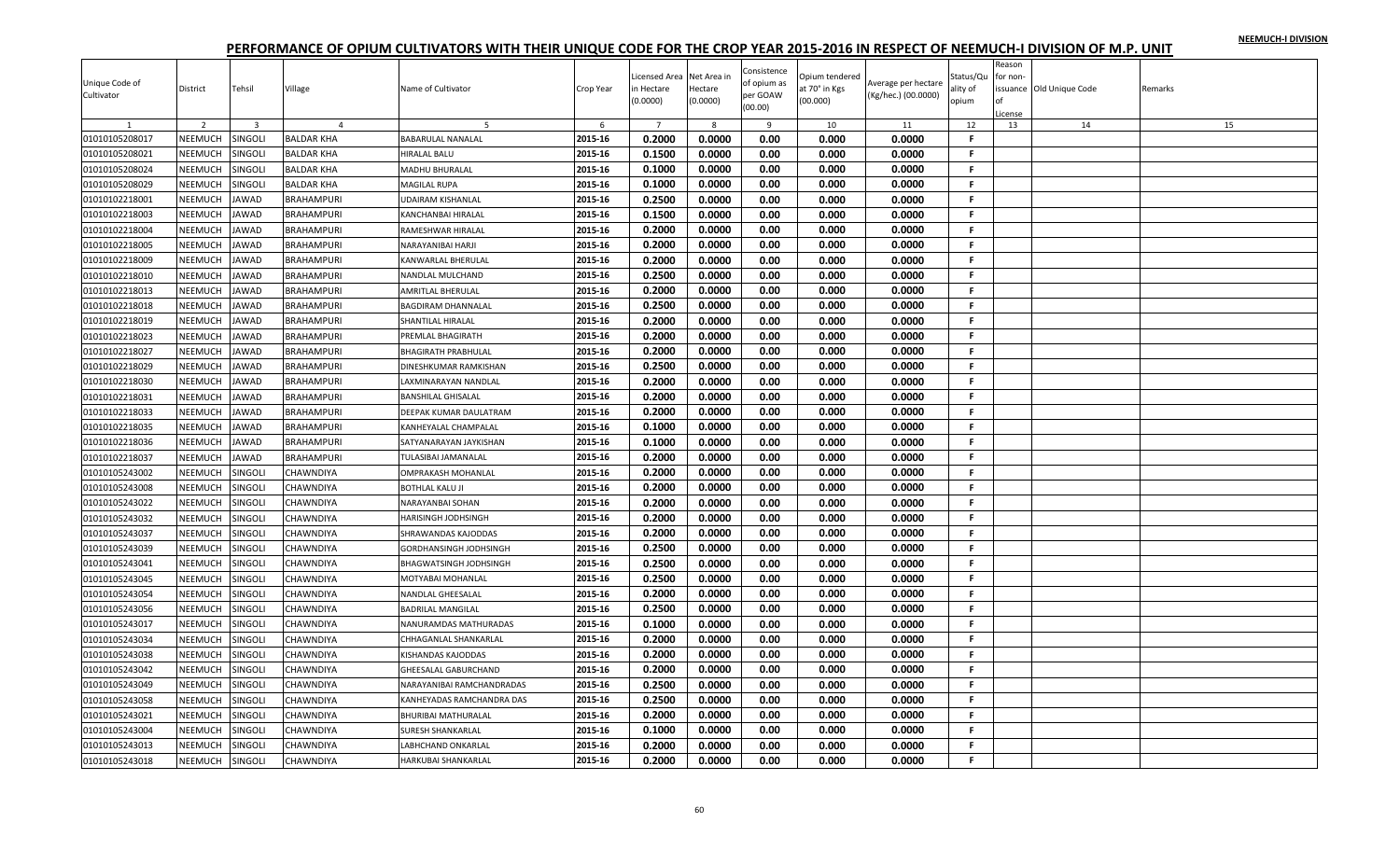| Unique Code of |                |                         |                   |                                |           | icensed Area   | Net Area in | Consistence<br>of opium as | Opium tendered | Average per hectare | Status/Qu | Reason<br>for non- |                         |         |
|----------------|----------------|-------------------------|-------------------|--------------------------------|-----------|----------------|-------------|----------------------------|----------------|---------------------|-----------|--------------------|-------------------------|---------|
| Cultivator     | District       | Tehsil                  | Village           | Name of Cultivator             | Crop Year | n Hectare      | Hectare     | per GOAW                   | at 70° in Kgs  | (Kg/hec.) (00.0000) | ality of  |                    | ssuance Old Unique Code | Remarks |
|                |                |                         |                   |                                |           | 0.0000         | (0.0000)    | (00.00)                    | (00.000)       |                     | opium     |                    |                         |         |
|                | $\overline{2}$ | $\overline{\mathbf{3}}$ | $\overline{a}$    | -5                             | 6         | $\overline{7}$ | 8           | 9                          | 10             | 11                  | 12        | License<br>13      | 14                      | 15      |
| 01010105243026 | NEEMUCH        | SINGOLI                 | CHAWNDIYA         | SOHANLAL DALU                  | 2015-16   | 0.2000         | 0.0000      | 0.00                       | 0.000          | 0.0000              | F.        |                    |                         |         |
| 01010105243035 | <b>NEEMUCH</b> | SINGOLI                 | CHAWNDIYA         | MANSINGH JODHSINGH             | 2015-16   | 0.2500         | 0.0000      | 0.00                       | 0.000          | 0.0000              | F.        |                    |                         |         |
| 01010105243057 | NEEMUCH        | <b>SINGOLI</b>          | CHAWNDIYA         | LALIBAI JAGDISH                | 2015-16   | 0.2000         | 0.0000      | 0.00                       | 0.000          | 0.0000              | F.        |                    |                         |         |
| 01010105243059 | NEEMUCH        | SINGOLI                 | CHAWNDIYA         | NANDKUNWAR RAMCHANDRA          | 2015-16   | 0.2000         | 0.0000      | 0.00                       | 0.000          | 0.0000              | F.        |                    |                         |         |
| 01010105243012 | NEEMUCH        | SINGOLI                 | CHAWNDIYA         | SOHANIBAI MOHANLAL             | 2015-16   | 0.2000         | 0.0000      | 0.00                       | 0.000          | 0.0000              | F.        |                    |                         |         |
| 01010105243061 | NEEMUCH        | <b>SINGOLI</b>          | CHAWNDIYA         | <b>NANALAL GOPI</b>            | 2015-16   | 0.1500         | 0.0000      | 0.00                       | 0.000          | 0.0000              | F.        |                    |                         |         |
| 01010105243027 | NEEMUCH        | SINGOLI                 | CHAWNDIYA         | RAMCHANDRA BALU                | 2015-16   | 0.2000         | 0.0000      | 0.00                       | 0.000          | 0.0000              | F         |                    |                         |         |
| 01010105246004 | NEEMUCH        | SINGOLI                 | DABRIYA           |                                | 2015-16   | 0.1500         | 0.0000      | 0.00                       |                | 0.0000              | F.        |                    |                         |         |
|                |                |                         |                   | AZADMOHAMMAD MAJID             | 2015-16   | 0.1000         | 0.0000      | 0.00                       | 0.000<br>0.000 | 0.0000              | F.        |                    |                         |         |
| 01010105246005 | NEEMUCH        | <b>SINGOLI</b>          | DABRIYA           | HAKIM IBRAHIMKHAN              |           |                |             |                            |                |                     |           |                    |                         |         |
| 01010105246007 | NEEMUCH        | SINGOLI                 | <b>DABRIYA</b>    | <b>IRFAAN MOHAMMAD REHMAN</b>  | 2015-16   | 0.1000         | 0.0000      | 0.00                       | 0.000          | 0.0000              | F.        |                    |                         |         |
| 01010105246013 | NEEMUCH        | <b>SINGOLI</b>          | DABRIYA           | HURABAI RHAMAN                 | 2015-16   | 0.1000         | 0.0000      | 0.00                       | 0.000          | 0.0000              | F.        |                    |                         |         |
| 01010105246011 | NEEMUCH        | <b>SINGOLI</b>          | DABRIYA           | MURADASHAH NURSHAH             | 2015-16   | 0.1000         | 0.0000      | 0.00                       | 0.000          | 0.0000              | F.        |                    |                         |         |
| 01010105205001 | NEEMUCH        | SINGOLI                 | DAULATPURA        | JAGDISHCHANDRA KASHIRAM        | 2015-16   | 0.2000         | 0.0000      | 0.00                       | 0.000          | 0.0000              | F.        |                    |                         |         |
| 01010105205002 | NEEMUCH        | SINGOLI                 | DAULATPURA        | <b>BADRILALRAMSUKH SUKHLAL</b> | 2015-16   | 0.2500         | 0.0000      | 0.00                       | 0.000          | 0.0000              | F.        |                    |                         |         |
| 01010105205004 | NEEMUCH        | <b>SINGOLI</b>          | <b>DAULATPURA</b> | <b>OMPRAKASH ONKARLAL</b>      | 2015-16   | 0.2500         | 0.0000      | 0.00                       | 0.000          | 0.0000              | F.        |                    |                         |         |
| 01010105205005 | NEEMUCH        | SINGOLI                 | DAULATPURA        | SOHANLAL DALURAM               | 2015-16   | 0.2000         | 0.0000      | 0.00                       | 0.000          | 0.0000              | F.        |                    |                         |         |
| 01010105205006 | NEEMUCH        | <b>SINGOLI</b>          | DAULATPURA        | PURANMAL BHARMAL               | 2015-16   | 0.2500         | 0.0000      | 0.00                       | 0.000          | 0.0000              | F.        |                    |                         |         |
| 01010105205008 | NEEMUCH        | <b>SINGOLI</b>          | DAULATPURA        | JAGDISH BALURAM                | 2015-16   | 0.2000         | 0.0000      | 0.00                       | 0.000          | 0.0000              | F.        |                    |                         |         |
| 01010105205009 | NEEMUCH        | SINGOLI                 | DAULATPURA        | LALURAM MANGILAL               | 2015-16   | 0.2000         | 0.0000      | 0.00                       | 0.000          | 0.0000              | F.        |                    |                         |         |
| 01010105205010 | NEEMUCH        | SINGOLI                 | DAULATPURA        | <b>BADRILAL LALURAM</b>        | 2015-16   | 0.1500         | 0.0000      | 0.00                       | 0.000          | 0.0000              | F.        |                    |                         |         |
| 01010105205011 | NEEMUCH        | SINGOLI                 | DAULATPURA        | CHHAGANLAL LALURAM             | 2015-16   | 0.1500         | 0.0000      | 0.00                       | 0.000          | 0.0000              | F.        |                    |                         |         |
| 01010105205012 | NEEMUCH        | SINGOLI                 | DAULATPURA        | JAYRAM BHERULAL                | 2015-16   | 0.2500         | 0.0000      | 0.00                       | 0.000          | 0.0000              | F.        |                    |                         |         |
| 01010105205013 | NEEMUCH        | SINGOLI                 | DAULATPURA        | <b>BHARATLAL SHIVELAL</b>      | 2015-16   | 0.2500         | 0.0000      | 0.00                       | 0.000          | 0.0000              | F.        |                    |                         |         |
| 01010105205014 | NEEMUCH        | SINGOLI                 | DAULATPURA        | ASHARAM BHERULAI               | 2015-16   | 0.2000         | 0.0000      | 0.00                       | 0.000          | 0.0000              | F.        |                    |                         |         |
| 01010105205015 | NEEMUCH        | SINGOLI                 | <b>DAULATPURA</b> | SOHANLAL KASHIRAM              | 2015-16   | 0.2500         | 0.0000      | 0.00                       | 0.000          | 0.0000              | F.        |                    |                         |         |
| 01010105205017 | NEEMUCH        | <b>SINGOLI</b>          | DAULATPURA        | <b>NANDLAL UNKARLAL</b>        | 2015-16   | 0.2500         | 0.0000      | 0.00                       | 0.000          | 0.0000              | F.        |                    |                         |         |
| 01010105205018 | NEEMUCH        | SINGOLI                 | DAULATPURA        | <b>GITALAL RAMLAL</b>          | 2015-16   | 0.2000         | 0.0000      | 0.00                       | 0.000          | 0.0000              | -F.       |                    |                         |         |
| 01010105205019 | NEEMUCH        | <b>SINGOLI</b>          | <b>DAULATPURA</b> | <b>GOPAL LAXMICHAND</b>        | 2015-16   | 0.2500         | 0.0000      | 0.00                       | 0.000          | 0.0000              | F.        |                    |                         |         |
| 01010105205020 | NEEMUCH        | SINGOLI                 | DAULATPURA        | RAMESHWARDAS GIRDHARIDAS       | 2015-16   | 0.2000         | 0.0000      | 0.00                       | 0.000          | 0.0000              | F.        |                    |                         |         |
| 01010105205021 | NEEMUCH        | SINGOLI                 | DAULATPURA        | NANDLAL KAJOD                  | 2015-16   | 0.2000         | 0.0000      | 0.00                       | 0.000          | 0.0000              | F.        |                    |                         |         |
| 01010105205023 | NEEMUCH        | <b>SINGOLI</b>          | <b>DAULATPURA</b> | <b>ONKARLAL KISHANLAL</b>      | 2015-16   | 0.2500         | 0.0000      | 0.00                       | 0.000          | 0.0000              | F.        |                    |                         |         |
| 01010105205024 | NEEMUCH        | SINGOLI                 | DAULATPURA        | <b>SHANTILAL NANALAL</b>       | 2015-16   | 0.2500         | 0.0000      | 0.00                       | 0.000          | 0.0000              | F.        |                    |                         |         |
|                | NEEMUCH        |                         |                   | CHHAGANLAL DAULATRAM           | 2015-16   | 0.2000         | 0.0000      | 0.00                       | 0.000          | 0.0000              | F.        |                    |                         |         |
| 01010105205025 |                | SINGOLI                 | DAULATPURA        |                                | 2015-16   | 0.2000         |             | 0.00                       |                | 0.0000              | F.        |                    |                         |         |
| 01010105205026 | NEEMUCH        | <b>SINGOLI</b>          | DAULATPURA        | <b>NATHU HIRA</b>              |           |                | 0.0000      |                            | 0.000          |                     |           |                    |                         |         |
| 01010105205027 | NEEMUCH        | SINGOLI                 | DAULATPURA        | BHANAWARIBAI GULABCHAND        | 2015-16   | 0.2500         | 0.0000      | 0.00                       | 0.000          | 0.0000              | F.        |                    |                         |         |
| 01010105205029 | NEEMUCH        | <b>SINGOLI</b>          | DAULATPURA        | BHANWARLAL JAYCHAND            | 2015-16   | 0.2000         | 0.0000      | 0.00                       | 0.000          | 0.0000              | F.        |                    |                         |         |
| 01010105205030 | NEEMUCH        | <b>SINGOLI</b>          | DAULATPURA        | <b>GITALAL KISHANLAL</b>       | 2015-16   | 0.2000         | 0.0000      | 0.00                       | 0.000          | 0.0000              | F.        |                    |                         |         |
| 01010105205031 | NEEMUCH        | SINGOLI                 | DAULATPURA        | NARAYANLAL AMARCHAND           | 2015-16   | 0.2000         | 0.0000      | 0.00                       | 0.000          | 0.0000              | F.        |                    |                         |         |
| 01010105205032 | NEEMUCH        | SINGOLI                 | DAULATPURA        | SOHANLAL RAMSUKH               | 2015-16   | 0.2000         | 0.0000      | 0.00                       | 0.000          | 0.0000              | F.        |                    |                         |         |
| 01010105205033 | <b>NEEMUCH</b> | SINGOLI                 | DAULATPURA        | RAMLAL TAKECHAND               | 2015-16   | 0.2500         | 0.0000      | 0.00                       | 0.000          | 0.0000              | F         |                    |                         |         |
| 01010105205034 | <b>NEEMUCH</b> | SINGOLI                 | DAULATPURA        | <b>JODHRAJ SHANKARLAL</b>      | 2015-16   | 0.2000         | 0.0000      | 0.00                       | 0.000          | 0.0000              | F.        |                    |                         |         |
| 01010105205035 | NEEMUCH        | <b>SINGOLI</b>          | DAULATPURA        | RUKAMNIBAI BHARMAL             | 2015-16   | 0.2000         | 0.0000      | 0.00                       | 0.000          | 0.0000              | F.        |                    |                         |         |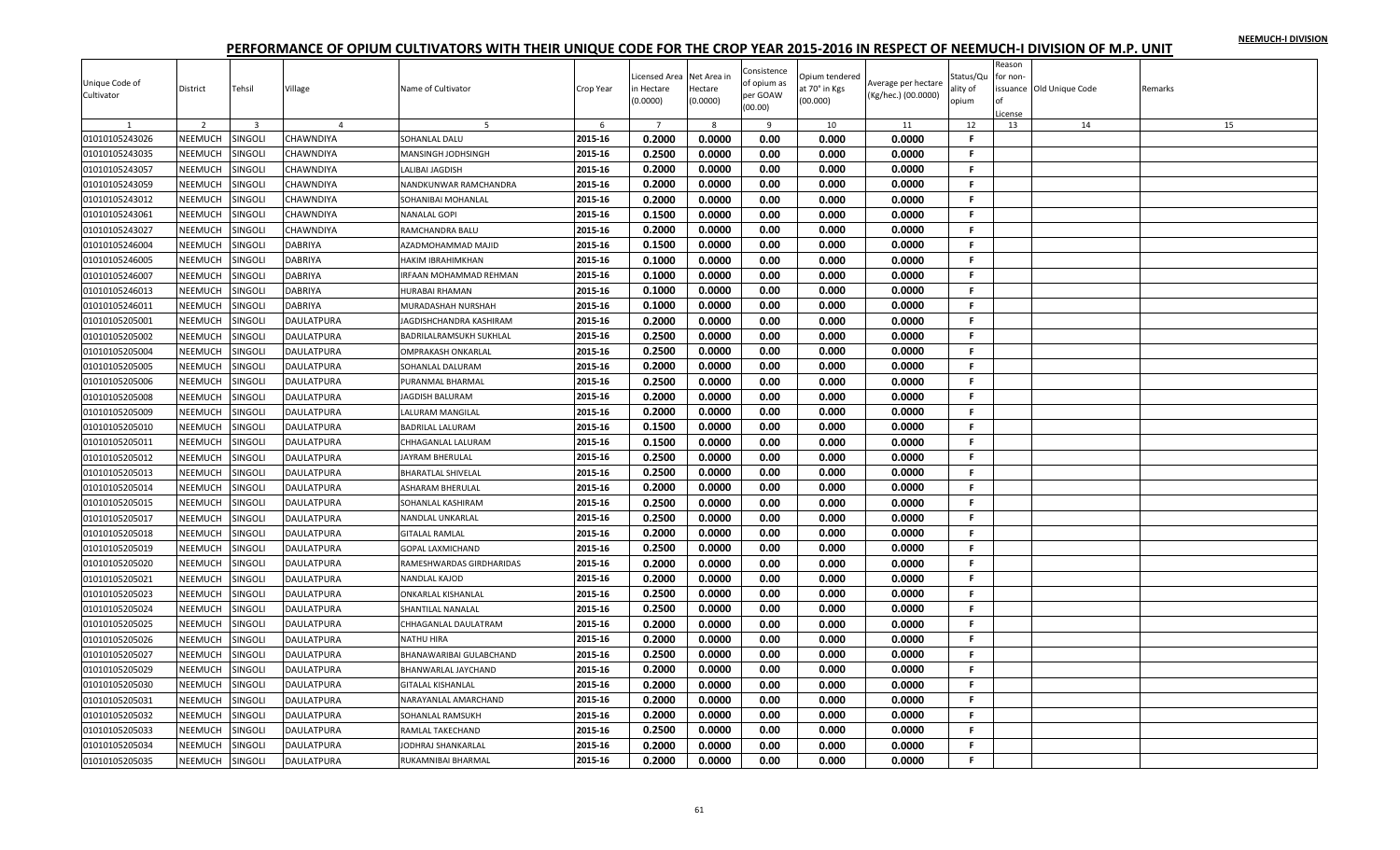|                |                |                         |                   |                                 |           | icensed Area   | Net Area in | Consistence | Opium tendered |                     | Status/Qu    | Reason<br>for non- |                         |         |
|----------------|----------------|-------------------------|-------------------|---------------------------------|-----------|----------------|-------------|-------------|----------------|---------------------|--------------|--------------------|-------------------------|---------|
| Unique Code of | District       | Tehsil                  | Village           | Name of Cultivator              | Crop Year | n Hectare      | Hectare     | of opium as | at 70° in Kgs  | Average per hectare | ality of     |                    | ssuance Old Unique Code | Remarks |
| Cultivator     |                |                         |                   |                                 |           | 0.0000         | (0.0000)    | per GOAW    | (00.000)       | (Kg/hec.) (00.0000) | opium        |                    |                         |         |
|                |                |                         |                   |                                 |           |                |             | (00.00)     |                |                     |              | License            |                         |         |
|                | $\overline{2}$ | $\overline{\mathbf{3}}$ | $\overline{a}$    | -5                              | 6         | $\overline{7}$ | 8           | 9           | 10             | 11                  | 12           | 13                 | 14                      | 15      |
| 01010105205036 | NEEMUCH        | SINGOLI                 | <b>DAULATPURA</b> | SITABAI LALURAM                 | 2015-16   | 0.2000         | 0.0000      | 0.00        | 0.000          | 0.0000              | F.           |                    |                         |         |
| 01010105205039 | <b>NEEMUCH</b> | SINGOLI                 | DAULATPURA        | <b>BOTHLAL HIRALAL</b>          | 2015-16   | 0.2000         | 0.0000      | 0.00        | 0.000          | 0.0000              | F.           |                    |                         |         |
| 01010105205040 | NEEMUCH        | <b>SINGOLI</b>          | <b>DAULATPURA</b> | SHYAMLAL VENIRAM                | 2015-16   | 0.2500         | 0.0000      | 0.00        | 0.000          | 0.0000              | F.           |                    |                         |         |
| 01010105205042 | NEEMUCH        | SINGOLI                 | DAULATPURA        | <b>KHYALIRAM BHARMAL</b>        | 2015-16   | 0.2000         | 0.0000      | 0.00        | 0.000          | 0.0000              | F.           |                    |                         |         |
| 01010105205043 | NEEMUCH        | SINGOLI                 | DAULATPURA        | HUDIBAI NARAYAN                 | 2015-16   | 0.2000         | 0.0000      | 0.00        | 0.000          | 0.0000              | F.           |                    |                         |         |
| 01010105205044 | NEEMUCH        | <b>SINGOLI</b>          | DAULATPURA        | <b>TULSIRAM ONKAR</b>           | 2015-16   | 0.2000         | 0.0000      | 0.00        | 0.000          | 0.0000              | F.           |                    |                         |         |
| 01010105205045 | NEEMUCH        | SINGOLI                 | DAULATPURA        | <b>CHAMPALAL CHUNNILAL</b>      | 2015-16   | 0.2500         | 0.0000      | 0.00        | 0.000          | 0.0000              | F            |                    |                         |         |
| 01010105205048 | NEEMUCH        | SINGOLI                 | DAULATPURA        | RADHESHYAM DALURAM              | 2015-16   | 0.2000         | 0.0000      | 0.00        | 0.000          | 0.0000              | F.           |                    |                         |         |
| 01010105205049 | NEEMUCH        | <b>SINGOLI</b>          | DAULATPURA        | <b>DULICHAND NANALAL</b>        | 2015-16   | 0.2000         | 0.0000      | 0.00        | 0.000          | 0.0000              | F.           |                    |                         |         |
| 01010105205050 | NEEMUCH        | <b>SINGOLI</b>          | DAULATPURA        | <b>MANGILAL RAMSUKH</b>         | 2015-16   | 0.2500         | 0.0000      | 0.00        | 0.000          | 0.0000              | F.           |                    |                         |         |
| 01010105205051 | NEEMUCH        | <b>SINGOLI</b>          | DAULATPURA        | <b>DEVILAL RAMSUKH</b>          | 2015-16   | 0.2500         | 0.0000      | 0.00        | 0.000          | 0.0000              | F.           |                    |                         |         |
| 01010105205054 | NEEMUCH        | <b>SINGOLI</b>          | DAULATPURA        | KANHEYALAL BALURAM              | 2015-16   | 0.2000         | 0.0000      | 0.00        | 0.000          | 0.0000              | F            |                    |                         |         |
| 01010105205055 | NEEMUCH        | SINGOLI                 | DAULATPURA        | AMARCHAND JITMAL                | 2015-16   | 0.1500         | 0.0000      | 0.00        | 0.000          | 0.0000              | F.           |                    |                         |         |
| 01010105205056 | NEEMUCH        | <b>SINGOLI</b>          | DAULATPURA        | NAGAJIRAM MANGILAL              | 2015-16   | 0.2000         | 0.0000      | 0.00        | 0.000          | 0.0000              | F.           |                    |                         |         |
| 01010105205057 | NEEMUCH        | <b>SINGOLI</b>          | <b>DAULATPURA</b> | <b>MOHANLAL RUPA</b>            | 2015-16   | 0.2500         | 0.0000      | 0.00        | 0.000          | 0.0000              | F.           |                    |                         |         |
| 01010105205058 | NEEMUCH        | SINGOLI                 | DAULATPURA        | <b>BHERULAL RAMLAL</b>          | 2015-16   | 0.2000         | 0.0000      | 0.00        | 0.000          | 0.0000              | F.           |                    |                         |         |
| 01010105205059 | NEEMUCH        | <b>SINGOLI</b>          | DAULATPURA        | JAGDISHCHANDRA ONKARLAL         | 2015-16   | 0.2000         | 0.0000      | 0.00        | 0.000          | 0.0000              | F.           |                    |                         |         |
| 01010105205060 | NEEMUCH        | <b>SINGOLI</b>          | DAULATPURA        | RATANLAL VENIRAM                | 2015-16   | 0.2500         | 0.0000      | 0.00        | 0.000          | 0.0000              | F.           |                    |                         |         |
| 01010105205061 | NEEMUCH        | SINGOLI                 | DAULATPURA        | <b>MADANLAL HIRALAL</b>         | 2015-16   | 0.2000         | 0.0000      | 0.00        | 0.000          | 0.0000              | F.           |                    |                         |         |
| 01010105205063 | NEEMUCH        | <b>SINGOLI</b>          | DAULATPURA        | SHAMBHULAL NARAYAN              | 2015-16   | 0.1500         | 0.0000      | 0.00        | 0.000          | 0.0000              | F.           |                    |                         |         |
| 01010105205067 | NEEMUCH        | <b>SINGOLI</b>          | DAULATPURA        | <b>GHEESALAL RAMCHANDRA</b>     | 2015-16   | 0.2000         | 0.0000      | 0.00        | 0.000          | 0.0000              | $\mathbf{F}$ |                    |                         |         |
| 01010105205068 | NEEMUCH        | SINGOLI                 | DAULATPURA        | <b>BHAGWANLAL BHURALAL</b>      | 2015-16   | 0.1000         | 0.0000      | 0.00        | 0.000          | 0.0000              | F.           |                    |                         |         |
| 01010105205069 | NEEMUCH        | <b>SINGOLI</b>          | DAULATPURA        | SHYAMDAS GIRDHARIDAS            | 2015-16   | 0.2000         | 0.0000      | 0.00        | 0.000          | 0.0000              | F.           |                    |                         |         |
| 01010105205070 | NEEMUCH        | SINGOLI                 | DAULATPURA        | <b>KASHIRAM JITUJI</b>          | 2015-16   | 0.2000         | 0.0000      | 0.00        | 0.000          | 0.0000              | F.           |                    |                         |         |
| 01010105205071 | NEEMUCH        | SINGOLI                 | <b>DAULATPURA</b> | MOHANLAL UNKARLAL               | 2015-16   | 0.1000         | 0.0000      | 0.00        | 0.000          | 0.0000              | F.           |                    |                         |         |
| 01010105205073 | NEEMUCH        | <b>SINGOLI</b>          | DAULATPURA        | <b>DEVILAL NATHUJI</b>          | 2015-16   | 0.2000         | 0.0000      | 0.00        | 0.000          | 0.0000              | F.           |                    |                         |         |
| 01010105205075 | NEEMUCH        | SINGOLI                 | DAULATPURA        | <b>BABULAL HIRALAL</b>          | 2015-16   | 0.2500         | 0.0000      | 0.00        | 0.000          | 0.0000              | -F.          |                    |                         |         |
| 01010105205076 | NEEMUCH        | <b>SINGOLI</b>          | <b>DAULATPURA</b> | KANHEYALAL MANGILAL             | 2015-16   | 0.2000         | 0.0000      | 0.00        | 0.000          | 0.0000              | F.           |                    |                         |         |
| 01010105205079 | NEEMUCH        | SINGOLI                 | DAULATPURA        | <b>BHAGAWATIDAS GIRDHARI</b>    | 2015-16   | 0.2000         | 0.0000      | 0.00        | 0.000          | 0.0000              | F.           |                    |                         |         |
| 01010105205081 | NEEMUCH        | SINGOLI                 | DAULATPURA        | DAULATRAM CHATARBHUJ            | 2015-16   | 0.2500         | 0.0000      | 0.00        | 0.000          | 0.0000              | F.           |                    |                         |         |
| 01010105205082 | NEEMUCH        | <b>SINGOLI</b>          | <b>DAULATPURA</b> | BALMUKUND LAXMICHAND            | 2015-16   | 0.2500         | 0.0000      | 0.00        | 0.000          | 0.0000              | F.           |                    |                         |         |
| 01010105205083 | NEEMUCH        | <b>SINGOLI</b>          | DAULATPURA        | <b>BHAGWANLAL LALURAM</b>       | 2015-16   | 0.2500         | 0.0000      | 0.00        | 0.000          | 0.0000              | F.           |                    |                         |         |
| 01010105205084 | NEEMUCH        | SINGOLI                 | DAULATPURA        | <b>BHANWARLAL LALURAM</b>       | 2015-16   | 0.2000         | 0.0000      | 0.00        | 0.000          | 0.0000              | F.           |                    |                         |         |
| 01010105205086 | NEEMUCH        | <b>SINGOLI</b>          | <b>DAULATPURA</b> | <b>MAGANLAL HIRALAL</b>         | 2015-16   | 0.1000         | 0.0000      | 0.00        | 0.000          | 0.0000              | F.           |                    |                         |         |
| 01010105205087 | NEEMUCH        | SINGOLI                 | DAULATPURA        | MURLIDHAR KELASHCHANDRA GITALAL | 2015-16   | 0.2000         | 0.0000      | 0.00        | 0.000          | 0.0000              | F.           |                    |                         |         |
| 01010105205088 | NEEMUCH        | <b>SINGOLI</b>          | DAULATPURA        | SHIVELAL KISHANLAL              | 2015-16   | 0.2000         | 0.0000      | 0.00        | 0.000          | 0.0000              | F.           |                    |                         |         |
| 01010105205092 | NEEMUCH        | <b>SINGOLI</b>          | DAULATPURA        | RANGLAL CHUNNILAL               | 2015-16   | 0.2000         | 0.0000      | 0.00        | 0.000          | 0.0000              | F.           |                    |                         |         |
| 01010105205095 | NEEMUCH        | SINGOLI                 | DAULATPURA        | MANOHARLAL GANSHYAM             | 2015-16   | 0.2000         | 0.0000      | 0.00        | 0.000          | 0.0000              | F.           |                    |                         |         |
| 01010105205096 | NEEMUCH        | SINGOLI                 | DAULATPURA        |                                 | 2015-16   | 0.1500         | 0.0000      | 0.00        | 0.000          | 0.0000              | F.           |                    |                         |         |
|                |                |                         |                   | RAMLAL KALUJI                   | 2015-16   | 0.2000         |             | 0.00        | 0.000          | 0.0000              | F            |                    |                         |         |
| 01010105205097 | NEEMUCH        | SINGOLI                 | DAULATPURA        | <b>BABULAL RUPA</b>             |           |                | 0.0000      |             |                |                     |              |                    |                         |         |
| 01010105205099 | <b>NEEMUCH</b> | SINGOLI                 | DAULATPURA        | <b>JAGDISH KALUDHAKAR</b>       | 2015-16   | 0.2000         | 0.0000      | 0.00        | 0.000          | 0.0000              | F.           |                    |                         |         |
| 01010105205007 | NEEMUCH        | <b>SINGOLI</b>          | DAULATPURA        | <b>GAUTAMLAL LAXMICHAND</b>     | 2015-16   | 0.2000         | 0.0000      | 0.00        | 0.000          | 0.0000              | F.           |                    |                         |         |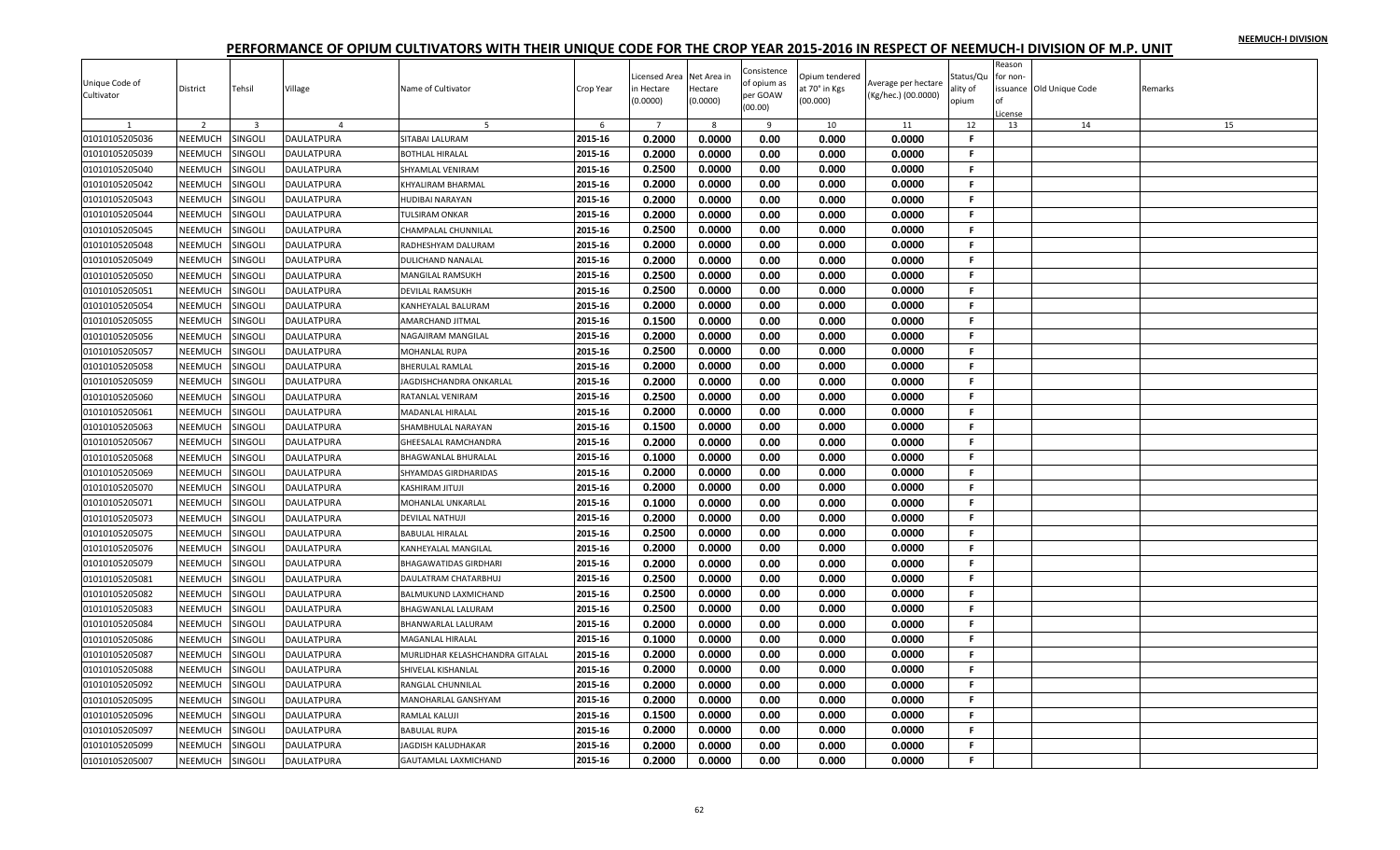|                |                |                         |                   |                                              |           | icensed Area   | Net Area in      | Consistence         | Opium tendered |                     | Status/Qu    | Reason<br>for non- |                         |         |
|----------------|----------------|-------------------------|-------------------|----------------------------------------------|-----------|----------------|------------------|---------------------|----------------|---------------------|--------------|--------------------|-------------------------|---------|
| Unique Code of | District       | Tehsil                  | Village           | Name of Cultivator                           | Crop Year | n Hectare      | Hectare          | of opium as         | at 70° in Kgs  | Average per hectare | ality of     |                    | ssuance Old Unique Code | Remarks |
| Cultivator     |                |                         |                   |                                              |           | 0.0000         | (0.0000)         | per GOAW<br>(00.00) | (00.000)       | (Kg/hec.) (00.0000) | opium        |                    |                         |         |
|                | $\overline{2}$ | $\overline{\mathbf{3}}$ | $\overline{a}$    |                                              | 6         | $\overline{7}$ | 8                | 9                   | 10             | 11                  | 12           | .icense<br>13      | 14                      | 15      |
| 01010105205046 | NEEMUCH        | <b>SINGOLI</b>          | <b>DAULATPURA</b> | SHANKARLAL GITALAL                           | 2015-16   | 0.2000         | 0.0000           | 0.00                | 0.000          | 0.0000              | F.           |                    |                         |         |
|                |                |                         |                   |                                              | 2015-16   | 0.2000         | 0.0000           | 0.00                | 0.000          | 0.0000              | F.           |                    |                         |         |
| 01010105205052 | <b>NEEMUCH</b> | SINGOLI                 | DAULATPURA        | LALURAM MADHU                                |           |                |                  |                     |                |                     |              |                    |                         |         |
| 01010105205066 | NEEMUCH        | <b>SINGOLI</b>          | <b>DAULATPURA</b> | <b>TULSIRAM MANGILAL</b>                     | 2015-16   | 0.2500         | 0.0000           | 0.00                | 0.000          | 0.0000              | F.           |                    |                         |         |
| 01010105205072 | NEEMUCH        | SINGOLI                 | DAULATPURA        | PYARIBAI PRABHULAL                           | 2015-16   | 0.1000         | 0.0000           | 0.00                | 0.000          | 0.0000              | F.           |                    |                         |         |
| 01010105205003 | NEEMUCH        | SINGOLI                 | DAULATPURA        | <b>GHISULAL LALURAM</b>                      | 2015-16   | 0.2000         | 0.0000           | 0.00                | 0.000          | 0.0000              | F.           |                    |                         |         |
| 01010105205091 | NEEMUCH        | <b>SINGOLI</b>          | DAULATPURA        | <b>JAMKUBAI DALURAM</b>                      | 2015-16   | 0.1500         | 0.0000           | 0.00                | 0.000          | 0.0000              | F.           |                    |                         |         |
| 01010105205093 | NEEMUCH        | SINGOLI                 | DAULATPURA        | MOHANLAL SHANKARLAL                          | 2015-16   | 0.2000         | 0.0000           | 0.00                | 0.000          | 0.0000              | F            |                    |                         |         |
| 01010105205053 | NEEMUCH        | SINGOLI                 | DAULATPURA        | SHYAMLAL SHANKARLAL                          | 2015-16   | 0.2000         | 0.0000           | 0.00                | 0.000          | 0.0000              | F.           |                    |                         |         |
| 01010105205102 | NEEMUCH        | <b>SINGOLI</b>          | DAULATPURA        | SAJJANSINGH MADANSINGH                       | 2015-16   | 0.2500         | 0.0000           | 0.00                | 0.000          | 0.0000              | F.           |                    |                         |         |
| 01010105205103 | NEEMUCH        | <b>SINGOLI</b>          | <b>DAULATPURA</b> | <b>GOPAL RAMCHANDRADAS</b>                   | 2015-16   | 0.2500         | 0.0000           | 0.00                | 0.000          | 0.0000              | F.           |                    |                         |         |
| 01010105205104 | NEEMUCH        | <b>SINGOLI</b>          | DAULATPURA        | RAMKUNWARIBAI SHOUKINLAL                     | 2015-16   | 0.1500         | 0.0000           | 0.00                | 0.000          | 0.0000              | F.           |                    |                         |         |
| 01010105205105 | NEEMUCH        | <b>SINGOLI</b>          | <b>DAULATPURA</b> | <b>ABDULSATTAR KARIM</b>                     | 2015-16   | 0.2000         | 0.0000           | 0.00                | 0.000          | 0.0000              | F.           |                    |                         |         |
| 01010105205106 | NEEMUCH        | SINGOLI                 | DAULATPURA        | SAMPATBAI JAMNALAL                           | 2015-16   | 0.2500         | 0.0000           | 0.00                | 0.000          | 0.0000              | F.           |                    |                         |         |
| 01010105205107 | NEEMUCH        | <b>SINGOLI</b>          | DAULATPURA        | KAMLIBAI BHANWARLAL                          | 2015-16   | 0.2000         | 0.0000           | 0.00                | 0.000          | 0.0000              | F.           |                    |                         |         |
| 01010105205108 | NEEMUCH        | <b>SINGOLI</b>          | <b>DAULATPURA</b> | PAPPU DEVILAL                                | 2015-16   | 0.2500         | 0.0000           | 0.00                | 0.000          | 0.0000              | F.           |                    |                         |         |
| 01010105205109 | NEEMUCH        | SINGOLI                 | DAULATPURA        | <b>KALURAM RAMLAL</b>                        | 2015-16   | 0.2500         | 0.0000           | 0.00                | 0.000          | 0.0000              | F.           |                    |                         |         |
| 01010105205110 | NEEMUCH        | <b>SINGOLI</b>          | DAULATPURA        | <b>BHURA NARU</b>                            | 2015-16   | 0.2500         | 0.0000           | 0.00                | 0.000          | 0.0000              | F.           |                    |                         |         |
| 01010105205111 | NEEMUCH        | SINGOLI                 | DAULATPURA        | <b>BAGDIRAM BAINAJI</b>                      | 2015-16   | 0.1500         | 0.0000           | 0.00                | 0.000          | 0.0000              | F.           |                    | 01010105206054          |         |
| 01010105205112 | NEEMUCH        | SINGOLI                 | <b>DAULATPURA</b> | <b>GHEESIBAI SUKHDEVPURI</b>                 | 2015-16   | 0.2000         | 0.0000           | 0.00                | 0.000          | 0.0000              | F.           |                    | 01010105206132          |         |
| 01010102240002 | NEEMUCH        | <b>JAWAD</b>            | <b>DIKEN</b>      | SITARAM SALIGRAM                             | 2015-16   | 0.2500         | 0.0000           | 0.00                | 0.000          | 0.0000              | F.           |                    |                         |         |
| 01010102240005 | NEEMUCH        | <b>JAWAD</b>            | <b>DIKEN</b>      | DEUBAI MULCHAND                              | 2015-16   | 0.2000         | 0.0000           | 0.00                | 0.000          | 0.0000              | $\mathbf{F}$ |                    |                         |         |
| 01010102240008 | NEEMUCH        | <b>JAWAD</b>            | <b>DIKEN</b>      | SHOBHARAM RAMCHANDRA                         | 2015-16   | 0.2000         | 0.0000           | 0.00                | 0.000          | 0.0000              | F.           |                    |                         |         |
| 01010102240009 | NEEMUCH        | <b>JAWAD</b>            | <b>DIKEN</b>      | MOHANLAL CHHITARMAL                          | 2015-16   | 0.2000         | 0.0000           | 0.00                | 0.000          | 0.0000              | F.           |                    |                         |         |
| 01010102240015 | <b>NEEMUCH</b> | JAWAD                   | DIKEN             | PRABHULAL NANDA                              | 2015-16   | 0.2000         | 0.0000           | 0.00                | 0.000          | 0.0000              | F.           |                    |                         |         |
| 01010102240018 | NEEMUCH        | <b>JAWAD</b>            | <b>DIKEN</b>      | RAMKANYABAI NEHRULAL                         | 2015-16   | 0.1500         | 0.0000           | 0.00                | 0.000          | 0.0000              | F.           |                    |                         |         |
| 01010102240019 | NEEMUCH        | <b>JAWAD</b>            | <b>DIKEN</b>      | RAMESHWAR RAMGOPAL                           | 2015-16   | 0.2500         | 0.0000           | 0.00                | 0.000          | 0.0000              | F.           |                    |                         |         |
| 01010102240020 | NEEMUCH        | <b>JAWAD</b>            | <b>DIKEN</b>      |                                              | 2015-16   | 0.1500         |                  | 0.00                | 0.000          | 0.0000              | -F.          |                    |                         |         |
| 01010102240022 | NEEMUCH        | <b>JAWAD</b>            | <b>DIKEN</b>      | MOOLCHAND RAMCHANDRA<br>JAMANALAL RAMCHANDRA | 2015-16   | 0.2500         | 0.0000<br>0.0000 | 0.00                | 0.000          | 0.0000              | F.           |                    |                         |         |
|                | NEEMUCH        |                         |                   |                                              |           |                |                  |                     |                |                     | F.           |                    |                         |         |
| 01010102240023 |                | <b>JAWAD</b>            | <b>DIKEN</b>      | RAMESHWAR BHURA                              | 2015-16   | 0.2000         | 0.0000           | 0.00                | 0.000          | 0.0000              | F.           |                    |                         |         |
| 01010102240027 | <b>NEEMUCH</b> | JAWAD                   | DIKEN             | <b>GORDHAN DEVILAL</b>                       | 2015-16   | 0.2000         | 0.0000           | 0.00                | 0.000          | 0.0000              |              |                    |                         |         |
| 01010102240028 | NEEMUCH        | <b>JAWAD</b>            | <b>DIKEN</b>      | <b>KARIBAI PYARCHAND</b>                     | 2015-16   | 0.1000         | 0.0000           | 0.00                | 0.000          | 0.0000              | F.           |                    |                         |         |
| 01010102240029 | NEEMUCH        | <b>JAWAD</b>            | <b>DIKEN</b>      | PYARIBAI MOHANLAL                            | 2015-16   | 0.2000         | 0.0000           | 0.00                | 0.000          | 0.0000              | F.           |                    |                         |         |
| 01010102240030 | NEEMUCH        | <b>JAWAD</b>            | DIKEN             | <b>DEVILAL PRABHULAL</b>                     | 2015-16   | 0.2000         | 0.0000           | 0.00                | 0.000          | 0.0000              | F.           |                    |                         |         |
| 01010102240032 | NEEMUCH        | <b>JAWAD</b>            | <b>DIKEN</b>      | NANURAM KOJUKELWAR                           | 2015-16   | 0.1500         | 0.0000           | 0.00                | 0.000          | 0.0000              | F.           |                    |                         |         |
| 01010102240033 | <b>NEEMUCH</b> | JAWAD                   | DIKEN             | SURESHCHANDRA ONKARLAL                       | 2015-16   | 0.2000         | 0.0000           | 0.00                | 0.000          | 0.0000              | F.           |                    |                         |         |
| 01010102240035 | NEEMUCH        | <b>JAWAD</b>            | <b>DIKEN</b>      | AMRITLAL BHANWARLAL                          | 2015-16   | 0.2000         | 0.0000           | 0.00                | 0.000          | 0.0000              | F.           |                    |                         |         |
| 01010102240036 | <b>NEEMUCH</b> | <b>JAWAD</b>            | <b>DIKEN</b>      | SOMABAI HIRALAL                              | 2015-16   | 0.2000         | 0.0000           | 0.00                | 0.000          | 0.0000              | F.           |                    |                         |         |
| 01010102240038 | NEEMUCH        | <b>JAWAD</b>            | DIKEN             | <b>MANGILAL DAULATRAM</b>                    | 2015-16   | 0.2000         | 0.0000           | 0.00                | 0.000          | 0.0000              | F.           |                    |                         |         |
| 01010102240039 | NEEMUCH        | <b>JAWAD</b>            | DIKEN             | RAMPRASAD KANA                               | 2015-16   | 0.2000         | 0.0000           | 0.00                | 0.000          | 0.0000              | F.           |                    |                         |         |
| 01010102240040 | <b>NEEMUCH</b> | JAWAD                   | <b>DIKEN</b>      | <b>DALLA DHULJI</b>                          | 2015-16   | 0.2500         | 0.0000           | 0.00                | 0.000          | 0.0000              | F            |                    |                         |         |
| 01010102240041 | <b>NEEMUCH</b> | JAWAD                   | <b>DIKEN</b>      | LABHCHAND JANAKILAL KANHEYALAL               | 2015-16   | 0.2000         | 0.0000           | 0.00                | 0.000          | 0.0000              | F.           |                    |                         |         |
| 01010102240042 | NEEMUCH        | <b>JAWAD</b>            | <b>DIKEN</b>      | KAILASH RAMCHANDRA KHOKHANWAT                | 2015-16   | 0.2000         | 0.0000           | 0.00                | 0.000          | 0.0000              | F.           |                    |                         |         |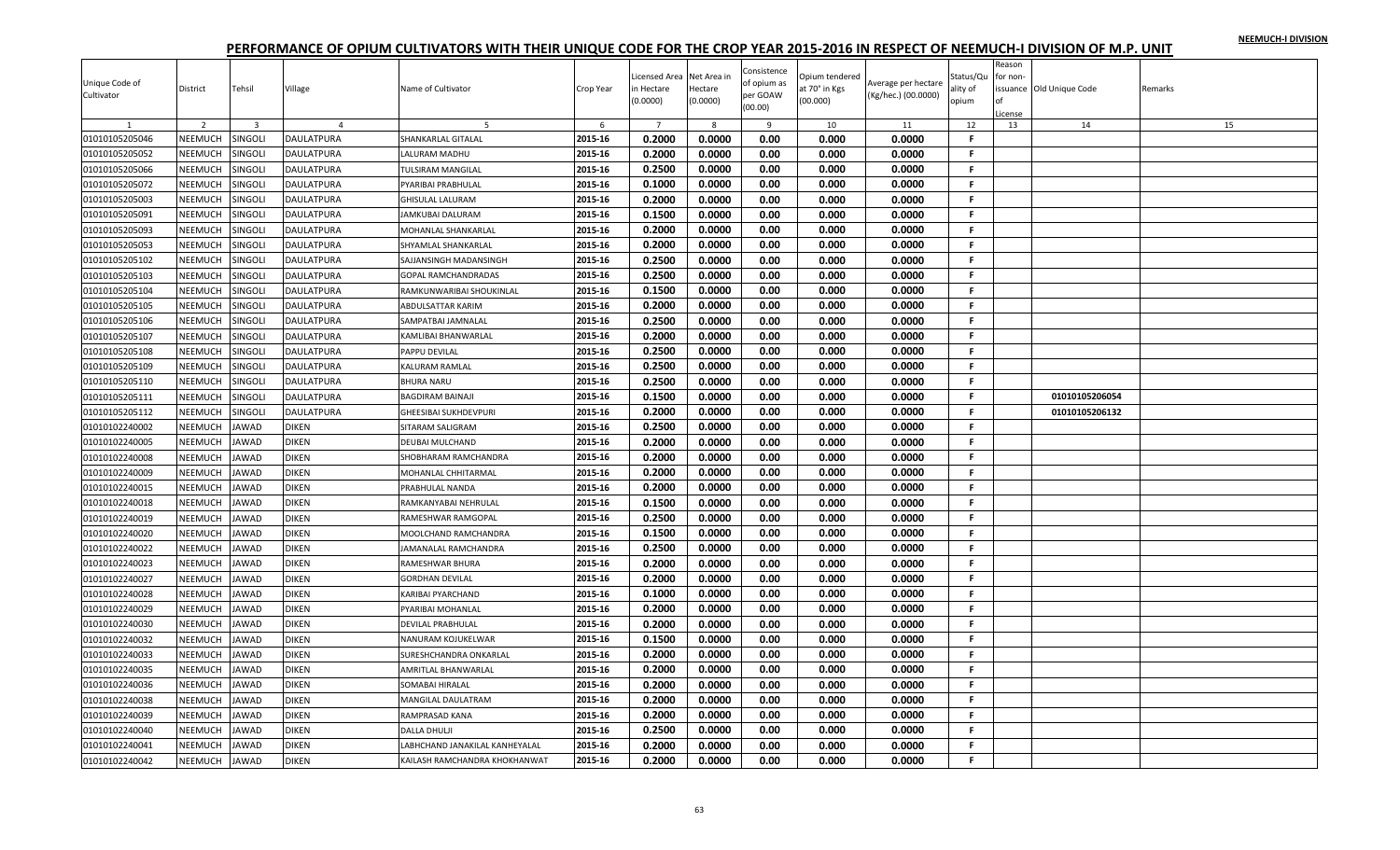|                |                |                         |                |                               |           |                          |              |             |                |                     |           | Reason   |                          |                    |
|----------------|----------------|-------------------------|----------------|-------------------------------|-----------|--------------------------|--------------|-------------|----------------|---------------------|-----------|----------|--------------------------|--------------------|
|                |                |                         |                |                               |           | icensed Area Net Area in |              | Consistence | Opium tendered |                     | Status/Qu | for non- |                          |                    |
| Unique Code of | District       | Tehsil                  | Village        | Name of Cultivator            | Crop Year | n Hectare                | Hectare      | of opium as | at 70° in Kgs  | Average per hectare | ılity of  |          | issuance Old Unique Code | Remarks            |
| Cultivator     |                |                         |                |                               |           | 0.0000                   | (0.0000)     | per GOAW    | (00.000)       | (Kg/hec.) (00.0000) | opium     |          |                          |                    |
|                |                |                         |                |                               |           |                          |              | (00.00)     |                |                     |           | icense   |                          |                    |
|                | $\overline{2}$ | $\overline{\mathbf{3}}$ | $\overline{a}$ | 5                             | 6         | $\overline{7}$           | $\mathbf{R}$ | 9           | 10             | 11                  | 12        | 13       | 14                       | 15                 |
| 01010102240046 | NEEMUCH        | <b>JAWAD</b>            | <b>DIKEN</b>   | BHANWARIBAI GORDHAN           | 2015-16   | 0.2000                   | 0.0000       | 0.00        | 0.000          | 0.0000              | F.        |          |                          |                    |
| 01010102240047 | NEEMUCH        | <b>JAWAD</b>            | <b>DIKEN</b>   | PUSHPABAI BABULAL SHANKARIBAI | 2015-16   | 0.1000                   | 0.0000       | 0.00        | 0.000          | 0.0000              | F.        |          |                          | <b>NAME CHANGE</b> |
| 01010102240048 | NEEMUCH        | <b>JAWAD</b>            | <b>DIKEN</b>   | SHYAMLAL RAMSUKH              | 2015-16   | 0.2000                   | 0.0000       | 0.00        | 0.000          | 0.0000              | F.        |          |                          |                    |
| 01010102240052 | <b>NEEMUCH</b> | <b>JAWAD</b>            | <b>DIKEN</b>   | PUSHPABAI SHANKARLAL          | 2015-16   | 0.1000                   | 0.0000       | 0.00        | 0.000          | 0.0000              | F.        |          |                          |                    |
| 01010102240054 | NEEMUCH        | <b>JAWAD</b>            | <b>DIKEN</b>   | SUKHIBAI KESHURAM             | 2015-16   | 0.2000                   | 0.0000       | 0.00        | 0.000          | 0.0000              | F.        |          |                          |                    |
| 01010102240055 | NEEMUCH        | <b>JAWAD</b>            | <b>DIKEN</b>   | RAMCHANDRA ONKARLAL           | 2015-16   | 0.2000                   | 0.0000       | 0.00        | 0.000          | 0.0000              | F.        |          |                          |                    |
| 01010102240056 | NEEMUCH        | <b>JAWAD</b>            | <b>DIKEN</b>   | SATYANARAIN RAMNARAYAN        | 2015-16   | 0.2000                   | 0.0000       | 0.00        | 0.000          | 0.0000              | F.        |          |                          |                    |
| 01010102240057 | NEEMUCH        | <b>JAWAD</b>            | <b>DIKEN</b>   | KANHEYALAL JAGDISHCHAND       | 2015-16   | 0.1500                   | 0.0000       | 0.00        | 0.000          | 0.0000              | F.        |          |                          |                    |
| 01010102240060 | NEEMUCH        | JAWAD                   | <b>DIKEN</b>   | PHOOLWANTIBAI KHYALI          | 2015-16   | 0.1500                   | 0.0000       | 0.00        | 0.000          | 0.0000              | F.        |          |                          |                    |
| 01010102240061 | NEEMUCH        | <b>JAWAD</b>            | <b>DIKEN</b>   | PARASRAM NANDA                | 2015-16   | 0.2000                   | 0.0000       | 0.00        | 0.000          | 0.0000              | F.        |          |                          |                    |
| 01010102240063 | NEEMUCH        | <b>JAWAD</b>            | <b>DIKEN</b>   | JANAKILAL KANHEYALAL          | 2015-16   | 0.2000                   | 0.0000       | 0.00        | 0.000          | 0.0000              | F.        |          |                          |                    |
| 01010102240066 | NEEMUCH        | <b>JAWAD</b>            | <b>DIKEN</b>   | <b>BHAGATRAM ONKARLAI</b>     | 2015-16   | 0.2500                   | 0.0000       | 0.00        | 0.000          | 0.0000              | F.        |          |                          |                    |
| 01010102240067 | NEEMUCH        | <b>JAWAD</b>            | <b>DIKEN</b>   | LALU DHURA                    | 2015-16   | 0.2500                   | 0.0000       | 0.00        | 0.000          | 0.0000              | F.        |          |                          |                    |
| 01010102240068 | <b>NEEMUCH</b> | <b>JAWAD</b>            | <b>DIKEN</b>   | MANGILAL RADHAKISHAN          | 2015-16   | 0.1500                   | 0.0000       | 0.00        | 0.000          | 0.0000              | F.        |          |                          |                    |
| 01010102240071 | <b>NEEMUCH</b> | <b>JAWAD</b>            | <b>DIKEN</b>   | RAJENDRA BADRILAL             | 2015-16   | 0.2000                   | 0.0000       | 0.00        | 0.000          | 0.0000              | F.        |          |                          |                    |
| 01010102240072 | NEEMUCH        | <b>JAWAD</b>            | <b>DIKEN</b>   | PREMSUKH KHYALILAL            | 2015-16   | 0.2000                   | 0.0000       | 0.00        | 0.000          | 0.0000              | F.        |          |                          |                    |
| 01010102240073 | NEEMUCH        | <b>JAWAD</b>            | <b>DIKEN</b>   | JAMANALAL HAZARILAL           | 2015-16   | 0.2000                   | 0.0000       | 0.00        | 0.000          | 0.0000              | F.        |          |                          |                    |
| 01010102240075 | <b>NEEMUCH</b> | <b>JAWAD</b>            | <b>DIKEN</b>   | KANHEYALAL DALURAM            | 2015-16   | 0.2000                   | 0.0000       | 0.00        | 0.000          | 0.0000              | F.        |          |                          |                    |
| 01010102240076 | NEEMUCH        | <b>JAWAD</b>            | <b>DIKEN</b>   | SHAMBHULAL BHURA              | 2015-16   | 0.2000                   | 0.0000       | 0.00        | 0.000          | 0.0000              | F.        |          |                          |                    |
| 01010102240079 | NEEMUCH        | <b>JAWAD</b>            | <b>DIKEN</b>   | DHAPUBAI NANURAM              | 2015-16   | 0.1000                   | 0.0000       | 0.00        | 0.000          | 0.0000              | F.        |          |                          |                    |
| 01010102240081 | <b>NEEMUCH</b> | <b>JAWAD</b>            | <b>DIKEN</b>   | MATHURALAL KANWARLAL          | 2015-16   | 0.2000                   | 0.0000       | 0.00        | 0.000          | 0.0000              | F.        |          |                          |                    |
| 01010102240086 | NEEMUCH        | <b>JAWAD</b>            | <b>DIKEN</b>   | <b>DEVESH GOPAL</b>           | 2015-16   | 0.1000                   | 0.0000       | 0.00        | 0.000          | 0.0000              | F.        |          |                          |                    |
| 01010102240089 | NEEMUCH        | <b>JAWAD</b>            | <b>DIKEN</b>   | KANHEYALAL TULASIRAM          | 2015-16   | 0.2000                   | 0.0000       | 0.00        | 0.000          | 0.0000              | F.        |          |                          |                    |
| 01010102240092 | NEEMUCH        | <b>JAWAD</b>            | <b>DIKEN</b>   | JAMANALAL KANHEYALAL          | 2015-16   | 0.2000                   | 0.0000       | 0.00        | 0.000          | 0.0000              | F.        |          |                          |                    |
| 01010102240094 | NEEMUCH        | <b>JAWAD</b>            | <b>DIKEN</b>   | BALMUKUND RAMRATAN            | 2015-16   | 0.2500                   | 0.0000       | 0.00        | 0.000          | 0.0000              | F.        |          |                          |                    |
| 01010102240100 | NEEMUCH        | <b>JAWAD</b>            | <b>DIKEN</b>   | NANURAM NAVLA                 | 2015-16   | 0.1000                   | 0.0000       | 0.00        | 0.000          | 0.0000              | F.        |          |                          |                    |
| 01010102240101 | <b>NEEMUCH</b> | <b>JAWAD</b>            | <b>DIKEN</b>   | JANIBAI LAKHMA                | 2015-16   | 0.2000                   | 0.0000       | 0.00        | 0.000          | 0.0000              | F.        |          |                          |                    |
| 01010102240107 | NEEMUCH        | <b>JAWAD</b>            | <b>DIKEN</b>   | <b>BANSHILAL MOHANLAL</b>     | 2015-16   | 0.2000                   | 0.0000       | 0.00        | 0.000          | 0.0000              | F.        |          |                          |                    |
| 01010102240113 | NEEMUCH        | <b>JAWAD</b>            | <b>DIKEN</b>   | PRAHLAD CHHAGANLAL            | 2015-16   | 0.2000                   | 0.0000       | 0.00        | 0.000          | 0.0000              | F.        |          |                          |                    |
| 01010102240115 | NEEMUCH        | JAWAD                   | <b>DIKEN</b>   | ANOKHBAI DEVRAM               | 2015-16   | 0.2500                   | 0.0000       | 0.00        | 0.000          | 0.0000              | F.        |          |                          |                    |
| 01010102240117 | NEEMUCH        | <b>JAWAD</b>            | <b>DIKEN</b>   | KANHEYALAL MODAJI             | 2015-16   | 0.2500                   | 0.0000       | 0.00        | 0.000          | 0.0000              | F.        |          |                          |                    |
| 01010102240119 | NEEMUCH        | <b>JAWAD</b>            | <b>DIKEN</b>   | ASHOKKUMAR RAMDAYAL           | 2015-16   | 0.2000                   | 0.0000       | 0.00        | 0.000          | 0.0000              | F.        |          |                          |                    |
| 01010102240120 | NEEMUCH        | JAWAD                   | <b>DIKEN</b>   | KANCHAN BAI JAGDISHCHANDRA    | 2015-16   | 0.1000                   | 0.0000       | 0.00        | 0.000          | 0.0000              | F.        |          |                          |                    |
| 01010102240122 | NEEMUCH        | <b>JAWAD</b>            | <b>DIKEN</b>   | YESHODABAI RAMESHWAR          | 2015-16   | 0.2000                   | 0.0000       | 0.00        | 0.000          | 0.0000              | F.        |          |                          |                    |
| 01010102240123 | NEEMUCH        | <b>JAWAD</b>            | <b>DIKEN</b>   | PREMSUKH RAMDAYAL             | 2015-16   | 0.2000                   | 0.0000       | 0.00        | 0.000          | 0.0000              | F.        |          |                          |                    |
| 01010102240125 | <b>NEEMUCH</b> | <b>JAWAD</b>            | <b>DIKEN</b>   | SANJEEVKUMAR SATYANARAIN      | 2015-16   | 0.2000                   | 0.0000       | 0.00        | 0.000          | 0.0000              | F.        |          |                          |                    |
| 01010102240133 | NEEMUCH        | <b>JAWAD</b>            | <b>DIKEN</b>   | ISHWARLAL RADHESHYAM          | 2015-16   | 0.2000                   | 0.0000       | 0.00        | 0.000          | 0.0000              | F.        |          |                          |                    |
| 01010102240134 | NEEMUCH        | <b>JAWAD</b>            | <b>DIKEN</b>   | OMPRAKASH RAJARAM             | 2015-16   | 0.2500                   | 0.1145       | 65.35       | 7.198          | 62.8646             | G         |          |                          |                    |
| 01010102240137 | NEEMUCH        | JAWAD                   | <b>DIKEN</b>   | MUKESHKUMAR BANSHILAL         | 2015-16   | 0.2000                   | 0.0000       | 0.00        | 0.000          | 0.0000              | F.        |          |                          |                    |
| 01010102240138 | NEEMUCH        | <b>JAWAD</b>            | <b>DIKEN</b>   | JAGDISH VILAS                 | 2015-16   | 0.2000                   | 0.0000       | 0.00        | 0.000          | 0.0000              | F.        |          |                          |                    |
|                |                |                         |                |                               |           |                          |              |             |                |                     | F.        |          |                          |                    |
| 01010102240139 | NEEMUCH        | <b>JAWAD</b>            | <b>DIKEN</b>   | KALURAM RAMGOPAL              | 2015-16   | 0.1000                   | 0.0000       | 0.00        | 0.000          | 0.0000              |           |          |                          |                    |
| 01010102240143 | <b>NEEMUCH</b> | <b>JAWAD</b>            | <b>DIKEN</b>   | <b>SUNILKUMAR KALURAM</b>     | 2015-16   | 0.2000                   | 0.0000       | 0.00        | 0.000          | 0.0000              | F.        |          |                          |                    |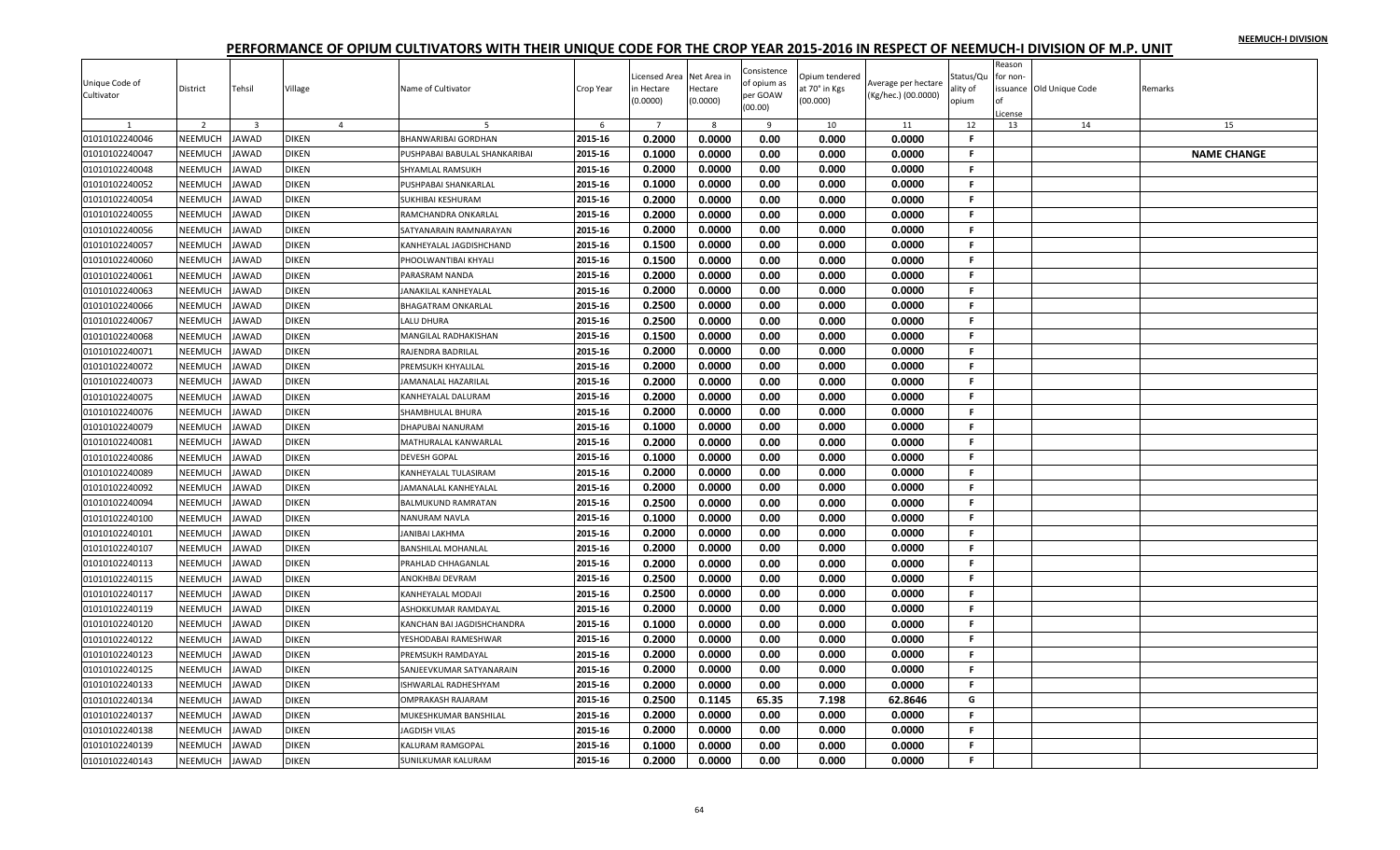| Unique Code of<br>Cultivator | District       | Tehsil                  | Village        | Name of Cultivator        | Crop Year | Licensed Area<br>n Hectare<br>(0.0000) | Net Area ir<br>Hectare<br>(0.0000) | Consistence<br>of opium as<br>per GOAW<br>(00.00) | Opium tendered<br>at 70° in Kgs<br>(00.000) | Average per hectare<br>(Kg/hec.) (00.0000) | Status/Qu<br>ality of<br>opium | Reason<br>for non- | ssuance Old Unique Code | Remarks                   |
|------------------------------|----------------|-------------------------|----------------|---------------------------|-----------|----------------------------------------|------------------------------------|---------------------------------------------------|---------------------------------------------|--------------------------------------------|--------------------------------|--------------------|-------------------------|---------------------------|
|                              |                |                         |                |                           |           |                                        |                                    |                                                   |                                             |                                            |                                | cense              |                         |                           |
|                              | 2              | $\overline{\mathbf{3}}$ | $\overline{4}$ |                           | 6         | $\overline{7}$                         | 8                                  | 9                                                 | 10                                          | 11                                         | 12                             | 13                 | 14                      | 15                        |
| 01010102240144               | <b>NEEMUCH</b> | <b>JAWAD</b>            | <b>DIKEN</b>   | SATYANARAIN BADRILAI      | 2015-16   | 0.2500                                 | 0.0000                             | 0.00                                              | 0.000                                       | 0.0000                                     | F                              |                    |                         |                           |
| 01010102240145               | <b>NEEMUCH</b> | <b>JAWAD</b>            | DIKEN          | RMANARAYAN KALURAM        | 2015-16   | 0.2000                                 | 0.0000                             | 0.00                                              | 0.000                                       | 0.0000                                     | F.                             |                    |                         |                           |
| 01010102240150               | NEEMUCH        | JAWAD                   | DIKEN          | SHANIBAI CHAMPALAL        | 2015-16   | 0.2000                                 | 0.0000                             | 0.00                                              | 0.000                                       | 0.0000                                     | F.                             |                    |                         |                           |
| 01010102240158               | NEEMUCH        | <b>JAWAD</b>            | <b>DIKEN</b>   | <b>INDRAMAL BHONIRAM</b>  | 2015-16   | 0.1500                                 | 0.0000                             | 0.00                                              | 0.000                                       | 0.0000                                     | .F.                            |                    |                         |                           |
| 01010102240164               | NEEMUCH        | <b>JAWAD</b>            | DIKEN          | DROPDIBAI BAPULAL         | 2015-16   | 0.2000                                 | 0.0000                             | 0.00                                              | 0.000                                       | 0.0000                                     | -F.                            |                    |                         |                           |
| 01010102240169               | NEEMUCH        | <b>JAWAD</b>            | <b>DIKEN</b>   | KANHEYALAL PYARCHAND      | 2015-16   | 0.2000                                 | 0.2001                             | 58.82                                             | 11.470                                      | 57.3213                                    | G                              |                    |                         |                           |
| 01010102240172               | NEEMUCH        | <b>JAWAD</b>            | <b>DIKEN</b>   | AMRITRAM RAMNIWAS         | 2015-16   | 0.2000                                 | 0.0000                             | 0.00                                              | 0.000                                       | 0.0000                                     | F.                             |                    |                         |                           |
| 01010102240173               | NEEMUCH        | JAWAD                   | DIKEN          | SALIGRAM RAMNIWAS         | 2015-16   | 0.2500                                 | 0.0000                             | 0.00                                              | 0.000                                       | 0.0000                                     | -F.                            |                    |                         |                           |
| 01010102240177               | NEEMUCH        | <b>JAWAD</b>            | DIKEN          | BANSHILAL MOOLCHAND       | 2015-16   | 0.1500                                 | 0.0000                             | 0.00                                              | 0.000                                       | 0.0000                                     | -F.                            |                    |                         |                           |
| 01010102240178               | NEEMUCH        | <b>JAWAD</b>            | <b>DIKEN</b>   | <b>JAGDISH RAMCHANDRA</b> | 2015-16   | 0.2000                                 | 0.0000                             | 0.00                                              | 0.000                                       | 0.0000                                     | .F.                            |                    |                         |                           |
| 01010102240180               | NEEMUCH        | <b>JAWAD</b>            | <b>DIKEN</b>   | <b>JAGRAM DEVRAM</b>      | 2015-16   | 0.2000                                 | 0.0000                             | 0.00                                              | 0.000                                       | 0.0000                                     | F.                             |                    |                         |                           |
| 01010102240181               | NEEMUCH        | JAWAD                   | <b>DIKEN</b>   | RAMPRASAD RAMCHANDRA      | 2015-16   | 0.1000                                 | 0.0000                             | 0.00                                              | 0.000                                       | 0.0000                                     | F.                             |                    |                         |                           |
| 01010102240188               | NEEMUCH        | JAWAD                   | DIKEN          | <b>AGDISH PARASRAM</b>    | 2015-16   | 0.2000                                 | 0.0000                             | 0.00                                              | 0.000                                       | 0.0000                                     | F.                             |                    |                         |                           |
| 01010102240189               | NEEMUCH        | <b>JAWAD</b>            | <b>DIKEN</b>   | OMPRAKASH MOOLCHAND       | 2015-16   | 0.2500                                 | 0.0000                             | 0.00                                              | 0.000                                       | 0.0000                                     | -F.                            |                    |                         |                           |
| 01010102240198               | NEEMUCH        | <b>JAWAD</b>            | DIKEN          | OMPRAKASH GIRDHARI        | 2015-16   | 0.2000                                 | 0.0000                             | 0.00                                              | 0.000                                       | 0.0000                                     | -F.                            |                    |                         |                           |
| 01010102240213               | NEEMUCH        | JAWAD                   | DIKEN          | OMPRAKASH NANURAM         | 2015-16   | 0.2000                                 | 0.0000                             | 0.00                                              | 0.000                                       | 0.0000                                     | -F.                            |                    |                         |                           |
| 01010102240215               | NEEMUCH        | <b>JAWAD</b>            | <b>DIKEN</b>   | RAMESHWAR CHAMPALAL       | 2015-16   | 0.1000                                 | 0.0000                             | 0.00                                              | 0.000                                       | 0.0000                                     | F.                             |                    |                         |                           |
| 01010102240216               | NEEMUCH        | JAWAD                   | <b>DIKEN</b>   | SURESHCHANDRA KANHEYALAL  | 2015-16   | 0.2000                                 | 0.0000                             | 0.00                                              | 0.000                                       | 0.0000                                     | F.                             |                    |                         |                           |
| 01010102240221               | NEEMUCH        | JAWAD                   | DIKEN          | MANGIBAI KHYALIRAM        | 2015-16   | 0.2000                                 | 0.0000                             | 0.00                                              | 0.000                                       | 0.0000                                     | F.                             |                    |                         |                           |
| 01010102240222               | NEEMUCH        | <b>JAWAD</b>            | <b>DIKEN</b>   | MOHANBAI RADHESHYAM       | 2015-16   | 0.1000                                 | 0.0000                             | 0.00                                              | 0.000                                       | 0.0000                                     | -F.                            |                    |                         |                           |
| 01010102240223               | NEEMUCH        | JAWAD                   | DIKEN          | CHANDERBAI JAGDISHCHANDRA | 2015-16   | 0.2000                                 | 0.0000                             | 0.00                                              | 0.000                                       | 0.0000                                     | F.                             |                    |                         |                           |
| 01010102240228               | NEEMUCH        | JAWAD                   | DIKEN          | OMPRAKASH NEHRULAL        | 2015-16   | 0.2500                                 | 0.0000                             | 0.00                                              | 0.000                                       | 0.0000                                     | F.                             |                    |                         |                           |
| 01010102240229               | NEEMUCH        | <b>JAWAD</b>            | <b>DIKEN</b>   | KALURAM MODIRAM           | 2015-16   | 0.2000                                 | 0.0000                             | 0.00                                              | 0.000                                       | 0.0000                                     | F.                             |                    |                         |                           |
| 01010102240231               | NEEMUCH        | <b>AWAD</b>             | DIKEN          | <b>AMBALAL DEVILAL</b>    | 2015-16   | 0.2500                                 | 0.0000                             | 0.00                                              | 0.000                                       | 0.0000                                     | F.                             |                    |                         |                           |
| 01010102240236               | NEEMUCH        | <b>IAWAD</b>            | DIKEN          | CHENRAM MOOLCHAND         | 2015-16   | 0.2500                                 | 0.0000                             | 0.00                                              | 0.000                                       | 0.0000                                     | F.                             |                    |                         |                           |
| 01010102240240               | NEEMUCH        | JAWAD                   | <b>DIKEN</b>   | SHANKARLAL HARLAL         | 2015-16   | 0.2000                                 | 0.0000                             | 0.00                                              | 0.000                                       | 0.0000                                     | -F.                            |                    |                         |                           |
| 01010102240241               | NEEMUCH        | <b>JAWAD</b>            | <b>DIKEN</b>   | SHWARLAL JAMANALAL        | 2015-16   | 0.2500                                 | 0.0858                             | 61.67                                             | 5.365                                       | 62.5291                                    | G                              |                    |                         |                           |
| 01010102240243               | NEEMUCH        | <b>JAWAD</b>            | <b>DIKEN</b>   | BANSHILAL MATHURALAL      | 2015-16   | 0.1500                                 | 0.0000                             | 0.00                                              | 0.000                                       | 0.0000                                     | F.                             |                    |                         |                           |
| 01010102240245               | NEEMUCH        | <b>JAWAD</b>            | <b>DIKEN</b>   | KAILASHCHANDRA DALLA      | 2015-16   | 0.2000                                 | 0.0000                             | 0.00                                              | 0.000                                       | 0.0000                                     | F.                             |                    |                         |                           |
| 01010102240251               | NEEMUCH        | <b>AWAD</b>             | DIKEN          | NANDLAL JEEVANRAM         | 2015-16   | 0.2500                                 | 0.2397                             | 64.34                                             | 12.914                                      | 53.8757                                    | G                              |                    |                         |                           |
| 01010102240253               | NEEMUCH        | <b>JAWAD</b>            | <b>DIKEN</b>   | SHIVLAL BHANWARLAL        | 2015-16   | 0.1500                                 | 0.0000                             | 0.00                                              | 0.000                                       | 0.0000                                     | -F.                            |                    |                         |                           |
| 01010102240257               | NEEMUCH        | JAWAD                   | DIKEN          | AMBALAL NEHRULAL          | 2015-16   | 0.1500                                 | 0.0000                             | 0.00                                              | 0.000                                       | 0.0000                                     | .F.                            |                    |                         |                           |
| 01010102240265               | NEEMUCH        | <b>AWAD</b>             | DIKEN          | SHYAMLAL CHOGALAL         | 2015-16   | 0.2000                                 | 0.0000                             | 0.00                                              | 0.000                                       | 0.0000                                     | .F.                            |                    |                         |                           |
| 01010102240051               | NEEMUCH        | <b>JAWAD</b>            | <b>DIKEN</b>   | MATHURALAL PRABHULAL      | 2015-16   | 0.2000                                 | 0.0000                             | 0.00                                              | 0.000                                       | 0.0000                                     | F.                             |                    |                         |                           |
| 01010102240102               | NEEMUCH        | <b>AWAD</b>             | DIKEN          | MUKESH DEVILAL            | 2015-16   | 0.1000                                 | 0.0000                             | 0.00                                              | 0.000                                       | 0.0000                                     | F.                             | 11                 |                         | LICENCE CANCELLED BY N.C. |
| 01010102240152               | NEEMUCH        | <b>JAWAD</b>            | <b>DIKEN</b>   | RUKMANIBAI PARASRAM       | 2015-16   | 0.2000                                 | 0.0000                             | 0.00                                              | 0.000                                       | 0.0000                                     | -F.                            |                    |                         |                           |
| 01010102240267               | NEEMUCH        | <b>JAWAD</b>            | DIKEN          | BHANWARIBAI BHAGATRAM     | 2015-16   | 0.2000                                 | 0.0000                             | 0.00                                              | 0.000                                       | 0.0000                                     | F.                             |                    |                         |                           |
| 01010102240026               | NEEMUCH        | JAWAD                   | DIKEN          | MANGILAL RAMCHANDRA       | 2015-16   | 0.2000                                 | 0.0000                             | 0.00                                              | 0.000                                       | 0.0000                                     | F.                             |                    |                         |                           |
| 01010102240012               | NEEMUCH        | <b>JAWAD</b>            | <b>DIKEN</b>   | SATYANARAYAN KANHAIYALAL  | 2015-16   | 0.2000                                 | 0.0000                             | 0.00                                              | 0.000                                       | 0.0000                                     | -F.                            |                    |                         |                           |
| 01010102240108               | <b>NEEMUCH</b> | <b>AWAD</b>             | <b>DIKEN</b>   | GOVINDRAM RAMNARAYAN      | 2015-16   | 0.2500                                 | 0.0000                             | 0.00                                              | 0.000                                       | 0.0000                                     | F                              |                    |                         |                           |
| 01010102240179               | NEEMUCH        | <b>AWAD</b>             | DIKEN          | AGDISHCHANDRA KHANYALIRAM | 2015-16   | 0.2000                                 | 0.0000                             | 0.00                                              | 0.000                                       | 0.0000                                     | F.                             |                    |                         |                           |
| 01010102240217               | NEEMUCH        | JAWAD                   | <b>DIKEN</b>   | KANHAIYALAL CHOGALALTELI  | 2015-16   | 0.1000                                 | 0.0000                             | 0.00                                              | 0.000                                       | 0.0000                                     | F.                             |                    |                         |                           |
|                              |                |                         |                |                           |           |                                        |                                    |                                                   |                                             |                                            |                                |                    |                         |                           |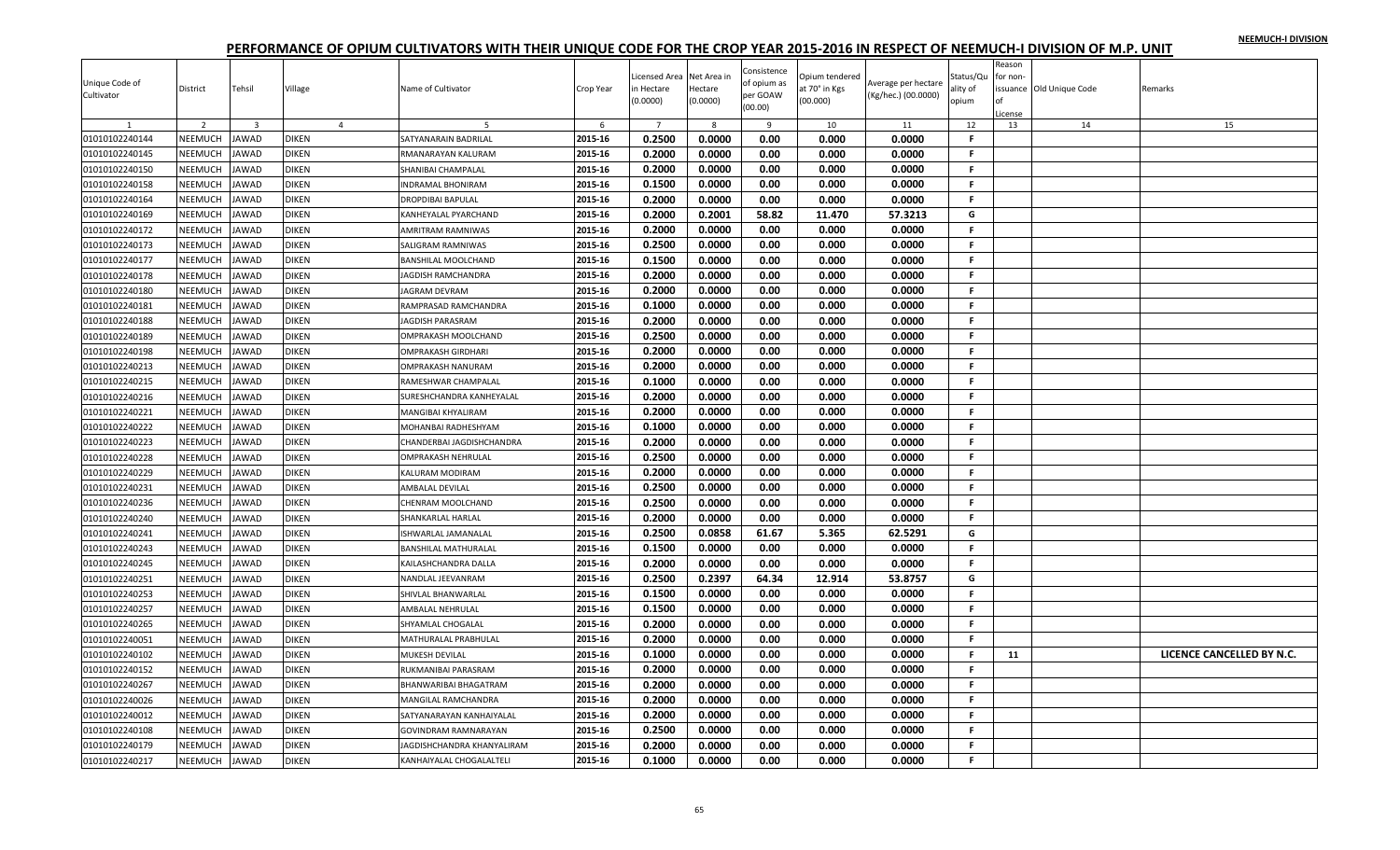| Unique Code of<br>Cultivator | District       | Tehsil                  | Village        | Name of Cultivator                   | Crop Year | Licensed Area<br>n Hectare<br>(0.0000) | Net Area ir<br>Hectare<br>(0.0000) | Consistence<br>of opium as<br>per GOAW | Opium tendered<br>at 70° in Kgs<br>(00.000) | Average per hectare<br>(Kg/hec.) (00.0000) | Status/Qu<br>ality of<br>opium | Reason<br>for non- | ssuance Old Unique Code | Remarks |
|------------------------------|----------------|-------------------------|----------------|--------------------------------------|-----------|----------------------------------------|------------------------------------|----------------------------------------|---------------------------------------------|--------------------------------------------|--------------------------------|--------------------|-------------------------|---------|
|                              |                |                         |                |                                      |           |                                        |                                    | (00.00)                                |                                             |                                            |                                | icense             |                         |         |
|                              | 2              | $\overline{\mathbf{3}}$ | $\overline{4}$ |                                      | 6         | $\overline{7}$                         | 8                                  | 9                                      | 10                                          | 11                                         | 12                             | 13                 | 14                      | 15      |
| 01010102240220               | <b>NEEMUCH</b> | <b>JAWAD</b>            | <b>DIKEN</b>   | <b>BANSILAL CHAGANLAI</b>            | 2015-16   | 0.2000                                 | 0.0000                             | 0.00                                   | 0.000                                       | 0.0000                                     | F                              |                    |                         |         |
| 01010102240237               | <b>NEEMUCH</b> | <b>JAWAD</b>            | DIKEN          | <b>USHPABAI JAGDISH</b>              | 2015-16   | 0.2000                                 | 0.0000                             | 0.00                                   | 0.000                                       | 0.0000                                     | F.                             |                    |                         |         |
| 01010102240194               | NEEMUCH        | <b>JAWAD</b>            | <b>DIKEN</b>   | CHANDRAKALADEVI JAMNALAL             | 2015-16   | 0.2000                                 | 0.0000                             | 0.00                                   | 0.000                                       | 0.0000                                     | F.                             |                    |                         |         |
| 01010102240272               | NEEMUCH        | <b>JAWAD</b>            | <b>DIKEN</b>   | NATHULAL CHHAGANLAL                  | 2015-16   | 0.2000                                 | 0.0000                             | 0.00                                   | 0.000                                       | 0.0000                                     | .F.                            |                    |                         |         |
| 01010102240273               | NEEMUCH        | <b>JAWAD</b>            | DIKEN          | RADHESHYAM CHHOGALAL                 | 2015-16   | 0.1500                                 | 0.0000                             | 0.00                                   | 0.000                                       | 0.0000                                     | -F.                            |                    |                         |         |
| 01010102240274               | NEEMUCH        | <b>JAWAD</b>            | <b>DIKEN</b>   | SOBHARAM ONKAR                       | 2015-16   | 0.2000                                 | 0.0000                             | 0.00                                   | 0.000                                       | 0.0000                                     | F.                             |                    |                         |         |
| 01010102240275               | NEEMUCH        | <b>JAWAD</b>            | <b>DIKEN</b>   | <b>BILASIBAI GHEESULAL</b>           | 2015-16   | 0.1000                                 | 0.0000                             | 0.00                                   | 0.000                                       | 0.0000                                     | F.                             |                    |                         |         |
| 01010102240062               | NEEMUCH        | JAWAD                   | DIKEN          | <b>KANHAIYALAL CHHOGALAL PATIDAR</b> | 2015-16   | 0.1500                                 | 0.0000                             | 0.00                                   | 0.000                                       | 0.0000                                     | -F.                            |                    |                         |         |
| 01010102240007               | NEEMUCH        | <b>JAWAD</b>            | <b>DIKEN</b>   | BHUPENDRAKUMAR RAMKISHAN             | 2015-16   | 0.2000                                 | 0.0000                             | 0.00                                   | 0.000                                       | 0.0000                                     | -F.                            |                    |                         |         |
| 01010102240280               | NEEMUCH        | JAWAD                   | <b>DIKEN</b>   | BADRILAL DAULATRAM                   | 2015-16   | 0.1500                                 | 0.0000                             | 0.00                                   | 0.000                                       | 0.0000                                     | .F.                            |                    |                         |         |
| 01010102240281               | NEEMUCH        | <b>JAWAD</b>            | <b>DIKEN</b>   | HEERABAI BAGDIRAM                    | 2015-16   | 0.1000                                 | 0.0000                             | 0.00                                   | 0.000                                       | 0.0000                                     | F.                             |                    |                         |         |
| 01010102240283               | NEEMUCH        | JAWAD                   | DIKEN          | <b>ANKILAL CHHOGALAL</b>             | 2015-16   | 0.1500                                 | 0.0000                             | 0.00                                   | 0.000                                       | 0.0000                                     | F.                             |                    |                         |         |
| 01010102240284               | NEEMUCH        | JAWAD                   | DIKEN          | AGDISHCHANDRA JATASHANKER            | 2015-16   | 0.2000                                 | 0.0000                             | 0.00                                   | 0.000                                       | 0.0000                                     | F.                             |                    |                         |         |
| 01010102240285               | NEEMUCH        | <b>JAWAD</b>            | <b>DIKEN</b>   | BASANTILAL CHHAGANLAL                | 2015-16   | 0.2000                                 | 0.0000                             | 0.00                                   | 0.000                                       | 0.0000                                     | F.                             |                    |                         |         |
| 01010102240286               | NEEMUCH        | <b>JAWAD</b>            | DIKEN          | JANIBAI NANDA                        | 2015-16   | 0.1000                                 | 0.0000                             | 0.00                                   | 0.000                                       | 0.0000                                     | F.                             |                    |                         |         |
| 01010102240287               | NEEMUCH        | JAWAD                   | DIKEN          | KESHURAM BHUWANIRAM                  | 2015-16   | 0.1500                                 | 0.0000                             | 0.00                                   | 0.000                                       | 0.0000                                     | -F.                            |                    |                         |         |
| 01010102240290               | NEEMUCH        | <b>JAWAD</b>            | <b>DIKEN</b>   | BHUWANIRAM NANDLAL                   | 2015-16   | 0.2000                                 | 0.0000                             | 0.00                                   | 0.000                                       | 0.0000                                     | F.                             |                    |                         |         |
| 01010102240292               | NEEMUCH        | JAWAD                   | <b>DIKEN</b>   | BANSILAL BHANWARLAL                  | 2015-16   | 0.2500                                 | 0.0000                             | 0.00                                   | 0.000                                       | 0.0000                                     | F.                             |                    |                         |         |
| 01010102240293               | NEEMUCH        | <b>JAWAD</b>            | DIKEN          | DEVA NARAYAN GURJAR                  | 2015-16   | 0.2000                                 | 0.0000                             | 0.00                                   | 0.000                                       | 0.0000                                     | F.                             |                    |                         |         |
| 01010102240298               | NEEMUCH        | <b>JAWAD</b>            | <b>DIKEN</b>   | KAUSHALYABAI MOHANLAL                | 2015-16   | 0.2000                                 | 0.0000                             | 0.00                                   | 0.000                                       | 0.0000                                     | -F.                            |                    |                         |         |
| 01010102240299               | NEEMUCH        | <b>JAWAD</b>            | <b>DIKEN</b>   | BHULIBAI HARLAL                      | 2015-16   | 0.2000                                 | 0.0000                             | 0.00                                   | 0.000                                       | 0.0000                                     | F.                             |                    |                         |         |
| 01010102240306               | NEEMUCH        | JAWAD                   | DIKEN          | HARIRAM RAMCHANDRA                   | 2015-16   | 0.2500                                 | 0.0000                             | 0.00                                   | 0.000                                       | 0.0000                                     | F.                             |                    |                         |         |
| 01010102240225               | NEEMUCH        | <b>JAWAD</b>            | <b>DIKEN</b>   | DADAMCHAND KANHAIYALAL               | 2015-16   | 0.2000                                 | 0.0000                             | 0.00                                   | 0.000                                       | 0.0000                                     | F.                             |                    |                         |         |
| 01010102240312               | NEEMUCH        | <b>AWAD</b>             | DIKEN          | <b><i>FILURAM ONKARLAL</i></b>       | 2015-16   | 0.2500                                 | 0.0000                             | 0.00                                   | 0.000                                       | 0.0000                                     | F.                             |                    |                         |         |
| 01010102240314               | NEEMUCH        | JAWAD                   | <b>DIKEN</b>   | RAJARAM RAMNARAYAN                   | 2015-16   | 0.1000                                 | 0.0000                             | 0.00                                   | 0.000                                       | 0.0000                                     | F.                             |                    |                         |         |
| 01010102240315               | NEEMUCH        | JAWAD                   | <b>DIKEN</b>   | BOTLAL RAMCHANDRA                    | 2015-16   | 0.1500                                 | 0.0000                             | 0.00                                   | 0.000                                       | 0.0000                                     | -F.                            |                    |                         |         |
| 01010102240316               | NEEMUCH        | <b>JAWAD</b>            | <b>DIKEN</b>   | HARKUBAI NANURAM                     | 2015-16   | 0.2000                                 | 0.0000                             | 0.00                                   | 0.000                                       | 0.0000                                     | -F.                            |                    |                         |         |
| 01010102240317               | NEEMUCH        | <b>JAWAD</b>            | <b>DIKEN</b>   | MANGILAL RAJARAM                     | 2015-16   | 0.2500                                 | 0.0000                             | 0.00                                   | 0.000                                       | 0.0000                                     | -F.                            |                    |                         |         |
| 01010102240319               | NEEMUCH        | <b>JAWAD</b>            | <b>DIKEN</b>   | SHANTIBAI SALAGRAM                   | 2015-16   | 0.1500                                 | 0.0000                             | 0.00                                   | 0.000                                       | 0.0000                                     | F.                             |                    |                         |         |
| 01010102240129               | NEEMUCH        | <b>AWAD</b>             | DIKEN          | <b>VIRMALADEVI MADANLAL</b>          | 2015-16   | 0.2000                                 | 0.0000                             | 0.00                                   | 0.000                                       | 0.0000                                     | F.                             |                    |                         |         |
| 01010102240037               | NEEMUCH        | <b>JAWAD</b>            | <b>DIKEN</b>   | GATTUBAI HARIRAM                     | 2015-16   | 0.1500                                 | 0.0000                             | 0.00                                   | 0.000                                       | 0.0000                                     | -F.                            |                    |                         |         |
| 01010102240175               | NEEMUCH        | JAWAD                   | <b>DIKEN</b>   | KALURAM MOTILAL                      | 2015-16   | 0.2000                                 | 0.1974                             | 63.88                                  | 10.704                                      | 54.2249                                    | G                              |                    |                         |         |
| 01010102240242               | NEEMUCH        | <b>AWAD</b>             | DIKEN          | DEVILAL KALURAM                      | 2015-16   | 0.2000                                 | 0.0000                             | 0.00                                   | 0.000                                       | 0.0000                                     | .F.                            |                    |                         |         |
| 01010102240248               | NEEMUCH        | <b>JAWAD</b>            | <b>DIKEN</b>   | RAMPRASAD SALAGRAM                   | 2015-16   | 0.2000                                 | 0.0000                             | 0.00                                   | 0.000                                       | 0.0000                                     | F.                             |                    |                         |         |
| 01010102240289               | NEEMUCH        | <b>AWAD</b>             | DIKEN          | OMPRAKASH PABHULAL                   | 2015-16   | 0.1000                                 | 0.0000                             | 0.00                                   | 0.000                                       | 0.0000                                     | F.                             |                    |                         |         |
| 01010102240202               | NEEMUCH        | <b>JAWAD</b>            | <b>DIKEN</b>   | PRABHULAL RUPA                       | 2015-16   | 0.1500                                 | 0.0000                             | 0.00                                   | 0.000                                       | 0.0000                                     | F.                             |                    |                         |         |
| 01010102240044               | NEEMUCH        | <b>JAWAD</b>            | DIKEN          | BADRILAL RATANLAL                    | 2015-16   | 0.2500                                 | 0.0000                             | 0.00                                   | 0.000                                       | 0.0000                                     | F.                             |                    |                         |         |
| 01010102240087               | NEEMUCH        | JAWAD                   | <b>DIKEN</b>   | OMPRAKASH GHEESALAL                  | 2015-16   | 0.2000                                 | 0.0000                             | 0.00                                   | 0.000                                       | 0.0000                                     | F.                             |                    |                         |         |
| 01010102240091               | NEEMUCH        | <b>JAWAD</b>            | <b>DIKEN</b>   | MANGILAL BHANWARLAL                  | 2015-16   | 0.1000                                 | 0.0000                             | 0.00                                   | 0.000                                       | 0.0000                                     | -F.                            |                    |                         |         |
| 01010102240104               | <b>NEEMUCH</b> | <b>AWAD</b>             | <b>DIKEN</b>   | <b>BHAGATRAM BHEEMA</b>              | 2015-16   | 0.1000                                 | 0.0000                             | 0.00                                   | 0.000                                       | 0.0000                                     | F.                             |                    |                         |         |
| 01010102240127               | <b>NEEMUCH</b> | <b>AWAD</b>             | DIKEN          | <b>BHAGATRAM KISHANLAL</b>           | 2015-16   | 0.1000                                 | 0.0000                             | 0.00                                   | 0.000                                       | 0.0000                                     | F.                             |                    |                         |         |
| 01010102240156               | NEEMUCH        | <b>JAWAD</b>            | <b>DIKEN</b>   | HEERALAL MODIRAM                     | 2015-16   | 0.2000                                 | 0.0000                             | 0.00                                   | 0.000                                       | 0.0000                                     | F.                             |                    |                         |         |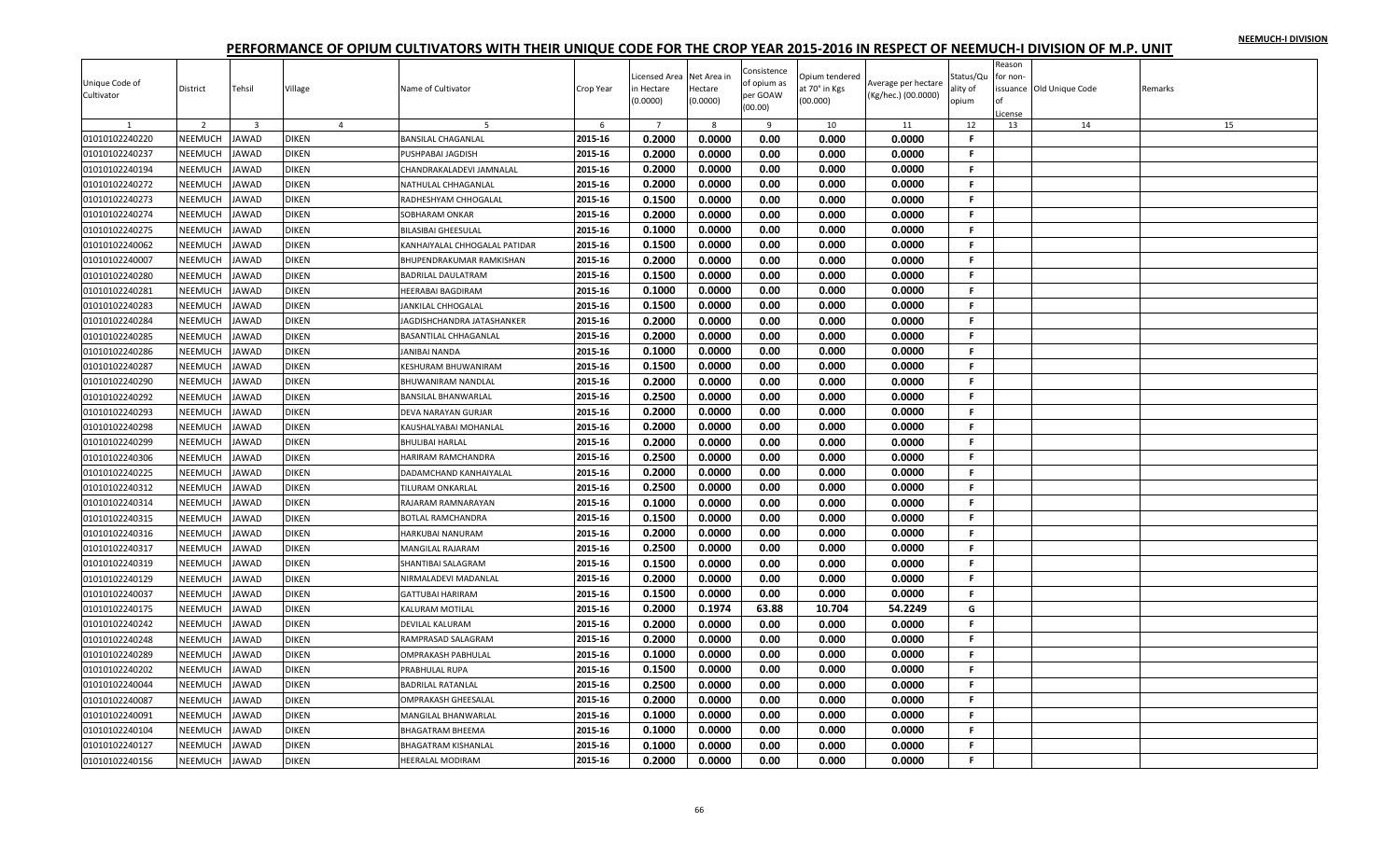| Unique Code of<br>Cultivator | District       | Tehsil                  | Village        | Name of Cultivator               | Crop Year | Licensed Area<br>n Hectare<br>(0.0000) | Net Area ir<br>Hectare<br>(0.0000) | Consistence<br>of opium as<br>per GOAW<br>(00.00) | Opium tendered<br>at 70° in Kgs<br>(00.000) | Average per hectare<br>(Kg/hec.) (00.0000) | Status/Qu<br>ality of<br>opium | Reason<br>for non- | ssuance Old Unique Code | Remarks |
|------------------------------|----------------|-------------------------|----------------|----------------------------------|-----------|----------------------------------------|------------------------------------|---------------------------------------------------|---------------------------------------------|--------------------------------------------|--------------------------------|--------------------|-------------------------|---------|
|                              |                |                         |                |                                  |           |                                        |                                    |                                                   |                                             |                                            |                                | cense              |                         |         |
|                              | 2              | $\overline{\mathbf{3}}$ | $\overline{4}$ |                                  | 6         | $\overline{7}$                         | 8                                  | 9                                                 | 10                                          | 11                                         | 12                             | 13                 | 14                      | 15      |
| 01010102240166               | <b>NEEMUCH</b> | <b>JAWAD</b>            | <b>DIKEN</b>   | SATYANARAYAN NANURAM             | 2015-16   | 0.1500                                 | 0.0000                             | 0.00                                              | 0.000                                       | 0.0000                                     | F                              |                    |                         |         |
| 01010102240238               | <b>NEEMUCH</b> | <b>JAWAD</b>            | DIKEN          | CHETRAM DEVILAL                  | 2015-16   | 0.2000                                 | 0.0000                             | 0.00                                              | 0.000                                       | 0.0000                                     | F.                             |                    |                         |         |
| 01010102240013               | NEEMUCH        | JAWAD                   | DIKEN          | BAGDIRAM NATHUJI                 | 2015-16   | 0.1500                                 | 0.0000                             | 0.00                                              | 0.000                                       | 0.0000                                     | F.                             |                    |                         |         |
| 01010102240070               | NEEMUCH        | <b>JAWAD</b>            | <b>DIKEN</b>   | BHUWANIRAM KASHIRAM              | 2015-16   | 0.2000                                 | 0.0000                             | 0.00                                              | 0.000                                       | 0.0000                                     | .F.                            |                    |                         |         |
| 01010102240279               | NEEMUCH        | <b>JAWAD</b>            | DIKEN          | KESHARBAI MANGILAL               | 2015-16   | 0.1000                                 | 0.0000                             | 0.00                                              | 0.000                                       | 0.0000                                     | -F.                            |                    |                         |         |
| 01010102240282               | NEEMUCH        | <b>JAWAD</b>            | <b>DIKEN</b>   | <b>JAGDISHCHANDRA RAMCHANDRA</b> | 2015-16   | 0.2000                                 | 0.0000                             | 0.00                                              | 0.000                                       | 0.0000                                     | F.                             |                    |                         |         |
| 01010102240001               | NEEMUCH        | <b>JAWAD</b>            | <b>DIKEN</b>   | <b>KANHAIYALAL BANSILAL</b>      | 2015-16   | 0.2500                                 | 0.0000                             | 0.00                                              | 0.000                                       | 0.0000                                     | F.                             |                    |                         |         |
| 01010102240142               | NEEMUCH        | JAWAD                   | DIKEN          | MOHANLAL BHERULAL                | 2015-16   | 0.1500                                 | 0.0000                             | 0.00                                              | 0.000                                       | 0.0000                                     | -F.                            |                    |                         |         |
| 01010102240322               | NEEMUCH        | <b>JAWAD</b>            | <b>DIKEN</b>   | SITARAM RAMGOPAL                 | 2015-16   | 0.2000                                 | 0.0000                             | 0.00                                              | 0.000                                       | 0.0000                                     | -F.                            |                    |                         |         |
| 01010102240323               | NEEMUCH        | JAWAD                   | <b>DIKEN</b>   | ASHOKKUMAR MISHRILAL             | 2015-16   | 0.2000                                 | 0.0000                             | 0.00                                              | 0.000                                       | 0.0000                                     | .F.                            |                    |                         |         |
| 01010102240324               | NEEMUCH        | <b>JAWAD</b>            | <b>DIKEN</b>   | SHANTIBAI LAKHMICHAND            | 2015-16   | 0.1000                                 | 0.0000                             | 0.00                                              | 0.000                                       | 0.0000                                     | F.                             |                    |                         |         |
| 01010102240021               | NEEMUCH        | JAWAD                   | DIKEN          | MANKUNWAR BAPULAL                | 2015-16   | 0.1000                                 | 0.0000                             | 0.00                                              | 0.000                                       | 0.0000                                     | F.                             |                    |                         |         |
| 01010102240325               | NEEMUCH        | JAWAD                   | DIKEN          | BANSHILAL RAMCHNDRA              | 2015-16   | 0.2500                                 | 0.0000                             | 0.00                                              | 0.000                                       | 0.0000                                     | F.                             |                    |                         |         |
| 01010102240326               | NEEMUCH        | <b>JAWAD</b>            | <b>DIKEN</b>   | CHOGALAL LAKKHA                  | 2015-16   | 0.2500                                 | 0.0000                             | 0.00                                              | 0.000                                       | 0.0000                                     | F.                             |                    |                         |         |
| 01010102240313               | NEEMUCH        | <b>JAWAD</b>            | DIKEN          | SITABAI PRATHVIRAJ               | 2015-16   | 0.2000                                 | 0.0000                             | 0.00                                              | 0.000                                       | 0.0000                                     | F.                             |                    |                         |         |
| 01010102240327               | NEEMUCH        | JAWAD                   | DIKEN          | DASHRATH KANHEYALAL              | 2015-16   | 0.1000                                 | 0.0000                             | 0.00                                              | 0.000                                       | 0.0000                                     | -F.                            |                    |                         |         |
| 01010102240328               | NEEMUCH        | <b>JAWAD</b>            | <b>DIKEN</b>   | AZIZKHANN KASAMKHANN             | 2015-16   | 0.2500                                 | 0.0000                             | 0.00                                              | 0.000                                       | 0.0000                                     | F.                             |                    |                         |         |
| 01010102240329               | NEEMUCH        | <b>AWAD</b>             | <b>DIKEN</b>   | SURESHKUMAR MISHRILAL            | 2015-16   | 0.1000                                 | 0.0000                             | 0.00                                              | 0.000                                       | 0.0000                                     | F.                             |                    | 01010102219033          |         |
| 01010105242001               | NEEMUCH        | SINGOLI                 | <b>DORAI</b>   | LABHCHAND NARAYAN                | 2015-16   | 0.2000                                 | 0.0000                             | 0.00                                              | 0.000                                       | 0.0000                                     | F.                             |                    |                         |         |
| 01010105242008               | NEEMUCH        | <b>SINGOLI</b>          | DORAI          | DEVILAL BHANWARLAL               | 2015-16   | 0.1500                                 | 0.0000                             | 0.00                                              | 0.000                                       | 0.0000                                     | -F.                            |                    |                         |         |
| 01010105242012               | NEEMUCH        | SINGOLI                 | DORAI          | BHUWANISINGH HARISINGH           | 2015-16   | 0.2000                                 | 0.0000                             | 0.00                                              | 0.000                                       | 0.0000                                     | F.                             |                    |                         |         |
| 01010105242017               | NEEMUCH        | SINGOLI                 | <b>DORAI</b>   | MUNNIBAI BANSHILAL               | 2015-16   | 0.1000                                 | 0.0000                             | 0.00                                              | 0.000                                       | 0.0000                                     | F.                             |                    |                         |         |
| 01010105242020               | NEEMUCH        | SINGOLI                 | DORAI          | JITU LAL PRABHULAL               | 2015-16   | 0.2500                                 | 0.0000                             | 0.00                                              | 0.000                                       | 0.0000                                     | F.                             |                    |                         |         |
| 01010105242044               | NEEMUCH        | <b>INGOLI</b>           | DORAI          | GHISIBAI SHAMBHULAL              | 2015-16   | 0.2000                                 | 0.0000                             | 0.00                                              | 0.000                                       | 0.0000                                     | F.                             |                    |                         |         |
| 01010105242031               | NEEMUCH        | SINGOLI                 | DORAI          | BHERULAL KUKA                    | 2015-16   | 0.1000                                 | 0.0000                             | 0.00                                              | 0.000                                       | 0.0000                                     | F.                             |                    |                         |         |
| 01010105242039               | NEEMUCH        | <b>SINGOLI</b>          | <b>DORAI</b>   | CHUNNILAL MAGNIRAM               | 2015-16   | 0.2000                                 | 0.0000                             | 0.00                                              | 0.000                                       | 0.0000                                     | F.                             |                    |                         |         |
| 01010105242041               | NEEMUCH        | SINGOLI                 | <b>DORAI</b>   | PREMBAI GOPALDAS                 | 2015-16   | 0.2000                                 | 0.0000                             | 0.00                                              | 0.000                                       | 0.0000                                     | .F.                            |                    |                         |         |
| 01010105242043               | NEEMUCH        | SINGOLI                 | DORAI          | <b>JITMAL NARAYAN</b>            | 2015-16   | 0.2000                                 | 0.0000                             | 0.00                                              | 0.000                                       | 0.0000                                     | F.                             |                    |                         |         |
| 01010105242014               | NEEMUCH        | SINGOLI                 | DORAI          | HARLAL PRATHVIRAJ                | 2015-16   | 0.1500                                 | 0.0000                             | 0.00                                              | 0.000                                       | 0.0000                                     | F.                             |                    |                         |         |
| 01010105242046               | NEEMUCH        | SINGOLI                 | DORAI          | MANGILAL DEVA                    | 2015-16   | 0.2000                                 | 0.0000                             | 0.00                                              | 0.000                                       | 0.0000                                     | F.                             |                    |                         |         |
| 01010105242004               | NEEMUCH        | SINGOLI                 | <b>DORAI</b>   | NARENDRA KHUMANSINGH             | 2015-16   | 0.2000                                 | 0.0000                             | 0.00                                              | 0.000                                       | 0.0000                                     | -F.                            |                    |                         |         |
| 01010105242002               | NEEMUCH        | SINGOLI                 | DORAI          | <b>JAGANNATH NARAYAN</b>         | 2015-16   | 0.1000                                 | 0.0000                             | 0.00                                              | 0.000                                       | 0.0000                                     | F.                             |                    |                         |         |
| 01010105242007               | NEEMUCH        | SINGOLI                 | DORAI          | PANNALAL BHANWARLAL              | 2015-16   | 0.2500                                 | 0.0000                             | 0.00                                              | 0.000                                       | 0.0000                                     | .F.                            |                    |                         |         |
| 01010105242013               | NEEMUCH        | SINGOLI                 | <b>DORAI</b>   | ONKAR MODA                       | 2015-16   | 0.1500                                 | 0.0000                             | 0.00                                              | 0.000                                       | 0.0000                                     | F.                             |                    |                         |         |
| 01010105242016               | NEEMUCH        | SINGOLI                 | DORAI          | NANDLAL MODA                     | 2015-16   | 0.1000                                 | 0.0000                             | 0.00                                              | 0.000                                       | 0.0000                                     | F.                             |                    |                         |         |
| 01010105242019               | NEEMUCH        | <b>SINGOLI</b>          | <b>DORAI</b>   | KAMLIBAI PANNALAL                | 2015-16   | 0.2000                                 | 0.0000                             | 0.00                                              | 0.000                                       | 0.0000                                     | F.                             |                    |                         |         |
| 01010105242045               | NEEMUCH        | <b>SINGOLI</b>          | DORAI          | MANGIBAI RAMLAL                  | 2015-16   | 0.1500                                 | 0.0000                             | 0.00                                              | 0.000                                       | 0.0000                                     | F.                             |                    |                         |         |
| 01010105242037               | NEEMUCH        | SINGOLI                 | DORAI          | CHHAGANLAL MAGNIRAM              | 2015-16   | 0.2500                                 | 0.0000                             | 0.00                                              | 0.000                                       | 0.0000                                     | F.                             |                    |                         |         |
| 01010105200001               | NEEMUCH        | SINGOLI                 | <b>GHATI</b>   | KHEMDAS BHAGWANDAS               | 2015-16   | 0.2000                                 | 0.0000                             | 0.00                                              | 0.000                                       | 0.0000                                     | -F.                            |                    |                         |         |
| 01010105200005               | <b>NEEMUCH</b> | <b>INGOLI</b>           | <b>GHATI</b>   | <b>IEMRAJ PYARCHAND</b>          | 2015-16   | 0.2500                                 | 0.1226                             | 62.94                                             | 7.868                                       | 64.1762                                    | G                              |                    |                         |         |
| 01010105200010               | NEEMUCH        | SINGOLI                 | <b>GHATI</b>   | DEVILAL NANALAL                  | 2015-16   | 0.2000                                 | 0.0000                             | 0.00                                              | 0.000                                       | 0.0000                                     | F.                             |                    |                         |         |
| 01010105200011               | NEEMUCH        | <b>SINGOLI</b>          | GHATI          | <b>BAGDIRAM NANALAL</b>          | 2015-16   | 0.2000                                 | 0.0000                             | 0.00                                              | 0.000                                       | 0.0000                                     | F.                             |                    |                         |         |
|                              |                |                         |                |                                  |           |                                        |                                    |                                                   |                                             |                                            |                                |                    |                         |         |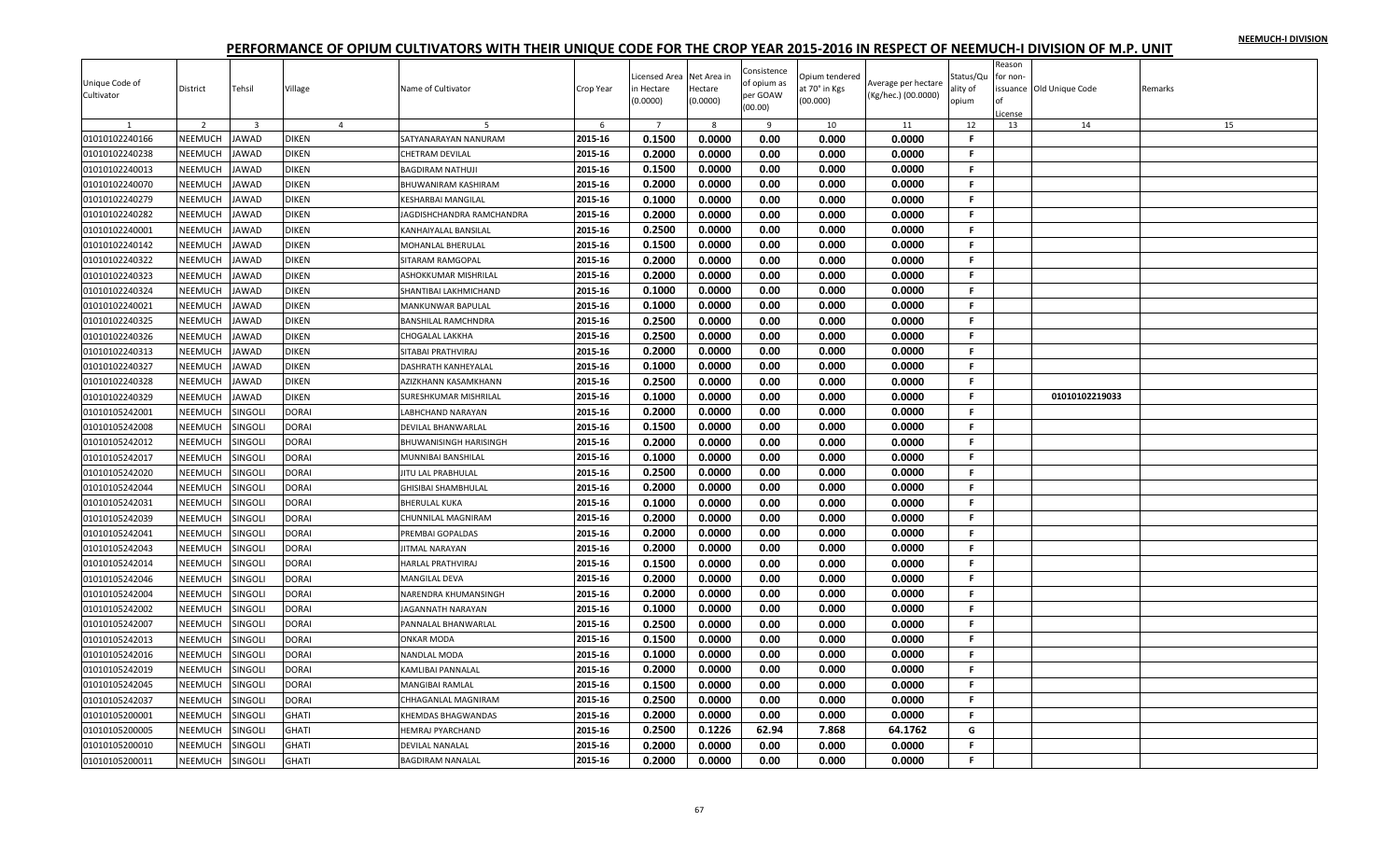| Unique Code of<br>Cultivator | District       | Tehsil         | Village         | Name of Cultivator         | Crop Year | icensed Area<br>n Hectare | Net Area in<br>Hectare | Consistence<br>of opium as<br>per GOAW | Opium tendered<br>at 70° in Kgs | Average per hectare<br>(Kg/hec.) (00.0000) | Status/Qu<br>ality of | Reason<br>for non- | issuance Old Unique Code | Remarks |
|------------------------------|----------------|----------------|-----------------|----------------------------|-----------|---------------------------|------------------------|----------------------------------------|---------------------------------|--------------------------------------------|-----------------------|--------------------|--------------------------|---------|
|                              |                |                |                 |                            |           | (0.0000)                  | (0.0000)               | (00.00)                                | (00.000)                        |                                            | opium                 |                    |                          |         |
|                              | $\overline{2}$ | $\overline{3}$ | $\overline{4}$  | -5                         | -6        | $\overline{7}$            | 8                      | -9                                     | 10                              | 11                                         | 12                    | .icense<br>13      | 14                       | 15      |
| 01010105200012               | NEEMUCH        | SINGOLI        | <b>GHATI</b>    | RAMNIVAS JAGDISHCHANDRA    | 2015-16   | 0.2000                    | 0.0000                 | 0.00                                   | 0.000                           | 0.0000                                     | -F                    |                    |                          |         |
| 01010105200013               | NEEMUCH        | SINGOLI        | <b>GHATI</b>    | HIRALAL GOMA               | 2015-16   | 0.2500                    | 0.0000                 | 0.00                                   | 0.000                           | 0.0000                                     | $\mathbf{F}$          |                    |                          |         |
| 01010105200017               | NEEMUCH        | SINGOLI        | <b>GHATI</b>    | LALURAM MEGRAJ             | 2015-16   | 0.2500                    | 0.0000                 | 0.00                                   | 0.000                           | 0.0000                                     | F.                    |                    |                          |         |
| 01010105200018               | NEEMUCH        | SINGOLI        | <b>GHATI</b>    | <b>BALURAM GOMA</b>        | 2015-16   | 0.2500                    | 0.0000                 | 0.00                                   | 0.000                           | 0.0000                                     | F.                    |                    |                          |         |
| 01010105200020               | NEEMUCH        | SINGOLI        | <b>GHATI</b>    | TARACHAND SUKHLAL          | 2015-16   | 0.2500                    | 0.0000                 | 0.00                                   | 0.000                           | 0.0000                                     | F.                    |                    |                          |         |
| 01010105200023               | <b>NEEMUCH</b> | SINGOLI        | <b>GHATI</b>    | RAMLAL NANALAL             | 2015-16   | 0.2000                    | 0.0000                 | 0.00                                   | 0.000                           | 0.0000                                     | F.                    |                    |                          |         |
| 01010105200031               | NEEMUCH        | SINGOLI        | <b>GHATI</b>    | DEVILAL BHAGWANDAS         | 2015-16   | 0.2000                    | 0.0000                 | 0.00                                   | 0.000                           | 0.0000                                     | F.                    |                    |                          |         |
| 01010105200032               | NEEMUCH        | SINGOL         | <b>GHATI</b>    | JODHRAJ BHANA              | 2015-16   | 0.2000                    | 0.0000                 | 0.00                                   | 0.000                           | 0.0000                                     | F                     |                    |                          |         |
| 01010105200036               | NEEMUCH        | SINGOLI        | <b>GHATI</b>    | MUKUNDDAS KUKADAS          | 2015-16   | 0.2500                    | 0.0878                 | 60.87                                  | 5.226                           | 59.5216                                    | G                     |                    |                          |         |
| 01010105200037               | <b>NEEMUCH</b> | <b>SINGOLI</b> | <b>GHATI</b>    | SOHANLAL CHATARBHUJ        | 2015-16   | 0.2500                    | 0.0000                 | 0.00                                   | 0.000                           | 0.0000                                     | F.                    |                    |                          |         |
| 01010105200038               | NEEMUCH        | SINGOL         | <b>GHATI</b>    | JANIBAI AMARCHAND          | 2015-16   | 0.2500                    | 0.0000                 | 0.00                                   | 0.000                           | 0.0000                                     | .F.                   |                    |                          |         |
| 01010105200003               | <b>NEEMUCH</b> | SINGOLI        | <b>GHATI</b>    | NARAYANLAL JITU            | 2015-16   | 0.2000                    | 0.0000                 | 0.00                                   | 0.000                           | 0.0000                                     | F                     |                    |                          |         |
| 01010105200040               | NEEMUCH        | SINGOLI        | <b>GHATI</b>    | RAMLAL GHASILAL            | 2015-16   | 0.1000                    | 0.0344                 | 67.06                                  | 2.385                           | 69.3314                                    | G                     |                    |                          |         |
| 01010105200002               | <b>NEEMUCH</b> | SINGOLI        | <b>GHATI</b>    | PYARCHAND MANGILAL         | 2015-16   | 0.1000                    | 0.0000                 | 0.00                                   | 0.000                           | 0.0000                                     | F.                    |                    |                          |         |
| 01010105200029               | NEEMUCH        | SINGOLI        | <b>GHATI</b>    | <b>BANSHIDAS RAMDAS</b>    | 2015-16   | 0.2000                    | 0.0000                 | 0.00                                   | 0.000                           | 0.0000                                     | .F.                   |                    |                          |         |
| 01010105200014               | NEEMUCH        | SINGOL         | <b>GHATI</b>    | SATYANARAYAN GANESHRAM     | 2015-16   | 0.2500                    | 0.0000                 | 0.00                                   | 0.000                           | 0.0000                                     | $\mathbf{F}$          |                    |                          |         |
| 01010105200022               | NEEMUCH        | SINGOLI        | <b>GHATI</b>    | <b>GOPAL GHASI</b>         | 2015-16   | 0.2000                    | 0.1948                 | 62.28                                  | 11.869                          | 60.9292                                    |                       |                    |                          |         |
| 01010105200027               | NEEMUCH        | SINGOLI        | <b>GHATI</b>    | MUKUNDLAL NARAYAN          | 2015-16   | 0.2000                    | 0.0000                 | 0.00                                   | 0.000                           | 0.0000                                     | F.                    |                    |                          |         |
| 01010105200035               | NEEMUCH        | SINGOL         | <b>GHATI</b>    | KUKIBAI NANDLAL            | 2015-16   | 0.2000                    | 0.0000                 | 0.00                                   | 0.000                           | 0.0000                                     | F.                    |                    |                          |         |
| 01010105200041               | NEEMUCH        | SINGOLI        | <b>GHATI</b>    | SHANTILAL BALURAM          | 2015-16   | 0.2500                    | 0.0000                 | 0.00                                   | 0.000                           | 0.0000                                     | -F.                   |                    |                          |         |
| 01010105200042               | NEEMUCH        | SINGOLI        | <b>GHATI</b>    | GHISULAL BHANWARLAL        | 2015-16   | 0.2500                    | 0.0000                 | 0.00                                   | 0.000                           | 0.0000                                     | F.                    |                    |                          |         |
| 01010105200043               | NEEMUCH        | SINGOLI        | <b>GHATI</b>    | KAILASH JIVRAM             | 2015-16   | 0.2000                    | 0.0000                 | 0.00                                   | 0.000                           | 0.0000                                     | F.                    |                    |                          |         |
| 01010105200044               | <b>NEEMUCH</b> | SINGOLI        | <b>GHATI</b>    | BABULAL LALURAM            | 2015-16   | 0.2500                    | 0.0000                 | 0.00                                   | 0.000                           | 0.0000                                     | F.                    |                    |                          |         |
| 01010105200045               | NEEMUCH        | SINGOL         | <b>GHATI</b>    | RATANLAL CHUNNILA          | 2015-16   | 0.2000                    | 0.0000                 | 0.00                                   | 0.000                           | 0.0000                                     | F                     |                    |                          |         |
| 01010105200046               | NEEMUCH        | SINGOLI        | <b>GHATI</b>    | GHASILAL PRATHVIRAJ        | 2015-16   | 0.1500                    | 0.0000                 | 0.00                                   | 0.000                           | 0.0000                                     | F.                    |                    |                          |         |
| 01010105200048               | <b>NEEMUCH</b> | SINGOLI        | <b>GHATI</b>    | SHIVELAL NARAYAN           | 2015-16   | 0.2000                    | 0.0000                 | 0.00                                   | 0.000                           | 0.0000                                     | F.                    |                    |                          |         |
| 01010105200049               | NEEMUCH        | SINGOLI        | <b>GHATI</b>    | BHAGWANDAS UNKARDAS        | 2015-16   | 0.1500                    | 0.0000                 | 0.00                                   | 0.000                           | 0.0000                                     | F.                    |                    |                          |         |
| 01010105200026               | NEEMUCH        | SINGOLI        | <b>GHATI</b>    | GANGABAI KASHIRAM          | 2015-16   | 0.2000                    | 0.0000                 | 0.00                                   | 0.000                           | 0.0000                                     | F                     |                    |                          |         |
| 01010105200052               | NEEMUCH        | SINGOLI        | <b>GHATI</b>    | RAMESHCHANDRA RAMLAL       | 2015-16   | 0.1500                    | 0.0000                 | 0.00                                   | 0.000                           | 0.0000                                     | F.                    |                    |                          |         |
| 01010105200053               | <b>NEEMUCH</b> | SINGOLI        | <b>GHATI</b>    | RATANLAL DHANNALAL         | 2015-16   | 0.2000                    | 0.0000                 | 0.00                                   | 0.000                           | 0.0000                                     | -F                    |                    |                          |         |
| 01010102217003               | NEEMUCH        | <b>JAWAD</b>   | <b>GUDAHOLA</b> | SHANKARLAL NATHULAI        | 2015-16   | 0.2500                    | 0.0000                 | 0.00                                   | 0.000                           | 0.0000                                     | .F.                   |                    |                          |         |
| 01010102217004               | NEEMUCH        | <b>JAWAD</b>   | <b>GUDAHOLA</b> | LAXMINARAYAN NATHU         | 2015-16   | 0.2000                    | 0.0000                 | 0.00                                   | 0.000                           | 0.0000                                     | F.                    |                    |                          |         |
| 01010102217005               | NEEMUCH        | <b>JAWAD</b>   | <b>GUDAHOLA</b> | OMPRAKASH BADRILAL         | 2015-16   | 0.2000                    | 0.0000                 | 0.00                                   | 0.000                           | 0.0000                                     | F.                    |                    |                          |         |
| 01010102217006               | <b>NEEMUCH</b> | <b>JAWAD</b>   | <b>GUDAHOLA</b> | SHIVNARAYAN DEVILAL        | 2015-16   | 0.2500                    | 0.0000                 | 0.00                                   | 0.000                           | 0.0000                                     | F.                    |                    |                          |         |
| 01010102217013               | NEEMUCH        | <b>JAWAD</b>   | <b>GUDAHOLA</b> | RAMLAL GANGARAM            | 2015-16   | 0.1000                    | 0.0953                 | 59.47                                  | 1.478                           | 15.5089                                    | G                     |                    |                          |         |
| 01010102217022               | NEEMUCH        | <b>JAWAD</b>   | <b>GUDAHOLA</b> | SATYANARAYAN LAXMINARAYAN  | 2015-16   | 0.2500                    | 0.0000                 | 0.00                                   | 0.000                           | 0.0000                                     | -F                    |                    |                          |         |
| 01010102217023               | NEEMUCH        | <b>JAWAD</b>   | <b>GUDAHOLA</b> | <b>ISHWARLAL SUNDERLAL</b> | 2015-16   | 0.2500                    | 0.2343                 | 60.92                                  | 13.254                          | 56.5685                                    | G                     |                    |                          |         |
| 01010102217024               | NEEMUCH        | <b>JAWAD</b>   | <b>GUDAHOLA</b> | SUNDERLAL SHANKARLAL       | 2015-16   | 0.2500                    | 0.0000                 | 0.00                                   | 0.000                           | 0.0000                                     | .F                    |                    |                          |         |
| 01010102217026               | NEEMUCH        | <b>JAWAD</b>   | <b>GUDAHOLA</b> | NANDKISHORE KALURAM        | 2015-16   | 0.2000                    | 0.0000                 | 0.00                                   | 0.000                           | 0.0000                                     | F.                    |                    |                          |         |
| 01010102217027               | NEEMUCH        | JAWAD          | <b>GUDAHOLA</b> | DEVRAM HIRALAL             | 2015-16   | 0.2000                    | 0.0000                 | 0.00                                   | 0.000                           | 0.0000                                     | F.                    |                    |                          |         |
| 01010102217038               | NEEMUCH        | <b>JAWAD</b>   | <b>GUDAHOLA</b> | GOVINDPRASAD KHAYALIRAM    | 2015-16   | 0.1000                    | 0.0000                 | 0.00                                   | 0.000                           | 0.0000                                     | F                     |                    |                          |         |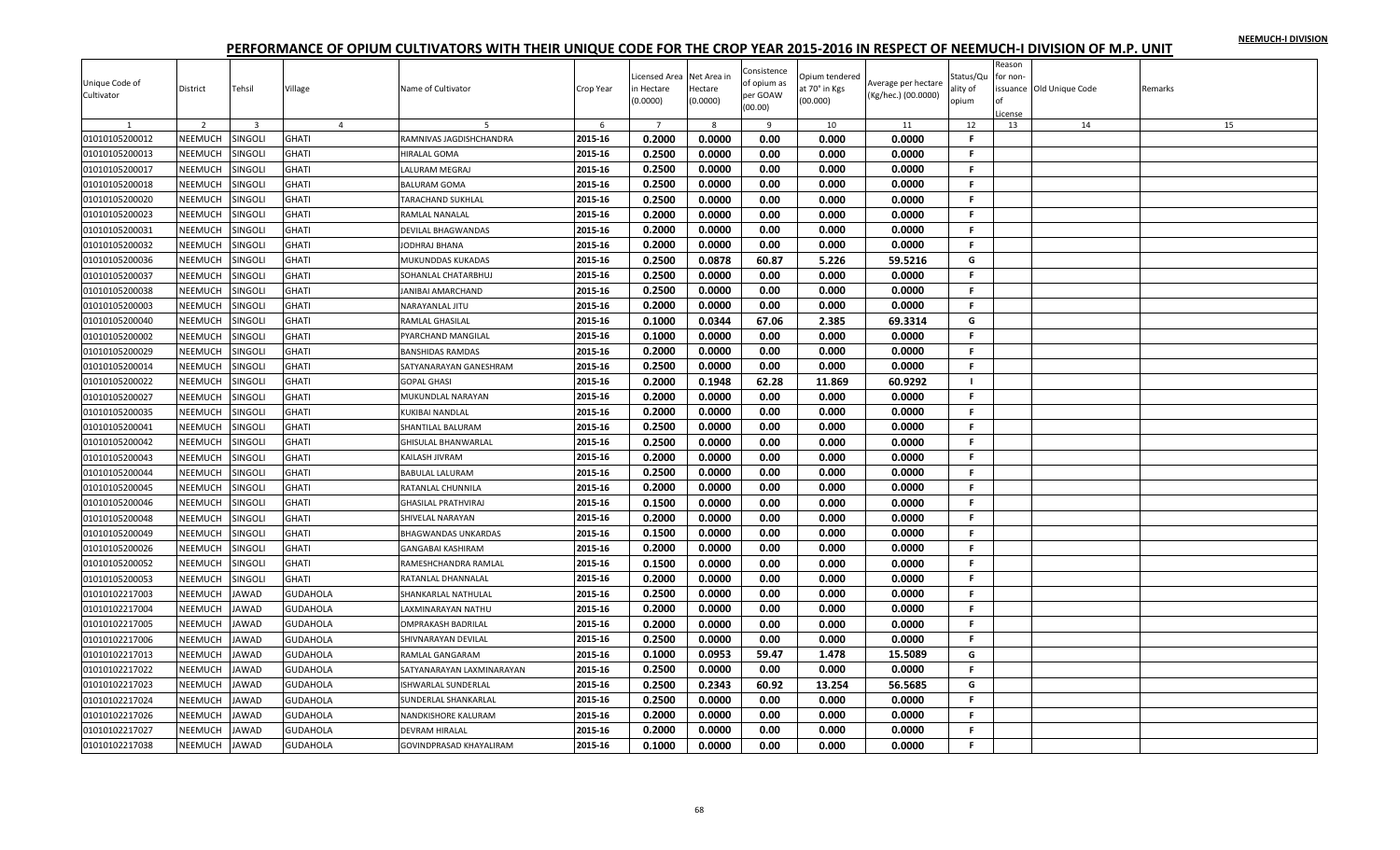| Unique Code of<br>Cultivator | District | Tehsil                  | Village            | Name of Cultivator               | Crop Year | icensed Area<br>n Hectare<br>(0.0000) | Net Area in<br>Hectare<br>(0.0000) | Consistence<br>of opium as<br>per GOAW<br>(00.00) | Opium tendered<br>at 70° in Kgs<br>(00.000) | Average per hectare<br>(Kg/hec.) (00.0000) | Status/Qu<br>ality of<br>opium | Reason<br>for non<br>.icense | ssuance Old Unique Code | Remarks |
|------------------------------|----------|-------------------------|--------------------|----------------------------------|-----------|---------------------------------------|------------------------------------|---------------------------------------------------|---------------------------------------------|--------------------------------------------|--------------------------------|------------------------------|-------------------------|---------|
| 1                            | 2        | $\overline{\mathbf{3}}$ | $\overline{4}$     | -5                               | 6         | $\overline{7}$                        | 8                                  | 9                                                 | 10                                          | 11                                         | 12                             | 13                           | 14                      | 15      |
| 01010102217008               | NEEMUCH  | <b>IAWAD</b>            | <b>GUDAHOLA</b>    | SATAYANARAYAN RATANLAL JAGANNATH | 2015-16   | 0.1000                                | 0.0000                             | 0.00                                              | 0.000                                       | 0.0000                                     | Е                              |                              |                         |         |
| 01010102217039               | NEEMUCH  | <b>JAWAD</b>            | <b>GUDAHOLA</b>    | <b>GAFUR VAJIR</b>               | 2015-16   | 0.2000                                | 0.2052                             | 58.52                                             | 2.951                                       | 14.3811                                    | G                              |                              |                         |         |
| 01010102217040               | NEEMUCH  | <b>JAWAD</b>            | <b>GUDAHOLA</b>    | SUNDERBAI BALAKDAS               | 2015-16   | 0.1000                                | 0.0000                             | 0.00                                              | 0.000                                       | 0.0000                                     | F.                             |                              |                         |         |
| 01010102217012               | NEEMUCH  | <b>JAWAD</b>            | <b>GUDAHOLA</b>    | GOPAL LAXMINARAYAN               | 2015-16   | 0.2000                                | 0.0000                             | 0.00                                              | 0.000                                       | 0.0000                                     | F.                             |                              |                         |         |
| 01010102217017               | NEEMUCH  | <b>JAWAD</b>            | GUDAHOLA           | BHONIBAI MODIRAM                 | 2015-16   | 0.2500                                | 0.0000                             | 0.00                                              | 0.000                                       | 0.0000                                     | F.                             |                              |                         |         |
| 01010102217019               | NEEMUCH  | <b>JAWAD</b>            | <b>GUDAHOLA</b>    | BAPULAL MOHANLAL                 | 2015-16   | 0.1000                                | 0.0000                             | 0.00                                              | 0.000                                       | 0.0000                                     | F.                             |                              |                         |         |
| 01010102217002               | NEEMUCH  | <b>JAWAD</b>            | <b>GUDAHOLA</b>    | <b>GOPAL LALAJI</b>              | 2015-16   | 0.2500                                | 0.0000                             | 0.00                                              | 0.000                                       | 0.0000                                     | F.                             |                              |                         |         |
| 01010102217014               | NEEMUCH  | JAWAD                   | <b>GUDAHOLA</b>    | GHASIRAM HEMA                    | 2015-16   | 0.1000                                | 0.0000                             | 0.00                                              | 0.000                                       | 0.0000                                     | F.                             |                              |                         |         |
| 01010102217041               | NEEMUCH  | <b>JAWAD</b>            | GUDAHOLA           | SUNDERLAL MODA                   | 2015-16   | 0.2500                                | 0.0000                             | 0.00                                              | 0.000                                       | 0.0000                                     | F.                             |                              |                         |         |
| 01010102217042               | NEEMUCH  | <b>JAWAD</b>            | <b>GUDAHOLA</b>    | RAMSAGARBAI DEVILAL              | 2015-16   | 0.2500                                | 0.0000                             | 0.00                                              | 0.000                                       | 0.0000                                     | F.                             |                              |                         |         |
| 01010102217043               | NEEMUCH  | <b>JAWAD</b>            | <b>GUDAHOLA</b>    | DINESH KUMAR KALURAM             | 2015-16   | 0.2500                                | 0.0000                             | 0.00                                              | 0.000                                       | 0.0000                                     | F                              |                              |                         |         |
| 01010102217044               | NEEMUCH  | <b>JAWAD</b>            | <b>GUDAHOLA</b>    | <b>GUNVANT BASANTILAL</b>        | 2015-16   | 0.1500                                | 0.0000                             | 0.00                                              | 0.000                                       | 0.0000                                     | F.                             |                              |                         |         |
| 01010102217046               | NEEMUCH  | <b>JAWAD</b>            | <b>GUDAHOLA</b>    | AVANTILAL JITMAL                 | 2015-16   | 0.1500                                | 0.0000                             | 0.00                                              | 0.000                                       | 0.0000                                     | F.                             |                              |                         |         |
| 01010102219001               | NEEMUCH  | JAWAD                   | GUDAPARIHAR        | MODIRAM DEVA                     | 2015-16   | 0.1000                                | 0.0000                             | 0.00                                              | 0.000                                       | 0.0000                                     | F.                             |                              |                         |         |
| 01010102219005               | NEEMUCH  | <b>JAWAD</b>            | <b>GUDAPARIHAR</b> | <b>BAGDIRAM TILA</b>             | 2015-16   | 0.2000                                | 0.0000                             | 0.00                                              | 0.000                                       | 0.0000                                     | F.                             |                              |                         |         |
| 01010102219010               | NEEMUCH  | <b>JAWAD</b>            | <b>GUDAPARIHAR</b> | MOHAN DHANNA                     | 2015-16   | 0.2000                                | 0.0000                             | 0.00                                              | 0.000                                       | 0.0000                                     | F.                             |                              |                         |         |
| 01010102219012               | NEEMUCH  | <b>JAWAD</b>            | GUDAPARIHAR        | NARAYAN MOHANLAL                 | 2015-16   | 0.1000                                | 0.0000                             | 0.00                                              | 0.000                                       | 0.0000                                     | F.                             |                              |                         |         |
| 01010102219017               | NEEMUCH  | <b>JAWAD</b>            | <b>GUDAPARIHAR</b> | ABHAYKUMAR MISHRILAL             | 2015-16   | 0.1000                                | 0.0000                             | 0.00                                              | 0.000                                       | 0.0000                                     | F.                             |                              |                         |         |
| 01010102219022               | NEEMUCH  | <b>JAWAD</b>            | GUDAPARIHAR        | HARISINGH RAMSINGH               | 2015-16   | 0.1000                                | 0.0000                             | 0.00                                              | 0.000                                       | 0.0000                                     | F.                             |                              |                         |         |
| 01010102219029               | NEEMUCH  | <b>JAWAD</b>            | <b>GUDAPARIHAR</b> | LALARAM GOVINDJI                 | 2015-16   | 0.1000                                | 0.0000                             | 0.00                                              | 0.000                                       | 0.0000                                     | F.                             |                              |                         |         |
| 01010102219015               | NEEMUCH  | <b>JAWAD</b>            | <b>GUDAPARIHAR</b> | <b>VANDA GOVIND</b>              | 2015-16   | 0.1000                                | 0.0000                             | 0.00                                              | 0.000                                       | 0.0000                                     | F.                             |                              |                         |         |
| 01010102219026               | NEEMUCH  | <b>JAWAD</b>            | <b>GUDAPARIHAR</b> | PYARIBAI BANSHILAL               | 2015-16   | 0.2500                                | 0.0000                             | 0.00                                              | 0.000                                       | 0.0000                                     | F.                             |                              |                         |         |
| 01010102219053               | NEEMUCH  | <b>JAWAD</b>            | GUDAPARIHAR        | SARDARBAI CHAINRAM               | 2015-16   | 0.1500                                | 0.0000                             | 0.00                                              | 0.000                                       | 0.0000                                     | F.                             |                              |                         |         |
| 01010102213016               | NEEMUCH  | <b>JAWAD</b>            | <b>HARIPURA</b>    | DALURAM BHAVARLAL                | 2015-16   | 0.1500                                | 0.0000                             | 0.00                                              | 0.000                                       | 0.0000                                     | F.                             |                              |                         |         |
| 01010102213025               | NEEMUCH  | <b>JAWAD</b>            | <b>HARIPURA</b>    | SARDARBABU SHAKURKHANN           | 2015-16   | 0.1500                                | 0.0000                             | 0.00                                              | 0.000                                       | 0.0000                                     | F.                             |                              |                         |         |
| 01010102213046               | NEEMUCH  | <b>JAWAD</b>            | <b>HARIPURA</b>    | BHANWARSINGH ARJUNSINGH          | 2015-16   | 0.1000                                | 0.0000                             | 0.00                                              | 0.000                                       | 0.0000                                     | F.                             |                              |                         |         |
| 01010102213050               | NEEMUCH  | <b>JAWAD</b>            | <b>HARIPURA</b>    | CHATARBHUJ RAMA                  | 2015-16   | 0.2000                                | 0.0000                             | 0.00                                              | 0.000                                       | 0.0000                                     | F.                             |                              |                         |         |
| 01010105206001               | NEEMUCH  | <b>SINGOLI</b>          | IAT                | SHYAMDAS KANHEYADAS              | 2015-16   | 0.1500                                | 0.0000                             | 0.00                                              | 0.000                                       | 0.0000                                     | F.                             |                              |                         |         |
| 01010105206002               | NEEMUCH  | <b>SINGOLI</b>          | JAT                | BHAGWANIBAI SHAMBHULAL           | 2015-16   | 0.2000                                | 0.0000                             | 0.00                                              | 0.000                                       | 0.0000                                     | F.                             |                              |                         |         |
| 01010105206003               | NEEMUCH  | SINGOLI                 | <b>AT</b>          | DEVILAL ONKARLAL                 | 2015-16   | 0.2000                                | 0.0000                             | 0.00                                              | 0.000                                       | 0.0000                                     | F.                             |                              |                         |         |
| 01010105206004               | NEEMUCH  | <b>SINGOLI</b>          | <b>AT</b>          | HIRALAL RATANLAL                 | 2015-16   | 0.2000                                | 0.0000                             | 0.00                                              | 0.000                                       | 0.0000                                     | F.                             |                              |                         |         |
| 01010105206005               | NEEMUCH  | <b>SINGOLI</b>          | <b>JAT</b>         | SHAMBHULAL BHAGWANJI             | 2015-16   | 0.2500                                | 0.0000                             | 0.00                                              | 0.000                                       | 0.0000                                     | F.                             |                              |                         |         |
| 01010105206007               | NEEMUCH  | <b>SINGOLI</b>          | <b>AT</b>          | SITARAM BALURAM                  | 2015-16   | 0.2500                                | 0.0000                             | 0.00                                              | 0.000                                       | 0.0000                                     | F.                             |                              |                         |         |
| 01010105206008               | NEEMUCH  | <b>SINGOLI</b>          | <b>AT</b>          | <b>GANGABAI HIRALAL</b>          | 2015-16   | 0.2500                                | 0.0000                             | 0.00                                              | 0.000                                       | 0.0000                                     | F.                             |                              |                         |         |
| 01010105206009               | NEEMUCH  | <b>SINGOLI</b>          | <b>AT</b>          | KANHEYALAL SURAJMAL              | 2015-16   | 0.2000                                | 0.0000                             | 0.00                                              | 0.000                                       | 0.0000                                     | F.                             |                              |                         |         |
| 01010105206012               | NEEMUCH  | SINGOLI                 | AT                 | UDIBAI DEVILAL                   | 2015-16   | 0.1500                                | 0.0000                             | 0.00                                              | 0.000                                       | 0.0000                                     | F.                             |                              |                         |         |
| 01010105206013               | NEEMUCH  | <b>SINGOLI</b>          | <b>AT</b>          | GORILAL RAMNARAYAN               | 2015-16   | 0.2000                                | 0.0000                             | 0.00                                              | 0.000                                       | 0.0000                                     | F.                             |                              |                         |         |
| 01010105206017               | NEEMUCH  | SINGOLI                 | <b>AT</b>          | OMPRAKASH PANNALAL               | 2015-16   | 0.2000                                | 0.0000                             | 0.00                                              | 0.000                                       | 0.0000                                     | F.                             |                              |                         |         |
| 01010105206018               | NEEMUCH  | SINGOLI                 | AT                 | SEETABAI CHHAGANLAL              | 2015-16   | 0.1000                                | 0.0000                             | 0.00                                              | 0.000                                       | 0.0000                                     | F.                             |                              |                         |         |
| 01010105206019               | NEEMUCH  | SINGOLI                 | AT                 | RADHESHYAM BALU                  | 2015-16   | 0.2500                                | 0.0000                             | 0.00                                              | 0.000                                       | 0.0000                                     | F.                             |                              |                         |         |
| 01010105206020               | NEEMUCH  | SINGOLI                 | AT                 | DEVILAL NATHU                    | 2015-16   | 0.2000                                | 0.0000                             | 0.00                                              | 0.000                                       | 0.0000                                     | F.                             |                              |                         |         |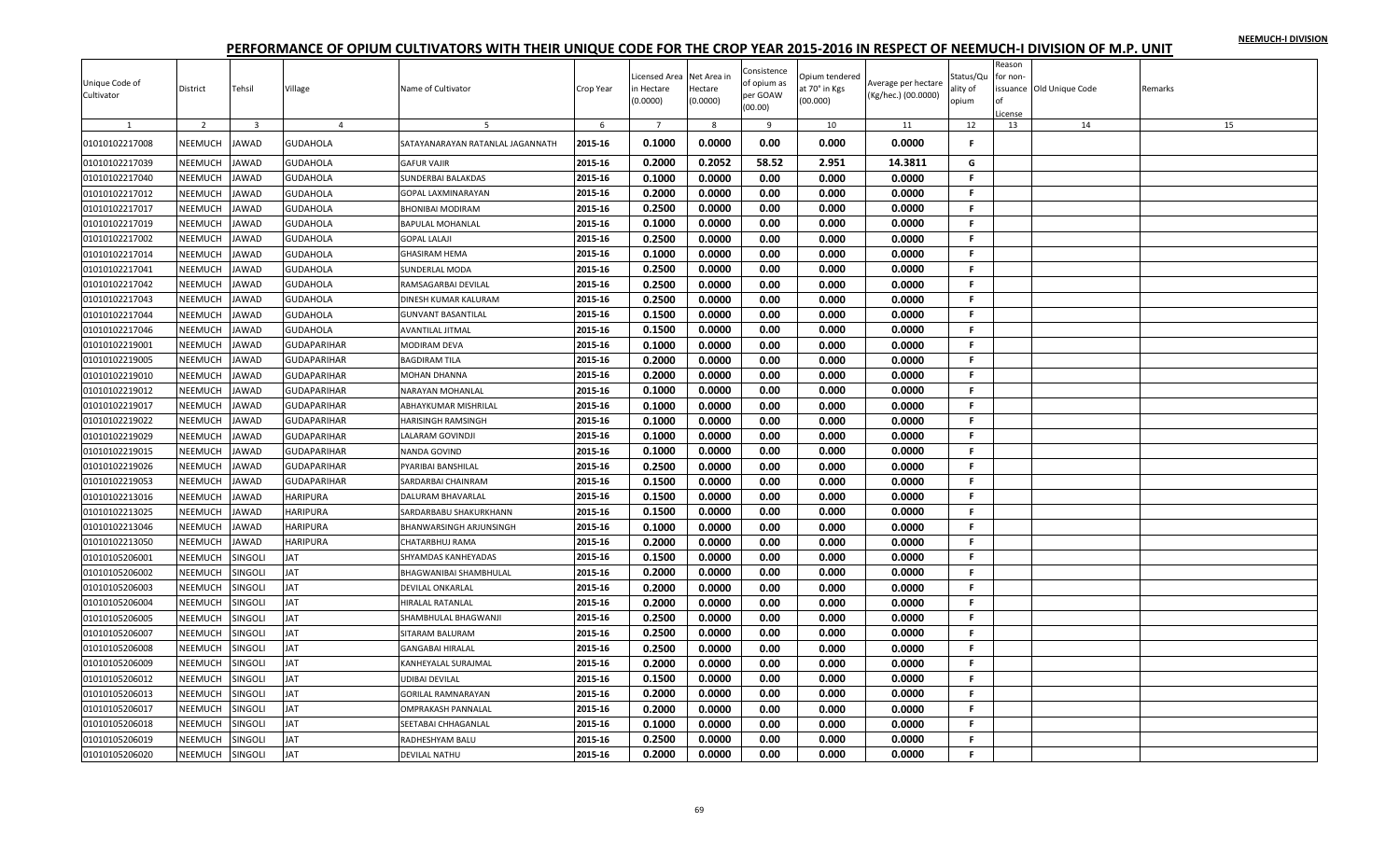| Unique Code of |                |                         |                |                             |           | icensed Area        | Net Area in         | Consistence<br>of opium as | Opium tendered            | Average per hectare | Status/Qu         | Reason<br>for non- |                         |         |
|----------------|----------------|-------------------------|----------------|-----------------------------|-----------|---------------------|---------------------|----------------------------|---------------------------|---------------------|-------------------|--------------------|-------------------------|---------|
| Cultivator     | District       | Tehsil                  | Village        | Name of Cultivator          | Crop Year | n Hectare<br>0.0000 | Hectare<br>(0.0000) | per GOAW<br>(00.00)        | at 70° in Kgs<br>(00.000) | (Kg/hec.) (00.0000) | ality of<br>opium | License            | ssuance Old Unique Code | Remarks |
|                | $\overline{2}$ | $\overline{\mathbf{3}}$ | $\overline{a}$ | -5                          | 6         | $\overline{7}$      | 8                   | 9                          | 10                        | 11                  | 12                | 13                 | 14                      | 15      |
| 01010105206023 | NEEMUCH        | <b>SINGOLI</b>          | JAT            | <b>MOHANLAL BHURA</b>       | 2015-16   | 0.2000              | 0.0000              | 0.00                       | 0.000                     | 0.0000              | F.                |                    |                         |         |
| 01010105206024 | <b>NEEMUCH</b> | SINGOLI                 | <b>AT</b>      | JAGDISH ANOPBAI             | 2015-16   | 0.1500              | 0.0000              | 0.00                       | 0.000                     | 0.0000              | F.                |                    |                         |         |
| 01010105206026 | NEEMUCH        | <b>SINGOLI</b>          | JAT            | KISHANLAL SOHANLAL          | 2015-16   | 0.2000              | 0.0000              | 0.00                       | 0.000                     | 0.0000              | F.                |                    |                         |         |
| 01010105206027 | NEEMUCH        | <b>SINGOLI</b>          | JAT            | RAMESHCHANDRA KISHANLAL     | 2015-16   | 0.2000              | 0.0000              | 0.00                       | 0.000                     | 0.0000              | F.                |                    |                         |         |
| 01010105206028 | NEEMUCH        | SINGOLI                 | <b>AT</b>      | KAILASH BOTHLAL             | 2015-16   | 0.2500              | 0.0000              | 0.00                       | 0.000                     | 0.0000              | F.                |                    |                         |         |
| 01010105206030 | NEEMUCH        | <b>SINGOLI</b>          | JAT            | <b>BALURAM GITARAM</b>      | 2015-16   | 0.2000              | 0.0000              | 0.00                       | 0.000                     | 0.0000              | F.                |                    |                         |         |
| 01010105206031 | NEEMUCH        | SINGOLI                 | JAT            | SATYNARAYAN SOHANLAL        | 2015-16   | 0.2500              | 0.0000              | 0.00                       | 0.000                     | 0.0000              | F                 |                    |                         |         |
| 01010105206034 | NEEMUCH        | SINGOLI                 | <b>AT</b>      | <b>DEVILAL PRABHULAL</b>    | 2015-16   | 0.2000              | 0.0000              | 0.00                       | 0.000                     | 0.0000              | F.                |                    |                         |         |
| 01010105206035 | NEEMUCH        | SINGOLI                 | <b>TAI</b>     | <b>MANGIBAI MANGILAL</b>    | 2015-16   | 0.2500              | 0.0000              | 0.00                       | 0.000                     | 0.0000              | F.                |                    |                         |         |
| 01010105206036 | NEEMUCH        | SINGOLI                 | <b>AT</b>      | <b>KANHEYALAL KASHIRAM</b>  | 2015-16   | 0.2000              | 0.0000              | 0.00                       | 0.000                     | 0.0000              | F.                |                    |                         |         |
| 01010105206037 | NEEMUCH        | <b>SINGOLI</b>          | JAT            | DHAPUBAI CHHAGANLAL         | 2015-16   | 0.1500              | 0.0000              | 0.00                       | 0.000                     | 0.0000              | F.                |                    |                         |         |
| 01010105206038 | NEEMUCH        | SINGOLI                 | <b>JAT</b>     | RADHABAI GIRDHARI           | 2015-16   | 0.2500              | 0.0000              | 0.00                       | 0.000                     | 0.0000              | F.                |                    |                         |         |
| 01010105206039 | NEEMUCH        | SINGOLI                 | <b>AT</b>      | ONKARLAL MODIRAM            | 2015-16   | 0.2500              | 0.0000              | 0.00                       | 0.000                     | 0.0000              | F.                |                    |                         |         |
| 01010105206041 | NEEMUCH        | SINGOLI                 | JAT            | MOHANLAL RATANLAL           | 2015-16   | 0.2000              | 0.0000              | 0.00                       | 0.000                     | 0.0000              | F.                |                    |                         |         |
| 01010105206042 | NEEMUCH        | <b>SINGOLI</b>          | <b>TAI</b>     | SUNDERBAI RAMNARAYAN        | 2015-16   | 0.2000              | 0.0000              | 0.00                       | 0.000                     | 0.0000              | F.                |                    |                         |         |
| 01010105206045 | NEEMUCH        | <b>SINGOLI</b>          | <b>AT</b>      | KANHEYALAL NARAYAN          | 2015-16   | 0.2500              | 0.0000              | 0.00                       | 0.000                     | 0.0000              | F.                |                    |                         |         |
| 01010105206046 | NEEMUCH        | SINGOLI                 | JAT            | HANGAMIBAI SHIVENATH        | 2015-16   | 0.2000              | 0.0000              | 0.00                       | 0.000                     | 0.0000              | F.                |                    |                         |         |
| 01010105206047 | NEEMUCH        | SINGOLI                 | <b>AT</b>      | SHIVENARAYAN MANGILAL       | 2015-16   | 0.2500              | 0.0000              | 0.00                       | 0.000                     | 0.0000              | F.                |                    |                         |         |
| 01010105206048 | NEEMUCH        | SINGOLI                 | JAT            | <b>MANGILAL CHUNNILAL</b>   | 2015-16   | 0.1500              | 0.0000              | 0.00                       | 0.000                     | 0.0000              | F.                |                    |                         |         |
| 01010105206049 | NEEMUCH        | SINGOLI                 | JAT            | <b>BADAMBAI BABULAL</b>     | 2015-16   | 0.2000              | 0.0000              | 0.00                       | 0.000                     | 0.0000              | F.                |                    |                         |         |
| 01010105206051 | NEEMUCH        | <b>SINGOLI</b>          | <b>JAT</b>     | RAMCHANDRA AMARCHANDRA      | 2015-16   | 0.2000              | 0.0000              | 0.00                       | 0.000                     | 0.0000              | $\mathbf{F}$      |                    |                         |         |
| 01010105206052 | NEEMUCH        | SINGOLI                 | JAT            | <b>KESHARBAI KANHEYALAL</b> | 2015-16   | 0.1500              | 0.0000              | 0.00                       | 0.000                     | 0.0000              | F.                |                    |                         |         |
| 01010105206053 | NEEMUCH        | SINGOLI                 | JAT            | JODHRAJ KALUJI              | 2015-16   | 0.2000              | 0.0000              | 0.00                       | 0.000                     | 0.0000              | F.                |                    |                         |         |
| 01010105206055 | NEEMUCH        | SINGOLI                 | <b>AT</b>      | MANGIBAI NANDRAM            | 2015-16   | 0.2000              | 0.0000              | 0.00                       | 0.000                     | 0.0000              | F.                |                    |                         |         |
| 01010105206056 | NEEMUCH        | SINGOLI                 | <b>AT</b>      | SHAMBHULAL KASHIRAM         | 2015-16   | 0.2500              | 0.0000              | 0.00                       | 0.000                     | 0.0000              | F.                |                    |                         |         |
| 01010105206058 | NEEMUCH        | <b>SINGOLI</b>          | <b>JAT</b>     | <b>INDRABAI LAXMICHAND</b>  | 2015-16   | 0.2500              | 0.0000              | 0.00                       | 0.000                     | 0.0000              | F.                |                    |                         |         |
| 01010105206059 | NEEMUCH        | SINGOLI                 | <b>JAT</b>     | JAMKUBAI NANALAL            | 2015-16   | 0.2500              | 0.0000              | 0.00                       | 0.000                     | 0.0000              | -F.               |                    |                         |         |
| 01010105206060 | NEEMUCH        | SINGOLI                 | <b>AT</b>      | <b>DEVILAL LALU</b>         | 2015-16   | 0.2000              | 0.0000              | 0.00                       | 0.000                     | 0.0000              | F.                |                    |                         |         |
| 01010105206062 | NEEMUCH        | SINGOLI                 | JAT            | RAMCHANDRA KISHANLAL        | 2015-16   | 0.2500              | 0.0000              | 0.00                       | 0.000                     | 0.0000              | F.                |                    |                         |         |
| 01010105206063 | NEEMUCH        | SINGOLI                 | <b>AT</b>      | PURANSINGH MADHUSINGH       | 2015-16   | 0.2000              | 0.0000              | 0.00                       | 0.000                     | 0.0000              | F.                |                    |                         |         |
| 01010105206064 | NEEMUCH        | <b>SINGOLI</b>          | JAT            | <b>JAIBUNBAI ISMILESHAH</b> | 2015-16   | 0.2000              | 0.0000              | 0.00                       | 0.000                     | 0.0000              | F.                |                    |                         |         |
| 01010105206066 | NEEMUCH        | SINGOLI                 | <b>AT</b>      | SHANTIBAI SUJANMAI          | 2015-16   | 0.2000              | 0.0000              | 0.00                       | 0.000                     | 0.0000              | F.                |                    |                         |         |
| 01010105206068 | NEEMUCH        | SINGOLI                 | ΙAΤ            | MITTHUBAI RADHESHYAM        | 2015-16   | 0.1000              | 0.0000              | 0.00                       | 0.000                     | 0.0000              | F.                |                    |                         |         |
| 01010105206071 | NEEMUCH        | <b>SINGOLI</b>          | <b>JAT</b>     | <b>BASANTILAL NANDLAL</b>   | 2015-16   | 0.2000              | 0.0000              | 0.00                       | 0.000                     | 0.0000              | F.                |                    |                         |         |
| 01010105206072 | <b>NEEMUCH</b> | SINGOLI                 | AT             | DEVILAL NANALAL             | 2015-16   | 0.2500              | 0.0000              | 0.00                       | 0.000                     | 0.0000              | F.                |                    |                         |         |
| 01010105206074 | NEEMUCH        | <b>SINGOLI</b>          | JAT            | <b>SULEMAN ISSA</b>         | 2015-16   | 0.2000              | 0.0000              | 0.00                       | 0.000                     | 0.0000              | F.                |                    |                         |         |
| 01010105206077 | NEEMUCH        | <b>SINGOLI</b>          | <b>JAT</b>     | HIRALAL SHORAM              | 2015-16   | 0.2000              | 0.0000              | 0.00                       | 0.000                     | 0.0000              | F.                |                    |                         |         |
| 01010105206080 | NEEMUCH        | SINGOLI                 | <b>AT</b>      | RATTIBAI RAMLAL             | 2015-16   | 0.2000              | 0.0000              | 0.00                       | 0.000                     | 0.0000              | F.                |                    |                         |         |
| 01010105206082 | NEEMUCH        | SINGOLI                 | JAT            | RAJMAL MANGILAL             | 2015-16   | 0.1500              | 0.0000              | 0.00                       | 0.000                     | 0.0000              | F.                |                    |                         |         |
| 01010105206083 | <b>NEEMUCH</b> | SINGOLI                 | AT             | ALLABAKSH HARUN             | 2015-16   | 0.2500              | 0.0000              | 0.00                       | 0.000                     | 0.0000              | F                 |                    |                         |         |
| 01010105206084 | <b>NEEMUCH</b> | SINGOLI                 | AT             | CHOTUPURI GOKULPURI         | 2015-16   | 0.2000              | 0.0000              | 0.00                       | 0.000                     | 0.0000              | F.                |                    |                         |         |
| 01010105206085 | NEEMUCH        | <b>SINGOLI</b>          | <b>AT</b>      | KANHEYALAL GOKULPURI        | 2015-16   | 0.2000              | 0.0000              | 0.00                       | 0.000                     | 0.0000              | F.                |                    |                         |         |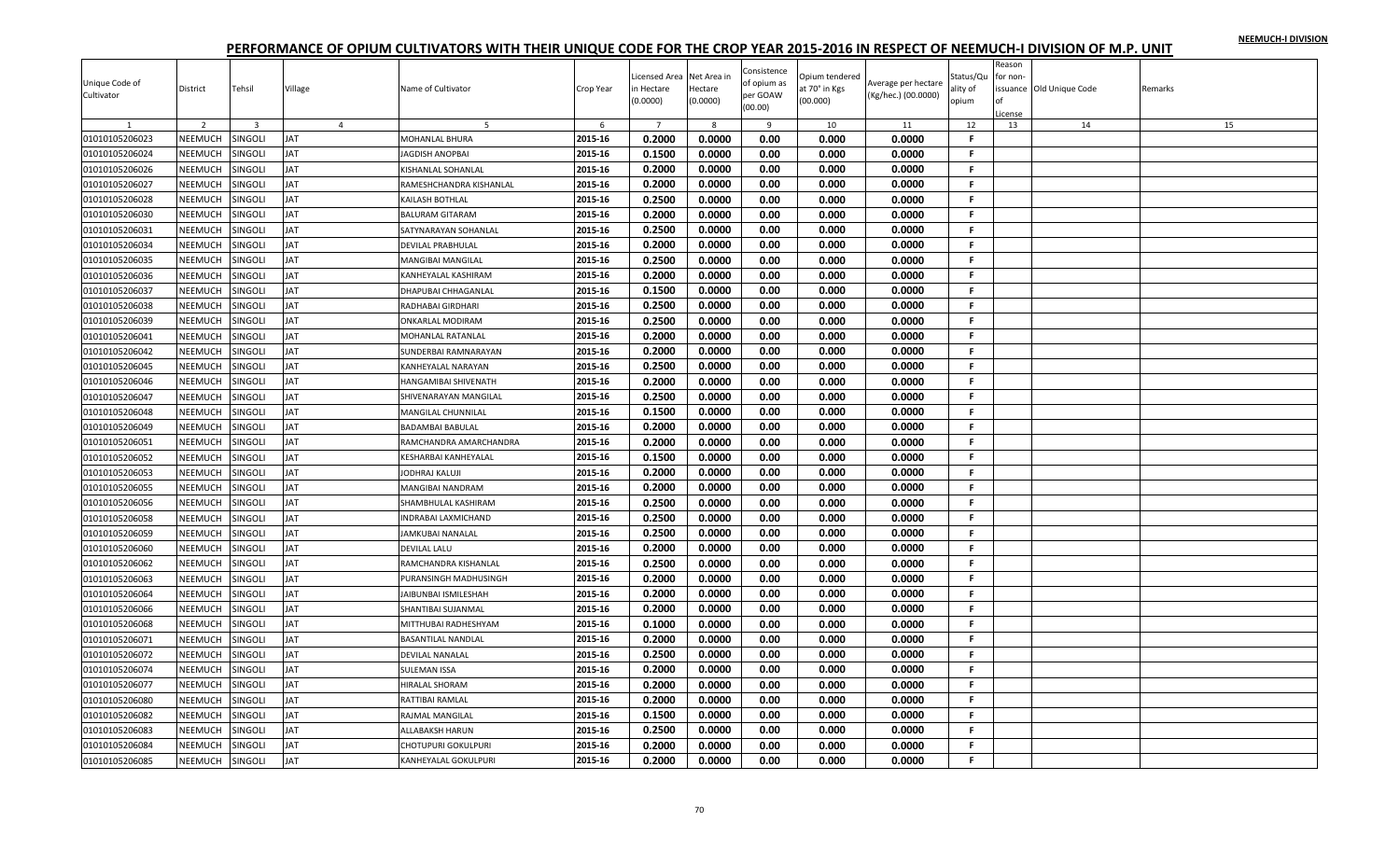| Unique Code of |                |                |                |                             |           | icensed Area   | Net Area in | Consistence<br>of opium as | Opium tendered | Average per hectare | Status/Qu    | Reason<br>for non- |                         |         |
|----------------|----------------|----------------|----------------|-----------------------------|-----------|----------------|-------------|----------------------------|----------------|---------------------|--------------|--------------------|-------------------------|---------|
| Cultivator     | District       | Tehsil         | Village        | Name of Cultivator          | Crop Year | n Hectare      | Hectare     | per GOAW                   | at 70° in Kgs  |                     | ality of     |                    | ssuance Old Unique Code | Remarks |
|                |                |                |                |                             |           | 0.0000         | (0.0000)    | (00.00)                    | (00.000)       | (Kg/hec.) (00.0000) | opium        |                    |                         |         |
|                | $\overline{2}$ | $\overline{3}$ | $\overline{4}$ |                             | 6         | $\overline{7}$ | 8           | 9                          | 10             | 11                  | 12           | .icense<br>13      | 14                      | 15      |
| 01010105206089 | NEEMUCH        | <b>SINGOLI</b> | JAT            | SHAMBHULAL PRABHULAL        | 2015-16   | 0.2000         | 0.0000      | 0.00                       | 0.000          | 0.0000              | F.           |                    |                         |         |
| 01010105206091 | <b>NEEMUCH</b> | SINGOLI        | <b>AT</b>      | <b>BHOJRAJ NAGAJIRAM</b>    | 2015-16   | 0.2500         | 0.0000      | 0.00                       | 0.000          | 0.0000              | F.           |                    |                         |         |
| 01010105206092 | NEEMUCH        | <b>SINGOLI</b> | JAT            |                             | 2015-16   | 0.2500         | 0.0000      | 0.00                       | 0.000          | 0.0000              | F.           |                    |                         |         |
|                | NEEMUCH        |                | JAT            | RAMPAL BALUJI               |           | 0.2000         | 0.0000      |                            |                |                     | F.           |                    |                         |         |
| 01010105206093 |                | <b>SINGOLI</b> |                | RAMCHANDRA UDAYRAM          | 2015-16   |                |             | 0.00                       | 0.000          | 0.0000              |              |                    |                         |         |
| 01010105206094 | NEEMUCH        | <b>SINGOLI</b> | <b>AT</b>      | <b>SUNDARBAI GHASI</b>      | 2015-16   | 0.1000         | 0.0000      | 0.00                       | 0.000          | 0.0000              | F.           |                    |                         |         |
| 01010105206095 | NEEMUCH        | <b>SINGOLI</b> | JAT            | SHIVELAL SHANTILAL          | 2015-16   | 0.2000         | 0.0000      | 0.00                       | 0.000          | 0.0000              | F.           |                    |                         |         |
| 01010105206096 | NEEMUCH        | SINGOLI        | <b>JAT</b>     | KACHARULAL RAMCHANDRA       | 2015-16   | 0.1500         | 0.0000      | 0.00                       | 0.000          | 0.0000              | F            |                    |                         |         |
| 01010105206097 | NEEMUCH        | SINGOLI        | <b>AT</b>      | <b>KALUPRABHU GHISA</b>     | 2015-16   | 0.2500         | 0.0000      | 0.00                       | 0.000          | 0.0000              | F.           |                    |                         |         |
| 01010105206099 | NEEMUCH        | SINGOLI        | JAT            | RAMPAL RAMSWRUP             | 2015-16   | 0.2500         | 0.0000      | 0.00                       | 0.000          | 0.0000              | F.           |                    |                         |         |
| 01010105206101 | NEEMUCH        | SINGOLI        | <b>JAT</b>     | <b>DEVILAL BHURALAL</b>     | 2015-16   | 0.2000         | 0.0000      | 0.00                       | 0.000          | 0.0000              | F.           |                    |                         |         |
| 01010105206105 | NEEMUCH        | SINGOLI        | JAT            | MOHAMMAD MUNAVAR SATTAR     | 2015-16   | 0.2000         | 0.0000      | 0.00                       | 0.000          | 0.0000              | F.           |                    |                         |         |
| 01010105206111 | NEEMUCH        | SINGOLI        | JAT            | <b>MANGILAL DEVA</b>        | 2015-16   | 0.2500         | 0.0000      | 0.00                       | 0.000          | 0.0000              | F.           |                    |                         |         |
| 01010105206116 | NEEMUCH        | SINGOLI        | <b>AT</b>      | NURMOHAMMAD MOHAMMAD        | 2015-16   | 0.2000         | 0.0000      | 0.00                       | 0.000          | 0.0000              | F.           |                    |                         |         |
| 01010105206122 | NEEMUCH        | SINGOLI        | JAT            | ABDULGAFUR RAHIMBAKSH       | 2015-16   | 0.2500         | 0.0000      | 0.00                       | 0.000          | 0.0000              | F.           |                    |                         |         |
| 01010105206123 | NEEMUCH        | SINGOLI        | <b>AT</b>      | SHAHAZADALI HUSAINALI       | 2015-16   | 0.1000         | 0.0000      | 0.00                       | 0.000          | 0.0000              | F.           |                    |                         |         |
| 01010105206124 | NEEMUCH        | SINGOLI        | <b>AT</b>      | MODIRAM CHHOGALAL           | 2015-16   | 0.2000         | 0.0000      | 0.00                       | 0.000          | 0.0000              | $\mathbf{F}$ |                    |                         |         |
| 01010105206127 | NEEMUCH        | SINGOLI        | <b>AT</b>      | ABDULSALAM RAHMAN           | 2015-16   | 0.2000         | 0.0000      | 0.00                       | 0.000          | 0.0000              | F.           |                    |                         |         |
| 01010105206128 | NEEMUCH        | <b>SINGOLI</b> | <b>JAT</b>     | MOHANLAL BALURAM            | 2015-16   | 0.1500         | 0.0000      | 0.00                       | 0.000          | 0.0000              | F.           |                    |                         |         |
| 01010105206129 | NEEMUCH        | <b>SINGOLI</b> | <b>AT</b>      | <b>DEVILAL KHEMRAJ</b>      | 2015-16   | 0.2000         | 0.0000      | 0.00                       | 0.000          | 0.0000              | F.           |                    |                         |         |
| 01010105206130 | NEEMUCH        | <b>SINGOLI</b> | <b>AT</b>      | MOHAMMAD HUSAIN NURMOHAMMAD | 2015-16   | 0.2500         | 0.0000      | 0.00                       | 0.000          | 0.0000              | F.           |                    |                         |         |
| 01010105206133 | NEEMUCH        | <b>SINGOLI</b> | JAT            | SHANTIBAI MADHULAL          | 2015-16   | 0.1000         | 0.0000      | 0.00                       | 0.000          | 0.0000              | F.           |                    |                         |         |
| 01010105206135 | NEEMUCH        | SINGOLI        | <b>AT</b>      | SOHANLAL NOLAJI             | 2015-16   | 0.1000         | 0.0000      | 0.00                       | 0.000          | 0.0000              | F.           |                    |                         |         |
| 01010105206140 | NEEMUCH        | SINGOLI        | <b>AT</b>      | ABDULJABBAR ABDULRAHMAN     | 2015-16   | 0.2000         | 0.0000      | 0.00                       | 0.000          | 0.0000              | F.           |                    |                         |         |
| 01010105206143 | NEEMUCH        | <b>INGOLI</b>  | <b>AT</b>      | MOHNIBAI SHIVEPRASAD        | 2015-16   | 0.1000         | 0.0000      | 0.00                       | 0.000          | 0.0000              | F            |                    |                         |         |
| 01010105206144 | NEEMUCH        | <b>SINGOLI</b> | JAT            | <b>DEVILAL NARAYAN</b>      | 2015-16   | 0.2000         | 0.0000      | 0.00                       | 0.000          | 0.0000              | F.           |                    |                         |         |
| 01010105206148 | NEEMUCH        | <b>SINGOLI</b> | <b>TAL</b>     | ABDULJABBAR NUR             | 2015-16   | 0.2500         | 0.0000      | 0.00                       | 0.000          | 0.0000              | F.           |                    |                         |         |
| 01010105206150 | NEEMUCH        | SINGOLI        | <b>AT</b>      | MANGIBAI LAXMINARAYAN       | 2015-16   | 0.2500         | 0.0000      | 0.00                       | 0.000          | 0.0000              | F.           |                    |                         |         |
| 01010105206153 | NEEMUCH        | SINGOLI        | JAT            | LAXMINARAYAN SOHANLAL       | 2015-16   | 0.2000         | 0.0000      | 0.00                       | 0.000          | 0.0000              | F.           |                    |                         |         |
| 01010105206155 | NEEMUCH        | SINGOLI        | <b>JAT</b>     | <b>MANGILAL RAMAREGAR</b>   | 2015-16   | 0.1000         | 0.0000      | 0.00                       | 0.000          | 0.0000              | F            |                    |                         |         |
| 01010105206159 | NEEMUCH        | SINGOLI        | <b>AT</b>      | SHAMBHULAL NANDLAL          | 2015-16   | 0.2000         | 0.0000      | 0.00                       | 0.000          | 0.0000              | F.           |                    |                         |         |
| 01010105206160 | NEEMUCH        | SINGOLI        | JAT            | MOHAMMADHARUN RAHIMBAKSH    | 2015-16   | 0.2000         | 0.0000      | 0.00                       | 0.000          | 0.0000              | F.           |                    |                         |         |
| 01010105206162 | NEEMUCH        | <b>SINGOLI</b> | <b>TAL</b>     | PREMCHAND NANALAL           | 2015-16   | 0.2500         | 0.0000      | 0.00                       | 0.000          | 0.0000              | F.           |                    |                         |         |
|                | NEEMUCH        | <b>SINGOLI</b> | <b>AT</b>      |                             | 2015-16   | 0.2000         | 0.0000      | 0.00                       | 0.000          | 0.0000              | F.           |                    |                         |         |
| 01010105206166 |                |                |                | MANGILAL DEVAPURI           |           |                |             |                            |                |                     | F.           |                    |                         |         |
| 01010105206168 | NEEMUCH        | SINGOLI        | JAT            | RAMCHANDRA LALU             | 2015-16   | 0.2500         | 0.0000      | 0.00                       | 0.000          | 0.0000              |              |                    |                         |         |
| 01010105206169 | NEEMUCH        | SINGOLI        | <b>AT</b>      | <b>GHEESALAL NATHU</b>      | 2015-16   | 0.2000         | 0.0000      | 0.00                       | 0.000          | 0.0000              | F.           |                    |                         |         |
| 01010105206173 | NEEMUCH        | SINGOLI        | JAT            | <b>DAULATRAM GOKUL</b>      | 2015-16   | 0.2000         | 0.0000      | 0.00                       | 0.000          | 0.0000              | F.           |                    |                         |         |
| 01010105206174 | NEEMUCH        | SINGOLI        | <b>AT</b>      | <b>DEVILAL KUKA</b>         | 2015-16   | 0.2500         | 0.0000      | 0.00                       | 0.000          | 0.0000              | F.           |                    |                         |         |
| 01010105206178 | NEEMUCH        | <b>SINGOLI</b> | JAT            | MOHAMMAD ISHAK ABDULGANI    | 2015-16   | 0.2000         | 0.0000      | 0.00                       | 0.000          | 0.0000              | F.           |                    |                         |         |
| 01010105206181 | NEEMUCH        | SINGOLI        | <b>JAT</b>     | <b>SHANTILAL BHAGWAN</b>    | 2015-16   | 0.2000         | 0.0000      | 0.00                       | 0.000          | 0.0000              | -F.          |                    |                         |         |
| 01010105206182 | NEEMUCH        | SINGOLI        | <b>AT</b>      | <b>HIIRALAL PARSA</b>       | 2015-16   | 0.2000         | 0.0000      | 0.00                       | 0.000          | 0.0000              | F.           |                    |                         |         |
| 01010105206183 | <b>NEEMUCH</b> | <b>SINGOLI</b> | AT             | MOHANLAL GHISA              | 2015-16   | 0.2500         | 0.0000      | 0.00                       | 0.000          | 0.0000              | F.           |                    |                         |         |
| 01010105206184 | NEEMUCH        | <b>SINGOLI</b> | <b>AT</b>      | KANIBAI DHANRAJ             | 2015-16   | 0.2000         | 0.0000      | 0.00                       | 0.000          | 0.0000              | F.           |                    |                         |         |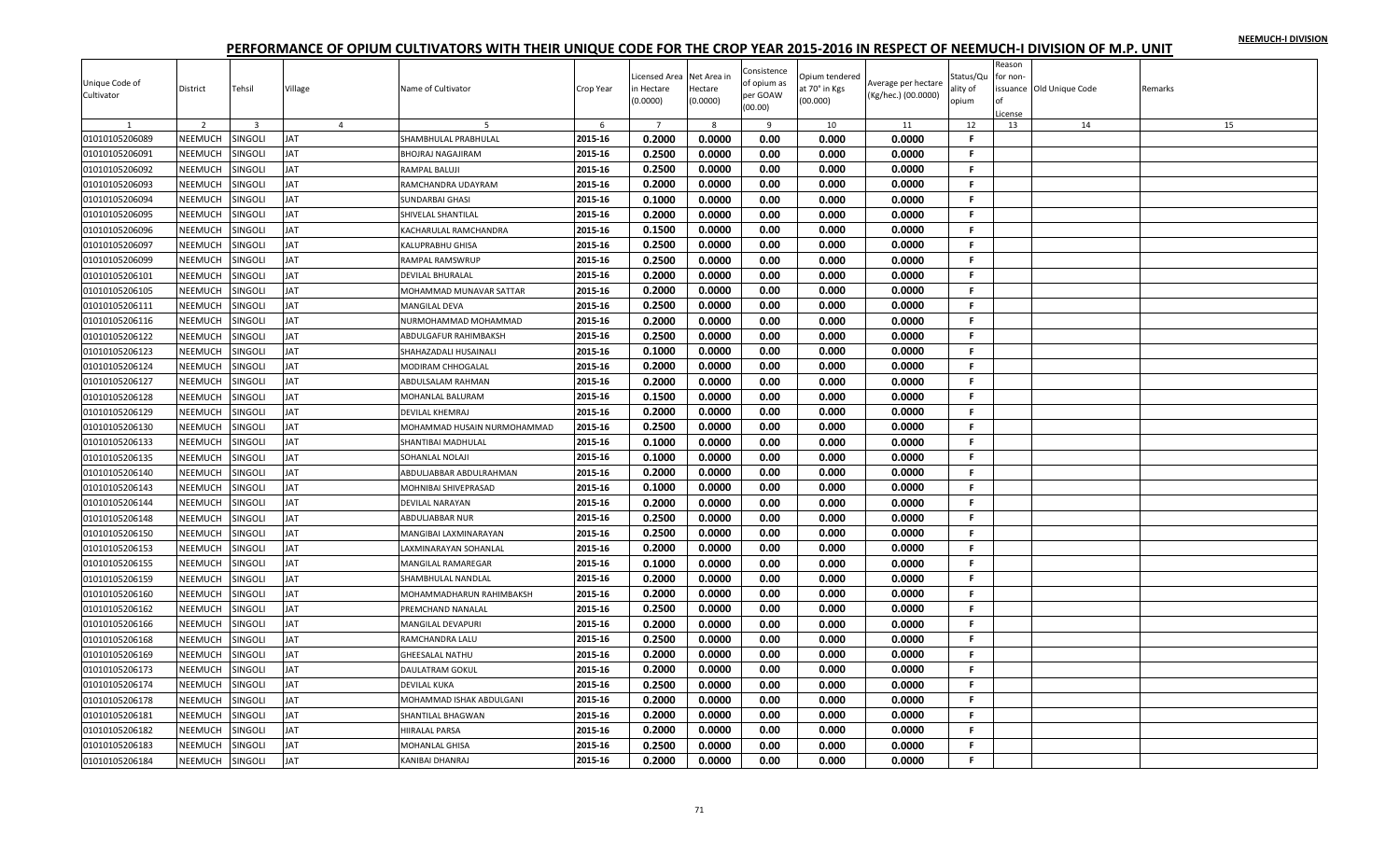| Unique Code of<br>Cultivator | District       | Tehsil                  | Village        | Name of Cultivator              | Crop Year | Licensed Area<br>n Hectare<br>(0.0000) | Net Area ir<br>Hectare<br>(0.0000) | Consistence<br>of opium as<br>per GOAW<br>(00.00) | Opium tendered<br>at 70° in Kgs<br>(00.000) | Average per hectare<br>(Kg/hec.) (00.0000) | Status/Qu<br>ality of<br>opium | Reason<br>for non- | ssuance Old Unique Code | Remarks |
|------------------------------|----------------|-------------------------|----------------|---------------------------------|-----------|----------------------------------------|------------------------------------|---------------------------------------------------|---------------------------------------------|--------------------------------------------|--------------------------------|--------------------|-------------------------|---------|
|                              |                |                         |                |                                 |           |                                        |                                    |                                                   |                                             |                                            |                                | cense              |                         |         |
|                              | 2              | $\overline{\mathbf{3}}$ | $\overline{4}$ |                                 | 6         | $\overline{7}$                         | 8                                  | 9                                                 | 10                                          | 11                                         | 12                             | 13                 | 14                      | 15      |
| 01010105206110               | NEEMUCH        | <b>SINGOLI</b>          | <b>JAT</b>     | KAILASH VARDICHANDRA            | 2015-16   | 0.2500                                 | 0.0000                             | 0.00                                              | 0.000                                       | 0.0000                                     | F                              |                    |                         |         |
| 01010105206119               | <b>NEEMUCH</b> | SINGOLI                 | JAT            | <b>MOHAMMAD RAFIK HAFIJABAI</b> | 2015-16   | 0.1500                                 | 0.0000                             | 0.00                                              | 0.000                                       | 0.0000                                     | F.                             |                    |                         |         |
| 01010105206029               | NEEMUCH        | SINGOLI                 | <b>AT</b>      | SOHANBAI MANGILAL               | 2015-16   | 0.2000                                 | 0.0000                             | 0.00                                              | 0.000                                       | 0.0000                                     | F.                             |                    |                         |         |
| 01010105206191               | NEEMUCH        | SINGOLI                 | <b>AT</b>      | MARIYAM MOHAMMAD MUSA           | 2015-16   | 0.1000                                 | 0.0000                             | 0.00                                              | 0.000                                       | 0.0000                                     | .F.                            |                    |                         |         |
| 01010105206192               | NEEMUCH        | SINGOLI                 | <b>AT</b>      | <b>JAMKUBAI BABULAL</b>         | 2015-16   | 0.2500                                 | 0.0000                             | 0.00                                              | 0.000                                       | 0.0000                                     | -F.                            |                    |                         |         |
| 01010105206050               | NEEMUCH        | SINGOLI                 | AT             | NANIBAI PRAKASH                 | 2015-16   | 0.2500                                 | 0.0000                             | 0.00                                              | 0.000                                       | 0.0000                                     | F.                             |                    |                         |         |
| 01010105206137               | NEEMUCH        | SINGOLI                 | AT             | MOHAMMAD MUSA NURMOHAMMAD       | 2015-16   | 0.2500                                 | 0.0000                             | 0.00                                              | 0.000                                       | 0.0000                                     | F.                             |                    |                         |         |
| 01010105206177               | NEEMUCH        | SINGOLI                 | AT             | <b>AMNIBAI NANDLAL</b>          | 2015-16   | 0.1500                                 | 0.0000                             | 0.00                                              | 0.000                                       | 0.0000                                     | -F.                            |                    |                         |         |
| 01010105206100               | NEEMUCH        | <b>SINGOLI</b>          | <b>AT</b>      | SOHANBAI HAJARILAL              | 2015-16   | 0.2500                                 | 0.0000                             | 0.00                                              | 0.000                                       | 0.0000                                     | -F.                            |                    |                         |         |
| 01010105206131               | NEEMUCH        | SINGOLI                 | <b>AT</b>      | GHISA DEVA                      | 2015-16   | 0.2000                                 | 0.0000                             | 0.00                                              | 0.000                                       | 0.0000                                     | .F.                            |                    |                         |         |
| 01010105206010               | NEEMUCH        | <b>SINGOLI</b>          | <b>AT</b>      | RAMCHANDRA HARLAL               | 2015-16   | 0.2000                                 | 0.0000                             | 0.00                                              | 0.000                                       | 0.0000                                     | F.                             |                    |                         |         |
| 01010105206067               | NEEMUCH        | SINGOLI                 | <b>AT</b>      | DEVILAL JODHAJI                 | 2015-16   | 0.1000                                 | 0.0000                             | 0.00                                              | 0.000                                       | 0.0000                                     | F.                             |                    |                         |         |
| 01010105206106               | NEEMUCH        | SINGOLI                 | AT             | OBHIRAM KANHEYALAL              | 2015-16   | 0.2000                                 | 0.0000                             | 0.00                                              | 0.000                                       | 0.0000                                     | F.                             |                    |                         |         |
| 01010105206126               | NEEMUCH        | SINGOLI                 | AT             | RAMESHWARLAL KESHRIMAL          | 2015-16   | 0.2000                                 | 0.0000                             | 0.00                                              | 0.000                                       | 0.0000                                     | F.                             |                    |                         |         |
| 01010105206185               | NEEMUCH        | <b>SINGOLI</b>          | <b>AT</b>      | <b>JAMNALAL NANDLAL</b>         | 2015-16   | 0.2000                                 | 0.0000                             | 0.00                                              | 0.000                                       | 0.0000                                     | F.                             |                    |                         |         |
| 01010105206109               | NEEMUCH        | SINGOLI                 | ΙAΤ            | DHANNALAL PRATHVIRAJ            | 2015-16   | 0.2000                                 | 0.0000                             | 0.00                                              | 0.000                                       | 0.0000                                     | F.                             |                    |                         |         |
| 01010105206141               | NEEMUCH        | SINGOLI                 | <b>AT</b>      | LAKHMICHANDRA MANGILAL          | 2015-16   | 0.2000                                 | 0.0000                             | 0.00                                              | 0.000                                       | 0.0000                                     | F.                             |                    |                         |         |
| 01010105206195               | NEEMUCH        | SINGOLI                 | AT             | AKHMICHAND RATANA               | 2015-16   | 0.2000                                 | 0.0000                             | 0.00                                              | 0.000                                       | 0.0000                                     | F.                             |                    |                         |         |
| 01010105220005               | NEEMUCH        | <b>SINGOLI</b>          | KASHMARIYA     | <b>BHAGIRATH ONKAR</b>          | 2015-16   | 0.1500                                 | 0.0000                             | 0.00                                              | 0.000                                       | 0.0000                                     | F.                             |                    |                         |         |
| 01010105220006               | NEEMUCH        | <b>SINGOLI</b>          | KASHMARIYA     | AGDISH VARDICHAND               | 2015-16   | 0.1000                                 | 0.0000                             | 0.00                                              | 0.000                                       | 0.0000                                     | -F.                            |                    |                         |         |
| 01010105220009               | NEEMUCH        | SINGOLI                 | KASHMARIYA     | AMBALAL NANDAMALU               | 2015-16   | 0.2000                                 | 0.0000                             | 0.00                                              | 0.000                                       | 0.0000                                     | F.                             |                    |                         |         |
| 01010105220011               | NEEMUCH        | SINGOLI                 | KASHMARIYA     | BABULAL BHAGWANLAL              | 2015-16   | 0.2000                                 | 0.0000                             | 0.00                                              | 0.000                                       | 0.0000                                     | F.                             |                    |                         |         |
| 01010105220033               | NEEMUCH        | SINGOLI                 | KASHMARIYA     | MANGILAL RAMLAL                 | 2015-16   | 0.1000                                 | 0.0000                             | 0.00                                              | 0.000                                       | 0.0000                                     | F.                             |                    |                         |         |
| 01010105220008               | NEEMUCH        | <b>INGOLI</b>           | KASHMARIYA     | BANVARILAL GULABCHAND           | 2015-16   | 0.2000                                 | 0.0000                             | 0.00                                              | 0.000                                       | 0.0000                                     | F.                             |                    |                         |         |
| 01010105220046               | NEEMUCH        | SINGOLI                 | KASHMARIYA     | DHANRAJ GHEESA                  | 2015-16   | 0.1000                                 | 0.0000                             | 0.00                                              | 0.000                                       | 0.0000                                     | F.                             |                    |                         |         |
| 01010105220034               | NEEMUCH        | <b>SINGOLI</b>          | KASHMARIYA     | <b>MOHANLAL RATANLAL</b>        | 2015-16   | 0.1000                                 | 0.0000                             | 0.00                                              | 0.000                                       | 0.0000                                     | -F.                            |                    |                         |         |
| 01010105220060               | NEEMUCH        | SINGOLI                 | KASHMARIYA     | BHAWARSINGH MANSINGH            | 2015-16   | 0.1000                                 | 0.0000                             | 0.00                                              | 0.000                                       | 0.0000                                     | -F.                            |                    |                         |         |
| 01010105248002               | NEEMUCH        | SINGOLI                 | KIRTA          | MANGILAL BHAGGAJI               | 2015-16   | 0.1500                                 | 0.0000                             | 0.00                                              | 0.000                                       | 0.0000                                     | F.                             |                    |                         |         |
| 01010105248003               | NEEMUCH        | SINGOLI                 | KIRTA          | <b>MANGILAL BHOLAJI</b>         | 2015-16   | 0.2000                                 | 0.0000                             | 0.00                                              | 0.000                                       | 0.0000                                     | F.                             |                    |                         |         |
| 01010105248019               | NEEMUCH        | SINGOLI                 | <b>KIRTA</b>   | MANGILAL JITU                   | 2015-16   | 0.2000                                 | 0.0000                             | 0.00                                              | 0.000                                       | 0.0000                                     | F.                             |                    |                         |         |
| 01010105248024               | NEEMUCH        | SINGOLI                 | KIRTA          | TEJSINGH NAHARSINGH             | 2015-16   | 0.2000                                 | 0.0000                             | 0.00                                              | 0.000                                       | 0.0000                                     | -F.                            |                    |                         |         |
| 01010105248027               | NEEMUCH        | SINGOLI                 | KIRTA          | IHAMKUBAI BHANWARLAL            | 2015-16   | 0.2000                                 | 0.0000                             | 0.00                                              | 0.000                                       | 0.0000                                     | F.                             |                    |                         |         |
| 01010105248028               | NEEMUCH        | SINGOLI                 | <b>KIRTA</b>   | TEJA NANA                       | 2015-16   | 0.1500                                 | 0.0000                             | 0.00                                              | 0.000                                       | 0.0000                                     | .F.                            |                    |                         |         |
| 01010105248035               | NEEMUCH        | SINGOLI                 | KIRTA          | PANNALAL GANGARAM               | 2015-16   | 0.2000                                 | 0.0000                             | 0.00                                              | 0.000                                       | 0.0000                                     | F.                             |                    |                         |         |
| 01010105248022               | NEEMUCH        | SINGOLI                 | KIRTA          | RAJKUNWAR UDAYSINGH             | 2015-16   | 0.1000                                 | 0.0000                             | 0.00                                              | 0.000                                       | 0.0000                                     | F.                             |                    |                         |         |
| 01010105248025               | NEEMUCH        | <b>SINGOLI</b>          | KIRTA          | <b>JITU KISHANA</b>             | 2015-16   | 0.2000                                 | 0.0000                             | 0.00                                              | 0.000                                       | 0.0000                                     | F.                             |                    |                         |         |
| 01010105248015               | NEEMUCH        | SINGOLI                 | KIRTA          | BHARATSINGH DAULATSINGH         | 2015-16   | 0.2500                                 | 0.0000                             | 0.00                                              | 0.000                                       | 0.0000                                     | F.                             |                    |                         |         |
|                              |                |                         |                |                                 |           |                                        |                                    |                                                   |                                             |                                            |                                |                    |                         |         |
| 01010105202005               | NEEMUCH        | SINGOLI                 | KUNTLI         | KANA BHOJA                      | 2015-16   | 0.1500                                 | 0.0000                             | 0.00                                              | 0.000                                       | 0.0000                                     | F.<br>-F.                      |                    |                         |         |
| 01010105202017               | NEEMUCH        | SINGOLI                 | KUNTLI         | ANKIDAS MOHANDAS                | 2015-16   | 0.1500                                 | 0.0000                             | 0.00                                              | 0.000                                       | 0.0000                                     |                                |                    |                         |         |
| 01010105202026               | <b>NEEMUCH</b> | <b>INGOLI</b>           | <b>KUNTLI</b>  | <b>HAJARI NANDA</b>             | 2015-16   | 0.1500                                 | 0.0000                             | 0.00                                              | 0.000                                       | 0.0000                                     | F                              |                    |                         |         |
| 01010105202041               | NEEMUCH        | SINGOLI                 | KUNTLI         | DEVINATH LALUNATH               | 2015-16   | 0.2000                                 | 0.0000                             | 0.00                                              | 0.000                                       | 0.0000                                     | F.                             |                    |                         |         |
| 01010105202042               | NEEMUCH        | <b>SINGOLI</b>          | KUNTLI         | DHANNA BHAGGA                   | 2015-16   | 0.1000                                 | 0.0000                             | 0.00                                              | 0.000                                       | 0.0000                                     | F.                             |                    |                         |         |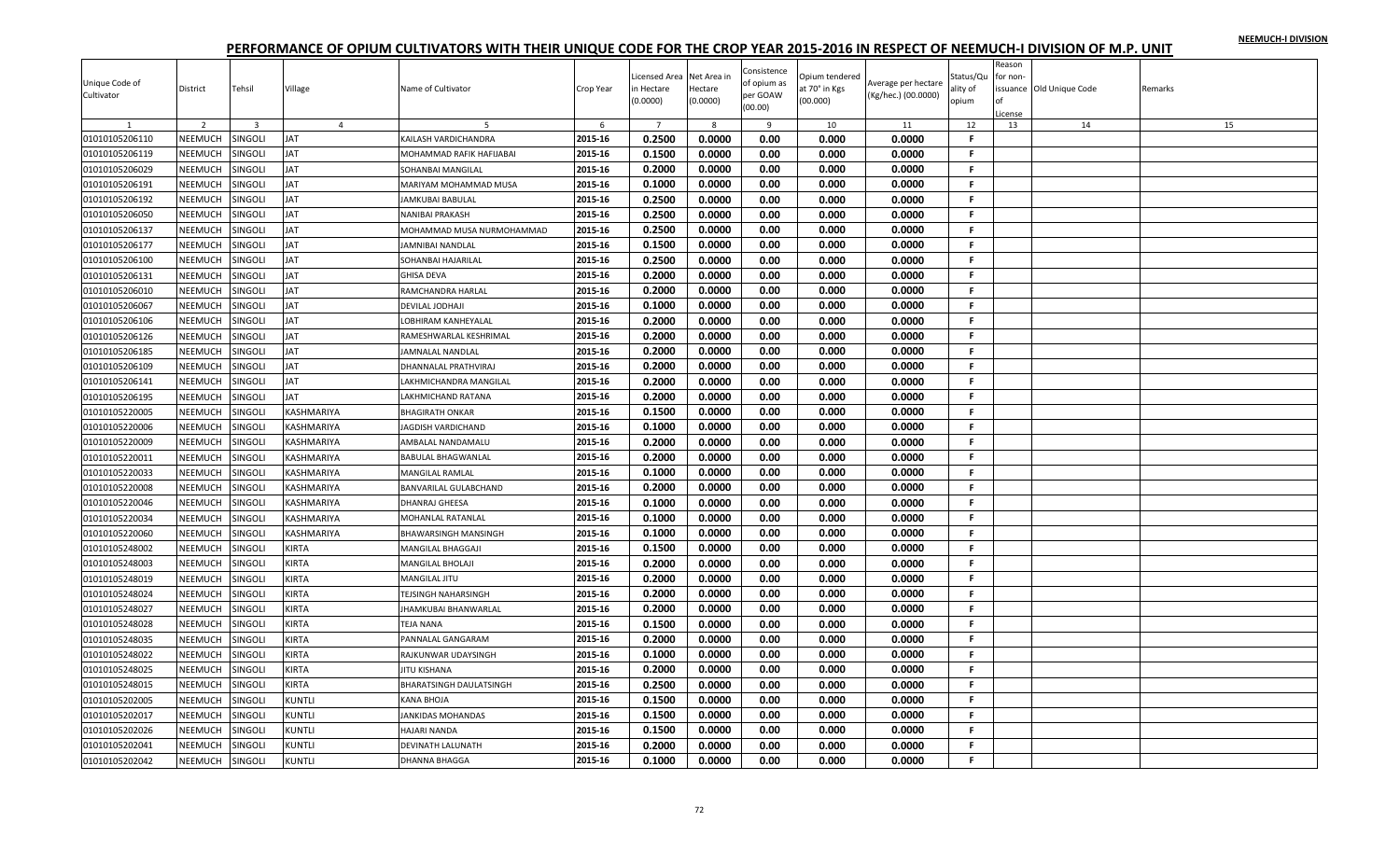| Unique Code of<br>Cultivator | District       | Tehsil                  | Village            | Name of Cultivator           | Crop Year | Licensed Area<br>in Hectare<br>(0.0000) | Net Area ir<br>Hectare<br>(0.0000) | Consistence<br>of opium as<br>per GOAW<br>(00.00) | Opium tendered<br>at 70° in Kgs<br>(00.000) | Average per hectare<br>(Kg/hec.) (00.0000) | Status/Qu<br>ality of<br>opium | Reason<br>for non- | ssuance Old Unique Code | Remarks |
|------------------------------|----------------|-------------------------|--------------------|------------------------------|-----------|-----------------------------------------|------------------------------------|---------------------------------------------------|---------------------------------------------|--------------------------------------------|--------------------------------|--------------------|-------------------------|---------|
|                              |                |                         |                    |                              |           |                                         |                                    |                                                   |                                             |                                            |                                | cense              |                         |         |
|                              | $\overline{2}$ | $\overline{\mathbf{3}}$ | $\overline{4}$     | -5                           | 6         | $\overline{7}$                          | 8                                  | 9                                                 | 10                                          | 11                                         | 12                             | 13                 | 14                      | 15      |
| 01010105202003               | NEEMUCH        | <b>SINGOLI</b>          | KUNTLI             | LAXMAN BHOJA                 | 2015-16   | 0.1000                                  | 0.0000                             | 0.00                                              | 0.000                                       | 0.0000                                     | F                              |                    |                         |         |
| 01010105202013               | NEEMUCH        | <b>SINGOLI</b>          | KUNTLI             | AMARCHAND BHAGGA             | 2015-16   | 0.2000                                  | 0.0000                             | 0.00                                              | 0.000                                       | 0.0000                                     | F.                             |                    |                         |         |
| 01010105202004               | NEEMUCH        | <b>SINGOLI</b>          | KUNTLI             | BHAGIRATH PYARCHAND          | 2015-16   | 0.1000                                  | 0.0000                             | 0.00                                              | 0.000                                       | 0.0000                                     | F.                             |                    |                         |         |
| 01010105202035               | NEEMUCH        | <b>SINGOLI</b>          | <b>KUNTLI</b>      | RUKAMANIBAI HIRADAS          | 2015-16   | 0.2000                                  | 0.0000                             | 0.00                                              | 0.000                                       | 0.0000                                     | F.                             |                    |                         |         |
| 01010105204007               | NEEMUCH        | <b>SINGOLI</b>          | LALPURA JAT        | SHRILAL PABUDAN              | 2015-16   | 0.2500                                  | 0.0000                             | 0.00                                              | 0.000                                       | 0.0000                                     | F.                             |                    |                         |         |
| 01010105204011               | NEEMUCH        | <b>SINGOLI</b>          | LALPURA JAT        | KISHAN BAGGA                 | 2015-16   | 0.1500                                  | 0.0000                             | 0.00                                              | 0.000                                       | 0.0000                                     | F.                             |                    |                         |         |
| 01010105204012               | <b>NEEMUCH</b> | SINGOLI                 | LALPURA JAT        | SHANKARNATH HIRANATH         | 2015-16   | 0.1500                                  | 0.0000                             | 0.00                                              | 0.000                                       | 0.0000                                     | F.                             |                    |                         |         |
| 01010105204013               | NEEMUCH        | SINGOLI                 | LALPURA JAT        | SHAMBHUNATH HIRANATH         | 2015-16   | 0.2000                                  | 0.0000                             | 0.00                                              | 0.000                                       | 0.0000                                     | F.                             |                    |                         |         |
| 01010105204021               | NEEMUCH        | <b>SINGOLI</b>          | LALPURA JAT        | BHANWARLAL GIRVAR            | 2015-16   | 0.1500                                  | 0.0000                             | 0.00                                              | 0.000                                       | 0.0000                                     | F.                             |                    |                         |         |
| 01010105204022               | NEEMUCH        | SINGOLI                 | LALPURA JAT        | NARAYAN BHURA                | 2015-16   | 0.2000                                  | 0.0000                             | 0.00                                              | 0.000                                       | 0.0000                                     | F.                             |                    |                         |         |
| 01010105204009               | NEEMUCH        | SINGOLI                 | LALPURA JAT        | <b>BAGDIRAM BHURA</b>        | 2015-16   | 0.2000                                  | 0.0000                             | 0.00                                              | 0.000                                       | 0.0000                                     | F.                             |                    |                         |         |
| 01010105204002               | NEEMUCH        | SINGOLI                 | LALPURA JAT        | DEVBAI BIJAL                 | 2015-16   | 0.1500                                  | 0.0000                             | 0.00                                              | 0.000                                       | 0.0000                                     | F.                             |                    |                         |         |
| 01010105204020               | NEEMUCH        | SINGOLI                 | LALPURA JAT        | PURANNATH HIRANATH           | 2015-16   | 0.2000                                  | 0.0000                             | 0.00                                              | 0.000                                       | 0.0000                                     | F.                             |                    |                         |         |
| 01010105245005               | NEEMUCH        | SINGOLI                 | LUHARIYA JAT       | DEVALIBAI KANA               | 2015-16   | 0.1500                                  | 0.0000                             | 0.00                                              | 0.000                                       | 0.0000                                     | -F.                            |                    |                         |         |
| 01010105245004               | NEEMUCH        | <b>SINGOLI</b>          | LUHARIYA JAT       | PYRACHANDRA BHURA            | 2015-16   | 0.1000                                  | 0.0000                             | 0.00                                              | 0.000                                       | 0.0000                                     | .F.                            |                    |                         |         |
| 01010105245009               | NEEMUCH        | <b>SINGOLI</b>          | <b>UHARIYA JAT</b> | CHANDIBAI RAMSUKH            | 2015-16   | 0.2500                                  | 0.0000                             | 0.00                                              | 0.000                                       | 0.0000                                     | F.                             |                    |                         |         |
| 01010105245003               | NEEMUCH        | SINGOLI                 | UHARIYA JAT        | DHAPUBAI KELURAM             | 2015-16   | 0.1500                                  | 0.0000                             | 0.00                                              | 0.000                                       | 0.0000                                     | F.                             |                    |                         |         |
| 01010105227024               | NEEMUCH        | SINGOLI                 | MADHOPURA          | RAMLAL UDAYRAM               | 2015-16   | 0.1000                                  | 0.0000                             | 0.00                                              | 0.000                                       | 0.0000                                     | F.                             |                    | 01010105208041          |         |
| 01010102215001               | NEEMUCH        | <b>JAWAD</b>            | MAHARAJPURA        | ONKAR NARAYAN                | 2015-16   | 0.2000                                  | 0.0000                             | 0.00                                              | 0.000                                       | 0.0000                                     | -F.                            |                    |                         |         |
| 01010102215002               | NEEMUCH        | JAWAD                   | MAHARAJPURA        | KELASHBAI CHUNNILAL          | 2015-16   | 0.2000                                  | 0.0000                             | 0.00                                              | 0.000                                       | 0.0000                                     | F.                             |                    |                         |         |
| 01010102215003               | NEEMUCH        | JAWAD                   | MAHARAJPURA        | <b>AGDISHCHANDRA MOTILAL</b> | 2015-16   | 0.1000                                  | 0.0000                             | 0.00                                              | 0.000                                       | 0.0000                                     | F.                             |                    |                         |         |
| 01010102215004               | NEEMUCH        | <b>JAWAD</b>            | MAHARAJPURA        | SUKHIBAI PRABHULAL           | 2015-16   | 0.2000                                  | 0.0000                             | 0.00                                              | 0.000                                       | 0.0000                                     | -F.                            |                    |                         |         |
| 01010102215006               | NEEMUCH        | JAWAD                   | MAHARAJPURA        | DALCHAND SEVA                | 2015-16   | 0.2000                                  | 0.0000                             | 0.00                                              | 0.000                                       | 0.0000                                     | F.                             |                    |                         |         |
| 01010102215007               | NEEMUCH        | JAWAD                   | MAHARAJPURA        | CHHAGANLAL PYARJI            | 2015-16   | 0.1500                                  | 0.0000                             | 0.00                                              | 0.000                                       | 0.0000                                     | F.                             |                    |                         |         |
| 01010102215008               | NEEMUCH        | <b>JAWAD</b>            | MAHARAJPURA        | SHOBHARAM KANHEYALAL         | 2015-16   | 0.2000                                  | 0.0000                             | 0.00                                              | 0.000                                       | 0.0000                                     | F.                             |                    |                         |         |
| 01010102215009               | NEEMUCH        | JAWAD                   | MAHARAJPURA        | <b>GORDHANLAL SEVARAM</b>    | 2015-16   | 0.2000                                  | 0.0000                             | 0.00                                              | 0.000                                       | 0.0000                                     | F.                             |                    |                         |         |
| 01010102215011               | NEEMUCH        | JAWAD                   | MAHARAJPURA        | SOHANBAI MANGILAL            | 2015-16   | 0.2000                                  | 0.0000                             | 0.00                                              | 0.000                                       | 0.0000                                     | .F.                            |                    |                         |         |
| 01010102215012               | NEEMUCH        | <b>JAWAD</b>            | MAHARAJPURA        | PRABHUBAI BHERULAL           | 2015-16   | 0.1500                                  | 0.0000                             | 0.00                                              | 0.000                                       | 0.0000                                     | F.                             |                    |                         |         |
| 01010102215017               | NEEMUCH        | <b>AWAD</b>             | MAHARAJPURA        | GANSHYAM RADHESHYAM          | 2015-16   | 0.2500                                  | 0.0000                             | 0.00                                              | 0.000                                       | 0.0000                                     | F.                             |                    |                         |         |
| 01010102215022               | NEEMUCH        | JAWAD                   | MAHARAJPURA        | BADRILAL PRABHULAL           | 2015-16   | 0.2500                                  | 0.0000                             | 0.00                                              | 0.000                                       | 0.0000                                     | F.                             |                    |                         |         |
| 01010102215023               | NEEMUCH        | JAWAD                   | MAHARAJPURA        | OMPRAKASH SHANKARLAL         | 2015-16   | 0.1500                                  | 0.0000                             | 0.00                                              | 0.000                                       | 0.0000                                     | -F.                            |                    |                         |         |
| 01010102215024               | NEEMUCH        | JAWAD                   | MAHARAJPURA        | <b>BABULAL SHANKARLAL</b>    | 2015-16   | 0.1500                                  | 0.0000                             | 0.00                                              | 0.000                                       | 0.0000                                     | F.                             |                    |                         |         |
| 01010102215027               | NEEMUCH        | JAWAD                   | MAHARAJPURA        | RAMESHWAR HIRALAL            | 2015-16   | 0.2000                                  | 0.0000                             | 0.00                                              | 0.000                                       | 0.0000                                     | .F.                            |                    |                         |         |
| 01010102215028               | NEEMUCH        | <b>AWAD</b>             | MAHARAJPURA        | LAXMICHANDRA SHANKARLAL      | 2015-16   | 0.1000                                  | 0.0000                             | 0.00                                              | 0.000                                       | 0.0000                                     | F.                             |                    |                         |         |
|                              |                |                         |                    |                              |           |                                         |                                    |                                                   |                                             |                                            | F.                             |                    |                         |         |
| 01010102215029               | NEEMUCH        | JAWAD                   | MAHARAJPURA        | PREMSUKH SHAMBHULAL          | 2015-16   | 0.2000                                  | 0.0000                             | 0.00                                              | 0.000                                       | 0.0000                                     |                                |                    |                         |         |
| 01010102215030               | NEEMUCH        | JAWAD                   | MAHARAJPURA        | SITARAM SHAMHULAL            | 2015-16   | 0.1000                                  | 0.0000                             | 0.00                                              | 0.000                                       | 0.0000                                     | F.                             |                    |                         |         |
| 01010102215032               | NEEMUCH        | <b>JAWAD</b>            | MAHARAJPURA        | RAMESHWAR DADAMCHAND         | 2015-16   | 0.2000                                  | 0.0000                             | 0.00                                              | 0.000                                       | 0.0000                                     | F.                             |                    |                         |         |
| 01010102215033               | NEEMUCH        | JAWAD                   | MAHARAJPURA        | RAMESHWAR SHAMBHULAL         | 2015-16   | 0.1000                                  | 0.0000                             | 0.00                                              | 0.000                                       | 0.0000                                     | F.                             |                    |                         |         |
| 01010102215035               | NEEMUCH        | JAWAD                   | MAHARAJPURA        | DWARKAPRASAD MANGILAL        | 2015-16   | 0.2500                                  | 0.0000                             | 0.00                                              | 0.000                                       | 0.0000                                     | F.                             |                    |                         |         |
| 01010102215037               | <b>NEEMUCH</b> | <b>IAWAD</b>            | MAHARAJPURA        | SURESHCHANDRA MOHANLAL       | 2015-16   | 0.2000                                  | 0.0000                             | 0.00                                              | 0.000                                       | 0.0000                                     | F                              |                    |                         |         |
| 01010102215038               | NEEMUCH        | <b>AWAD</b>             | MAHARAJPURA        | KANHEYALAL DADAMCHAND        | 2015-16   | 0.2000                                  | 0.0000                             | 0.00                                              | 0.000                                       | 0.0000                                     | F.                             |                    |                         |         |
| 01010102215039               | NEEMUCH        | <b>JAWAD</b>            | MAHARAJPURA        | FULKUNWARBAI SHAMBHULAL      | 2015-16   | 0.2000                                  | 0.0000                             | 0.00                                              | 0.000                                       | 0.0000                                     | F.                             |                    |                         |         |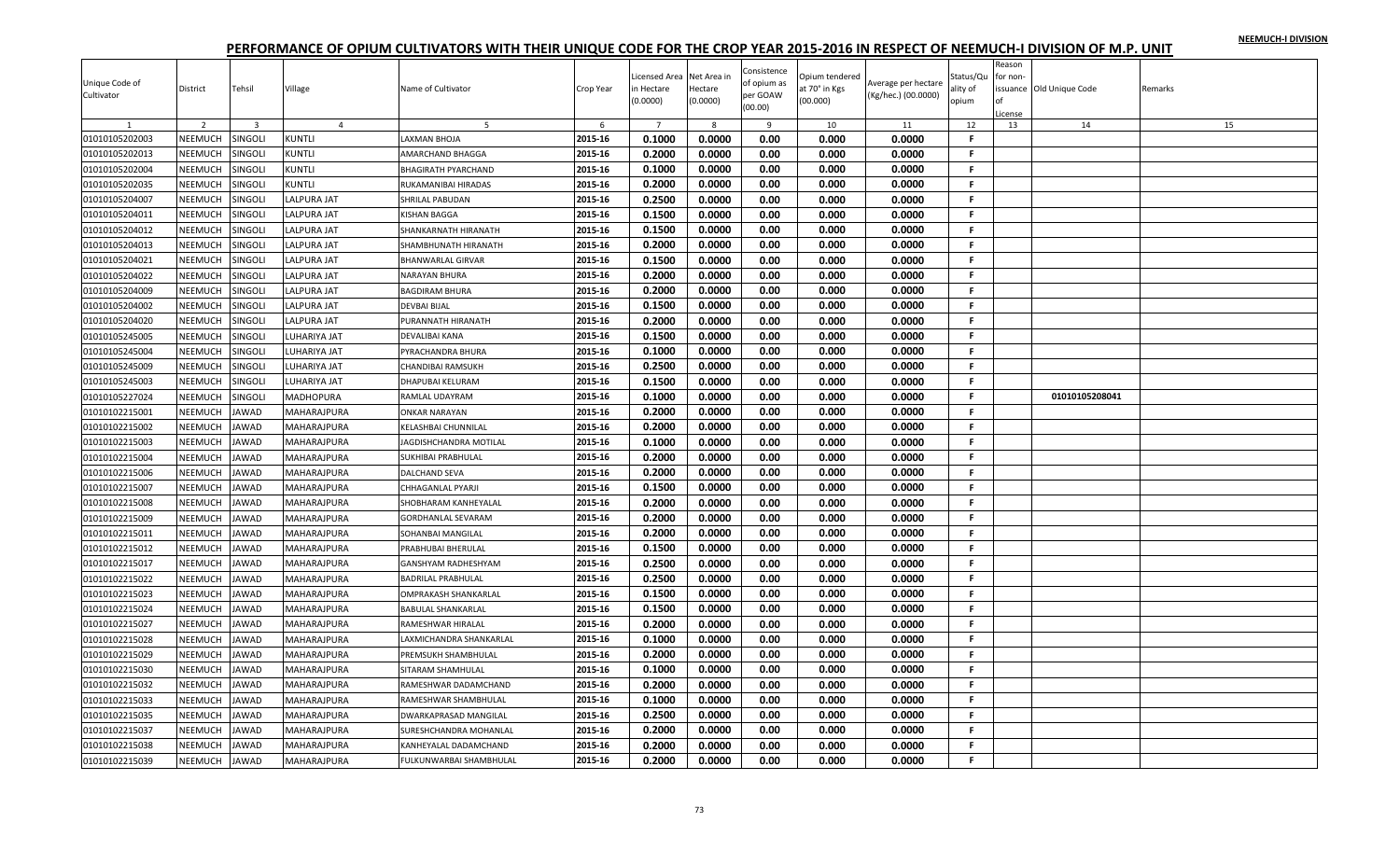|                |                |                         |               |                                       |           | icensed Area   | Net Area in | Consistence | Opium tendered |                     | Status/Qu    | Reason<br>for non- |                         |                    |
|----------------|----------------|-------------------------|---------------|---------------------------------------|-----------|----------------|-------------|-------------|----------------|---------------------|--------------|--------------------|-------------------------|--------------------|
| Unique Code of | District       | Tehsil                  | Village       | Name of Cultivator                    | Crop Year | n Hectare      | Hectare     | of opium as | at 70° in Kgs  | Average per hectare | ality of     |                    | ssuance Old Unique Code | Remarks            |
| Cultivator     |                |                         |               |                                       |           | 0.0000         | (0.0000)    | per GOAW    | (00.000)       | (Kg/hec.) (00.0000) | opium        |                    |                         |                    |
|                |                |                         |               |                                       |           |                |             | (00.00)     |                |                     |              | .icense            |                         |                    |
|                | $\overline{2}$ | $\overline{\mathbf{3}}$ |               | -5                                    | 6         | $\overline{7}$ | 8           | 9           | 10             | 11                  | 12           | 13                 | 14                      | 15                 |
| 01010102215010 | NEEMUCH        | <b>JAWAD</b>            | MAHARAJPURA   | <b>MOHANLAL HIRALAL</b>               | 2015-16   | 0.1000         | 0.0000      | 0.00        | 0.000          | 0.0000              | F.           |                    |                         |                    |
| 01010102215005 | <b>NEEMUCH</b> | JAWAD                   | MAHARAJPURA   | DADAMCHAND RAMLAL                     | 2015-16   | 0.1500         | 0.0000      | 0.00        | 0.000          | 0.0000              | F.           |                    |                         |                    |
| 01010102215018 | NEEMUCH        | <b>JAWAD</b>            | MAHARAJPURA   | <b>MADANLAL SHANKARLAL</b>            | 2015-16   | 0.2000         | 0.0000      | 0.00        | 0.000          | 0.0000              | F.           |                    |                         |                    |
| 01010105244012 | NEEMUCH        | SINGOLI                 | <b>MUKERA</b> | <b>BHOJRAJ CHATARBHUJ</b>             | 2015-16   | 0.1500         | 0.0000      | 0.00        | 0.000          | 0.0000              | F.           |                    |                         |                    |
| 01010105244018 | NEEMUCH        | SINGOLI                 | MUKERA        | GOPALDAS SALIGRAM                     | 2015-16   | 0.2000         | 0.0000      | 0.00        | 0.000          | 0.0000              | F.           |                    |                         |                    |
| 01010105244017 | NEEMUCH        | SINGOLI                 | <b>MUKERA</b> | RATANLAL RAMAJI                       | 2015-16   | 0.1500         | 0.0000      | 0.00        | 0.000          | 0.0000              | F.           |                    |                         |                    |
| 01010105244027 | NEEMUCH        | SINGOLI                 | MUKERA        | <b>BADRILAL CHATARBHUJ</b>            | 2015-16   | 0.2000         | 0.0000      | 0.00        | 0.000          | 0.0000              | F            |                    |                         |                    |
| 01010105244013 | NEEMUCH        | SINGOLI                 | MUKERA        | <b>BHULIBAI MANGILAL</b>              | 2015-16   | 0.1000         | 0.0000      | 0.00        | 0.000          | 0.0000              | F.           |                    |                         |                    |
| 01010105207001 | NEEMUCH        | SINGOLI                 | PALCHA        | <b>KHEMRAJ GANGRAM</b>                | 2015-16   | 0.2000         | 0.0000      | 0.00        | 0.000          | 0.0000              | F.           |                    |                         |                    |
| 01010105207006 | NEEMUCH        | SINGOLI                 | PALCHA        | <b>BAGDIRAM MANGILAL</b>              | 2015-16   | 0.1500         | 0.0000      | 0.00        | 0.000          | 0.0000              | F.           |                    |                         |                    |
| 01010105207023 | NEEMUCH        | SINGOLI                 | PALCHA        | <b>BHOLIBAI RUPA</b>                  | 2015-16   | 0.1000         | 0.0000      | 0.00        | 0.000          | 0.0000              | F.           |                    |                         |                    |
| 01010105207017 | NEEMUCH        | SINGOLI                 | PALCHA        | <b>GHEESALAL MAGNA</b>                | 2015-16   | 0.2500         | 0.0000      | 0.00        | 0.000          | 0.0000              | F            |                    |                         |                    |
| 01010105207005 | NEEMUCH        | SINGOLI                 | PALCHA        | MANGILAL LAXMAN                       | 2015-16   | 0.2000         | 0.0000      | 0.00        | 0.000          | 0.0000              | F.           |                    |                         |                    |
| 01010105207021 | NEEMUCH        | <b>SINGOLI</b>          | PALCHA        | LAXMAN HIRA                           | 2015-16   | 0.2500         | 0.0000      | 0.00        | 0.000          | 0.0000              | F.           |                    |                         |                    |
| 01010102253003 | NEEMUCH        | <b>JAWAD</b>            | PANOLI        | <b>JANIBAI UDAYRAM</b>                | 2015-16   | 0.1000         | 0.0000      | 0.00        | 0.000          | 0.0000              | F.           |                    | 01010102237054          |                    |
| 01010102253010 | NEEMUCH        | <b>JAWAD</b>            | PANOLI        | NIRBHAYSINGH NAHARSINGH               | 2015-16   | 0.1000         | 0.0000      | 0.00        | 0.000          | 0.0000              | F.           |                    |                         | <b>NAME CHANGE</b> |
| 01010102253001 | NEEMUCH        | <b>JAWAD</b>            | PANOLI        | HARNARAYAN NANDA                      | 2015-16   | 0.1000         | 0.0000      | 0.00        | 0.000          | 0.0000              | F.           |                    |                         |                    |
| 01010105199003 | NEEMUCH        | SINGOLI                 | RANAWATKHEDA  | <b>BHERULAL NARAYAN</b>               | 2015-16   | 0.1000         | 0.0000      | 0.00        | 0.000          | 0.0000              | F            |                    |                         |                    |
| 01010105199005 | NEEMUCH        | SINGOLI                 | RANAWATKHEDA  | <b>DEVILAL MANGILAL</b>               | 2015-16   | 0.1500         | 0.0000      | 0.00        | 0.000          | 0.0000              | F.           |                    |                         |                    |
| 01010105199006 | NEEMUCH        | SINGOLI                 | RANAWATKHEDA  | <b>BALMUKUND GHASI</b>                | 2015-16   | 0.2500         | 0.0000      | 0.00        | 0.000          | 0.0000              | F.           |                    |                         |                    |
| 01010105199009 | NEEMUCH        | <b>SINGOLI</b>          | RANAWATKHEDA  | MANGILAL LAXMICHAND                   | 2015-16   | 0.2000         | 0.0000      | 0.00        | 0.000          | 0.0000              | $\mathbf{F}$ |                    |                         |                    |
| 01010105199010 | NEEMUCH        | SINGOLI                 | RANAWATKHEDA  | SURESHCHAND MANGILAL                  | 2015-16   | 0.2000         | 0.0000      | 0.00        | 0.000          | 0.0000              | F.           |                    |                         |                    |
| 01010105199012 | NEEMUCH        | <b>SINGOLI</b>          | RANAWATKHEDA  | KACHARULAL PANNALAL                   | 2015-16   | 0.2000         | 0.0000      | 0.00        | 0.000          | 0.0000              | F.           |                    |                         |                    |
| 01010105199013 | <b>NEEMUCH</b> | SINGOLI                 | RANAWATKHEDA  | SHIVELAL HIRALAL                      | 2015-16   | 0.2500         | 0.0000      | 0.00        | 0.000          | 0.0000              | F.           |                    |                         |                    |
| 01010105199014 | NEEMUCH        | SINGOLI                 | RANAWATKHEDA  | CHHAGANLAL NANALAL                    | 2015-16   | 0.2500         | 0.0000      | 0.00        | 0.000          | 0.0000              | F.           |                    |                         |                    |
| 01010105199015 | NEEMUCH        | <b>SINGOLI</b>          | RANAWATKHEDA  | MANGILAL KISHANLAL                    | 2015-16   | 0.2500         | 0.0000      | 0.00        | 0.000          | 0.0000              | F.           |                    |                         |                    |
| 01010105199016 | NEEMUCH        | SINGOLI                 | RANAWATKHEDA  | MOHANLAL MANGILAL                     | 2015-16   | 0.2000         | 0.0000      | 0.00        | 0.000          | 0.0000              | -F.          |                    |                         |                    |
| 01010105199017 | NEEMUCH        | SINGOLI                 | RANAWATKHEDA  | MULCHAND KHEMRAJ                      | 2015-16   | 0.2000         | 0.0000      | 0.00        | 0.000          | 0.0000              | F.           |                    |                         |                    |
| 01010105199019 | NEEMUCH        | SINGOLI                 | RANAWATKHEDA  | JASRAJ MANGILAL                       | 2015-16   | 0.1500         | 0.0000      | 0.00        | 0.000          | 0.0000              | -F           |                    |                         |                    |
| 01010105199020 | NEEMUCH        | SINGOLI                 | RANAWATKHEDA  | RADHESHYAM SHANKARLAL                 | 2015-16   | 0.1500         | 0.0000      | 0.00        | 0.000          | 0.0000              | F.           |                    |                         |                    |
| 01010105199021 | NEEMUCH        | <b>SINGOLI</b>          | RANAWATKHEDA  | HIRALAL MANGILAL                      | 2015-16   | 0.2000         | 0.0000      | 0.00        | 0.000          | 0.0000              | F.           |                    |                         |                    |
| 01010105199023 | NEEMUCH        | SINGOLI                 | RANAWATKHEDA  | <b>NANDLAL MANGILAL</b>               | 2015-16   | 0.2000         | 0.0000      | 0.00        | 0.000          | 0.0000              | F.           |                    |                         |                    |
| 01010105199024 | NEEMUCH        | SINGOLI                 | RANAWATKHEDA  | KAILASHCHANDRA LAXMICHAND             | 2015-16   | 0.2000         | 0.0000      | 0.00        | 0.000          | 0.0000              | F.           |                    |                         |                    |
| 01010105199027 | NEEMUCH        | <b>SINGOLI</b>          | RANAWATKHEDA  | <b>CHUNNILAL KAJOD</b>                | 2015-16   | 0.2000         | 0.0000      | 0.00        | 0.000          | 0.0000              | F.           |                    |                         |                    |
| 01010105199028 | <b>NEEMUCH</b> | SINGOLI                 | RANAWATKHEDA  | HIRALAL NARAYAN                       | 2015-16   | 0.2000         | 0.0000      | 0.00        | 0.000          | 0.0000              | F.           |                    |                         |                    |
| 01010105199030 | NEEMUCH        | <b>SINGOLI</b>          | RANAWATKHEDA  | CHANDRIBAI LALU                       | 2015-16   | 0.2000         | 0.0000      | 0.00        | 0.000          | 0.0000              | F.           |                    |                         |                    |
| 01010105199031 | <b>NEEMUCH</b> | <b>SINGOLI</b>          | RANAWATKHEDA  |                                       | 2015-16   | 0.2000         | 0.0000      | 0.00        | 0.000          | 0.0000              | F.           |                    |                         |                    |
|                | NEEMUCH        | SINGOLI                 | RANAWATKHEDA  | SOSARBAI KHEMRAJ<br>SHANTIBAI MOTILAL | 2015-16   | 0.2000         | 0.1943      | 62.43       | 12.441         | 64.0299             | G            |                    |                         |                    |
| 01010105199034 |                |                         |               |                                       |           |                |             |             |                |                     | F.           |                    |                         |                    |
| 01010105199039 | NEEMUCH        | SINGOLI                 | RANAWATKHEDA  | SURESHCHAND RATANLAL                  | 2015-16   | 0.1500         | 0.0000      | 0.00        | 0.000          | 0.0000              | F            |                    |                         |                    |
| 01010105199040 | <b>NEEMUCH</b> | SINGOLI                 | RANAWATKHEDA  | <b>AMBALAL RATANLAL</b>               | 2015-16   | 0.1500         | 0.0000      | 0.00        | 0.000          | 0.0000              |              |                    |                         |                    |
| 01010105199044 | <b>NEEMUCH</b> | SINGOLI                 | RANAWATKHEDA  | KAILASHCHANDRA SHANKARLAL             | 2015-16   | 0.2000         | 0.0000      | 0.00        | 0.000          | 0.0000              | F.           |                    |                         |                    |
| 01010105199045 | NEEMUCH        | SINGOLI                 | RANAWATKHEDA  | RAMCHANDRA BHERULAL                   | 2015-16   | 0.1000         | 0.0935      | 62.72       | 5.869          | 62.7701             | G            |                    |                         |                    |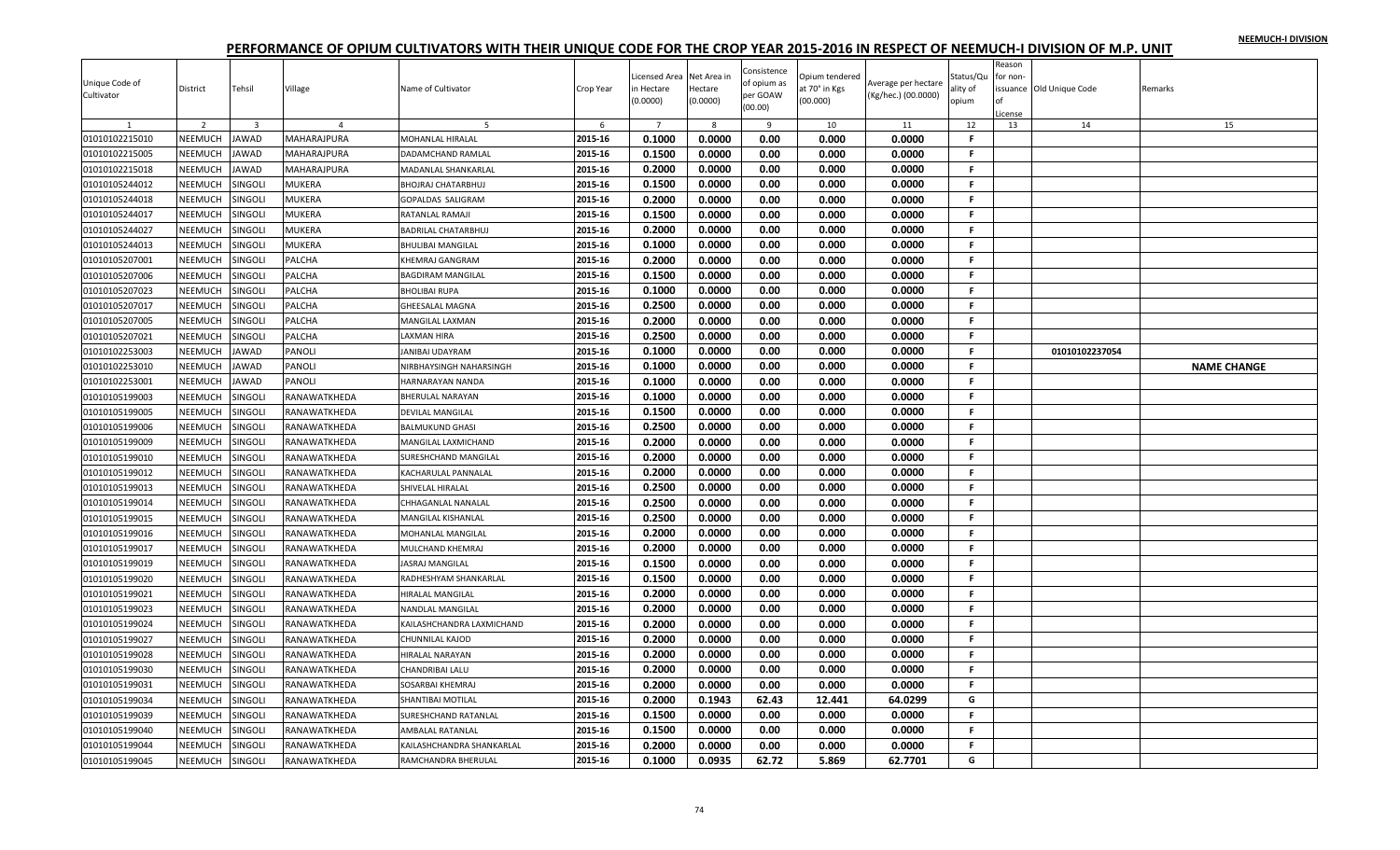|                |                |                         |                 |                                 |           |                     |                     | Consistence |                           |                     |                   | Reason   |                         |         |
|----------------|----------------|-------------------------|-----------------|---------------------------------|-----------|---------------------|---------------------|-------------|---------------------------|---------------------|-------------------|----------|-------------------------|---------|
| Unique Code of |                |                         |                 |                                 |           | icensed Area        | Net Area in         | of opium as | Opium tendered            | Average per hectare | Status/Qu         | for non- |                         |         |
| Cultivator     | District       | Tehsil                  | Village         | Name of Cultivator              | Crop Year | n Hectare<br>0.0000 | Hectare<br>(0.0000) | per GOAW    | at 70° in Kgs<br>(00.000) | (Kg/hec.) (00.0000) | ality of<br>opium |          | ssuance Old Unique Code | Remarks |
|                |                |                         |                 |                                 |           |                     |                     | (00.00)     |                           |                     |                   | License  |                         |         |
|                | $\overline{2}$ | $\overline{\mathbf{3}}$ | $\overline{a}$  | -5                              | 6         | $\overline{7}$      | $\mathbf{g}$        | 9           | 10                        | 11                  | 12                | 13       | 14                      | 15      |
| 01010105199046 | NEEMUCH        | SINGOLI                 | RANAWATKHEDA    | <b>HAJARILAL KAJOD</b>          | 2015-16   | 0.2000              | 0.0000              | 0.00        | 0.000                     | 0.0000              | F.                |          |                         |         |
| 01010105199047 | <b>NEEMUCH</b> | SINGOLI                 | RANAWATKHEDA    | SHOBHALAL KASHIRAM              | 2015-16   | 0.2000              | 0.0000              | 0.00        | 0.000                     | 0.0000              | F.                |          |                         |         |
| 01010105199049 | NEEMUCH        | <b>SINGOLI</b>          | RANAWATKHEDA    | <b>MANGILAL JITMAL</b>          | 2015-16   | 0.2500              | 0.0000              | 0.00        | 0.000                     | 0.0000              | F.                |          |                         |         |
| 01010105199050 | NEEMUCH        | SINGOLI                 | RANAWATKHEDA    | <b>MANGIBAI MANGILAL</b>        | 2015-16   | 0.2000              | 0.0000              | 0.00        | 0.000                     | 0.0000              | F.                |          |                         |         |
| 01010105199054 | NEEMUCH        | SINGOLI                 | RANAWATKHEDA    | DHANRAJ CHHAGANLAL              | 2015-16   | 0.2000              | 0.0000              | 0.00        | 0.000                     | 0.0000              | F.                |          |                         |         |
|                | NEEMUCH        |                         |                 |                                 |           | 0.2500              |                     |             |                           |                     | F.                |          |                         |         |
| 01010105199056 |                | <b>SINGOLI</b>          | RANAWATKHEDA    | PRABHULAL CHHAGANLAL            | 2015-16   |                     | 0.0000              | 0.00        | 0.000                     | 0.0000              |                   |          |                         |         |
| 01010105199061 | NEEMUCH        | <b>SINGOLI</b>          | RANAWATKHEDA    | SHANKARLAL GIRDHARI             | 2015-16   | 0.2000              | 0.1919              | 61.18       | 11.860                    | 61.8030             | G                 |          |                         |         |
| 01010105199067 | NEEMUCH        | SINGOLI                 | RANAWATKHEDA    | MADANLAL GHISA                  | 2015-16   | 0.1500              | 0.0000              | 0.00        | 0.000                     | 0.0000              | F.                |          |                         |         |
| 01010105199069 | NEEMUCH        | <b>SINGOLI</b>          | RANAWATKHEDA    | HIRALAL GHEESALAL               | 2015-16   | 0.2000              | 0.0000              | 0.00        | 0.000                     | 0.0000              | F.                |          |                         |         |
| 01010105199076 | NEEMUCH        | <b>SINGOLI</b>          | RANAWATKHEDA    | <b>MOTYABAI MOHANLAL</b>        | 2015-16   | 0.2500              | 0.0000              | 0.00        | 0.000                     | 0.0000              | F.                |          |                         |         |
| 01010105199032 | NEEMUCH        | <b>SINGOLI</b>          | RANAWATKHEDA    | <b>KAMLESH KHEMRAJ</b>          | 2015-16   | 0.2500              | 0.0000              | 0.00        | 0.000                     | 0.0000              | F.                |          |                         |         |
| 01010105199081 | NEEMUCH        | <b>SINGOLI</b>          | RANAWATKHEDA    | PANNA GHASI                     | 2015-16   | 0.1000              | 0.0000              | 0.00        | 0.000                     | 0.0000              | F.                |          |                         |         |
| 01010105199025 | NEEMUCH        | <b>SINGOLI</b>          | RANAWATKHEDA    | KANCHANBAI BABULAL              | 2015-16   | 0.2000              | 0.0000              | 0.00        | 0.000                     | 0.0000              | F.                |          |                         |         |
| 01010105199035 | NEEMUCH        | SINGOLI                 | RANAWATKHEDA    | <b>GORILAL GHEESALAL</b>        | 2015-16   | 0.2000              | 0.0000              | 0.00        | 0.000                     | 0.0000              | F.                |          |                         |         |
| 01010105199036 | NEEMUCH        | <b>SINGOLI</b>          | RANAWATKHEDA    | SHANTILAL GHEESALAL             | 2015-16   | 0.2500              | 0.0000              | 0.00        | 0.000                     | 0.0000              | F.                |          |                         |         |
| 01010105199041 | NEEMUCH        | SINGOLI                 | RANAWATKHEDA    | DHAPUBAI LAXMICHAND             | 2015-16   | 0.2000              | 0.0000              | 0.00        | 0.000                     | 0.0000              | $\mathbf{F}$      |          |                         |         |
| 01010105199043 | NEEMUCH        | SINGOLI                 | RANAWATKHEDA    | ASHARAM KISHANLAL               | 2015-16   | 0.2000              | 0.0000              | 0.00        | 0.000                     | 0.0000              | F.                |          |                         |         |
| 01010105199066 | NEEMUCH        | <b>SINGOLI</b>          | RANAWATKHEDA    | TALAKUBAI KISHANLAL             | 2015-16   | 0.2500              | 0.0000              | 0.00        | 0.000                     | 0.0000              | F.                |          |                         |         |
| 01010105199068 | NEEMUCH        | SINGOLI                 | RANAWATKHEDA    | KISHANLAL GOPAL                 | 2015-16   | 0.1000              | 0.0000              | 0.00        | 0.000                     | 0.0000              | F.                |          |                         |         |
| 01010105199026 | NEEMUCH        | <b>SINGOLI</b>          | RANAWATKHEDA    | SUSHILABAI SHANKARLAL           | 2015-16   | 0.2000              | 0.0000              | 0.00        | 0.000                     | 0.0000              | F.                |          |                         |         |
| 01010105199002 | NEEMUCH        | SINGOLI                 | RANAWATKHEDA    | <b>BABULAL CHUNNILAL</b>        | 2015-16   | 0.2000              | 0.0000              | 0.00        | 0.000                     | 0.0000              | F.                |          |                         |         |
| 01010105199093 | NEEMUCH        | SINGOLI                 | RANAWATKHEDA    | <b>LABHCHAND RATANLAL</b>       | 2015-16   | 0.2500              | 0.0000              | 0.00        | 0.000                     | 0.0000              | F.                |          |                         |         |
| 01010105199094 | NEEMUCH        | <b>SINGOLI</b>          | RANAWATKHEDA    | <b>BIHARILAL KUKAJI</b>         | 2015-16   | 0.2500              | 0.0000              | 0.00        | 0.000                     | 0.0000              | F.                |          |                         |         |
|                |                |                         |                 |                                 |           |                     |                     |             |                           |                     | F                 |          |                         |         |
| 01010105199095 | <b>NEEMUCH</b> | SINGOLI                 | RANAWATKHEDA    | <b>BADRILAL JITMAL</b>          | 2015-16   | 0.2000              | 0.0000              | 0.00        | 0.000                     | 0.0000              |                   |          |                         |         |
| 01010105199096 | NEEMUCH        | <b>SINGOLI</b>          | RANAWATKHEDA    | NANDUBAI MANGILAL               | 2015-16   | 0.1000              | 0.0000              | 0.00        | 0.000                     | 0.0000              | F.                |          |                         |         |
| 01010105199097 | NEEMUCH        | SINGOLI                 | RANAWATKHEDA    | <b>DHANNIBAI BHERULAL</b>       | 2015-16   | 0.2000              | 0.0000              | 0.00        | 0.000                     | 0.0000              | F.                |          |                         |         |
| 01010105199098 | NEEMUCH        | <b>SINGOLI</b>          | RANAWATKHEDA    | NANALAL GANGARAM                | 2015-16   | 0.2000              | 0.0000              | 0.00        | 0.000                     | 0.0000              | F.                |          |                         |         |
| 01010105199055 | NEEMUCH        | <b>SINGOLI</b>          | RANAWATKHEDA    | <b>BANSHILAL KASHIRAM</b>       | 2015-16   | 0.2500              | 0.0861              | 61.99       | 4.995                     | 58.0139             | G                 |          |                         |         |
| 01010105225010 | NEEMUCH        | <b>SINGOLI</b>          | RATANGARH       | <b>GHANSHYAM MOHANLAL</b>       | 2015-16   | 0.2000              | 0.0000              | 0.00        | 0.000                     | 0.0000              | F                 |          |                         |         |
| 01010105225009 | NEEMUCH        | SINGOLI                 | RATANGARH       | ASHOKEKUMAR BHANWARLAL          | 2015-16   | 0.1000              | 0.0000              | 0.00        | 0.000                     | 0.0000              | F.                |          |                         |         |
| 01010105241006 | NEEMUCH        | <b>SINGOLI</b>          | SANDA           | SOHANKUNWAR HAMIRSINGH          | 2015-16   | 0.2000              | 0.0000              | 0.00        | 0.000                     | 0.0000              | F.                |          |                         |         |
| 01010105241001 | NEEMUCH        | <b>SINGOLI</b>          | SANDA           | KAILASHCHANDRA JAGANNATH        | 2015-16   | 0.1000              | 0.0000              | 0.00        | 0.000                     | 0.0000              | F.                |          |                         |         |
| 01010105241018 | NEEMUCH        | <b>SINGOLI</b>          | SANDA           | <b>MOHANLAL SHOLA</b>           | 2015-16   | 0.1500              | 0.0000              | 0.00        | 0.000                     | 0.0000              | F.                |          |                         |         |
| 01010105241012 | NEEMUCH        | <b>SINGOLI</b>          | SANDA           | NANIBAI VARDICHAND              | 2015-16   | 0.2000              | 0.0000              | 0.00        | 0.000                     | 0.0000              | F.                |          |                         |         |
| 01010105241005 | NEEMUCH        | <b>SINGOLI</b>          | SANDA           | KHUMANSINGH CHAINSINGH          | 2015-16   | 0.2000              | 0.0000              | 0.00        | 0.000                     | 0.0000              | F.                |          |                         |         |
| 01010105241002 | NEEMUCH        | SINGOLI                 | SANDA           | <b>BHARAT SINGH KUMAN SINGH</b> | 2015-16   | 0.2000              | 0.0000              | 0.00        | 0.000                     | 0.0000              | F.                |          |                         |         |
| 01010105241013 | NEEMUCH        | <b>SINGOLI</b>          | SANDA           | UMRAVSINGH DEVISINGH            | 2015-16   | 0.2500              | 0.0000              | 0.00        | 0.000                     | 0.0000              | F.                |          |                         |         |
| 01010105132001 | NEEMUCH        | <b>SINGOLI</b>          | SHRIPURA        | JAGDISHCHANDRA GHISULAL         | 2015-16   | 0.2500              | 0.0000              | 0.00        | 0.000                     | 0.0000              | F.                |          |                         |         |
| 01010105132002 | NEEMUCH        | SINGOLI                 | SHRIPURA        | <b>HIRALAL BHAGIRATH</b>        | 2015-16   | 0.2000              | 0.0000              | 0.00        | 0.000                     | 0.0000              | F.                |          |                         |         |
| 01010105132008 | NEEMUCH        | SINGOLI                 |                 |                                 | 2015-16   | 0.1500              | 0.0000              | 0.00        | 0.000                     | 0.0000              | F.                |          |                         |         |
|                |                |                         | SHRIPURA        | KANHEYALAL KALURAM              |           |                     |                     |             |                           |                     | F.                |          |                         |         |
| 01010105132009 | <b>NEEMUCH</b> | <b>SINGOLI</b>          | SHRIPURA        | NAGJIRAM LOBHIRAM               | 2015-16   | 0.2000              | 0.0000              | 0.00        | 0.000                     | 0.0000              |                   |          |                         |         |
| 01010105132010 | NEEMUCH        | <b>SINGOLI</b>          | <b>SHRIPURA</b> | <b>RUPLAL BHERULAL</b>          | 2015-16   | 0.2500              | 0.0000              | 0.00        | 0.000                     | 0.0000              | F.                |          |                         |         |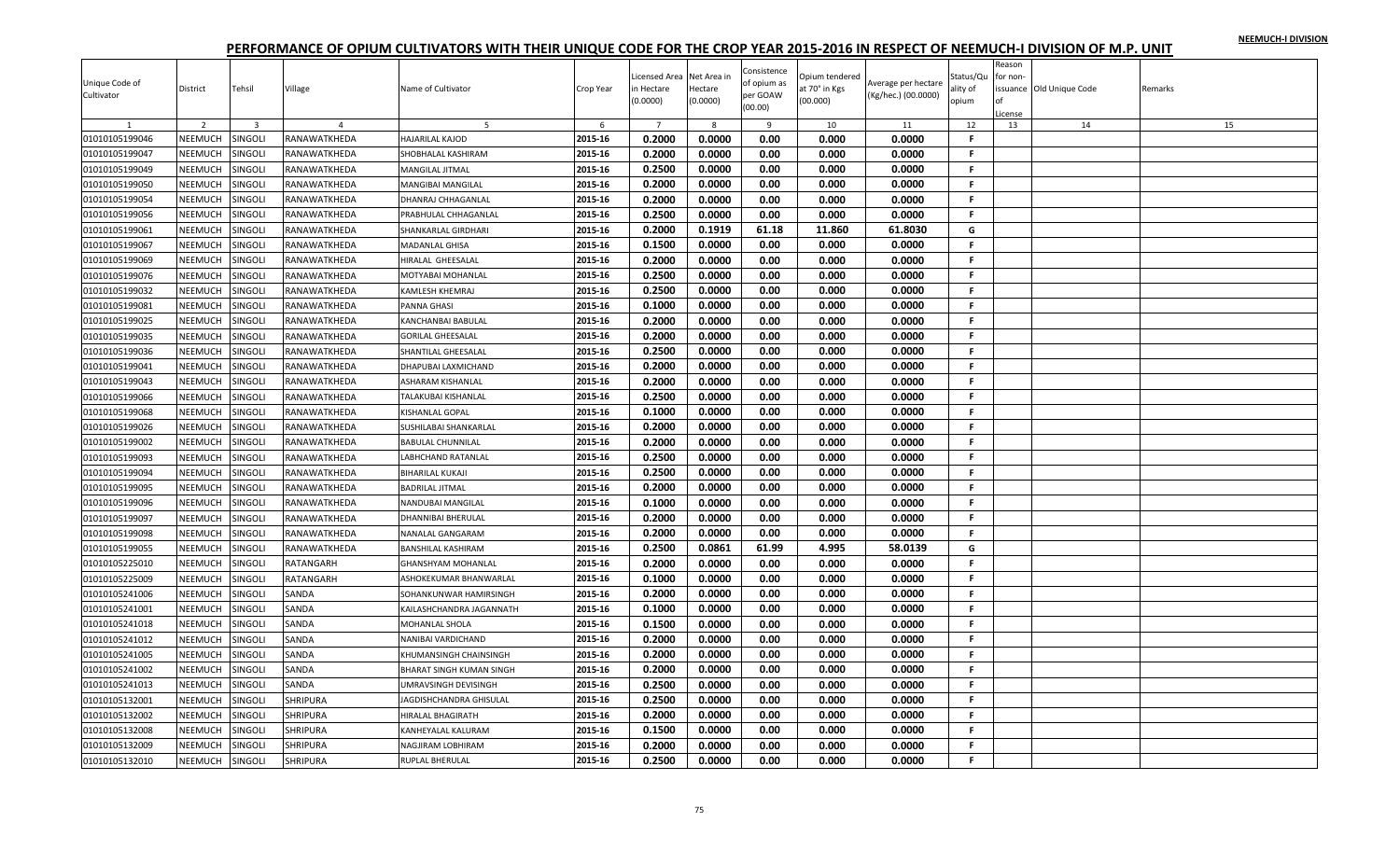|                |                |                         |                 |                            |           | icensed Area   | Net Area in  | Consistence | Opium tendered |                     | Status/Qu    | Reason<br>for non- |                         |         |
|----------------|----------------|-------------------------|-----------------|----------------------------|-----------|----------------|--------------|-------------|----------------|---------------------|--------------|--------------------|-------------------------|---------|
| Unique Code of | District       | Tehsil                  | Village         | Name of Cultivator         | Crop Year | n Hectare      | Hectare      | of opium as | at 70° in Kgs  | Average per hectare | ality of     |                    | ssuance Old Unique Code | Remarks |
| Cultivator     |                |                         |                 |                            |           | 0.0000         | (0.0000)     | per GOAW    | (00.000)       | (Kg/hec.) (00.0000) | opium        |                    |                         |         |
|                |                |                         |                 |                            |           |                |              | (00.00)     |                |                     |              | .icense            |                         |         |
|                | $\overline{2}$ | $\overline{\mathbf{3}}$ | $\overline{4}$  |                            | 6         | $\overline{7}$ | $\mathbf{g}$ | 9           | 10             | 11                  | 12           | 13                 | 14                      | 15      |
| 01010105132016 | NEEMUCH        | <b>SINGOLI</b>          | <b>SHRIPURA</b> | <b>BHAGWANLAL BHERULAL</b> | 2015-16   | 0.2000         | 0.0000       | 0.00        | 0.000          | 0.0000              | F.           |                    |                         |         |
| 01010105132019 | <b>NEEMUCH</b> | SINGOLI                 | SHRIPURA        | RAMLAL LOBHIRAM            | 2015-16   | 0.2500         | 0.0000       | 0.00        | 0.000          | 0.0000              | F.           |                    |                         |         |
| 01010105132021 | NEEMUCH        | <b>SINGOLI</b>          | SHRIPURA        | LABHCHAND KALURAM          | 2015-16   | 0.2000         | 0.0000       | 0.00        | 0.000          | 0.0000              | F.           |                    |                         |         |
| 01010105132022 | NEEMUCH        | <b>SINGOLI</b>          | <b>SHRIPURA</b> | SHIVELAL GHASILAL          | 2015-16   | 0.2000         | 0.0000       | 0.00        | 0.000          | 0.0000              | F.           |                    |                         |         |
| 01010105132024 | NEEMUCH        | SINGOLI                 | SHRIPURA        | <b>SUKHLAL DHOKAL</b>      | 2015-16   | 0.2000         | 0.0000       | 0.00        | 0.000          | 0.0000              | F.           |                    |                         |         |
| 01010105132026 | NEEMUCH        | <b>SINGOLI</b>          | SHRIPURA        | SHAMBHULAL HIRA            | 2015-16   | 0.2000         | 0.0000       | 0.00        | 0.000          | 0.0000              | F.           |                    |                         |         |
| 01010105132027 | NEEMUCH        | SINGOLI                 | <b>SHRIPURA</b> | RUKMANBAI HIRALAL          | 2015-16   | 0.2000         | 0.0000       | 0.00        | 0.000          | 0.0000              | F            |                    |                         |         |
| 01010105132028 | NEEMUCH        | SINGOLI                 | SHRIPURA        | NANALAL KHEMRAJ            | 2015-16   | 0.2500         | 0.0000       | 0.00        | 0.000          | 0.0000              | F.           |                    |                         |         |
| 01010105132029 | NEEMUCH        | SINGOLI                 | <b>SHRIPURA</b> | KANHEYALAL VARDICHAND      | 2015-16   | 0.2000         | 0.0000       | 0.00        | 0.000          | 0.0000              | F.           |                    |                         |         |
| 01010105132031 | NEEMUCH        | SINGOLI                 | <b>SHRIPURA</b> | ANACHHIBAI GHASILAL        | 2015-16   | 0.2000         | 0.0000       | 0.00        | 0.000          | 0.0000              | F.           |                    |                         |         |
| 01010105132032 | NEEMUCH        | SINGOLI                 | SHRIPURA        | ONKARLAL DULICHAND         | 2015-16   | 0.2000         | 0.0000       | 0.00        | 0.000          | 0.0000              | F.           |                    |                         |         |
| 01010105132033 | NEEMUCH        | <b>SINGOLI</b>          | SHRIPURA        | <b>HIRALAL DEVA</b>        | 2015-16   | 0.2500         | 0.0000       | 0.00        | 0.000          | 0.0000              | F.           |                    |                         |         |
| 01010105132034 | NEEMUCH        | SINGOLI                 | <b>SHRIPURA</b> | SHYAMLAL HARLAL            | 2015-16   | 0.2000         | 0.0000       | 0.00        | 0.000          | 0.0000              | F.           |                    |                         |         |
| 01010105132037 | NEEMUCH        | SINGOLI                 | SHRIPURA        | SHANKARLAL NANALAL         | 2015-16   | 0.2000         | 0.0000       | 0.00        | 0.000          | 0.0000              | F.           |                    |                         |         |
| 01010105132038 | NEEMUCH        | SINGOLI                 | SHRIPURA        | SHANKARLAL BHAGWAN         | 2015-16   | 0.2000         | 0.0000       | 0.00        | 0.000          | 0.0000              | F.           |                    |                         |         |
| 01010105132039 | NEEMUCH        | SINGOLI                 | SHRIPURA        | SHANKARLAL GHASILAL        | 2015-16   | 0.2000         | 0.0000       | 0.00        | 0.000          | 0.0000              | $\mathbf{F}$ |                    |                         |         |
| 01010105132040 | NEEMUCH        | SINGOLI                 | <b>SHRIPURA</b> | GHEESALAL CHUNNILAL        | 2015-16   | 0.2000         | 0.0000       | 0.00        | 0.000          | 0.0000              | F.           |                    |                         |         |
| 01010105132042 | NEEMUCH        | <b>SINGOLI</b>          | <b>SHRIPURA</b> | MULCHAND DHOKAL            | 2015-16   | 0.2000         | 0.0000       | 0.00        | 0.000          | 0.0000              | F.           |                    |                         |         |
| 01010105132044 | NEEMUCH        | <b>SINGOLI</b>          | SHRIPURA        | DHAPUBAI VARDICHAND        | 2015-16   | 0.2000         | 0.0000       | 0.00        | 0.000          | 0.0000              | F.           |                    |                         |         |
| 01010105132045 | NEEMUCH        | <b>SINGOLI</b>          | SHRIPURA        | <b>NANALAL ONKAR</b>       | 2015-16   | 0.2000         | 0.0000       | 0.00        | 0.000          | 0.0000              | F.           |                    |                         |         |
| 01010105132049 | NEEMUCH        | SINGOLI                 | <b>SHRIPURA</b> | PRABHULAL DHOKAL           | 2015-16   | 0.2500         | 0.0000       | 0.00        | 0.000          | 0.0000              | F.           |                    |                         |         |
| 01010105132046 | NEEMUCH        | SINGOLI                 | SHRIPURA        | RAMESHWAR MANGILAL         | 2015-16   | 0.2000         | 0.0000       | 0.00        | 0.000          | 0.0000              | F.           |                    |                         |         |
| 01010105132006 | NEEMUCH        | SINGOLI                 | <b>SHRIPURA</b> | SHIVELAL ONKARLAI          | 2015-16   | 0.2000         | 0.0000       | 0.00        | 0.000          | 0.0000              | F.           |                    |                         |         |
| 01010105132030 | NEEMUCH        | SINGOLI                 | SHRIPURA        | RUKMANIBAI NANDLAL         | 2015-16   | 0.1000         | 0.0000       | 0.00        | 0.000          | 0.0000              | F            |                    |                         |         |
|                |                |                         |                 |                            |           | 0.2000         |              |             |                |                     | F.           |                    |                         |         |
| 01010105132023 | NEEMUCH        | <b>SINGOLI</b>          | SHRIPURA        | NANDLAL CHHAGANLAL         | 2015-16   |                | 0.0000       | 0.00        | 0.000          | 0.0000              |              |                    |                         |         |
| 01010105132025 | NEEMUCH        | <b>SINGOLI</b>          | <b>SHRIPURA</b> | HEERIBAI BADRILAL          | 2015-16   | 0.1000         | 0.0000       | 0.00        | 0.000          | 0.0000              | F.           |                    |                         |         |
| 01010105132003 | NEEMUCH        | SINGOLI                 | <b>SHRIPURA</b> | HIRALAL LOBHIRAM           | 2015-16   | 0.2000         | 0.0000       | 0.00        | 0.000          | 0.0000              | F.           |                    |                         |         |
| 01010102216047 | NEEMUCH        | JAWAD                   | <b>SUTHOLI</b>  | <b>BAPULAL JAGANNATH</b>   | 2015-16   | 0.2000         | 0.0000       | 0.00        | 0.000          | 0.0000              | F.           |                    |                         |         |
| 01010102216049 | NEEMUCH        | <b>JAWAD</b>            | <b>SUTHOLI</b>  | CHHAGANLAL LAXMINARAYAN    | 2015-16   | 0.2000         | 0.0000       | 0.00        | 0.000          | 0.0000              | F            |                    |                         |         |
| 01010102216050 | NEEMUCH        | JAWAD                   | <b>SUTHOLI</b>  | GANGABAI RADHESHYAM        | 2015-16   | 0.2000         | 0.0000       | 0.00        | 0.000          | 0.0000              | F.           |                    |                         |         |
| 01010102216053 | NEEMUCH        | <b>JAWAD</b>            | <b>SUTHOLI</b>  | <b>OMPRAKSH BHANWARLAL</b> | 2015-16   | 0.2000         | 0.0000       | 0.00        | 0.000          | 0.0000              | F.           |                    |                         |         |
| 01010102216054 | NEEMUCH        | <b>JAWAD</b>            | SUTHOLI         | JAMNALAL PRABHULAL         | 2015-16   | 0.2000         | 0.0000       | 0.00        | 0.000          | 0.0000              | F.           |                    |                         |         |
| 01010102216055 | NEEMUCH        | <b>JAWAD</b>            | <b>SUTHOLI</b>  | BHANWARLAL RAMNIVAS        | 2015-16   | 0.2000         | 0.0000       | 0.00        | 0.000          | 0.0000              | F.           |                    |                         |         |
| 01010102216056 | NEEMUCH        | <b>JAWAD</b>            | SUTHOLI         | MAHENDRAKUMAR SHRIRAM      | 2015-16   | 0.2000         | 0.0000       | 0.00        | 0.000          | 0.0000              | F.           |                    |                         |         |
| 01010102216057 | NEEMUCH        | JAWAD                   | <b>SUTHOLI</b>  | <b>GANESHRAM PRABHULAL</b> | 2015-16   | 0.2000         | 0.0000       | 0.00        | 0.000          | 0.0000              | F.           |                    |                         |         |
| 01010102216058 | <b>NEEMUCH</b> | <b>JAWAD</b>            | <b>SUTHOLI</b>  | KISHANLAL HIRALAL          | 2015-16   | 0.2500         | 0.0000       | 0.00        | 0.000          | 0.0000              | F.           |                    |                         |         |
| 01010102216059 | NEEMUCH        | <b>JAWAD</b>            | <b>SUTHOLI</b>  | <b>AMRITLAL MANGILAL</b>   | 2015-16   | 0.2500         | 0.0000       | 0.00        | 0.000          | 0.0000              | F.           |                    |                         |         |
| 01010102216060 | NEEMUCH        | <b>JAWAD</b>            | <b>SUTHOLI</b>  | LAXMAN VARDA               | 2015-16   | 0.2500         | 0.0000       | 0.00        | 0.000          | 0.0000              | F.           |                    |                         |         |
| 01010102216062 | NEEMUCH        | <b>JAWAD</b>            | <b>SUTHOLI</b>  | <b>ONKARLAL PRABHULAL</b>  | 2015-16   | 0.1500         | 0.0000       | 0.00        | 0.000          | 0.0000              | F.           |                    |                         |         |
| 01010102216066 | NEEMUCH        | <b>JAWAD</b>            | <b>SUTHOLI</b>  | PANNALAL RAMNIVAS          | 2015-16   | 0.2500         | 0.0000       | 0.00        | 0.000          | 0.0000              | F.           |                    |                         |         |
| 01010102216067 | <b>NEEMUCH</b> | <b>AWAD</b>             | SUTHOLI         | CHHOGALAL MANGILAL         | 2015-16   | 0.2500         | 0.0000       | 0.00        | 0.000          | 0.0000              | F.           |                    |                         |         |
| 01010102216068 | NEEMUCH        | <b>JAWAD</b>            | <b>SUTHOLI</b>  | RAJARAM BALURAM            | 2015-16   | 0.2000         | 0.0000       | 0.00        | 0.000          | 0.0000              | F.           |                    |                         |         |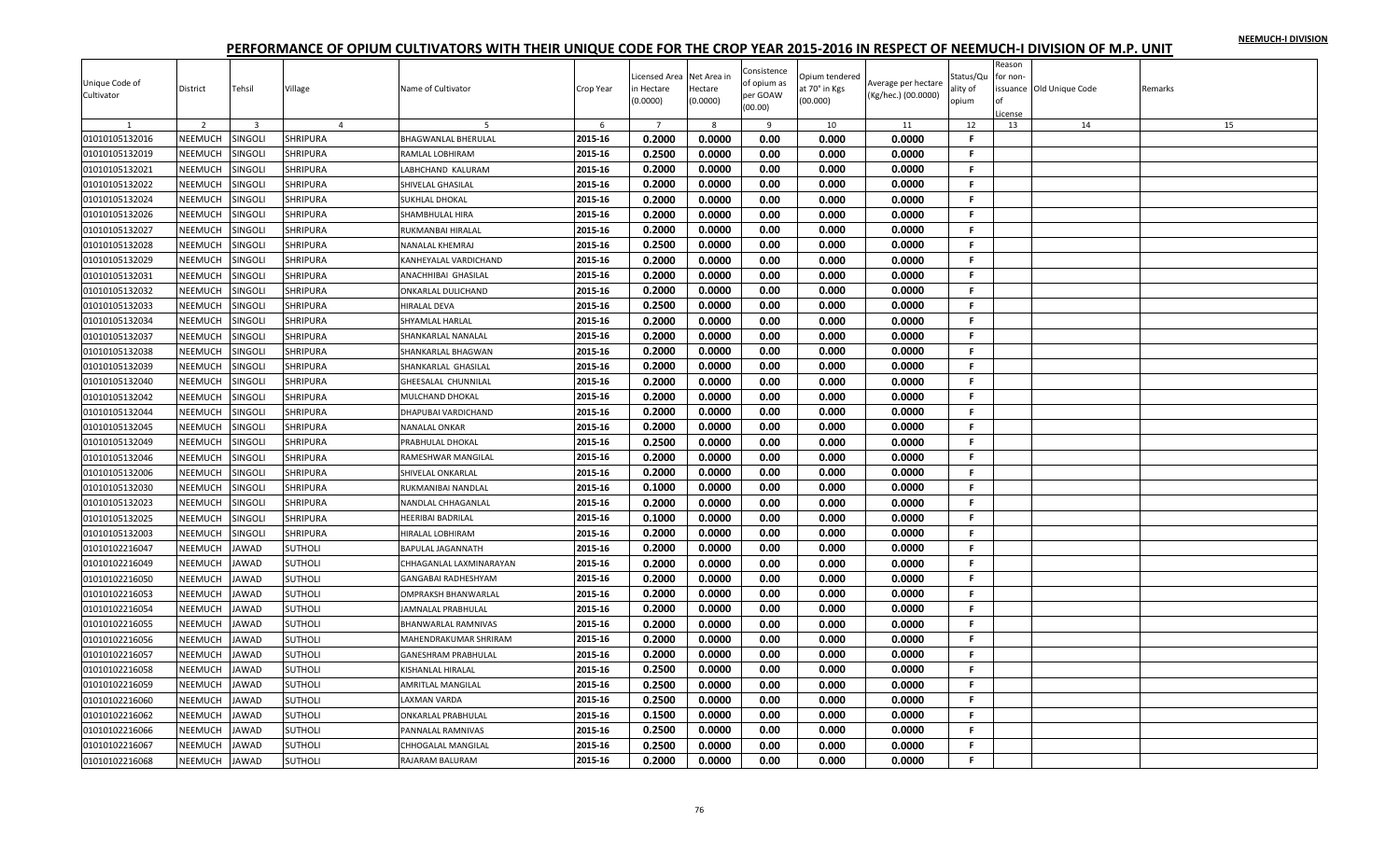| Unique Code of |                |                |                |                          |           | Licensed Area          | Net Area in         | Consistence<br>of opium as | Opium tendered            | Average per hectare | Status/Qu         | Reason<br>for non |                         |         |
|----------------|----------------|----------------|----------------|--------------------------|-----------|------------------------|---------------------|----------------------------|---------------------------|---------------------|-------------------|-------------------|-------------------------|---------|
| Cultivator     | District       | Tehsil         | Village        | Name of Cultivator       | Crop Year | in Hectare<br>(0.0000) | Hectare<br>(0.0000) | per GOAW<br>(00.00)        | at 70° in Kgs<br>(00.000) | (Kg/hec.) (00.0000) | ality of<br>opium | of                | ssuance Old Unique Code | Remarks |
| $\overline{1}$ | 2              | $\overline{3}$ | $\overline{4}$ | $\overline{5}$           | 6         | $7^{\circ}$            | 8                   | 9                          | 10                        | 11                  | 12                | icense<br>13      | 14                      | 15      |
| 01010102216069 | NEEMUCH        | JAWAD          | <b>SUTHOLI</b> | MOHANLAL KISHANLAL       | 2015-16   | 0.2500                 | 0.1411              | 65.75                      | 8.951                     | 63.4373             | G                 |                   |                         |         |
| 01010102216070 | NEEMUCH        | <b>JAWAD</b>   | SUTHOLI        | NARAYAN BHUWANA          | 2015-16   | 0.1500                 | 0.0000              | 0.00                       | 0.000                     | 0.0000              | F.                |                   |                         |         |
| 01010102216072 | NEEMUCH        | <b>JAWAD</b>   | SUTHOLI        | NANDLAL ONKARLAL         | 2015-16   | 0.2000                 | 0.0000              | 0.00                       | 0.000                     | 0.0000              | F.                |                   |                         |         |
| 01010102216073 | NEEMUCH        | JAWAD          | <b>SUTHOLI</b> | RAMLAL SALIGRAM          | 2015-16   | 0.2000                 | 0.0000              | 0.00                       | 0.000                     | 0.0000              | -F.               |                   |                         |         |
| 01010102216075 | NEEMUCH        | <b>JAWAD</b>   | <b>SUTHOLI</b> | <b>MADANLAL ONKAR</b>    | 2015-16   | 0.2000                 | 0.0000              | 0.00                       | 0.000                     | 0.0000              | -F.               |                   |                         |         |
| 01010102216077 | NEEMUCH        | <b>JAWAD</b>   | <b>SUTHOLI</b> | MANGU BALA               | 2015-16   | 0.2500                 | 0.0998              | 60.00                      | 5.949                     | 59.6092             | G                 |                   |                         |         |
| 01010102216080 | NEEMUCH        | JAWAD          | SUTHOLI        | RAMRATAN GANGARAM        | 2015-16   | 0.2000                 | 0.0000              | 0.00                       | 0.000                     | 0.0000              | F.                |                   |                         |         |
| 01010102216081 | NEEMUCH        | <b>AWAD</b>    | SUTHOLI        | HIRALAL BHANWARLAL       | 2015-16   | 0.2500                 | 0.0000              | 0.00                       | 0.000                     | 0.0000              | F.                |                   |                         |         |
| 01010102216082 | NEEMUCH        | <b>AWAD</b>    | SUTHOLI        | RAMCHANDRA KISHANLAL     | 2015-16   | 0.1500                 | 0.0000              | 0.00                       | 0.000                     | 0.0000              | F.                |                   |                         |         |
| 01010102216083 | NEEMUCH        | <b>JAWAD</b>   | <b>SUTHOLI</b> | KANHEYALAL NANDLAL       | 2015-16   | 0.2000                 | 0.0000              | 0.00                       | 0.000                     | 0.0000              | F.                |                   |                         |         |
| 01010102216085 | NEEMUCH        | <b>JAWAD</b>   | <b>SUTHOLI</b> | RAMSUKH BHUWANA          | 2015-16   | 0.2000                 | 0.0000              | 0.00                       | 0.000                     | 0.0000              | F.                |                   |                         |         |
| 01010102216086 | NEEMUCH        | <b>AWAD</b>    | SUTHOLI        | SHRIRAM KANHEYALAL       | 2015-16   | 0.2000                 | 0.0000              | 0.00                       | 0.000                     | 0.0000              | F.                |                   |                         |         |
| 01010102216087 | NEEMUCH        | JAWAD          | <b>SUTHOLI</b> | SHANTIBAI CHENRAM        | 2015-16   | 0.2000                 | 0.0000              | 0.00                       | 0.000                     | 0.0000              | -F.               |                   |                         |         |
| 01010102216090 | NEEMUCH        | <b>JAWAD</b>   | <b>SUTHOLI</b> | GOMRAJ MUNSHIJI          | 2015-16   | 0.1500                 | 0.0000              | 0.00                       | 0.000                     | 0.0000              | -F.               |                   |                         |         |
| 01010102216091 | NEEMUCH        | <b>JAWAD</b>   | SUTHOLI        | HEMRAJ MUNSHIJI          | 2015-16   | 0.1500                 | 0.0000              | 0.00                       | 0.000                     | 0.0000              | F.                |                   |                         |         |
| 01010102216093 | NEEMUCH        | <b>JAWAD</b>   | <b>SUTHOLI</b> | SHANTILAL KALUJI         | 2015-16   | 0.1500                 | 0.0000              | 0.00                       | 0.000                     | 0.0000              | F.                |                   |                         |         |
| 01010102216096 | NEEMUCH        | <b>JAWAD</b>   | SUTHOLI        | SHIVENARAYAN GULABCHAND  | 2015-16   | 0.2500                 | 0.0000              | 0.00                       | 0.000                     | 0.0000              | F.                |                   |                         |         |
| 01010102216098 | NEEMUCH        | <b>AWAD</b>    | <b>SUTHOLI</b> | DEVILAL BANSHILAL        | 2015-16   | 0.2000                 | 0.1423              | 64.05                      | 8.510                     | 59.8032             | G                 |                   |                         |         |
| 01010102216103 | NEEMUCH        | <b>JAWAD</b>   | <b>SUTHOLI</b> | NOJIBAI BHERULAL         | 2015-16   | 0.1500                 | 0.0000              | 0.00                       | 0.000                     | 0.0000              | -F.               |                   |                         |         |
| 01010102216105 | NEEMUCH        | JAWAD          | <b>SUTHOLI</b> | BALIBAI RATANLAL         | 2015-16   | 0.2000                 | 0.0000              | 0.00                       | 0.000                     | 0.0000              | F.                |                   |                         |         |
| 01010102216106 | NEEMUCH        | <b>JAWAD</b>   | <b>SUTHOLI</b> | DEVRAM RAMNIVAS          | 2015-16   | 0.2000                 | 0.0000              | 0.00                       | 0.000                     | 0.0000              | .F.               |                   |                         |         |
| 01010102216107 | NEEMUCH        | <b>JAWAD</b>   | SUTHOLI        | HIRALAL MALAJI           | 2015-16   | 0.2000                 | 0.0000              | 0.00                       | 0.000                     | 0.0000              | -F.               |                   |                         |         |
| 01010102216108 | NEEMUCH        | <b>JAWAD</b>   | <b>SUTHOLI</b> | SOHANBAI ONKARLAL        | 2015-16   | 0.2000                 | 0.0000              | 0.00                       | 0.000                     | 0.0000              | F.                |                   |                         |         |
| 01010102216109 | NEEMUCH        | <b>JAWAD</b>   | <b>SUTHOLI</b> | PARMANAND MOTILAL        | 2015-16   | 0.2000                 | 0.0000              | 0.00                       | 0.000                     | 0.0000              | -F.               |                   |                         |         |
| 01010102216110 | NEEMUCH        | <b>JAWAD</b>   | SUTHOLI        | PRABHULAL NANDRAM        | 2015-16   | 0.1000                 | 0.0000              | 0.00                       | 0.000                     | 0.0000              | F.                |                   |                         |         |
| 01010102216111 | NEEMUCH        | JAWAD          | <b>SUTHOLI</b> | HAJARILAL NARAYAN        | 2015-16   | 0.2000                 | 0.0000              | 0.00                       | 0.000                     | 0.0000              | F.                |                   |                         |         |
| 01010102216112 | NEEMUCH        | <b>JAWAD</b>   | <b>SUTHOLI</b> | SABUBAI SEVA             | 2015-16   | 0.1000                 | 0.0000              | 0.00                       | 0.000                     | 0.0000              | -F.               |                   |                         |         |
| 01010102216115 | NEEMUCH        | <b>JAWAD</b>   | <b>SUTHOLI</b> | AGDISHCHAND PARASRAM     | 2015-16   | 0.2000                 | 0.0000              | 0.00                       | 0.000                     | 0.0000              | F.                |                   |                         |         |
| 01010102216117 | NEEMUCH        | <b>AWAD</b>    | SUTHOLI        | <b>MOHANLAL MANGILAL</b> | 2015-16   | 0.2500                 | 0.0000              | 0.00                       | 0.000                     | 0.0000              | F.                |                   |                         |         |
| 01010102216120 | NEEMUCH        | <b>JAWAD</b>   | <b>SUTHOLI</b> | RAMLAL KESHURAM          | 2015-16   | 0.2500                 | 0.0497              | 62.29                      | 3.017                     | 60.7042             | G                 |                   |                         |         |
| 01010102216123 | NEEMUCH        | <b>JAWAD</b>   | SUTHOLI        | KANHEYALAL JAMNALAL      | 2015-16   | 0.2000                 | 0.0000              | 0.00                       | 0.000                     | 0.0000              | -F.               |                   |                         |         |
| 01010102216126 | NEEMUCH        | <b>JAWAD</b>   | SUTHOLI        | SAMARATHMAL TILARAM      | 2015-16   | 0.1000                 | 0.0000              | 0.00                       | 0.000                     | 0.0000              | F.                |                   |                         |         |
| 01010102216127 | NEEMUCH        | <b>JAWAD</b>   | <b>SUTHOLI</b> | GOPALKRISHNA ONKARLAL    | 2015-16   | 0.1500                 | 0.0000              | 0.00                       | 0.000                     | 0.0000              | -F.               |                   |                         |         |
| 01010102216128 | NEEMUCH        | <b>AWAD</b>    | <b>SUTHOLI</b> | SHIVELAL KESHURAM        | 2015-16   | 0.1500                 | 0.0000              | 0.00                       | 0.000                     | 0.0000              | F.                |                   |                         |         |
| 01010102216129 | NEEMUCH        | JAWAD          | <b>SUTHOLI</b> | KAMLESH SHRIRAM          | 2015-16   | 0.2000                 | 0.0000              | 0.00                       | 0.000                     | 0.0000              | F.                |                   |                         |         |
| 01010102216130 | NEEMUCH        | <b>JAWAD</b>   | <b>SUTHOLI</b> | CHHAGANLAL NARAYAN       | 2015-16   | 0.2500                 | 0.0000              | 0.00                       | 0.000                     | 0.0000              | $\mathsf F$       |                   |                         |         |
| 01010102216134 | NEEMUCH        | <b>JAWAD</b>   | <b>SUTHOLI</b> | MANOHARLAL BAPULAL       | 2015-16   | 0.2000                 | 0.0000              | 0.00                       | 0.000                     | 0.0000              | -F.               |                   |                         |         |
| 01010102216135 | NEEMUCH        | <b>JAWAD</b>   | <b>SUTHOLI</b> | SHYAMSUNDER KANWARLAL    | 2015-16   | 0.1500                 | 0.0000              | 0.00                       | 0.000                     | 0.0000              | F.                |                   |                         |         |
| 01010102216137 | NEEMUCH        | <b>JAWAD</b>   | SUTHOLI        | PURANMAL KANWARLAL       | 2015-16   | 0.2000                 | 0.0000              | 0.00                       | 0.000                     | 0.0000              | -F                |                   |                         |         |
| 01010102216139 | <b>NEEMUCH</b> | <b>AWAD</b>    | <b>SUTHOLI</b> | AXMINARAYAN JADAVCHAND   | 2015-16   | 0.2000                 | 0.0000              | 0.00                       | 0.000                     | 0.0000              | F                 |                   |                         |         |
| 01010102216140 | NEEMUCH        | <b>AWAD</b>    | <b>SUTHOLI</b> | <b>AGDISH RAMPRASAD</b>  | 2015-16   | 0.2000                 | 0.0000              | 0.00                       | 0.000                     | 0.0000              | F.                |                   |                         |         |
| 01010102216141 | NEEMUCH        | <b>JAWAD</b>   | <b>SUTHOLI</b> | MANOHARLAL AMRITRAM      | 2015-16   | 0.2500                 | 0.0000              | 0.00                       | 0.000                     | 0.0000              | F.                |                   |                         |         |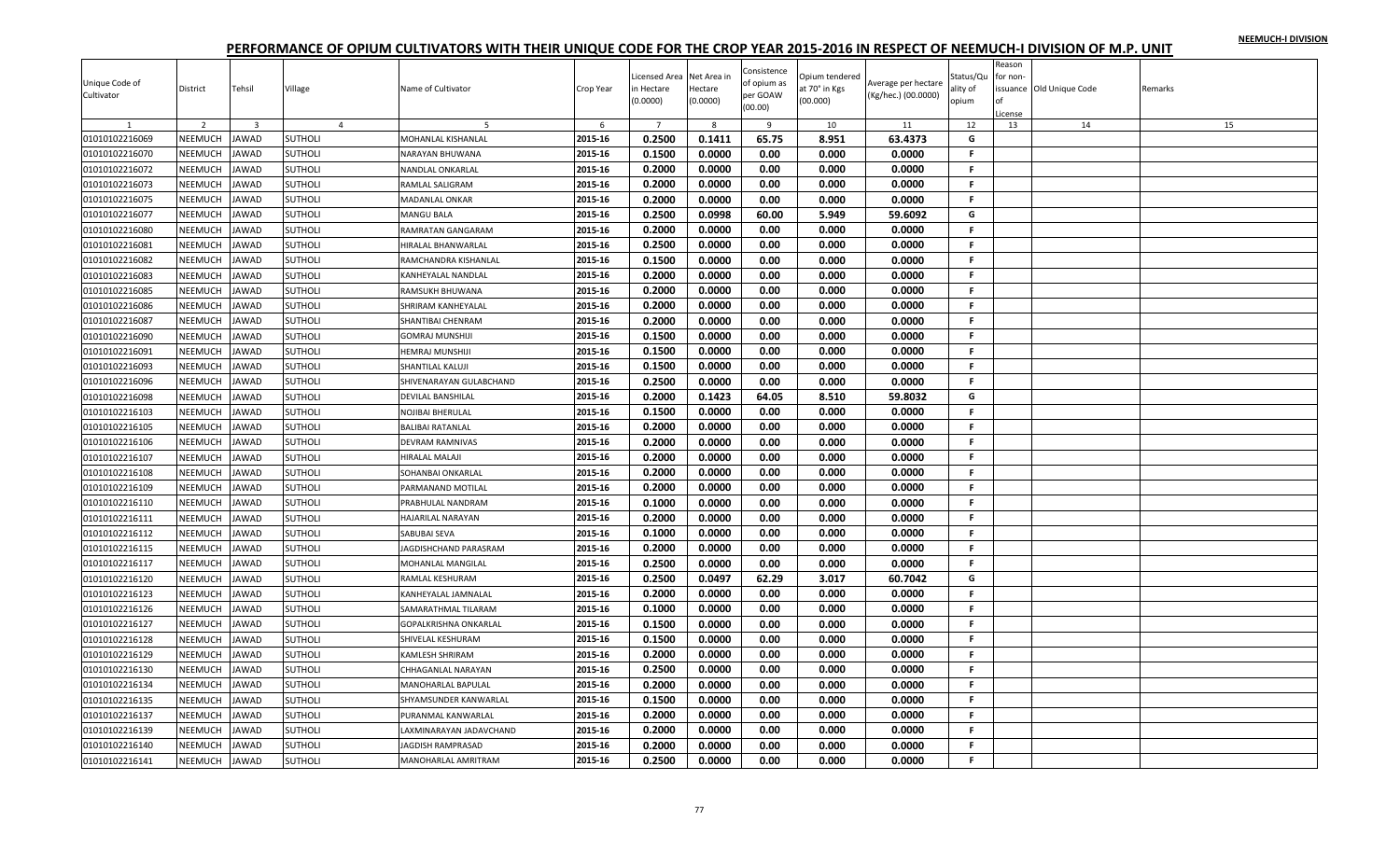| Unique Code of<br>Cultivator | District       | Tehsil                  | Village        | Name of Cultivator          | Crop Year | Licensed Area<br>n Hectare<br>(0.0000) | Net Area ir<br>Hectare<br>(0.0000) | Consistence<br>of opium as<br>per GOAW<br>(00.00) | Opium tendered<br>at 70° in Kgs<br>(00.000) | Average per hectare<br>(Kg/hec.) (00.0000) | Status/Qu<br>ality of<br>opium | Reason<br>for non-<br>of | ssuance Old Unique Code | Remarks |
|------------------------------|----------------|-------------------------|----------------|-----------------------------|-----------|----------------------------------------|------------------------------------|---------------------------------------------------|---------------------------------------------|--------------------------------------------|--------------------------------|--------------------------|-------------------------|---------|
|                              |                |                         |                |                             |           |                                        |                                    |                                                   |                                             |                                            |                                | icense                   |                         |         |
|                              | 2              | $\overline{\mathbf{3}}$ | $\overline{4}$ | 5                           | 6         | $\overline{7}$<br>0.2000               | 8<br>0.0000                        | 9                                                 | 10                                          | 11                                         | 12<br>F                        | 13                       | 14                      | 15      |
| 01010102216142               | NEEMUCH        | <b>JAWAD</b>            | <b>SUTHOLI</b> | BADRILAL LAXMAN             | 2015-16   |                                        |                                    | 0.00                                              | 0.000                                       | 0.0000                                     |                                |                          |                         |         |
| 01010102216143               | <b>NEEMUCH</b> | <b>JAWAD</b>            | <b>SUTHOLI</b> | <b>ANKILAL JAMNALAL</b>     | 2015-16   | 0.2000                                 | 0.0000                             | 0.00                                              | 0.000                                       | 0.0000                                     | F.                             |                          |                         |         |
| 01010102216144               | NEEMUCH        | <b>JAWAD</b>            | <b>SUTHOLI</b> | GANSHYAM RAMSUKH            | 2015-16   | 0.1500                                 | 0.0000                             | 0.00                                              | 0.000                                       | 0.0000                                     | F.                             |                          |                         |         |
| 01010102216145               | NEEMUCH        | <b>JAWAD</b>            | <b>SUTHOLI</b> | NANDKISHORE KANHEYALAL      | 2015-16   | 0.2500                                 | 0.0000                             | 0.00                                              | 0.000                                       | 0.0000                                     | .F.                            |                          |                         |         |
| 01010102216146               | NEEMUCH        | <b>JAWAD</b>            | <b>SUTHOLI</b> | RADHESHYAM SITARAM          | 2015-16   | 0.1500                                 | 0.0000                             | 0.00                                              | 0.000                                       | 0.0000                                     | -F.                            |                          |                         |         |
| 01010102216147               | NEEMUCH        | <b>JAWAD</b>            | <b>SUTHOLI</b> | VISHNUKUMAR BHARATLAL       | 2015-16   | 0.2000                                 | 0.0000                             | 0.00                                              | 0.000                                       | 0.0000                                     | F.                             |                          |                         |         |
| 01010102216148               | NEEMUCH        | <b>JAWAD</b>            | <b>SUTHOLI</b> | RAMKISHAN CHHAGANLAL        | 2015-16   | 0.1500                                 | 0.0000                             | 0.00                                              | 0.000                                       | 0.0000                                     | F.                             |                          |                         |         |
| 01010102216149               | NEEMUCH        | JAWAD                   | SUTHOLI        | GANSHYAM NANDLAL            | 2015-16   | 0.2000                                 | 0.0000                             | 0.00                                              | 0.000                                       | 0.0000                                     | -F.                            |                          |                         |         |
| 01010102216153               | NEEMUCH        | <b>JAWAD</b>            | <b>SUTHOLI</b> | PURANMAL NARAYAN            | 2015-16   | 0.1500                                 | 0.0000                             | 0.00                                              | 0.000                                       | 0.0000                                     | -F.                            |                          |                         |         |
| 01010102216154               | NEEMUCH        | JAWAD                   | <b>SUTHOLI</b> | BHAWARLAL CHOGALAL          | 2015-16   | 0.1000                                 | 0.0000                             | 0.00                                              | 0.000                                       | 0.0000                                     | .F.                            |                          |                         |         |
| 01010102216156               | NEEMUCH        | <b>JAWAD</b>            | <b>SUTHOLI</b> | OMPRAKASH SHRIRAM           | 2015-16   | 0.2000                                 | 0.0000                             | 0.00                                              | 0.000                                       | 0.0000                                     | F.                             |                          |                         |         |
| 01010102216158               | NEEMUCH        | JAWAD                   | <b>SUTHOLI</b> | RATANLAL SITARAM            | 2015-16   | 0.1000                                 | 0.0000                             | 0.00                                              | 0.000                                       | 0.0000                                     | F.                             |                          |                         |         |
| 01010102216159               | NEEMUCH        | JAWAD                   | SUTHOLI        | <b>CANHEYALAL SITARAM</b>   | 2015-16   | 0.1500                                 | 0.0000                             | 0.00                                              | 0.000                                       | 0.0000                                     | F.                             |                          |                         |         |
| 01010102216003               | NEEMUCH        | <b>JAWAD</b>            | <b>SUTHOLI</b> | RADHESHYAM GULABCHAND       | 2015-16   | 0.2000                                 | 0.0000                             | 0.00                                              | 0.000                                       | 0.0000                                     | F.                             |                          |                         |         |
| 01010102216004               | NEEMUCH        | <b>JAWAD</b>            | SUTHOLI        | PRATHVIRAJ PREMA            | 2015-16   | 0.1000                                 | 0.0000                             | 0.00                                              | 0.000                                       | 0.0000                                     | F.                             |                          |                         |         |
| 01010102216007               | NEEMUCH        | JAWAD                   | <b>SUTHOLI</b> | PRABHULAL VARDA             | 2015-16   | 0.2000                                 | 0.0000                             | 0.00                                              | 0.000                                       | 0.0000                                     | -F.                            |                          |                         |         |
| 01010102216009               | NEEMUCH        | <b>JAWAD</b>            | <b>SUTHOLI</b> | <b>BALCHAND GHEESALAL</b>   | 2015-16   | 0.2000                                 | 0.0000                             | 0.00                                              | 0.000                                       | 0.0000                                     | F.                             |                          |                         |         |
| 01010102216010               | NEEMUCH        | JAWAD                   | SUTHOLI        | PRABHULAL MEVA              | 2015-16   | 0.2000                                 | 0.0000                             | 0.00                                              | 0.000                                       | 0.0000                                     | F.                             |                          |                         |         |
| 01010102216014               | NEEMUCH        | JAWAD                   | <b>SUTHOLI</b> | KANA RATNA                  | 2015-16   | 0.2000                                 | 0.0000                             | 0.00                                              | 0.000                                       | 0.0000                                     | F.                             |                          |                         |         |
| 01010102216016               | NEEMUCH        | <b>JAWAD</b>            | SUTHOLI        | DHANNA RATNA                | 2015-16   | 0.1000                                 | 0.0000                             | 0.00                                              | 0.000                                       | 0.0000                                     | -F.                            |                          |                         |         |
| 01010102216021               | NEEMUCH        | <b>JAWAD</b>            | <b>SUTHOLI</b> | MOTILAL NARAYAN             | 2015-16   | 0.2000                                 | 0.0000                             | 0.00                                              | 0.000                                       | 0.0000                                     | F.                             |                          |                         |         |
| 01010102216028               | NEEMUCH        | JAWAD                   | <b>SUTHOLI</b> | LALSINGH JIVAN              | 2015-16   | 0.2000                                 | 0.0000                             | 0.00                                              | 0.000                                       | 0.0000                                     | F.                             |                          |                         |         |
| 01010102216029               | NEEMUCH        | <b>JAWAD</b>            | <b>SUTHOLI</b> | <b>JAGANNATH BHANWARLAL</b> | 2015-16   | 0.2000                                 | 0.0000                             | 0.00                                              | 0.000                                       | 0.0000                                     | F.                             |                          |                         |         |
| 01010102216030               | NEEMUCH        | <b>AWAD</b>             | <b>SUTHOLI</b> | DEVILAL SEVARAM             | 2015-16   | 0.1500                                 | 0.0000                             | 0.00                                              | 0.000                                       | 0.0000                                     | F.                             |                          |                         |         |
| 01010102216032               | NEEMUCH        | JAWAD                   | SUTHOLI        | TOTHARAM CHUNNILAL          | 2015-16   | 0.2000                                 | 0.0000                             | 0.00                                              | 0.000                                       | 0.0000                                     | F.                             |                          |                         |         |
| 01010102216033               | NEEMUCH        | JAWAD                   | <b>SUTHOLI</b> | LAXMAN HIRALAL              | 2015-16   | 0.1500                                 | 0.0000                             | 0.00                                              | 0.000                                       | 0.0000                                     | F.                             |                          |                         |         |
| 01010102216040               | NEEMUCH        | <b>JAWAD</b>            | <b>SUTHOLI</b> | AMARLAL KISHANJI            | 2015-16   | 0.2000                                 | 0.0000                             | 0.00                                              | 0.000                                       | 0.0000                                     | .F.                            |                          |                         |         |
| 01010102216041               | NEEMUCH        | <b>JAWAD</b>            | <b>SUTHOLI</b> | KISHANA CHITTAR             | 2015-16   | 0.1000                                 | 0.0000                             | 0.00                                              | 0.000                                       | 0.0000                                     | F.                             |                          |                         |         |
| 01010102216045               | NEEMUCH        | <b>JAWAD</b>            | <b>SUTHOLI</b> | AMARSINGH HAJARI            | 2015-16   | 0.2000                                 | 0.0000                             | 0.00                                              | 0.000                                       | 0.0000                                     | F.                             |                          |                         |         |
| 01010102216046               | NEEMUCH        | <b>AWAD</b>             | SUTHOLI        | PRATHVISINGH HAJARISINGH    | 2015-16   | 0.1000                                 | 0.0000                             | 0.00                                              | 0.000                                       | 0.0000                                     | F.                             |                          |                         |         |
| 01010102216167               | NEEMUCH        | <b>JAWAD</b>            | <b>SUTHOLI</b> | RAMKARAN CHHITTAR           | 2015-16   | 0.2500                                 | 0.0000                             | 0.00                                              | 0.000                                       | 0.0000                                     | -F.                            |                          |                         |         |
| 01010102216168               | NEEMUCH        | JAWAD                   | SUTHOLI        | BHAGIRATH CHAINRAM          | 2015-16   | 0.2000                                 | 0.0000                             | 0.00                                              | 0.000                                       | 0.0000                                     | F.                             |                          |                         |         |
| 01010102216169               | NEEMUCH        | <b>AWAD</b>             | <b>SUTHOLI</b> | BHAGATRAM AMBALAL           | 2015-16   | 0.2500                                 | 0.0000                             | 0.00                                              | 0.000                                       | 0.0000                                     | .F.                            |                          |                         |         |
| 01010102216170               | NEEMUCH        | <b>JAWAD</b>            | <b>SUTHOLI</b> | NARENDRAKUMAR CHHAGANLAL    | 2015-16   | 0.2000                                 | 0.0000                             | 0.00                                              | 0.000                                       | 0.0000                                     | F.                             |                          |                         |         |
| 01010102216171               | NEEMUCH        | <b>AWAD</b>             | <b>SUTHOLI</b> |                             | 2015-16   | 0.2000                                 | 0.0000                             | 0.00                                              | 0.000                                       | 0.0000                                     | F.                             |                          |                         |         |
| 01010102216172               | NEEMUCH        | <b>JAWAD</b>            | <b>SUTHOLI</b> | AXMINARAYAN SALIGRAM        | 2015-16   | 0.2500                                 | 0.0000                             |                                                   | 0.000                                       | 0.0000                                     | F.                             |                          |                         |         |
|                              |                |                         |                | OMPRAKASH HIRALAL           |           |                                        |                                    | 0.00                                              |                                             |                                            |                                |                          |                         |         |
| 01010102216173               | NEEMUCH        | <b>JAWAD</b>            | <b>SUTHOLI</b> | <b>GOPAL JIVAN</b>          | 2015-16   | 0.1000                                 | 0.0000                             | 0.00                                              | 0.000                                       | 0.0000                                     | F.                             |                          |                         |         |
| 01010102216174               | NEEMUCH        | JAWAD                   | <b>SUTHOLI</b> | MANOHARLAL AMBALAL          | 2015-16   | 0.2000                                 | 0.0000                             | 0.00                                              | 0.000                                       | 0.0000                                     | F.                             |                          |                         |         |
| 01010102216175               | NEEMUCH        | <b>JAWAD</b>            | <b>SUTHOLI</b> | RAMESHWAR AMRITRAM          | 2015-16   | 0.2500                                 | 0.0000                             | 0.00                                              | 0.000                                       | 0.0000                                     | -F.                            |                          |                         |         |
| 01010102216178               | NEEMUCH        | <b>AWAD</b>             | <b>SUTHOLI</b> | <b>SAMPATBAI AMBALAL</b>    | 2015-16   | 0.2500                                 | 0.0000                             | 0.00                                              | 0.000                                       | 0.0000                                     | F.                             |                          |                         |         |
| 01010102216182               | NEEMUCH        | <b>AWAD</b>             | SUTHOLI        | SHYAMLAL GHEESALAL          | 2015-16   | 0.2000                                 | 0.0000                             | 0.00                                              | 0.000                                       | 0.0000                                     | F.                             |                          |                         |         |
| 01010102216187               | NEEMUCH        | <b>JAWAD</b>            | SUTHOLI        | METAB CHUNA                 | 2015-16   | 0.2000                                 | 0.0000                             | 0.00                                              | 0.000                                       | 0.0000                                     | F.                             |                          |                         |         |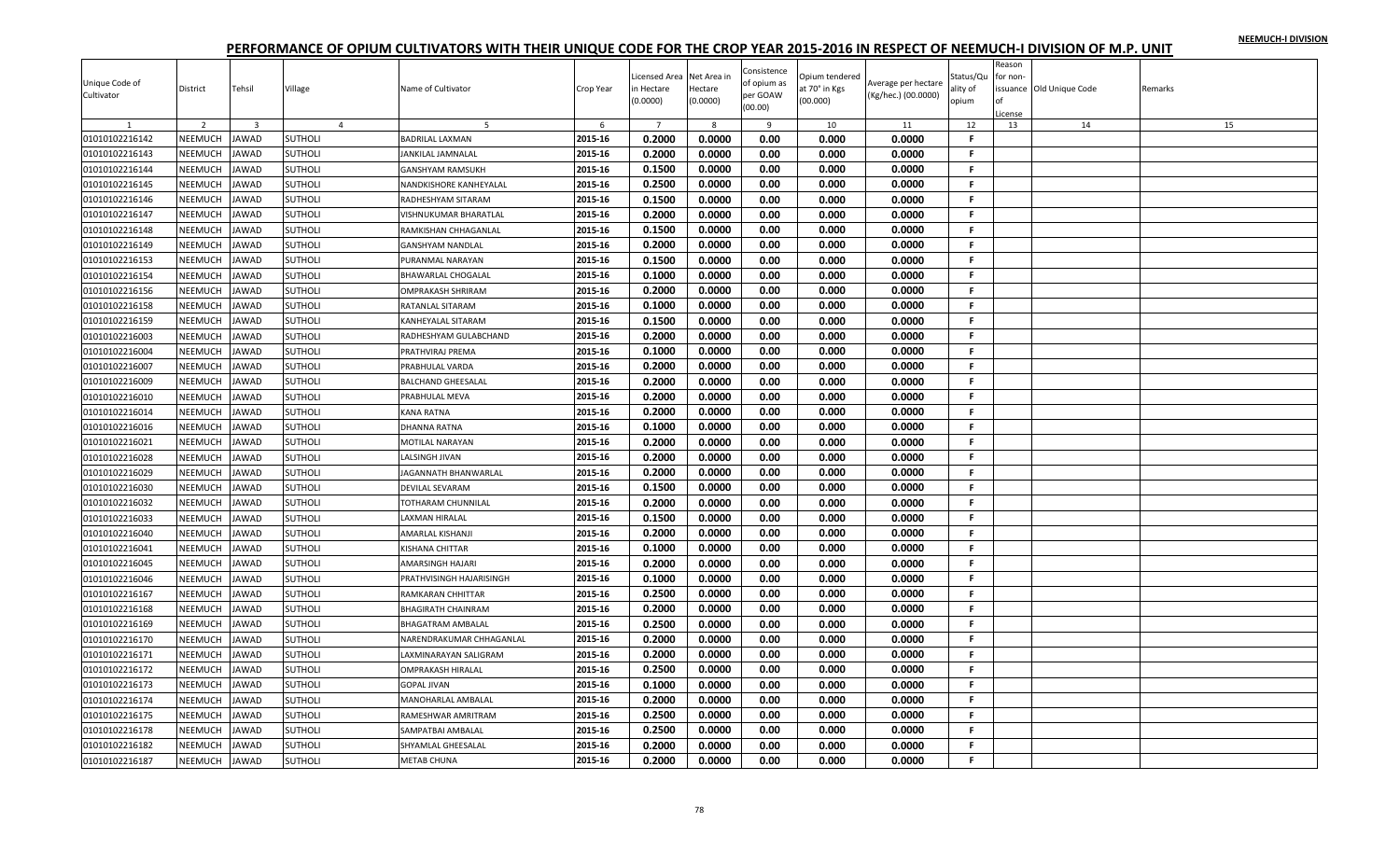|                |                |                         |                   |                            |           |                           |          |                            |                |                     |           | Reason       |                         |         |
|----------------|----------------|-------------------------|-------------------|----------------------------|-----------|---------------------------|----------|----------------------------|----------------|---------------------|-----------|--------------|-------------------------|---------|
| Unique Code of |                |                         |                   |                            |           | Licensed Area Net Area in |          | Consistence<br>of opium as | Opium tendered | Average per hectare | Status/Qu | for non-     |                         |         |
| Cultivator     | District       | Tehsil                  | Village           | Name of Cultivator         | Crop Year | n Hectare                 | Hectare  | per GOAW                   | at 70° in Kgs  | (Kg/hec.) (00.0000) | ality of  |              | ssuance Old Unique Code | Remarks |
|                |                |                         |                   |                            |           | (0.0000)                  | (0.0000) | (00.00)                    | (00.000)       |                     | opium     |              |                         |         |
|                | 2              | $\overline{\mathbf{3}}$ | $\overline{4}$    | .5                         | 6         | $7^{\circ}$               | -8       | 9                          | 10             | 11                  | 12        | icense<br>13 | 14                      | 15      |
| 01010102216188 | NEEMUCH        | <b>JAWAD</b>            | <b>SUTHOLI</b>    | HARIBAI VISHNU             | 2015-16   | 0.1000                    | 0.0000   | 0.00                       | 0.000          | 0.0000              | F.        |              |                         |         |
| 01010102216197 | NEEMUCH        | <b>JAWAD</b>            | <b>SUTHOLI</b>    | SANJAYKUMAR RAMKISHAN      | 2015-16   | 0.2500                    | 0.0000   | 0.00                       | 0.000          | 0.0000              | F.        |              |                         |         |
| 01010102216198 | NEEMUCH        | <b>JAWAD</b>            | <b>SUTHOLI</b>    | MANGILAL KANHEYALAL        | 2015-16   | 0.2000                    | 0.0000   | 0.00                       | 0.000          | 0.0000              | F.        |              |                         |         |
| 01010102216201 | NEEMUCH        | <b>JAWAD</b>            | <b>SUTHOLI</b>    | MOHANLAL HIRAJI            | 2015-16   | 0.2000                    | 0.0000   | 0.00                       | 0.000          | 0.0000              | F.        |              |                         |         |
| 01010102216203 | <b>NEEMUCH</b> | <b>JAWAD</b>            | <b>SUTHOLI</b>    | <b>ONKAR BALU</b>          | 2015-16   | 0.2000                    | 0.0000   | 0.00                       | 0.000          | 0.0000              | F.        |              |                         |         |
| 01010102216204 | NEEMUCH        | <b>JAWAD</b>            | <b>SUTHOLI</b>    | PARASRAM ONKARLAL          | 2015-16   | 0.1500                    | 0.0000   | 0.00                       | 0.000          | 0.0000              | F         |              |                         |         |
| 01010102216052 | NEEMUCH        | <b>JAWAD</b>            | <b>SUTHOLI</b>    | RAMLAL JAGANNATH           | 2015-16   | 0.2000                    | 0.0000   | 0.00                       | 0.000          | 0.0000              | F         |              |                         |         |
| 01010102216042 | NEEMUCH        | <b>JAWAD</b>            | <b>SUTHOLI</b>    | <b>VERUBAI MOHANLAL</b>    | 2015-16   | 0.1000                    | 0.0000   | 0.00                       | 0.000          | 0.0000              | F.        |              |                         |         |
| 01010102216063 | NEEMUCH        | <b>JAWAD</b>            | <b>SUTHOLI</b>    | DHAPUBAI KANWARLAL         | 2015-16   | 0.1500                    | 0.0000   | 0.00                       | 0.000          | 0.0000              | F.        |              |                         |         |
| 01010102216155 | NEEMUCH        | <b>JAWAD</b>            | <b>SUTHOLI</b>    | <b>BALMUKUND CHHOGALAL</b> | 2015-16   | 0.2500                    | 0.0000   | 0.00                       | 0.000          | 0.0000              | F         |              |                         |         |
| 01010102216100 | NEEMUCH        | <b>JAWAD</b>            | <b>SUTHOLI</b>    | RAMKISHAN BHANWARLAL       | 2015-16   | 0.2000                    | 0.0000   | 0.00                       | 0.000          | 0.0000              | F.        |              |                         |         |
| 01010102216119 | NEEMUCH        | <b>JAWAD</b>            | <b>SUTHOLI</b>    | SHIVENARAYAN PARMANAND     | 2015-16   | 0.2000                    | 0.0000   | 0.00                       | 0.000          | 0.0000              | F.        |              |                         |         |
| 01010102216161 | NEEMUCH        | JAWAD                   | <b>SUTHOLI</b>    | KANWARLAL RATANLAL         | 2015-16   | 0.2000                    | 0.0000   | 0.00                       | 0.000          | 0.0000              | F.        |              |                         |         |
| 01010102216162 | <b>NEEMUCH</b> | <b>JAWAD</b>            | <b>SUTHOLI</b>    | <b>GANSHYAM RAMKISHAN</b>  | 2015-16   | 0.2500                    | 0.0000   | 0.00                       | 0.000          | 0.0000              | F.        |              |                         |         |
| 01010102216212 | NEEMUCH        | <b>JAWAD</b>            | <b>SUTHOLI</b>    | <b>BABULAL KACHARULAL</b>  | 2015-16   | 0.2000                    | 0.0000   | 0.00                       | 0.000          | 0.0000              | F.        |              |                         |         |
| 01010102216183 | NEEMUCH        | <b>JAWAD</b>            | <b>SUTHOLI</b>    | NOJIBAI NARU               | 2015-16   | 0.2000                    | 0.0000   | 0.00                       | 0.000          | 0.0000              | F.        |              |                         |         |
| 01010102216221 | NEEMUCH        | <b>JAWAD</b>            | <b>SUTHOLI</b>    | RAMESHWAR RAMSUKH          | 2015-16   | 0.2000                    | 0.0000   | 0.00                       | 0.000          | 0.0000              | F.        |              |                         |         |
| 01010102216222 | NEEMUCH        | <b>AWAD</b>             | <b>SUTHOLI</b>    | <b>AGDISH RAMSUKH</b>      | 2015-16   | 0.1500                    | 0.0000   | 0.00                       | 0.000          | 0.0000              | F.        |              |                         |         |
| 01010102216151 | NEEMUCH        | JAWAD                   | <b>SUTHOLI</b>    | <b>GOPAL LAXMAN</b>        | 2015-16   | 0.2500                    | 0.2482   | 64.87                      | 2.873          | 11.5753             | G         |              |                         |         |
| 01010102216224 | NEEMUCH        | <b>JAWAD</b>            | <b>SUTHOLI</b>    | AMBALAL HABU               | 2015-16   | 0.1500                    | 0.0000   | 0.00                       | 0.000          | 0.0000              | F.        |              |                         |         |
| 01010102216225 | NEEMUCH        | <b>JAWAD</b>            | <b>SUTHOLI</b>    | <b>BAGDIRAM KALUJI</b>     | 2015-16   | 0.1500                    | 0.0000   | 0.00                       | 0.000          | 0.0000              | F.        |              |                         |         |
| 01010102216018 | NEEMUCH        | <b>JAWAD</b>            | <b>SUTHOLI</b>    | OMPRAKASH BHAGGA MADHU     | 2015-16   | 0.1000                    | 0.0000   | 0.00                       | 0.000          | 0.0000              | F.        |              |                         |         |
| 01010102216044 | NEEMUCH        | <b>JAWAD</b>            | <b>SUTHOLI</b>    | AMRA HARIRAM               | 2015-16   | 0.2000                    | 0.0000   | 0.00                       | 0.000          | 0.0000              | F.        |              |                         |         |
| 01010102216210 | NEEMUCH        | JAWAD                   | <b>SUTHOLI</b>    | RAGUDAS BALAKDAS           | 2015-16   | 0.2000                    | 0.0000   | 0.00                       | 0.000          | 0.0000              | F.        |              |                         |         |
| 01010102216213 | NEEMUCH        | JAWAD                   | <b>SUTHOLI</b>    | SHIVELAL NANURAM           | 2015-16   | 0.2500                    | 0.0000   | 0.00                       | 0.000          | 0.0000              | F.        |              |                         |         |
| 01010102216092 | NEEMUCH        | <b>JAWAD</b>            | <b>SUTHOLI</b>    | KAMLABAI UDAYRAM           | 2015-16   | 0.2000                    | 0.0000   | 0.00                       | 0.000          | 0.0000              | F.        |              |                         |         |
| 01010102216101 | NEEMUCH        | JAWAD                   | <b>SUTHOLI</b>    | LAXMAN BHUWANI             | 2015-16   | 0.1500                    | 0.0000   | 0.00                       | 0.000          | 0.0000              | F.        |              |                         |         |
| 01010102216094 | NEEMUCH        | <b>JAWAD</b>            | <b>SUTHOLI</b>    | SHAMBHULAL GULAB           | 2015-16   | 0.1500                    | 0.0000   | 0.00                       | 0.000          | 0.0000              | F.        |              |                         |         |
| 01010102216051 | <b>NEEMUCH</b> | <b>AWAD</b>             | <b>SUTHOLI</b>    | RAJESHKUMAR BHANWARLAL     | 2015-16   | 0.2000                    | 0.0000   | 0.00                       | 0.000          | 0.0000              | F.        |              |                         |         |
| 01010102216228 | NEEMUCH        | JAWAD                   | <b>SUTHOLI</b>    | DINESHCHAND GULABCHAND     | 2015-16   | 0.1000                    | 0.0000   | 0.00                       | 0.000          | 0.0000              | F.        |              |                         |         |
| 01010102216078 | NEEMUCH        | <b>JAWAD</b>            | <b>SUTHOLI</b>    | RADHABAI MANGILAL          | 2015-16   | 0.2000                    | 0.0000   | 0.00                       | 0.000          | 0.0000              | F.        |              |                         |         |
| 01010102212001 | NEEMUCH        | <b>JAWAD</b>            | <b>AAMBA</b>      | KALU NANURAM               | 2015-16   | 0.2000                    | 0.0000   | 0.00                       | 0.000          | 0.0000              | F.        |              |                         |         |
| 01010102212012 | NEEMUCH        | <b>JAWAD</b>            | AAMBA             | MADHULAL NANURAM           | 2015-16   | 0.2500                    | 0.0000   | 0.00                       | 0.000          | 0.0000              | F.        |              |                         |         |
| 01010102212017 | NEEMUCH        | <b>JAWAD</b>            | AAMBA             | <b>BHAGIRATH MOTI</b>      | 2015-16   | 0.2000                    | 0.0000   | 0.00                       | 0.000          | 0.0000              | F.        |              |                         |         |
| 01010105247001 | NEEMUCH        | SINGOLI                 | CHADOL            | MANGILAL RAMAJI            | 2015-16   | 0.1500                    | 0.0000   | 0.00                       | 0.000          | 0.0000              | F         |              |                         |         |
| 01010105226013 | NEEMUCH        | SINGOLI                 | <b>GUNDIKHEDA</b> | KOUSHALYABAI SHANKARLAL    | 2015-16   | 0.1500                    | 0.0000   | 0.00                       | 0.000          | 0.0000              | F.        |              |                         |         |
| 01010102249012 | NEEMUCH        | <b>JAWAD</b>            | <b>DEVRIYA</b>    | IAMANADAS MOHANDAS         | 2015-16   | 0.1000                    | 0.0000   | 0.00                       | 0.000          | 0.0000              | F.        |              | 01010105208036          |         |
| 01010102249028 | NEEMUCH        | <b>JAWAD</b>            | <b>DEVRIYA</b>    | KANHEYALAL BHERU           | 2015-16   | 0.1000                    | 0.0000   | 0.00                       | 0.000          | 0.0000              | F.        |              | 01010105208040          |         |
| 01010102249002 | NEEMUCH        | JAWAD                   | <b>DEVRIYA</b>    | NARAYAN GHEESA             | 2015-16   | 0.1000                    | 0.0000   | 0.00                       | 0.000          | 0.0000              | F         |              | 01010105227045          |         |
| 01010102221017 | NEEMUCH        | <b>AWAD</b>             | PARLIYA           | MOHANLAL SURAJMAL          | 2015-16   | 0.1000                    | 0.0000   | 0.00                       | 0.000          | 0.0000              | F         |              | 01010105222017          |         |
| 01010103294002 | <b>NEEMUCH</b> | <b>IEERAN</b>           | AMBA              | DEVILAL BHUWANIRAM         | 2015-16   | 0.1000                    | 0.0000   | 0.00                       | 0.000          | 0.0000              | F.        |              |                         |         |
| 01010103294005 | NEEMUCH        | JEERAN                  | AMBA              | PADAMSINGH KALUSINGH       | 2015-16   | 0.2000                    | 0.0000   | 0.00                       | 0.000          | 0.0000              | F.        |              |                         |         |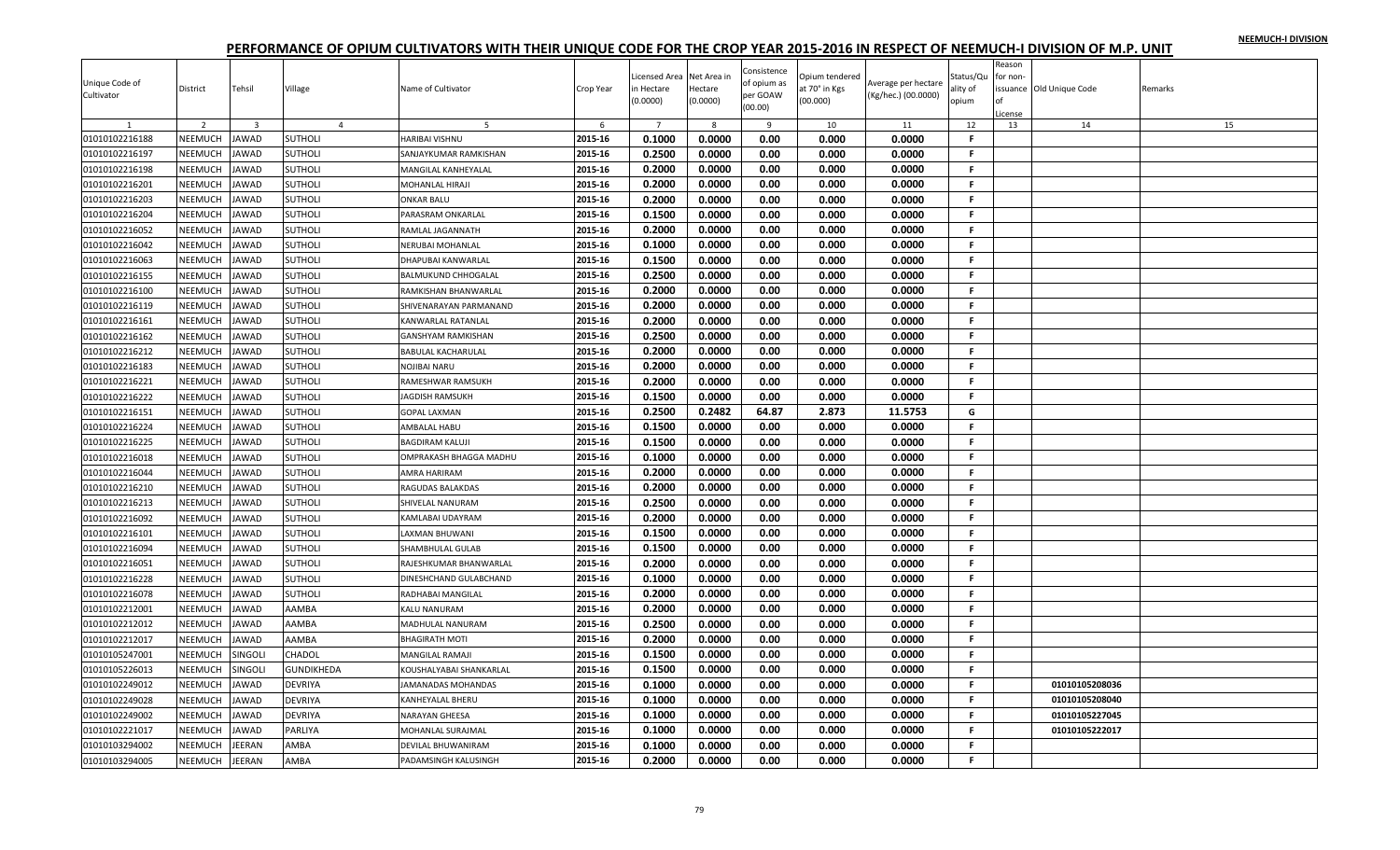|                |                |                         |                          |                                  |           |                |             |                     |                |                     |              | Reason   |                          |         |
|----------------|----------------|-------------------------|--------------------------|----------------------------------|-----------|----------------|-------------|---------------------|----------------|---------------------|--------------|----------|--------------------------|---------|
|                |                |                         |                          |                                  |           | icensed Area.  | Net Area ir | Consistence         | Opium tendered |                     | Status/Qu    | for non- |                          |         |
| Unique Code of | District       | Tehsil                  | Village                  | Name of Cultivator               | Crop Year | n Hectare      | Hectare     | of opium as         | at 70° in Kgs  | Average per hectare | ality of     |          | issuance Old Unique Code | Remarks |
| Cultivator     |                |                         |                          |                                  |           | (0.0000)       | (0.0000)    | per GOAW<br>(00.00) | (00.000)       | (Kg/hec.) (00.0000) | opium        | Ωf       |                          |         |
|                |                |                         |                          |                                  |           |                |             |                     |                |                     |              | icense   |                          |         |
|                | $\overline{2}$ | $\overline{\mathbf{3}}$ | $\overline{4}$           |                                  | 6         | $\overline{7}$ | 8           | 9                   | 10             | 11                  | 12           | 13       | 14                       | 15      |
| 01010103294006 | NEEMUCH        | JEERAN                  | AMBA                     | UMRAVSINGH MEHATABSINGH          | 2015-16   | 0.2000         | 0.0000      | 0.00                | 0.000          | 0.0000              | F.           |          |                          |         |
| 01010103294011 | <b>NEEMUCH</b> | <b>JEERAN</b>           | AMBA                     | MEHATABSINGH DEVISINGH           | 2015-16   | 0.1500         | 0.0000      | 0.00                | 0.000          | 0.0000              | F.           |          |                          |         |
| 01010103294012 | NEEMUCH        | JEERAN                  | AMBA                     | NARAYANIBAI RAJARAM              | 2015-16   | 0.2000         | 0.0000      | 0.00                | 0.000          | 0.0000              | -F.          |          |                          |         |
| 01010103314023 | NEEMUCH        | JEERAN                  | ARNIYA BORANA            | <b>JAGDISH RATANLAL</b>          | 2015-16   | 0.1000         | 0.0000      | 0.00                | 0.000          | 0.0000              | F.           |          | 01010103312080           |         |
| 01010103286003 | NEEMUCH        | JEERAN                  | <b>ASPURA</b>            | RAMESHCHAND BHERULAL             | 2015-16   | 0.1000         | 0.0000      | 0.00                | 0.000          | 0.0000              | F.           |          |                          |         |
| 01010103286009 | NEEMUCH        | JEERAN                  | <b>ASPURA</b>            | SHOKIN MOHANLAL                  | 2015-16   | 0.2000         | 0.0000      | 0.00                | 0.000          | 0.0000              | F.           |          |                          |         |
| 01010103286013 | NEEMUCH        | JEERAN                  | ASPURA                   | <b>GULABCHANDRA SHANKARLAL</b>   | 2015-16   | 0.2000         | 0.0000      | 0.00                | 0.000          | 0.0000              | -F.          |          |                          |         |
| 01010103286018 | NEEMUCH        | JEERAN                  | <b>ASPURA</b>            | <b>GITABAI HIRALAL</b>           | 2015-16   | 0.1000         | 0.0000      | 0.00                | 0.000          | 0.0000              | F.           |          |                          |         |
| 01010103286019 | NEEMUCH        | JEERAN                  | <b>ASPURA</b>            | <b>VARDIBAI HARLAL</b>           | 2015-16   | 0.1000         | 0.0000      | 0.00                | 0.000          | 0.0000              | F.           |          |                          |         |
| 01010103286025 | NEEMUCH        | JEERAN                  | <b>ASPURA</b>            | LAXMICHAND KISHANLAL             | 2015-16   | 0.2000         | 0.0000      | 0.00                | 0.000          | 0.0000              | F.           |          |                          |         |
| 01010103286039 | NEEMUCH        | JEERAN                  | ASPURA                   | SHAMBHULAL CHATARBHUJ            | 2015-16   | 0.1500         | 0.0000      | 0.00                | 0.000          | 0.0000              | .F.          |          |                          |         |
| 01010103286044 | NEEMUCH        | <b>JEERAN</b>           | ASPURA                   | JAGDISHDAS RAMCHANDRADAS         | 2015-16   | 0.1000         | 0.0000      | 0.00                | 0.000          | 0.0000              | -F.          |          |                          |         |
| 01010103286004 | <b>NEEMUCH</b> | JEERAN                  | ASPURA                   | KANWARLAL HARLAL                 | 2015-16   | 0.2500         | 0.0000      | 0.00                | 0.000          | 0.0000              | F.           |          |                          |         |
| 01010103286023 | NEEMUCH        | JEERAN                  | ASPURA                   | MOHANLAL KISHANLAL               | 2015-16   | 0.1000         | 0.0000      | 0.00                | 0.000          | 0.0000              | -F.          |          |                          |         |
| 01010103286050 | NEEMUCH        | JEERAN                  | <b>ASPURA</b>            | PUSHPABAI BHARATSINGH            | 2015-16   | 0.1000         | 0.0000      | 0.00                | 0.000          | 0.0000              | F.           |          |                          |         |
| 01010103286052 | NEEMUCH        | JEERAN                  | <b>ASPURA</b>            | RAMKUNWARBAI MOHANDAS            | 2015-16   | 0.2500         | 0.0000      | 0.00                | 0.000          | 0.0000              | -F.          |          |                          |         |
| 01010103286054 | NEEMUCH        | JEERAN                  | ASPURA                   | <b>CHATARBHUJ HARLAL</b>         | 2015-16   | 0.1000         | 0.0000      | 0.00                | 0.000          | 0.0000              | .F.          |          |                          |         |
| 01010103286011 | NEEMUCH        | JEERAN                  | ASPURA                   | <b>KASHIRAM BHERURAM</b>         | 2015-16   | 0.1000         | 0.0000      | 0.00                | 0.000          | 0.0000              | F.           |          |                          |         |
| 01010103286046 | NEEMUCH        | JEERAN                  | ASPURA                   | <b>DEVILAL HEERA</b>             | 2015-16   | 0.1000         | 0.0000      | 0.00                | 0.000          | 0.0000              | F.           |          |                          |         |
| 01010103286030 | NEEMUCH        | JEERAN                  | <b>ASPURA</b>            | <b>MOHANLAL MANGU</b>            | 2015-16   | 0.1000         | 0.0000      | 0.00                | 0.000          | 0.0000              | $\mathbf{F}$ |          |                          |         |
| 01010103286051 | NEEMUCH        | JEERAN                  | <b>ASPURA</b>            | <b>ISHWARDAS FAKIRDAS</b>        | 2015-16   | 0.2000         | 0.0000      | 0.00                | 0.000          | 0.0000              | F.           |          |                          |         |
| 01010103286042 | NEEMUCH        | JEERAN                  | ASPURA                   | SHOBHARAM RAJARAM                | 2015-16   | 0.2500         | 0.0000      | 0.00                | 0.000          | 0.0000              | -F.          |          |                          |         |
| 01010103307003 | NEEMUCH        | JEERAN                  | <b>BAMBORA</b>           | NANALAL NARAYAN                  | 2015-16   | 0.2000         | 0.0000      | 0.00                | 0.000          | 0.0000              | -F.          |          |                          |         |
| 01010103307007 | NEEMUCH        | JEERAN                  | <b>BAMBORA</b>           | SAJJANBAI CHANDMAL               | 2015-16   | 0.2000         | 0.0000      | 0.00                | 0.000          | 0.0000              | F.           |          |                          |         |
| 01010103307012 | NEEMUCH        | JEERAN                  | <b>BAMBORA</b>           | RAMPRASAD VARDICHANDRA           | 2015-16   | 0.2500         | 0.0000      | 0.00                | 0.000          | 0.0000              | -F.          |          |                          |         |
| 01010103307013 | NEEMUCH        | JEERAN                  | <b>BAMBORA</b>           | <b>BALDEV SHAKARLAL</b>          | 2015-16   | 0.2000         | 0.0000      | 0.00                | 0.000          | 0.0000              | $\mathbf{F}$ |          |                          |         |
| 01010103307014 | NEEMUCH        | JEERAN                  | <b>BAMBORA</b>           | <b>MANGIBAI BALMUKAND</b>        | 2015-16   | 0.2000         | 0.0000      | 0.00                | 0.000          | 0.0000              | .F.          |          |                          |         |
| 01010103307016 | NEEMUCH        | JEERAN                  | <b>BAMBORA</b>           | NARAYAN JAGANNATH                | 2015-16   | 0.2500         | 0.0000      | 0.00                | 0.000          | 0.0000              | -F.          |          |                          |         |
| 01010103307017 | <b>NEEMUCH</b> | JEERAN                  | <b>BAMBORA</b>           | <b>BASANTILAL HEMRAJ KHEMA</b>   | 2015-16   | 0.1500         | 0.0000      | 0.00                | 0.000          | 0.0000              | -F           |          |                          |         |
| 01010103307005 | NEEMUCH        | JEERAN                  | <b>BAMBORA</b>           | <b>DEUBAI NARAYAN</b>            | 2015-16   | 0.2000         | 0.0000      | 0.00                | 0.000          | 0.0000              | F.           |          |                          |         |
| 01010103307015 | NEEMUCH        | JEERAN                  | <b>BAMBORA</b>           | DEVKANYABAI KAMALRAM             | 2015-16   | 0.2000         | 0.0000      | 0.00                | 0.000          | 0.0000              | F.           |          |                          |         |
| 01010103307018 | NEEMUCH        | JEERAN                  | <b>BAMBORA</b>           | HIRALAL RATANLAL                 | 2015-16   | 0.2000         | 0.0000      | 0.00                | 0.000          | 0.0000              | F.           |          |                          |         |
| 01010103307022 | NEEMUCH        | JEERAN                  | <b>BAMBORA</b>           | KANWARLAL UDAYLAL                | 2015-16   | 0.2000         | 0.0000      | 0.00                | 0.000          | 0.0000              | .F.          |          |                          |         |
| 01010103307010 | <b>NEEMUCH</b> | <b>JEERAN</b>           | <b>BAMBORA</b>           | <b>BHAGIRATH DULICHANDRA</b>     | 2015-16   | 0.2000         | 0.0000      | 0.00                | 0.000          | 0.0000              | -F.          |          |                          |         |
| 01010103307011 | NEEMUCH        | JEERAN                  | <b>BAMBORA</b>           | SHARDABAI LAXMINARAYAN           | 2015-16   | 0.1000         | 0.0000      | 0.00                | 0.000          | 0.0000              | F.           |          |                          |         |
| 01010103307023 | NEEMUCH        | JEERAN                  | <b>BAMBORA</b>           | <b>MOTILAL BHERA</b>             | 2015-16   | 0.2000         | 0.0000      | 0.00                | 0.000          | 0.0000              | .F.          |          |                          |         |
| 01010103307001 | NEEMUCH        | JEERAN                  | <b>BAMBORA</b>           | <b>GOPAL HARLAL</b>              | 2015-16   | 0.2000         | 0.0000      | 0.00                | 0.000          | 0.0000              | F.           |          |                          |         |
|                | NEEMUCH        | JEERAN                  |                          |                                  | 2015-16   | 0.1500         | 0.0000      | 0.00                |                |                     | -F.          |          |                          |         |
| 01010103310001 |                |                         | <b>BARKHEDA SONDHIYA</b> | ARJUNSINGH RAMSINGH              |           |                |             |                     | 0.000          | 0.0000              | -F.          |          |                          |         |
| 01010103310002 | NEEMUCH        | JEERAN                  | <b>BARKHEDA SONDHIYA</b> | MOHANBAI NATHUSINGH              | 2015-16   | 0.1500         | 0.0000      | 0.00                | 0.000          | 0.0000              |              |          |                          |         |
| 01010103310020 | <b>NEEMUCH</b> | JEERAN                  | <b>BARKHEDA SONDHIYA</b> | <b>BALMUKUND SAHNKARLAL</b>      | 2015-16   | 0.1000         | 0.0000      | 0.00                | 0.000          | 0.0000              | F.           |          |                          |         |
| 01010103310022 | NEEMUCH        | JEERAN                  | <b>BARKHEDA SONDHIYA</b> | <b>BHANWARSINGH MEHATABSINGH</b> | 2015-16   | 0.2000         | 0.0000      | 0.00                | 0.000          | 0.0000              | F.           |          |                          |         |
| 01010103310024 | NEEMUCH        | JEERAN                  | <b>BARKHEDA SONDHIYA</b> | SAJJANSINGH NAHARSINGH           | 2015-16   | 0.1000         | 0.0000      | 0.00                | 0.000          | 0.0000              | F.           |          |                          |         |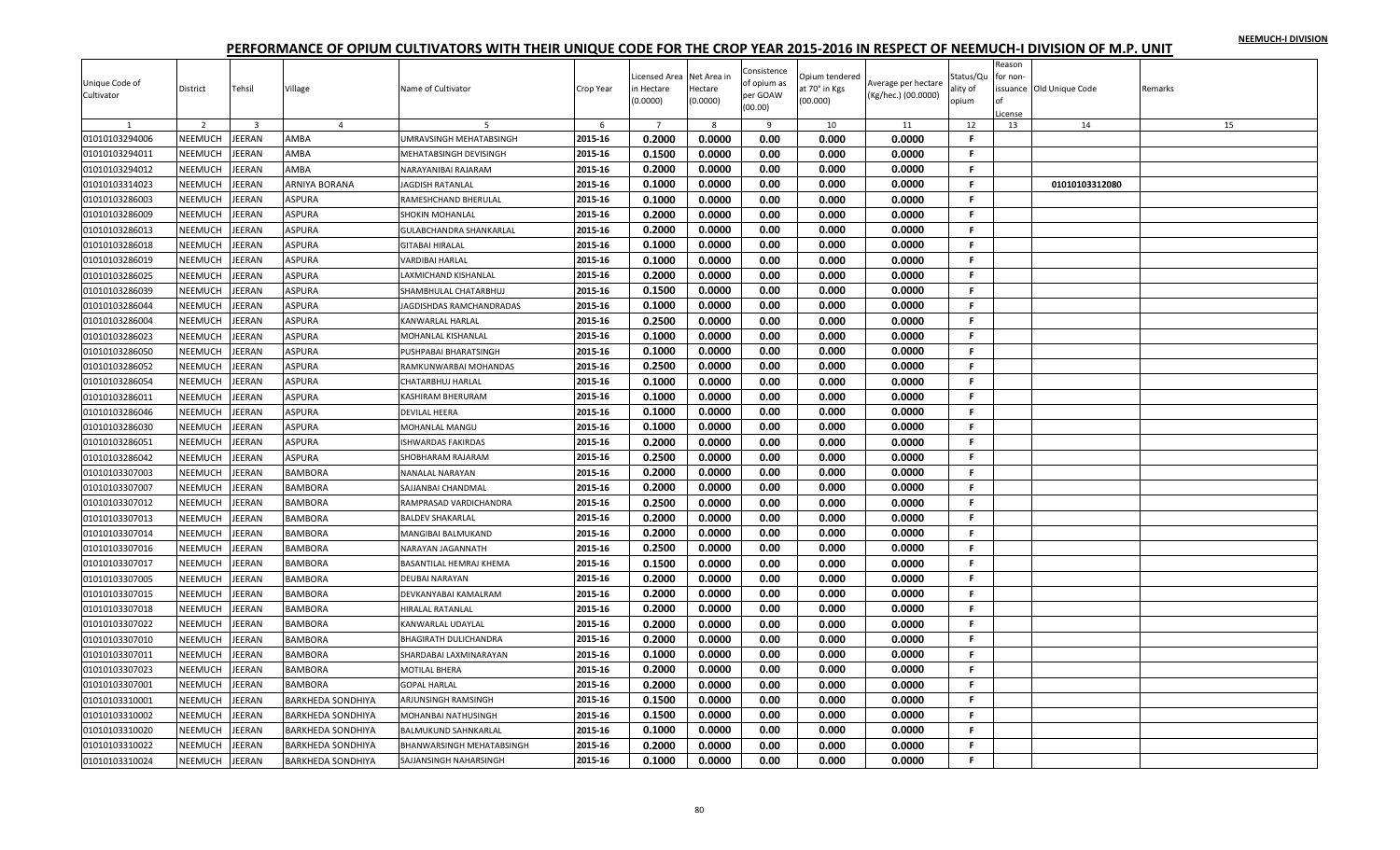| Unique Code of | District       | Tehsil                  | Village                  | Name of Cultivator             | Crop Year | icensed Area<br>n Hectare | Net Area in<br>Hectare | Consistence<br>of opium as | Opium tendered<br>it 70° in Kgs | Average per hectare | Status/Qu<br>ality of | Reason<br>for non- | ssuance Old Unique Code | Remarks                   |
|----------------|----------------|-------------------------|--------------------------|--------------------------------|-----------|---------------------------|------------------------|----------------------------|---------------------------------|---------------------|-----------------------|--------------------|-------------------------|---------------------------|
| Cultivator     |                |                         |                          |                                |           | (0.0000)                  | (0.0000)               | per GOAW<br>(00.00)        | (00.000)                        | (Kg/hec.) (00.0000) | opium                 |                    |                         |                           |
|                | 2              | $\overline{\mathbf{3}}$ |                          |                                | 6         | $\overline{7}$            | 8                      | 9                          | 10                              | 11                  | 12                    | License<br>13      | 14                      | 15                        |
| 01010103310007 | NEEMUCH        | JEERAN                  | <b>BARKHEDA SONDHIYA</b> | SUNDERBAI NAHARSINGH           | 2015-16   | 0.1000                    | 0.0000                 | 0.00                       | 0.000                           | 0.0000              | F.                    |                    |                         |                           |
| 01010103310003 | NEEMUCH        | <b>JEERAN</b>           | BARKHEDA SONDHIYA        | NATHUSINGH KISHORESINGH        | 2015-16   | 0.1000                    | 0.0000                 | 0.00                       | 0.000                           | 0.0000              | F.                    |                    |                         |                           |
| 01010103310026 | NEEMUCH        | <b>JEERAN</b>           | <b>BARKHEDA SONDHIYA</b> | RAMIBAI SHIVESINGH             | 2015-16   | 0.1000                    | 0.0000                 | 0.00                       | 0.000                           | 0.0000              | F.                    |                    |                         |                           |
| 01010103310029 | NEEMUCH        | JEERAN                  | <b>BARKHEDA SONDHIYA</b> | MUKESH HIMMATSINGH             | 2015-16   | 0.2000                    | 0.0000                 | 0.00                       | 0.000                           | 0.0000              | F.                    |                    |                         |                           |
| 01010103284001 | NEEMUCH        | <b>JEERAN</b>           | BHIMPURA                 | <b>NARAYAN RAMLAL</b>          | 2015-16   | 0.1500                    | 0.0000                 | 0.00                       | 0.000                           | 0.0000              | F.                    |                    |                         |                           |
| 01010103284005 | <b>NEEMUCH</b> | <b>JEERAN</b>           | <b>BHIMPURA</b>          | <b>DALIBAI RAMCHANDRA</b>      | 2015-16   | 0.1000                    | 0.0000                 | 0.00                       | 0.000                           | 0.0000              | F.                    |                    |                         |                           |
| 01010103284009 | NEEMUCH        | <b>JEERAN</b>           | BHIMPURA                 | <b>BOTHLAL CHHAGANLAL</b>      | 2015-16   | 0.2500                    | 0.0000                 | 0.00                       | 0.000                           | 0.0000              | F                     |                    |                         |                           |
| 01010103284010 | NEEMUCH        | EERAN                   | BHIMPURA                 | CHAMPALAL BHERULAL             | 2015-16   | 0.1000                    | 0.0000                 | 0.00                       | 0.000                           | 0.0000              | F.                    |                    |                         |                           |
| 01010103284011 | <b>NEEMUCH</b> | <b>JEERAN</b>           | <b>BHIMPURA</b>          | <b>DEVILAL BHERULAL</b>        | 2015-16   | 0.1500                    | 0.0000                 | 0.00                       | 0.000                           | 0.0000              | F.                    |                    |                         |                           |
| 01010103284013 | NEEMUCH        | <b>JEERAN</b>           | BHIMPURA                 | KANKUBAI RAMCHANDRA            | 2015-16   | 0.1000                    | 0.0000                 | 0.00                       | 0.000                           | 0.0000              | F.                    |                    |                         |                           |
| 01010103284017 | NEEMUCH        | JEERAN                  | <b>BHIMPURA</b>          | <b>BHERULAL VAJERAM</b>        | 2015-16   | 0.1500                    | 0.0000                 | 0.00                       | 0.000                           | 0.0000              | F.                    |                    |                         |                           |
| 01010103284021 | <b>NEEMUCH</b> | JEERAN                  | BHIMPURA                 | <b>HARLAL KHIMA</b>            | 2015-16   | 0.2000                    | 0.0000                 | 0.00                       | 0.000                           | 0.0000              | F                     |                    |                         |                           |
| 01010103284023 | NEEMUCH        | EERAN                   | <b>BHIMPURA</b>          | PYARIBAI BHANWARLAL            | 2015-16   | 0.2000                    | 0.0000                 | 0.00                       | 0.000                           | 0.0000              | F.                    |                    |                         |                           |
| 01010103284003 | NEEMUCH        | <b>JEERAN</b>           | <b>BHIMPURA</b>          | <b>KANWARLAL BHERU</b>         | 2015-16   | 0.1000                    | 0.0000                 | 0.00                       | 0.000                           | 0.0000              | F.                    |                    |                         |                           |
| 01010103258030 | NEEMUCH        | <b>JEERAN</b>           | CHALDU                   | <b>BHERULAL PHOOLCHAND</b>     | 2015-16   | 0.1000                    | 0.0000                 | 0.00                       | 0.000                           | 0.0000              | F.                    |                    |                         |                           |
| 01010103258107 | NEEMUCH        | <b>JEERAN</b>           | CHALDU                   | KAMLABAI KANHEYALAL            | 2015-16   | 0.1000                    | 0.0000                 | 0.00                       | 0.000                           | 0.0000              | $\circ$               |                    |                         | THEFT CASE-POPPY CAPSULES |
| 01010103258154 | <b>NEEMUCH</b> | JEERAN                  | CHALDU                   | <b>GOVINSINGH BAHADURSINGH</b> | 2015-16   | 0.1000                    | 0.0000                 | 0.00                       | 0.000                           | 0.0000              | F.                    |                    |                         |                           |
| 01010103258077 | <b>NEEMUCH</b> | EERAN                   | CHALDU                   | <b>VISHNUSINGH MOTISINGH</b>   | 2015-16   | 0.1000                    | 0.0000                 | 0.00                       | 0.000                           | 0.0000              | F                     |                    |                         |                           |
| 01010103258090 | NEEMUCH        | <b>JEERAN</b>           | CHALDU                   | SOSARBAI SURESHCHANDRA         | 2015-16   | 0.1000                    | 0.0000                 | 0.00                       | 0.000                           | 0.0000              | F.                    |                    |                         |                           |
| 01010103258126 | NEEMUCH        | <b>JEERAN</b>           | CHALDU                   | KAMALGIR KESHARSINGH           | 2015-16   | 0.1500                    | 0.0000                 | 0.00                       | 0.000                           | 0.0000              | F.                    |                    |                         |                           |
| 01010103258092 | <b>NEEMUCH</b> | <b>JEERAN</b>           | CHALDU                   | DALELSINGH MOHANLAL            | 2015-16   | 0.1000                    | 0.0000                 | 0.00                       | 0.000                           | 0.0000              | $\mathbf{F}$          |                    |                         |                           |
| 01010103258056 | NEEMUCH        | <b>JEERAN</b>           | CHALDU                   | <b>BAGDIRAM CHHAGANLAL</b>     | 2015-16   | 0.1000                    | 0.0000                 | 0.00                       | 0.000                           | 0.0000              | F.                    |                    |                         |                           |
| 01010103258024 | NEEMUCH        | JEERAN                  | CHALDU                   | SHYAMBAI KACHRULAL VARJIBAI    | 2015-16   | 0.2000                    | 0.0000                 | 0.00                       | 0.000                           | 0.0000              | F.                    |                    |                         |                           |
| 01010103258105 | NEEMUCH        | <b>JEERAN</b>           | CHALDU                   | <b>DEVRAM UDA</b>              | 2015-16   | 0.1000                    | 0.0000                 | 0.00                       | 0.000                           | 0.0000              | F.                    |                    |                         |                           |
| 01010103258071 | NEEMUCH        | <b>JEERAN</b>           | CHALDU                   | <b>DEVILAL GIRDHARI</b>        | 2015-16   | 0.1000                    | 0.0000                 | 0.00                       | 0.000                           | 0.0000              | F.                    |                    |                         |                           |
| 01010103258173 | NEEMUCH        | JEERAN                  | CHALDU                   | KISHORSINGH GAMERSINGH         | 2015-16   | 0.2500                    | 0.0000                 | 0.00                       | 0.000                           | 0.0000              | F.                    |                    |                         |                           |
| 01010103315125 | NEEMUCH        | <b>JEERAN</b>           | CHEETAKHEDA              | LALITABAI BABULAL              | 2015-16   | 0.1000                    | 0.0000                 | 0.00                       | 0.000                           | 0.0000              | -F.                   |                    |                         |                           |
| 01010103315237 | <b>NEEMUCH</b> | <b>JEERAN</b>           | CHEETAKHEDA              | <b>MODIRAM RATANLAL</b>        | 2015-16   | 0.2500                    | 0.0000                 | 0.00                       | 0.000                           | 0.0000              | F.                    |                    |                         |                           |
| 01010103315239 | NEEMUCH        | <b>JEERAN</b>           | CHEETAKHEDA              | <b>AMBALAL RATANLAL</b>        | 2015-16   | 0.2000                    | 0.0000                 | 0.00                       | 0.000                           | 0.0000              | -F                    |                    |                         |                           |
| 01010103315243 | NEEMUCH        | EERAN                   | CHEETAKHEDA              | SHANTILAL NANDA                | 2015-16   | 0.1500                    | 0.0000                 | 0.00                       | 0.000                           | 0.0000              | F.                    |                    |                         |                           |
| 01010103315244 | NEEMUCH        | JEERAN                  | CHEETAKHEDA              | SHOBHAGMAL CHANDMAL            | 2015-16   | 0.1500                    | 0.0000                 | 0.00                       | 0.000                           | 0.0000              | F.                    |                    |                         |                           |
| 01010103315161 | NEEMUCH        | <b>JEERAN</b>           | CHEETAKHEDA              | SOHANBAI SITARAM               | 2015-16   | 0.1000                    | 0.0000                 | 0.00                       | 0.000                           | 0.0000              | F.                    |                    |                         |                           |
| 01010103315005 | NEEMUCH        | <b>JEERAN</b>           | CHEETAKHEDA              | ANANDILAL BHANWARLAL           | 2015-16   | 0.1500                    | 0.0000                 | 0.00                       | 0.000                           | 0.0000              | F.                    |                    |                         |                           |
| 01010103315015 | <b>NEEMUCH</b> | JEERAN                  | CHEETAKHEDA              | VARDICHAND GOPAL               | 2015-16   | 0.2000                    | 0.0000                 | 0.00                       | 0.000                           | 0.0000              | F.                    |                    |                         |                           |
| 01010103315016 | NEEMUCH        | EERAN                   | CHEETAKHEDA              | JANIBAI DADAMCHAND             | 2015-16   | 0.2000                    | 0.0000                 | 0.00                       | 0.000                           | 0.0000              | F.                    |                    |                         |                           |
| 01010103315032 | NEEMUCH        | JEERAN                  | CHEETAKHEDA              | <b>GOPAL MOTILAL</b>           | 2015-16   | 0.1000                    | 0.0000                 | 0.00                       | 0.000                           | 0.0000              | F.                    |                    |                         |                           |
| 01010103315071 | NEEMUCH        | <b>JEERAN</b>           | CHEETAKHEDA              | <b>GHEESALAL DHANNA</b>        | 2015-16   | 0.1000                    | 0.0000                 | 0.00                       | 0.000                           | 0.0000              | F.                    |                    |                         |                           |
| 01010103315042 | NEEMUCH        | <b>JEERAN</b>           | CHEETAKHEDA              | RAMESHCHAND PUNAMCHAND         | 2015-16   | 0.1000                    | 0.0000                 | 0.00                       | 0.000                           | 0.0000              | F.                    |                    |                         |                           |
| 01010103315044 | NEEMUCH        | <b>JEERAN</b>           | CHEETAKHEDA              | <b>MADANLAL MOTILAL</b>        | 2015-16   | 0.2500                    | 0.0000                 | 0.00                       | 0.000                           | 0.0000              | F.                    |                    |                         |                           |
| 01010103315045 | NEEMUCH        | EERAN                   | CHEETAKHEDA              | <b>MADHOLAL BHUWANI</b>        | 2015-16   | 0.1000                    | 0.0000                 | 0.00                       | 0.000                           | 0.0000              | F                     |                    |                         |                           |
| 01010103315046 | NEEMUCH        | <b>JEERAN</b>           | CHEETAKHEDA              | RAKESHKUMAR PUNAMCHAND         | 2015-16   | 0.1000                    | 0.0000                 | 0.00                       | 0.000                           | 0.0000              | F.                    |                    |                         |                           |
| 01010103315052 | NEEMUCH        | JEERAN                  | CHEETAKHEDA              | <b>BAGDIRAM DHULA</b>          | 2015-16   | 0.2000                    | 0.0000                 | 0.00                       | 0.000                           | 0.0000              | F.                    |                    |                         |                           |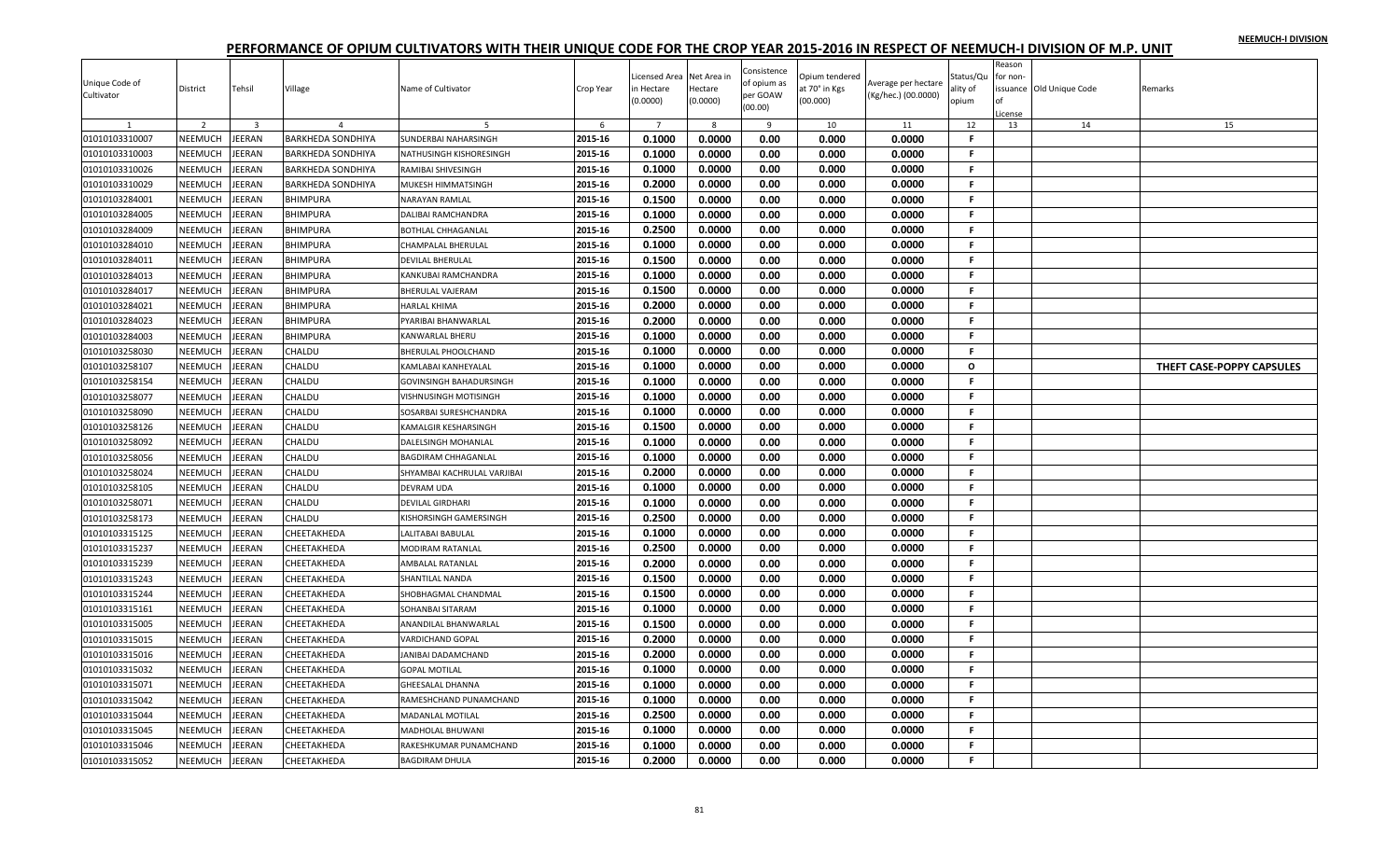|                                  |                |                |                    |                                |           | icensed Area   | Net Area ir | Consistence         | Opium tendered |                     | Status/Qu    | Reason<br>for non- |                          |                            |
|----------------------------------|----------------|----------------|--------------------|--------------------------------|-----------|----------------|-------------|---------------------|----------------|---------------------|--------------|--------------------|--------------------------|----------------------------|
| Unique Code of                   | District       | Tehsil         | Village            | Name of Cultivator             | Crop Year | n Hectare      | Hectare     | of opium as         | it 70° in Kgs  | Average per hectare | ılity of     |                    | issuance Old Unique Code | Remarks                    |
| Cultivator                       |                |                |                    |                                |           | (0.0000)       | (0.0000)    | per GOAW<br>(00.00) | (00.000)       | (Kg/hec.) (00.0000) | opium        |                    |                          |                            |
|                                  | $\overline{2}$ | $\overline{3}$ | $\overline{a}$     | -5                             | 6         | $\overline{7}$ | 8           | 9                   | 10             | 11                  | 12           | License<br>13      | 14                       | 15                         |
| 01010103315055                   | NEEMUCH        | JEERAN         | CHEETAKHEDA        | KARULAL HEERALAL KESHARBAI     | 2015-16   | 0.2500         | 0.0000      | 0.00                | 0.000          | 0.0000              | F            |                    |                          |                            |
| 01010103315060                   | NEEMUCH        | <b>JEERAN</b>  | CHEETAKHEDA        | LAXMICHAND CHAMPALAL           | 2015-16   | 0.1000         | 0.0000      | 0.00                | 0.000          | 0.0000              | F.           |                    |                          |                            |
| 01010103315062                   | NEEMUCH        | JEERAN         | CHEETAKHEDA        | LAXMINARAYAN CHAMPALAL         | 2015-16   | 0.1000         | 0.0000      | 0.00                | 0.000          | 0.0000              | F.           |                    |                          |                            |
| 01010103315066                   | NEEMUCH        | JEERAN         | CHEETAKHEDA        | <b>KESHRIBAI HIRALAL</b>       | 2015-16   | 0.1500         | 0.0000      | 0.00                | 0.000          | 0.0000              | F.           |                    |                          |                            |
| 01010103315067                   | <b>NEEMUCH</b> | JEERAN         | CHEETAKHEDA        | <b>BAGDIRAM MOTILAL</b>        | 2015-16   | 0.1500         | 0.0000      | 0.00                | 0.000          | 0.0000              | F.           |                    |                          |                            |
| 01010103315069                   | NEEMUCH        | JEERAN         | CHEETAKHEDA        | <b>GHEESALAL DEVA</b>          | 2015-16   | 0.2000         | 0.0000      | 0.00                | 0.000          | 0.0000              | F            |                    |                          |                            |
| 01010103315072                   | NEEMUCH        | JEERAN         | CHEETAKHEDA        | NANALAL MODA                   | 2015-16   | 0.1000         | 0.0000      | 0.00                | 0.000          | 0.0000              | F.           |                    |                          |                            |
|                                  |                |                |                    |                                |           |                |             |                     |                |                     |              |                    |                          | LICENCE CANCELLED AND CROP |
| 01010103315082                   | NEEMUCH        | JEERAN         | CHEETAKHEDA        | PANNALAL NANDA                 | 2015-16   | 0.1000         | 0.0000      | 0.00                | 0.000          | 0.0000              |              | 1                  |                          | <b>FULLY DESTROYED</b>     |
| 01010103315087                   | NEEMUCH        | <b>JEERAN</b>  | CHEETAKHEDA        | MOHANLAL VARDICHAND            | 2015-16   | 0.2000         | 0.0000      | 0.00                | 0.000          | 0.0000              | F.           |                    |                          |                            |
| 01010103315088                   | NEEMUCH        | <b>JEERAN</b>  | CHEETAKHEDA        | RADHESHYAM DOLA                | 2015-16   | 0.2000         | 0.0000      | 0.00                | 0.000          | 0.0000              | F.           |                    |                          |                            |
| 01010103315089                   | NEEMUCH        | <b>JEERAN</b>  | CHEETAKHEDA        | VISHNULAL SHIVELAL             | 2015-16   | 0.1500         | 0.0000      | 0.00                | 0.000          | 0.0000              | F            |                    |                          |                            |
| 01010103315108                   | NEEMUCH        | JEERAN         | CHEETAKHEDA        | RADHESHYAM RUPCHAND            | 2015-16   | 0.1500         | 0.0000      | 0.00                | 0.000          | 0.0000              | F.           |                    |                          |                            |
| 01010103315176                   | NEEMUCH        | <b>JEERAN</b>  | CHEETAKHEDA        | <b>OMPRAKASH SHIVELAL</b>      | 2015-16   | 0.2000         | 0.0000      | 0.00                | 0.000          | 0.0000              | F.           |                    |                          |                            |
| 01010103315206                   | NEEMUCH        | <b>JEERAN</b>  | CHEETAKHEDA        | PUKHRAJ MANGILAL               | 2015-16   | 0.1000         | 0.0000      | 0.00                | 0.000          | 0.0000              | F.           |                    |                          |                            |
| 01010103315211                   | NEEMUCH        | <b>JEERAN</b>  | CHEETAKHEDA        | <b>UDIBAI VIRAMLAL</b>         | 2015-16   | 0.1000         | 0.0000      | 0.00                | 0.000          | 0.0000              | F.           |                    |                          |                            |
| 01010103315214                   | <b>NEEMUCH</b> | JEERAN         | CHEETAKHEDA        | RAMESHCHAND GHEESALAL          | 2015-16   | 0.2500         | 0.0000      | 0.00                | 0.000          | 0.0000              | F.           |                    |                          |                            |
| 01010103315104                   | NEEMUCH        | JEERAN         | CHEETAKHEDA        | <b>BHANWARIBAI RATANLAL</b>    | 2015-16   | 0.2000         | 0.0000      | 0.00                | 0.000          | 0.0000              | F.           |                    |                          |                            |
| 01010103315020                   | NEEMUCH        | <b>JEERAN</b>  | CHEETAKHEDA        | <b>BHAWARLAL PEMA</b>          | 2015-16   | 0.1000         | 0.0000      | 0.00                | 0.000          | 0.0000              | F.           |                    |                          |                            |
| 01010103315076                   | NEEMUCH        | JEERAN         | CHEETAKHEDA        | SOHANBAI KESHURAM              | 2015-16   | 0.1000         | 0.0000      | 0.00                | 0.000          | 0.0000              | F            |                    |                          |                            |
| 01010103315012                   | NEEMUCH        | JEERAN         | CHEETAKHEDA        | SHIKHANRCHAND VARDICHAND       | 2015-16   | 0.2000         | 0.0000      | 0.00                | 0.000          | 0.0000              | F.           |                    |                          |                            |
| 01010103315022                   | <b>NEEMUCH</b> | JEERAN         | CHEETAKHEDA        | KISHORESINGH CHHAGANLAI        | 2015-16   | 0.1000         | 0.0000      | 0.00                | 0.000          | 0.0000              | F.           |                    |                          |                            |
| 01010103315224                   | NEEMUCH        | JEERAN         | CHEETAKHEDA        | OMPRAKASH CHOUTHMAL            | 2015-16   | 0.1500         | 0.0000      | 0.00                | 0.000          | 0.0000              | F            |                    |                          |                            |
| 01010103315196                   | NEEMUCH        | JEERAN         | CHEETAKHEDA        | <b>IBRAHIM AJIJBAKSH</b>       | 2015-16   | 0.1000         | 0.0000      | 0.00                | 0.000          | 0.0000              | Е            |                    |                          |                            |
| 01010103315223                   | NEEMUCH        | <b>JEERAN</b>  | CHEETAKHEDA        | LAXMICHAND PHOOLCHAND          | 2015-16   | 0.1500         | 0.0000      | 0.00                | 0.000          | 0.0000              | F.           |                    |                          |                            |
| 01010103315246                   | NEEMUCH        | <b>JEERAN</b>  | CHEETAKHEDA        | <b>VARDIBAI GANGARAM</b>       | 2015-16   | 0.1000         | 0.0000      | 0.00                | 0.000          | 0.0000              | $\mathbf{o}$ |                    |                          | THEFT CASE-POPPY CAPSULES  |
| 01010103315247                   | NEEMUCH        | JEERAN         | CHEETAKHEDA        | HIRALAL CHAMPALAL              | 2015-16   | 0.1000         | 0.0000      | 0.00                | 0.000          | 0.0000              | F.           |                    |                          |                            |
| 01010103315248                   | NEEMUCH        | JEERAN         | CHEETAKHEDA        | RADHESHYAM ONKAR               | 2015-16   | 0.2000         | 0.2066      | 58.07               | 5.674          | 27.4637             | G            |                    |                          |                            |
| 01010103305001                   | <b>NEEMUCH</b> | JEERAN         | <b>СННАСНКНЕDI</b> | <b>MANGALSINGH DUNGARSINGH</b> | 2015-16   | 0.2000         | 0.0000      | 0.00                | 0.000          | 0.0000              | F.           |                    |                          |                            |
| 01010103305013                   | NEEMUCH        | JEERAN         | СННАСНКНЕDІ        | BHAWARKUNWAR RUGHNATHSINGH     | 2015-16   | 0.1000         | 0.0000      | 0.00                | 0.000          | 0.0000              | F            |                    |                          |                            |
| 01010103305018                   | NEEMUCH        | <b>JEERAN</b>  | СННАСНКНЕDІ        | RAMESHWAR BAGWAN               | 2015-16   | 0.2000         | 0.0000      | 0.00                | 0.000          | 0.0000              | F.           |                    |                          |                            |
| 01010103305033                   | NEEMUCH        | <b>JEERAN</b>  | CHHACHKHEDI        | <b>DEUBAI BHERULAL</b>         | 2015-16   | 0.2000         | 0.0000      | 0.00                | 0.000          | 0.0000              | F.           |                    |                          |                            |
| 01010103305034                   | NEEMUCH        | <b>JEERAN</b>  | СННАСНКНЕDІ        | JAGDISH BHAGWAN                | 2015-16   | 0.2000         | 0.0000      | 0.00                | 0.000          | 0.0000              | F.           |                    |                          |                            |
| 01010103305035                   | NEEMUCH        | <b>JEERAN</b>  | СННАСНКНЕDІ        | <b>LAXMAN CHAMPA</b>           | 2015-16   | 0.1000         | 0.0000      | 0.00                | 0.000          | 0.0000              | F.           |                    |                          |                            |
| 01010103305041                   | NEEMUCH        | <b>JEERAN</b>  | CHHACHKHEDI        | <b>TEJKUNWAR LALSINGH</b>      | 2015-16   | 0.1000         | 0.0000      | 0.00                | 0.000          | 0.0000              | F.           |                    |                          |                            |
| 01010103305044                   | NEEMUCH        | <b>JEERAN</b>  | СННАСНКНЕDІ        | MUKANDLAL GULABCHAND           | 2015-16   | 0.2000         | 0.0000      | 0.00                | 0.000          | 0.0000              | F            |                    |                          |                            |
| 01010103305046                   | NEEMUCH        | <b>JEERAN</b>  | СННАСНКНЕDІ        | VAJEKUNWAR GUMANSINGH          | 2015-16   | 0.1000         | 0.0000      | 0.00                | 0.000          | 0.0000              | $\mathbf{o}$ |                    |                          | THEFT CASE-POPPY CAPSULES  |
| 01010103305048                   | NEEMUCH        | JEERAN         | СННАСНКНЕDІ        | <b>BADAMBAI BHAGWAN</b>        | 2015-16   | 0.2000         | 0.0000      | 0.00                | 0.000          | 0.0000              | F.           |                    |                          |                            |
|                                  | NEEMUCH        | JEERAN         | СННАСНКНЕDІ        | MUKUNANDLAL NANDA              | 2015-16   | 0.1500         | 0.0000      | 0.00                | 0.000          | 0.0000              | F.           |                    |                          |                            |
| 01010103305050<br>01010103305052 | NEEMUCH        | JEERAN         |                    |                                |           | 0.1000         | 0.0000      | 0.00                | 0.000          | 0.0000              | F            |                    |                          |                            |
|                                  |                |                | CHHACHKHEDI        | SHARDABAI PANNALAL             | 2015-16   |                |             |                     |                |                     |              |                    |                          |                            |
| 01010103305054                   | NEEMUCH        | <b>JEERAN</b>  | CHHACHKHEDI        | RAMSINGH LALSINGH              | 2015-16   | 0.1000         | 0.0000      | 0.00                | 0.000          | 0.0000              | Е            |                    |                          |                            |
| 01010103305017                   | NEEMUCH        | <b>JEERAN</b>  | <b>СННАСНКНЕDI</b> | SOHANLAL CHAMPALAL             | 2015-16   | 0.1000         | 0.0000      | 0.00                | 0.000          | 0.0000              | F.           |                    |                          |                            |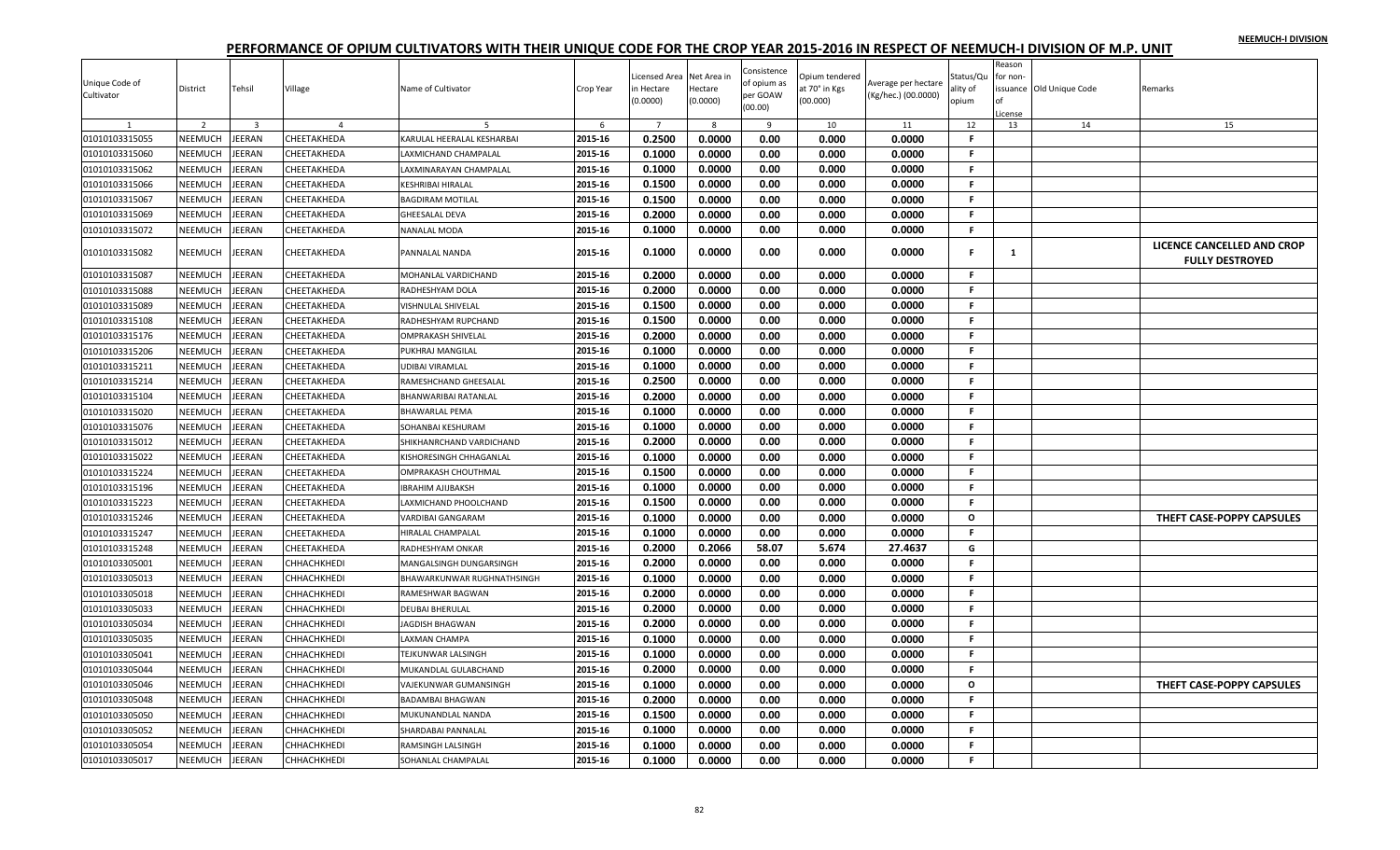|                |                |                         |                |                                |           | icensed Area   | Net Area in  | Consistence         | Opium tendered |                     | Status/Qu    | Reason<br>for non |                         |                           |
|----------------|----------------|-------------------------|----------------|--------------------------------|-----------|----------------|--------------|---------------------|----------------|---------------------|--------------|-------------------|-------------------------|---------------------------|
| Unique Code of | District       | Tehsil                  | Village        | Name of Cultivator             | Crop Year | n Hectare      | Hectare      | of opium as         | it 70° in Kgs  | Average per hectare | ality of     |                   | ssuance Old Unique Code | Remarks                   |
| Cultivator     |                |                         |                |                                |           | (0.0000)       | (0.0000)     | per GOAW<br>(00.00) | (00.000)       | (Kg/hec.) (00.0000) | opium        |                   |                         |                           |
|                |                |                         |                |                                |           |                |              |                     |                |                     |              | License           |                         |                           |
|                | 2              | $\overline{\mathbf{3}}$ |                | -5                             | 6         | $\overline{7}$ | $\mathbf{R}$ | 9                   | 10             | 11                  | 12           | 13                | 14                      | 15                        |
| 01010103305056 | NEEMUCH        | JEERAN                  | СННАСНКНЕDІ    | <b>SHRIRAM NANDA</b>           | 2015-16   | 0.2000         | 0.0000       | 0.00                | 0.000          | 0.0000              | F.           |                   |                         |                           |
| 01010103305065 | NEEMUCH        | <b>JEERAN</b>           | CHHACHKHEDI    | AMBALAL MOHANLAL               | 2015-16   | 0.2000         | 0.0000       | 0.00                | 0.000          | 0.0000              | F.           |                   |                         |                           |
| 01010103305072 | NEEMUCH        | <b>JEERAN</b>           | CHHACHKHEDI    | DIPLAL NANURAM                 | 2015-16   | 0.1500         | 0.0000       | 0.00                | 0.000          | 0.0000              | F.           |                   |                         |                           |
| 01010103305042 | NEEMUCH        | JEERAN                  | СННАСНКНЕDІ    | SWRUPSINGH LAXMANSINGH         | 2015-16   | 0.1000         | 0.0000       | 0.00                | 0.000          | 0.0000              | F.           |                   |                         |                           |
| 01010103305026 | NEEMUCH        | <b>JEERAN</b>           | CHHACHKHEDI    | <b>CHAINRAM MANGILAL</b>       | 2015-16   | 0.1500         | 0.0000       | 0.00                | 0.000          | 0.0000              | F.           |                   |                         |                           |
| 01010103305037 | <b>NEEMUCH</b> | JEERAN                  | СННАСНКНЕDІ    | <b>BHAGIRATH KISHAN</b>        | 2015-16   | 0.2000         | 0.0000       | 0.00                | 0.000          | 0.0000              | F.           |                   |                         |                           |
| 01010103305043 | NEEMUCH        | <b>JEERAN</b>           | CHHACHKHEDI    | RAGUVIRSINGH DUNGERSINGH       | 2015-16   | 0.2000         | 0.0000       | 0.00                | 0.000          | 0.0000              | F            |                   |                         |                           |
| 01010103305045 | NEEMUCH        | EERAN                   | CHHACHKHEDI    | <b>GITABAI GOPALDAS</b>        | 2015-16   | 0.1000         | 0.0000       | 0.00                | 0.000          | 0.0000              | F.           |                   |                         |                           |
| 01010103305019 | <b>NEEMUCH</b> | <b>JEERAN</b>           | СННАСНКНЕDІ    | <b>BHANWARSINGH DIPSINGH</b>   | 2015-16   | 0.1000         | 0.0000       | 0.00                | 0.000          | 0.0000              | F.           |                   |                         |                           |
| 01010103305020 | NEEMUCH        | <b>JEERAN</b>           | CHHACHKHEDI    | RAMESHCHAND MANGILAL           | 2015-16   | 0.1000         | 0.0000       | 0.00                | 0.000          | 0.0000              | $\circ$      |                   |                         | THEFT CASE-POPPY CAPSULES |
| 01010103305025 | NEEMUCH        | JEERAN                  | СННАСНКНЕDІ    | <b>KESHARIMAL BHAGWAN</b>      | 2015-16   | 0.2000         | 0.0000       | 0.00                | 0.000          | 0.0000              | F.           |                   |                         |                           |
| 01010103305049 | <b>NEEMUCH</b> | JEERAN                  | CHHACHKHEDI    | <b>GEETAKUNWAR DALPATSINGH</b> | 2015-16   | 0.1000         | 0.0000       | 0.00                | 0.000          | 0.0000              | F            |                   |                         |                           |
| 01010103305012 | NEEMUCH        | EERAN                   | CHHACHKHEDI    | SAMARATHMAL RAMCHANDRA         | 2015-16   | 0.1000         | 0.0000       | 0.00                | 0.000          | 0.0000              | F.           |                   |                         |                           |
| 01010103305002 | NEEMUCH        | JEERAN                  | СННАСНКНЕDІ    | CHHITARSINGH GOKULSINGH        | 2015-16   | 0.2000         | 0.0000       | 0.00                | 0.000          | 0.0000              | F.           |                   |                         |                           |
| 01010103305038 | NEEMUCH        | <b>JEERAN</b>           | CHHACHKHEDI    | ANTARKUNWAR SHAMBHUSINGH       | 2015-16   | 0.2500         | 0.0000       | 0.00                | 0.000          | 0.0000              | F.           |                   |                         |                           |
| 01010103305057 | NEEMUCH        | <b>JEERAN</b>           | СННАСНКНЕDІ    | <b>SUNDARBAI BHERULAL</b>      | 2015-16   | 0.2000         | 0.0000       | 0.00                | 0.000          | 0.0000              | F.           |                   |                         |                           |
| 01010103266005 | <b>NEEMUCH</b> | JEERAN                  | FOFLIYA        | SAJJANSINGH JORAVARSINGH       | 2015-16   | 0.2000         | 0.0000       | 0.00                | 0.000          | 0.0000              | F.           |                   |                         |                           |
| 01010103266021 | <b>NEEMUCH</b> | EERAN                   | <b>FOFLIYA</b> | <b>DEUBAI KANIRAM</b>          | 2015-16   | 0.2500         | 0.0000       | 0.00                | 0.000          | 0.0000              | F.           |                   |                         |                           |
| 01010103266034 | NEEMUCH        | <b>JEERAN</b>           | FOFLIYA        | <b>FAKIRDAS TULSIRAM</b>       | 2015-16   | 0.1000         | 0.0000       | 0.00                | 0.000          | 0.0000              | F.           |                   |                         |                           |
| 01010103266043 | NEEMUCH        | <b>JEERAN</b>           | <b>FOFLIYA</b> | KACHARIBAI BAGDIRAM            | 2015-16   | 0.2500         | 0.0000       | 0.00                | 0.000          | 0.0000              | F.           |                   |                         |                           |
| 01010103266044 | NEEMUCH        | <b>JEERAN</b>           | <b>FOFLIYA</b> | RAMSINGH JORAVARSINGH          | 2015-16   | 0.1500         | 0.0000       | 0.00                | 0.000          | 0.0000              | $\mathbf{F}$ |                   |                         |                           |
| 01010103266046 | NEEMUCH        | <b>JEERAN</b>           | FOFLIYA        | <b>CHAMPALAL ONKARLAL</b>      | 2015-16   | 0.2000         | 0.0000       | 0.00                | 0.000          | 0.0000              | F.           |                   |                         |                           |
| 01010103266049 | NEEMUCH        | JEERAN                  | <b>FOFLIYA</b> | MANGIBAI GAUTAMLAL             | 2015-16   | 0.2000         | 0.0000       | 0.00                | 0.000          | 0.0000              | F.           |                   |                         |                           |
| 01010103266050 | NEEMUCH        | <b>JEERAN</b>           | FOFLIYA        | HAJARILAL DOLA                 | 2015-16   | 0.2000         | 0.0000       | 0.00                | 0.000          | 0.0000              | F.           |                   |                         |                           |
| 01010103266052 | NEEMUCH        | <b>JEERAN</b>           | <b>FOFLIYA</b> | DEVILAL RAKHABCHAND            | 2015-16   | 0.2500         | 0.0000       | 0.00                | 0.000          | 0.0000              | F.           |                   |                         |                           |
| 01010103266041 | NEEMUCH        | JEERAN                  | <b>FOFLIYA</b> | BHAGAVANTIBAI RAMNARAYAN       | 2015-16   | 0.2000         | 0.0000       | 0.00                | 0.000          | 0.0000              | F.           |                   |                         |                           |
| 01010103266047 | NEEMUCH        | <b>JEERAN</b>           | FOFLIYA        | <b>NANIBAI KHEMA</b>           | 2015-16   | 0.1000         | 0.0000       | 0.00                | 0.000          | 0.0000              | -F.          |                   |                         |                           |
| 01010103289016 | <b>NEEMUCH</b> | <b>JEERAN</b>           | GAWALDEVIYA    | <b>KARULAL GHEESALAL</b>       | 2015-16   | 0.2500         | 0.0000       | 0.00                | 0.000          | 0.0000              | F.           |                   |                         |                           |
| 01010103289022 | NEEMUCH        | <b>JEERAN</b>           | GAWALDEVIYA    | <b>VALLABHSINGH MANGILAL</b>   | 2015-16   | 0.2500         | 0.0000       | 0.00                | 0.000          | 0.0000              | F.           |                   |                         |                           |
| 01010103289023 | NEEMUCH        | EERAN                   | GAWALDEVIYA    | NANDLAL KACHARU                | 2015-16   | 0.2000         | 0.0000       | 0.00                | 0.000          | 0.0000              | F.           |                   |                         |                           |
| 01010103289009 | NEEMUCH        | JEERAN                  | GAWALDEVIYA    | KISHANLAL GHEESALAL            | 2015-16   | 0.2000         | 0.0000       | 0.00                | 0.000          | 0.0000              | F.           |                   |                         |                           |
| 01010103289035 | NEEMUCH        | <b>JEERAN</b>           | GAWALDEVIYA    | <b>KESHURAM NONDRAM</b>        | 2015-16   | 0.2500         | 0.0000       | 0.00                | 0.000          | 0.0000              | F.           |                   |                         |                           |
| 01010103289036 | NEEMUCH        | <b>JEERAN</b>           | GAWALDEVIYA    | NANALAL BHANWARLAL             | 2015-16   | 0.2500         | 0.0000       | 0.00                | 0.000          | 0.0000              | F.           |                   |                         |                           |
| 01010103289050 | <b>NEEMUCH</b> | JEERAN                  | GAWALDEVIYA    | <b>GANGARAM KASHIRAM</b>       | 2015-16   | 0.2500         | 0.0000       | 0.00                | 0.000          | 0.0000              | F.           |                   |                         |                           |
| 01010103289051 | NEEMUCH        | EERAN                   | GAWALDEVIYA    | <b>BHAGAVANTIBAI NATHU</b>     | 2015-16   | 0.2000         | 0.0000       | 0.00                | 0.000          | 0.0000              | F.           |                   |                         |                           |
| 01010103289052 | NEEMUCH        | JEERAN                  | GAWALDEVIYA    |                                | 2015-16   | 0.2000         | 0.0000       | 0.00                | 0.000          | 0.0000              | F.           |                   |                         |                           |
| 01010103289054 | NEEMUCH        | <b>JEERAN</b>           | GAWALDEVIYA    | RAMKANYABAI KANIRAM            | 2015-16   | 0.2000         | 0.0000       | 0.00                | 0.000          | 0.0000              | F.           |                   |                         |                           |
|                | NEEMUCH        |                         |                | <b>ONKAR SHIVELAL</b>          |           |                |              |                     |                |                     | F.           |                   |                         |                           |
| 01010103289055 |                | <b>JEERAN</b>           | GAWALDEVIYA    | LALIBAI RANGLAL                | 2015-16   | 0.2500         | 0.0000       | 0.00                | 0.000          | 0.0000              | F.           |                   |                         |                           |
| 01010103289057 | NEEMUCH        | JEERAN                  | GAWALDEVIYA    | PRABHUBAI JAMANALAL            | 2015-16   | 0.1000         | 0.0000       | 0.00                | 0.000          | 0.0000              |              |                   |                         | <b>NAME CHANGE</b>        |
| 01010103289059 | NEEMUCH        | EERAN                   | GAWALDEVIYA    | NANDLAL JETRAM                 | 2015-16   | 0.2000         | 0.0000       | 0.00                | 0.000          | 0.0000              | F            |                   |                         |                           |
| 01010103289069 | NEEMUCH        | <b>JEERAN</b>           | GAWALDEVIYA    | RATANLAL SHIVELAL              | 2015-16   | 0.2500         | 0.0000       | 0.00                | 0.000          | 0.0000              | F.           |                   |                         |                           |
| 01010103289070 | NEEMUCH        | JEERAN                  | GAWALDEVIYA    | RAMESHWAR NONDRAM              | 2015-16   | 0.2000         | 0.0000       | 0.00                | 0.000          | 0.0000              | F.           |                   |                         |                           |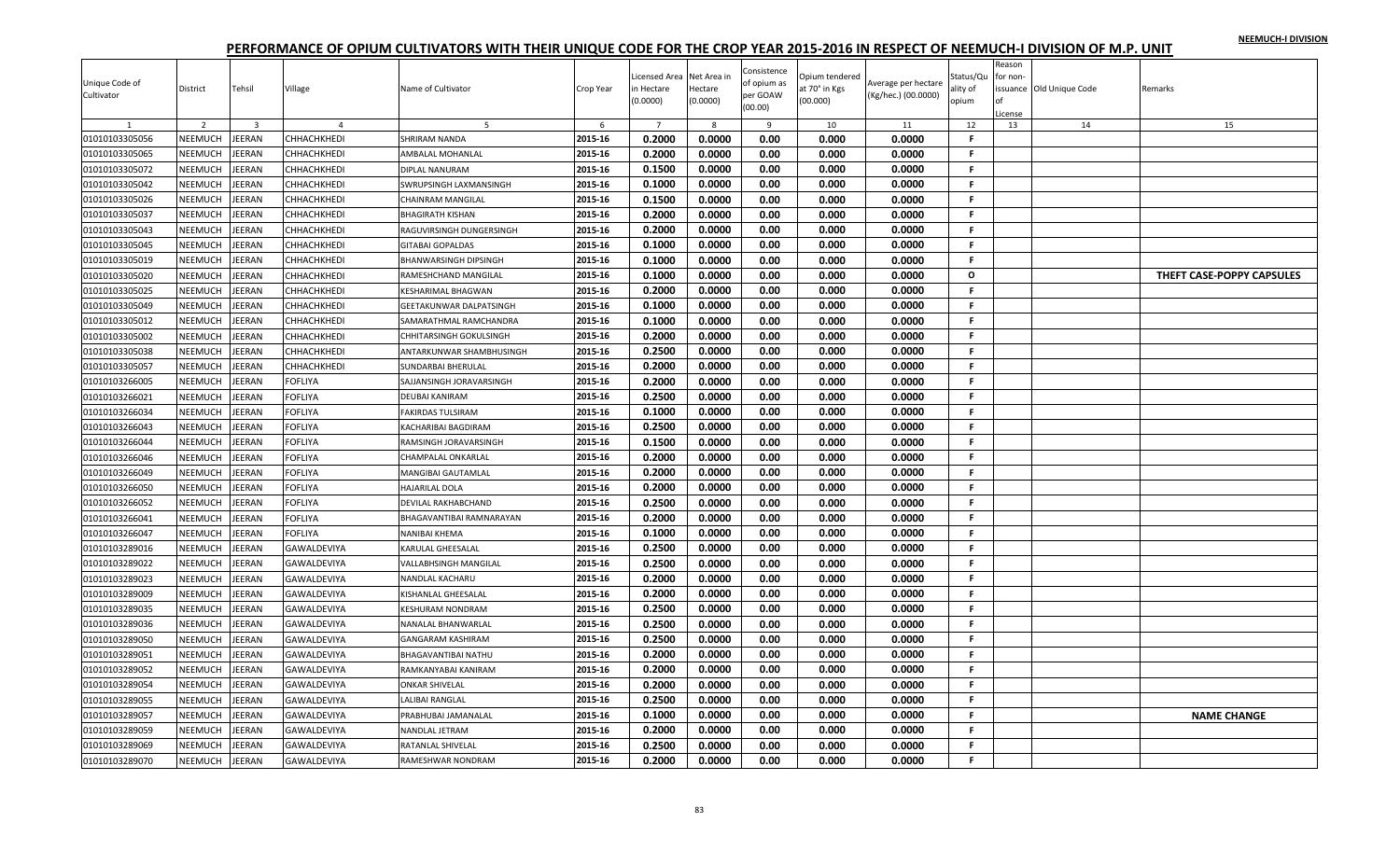|                |                |                         |                        |                           |           | icensed Area   | Net Area in | Consistence         | Opium tendered |                     | Status/Qu    | Reason<br>for non- |                         |         |
|----------------|----------------|-------------------------|------------------------|---------------------------|-----------|----------------|-------------|---------------------|----------------|---------------------|--------------|--------------------|-------------------------|---------|
| Unique Code of | District       | Tehsil                  | Village                | Name of Cultivator        | Crop Year | n Hectare      | Hectare     | of opium as         | at 70° in Kgs  | Average per hectare | ality of     |                    | ssuance Old Unique Code | Remarks |
| Cultivator     |                |                         |                        |                           |           | (0.0000)       | (0.0000)    | per GOAW<br>(00.00) | (00.000)       | (Kg/hec.) (00.0000) | opium        |                    |                         |         |
|                |                |                         |                        |                           |           |                |             |                     |                |                     |              | License            |                         |         |
|                | 2              | $\overline{\mathbf{3}}$ | $\overline{a}$         | -5                        | 6         | $\overline{7}$ | 8           | 9                   | 10             | 11                  | 12           | 13                 | 14                      | 15      |
| 01010103289075 | NEEMUCH        | JEERAN                  | GAWALDEVIYA            | <b>JANIBAI DEVILAL</b>    | 2015-16   | 0.2500         | 0.0000      | 0.00                | 0.000          | 0.0000              | F.           |                    |                         |         |
| 01010103289077 | NEEMUCH        | <b>JEERAN</b>           | GAWALDEVIYA            | MOHANBAI NONDRAM          | 2015-16   | 0.2500         | 0.0000      | 0.00                | 0.000          | 0.0000              | F.           |                    |                         |         |
| 01010103289078 | NEEMUCH        | <b>JEERAN</b>           | GAWALDEVIYA            | NAKSHTRAMAL CHIMANLAL     | 2015-16   | 0.2000         | 0.0000      | 0.00                | 0.000          | 0.0000              | F.           |                    |                         |         |
| 01010103289082 | NEEMUCH        | JEERAN                  | GAWALDEVIYA            | KANIRAM NATHU             | 2015-16   | 0.2500         | 0.0000      | 0.00                | 0.000          | 0.0000              | F.           |                    |                         |         |
| 01010103289089 | NEEMUCH        | <b>JEERAN</b>           | GAWALDEVIYA            | KAMALSINGH BABULAL        | 2015-16   | 0.1000         | 0.0000      | 0.00                | 0.000          | 0.0000              | F.           |                    |                         |         |
| 01010103289090 | <b>NEEMUCH</b> | JEERAN                  | GAWALDEVIYA            | <b>RAGUNATH ONKAR</b>     | 2015-16   | 0.1500         | 0.0000      | 0.00                | 0.000          | 0.0000              | F.           |                    |                         |         |
| 01010103289013 | NEEMUCH        | <b>JEERAN</b>           | GAWALDEVIYA            | <b>CHATARBHUJ SUKHLAL</b> | 2015-16   | 0.2000         | 0.0000      | 0.00                | 0.000          | 0.0000              | F.           |                    |                         |         |
| 01010103289031 | NEEMUCH        | EERAN                   | GAWALDEVIYA            | SHYAMLAL KISHORE          | 2015-16   | 0.2500         | 0.0000      | 0.00                | 0.000          | 0.0000              | F.           |                    |                         |         |
| 01010103289032 | <b>NEEMUCH</b> | <b>JEERAN</b>           | GAWALDEVIYA            | DHANRAJ NANDLAL           | 2015-16   | 0.2500         | 0.0000      | 0.00                | 0.000          | 0.0000              | F.           |                    |                         |         |
| 01010103289044 | NEEMUCH        | JEERAN                  | GAWALDEVIYA            | <b>BHAGATRAM SHIVERAM</b> | 2015-16   | 0.2500         | 0.0000      | 0.00                | 0.000          | 0.0000              | F.           |                    |                         |         |
| 01010103289006 | NEEMUCH        | JEERAN                  | GAWALDEVIYA            | NANALAL HANSRAJ           | 2015-16   | 0.1000         | 0.0000      | 0.00                | 0.000          | 0.0000              | F.           |                    |                         |         |
| 01010103289034 | <b>NEEMUCH</b> | JEERAN                  | GAWALDEVIYA            | <b>KESHURAM ONKAR</b>     | 2015-16   | 0.2500         | 0.0000      | 0.00                | 0.000          | 0.0000              | F.           |                    |                         |         |
| 01010103289003 | NEEMUCH        | <b>JEERAN</b>           | GAWALDEVIYA            | RAMLAL CHAMPALAL          | 2015-16   | 0.2500         | 0.0000      | 0.00                | 0.000          | 0.0000              | F.           |                    |                         |         |
| 01010103289008 | NEEMUCH        | JEERAN                  | GAWALDEVIYA            | <b>KESHURAM BHERULAL</b>  | 2015-16   | 0.2000         | 0.0000      | 0.00                | 0.000          | 0.0000              | F.           |                    |                         |         |
| 01010103289030 | NEEMUCH        | <b>JEERAN</b>           | GAWALDEVIYA            | <b>VINOD RAMESHWAR</b>    | 2015-16   | 0.2500         | 0.0000      | 0.00                | 0.000          | 0.0000              | F.           |                    |                         |         |
| 01010103289037 | NEEMUCH        | <b>JEERAN</b>           | GAWALDEVIYA            | <b>CHAMPALAL KESHURAM</b> | 2015-16   | 0.2500         | 0.0000      | 0.00                | 0.000          | 0.0000              | F.           |                    |                         |         |
| 01010103289065 | <b>NEEMUCH</b> | JEERAN                  | GAWALDEVIYA            | <b>BAPULAL MOHANLAL</b>   | 2015-16   | 0.2500         | 0.0000      | 0.00                | 0.000          | 0.0000              | F.           |                    |                         |         |
| 01010103289048 | <b>NEEMUCH</b> | EERAN                   | GAWALDEVIYA            | UDAYLAL LALJI             | 2015-16   | 0.2000         | 0.0000      | 0.00                | 0.000          | 0.0000              | F.           |                    |                         |         |
| 01010103289049 | NEEMUCH        | JEERAN                  | GAWALDEVIYA            | <b>KASHIBAI RAMSINGH</b>  | 2015-16   | 0.2500         | 0.0000      | 0.00                | 0.000          | 0.0000              | F.           |                    |                         |         |
|                |                |                         |                        |                           |           |                |             |                     |                |                     | F.           |                    |                         |         |
| 01010103289067 | NEEMUCH        | <b>JEERAN</b>           | GAWALDEVIYA            | <b>DEVILAL BHANWARLAL</b> | 2015-16   | 0.2000         | 0.0000      | 0.00                | 0.000          | 0.0000              | $\mathbf{F}$ |                    |                         |         |
| 01010103289068 | NEEMUCH        | JEERAN                  | GAWALDEVIYA            | <b>BAPULAL GIRVARLAL</b>  | 2015-16   | 0.2500         | 0.0000      | 0.00                | 0.000          | 0.0000              |              |                    |                         |         |
| 01010103289058 | NEEMUCH        | <b>JEERAN</b>           | GAWALDEVIYA            | MANGIBAI BASANTILAL       | 2015-16   | 0.1000         | 0.0000      | 0.00                | 0.000          | 0.0000              | F.           |                    |                         |         |
| 01010103289081 | NEEMUCH        | JEERAN                  | GAWALDEVIYA            | SUSHILABAI BABULAL        | 2015-16   | 0.2500         | 0.0000      | 0.00                | 0.000          | 0.0000              | F.           |                    |                         |         |
| 01010103282004 | NEEMUCH        | <b>JEERAN</b>           | <b>GHASUNDI NANKAR</b> | <b>ONKARLAL GAUTAMLAL</b> | 2015-16   | 0.2000         | 0.0000      | 0.00                | 0.000          | 0.0000              | F.           |                    |                         |         |
| 01010103282012 | NEEMUCH        | <b>JEERAN</b>           | <b>GHASUNDI NANKAR</b> | RAMLAL LACHHIRAM          | 2015-16   | 0.1000         | 0.0000      | 0.00                | 0.000          | 0.0000              | F.           |                    |                         |         |
| 01010103282013 | NEEMUCH        | JEERAN                  | <b>GHASUNDI NANKAR</b> | <b>NARAYAN RAMLAL</b>     | 2015-16   | 0.2000         | 0.0000      | 0.00                | 0.000          | 0.0000              | F.           |                    |                         |         |
| 01010103282073 | NEEMUCH        | <b>JEERAN</b>           | <b>GHASUNDI NANKAR</b> | DULICHAND LACHHIRAM       | 2015-16   | 0.1000         | 0.0000      | 0.00                | 0.000          | 0.0000              | -F.          |                    |                         |         |
| 01010103282016 | <b>NEEMUCH</b> | JEERAN                  | <b>GHASUNDI NANKAR</b> | LAKHMICHANDRA VARDA       | 2015-16   | 0.1000         | 0.0000      | 0.00                | 0.000          | 0.0000              | F.           |                    |                         |         |
| 01010103282074 | NEEMUCH        | <b>JEERAN</b>           | GHASUNDI NANKAR        | <b>MODIRAM KISHAN</b>     | 2015-16   | 0.2500         | 0.0000      | 0.00                | 0.000          | 0.0000              | F.           |                    |                         |         |
| 01010103282026 | NEEMUCH        | <b>JEERAN</b>           | GHASUNDI NANKAR        | CHHAGANBAI NATHU          | 2015-16   | 0.1000         | 0.0000      | 0.00                | 0.000          | 0.0000              | F.           |                    |                         |         |
| 01010103282078 | NEEMUCH        | JEERAN                  | <b>GHASUNDI NANKAR</b> | DAKHIBAI DHARAMCHAND      | 2015-16   | 0.1000         | 0.0000      | 0.00                | 0.000          | 0.0000              | F.           |                    |                         |         |
| 01010103282052 | NEEMUCH        | <b>JEERAN</b>           | <b>GHASUNDI NANKAR</b> | RAMCHANDRA KHUBCHAND      | 2015-16   | 0.1000         | 0.0000      | 0.00                | 0.000          | 0.0000              | F.           |                    |                         |         |
| 01010103282076 | NEEMUCH        | <b>JEERAN</b>           | <b>GHASUNDI NANKAR</b> | <b>HIRALAL PANNALAL</b>   | 2015-16   | 0.1000         | 0.0000      | 0.00                | 0.000          | 0.0000              | F.           |                    |                         |         |
| 01010103282019 | <b>NEEMUCH</b> | JEERAN                  | <b>GHASUNDI NANKAR</b> | <b>KAMLIBAI MODIRAM</b>   | 2015-16   | 0.1000         | 0.0000      | 0.00                | 0.000          | 0.0000              | F.           |                    |                         |         |
| 01010103282056 | NEEMUCH        | <b>JEERAN</b>           | <b>GHASUNDI NANKAR</b> | KALAVATIBAI HARIRAM       | 2015-16   | 0.1000         | 0.0000      | 0.00                | 0.000          | 0.0000              | F.           |                    |                         |         |
| 01010103291001 | NEEMUCH        | JEERAN                  | HARNAVDA               | RADHESHYAM PRATHVIRAJ     | 2015-16   | 0.2000         | 0.0000      | 0.00                | 0.000          | 0.0000              | F.           |                    |                         |         |
| 01010103291008 | NEEMUCH        | <b>JEERAN</b>           | HARNAVDA               | RAMESHWAR CHAINRAM        | 2015-16   | 0.1500         | 0.0000      | 0.00                | 0.000          | 0.0000              | F.           |                    |                         |         |
| 01010103291025 | NEEMUCH        | <b>JEERAN</b>           | HARNAVDA               | MOTILAL JAMAKLAL          | 2015-16   | 0.2000         | 0.0000      | 0.00                | 0.000          | 0.0000              | F.           |                    |                         |         |
| 01010103291028 | <b>NEEMUCH</b> | <b>JEERAN</b>           | HARNAVDA               | LABHCHAND NANDLAI         | 2015-16   | 0.2000         | 0.2077      | 62.63               | 12.231         | 58.8878             | G            |                    |                         |         |
| 01010103291030 | NEEMUCH        | EERAN                   | HARNAVDA               | RAMNARAYAN BHAGIRATH      | 2015-16   | 0.1000         | 0.0000      | 0.00                | 0.000          | 0.0000              | F            |                    |                         |         |
| 01010103291031 | NEEMUCH        | <b>JEERAN</b>           | HARNAVDA               | ASHOKE KUMAR KESHARIMAL   | 2015-16   | 0.2000         | 0.0000      | 0.00                | 0.000          | 0.0000              | F.           |                    |                         |         |
| 01010103291033 | NEEMUCH        | JEERAN                  | HARNAVDA               | <b>DAKHIBAI RAMA</b>      | 2015-16   | 0.2500         | 0.1489      | 54.39               | 2.230          | 14.9765             | G            |                    |                         |         |
|                |                |                         |                        |                           |           |                |             |                     |                |                     |              |                    |                         |         |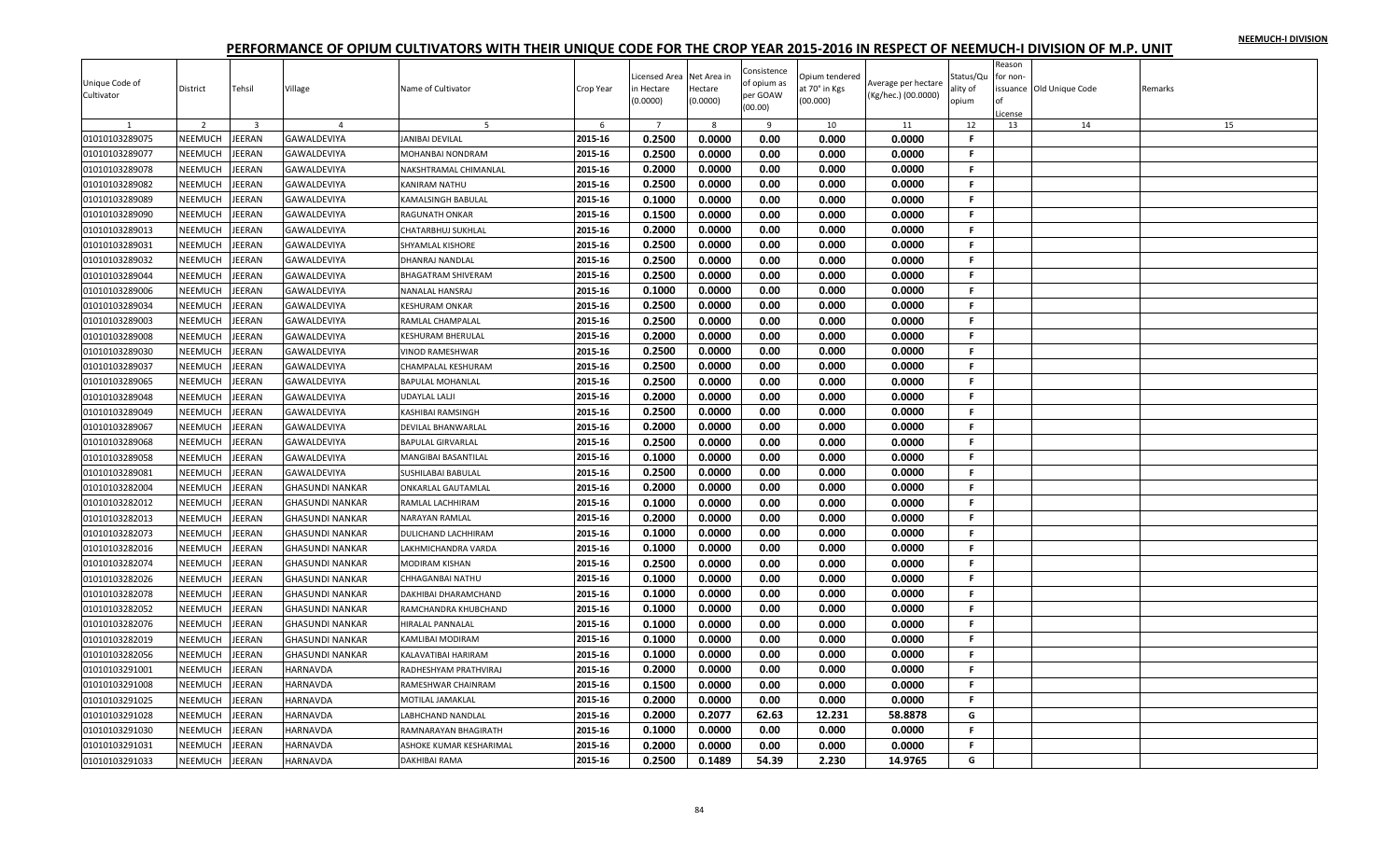| Unique Code of<br>Cultivator | District       | Tehsil                  | Village        | Name of Cultivator           | Crop Year | icensed Area<br>n Hectare | Net Area in<br>Hectare | Consistence<br>of opium as<br>per GOAW | Opium tendered<br>at 70° in Kgs | Average per hectare<br>(Kg/hec.) (00.0000) | Status/Qu<br>ality of | Reason<br>for non- | ssuance Old Unique Code | Remarks |
|------------------------------|----------------|-------------------------|----------------|------------------------------|-----------|---------------------------|------------------------|----------------------------------------|---------------------------------|--------------------------------------------|-----------------------|--------------------|-------------------------|---------|
|                              |                |                         |                |                              |           | (0.0000)                  | (0.0000)               | (00.00)                                | (00.000)                        |                                            | opium                 |                    |                         |         |
|                              | 2              | $\overline{\mathbf{3}}$ | $\overline{a}$ |                              | 6         | $\overline{7}$            | 8                      | 9                                      | 10                              | 11                                         | 12                    | License<br>13      | 14                      | 15      |
| 01010103291040               | NEEMUCH        | JEERAN                  | HARNAVDA       | <b>NARAYAN GIRADHARI</b>     | 2015-16   | 0.2000                    | 0.0000                 | 0.00                                   | 0.000                           | 0.0000                                     | F.                    |                    |                         |         |
| 01010103291041               | NEEMUCH        | <b>JEERAN</b>           | HARNAVDA       | <b>HIRALAL ONKARLAL</b>      | 2015-16   | 0.1500                    | 0.0000                 | 0.00                                   | 0.000                           | 0.0000                                     | F.                    |                    |                         |         |
| 01010103291043               | NEEMUCH        | <b>JEERAN</b>           | HARNAVDA       | HARLAL HEMRAJ                | 2015-16   | 0.2000                    | 0.0000                 | 0.00                                   | 0.000                           | 0.0000                                     | F.                    |                    |                         |         |
| 01010103291044               | NEEMUCH        | JEERAN                  | HARNAVDA       | SHOBHARAM BHANWARLAL         | 2015-16   | 0.2500                    | 0.2346                 | 62.83                                  | 4.784                           | 20.3922                                    | G                     |                    |                         |         |
| 01010103291047               | NEEMUCH        | <b>JEERAN</b>           | HARNAVDA       | <b>SOHANBAI BHERULAL</b>     | 2015-16   | 0.1000                    | 0.0000                 | 0.00                                   | 0.000                           | 0.0000                                     | F.                    |                    |                         |         |
| 01010103291048               | <b>NEEMUCH</b> | <b>JEERAN</b>           | HARNAVDA       | <b>NANDLAL ONKARLAL</b>      | 2015-16   | 0.2500                    | 0.0000                 | 0.00                                   | 0.000                           | 0.0000                                     | F.                    |                    |                         |         |
| 01010103291053               | NEEMUCH        | <b>JEERAN</b>           | HARNAVDA       | <b>AMARSINGH KISHORE</b>     | 2015-16   | 0.1500                    | 0.0000                 | 0.00                                   | 0.000                           | 0.0000                                     | F.                    |                    |                         |         |
| 01010103291059               | NEEMUCH        | EERAN                   | HARNAVDA       | SHANTILAL NANDLAL            | 2015-16   | 0.2000                    | 0.0000                 | 0.00                                   | 0.000                           | 0.0000                                     | F.                    |                    |                         |         |
| 01010103291042               | <b>NEEMUCH</b> | <b>JEERAN</b>           | HARNAVDA       | <b>BHAGATRAM BHERULAL</b>    | 2015-16   | 0.1000                    | 0.0000                 | 0.00                                   | 0.000                           | 0.0000                                     | F.                    |                    |                         |         |
| 01010103291069               | NEEMUCH        | <b>JEERAN</b>           | HARNAVDA       | <b>BALVIR SHRIRAM</b>        | 2015-16   | 0.2500                    | 0.0000                 | 0.00                                   | 0.000                           | 0.0000                                     | F.                    |                    |                         |         |
| 01010103291052               | NEEMUCH        | JEERAN                  | HARNAVDA       | <b>GANGABAI BHERULAL</b>     | 2015-16   | 0.1500                    | 0.0000                 | 0.00                                   | 0.000                           | 0.0000                                     | F.                    |                    |                         |         |
| 01010103291009               | <b>NEEMUCH</b> | JEERAN                  | HARNAVDA       | <b>GANPATLAL PRATHVIRA.</b>  | 2015-16   | 0.2000                    | 0.0000                 | 0.00                                   | 0.000                           | 0.0000                                     | F.                    |                    |                         |         |
| 01010103291024               | NEEMUCH        | EERAN                   | HARNAVDA       | KANHEYALAL BHUWAN            | 2015-16   | 0.2000                    | 0.0000                 | 0.00                                   | 0.000                           | 0.0000                                     | F.                    |                    |                         |         |
| 01010103291078               | NEEMUCH        | <b>JEERAN</b>           | HARNAVDA       | <b>VAJERAM GANGARAM</b>      | 2015-16   | 0.1500                    | 0.0000                 | 0.00                                   | 0.000                           | 0.0000                                     | F.                    |                    |                         |         |
| 01010103291017               | <b>NEEMUCH</b> | <b>JEERAN</b>           | HARNAVDA       | <b>MANGU HAJARI</b>          | 2015-16   | 0.1000                    | 0.0000                 | 0.00                                   | 0.000                           | 0.0000                                     | F.                    |                    |                         |         |
| 01010103291002               | NEEMUCH        | <b>JEERAN</b>           | HARNAVDA       | MOTILAL CHAINRAM             | 2015-16   | 0.2500                    | 0.0000                 | 0.00                                   | 0.000                           | 0.0000                                     | F.                    |                    |                         |         |
| 01010103291060               | <b>NEEMUCH</b> | JEERAN                  | HARNAVDA       | <b>BAGDIBAI MANGILAL</b>     | 2015-16   | 0.2000                    | 0.0000                 | 0.00                                   | 0.000                           | 0.0000                                     | F.                    |                    |                         |         |
| 01010103291072               | <b>NEEMUCH</b> | EERAN                   | HARNAVDA       | SHANTIBAI KARULAL            | 2015-16   | 0.1000                    | 0.0000                 | 0.00                                   | 0.000                           | 0.0000                                     | F.                    |                    |                         |         |
| 01010103291087               | NEEMUCH        | <b>JEERAN</b>           | HARNAVDA       | <b>TARABAI DHANNALAL</b>     | 2015-16   | 0.1000                    | 0.0000                 | 0.00                                   | 0.000                           | 0.0000                                     | F.                    |                    |                         |         |
| 01010103298009               | NEEMUCH        | <b>JEERAN</b>           | HARVAR         | ASHARAM MAGNIRAM             | 2015-16   | 0.2500                    | 0.0000                 | 0.00                                   | 0.000                           | 0.0000                                     | F.                    |                    |                         |         |
| 01010103298012               | <b>NEEMUCH</b> | <b>JEERAN</b>           | <b>HARVAR</b>  | RAMBILAS RAMGOPAL            | 2015-16   | 0.1500                    | 0.0000                 | 0.00                                   | 0.000                           | 0.0000                                     | $\mathbf{F}$          |                    |                         |         |
| 01010103298031               | NEEMUCH        | <b>JEERAN</b>           | HARVAR         | SHYAMLAL KISHANLAL           | 2015-16   | 0.2000                    | 0.0000                 | 0.00                                   | 0.000                           | 0.0000                                     | F.                    |                    |                         |         |
| 01010103298041               | NEEMUCH        | JEERAN                  | <b>HARVAR</b>  | CHANDIBAI GOVINDRAM          | 2015-16   | 0.1000                    | 0.0000                 | 0.00                                   | 0.000                           | 0.0000                                     | F.                    |                    |                         |         |
| 01010103298043               | NEEMUCH        | <b>JEERAN</b>           | HARVAR         | <b>NETRAM JITMAL</b>         | 2015-16   | 0.1000                    | 0.0000                 | 0.00                                   | 0.000                           | 0.0000                                     | F.                    |                    |                         |         |
| 01010103298049               | NEEMUCH        | <b>JEERAN</b>           | <b>HARVAR</b>  | CHANDIBAI HAJARILAL RAMSINGH | 2015-16   | 0.1500                    | 0.0000                 | 0.00                                   | 0.000                           | 0.0000                                     | F.                    |                    |                         |         |
| 01010103298055               | NEEMUCH        | <b>JEERAN</b>           | <b>HARVAR</b>  | HANGAMIBAI MANGILAL          | 2015-16   | 0.1500                    | 0.0000                 | 0.00                                   | 0.000                           | 0.0000                                     | F.                    |                    |                         |         |
| 01010103298082               | NEEMUCH        | <b>JEERAN</b>           | HARVAR         | CHAINRAM BHAGCHAND           | 2015-16   | 0.1500                    | 0.0000                 | 0.00                                   | 0.000                           | 0.0000                                     | F.                    |                    |                         |         |
| 01010103298063               | <b>NEEMUCH</b> | <b>JEERAN</b>           | <b>HARVAR</b>  | <b>BADAMBAI BHANWARLAL</b>   | 2015-16   | 0.2000                    | 0.0000                 | 0.00                                   | 0.000                           | 0.0000                                     | F.                    |                    |                         |         |
| 01010103298065               | NEEMUCH        | <b>JEERAN</b>           | HARVAR         | <b>KESARBAI SUKHLAL</b>      | 2015-16   | 0.1000                    | 0.0000                 | 0.00                                   | 0.000                           | 0.0000                                     | F.                    |                    |                         |         |
| 01010103298070               | NEEMUCH        | EERAN                   | HARVAR         | NOJIBAI KISHANA              | 2015-16   | 0.2000                    | 0.0000                 | 0.00                                   | 0.000                           | 0.0000                                     | F.                    |                    |                         |         |
| 01010103298078               | NEEMUCH        | <b>JEERAN</b>           | <b>HARVAR</b>  | <b>BHERULAL CHAMPALAL</b>    | 2015-16   | 0.1500                    | 0.0000                 | 0.00                                   | 0.000                           | 0.0000                                     | F.                    |                    |                         |         |
| 01010103298076               | NEEMUCH        | <b>JEERAN</b>           | HARVAR         | <b>GAMANDIRAM JITMAL</b>     | 2015-16   | 0.1000                    | 0.0000                 | 0.00                                   | 0.000                           | 0.0000                                     | F.                    |                    |                         |         |
| 01010103298088               | NEEMUCH        | <b>JEERAN</b>           | HARVAR         | LALSINGH GAMANDIRAM          | 2015-16   | 0.2000                    | 0.0000                 | 0.00                                   | 0.000                           | 0.0000                                     | F.                    |                    |                         |         |
| 01010103298056               | <b>NEEMUCH</b> | <b>JEERAN</b>           | <b>HARVAR</b>  | KAMLABAI HAJARILAI           | 2015-16   | 0.2000                    | 0.0000                 | 0.00                                   | 0.000                           | 0.0000                                     | F.                    |                    |                         |         |
| 01010103298087               | NEEMUCH        | EERAN                   | <b>HARVAR</b>  | <b>DAKHIBAI HARLAL</b>       | 2015-16   | 0.2000                    | 0.0000                 | 0.00                                   | 0.000                           | 0.0000                                     | F.                    |                    |                         |         |
| 01010103298051               | NEEMUCH        | JEERAN                  | HARVAR         | SOHANLAL HIRALAL             | 2015-16   | 0.2000                    | 0.0000                 | 0.00                                   | 0.000                           | 0.0000                                     | F.                    |                    |                         |         |
| 01010103298092               | NEEMUCH        | <b>JEERAN</b>           | HARVAR         | <b>BHUMIPAL DHULCHANDRA</b>  | 2015-16   | 0.2000                    | 0.0000                 | 0.00                                   | 0.000                           | 0.0000                                     | F.                    |                    |                         |         |
| 01010103298029               | NEEMUCH        | <b>JEERAN</b>           | HARVAR         | RAMPRASAD TRILOKCHANDRA      | 2015-16   | 0.2000                    | 0.0000                 | 0.00                                   | 0.000                           | 0.0000                                     | F.                    |                    |                         |         |
|                              | NEEMUCH        | <b>JEERAN</b>           | HARVAR         |                              | 2015-16   | 0.2000                    | 0.0000                 | 0.00                                   | 0.000                           | 0.0000                                     | F.                    |                    |                         |         |
| 01010103298015               |                |                         | <b>HARVAR</b>  | MANJUBAI DEVILAL             | 2015-16   | 0.2000                    | 0.0000                 | 0.00                                   | 0.000                           | 0.0000                                     | F                     |                    |                         |         |
| 01010103298094               | NEEMUCH        | EERAN                   |                | HARLAL KALU                  |           |                           |                        |                                        |                                 |                                            | F.                    |                    |                         |         |
| 01010103298050               | NEEMUCH        | EERAN                   | HARVAR         | <b>GENDIBAI RAMGOPAL</b>     | 2015-16   | 0.2000                    | 0.0000                 | 0.00                                   | 0.000                           | 0.0000                                     | F.                    |                    |                         |         |
| 01010103298106               | NEEMUCH        | <b>JEERAN</b>           | HARVAR         | RAMNARAYAN CHATARBHUJ        | 2015-16   | 0.2000                    | 0.0000                 | 0.00                                   | 0.000                           | 0.0000                                     |                       |                    |                         |         |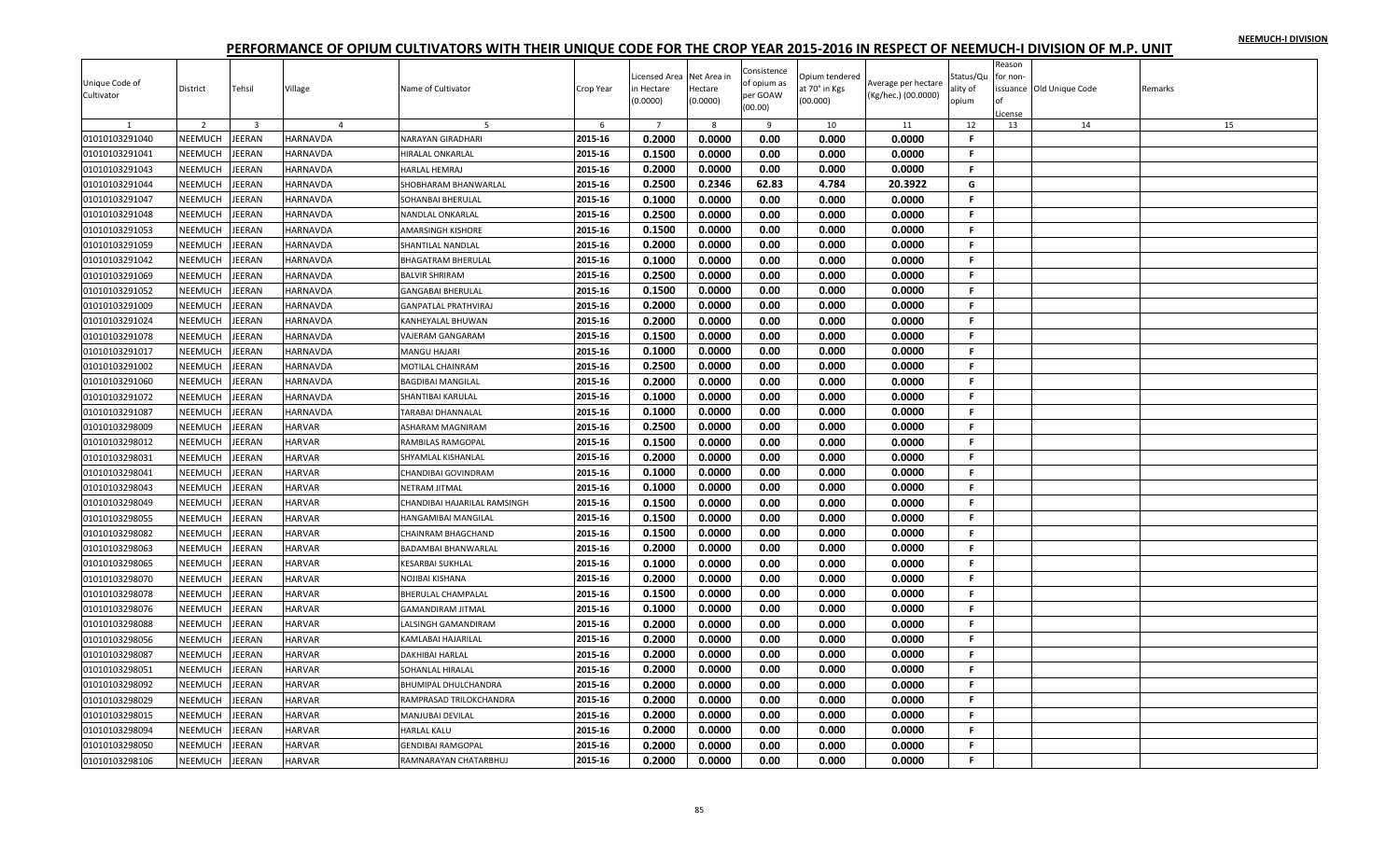| Unique Code of |                |                         |                        |                                |           | icensed Area          | Net Area in         | Consistence<br>of opium as | Opium tendered            | Average per hectare | Status/Qu         | Reason<br>for non- |                         |         |
|----------------|----------------|-------------------------|------------------------|--------------------------------|-----------|-----------------------|---------------------|----------------------------|---------------------------|---------------------|-------------------|--------------------|-------------------------|---------|
| Cultivator     | District       | Tehsil                  | Village                | Name of Cultivator             | Crop Year | n Hectare<br>(0.0000) | Hectare<br>(0.0000) | per GOAW<br>(00.00)        | at 70° in Kgs<br>(00.000) | (Kg/hec.) (00.0000) | ality of<br>opium | icense             | ssuance Old Unique Code | Remarks |
|                | 2              | $\overline{\mathbf{3}}$ | $\overline{4}$         |                                | 6         | $\overline{7}$        | 8                   | 9                          | 10                        | 11                  | 12                | 13                 | 14                      | 15      |
| 01010103298107 | NEEMUCH        | JEERAN                  | <b>HARVAR</b>          | MUKESHKUMAR GOVINDRAM          | 2015-16   | 0.2500                | 0.0000              | 0.00                       | 0.000                     | 0.0000              | -F                |                    |                         |         |
| 01010103298095 | NEEMUCH        | JEERAN                  | <b>HARVAR</b>          | SHIVENARAYAN SHRIRAM           | 2015-16   | 0.2000                | 0.0000              | 0.00                       | 0.000                     | 0.0000              | F.                |                    |                         |         |
| 01010103298097 | NEEMUCH        | JEERAN                  | <b>HARVAR</b>          | AMBALAL CHATURBHUJ             | 2015-16   | 0.1000                | 0.0000              | 0.00                       | 0.000                     | 0.0000              | F.                |                    |                         |         |
| 01010103298047 | NEEMUCH        | JEERAN                  | <b>HARVAR</b>          | RAMNIVAS MOHANLAL              | 2015-16   | 0.1000                | 0.0000              | 0.00                       | 0.000                     | 0.0000              | .F.               |                    |                         |         |
| 01010103298016 | NEEMUCH        | JEERAN                  | <b>HARVAR</b>          | MOHANLAL GANGARAM              | 2015-16   | 0.1000                | 0.0000              | 0.00                       | 0.000                     | 0.0000              | F.                |                    |                         |         |
| 01010103298109 | NEEMUCH        | JEERAN                  | <b>HARVAR</b>          | <b>GANGARAM KANIRAM</b>        | 2015-16   | 0.2000                | 0.0000              | 0.00                       | 0.000                     | 0.0000              | F.                |                    |                         |         |
| 01010103298008 | NEEMUCH        | JEERAN                  | <b>HARVAR</b>          | LABHCHANDRA DAULATRAM          | 2015-16   | 0.1000                | 0.0000              | 0.00                       | 0.000                     | 0.0000              | F.                |                    |                         |         |
| 01010103298010 | NEEMUCH        | JEERAN                  | <b>HARVAR</b>          | KAMLABAI DAULATRAM             | 2015-16   | 0.1000                | 0.0000              | 0.00                       | 0.000                     | 0.0000              | F.                |                    |                         |         |
| 01010103298019 | NEEMUCH        | JEERAN                  | <b>HARVAR</b>          | KANCHANBAI FATEHSINGH          | 2015-16   | 0.1500                | 0.0000              | 0.00                       | 0.000                     | 0.0000              | F.                |                    |                         |         |
| 01010103298110 | NEEMUCH        | JEERAN                  | <b>HARVAR</b>          | RUKMANIBAI NANDA               | 2015-16   | 0.1500                | 0.0000              | 0.00                       | 0.000                     | 0.0000              | F.                |                    |                         |         |
| 01010103298004 | NEEMUCH        | <b>JEERAN</b>           | <b>HARVAR</b>          | RAMPRASAD HAJARILAL            | 2015-16   | 0.2000                | 0.0000              | 0.00                       | 0.000                     | 0.0000              | F.                |                    | 01010103266048          |         |
| 01010103275010 | NEEMUCH        | <b>JEERAN</b>           | KACHOLI                | NARAYANSINGH BADANSINGH        | 2015-16   | 0.2500                | 0.0000              | 0.00                       | 0.000                     | 0.0000              | F.                |                    |                         |         |
| 01010103275022 | NEEMUCH        | JEERAN                  | KACHOLI                | UNKARLAL CHUNNILAL             | 2015-16   | 0.2000                | 0.0000              | 0.00                       | 0.000                     | 0.0000              | -F.               |                    |                         |         |
| 01010103275006 | NEEMUCH        | JEERAN                  | <b>KACHOLI</b>         | RAMESHCHAND BHANWARSINGH       | 2015-16   | 0.2500                | 0.0000              | 0.00                       | 0.000                     | 0.0000              | -F.               |                    |                         |         |
| 01010103275009 | NEEMUCH        | JEERAN                  | <b>KACHOLI</b>         | <b>FAKIRCHANDRA BABRU</b>      | 2015-16   | 0.1500                | 0.0000              | 0.00                       | 0.000                     | 0.0000              | -F.               |                    |                         |         |
| 01010103293001 | NEEMUCH        | JEERAN                  | <b>KRADIYA MAHARAJ</b> | <b>UDAYLAL MOTILAL</b>         | 2015-16   | 0.2000                | 0.0000              | 0.00                       | 0.000                     | 0.0000              | -F.               |                    |                         |         |
| 01010103293006 | <b>NEEMUCH</b> | <b>JEERAN</b>           | KRADIYA MAHARAJ        | JAMNALAL MANGILAL              | 2015-16   | 0.2500                | 0.0000              | 0.00                       | 0.000                     | 0.0000              | F.                |                    |                         |         |
| 01010103293007 | NEEMUCH        | JEERAN                  | KRADIYA MAHARAJ        | <b>BABULAL NARULAL</b>         | 2015-16   | 0.2500                | 0.0000              | 0.00                       | 0.000                     | 0.0000              | F.                |                    |                         |         |
| 01010103293015 | NEEMUCH        | JEERAN                  | <b>KRADIYA MAHARAJ</b> | PRABHULAL MODIRAM              | 2015-16   | 0.2000                | 0.0000              | 0.00                       | 0.000                     | 0.0000              | -F.               |                    |                         |         |
| 01010103293016 | NEEMUCH        | JEERAN                  | <b>KRADIYA MAHARAJ</b> | <b>DEVILAL SHANKARLAL</b>      | 2015-16   | 0.2500                | 0.0000              | 0.00                       | 0.000                     | 0.0000              | F.                |                    |                         |         |
| 01010103293036 | NEEMUCH        | JEERAN                  | KRADIYA MAHARAJ        | RAMCHANDRIBAI LAXMINARAYAN     | 2015-16   | 0.1000                | 0.0000              | 0.00                       | 0.000                     | 0.0000              | .F.               |                    |                         |         |
| 01010103293040 | NEEMUCH        | JEERAN                  | KRADIYA MAHARAJ        | MOHANLAL CHUNNILAL             | 2015-16   | 0.2500                | 0.0000              | 0.00                       | 0.000                     | 0.0000              | -F.               |                    |                         |         |
| 01010103293042 | <b>NEEMUCH</b> | JEERAN                  | KRADIYA MAHARAJ        | <b>KANWARLAL CHUNNILAL</b>     | 2015-16   | 0.2000                | 0.0000              | 0.00                       | 0.000                     | 0.0000              | F.                |                    |                         |         |
| 01010103293044 | NEEMUCH        | JEERAN                  | <b>KRADIYA MAHARAJ</b> | RAMKUNWARBAI HIRALAL           | 2015-16   | 0.2500                | 0.0000              | 0.00                       | 0.000                     | 0.0000              | F.                |                    |                         |         |
| 01010103293045 | NEEMUCH        | <b>JEERAN</b>           | <b>KRADIYA MAHARAJ</b> | <b>BAGDIBAI SALAGRAM</b>       | 2015-16   | 0.2000                | 0.0000              | 0.00                       | 0.000                     | 0.0000              | F.                |                    |                         |         |
| 01010103293104 | NEEMUCH        | JEERAN                  | KRADIYA MAHARAJ        | LAXMINARAYAN DHANRAJ           | 2015-16   | 0.2000                | 0.0000              | 0.00                       | 0.000                     | 0.0000              | F.                |                    |                         |         |
| 01010103293105 | NEEMUCH        | JEERAN                  | KRADIYA MAHARAJ        | <b>DEVILAL BHANWARLAL</b>      | 2015-16   | 0.2500                | 0.0000              | 0.00                       | 0.000                     | 0.0000              | -F.               |                    |                         |         |
| 01010103293111 | <b>NEEMUCH</b> | <b>JEERAN</b>           | <b>KRADIYA MAHARAJ</b> | <b>GATTUSINGH NARAYANSINGH</b> | 2015-16   | 0.1000                | 0.0000              | 0.00                       | 0.000                     | 0.0000              | F.                |                    |                         |         |
| 01010103293112 | NEEMUCH        | <b>JEERAN</b>           | KRADIYA MAHARAJ        | <b>KANHEYALAL DHANRAJ</b>      | 2015-16   | 0.2000                | 0.0000              | 0.00                       | 0.000                     | 0.0000              | F.                |                    |                         |         |
| 01010103293113 | NEEMUCH        | JEERAN                  | <b>KRADIYA MAHARAJ</b> | <b>MOHANGIR KAILASHGIR</b>     | 2015-16   | 0.1000                | 0.0000              | 0.00                       | 0.000                     | 0.0000              | F.                |                    |                         |         |
| 01010103293116 | NEEMUCH        | JEERAN                  | <b>KRADIYA MAHARAJ</b> | LABHCHAND MOHANLAL             | 2015-16   | 0.2500                | 0.0000              | 0.00                       | 0.000                     | 0.0000              | -F.               |                    |                         |         |
| 01010103293123 | NEEMUCH        | <b>JEERAN</b>           | KRADIYA MAHARAJ        | <b>JAGDISH BHERULAL</b>        | 2015-16   | 0.1000                | 0.0000              | 0.00                       | 0.000                     | 0.0000              | -F.               |                    |                         |         |
| 01010103293124 | NEEMUCH        | JEERAN                  | <b>KRADIYA MAHARAJ</b> | MOHANDAS RANCHHOD DAS          | 2015-16   | 0.2500                | 0.0000              | 0.00                       | 0.000                     | 0.0000              | .F.               |                    |                         |         |
| 01010103293128 | NEEMUCH        | JEERAN                  | KRADIYA MAHARAJ        | PREMBAI RAMESHCHANDRA          | 2015-16   | 0.2500                | 0.0000              | 0.00                       | 0.000                     | 0.0000              | F.                |                    |                         |         |
| 01010103293131 | NEEMUCH        | JEERAN                  | KRADIYA MAHARAJ        | SHANKARLAL KESHURAM            | 2015-16   | 0.2000                | 0.0000              | 0.00                       | 0.000                     | 0.0000              | F.                |                    |                         |         |
| 01010103293136 | NEEMUCH        | JEERAN                  | <b>KRADIYA MAHARAJ</b> | RAMESHCHAND LAXMINARAYAN       | 2015-16   | 0.2500                | 0.0000              | 0.00                       | 0.000                     | 0.0000              | F.                |                    |                         |         |
| 01010103293050 | NEEMUCH        | JEERAN                  | <b>KRADIYA MAHARAJ</b> | <b>RAMESHCHAND RAMLAL</b>      | 2015-16   | 0.2000                | 0.0000              | 0.00                       | 0.000                     | 0.0000              | -F.               |                    |                         |         |
| 01010103293053 | NEEMUCH        | JEERAN                  | KRADIYA MAHARAJ        | RADHAKISHAN RATNA              | 2015-16   | 0.2000                | 0.0000              | 0.00                       | 0.000                     | 0.0000              | F.                |                    |                         |         |
| 01010103293057 | NEEMUCH        | JEERAN                  | KRADIYA MAHARAJ        | SHANKARSINGH CHANDSINGH        | 2015-16   | 0.2500                | 0.0000              | 0.00                       | 0.000                     | 0.0000              | -F                |                    |                         |         |
| 01010103293059 | NEEMUCH        | JEERAN                  | KRADIYA MAHARAJ        | RAMPRASAD GOBRU                | 2015-16   | 0.2000                | 0.0000              | 0.00                       | 0.000                     | 0.0000              | F                 |                    |                         |         |
| 01010103293064 | NEEMUCH        | JEERAN                  | KRADIYA MAHARAJ        | SOHANBAI MOHANLAL              | 2015-16   | 0.1000                | 0.0000              | 0.00                       | 0.000                     | 0.0000              | F.                |                    |                         |         |
| 01010103293065 | NEEMUCH        | <b>JEERAN</b>           | <b>KRADIYA MAHARAJ</b> | <b>BHANWARIBAI BHERULAL</b>    | 2015-16   | 0.2000                | 0.0000              | 0.00                       | 0.000                     | 0.0000              | F.                |                    |                         |         |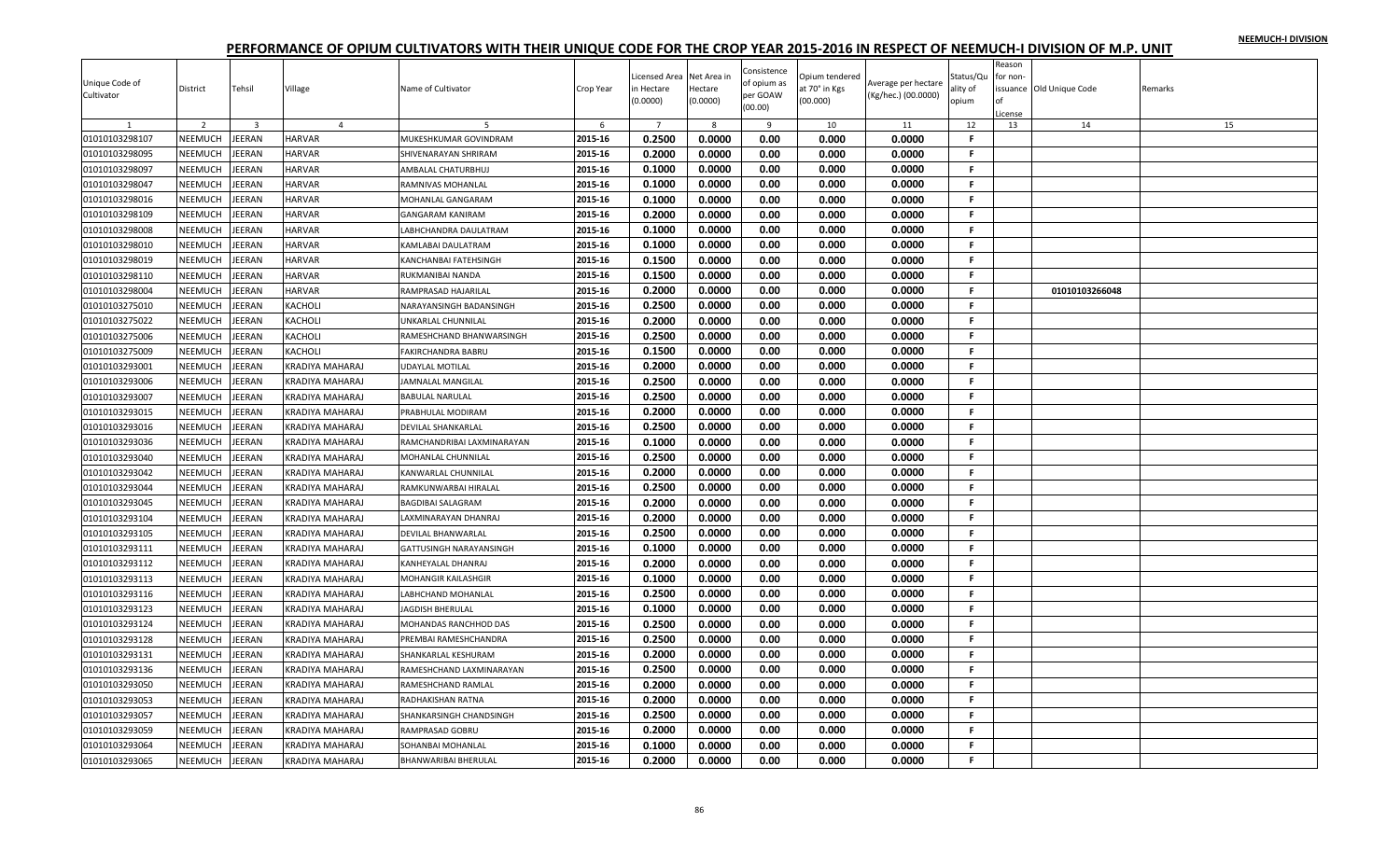|                |                |                         |                 |                                |           | icensed Area   | Net Area in | Consistence | Opium tendered |                     | Status/Qu    | Reason<br>for non- |                         |         |
|----------------|----------------|-------------------------|-----------------|--------------------------------|-----------|----------------|-------------|-------------|----------------|---------------------|--------------|--------------------|-------------------------|---------|
| Unique Code of | District       | Tehsil                  | Village         | Name of Cultivator             | Crop Year | n Hectare      | Hectare     | of opium as | it 70° in Kgs  | Average per hectare | ality of     |                    | ssuance Old Unique Code | Remarks |
| Cultivator     |                |                         |                 |                                |           | (0.0000)       | (0.0000)    | per GOAW    | (00.000)       | (Kg/hec.) (00.0000) | opium        |                    |                         |         |
|                |                |                         |                 |                                |           |                |             | (00.00)     |                |                     |              | License            |                         |         |
|                | 2              | $\overline{\mathbf{3}}$ |                 |                                | 6         | $\overline{7}$ | 8           | 9           | 10             | 11                  | 12           | 13                 | 14                      | 15      |
| 01010103293066 | NEEMUCH        | JEERAN                  | KRADIYA MAHARAJ | <b>MANGILAL HIRALAL</b>        | 2015-16   | 0.2500         | 0.0000      | 0.00        | 0.000          | 0.0000              | F.           |                    |                         |         |
| 01010103293067 | NEEMUCH        | <b>JEERAN</b>           | KRADIYA MAHARAJ | BHANWARKUNWAR FATEHSINGH       | 2015-16   | 0.2000         | 0.0000      | 0.00        | 0.000          | 0.0000              | F.           |                    |                         |         |
| 01010103293068 | NEEMUCH        | <b>JEERAN</b>           | KRADIYA MAHARAJ | <b>MANGILAL BHAWARLAL</b>      | 2015-16   | 0.1000         | 0.0000      | 0.00        | 0.000          | 0.0000              | F.           |                    |                         |         |
| 01010103293072 | NEEMUCH        | JEERAN                  | KRADIYA MAHARAJ | <b>BADRILAL KANWARLAL</b>      | 2015-16   | 0.2000         | 0.0000      | 0.00        | 0.000          | 0.0000              | F.           |                    |                         |         |
| 01010103293089 | NEEMUCH        | <b>JEERAN</b>           | KRADIYA MAHARAJ | PRABHULAL DAULATRAM            | 2015-16   | 0.2000         | 0.0000      | 0.00        | 0.000          | 0.0000              | F.           |                    |                         |         |
| 01010103293037 | <b>NEEMUCH</b> | JEERAN                  | KRADIYA MAHARAJ | <b>DEVILAL HIRALAL</b>         | 2015-16   | 0.2500         | 0.0000      | 0.00        | 0.000          | 0.0000              | F.           |                    |                         |         |
| 01010103293010 | NEEMUCH        | <b>JEERAN</b>           | KRADIYA MAHARAJ | SHANKARLAL SAVRAM              | 2015-16   | 0.2500         | 0.1274      | 66.77       | 8.070          | 63.3438             | G            |                    |                         |         |
| 01010103293110 | NEEMUCH        | EERAN                   | KRADIYA MAHARAJ | <b>BADRILAL DHANNALAL</b>      | 2015-16   | 0.2500         | 0.0000      | 0.00        | 0.000          | 0.0000              | F.           |                    |                         |         |
| 01010103293056 | <b>NEEMUCH</b> | <b>JEERAN</b>           | KRADIYA MAHARAJ | <b>DHAPUBAI GULABGIR</b>       | 2015-16   | 0.2500         | 0.0000      | 0.00        | 0.000          | 0.0000              | F.           |                    |                         |         |
| 01010103293152 | NEEMUCH        | <b>JEERAN</b>           | KRADIYA MAHARAJ | DAULATRAM ONKARLAL             | 2015-16   | 0.2000         | 0.0000      | 0.00        | 0.000          | 0.0000              | F.           |                    |                         |         |
| 01010103293060 | NEEMUCH        | JEERAN                  | KRADIYA MAHARAJ | ASHOKEKUMAR LAXMICHAND         | 2015-16   | 0.2500         | 0.0000      | 0.00        | 0.000          | 0.0000              | F.           |                    |                         |         |
| 01010103293014 | <b>NEEMUCH</b> | JEERAN                  | KRADIYA MAHARAJ | <b>GENDKUNWAR SHAMBHUSINGH</b> | 2015-16   | 0.2500         | 0.0000      | 0.00        | 0.000          | 0.0000              | F.           |                    |                         |         |
| 01010103293039 | NEEMUCH        | <b>JEERAN</b>           | KRADIYA MAHARAJ | SATYANARAYAN BAGDIRAM          | 2015-16   | 0.2000         | 0.0000      | 0.00        | 0.000          | 0.0000              | F.           |                    |                         |         |
| 01010103293041 | NEEMUCH        | JEERAN                  | KRADIYA MAHARAJ | <b>HIRALAL KANA</b>            | 2015-16   | 0.2000         | 0.0000      | 0.00        | 0.000          | 0.0000              | F.           |                    |                         |         |
| 01010103293106 | NEEMUCH        | <b>JEERAN</b>           | KRADIYA MAHARAJ | NARAYANSINGH VAKTAWARSINGH     | 2015-16   | 0.1000         | 0.0000      | 0.00        | 0.000          | 0.0000              | F.           |                    |                         |         |
| 01010103293008 | NEEMUCH        | <b>JEERAN</b>           | KRADIYA MAHARAJ | <b>GOVARDHANLAL PRATHVIRAJ</b> | 2015-16   | 0.2000         | 0.0000      | 0.00        | 0.000          | 0.0000              | F.           |                    |                         |         |
| 01010103293034 | <b>NEEMUCH</b> | JEERAN                  | KRADIYA MAHARAJ | MANJUBAI RAMCHANDRA            | 2015-16   | 0.2500         | 0.0000      | 0.00        | 0.000          | 0.0000              | F.           |                    |                         |         |
| 01010103293038 | <b>NEEMUCH</b> | EERAN                   | KRADIYA MAHARAJ | RAMIBAI GOBAR                  | 2015-16   | 0.1000         | 0.0000      | 0.00        | 0.000          | 0.0000              | F.           |                    |                         |         |
| 01010103293126 | NEEMUCH        | JEERAN                  | KRADIYA MAHARAJ | RUKMANIBAI ONKARLAL            | 2015-16   | 0.2000         | 0.0000      | 0.00        | 0.000          | 0.0000              | F.           |                    |                         |         |
| 01010103293074 | NEEMUCH        | <b>JEERAN</b>           | KRADIYA MAHARAJ | <b>BHAGATRAM PRITHVIRAJ</b>    | 2015-16   | 0.1000         | 0.0000      | 0.00        | 0.000          | 0.0000              | F.           |                    |                         |         |
| 01010103293052 | NEEMUCH        | JEERAN                  | KRADIYA MAHARAJ | <b>BHERU BHAGWAN</b>           | 2015-16   | 0.1500         | 0.0000      | 0.00        | 0.000          | 0.0000              | $\mathbf{F}$ |                    |                         |         |
| 01010103293157 | NEEMUCH        | <b>JEERAN</b>           | KRADIYA MAHARAJ | <b>DHAPUBAI RAMLAL</b>         | 2015-16   | 0.1000         | 0.0000      | 0.00        | 0.000          | 0.0000              | F.           |                    |                         |         |
| 01010103293076 | NEEMUCH        | JEERAN                  | KRADIYA MAHARAJ | <b>GOPAL NARAYAN</b>           | 2015-16   | 0.1000         | 0.0000      | 0.00        | 0.000          | 0.0000              | F.           |                    |                         |         |
| 01010103293133 | NEEMUCH        | <b>JEERAN</b>           | KRADIYA MAHARAJ | <b>DAULATRAM RAJARAM</b>       | 2015-16   | 0.2000         | 0.0000      | 0.00        | 0.000          | 0.0000              | F.           |                    |                         |         |
| 01010103261002 | NEEMUCH        | <b>JEERAN</b>           | KUCHROD         | HALIMAN BI ABDUL SAMAD         | 2015-16   | 0.2000         | 0.0000      | 0.00        | 0.000          | 0.0000              | F.           |                    |                         |         |
| 01010103261004 | NEEMUCH        | JEERAN                  | <b>KUCHROD</b>  | CHANDRAPALSINGH KARANSINGH     | 2015-16   | 0.2000         | 0.0000      | 0.00        | 0.000          | 0.0000              | F.           |                    |                         |         |
| 01010103261005 | NEEMUCH        | <b>JEERAN</b>           | KUCHROD         | MULCHAND BIHARILAL             | 2015-16   | 0.1500         | 0.0000      | 0.00        | 0.000          | 0.0000              | -F.          |                    |                         |         |
| 01010103261008 | <b>NEEMUCH</b> | <b>JEERAN</b>           | KUCHROD         | KANIRAM RAMNARAYAN             | 2015-16   | 0.2000         | 0.0000      | 0.00        | 0.000          | 0.0000              | F.           |                    |                         |         |
| 01010103261015 | NEEMUCH        | <b>JEERAN</b>           | KUCHROD         | <b>RATANGIR BHUWANGIR</b>      | 2015-16   | 0.2500         | 0.0000      | 0.00        | 0.000          | 0.0000              | F.           |                    |                         |         |
| 01010103261020 | NEEMUCH        | EERAN                   | KUCHROD         | UMESHKUMAR VIJAYRAM            | 2015-16   | 0.1000         | 0.0000      | 0.00        | 0.000          | 0.0000              | F.           |                    |                         |         |
| 01010103261021 | NEEMUCH        | <b>JEERAN</b>           | KUCHROD         | RAMNARAYAN HARLAL              | 2015-16   | 0.2000         | 0.0000      | 0.00        | 0.000          | 0.0000              | F.           |                    |                         |         |
| 01010103261029 | NEEMUCH        | <b>JEERAN</b>           | KUCHROD         | SAYARA BI ABDUL HAKIM          | 2015-16   | 0.2000         | 0.0000      | 0.00        | 0.000          | 0.0000              | F.           |                    |                         |         |
| 01010103261033 | NEEMUCH        | <b>JEERAN</b>           | KUCHROD         | SAIDA BI MAMMU KHAN            | 2015-16   | 0.1000         | 0.0000      | 0.00        | 0.000          | 0.0000              | F.           |                    |                         |         |
| 01010103261041 | <b>NEEMUCH</b> | JEERAN                  | KUCHROD         | <b>BABULAL NANDRAM</b>         | 2015-16   | 0.2000         | 0.0000      | 0.00        | 0.000          | 0.0000              | F.           |                    |                         |         |
|                | NEEMUCH        | EERAN                   | KUCHROD         |                                | 2015-16   | 0.1000         | 0.0000      |             | 0.000          |                     | F.           |                    |                         |         |
| 01010103261043 |                |                         |                 | <b>MANGILAL UDAYRAM</b>        |           | 0.2000         |             | 0.00        |                | 0.0000              | F.           |                    |                         |         |
| 01010103261050 | NEEMUCH        | JEERAN                  | KUCHROD         | VAJERAM CHHOGALAL              | 2015-16   | 0.1500         | 0.0000      | 0.00        | 0.000          | 0.0000              | F.           |                    |                         |         |
| 01010103261060 | NEEMUCH        | <b>JEERAN</b>           | <b>KUCHROD</b>  | <b>KAUJI BHERULAL</b>          | 2015-16   |                | 0.0000      | 0.00        | 0.000          | 0.0000              | F.           |                    |                         |         |
| 01010103261066 | NEEMUCH        | <b>JEERAN</b>           | KUCHROD         | RADHIBAI PRABHULAL             | 2015-16   | 0.1000         | 0.0000      | 0.00        | 0.000          | 0.0000              |              |                    |                         |         |
| 01010103261069 | <b>NEEMUCH</b> | <b>JEERAN</b>           | KUCHROD         | KUTUBUDDIN MOHAMMAD KHAN       | 2015-16   | 0.1000         | 0.0000      | 0.00        | 0.000          | 0.0000              | F.           |                    |                         |         |
| 01010103261074 | NEEMUCH        | EERAN                   | KUCHROD         | MAHESHRAV LAXMANRAV            | 2015-16   | 0.2000         | 0.0000      | 0.00        | 0.000          | 0.0000              | F            |                    |                         |         |
| 01010103261081 | NEEMUCH        | <b>JEERAN</b>           | KUCHROD         | VARDICHAND PRABHULAL           | 2015-16   | 0.2000         | 0.0000      | 0.00        | 0.000          | 0.0000              | F.           |                    |                         |         |
| 01010103261091 | NEEMUCH        | JEERAN                  | KUCHROD         | RADHESHYAM KALURAM             | 2015-16   | 0.2000         | 0.0000      | 0.00        | 0.000          | 0.0000              | F.           |                    |                         |         |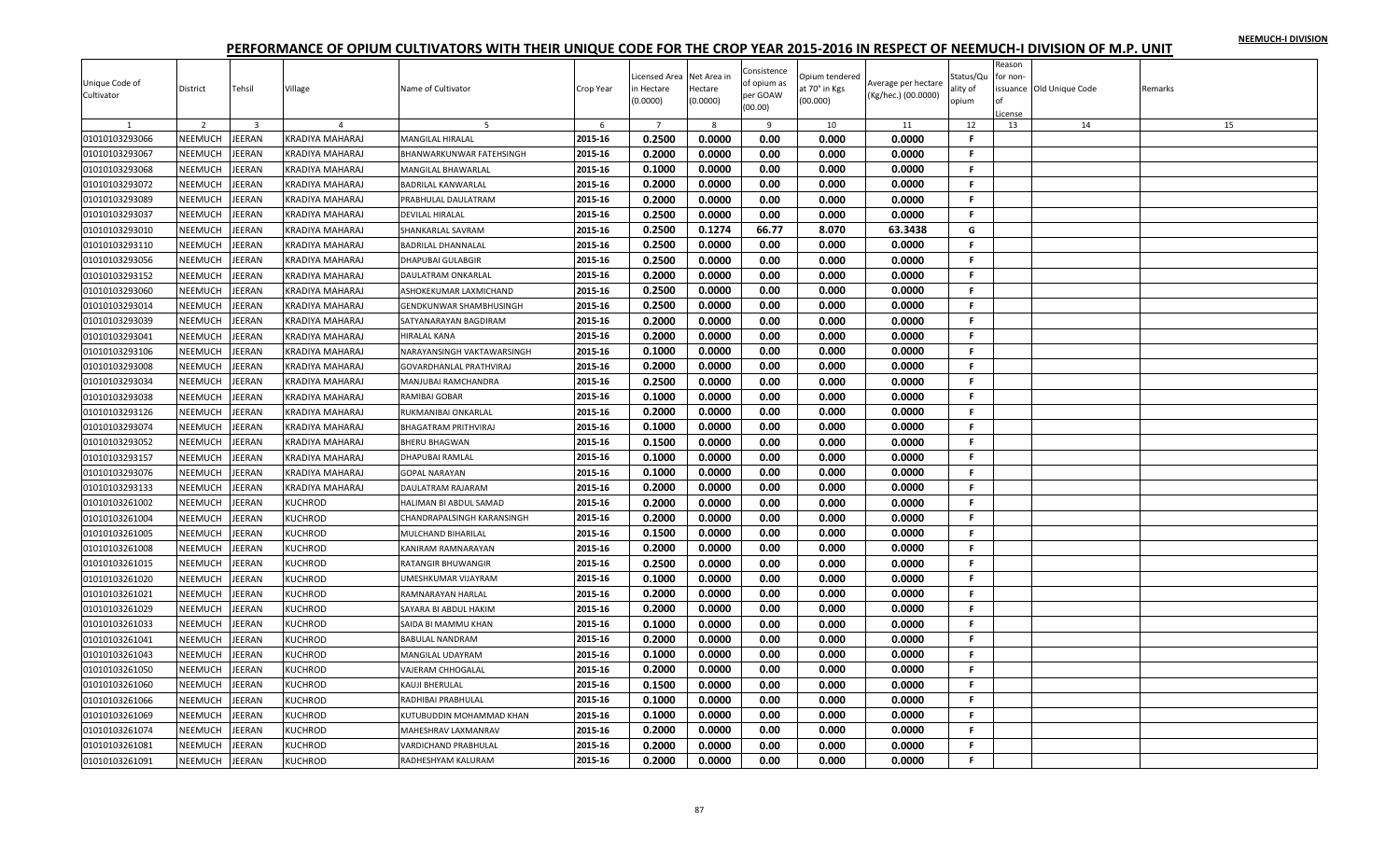| Unique Code of<br>Cultivator | District       | Tehsil                  | Village        | Name of Cultivator           | Crop Year | Licensed Area Net Area in<br>n Hectare<br>(0.0000) | Hectare<br>(0.0000) | Consistence<br>of opium as<br>per GOAW<br>(00.00) | Opium tendered<br>at 70° in Kgs<br>(00.000) | Average per hectare<br>(Kg/hec.) (00.0000) | Status/Qu<br>ality of<br>opium | Reason<br>for non-<br>icense | issuance Old Unique Code | Remarks                   |
|------------------------------|----------------|-------------------------|----------------|------------------------------|-----------|----------------------------------------------------|---------------------|---------------------------------------------------|---------------------------------------------|--------------------------------------------|--------------------------------|------------------------------|--------------------------|---------------------------|
|                              | $\overline{2}$ | $\overline{\mathbf{3}}$ | $\overline{4}$ | 5                            | 6         | $7\overline{ }$                                    | -8                  | -9                                                | 10                                          | 11                                         | 12                             | 13                           | 14                       | 15                        |
| 01010103261084               | NEEMUCH        | JEERAN                  | <b>KUCHROD</b> | SHAMBHUSINGH BHIMSINGH       | 2015-16   | 0.1000                                             | 0.0000              | 0.00                                              | 0.000                                       | 0.0000                                     | $\mathbf{o}$                   |                              |                          | THEFT CASE-POPPY CAPSULES |
| 01010103261086               | NEEMUCH        | <b>IEERAN</b>           | KUCHROD        | <b>GOPAL GANPAT</b>          | 2015-16   | 0.1000                                             | 0.0000              | 0.00                                              | 0.000                                       | 0.0000                                     | F.                             |                              |                          |                           |
| 01010103261017               | NEEMUCH        | <b>EERAN</b>            | KUCHROD        | PRASADIBAI KANWARLAL         | 2015-16   | 0.2000                                             | 0.0000              | 0.00                                              | 0.000                                       | 0.0000                                     | F.                             |                              |                          |                           |
| 01010103261109               | NEEMUCH        | JEERAN                  | <b>KUCHROD</b> | GHANSHYAMDAS BHANWARDAS      | 2015-16   | 0.1000                                             | 0.0000              | 0.00                                              | 0.000                                       | 0.0000                                     | F.                             |                              |                          |                           |
| 01010103261006               | NEEMUCH        | <b>EERAN</b>            | <b>KUCHROD</b> | BADRILAL KAILASH             | 2015-16   | 0.1000                                             | 0.0000              | 0.00                                              | 0.000                                       | 0.0000                                     | F.                             |                              |                          |                           |
| 01010103261116               | NEEMUCH        | JEERAN                  | <b>KUCHROD</b> | SHOBHARAM HAJARI             | 2015-16   | 0.2000                                             | 0.0000              | 0.00                                              | 0.000                                       | 0.0000                                     | F.                             |                              |                          |                           |
| 01010103261108               | NEEMUCH        | JEERAN                  | <b>KUCHROD</b> | <b>MANGILAL RAMA</b>         | 2015-16   | 0.1000                                             | 0.0000              | 0.00                                              | 0.000                                       | 0.0000                                     | F.                             |                              |                          |                           |
| 01010103261087               | NEEMUCH        | <b>EERAN</b>            | <b>KUCHROD</b> | SARDARSINGH BHEEMSINGH       | 2015-16   | 0.1000                                             | 0.0000              | 0.00                                              | 0.000                                       | 0.0000                                     | F.                             |                              |                          |                           |
| 01010103261118               | NEEMUCH        | <b>IEERAN</b>           | <b>KUCHROD</b> | PURANSINGH KALUSINGH         | 2015-16   | 0.2000                                             | 0.0000              | 0.00                                              | 0.000                                       | 0.0000                                     | F                              |                              |                          |                           |
| 01010103261119               | NEEMUCH        | <b>EERAN</b>            | <b>KUCHROD</b> | KANSINGH RANSINGH            | 2015-16   | 0.2000                                             | 0.0000              | 0.00                                              | 0.000                                       | 0.0000                                     | F.                             |                              |                          |                           |
| 01010103261121               | NEEMUCH        | JEERAN                  | <b>KUCHROD</b> | BANSHILAL RATANLAL           | 2015-16   | 0.2000                                             | 0.0000              | 0.00                                              | 0.000                                       | 0.0000                                     | F.                             |                              |                          |                           |
| 01010103261122               | NEEMUCH        | JEERAN                  | <b>KUCHROD</b> | <b>GOPAL LAXMAN</b>          | 2015-16   | 0.2500                                             | 0.0000              | 0.00                                              | 0.000                                       | 0.0000                                     | F.                             |                              |                          |                           |
| 01010103261123               | NEEMUCH        | <b>EERAN</b>            | <b>KUCHROD</b> | AMBALAL BHERA                | 2015-16   | 0.2500                                             | 0.0000              | 0.00                                              | 0.000                                       | 0.0000                                     | F                              |                              |                          |                           |
| 01010103261124               | NEEMUCH        | <b>IEERAN</b>           | KUCHROD        | BHAGVANTIBAI RAJARAM         | 2015-16   | 0.2500                                             | 0.0000              | 0.00                                              | 0.000                                       | 0.0000                                     | F.                             |                              |                          |                           |
| 01010103261125               | NEEMUCH        | JEERAN                  | <b>KUCHROD</b> | OMPRAKASH GOPILAL            | 2015-16   | 0.2500                                             | 0.0000              | 0.00                                              | 0.000                                       | 0.0000                                     | F.                             |                              |                          |                           |
| 01010103261126               | NEEMUCH        | JEERAN                  | <b>KUCHROD</b> | KANHEYALAL BHANWARLAL        | 2015-16   | 0.2500                                             | 0.0000              | 0.00                                              | 0.000                                       | 0.0000                                     | F.                             |                              |                          |                           |
| 01010103261127               | NEEMUCH        | JEERAN                  | <b>KUCHROD</b> | DINESHKUMAR CHHAGANLAL       | 2015-16   | 0.1500                                             | 0.0000              | 0.00                                              | 0.000                                       | 0.0000                                     | F.                             |                              |                          |                           |
| 01010103261128               | NEEMUCH        | <b>EERAN</b>            | <b>KUCHROD</b> | GAMERBAI NANDRAM             | 2015-16   | 0.2500                                             | 0.0000              | 0.00                                              | 0.000                                       | 0.0000                                     | F.                             |                              |                          |                           |
| 01010103261129               | NEEMUCH        | <b>EERAN</b>            | <b>KUCHROD</b> | <b>AXMICHAND BHANWARLAL</b>  | 2015-16   | 0.2500                                             | 0.0000              | 0.00                                              | 0.000                                       | 0.0000                                     | F.                             |                              |                          |                           |
| 01010103261130               | NEEMUCH        | JEERAN                  | <b>KUCHROD</b> | RAMESHWAR MAGNIRAM           | 2015-16   | 0.2500                                             | 0.0000              | 0.00                                              | 0.000                                       | 0.0000                                     | F.                             |                              |                          |                           |
| 01010103261131               | NEEMUCH        | JEERAN                  | <b>KUCHROD</b> | BANSHILAL KISHANLAL          | 2015-16   | 0.2000                                             | 0.0000              | 0.00                                              | 0.000                                       | 0.0000                                     | F.                             |                              |                          |                           |
| 01010103261132               | NEEMUCH        | JEERAN                  | <b>KUCHROD</b> | <b>GANPATLAL VENIRAM</b>     | 2015-16   | 0.2500                                             | 0.0000              | 0.00                                              | 0.000                                       | 0.0000                                     | F.                             |                              |                          |                           |
| 01010103261133               | NEEMUCH        | <b>IEERAN</b>           | <b>KUCHROD</b> | TULSIRAM BANSHILAL           | 2015-16   | 0.2000                                             | 0.0000              | 0.00                                              | 0.000                                       | 0.0000                                     | F.                             |                              |                          |                           |
| 01010103261134               | NEEMUCH        | EERAN                   | <b>KUCHROD</b> | HEMRAJ LAXMAN                | 2015-16   | 0.2500                                             | 0.0000              | 0.00                                              | 0.000                                       | 0.0000                                     | F                              |                              |                          |                           |
| 01010103261135               | NEEMUCH        | JEERAN                  | <b>KUCHROD</b> | DASHRATH VARDICHAND          | 2015-16   | 0.2500                                             | 0.0000              | 0.00                                              | 0.000                                       | 0.0000                                     | F                              |                              |                          |                           |
| 01010103261136               | NEEMUCH        | JEERAN                  | <b>KUCHROD</b> | BHERULAL PYARCHAND           | 2015-16   | 0.2500                                             | 0.0000              | 0.00                                              | 0.000                                       | 0.0000                                     | F.                             |                              |                          |                           |
| 01010103261137               | NEEMUCH        | <b>EERAN</b>            | <b>KUCHROD</b> | NATHULAL MAGNIRAM            | 2015-16   | 0.2500                                             | 0.0000              | 0.00                                              | 0.000                                       | 0.0000                                     | F.                             |                              |                          |                           |
| 01010103261138               | NEEMUCH        | <b>IEERAN</b>           | <b>KUCHROD</b> | HUKMICHAND HIRALAL           | 2015-16   | 0.2000                                             | 0.0000              | 0.00                                              | 0.000                                       | 0.0000                                     | F.                             |                              |                          |                           |
| 01010103261140               | NEEMUCH        | JEERAN                  | <b>KUCHROD</b> | RAMESHWAR MANNALAL           | 2015-16   | 0.2500                                             | 0.2492              | 55.65                                             | 2.083                                       | 8.3587                                     | G                              |                              |                          |                           |
| 01010103261142               | NEEMUCH        | <b>EERAN</b>            | <b>KUCHROD</b> | DAULATRAM BHANWARLAL         | 2015-16   | 0.2500                                             | 0.0000              | 0.00                                              | 0.000                                       | 0.0000                                     | F                              |                              |                          |                           |
| 01010103261143               | NEEMUCH        | <b>IEERAN</b>           | <b>KUCHROD</b> | RAMKISHANA AMBALAL           | 2015-16   | 0.2500                                             | 0.0000              | 0.00                                              | 0.000                                       | 0.0000                                     | $\mathbf{o}$                   |                              |                          | THEFT CASE-POPPY CAPSULES |
| 01010103261144               | NEEMUCH        | <b>IEERAN</b>           | <b>KUCHROD</b> | SHIVEKANYA RAMCHANDRA        | 2015-16   | 0.2500                                             | 0.0000              | 0.00                                              | 0.000                                       | 0.0000                                     | F.                             |                              |                          |                           |
| 01010103261145               | NEEMUCH        | JEERAN                  | <b>KUCHROD</b> | DHANRAJ KESHURAM             | 2015-16   | 0.2500                                             | 0.0000              | 0.00                                              | 0.000                                       | 0.0000                                     | F.                             |                              |                          |                           |
| 01010103261146               | NEEMUCH        | JEERAN                  | <b>KUCHROD</b> | MADANLAL GANGARAM            | 2015-16   | 0.2500                                             | 0.0000              | 0.00                                              | 0.000                                       | 0.0000                                     | F                              |                              |                          |                           |
| 01010103261147               | NEEMUCH        | <b>EERAN</b>            | <b>KUCHROD</b> | RAMESHCHAND KACHARULAL       | 2015-16   | 0.2500                                             | 0.0000              | 0.00                                              | 0.000                                       | 0.0000                                     | F                              |                              |                          |                           |
| 01010103261148               | NEEMUCH        | <b>EERAN</b>            | <b>KUCHROD</b> | SHANKARLAL GAMANDIRAM        | 2015-16   | 0.1500                                             | 0.0000              | 0.00                                              | 0.000                                       | 0.0000                                     | F.                             |                              | 01010103298108           |                           |
| 01010103261112               | NEEMUCH        | JEERAN                  | <b>KUCHROD</b> | JANIBAI DULICHAND            | 2015-16   | 0.1000                                             | 0.0000              | 0.00                                              | 0.000                                       | 0.0000                                     | F                              |                              | 01010103305075           |                           |
| 01010103277002               | NEEMUCH        | <b>IEERAN</b>           | LAKHAMI        | KANHEYALAL GAMER             | 2015-16   | 0.1000                                             | 0.0000              | 0.00                                              | 0.000                                       | 0.0000                                     | F.                             |                              |                          |                           |
| 01010103277011               | NEEMUCH        | <b>EERAN</b>            | LAKHAMI        | SHAMBHULAL ONKARLAL          | 2015-16   | 0.1500                                             | 0.0000              | 0.00                                              | 0.000                                       | 0.0000                                     | F.                             |                              |                          |                           |
| 01010103277006               | NEEMUCH        | <b>EERAN</b>            | LAKHAMI        | RATANIBAI SAGRAM             | 2015-16   | 0.2500                                             | 0.0000              | 0.00                                              | 0.000                                       | 0.0000                                     | F.                             |                              |                          |                           |
| 01010103277013               | <b>NEEMUCH</b> | EERAN                   | <b>AKHAMI</b>  | RAMESHWARLAL CHHAGANLAL      | 2015-16   | 0.1000                                             | 0.0000              | 0.00                                              | 0.000                                       | 0.0000                                     | F.                             |                              |                          |                           |
| 01010103277050               | NEEMUCH        | JEERAN                  | LAKHAMI        | DINESH MUKESH KUMAR RAMDAYAL | 2015-16   | 0.1000                                             | 0.0000              | 0.00                                              | 0.000                                       | 0.0000                                     | F.                             |                              |                          |                           |
|                              |                |                         |                |                              |           |                                                    |                     |                                                   |                                             |                                            |                                |                              |                          |                           |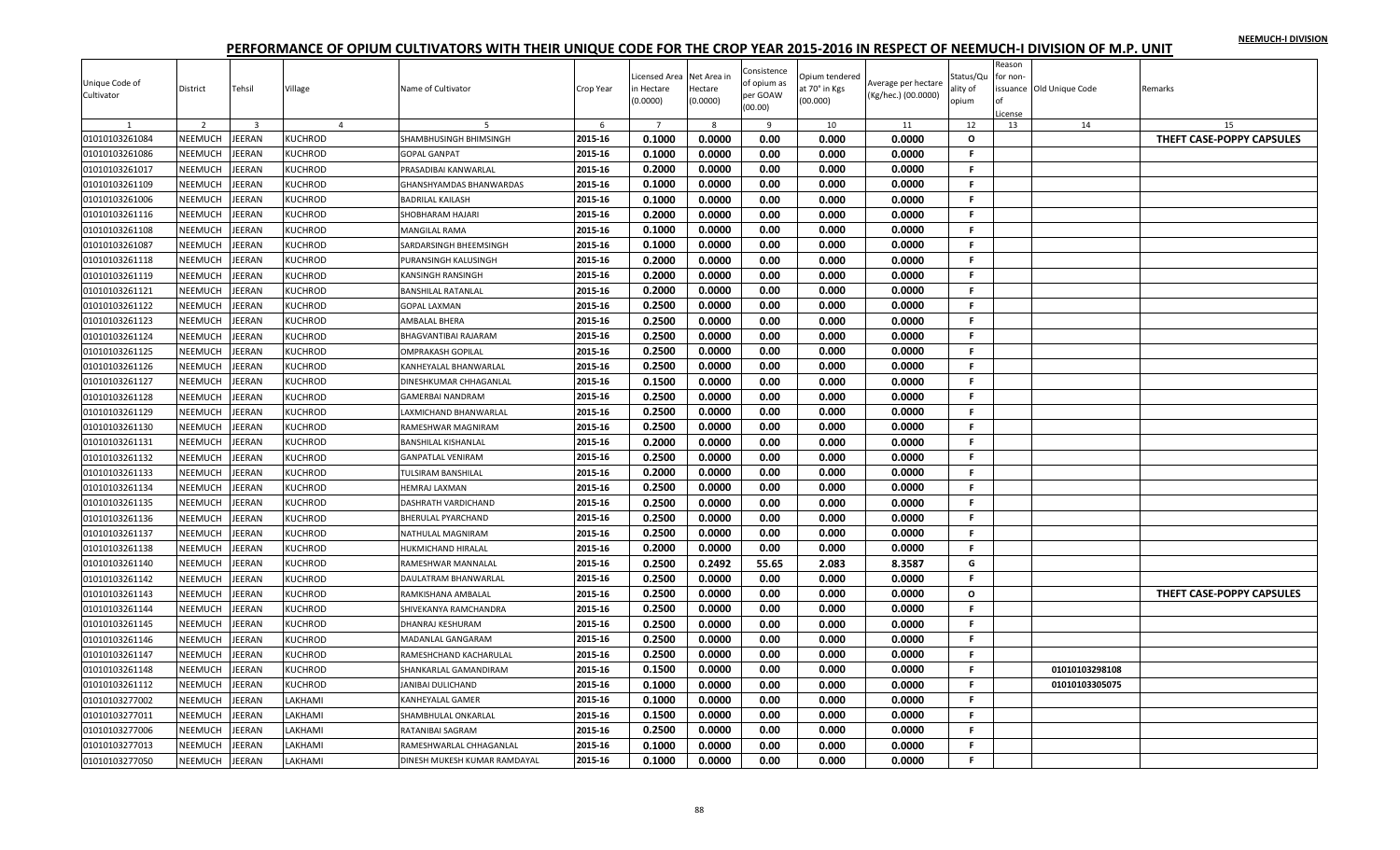|                |                           |                         |                                              |                               |                    | icensed Area     | Net Area in      | Consistence  | Opium tendered |                     | Status/Qu | Reason<br>for non- |                          |                    |
|----------------|---------------------------|-------------------------|----------------------------------------------|-------------------------------|--------------------|------------------|------------------|--------------|----------------|---------------------|-----------|--------------------|--------------------------|--------------------|
| Unique Code of | District                  | Tehsil                  | Village                                      | Name of Cultivator            | Crop Year          | ነ Hectare        | Hectare          | of opium as  | it 70° in Kgs  | Average per hectare | ılity of  |                    | issuance Old Unique Code | Remarks            |
| Cultivator     |                           |                         |                                              |                               |                    | 0.0000)          | (0.0000)         | per GOAW     | 00.000)        | (Kg/hec.) (00.0000) | opium     |                    |                          |                    |
|                |                           |                         |                                              |                               |                    |                  |                  | (00.00)      |                |                     |           | License            |                          |                    |
|                | $\overline{2}$            | $\overline{3}$          | $\overline{a}$                               | -5                            | 6                  | $\overline{7}$   | 8                | $\mathbf{q}$ | 10             | 11                  | 12        | 13                 | 14                       | 15                 |
| 01010103277007 | NEEMUCH                   | <b>JEERAN</b>           | LAKHAMI                                      | SHANTIBAI SHANKARLAL          | 2015-16            | 0.2000           | 0.0000           | 0.00         | 0.000          | 0.0000              | F         |                    |                          |                    |
| 01010103277028 | NEEMUCH                   | JEERAN                  | LAKHAMI                                      | AMBALAL VARDA                 | 2015-16            | 0.1500           | 0.0000           | 0.00         | 0.000          | 0.0000              | F.        |                    |                          |                    |
| 01010103277015 | NEEMUCH                   | JEERAN                  | LAKHAMI                                      | <b>GANGABAI MOHANLAL</b>      | 2015-16            | 0.2000           | 0.0000           | 0.00         | 0.000          | 0.0000              | F.        |                    |                          |                    |
| 01010103277058 | NEEMUCH                   | <b>JEERAN</b>           | LAKHAMI                                      | RANSINGH DULESINGH            | 2015-16            | 0.1000           | 0.0000           | 0.00         | 0.000          | 0.0000              | F.        |                    |                          |                    |
| 01010103270003 | NEEMUCH                   | JEERAN                  | <b>NAVANKHEDI</b>                            | PRAKASHCHAND RAMRATAN         | 2015-16            | 0.2000           | 0.0000           | 0.00         | 0.000          | 0.0000              | F.        |                    |                          |                    |
| 01010103270010 | <b>NEEMUCH</b>            | JEERAN                  | NAVANKHEDI                                   | MOHANBAI RAMRATAN             | 2015-16            | 0.1500           | 0.0000           | 0.00         | 0.000          | 0.0000              | F.        |                    |                          |                    |
| 01010103267005 | NEEMUCH                   | JEERAN                  | PIRANA                                       | HEERALAL RAMLAL               | 2015-16            | 0.1000           | 0.0000           | 0.00         | 0.000          | 0.0000              | F.        |                    |                          |                    |
| 01010103267050 | NEEMUCH                   | <b>JEERAN</b>           | PIRANA                                       | RAMESHWAR KARULAL             | 2015-16            | 0.1000           | 0.0000           | 0.00         | 0.000          | 0.0000              | Е         |                    | 01010101100386           |                    |
| 01010103267014 | NEEMUCH                   | JEERAN                  | PIRANA                                       | RADHESHYAM MANGILAL           | 2015-16            | 0.2500           | 0.0000           | 0.00         | 0.000          | 0.0000              | F.        |                    |                          |                    |
| 01010103267049 | NEEMUCH                   | JEERAN                  | PIRANA                                       | BHAWARIBAI VARDICHAND         | 2015-16            | 0.1000           | 0.0000           | 0.00         | 0.000          | 0.0000              | F.        |                    |                          | <b>NAME CHANGE</b> |
| 01010103290001 | NEEMUCH                   | JEERAN                  | RABDIA                                       | PREMSUKH MOTILAL              | 2015-16            | 0.1500           | 0.0000           | 0.00         | 0.000          | 0.0000              | F.        |                    |                          |                    |
| 01010103290003 | NEEMUCH                   | JEERAN                  | RABDIA                                       | <b>KAMLABAI ONKARLAL</b>      | 2015-16            | 0.1500           | 0.0000           | 0.00         | 0.000          | 0.0000              | F         |                    |                          |                    |
| 01010103290013 | NEEMUCH                   | <b>JEERAN</b>           | RABDIA                                       | <b>BANSHILAL DHURILAL</b>     | 2015-16            | 0.2000           | 0.0000           | 0.00         | 0.000          | 0.0000              | Е         |                    |                          |                    |
| 01010103290016 | NEEMUCH                   | JEERAN                  | <b>RABDIA</b>                                | HARISHANKAR MOHANLAL          | 2015-16            | 0.1000           | 0.0000           | 0.00         | 0.000          | 0.0000              | F.        |                    |                          |                    |
| 01010103290018 | NEEMUCH                   | <b>JEERAN</b>           | <b>RABDIA</b>                                | <b>MADANLAL BAPULAL</b>       | 2015-16            | 0.2000           | 0.0000           | 0.00         | 0.000          | 0.0000              | F.        |                    |                          |                    |
| 01010103290020 | NEEMUCH                   | JEERAN                  | <b>RABDIA</b>                                | SHOBHARAM HAJARILAL           | 2015-16            | 0.2000           | 0.0000           | 0.00         | 0.000          | 0.0000              | F.        |                    |                          |                    |
| 01010103290021 | <b>NEEMUCH</b>            | JEERAN                  | RABDIA                                       | <b>NANDLAL RUPLAL</b>         | 2015-16            | 0.2500           | 0.0000           | 0.00         | 0.000          | 0.0000              | F.        |                    |                          |                    |
| 01010103290023 | NEEMUCH                   | <b>JEERAN</b>           | RABDIA                                       | <b>GOPAL SALAGRAM</b>         | 2015-16            | 0.1000           | 0.0000           | 0.00         | 0.000          | 0.0000              | F         |                    |                          |                    |
| 01010103290025 | NEEMUCH                   | JEERAN                  | RABDIA                                       | HARKULAL GAUTAMLAL            | 2015-16            | 0.2000           | 0.0000           | 0.00         | 0.000          | 0.0000              | F.        |                    |                          |                    |
| 01010103290026 | NEEMUCH                   | JEERAN                  | <b>RABDIA</b>                                | RAMPRASAD HAJARILAL           | 2015-16            | 0.2000           | 0.0000           | 0.00         | 0.000          | 0.0000              | F.        |                    |                          |                    |
| 01010103290027 | NEEMUCH                   | JEERAN                  | RABDIA                                       | <b>BHAGATRAM MNGILAL</b>      | 2015-16            | 0.2000           | 0.0990           | 67.17        | 6.324          | 63.8788             | G         |                    |                          |                    |
| 01010103290014 | NEEMUCH                   | JEERAN                  | RABDIA                                       | SUNDERLAL BHAGATRAM           | 2015-16            | 0.2000           | 0.0000           | 0.00         | 0.000          | 0.0000              | F.        |                    |                          |                    |
| 01010103290030 | <b>NEEMUCH</b>            | JEERAN                  | RABDIA                                       | <b>GANSHYAM PHOOLCHAND</b>    | 2015-16            | 0.2000           | 0.0000           | 0.00         | 0.000          | 0.0000              | F.        |                    |                          |                    |
| 01010103290031 | NEEMUCH                   | JEERAN                  | RABDIA                                       | DIPKUNWAR JARESINGH           | 2015-16            | 0.2500           | 0.0000           | 0.00         | 0.000          | 0.0000              | Е         |                    |                          |                    |
| 01010103290019 | NEEMUCH                   | <b>JEERAN</b>           | <b>RABDIA</b>                                | <b>GANGARAM HAJARILAL</b>     | 2015-16            | 0.2000           | 0.0000           | 0.00         | 0.000          | 0.0000              | F.        |                    |                          |                    |
| 01010103290035 | <b>NEEMUCH</b>            | JEERAN                  | <b>RABDIA</b>                                | MULCHAND HIRALAL              | 2015-16            | 0.2000           | 0.0000           | 0.00         | 0.000          | 0.0000              | F.        |                    |                          |                    |
| 01010103290036 | NEEMUCH                   | JEERAN                  | RABDIA                                       | MANGILAL KANIRAM              | 2015-16            | 0.2000           | 0.0000           | 0.00         | 0.000          | 0.0000              | F.        |                    |                          |                    |
| 01010103290024 | NEEMUCH                   | <b>JEERAN</b>           | <b>RABDIA</b>                                | <b>GHEESALAL HARIRAM</b>      | 2015-16            | 0.2000           | 0.0000           | 0.00         | 0.000          | 0.0000              | F.        |                    |                          |                    |
| 01010103290015 | NEEMUCH                   | JEERAN                  | RABDIA                                       | <b>CHAINRAM HAJARILAL</b>     | 2015-16            | 0.2000           | 0.0000           | 0.00         | 0.000          | 0.0000              | F.        |                    |                          |                    |
| 01010103290029 | NEEMUCH                   | JEERAN                  | RABDIA                                       | HIMMATSINGH BAHADURSINGH      | 2015-16            | 0.2500           | 0.0000           | 0.00         | 0.000          | 0.0000              | F.        |                    |                          |                    |
| 01010103290037 | NEEMUCH                   | <b>JEERAN</b>           | RABDIA                                       | <b>KESHURAM MOTI</b>          | 2015-16            | 0.1500           | 0.0000           | 0.00         | 0.000          | 0.0000              | F.        |                    |                          |                    |
| 01010103290038 | NEEMUCH                   | JEERAN                  | <b>RABDIA</b>                                | <b>NANALAL MOTILAL</b>        | 2015-16            | 0.1500           | 0.0000           | 0.00         | 0.000          | 0.0000              | F.        |                    |                          |                    |
| 01010103290039 | NEEMUCH                   | JEERAN                  | <b>RABDIA</b>                                | SUNDERBAI SHAMBHULAL          | 2015-16            | 0.1000           | 0.0000           | 0.00         | 0.000          | 0.0000              | F.        |                    |                          |                    |
| 01010103290040 | NEEMUCH                   | JEERAN                  | RABDIA                                       | <b>BHANWARIBAI RAMCHANDRA</b> | 2015-16            | 0.2000           | 0.0000           | 0.00         | 0.000          | 0.0000              | Е         |                    |                          |                    |
| 01010103290041 | NEEMUCH                   | JEERAN                  | RABDIA                                       | CHAMPALAL PRATHVIRAJ          | 2015-16            | 0.2000           | 0.0000           | 0.00         | 0.000          | 0.0000              | F.        |                    |                          |                    |
|                |                           |                         |                                              |                               |                    |                  |                  |              |                |                     |           |                    |                          |                    |
| 01010103279001 | NEEMUCH<br><b>NEEMUCH</b> | <b>JEERAN</b><br>JEERAN | <b>SAKRANI JAGIR</b><br><b>SAKRANI JAGIR</b> | <b>GHEESALAL SHOBHARAM</b>    | 2015-16<br>2015-16 | 0.1500<br>0.2000 | 0.0000<br>0.0000 | 0.00<br>0.00 | 0.000<br>0.000 | 0.0000<br>0.0000    | F.<br>F.  |                    |                          |                    |
| 01010103279002 |                           |                         |                                              | <b>SUNDARLAL SITARAM</b>      |                    |                  |                  |              |                |                     |           |                    |                          |                    |
| 01010103279003 | NEEMUCH                   | <b>JEERAN</b>           | <b>SAKRANI JAGIR</b>                         | <b>BULAKBAI RAMNARAYAN</b>    | 2015-16            | 0.2000           | 0.0000           | 0.00         | 0.000          | 0.0000              | F.        |                    |                          |                    |
| 01010103279011 | <b>NEEMUCH</b>            | JEERAN                  | SAKRANI JAGIR                                | <b>MOHANBAI KISHANLAL</b>     | 2015-16            | 0.2500           | 0.0000           | 0.00         | 0.000          | 0.0000              | F.        |                    |                          |                    |
| 01010103279013 | NEEMUCH                   | JEERAN                  | SAKRANI JAGIR                                | JAYSHANKAR SHANKARLAL         | 2015-16            | 0.1000           | 0.0000           | 0.00         | 0.000          | 0.0000              | F.        |                    |                          |                    |
| 01010103279015 | NEEMUCH                   | JEERAN                  | SAKRANI JAGIR                                | <b>BALURAM RAMPRATAP</b>      | 2015-16            | 0.1500           | 0.0000           | 0.00         | 0.000          | 0.0000              | F.        |                    |                          |                    |
| 01010103279018 | NEEMUCH                   | <b>JEERAN</b>           | <b>SAKRANI JAGIR</b>                         | CHANDARBAI LAXMINARAYAN       | 2015-16            | 0.2000           | 0.0000           | 0.00         | 0.000          | 0.0000              | F.        |                    |                          |                    |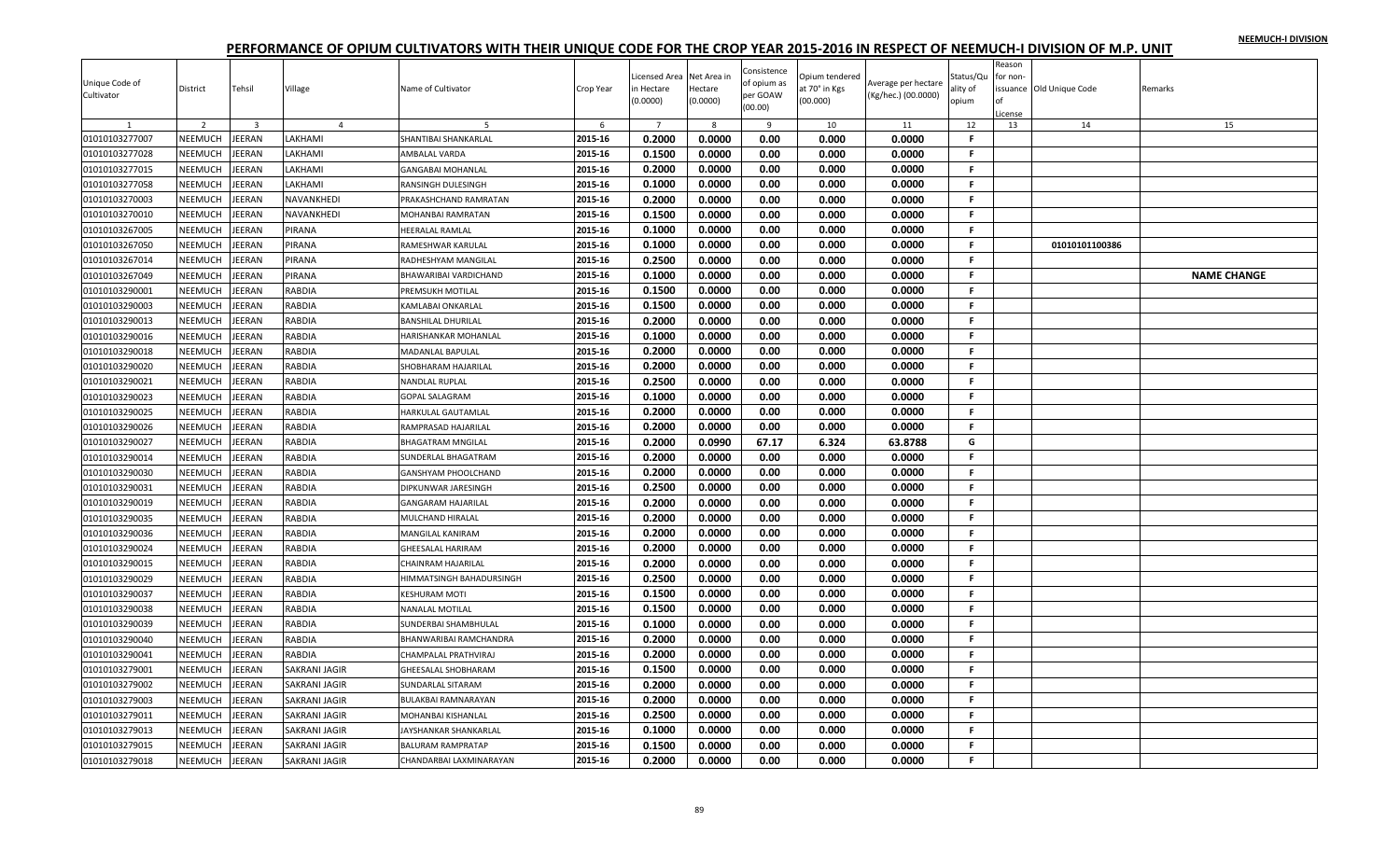|                |                |                |                      |                                |           |                |             |                     |                |                     |              | Reason   |                          |                           |
|----------------|----------------|----------------|----------------------|--------------------------------|-----------|----------------|-------------|---------------------|----------------|---------------------|--------------|----------|--------------------------|---------------------------|
|                |                |                |                      |                                |           | icensed Area   | Net Area ir | Consistence         | Opium tendered |                     | Status/Qu    | for non- |                          |                           |
| Unique Code of | District       | Tehsil         | Village              | Name of Cultivator             | Crop Year | ነ Hectare      | Hectare     | of opium as         | it 70° in Kgs  | Average per hectare | ılity of     |          | issuance Old Unique Code | Remarks                   |
| Cultivator     |                |                |                      |                                |           | 0.0000         | (0.0000)    | per GOAW<br>(00.00) | (00.000)       | (Kg/hec.) (00.0000) | opium        | ∩f       |                          |                           |
|                |                |                |                      |                                |           |                |             |                     |                |                     |              | .icense  |                          |                           |
|                | $\overline{2}$ | $\overline{3}$ | $\overline{4}$       |                                | 6         | $\overline{7}$ | 8           | 9                   | 10             | 11                  | 12           | 13       | 14                       | 15                        |
| 01010103279023 | NEEMUCH        | <b>JEERAN</b>  | <b>SAKRANI JAGIR</b> | KACHARMAL LAKHMICHAND          | 2015-16   | 0.1000         | 0.0000      | 0.00                | 0.000          | 0.0000              | F.           |          |                          |                           |
| 01010103279025 | <b>NEEMUCH</b> | <b>JEERAN</b>  | SAKRANI JAGIR        | <b>OMPRAKASH SITABAI</b>       | 2015-16   | 0.1000         | 0.0000      | 0.00                | 0.000          | 0.0000              | F            |          |                          |                           |
| 01010103279004 | NEEMUCH        | JEERAN         | SAKRANI JAGIR        | BHANWARBAI JAGDISH             | 2015-16   | 0.2000         | 0.0000      | 0.00                | 0.000          | 0.0000              | F            |          |                          |                           |
| 01010103279010 | NEEMUCH        | JEERAN         | <b>SAKRANI JAGIR</b> | <b>GOPAL BHANWARLAL</b>        | 2015-16   | 0.1000         | 0.0000      | 0.00                | 0.000          | 0.0000              | $\mathbf{o}$ |          |                          | THEFT CASE-POPPY CAPSULES |
| 01010103279022 | NEEMUCH        | JEERAN         | SAKRANI JAGIR        | <b>BALURAM RUGHNATH</b>        | 2015-16   | 0.2000         | 0.0000      | 0.00                | 0.000          | 0.0000              | F.           |          |                          |                           |
| 01010103279019 | NEEMUCH        | <b>JEERAN</b>  | <b>SAKRANI JAGIR</b> | SATYANARAYAN GHISA             | 2015-16   | 0.2000         | 0.0000      | 0.00                | 0.000          | 0.0000              | F.           |          |                          |                           |
| 01010103279030 | NEEMUCH        | JEERAN         | SAKRANI JAGIR        | <b>KISHAN RATAN</b>            | 2015-16   | 0.1000         | 0.0000      | 0.00                | 0.000          | 0.0000              | F.           |          |                          |                           |
| 01010103279031 | <b>NEEMUCH</b> | JEERAN         | SAKRANI JAGIR        | <b>BHAGATRAM BALKISHAN</b>     | 2015-16   | 0.1000         | 0.0000      | 0.00                | 0.000          | 0.0000              | F.           |          |                          |                           |
| 01010103279026 | NEEMUCH        | <b>JEERAN</b>  | <b>SAKRANI JAGIR</b> | <b>NANURAM SITARAM</b>         | 2015-16   | 0.2000         | 0.0000      | 0.00                | 0.000          | 0.0000              | F            |          |                          |                           |
| 01010103279032 | NEEMUCH        | JEERAN         | SAKRANI JAGIR        | KISHANLAL LAXMAN               | 2015-16   | 0.1000         | 0.0000      | 0.00                | 0.000          | 0.0000              | $\mathbf{o}$ |          |                          | THEFT CASE-POPPY CAPSULES |
| 01010103279033 | NEEMUCH        | JEERAN         | <b>SAKRANI JAGIR</b> | ARJUNLAL JAYCHAND              | 2015-16   | 0.2000         | 0.0000      | 0.00                | 0.000          | 0.0000              | F.           |          |                          |                           |
| 01010103288006 | NEEMUCH        | JEERAN         | SONIYANA             | RANGLAL RODMAL                 | 2015-16   | 0.2500         | 0.0000      | 0.00                | 0.000          | 0.0000              | F.           |          |                          |                           |
| 01010103288004 | NEEMUCH        | JEERAN         | SONIYANA             | JAGDISH MANSHARAM              | 2015-16   | 0.2000         | 0.0000      | 0.00                | 0.000          | 0.0000              | F.           |          |                          |                           |
| 01010103288016 | NEEMUCH        | JEERAN         | SONIYANA             | <b>KARUDAS JANKIDAS</b>        | 2015-16   | 0.1000         | 0.0000      | 0.00                | 0.000          | 0.0000              | F.           |          |                          |                           |
| 01010103288020 | NEEMUCH        | JEERAN         | SONIYANA             | ISHWARDAS SALAGRAM DAS         | 2015-16   | 0.1000         | 0.0000      | 0.00                | 0.000          | 0.0000              | F.           |          |                          |                           |
| 01010103288022 | NEEMUCH        | JEERAN         | SONIYANA             | <b>MANGILAL KISHANLAL</b>      | 2015-16   | 0.2000         | 0.0000      | 0.00                | 0.000          | 0.0000              | F.           |          |                          |                           |
| 01010103288026 | NEEMUCH        | JEERAN         | SONIYANA             | LAXMINARAYAN DEVRAM            | 2015-16   | 0.2000         | 0.0000      | 0.00                | 0.000          | 0.0000              | F.           |          |                          |                           |
| 01010103288032 | <b>NEEMUCH</b> | JEERAN         | SONIYANA             | CHANDANMAL MANGILAL            | 2015-16   | 0.1000         | 0.0000      | 0.00                | 0.000          | 0.0000              | F.           |          |                          |                           |
| 01010103288034 | NEEMUCH        | <b>JEERAN</b>  | SONIYANA             | MANGIBAI NARSINGHLAL           | 2015-16   | 0.2500         | 0.0000      | 0.00                | 0.000          | 0.0000              | Е            |          |                          |                           |
| 01010103288035 | NEEMUCH        | JEERAN         | SONIYANA             | KANWARLAL BHANWARLAL           | 2015-16   | 0.1500         | 0.0000      | 0.00                | 0.000          | 0.0000              | F.           |          |                          |                           |
| 01010103288037 | NEEMUCH        | JEERAN         | SONIYANA             | SHOBHARAM PREMCHANDRA          | 2015-16   | 0.2500         | 0.0000      | 0.00                | 0.000          | 0.0000              | F.           |          |                          |                           |
| 01010103288040 | NEEMUCH        | JEERAN         | SONIYANA             | <b>GHEESALAL MODAJI</b>        | 2015-16   | 0.1500         | 0.0000      | 0.00                | 0.000          | 0.0000              | F.           |          |                          |                           |
| 01010103288047 | NEEMUCH        | JEERAN         | SONIYANA             | SHANTIBAI AMRITRAM             | 2015-16   | 0.2500         | 0.0000      | 0.00                | 0.000          | 0.0000              | F.           |          |                          |                           |
| 01010103288076 | NEEMUCH        | <b>JEERAN</b>  | SONIYANA             | TULSIRAM BHANWARLAL            | 2015-16   | 0.2000         | 0.0000      | 0.00                | 0.000          | 0.0000              | $\mathbf{o}$ |          |                          | THEFT CASE-POPPY CAPSULES |
| 01010103288008 | NEEMUCH        | JEERAN         | SONIYANA             | SATYANARAYAN RODMAL            | 2015-16   | 0.2000         | 0.0000      | 0.00                | 0.000          | 0.0000              | Е            |          |                          |                           |
| 01010103288039 | NEEMUCH        | <b>JEERAN</b>  | SONIYANA             | DAULATRAM RODMAL               | 2015-16   | 0.2000         | 0.0000      | 0.00                | 0.000          | 0.0000              | F.           |          |                          |                           |
| 01010103288043 | NEEMUCH        | JEERAN         | SONIYANA             | KANWARLAL KISHANLAL            | 2015-16   | 0.2000         | 0.0000      | 0.00                | 0.000          | 0.0000              | F.           |          |                          |                           |
| 01010103288056 | <b>NEEMUCH</b> | JEERAN         | SONIYANA             | RADHIBAI KALURAM               | 2015-16   | 0.1500         | 0.0000      | 0.00                | 0.000          | 0.0000              | F.           |          |                          |                           |
| 01010103288061 | NEEMUCH        | JEERAN         | SONIYANA             | <b>OMPRAKASH SALAGRAM</b>      | 2015-16   | 0.2000         | 0.0000      | 0.00                | 0.000          | 0.0000              | F            |          |                          |                           |
| 01010103272002 | NEEMUCH        | <b>JEERAN</b>  | TALKHEDA             | NARAYANBAI BHANWARLAL          | 2015-16   | 0.2500         | 0.0000      | 0.00                | 0.000          | 0.0000              | Е            |          |                          |                           |
| 01010103272003 | NEEMUCH        | JEERAN         | <b>TALKHEDA</b>      | <b>BADRILAL HIRALAL</b>        | 2015-16   | 0.2500         | 0.0000      | 0.00                | 0.000          | 0.0000              | F.           |          |                          |                           |
| 01010103272006 | NEEMUCH        | JEERAN         | TALKHEDA             | <b>NANDRAM SHANKARLAL</b>      | 2015-16   | 0.1500         | 0.0000      | 0.00                | 0.000          | 0.0000              | F.           |          |                          |                           |
| 01010103272001 | NEEMUCH        | JEERAN         | TALKHEDA             | SHALIGRAM BHUWANIRAM KANWARLAL | 2015-16   | 0.2500         | 0.0000      | 0.00                | 0.000          | 0.0000              | F.           |          |                          |                           |
| 01010103272012 | <b>NEEMUCH</b> | JEERAN         | <b>TALKHEDA</b>      | RADHESHYAM HIRALAL             | 2015-16   | 0.2500         | 0.0000      | 0.00                | 0.000          | 0.0000              | F.           |          |                          |                           |
| 01010103272013 | NEEMUCH        | <b>JEERAN</b>  | TALKHEDA             | RADHESHYAM HIRALAL             | 2015-16   | 0.2500         | 0.0000      | 0.00                | 0.000          | 0.0000              | F            |          |                          |                           |
| 01010103295006 | NEEMUCH        | JEERAN         | UGRAN                | RAMSINGH KESHARSINGH           | 2015-16   | 0.1000         | 0.0000      | 0.00                | 0.000          | 0.0000              | F.           |          |                          |                           |
| 01010103295013 | NEEMUCH        | JEERAN         | UGRAN                |                                | 2015-16   | 0.2000         | 0.0000      | 0.00                | 0.000          | 0.0000              | F.           |          |                          |                           |
| 01010103295026 | NEEMUCH        | JEERAN         | UGRAN                | <b>MANGILAL BHERA</b>          | 2015-16   | 0.1500         | 0.0000      | 0.00                |                |                     | F.           |          |                          |                           |
|                |                |                |                      | <b>MANGUDAS MOHANDAS</b>       |           |                |             |                     | 0.000          | 0.0000              | F.           |          |                          |                           |
| 01010103295048 | NEEMUCH        | JEERAN         | UGRAN                | SARASKUNWAR BAHADURSINGH       | 2015-16   | 0.1000         | 0.0000      | 0.00                | 0.000          | 0.0000              |              |          |                          |                           |
| 01010103295050 | NEEMUCH        | <b>JEERAN</b>  | UGRAN                | <b>KARULAL BAGDIRAM</b>        | 2015-16   | 0.2000         | 0.0000      | 0.00                | 0.000          | 0.0000              | F            |          |                          |                           |
| 01010103295059 | NEEMUCH        | JEERAN         | UGRAN                | KARULAL CHUNNILAI              | 2015-16   | 0.1000         | 0.0000      | 0.00                | 0.000          | 0.0000              | Е            |          |                          |                           |
| 01010103269024 | <b>NEEMUCH</b> | <b>JEERAN</b>  | <b>BAMBORI</b>       | <b>KAMLABAI NANALAL</b>        | 2015-16   | 0.1000         | 0.0000      | 0.00                | 0.000          | 0.0000              | F.           |          |                          |                           |